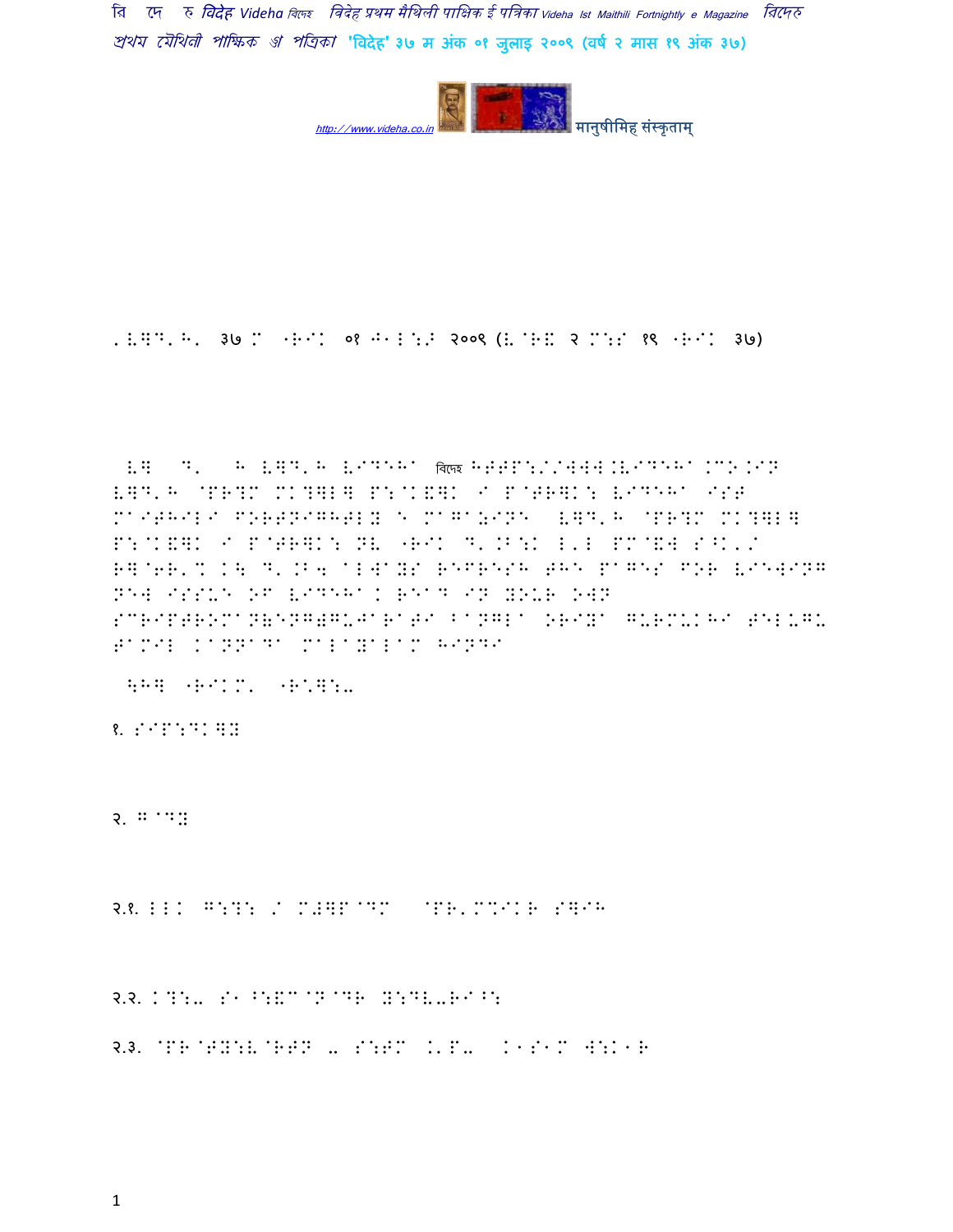ৱি দে *হ विदेह Videha बिलर विदेह प्रथम मैथिली पाक्षिक ई पत्रिका Videha Ist Maithili Fortnightly e Magazine <i>ৱিদে*হ õथम मैिथली पािक्षक ई पिñका **'**िवदेह**'** ३७ म अंक ०१ जुलाइ २००९ (वष र् २ मास १९ अंक ३७)



२.४ मेमे. 1317में अधि अधि अधि अधि

 $2.9$  (PRO):  $2.9$ 

२.६. 1 MB:2.1 MB: 1971 KONTER MORE ROMAN MORE

२.७. @^RMR-Y:P: @TR: @PRSIGN-Y:P: @PRSIGN-Y:P: @PRSIGN-Y: @PRSIGN-Y: @PRSIGN-Y: @PRSIGN-Y: @PRSIGN-Y

२.८.E: NEWSTEP NORTH WELL BE A MELTIC CONTROL OF THE CHANGE OF

 $3.$   $P^{\text{new}}$ 

 $3.8.$   $+7.900$   $+8.7000$   $+7.9000$ 

३.२.PIKJ PR:%R - J.N NH] RHB

३.३. S1BL! W:K1R- HM NH] \*] "R^]%:P

३.४. V]V'K:N@ND 0:-RHKT \*] "RH]I M:@TR RBP BDL] Ka

३.५. FRED 77000000 20:20 20:20 20:20

3.6. \$::: : RHP MARSHIP MARSHIP MARSHIP MARSHIP MARSHIP MARSHIP MARSHIP MARSHIP MARSHIP MARSHIP MARSHIP MARSHIP

३.७. F-79H (1-70H (70HHH) & 57H

2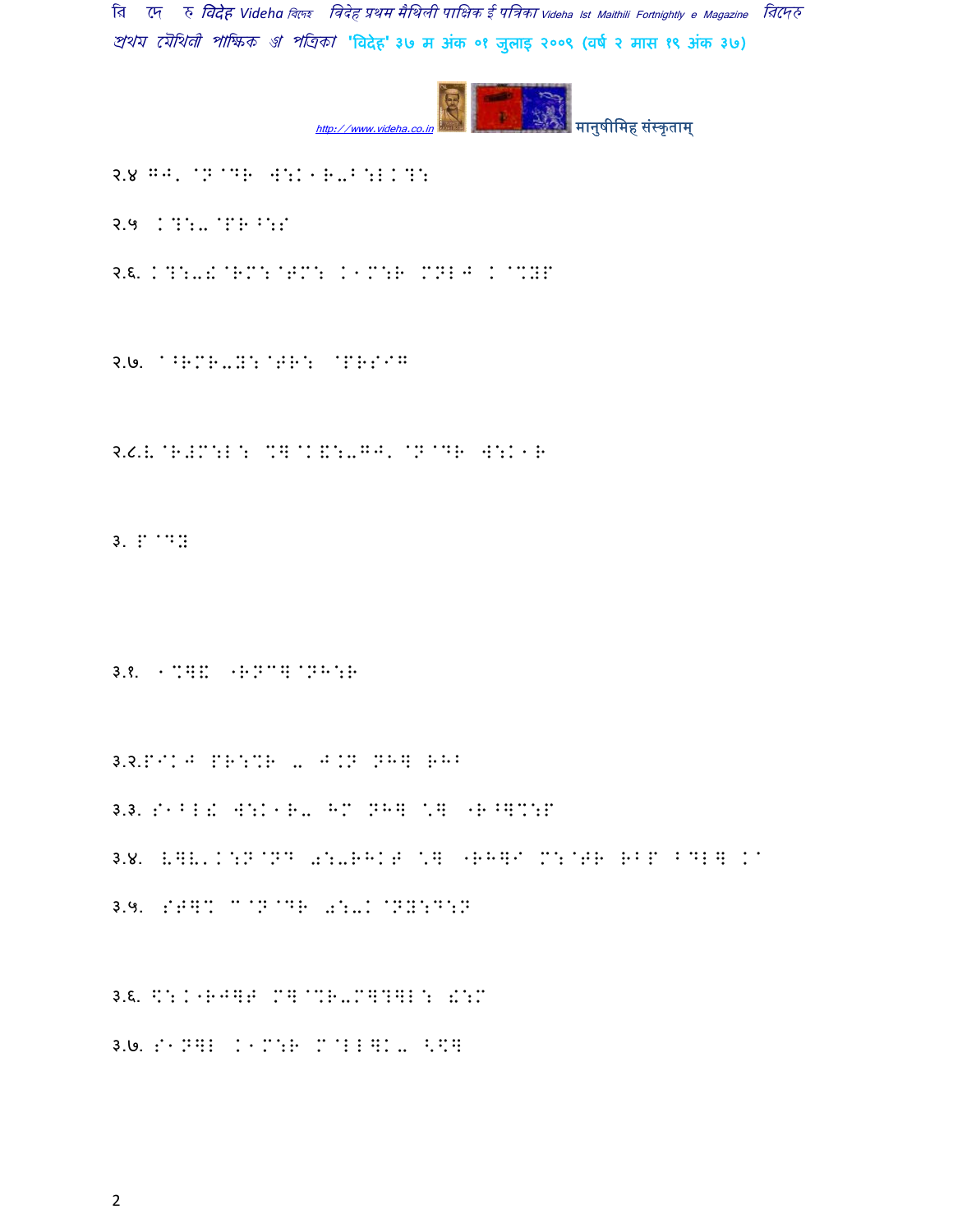ৱি দে হ*বিदेह Videha ৰিভে ৰিবলৈ স্থम मैथिली पाक्षिक ई पत्रिका Videha Ist Maithili Fortnightly e Magazine <i>ৱিদে*হ õथम मैिथली पािक्षक ई पिñका **'**िवदेह**'** ३७ म अंक ०१ जुलाइ २००९ (वष र् २ मास १९ अंक ३७)



3.6. <sup>20</sup>70. PHILEPHI 61H:R 61H:

४. B:L:N:I KMT'-१. D'V:I%1 V@TSK MK?]L] C]@TR-@%RMI.L: (K:M]@KS); 1 २. M@!Y-@PRD'% Y:@TR: 1 D'V]J]- @JYLT] 0:  $\cdots$  :  $\cdots$  :

५. ^:&:P:K RCN:-L'.N - P@3J] \$:):B'S (1G:/), [M:NK MACHER MAKER, AN MANHER, HE'SHE, HRIOGRAPH, HRIOGRAPH MANHER KLB (BJPARR, APR) PRHET P. R (PORTLANHO) SORRHA (ROSHA) : \S.@KYB.\L. S@RVR 1!:R]T -BaSED ON MS-SQL SERVER MaITHILI-ENGLISH aND ENGLISH-MaITHILI DICTIONaRY.]

६. VIDEHa FOR NON RESIDENT MaITHILS (FESTIVaLS OF MITHILA DATE-LIST ON THE

7.1.THE COMET- ENGLISH TRaNSLaTION OF GaJENDRa THaKUR'S MaITHILI NOVELSaHaSRaBaDHaNI TRaNSLaTED BY **JYOTI** 

V]D'H I-P@TR]K:K S^): P1R:N "RIK ( @BR'L, T]RH1T: 1 D'VN:GR] M' ) P].\$].\6. \$:9NLL\$K L'L N]C:/K L]IKPR 9PL@B! "R\*]4 aLL THE OLD ISSUES OF VIDEHa E JOURNaL ( IN BRaILLE, TIRHUTa aND DEVaNaGaRI VERSIONS ) aRE available for population possible for the series population of the following link.

V]D'H I-P@TR]K:K S^): P1R:N "RIK @BR'L, T]RH1T: 1 D'VN:GR] RBPM'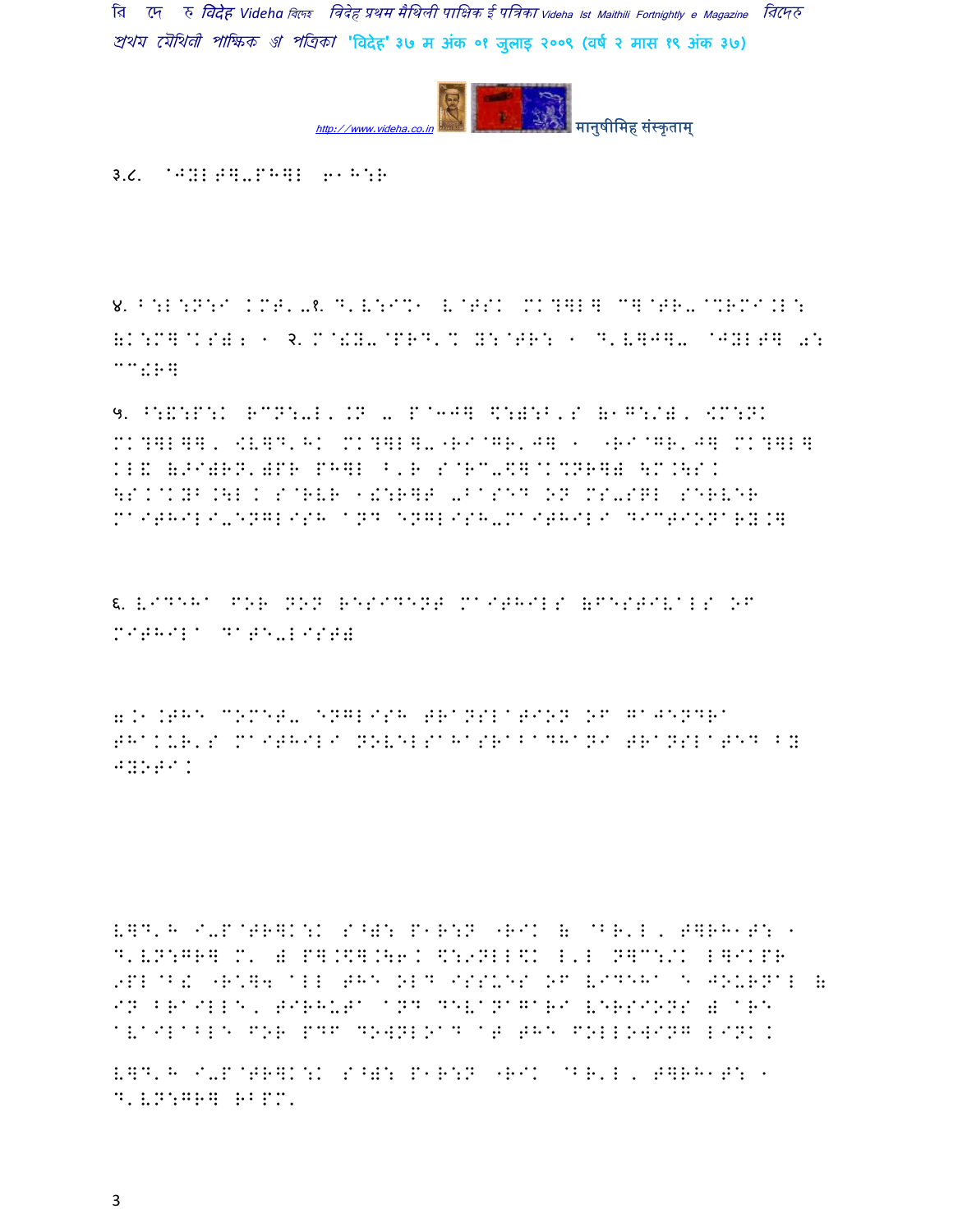

BATAN E ANDRE LY THE NET AYYENY AT FRICHES FARALLE aND DEVaNaGaRI VERSIONS

V]D'H 1R.\S.\S.6]\$4

VERTLAN VON MERIN VON MEEIL MIEN TRACERA

"RPN M]@TRK'/ V]D'HK V]&YM' SBC]T KRB4

 $\uparrow$  EUP. A  $\rightarrow$  B information served and since  $\uparrow$  which since  $\uparrow$ LG:U4

 @BLXG "L'19)" PR "\\$ G:\$J')" M' "6]\$" S'L'@K) K\ "6]\$ YB.1R.\L." M'HTTP://WWW.VIDEHa.CO.IN/INDEX.XML ):>P K'L:S/ S'HL V]D'H 6]\$ @PR:@PT K\ SKKT \*]4

१. SIP:DK]Y

PX/C KRES COMBE CHRES OF LENCORNEY MAY A CHRISTED NOT MK?]L]M' 1B 24X7 CKNL 1B] G'L "R\*]4 @PR:R@M^ ^'L "R\*] SC^:@GY M]\$]Y: @PR:>V') L]M])'\$ @DV:R:4 1B I'SC^:@GY MARRIN, TIPE PRIT IGEN MINH, PRENILI MERRIN GRIN RI R B. E SHAN S STORE SHIPP ON THE MANUSCRIPS OF TANK "R\*]4MK?]L PRIPR:, BLL], S:H]@TY,SI@SKMT], G]T-SIG]T  $1$  . This discussed in the signal problem to  $\mathbb{R}^n$  is started in the signal problem of  $\mathbb{R}^n$  . The signal problem is the signal problem of  $\mathbb{R}^n$  is the signal problem in the signal problem in the signal pro "R\*]4 S^ 9@MR 1 V@RGK LLKK'/ @!Y:NM' R.KT @PRL@GR:M TKY:R K\L G'L "R\*]4 \H] MK?]L] MNLRIJN CKNLPR DB <I): ^LJP1R] K:@RY@KRM S'HL @PRS:R]T K\L J:\T4 SC^:@GY MARING WAS SERVED AND RELEASED ON A MARKED AND MANUSCRIPS ON A MARKED AND MANUSCRIPS ON  $\mathcal{L}$  $\mathcal{A}\oplus\mathcal{B}\oplus\mathcal{B}$  (  $\mathcal{B}\oplus\mathcal{B}\oplus\mathcal{B}\oplus\mathcal{B}$  ),  $\mathcal{A}\oplus\mathcal{B}\oplus\mathcal{B}$  ,  $\mathcal{B}\oplus\mathcal{B}$  ),  $\mathcal{B}\oplus\mathcal{B}\oplus\mathcal{B}$  ,  $\mathcal{B}\oplus\mathcal{B}$  ,  $\mathcal{B}\oplus\mathcal{B}$  ,  $\mathcal{B}\oplus\mathcal{B}$  ,  $\mathcal{B}\oplus\mathcal{B}$  ,  $\mathcal{B}\opl$ 'S]IGRH:R', '^NH] V]@DY:PT]', 'MK?]L] M]@KS MS:L:', '\$]YR ^:VJ', '"RI@GR'J] KK:', 'S:S-P1TLH1', '"R)KN-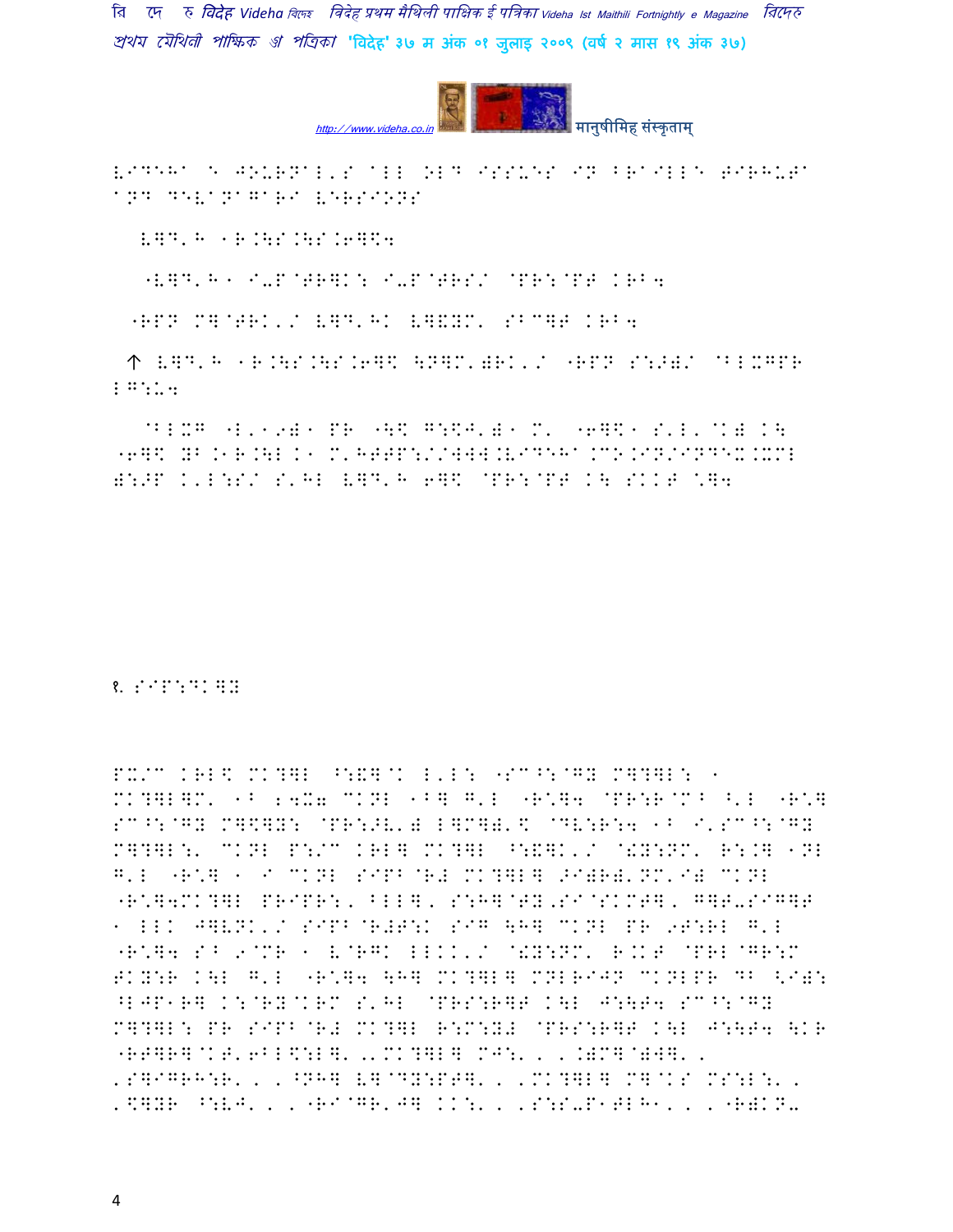

FALS, INDEXTRANSELY RIGHT DI.: CAN STARR SPECTIFIC DECEMBER 16, MI 16, MI 16, MI 16, MI 16, MI 16, MI 16, MI 16, MI 16, MI 16, MI 16, MI 16, MI 16, MI 16, MI 16,  $R$  (Ranter ) and the second of the complete  $R$  and  $R$  is the complete  $R$ SIK'T INFO@SOBHaGYaMITHILaTV.COM "R\*]4

 $S^2$   $S^2$   $S^2$   $S^2$   $S^2$   $S^2$   $S^2$   $S^2$   $S^2$   $S^2$   $S^2$   $S^2$   $S^2$   $S^2$   $S^2$   $S^2$   $S^2$   $S^2$   $S^2$   $S^2$   $S^2$   $S^2$   $S^2$   $S^2$   $S^2$   $S^2$   $S^2$   $S^2$   $S^2$   $S^2$   $S^2$   $S^2$   $S^2$   $S^2$   $S^2$   $S^2$   $S^2$  $D^2$  ,  $D^2$  ,  $C^2$  ,  $C^2$  ,  $C^2$  ,  $C^2$  ,  $C^2$  ,  $C^2$  ,  $C^2$  ,  $C^2$  ,  $C^2$  ,  $C^2$  ,  $C^2$  ,  $C^2$  ,  $C^2$  ,  $C^2$  ,  $C^2$  ,  $C^2$  ,  $C^2$  ,  $C^2$  ,  $C^2$  ,  $C^2$  ,  $C^2$  ,  $C^2$  ,  $C^2$  ,  $C^2$  ,  $C^2$  ,  $C^2$ १,८२,७६८ F. Bill F. Dill Rich (GBCL BRIR HI) (GBCL BECK) (GBGL BECK) !@NYV:D P:WKG#

 $\dddot{\phantom{0}}$ 

"RPN'K RCN: 1 @PRT]@KR]Y:K @PRT]@K&:M'4

 $\mathbb{G}$  ,  $\mathbb{G}$  ,  $\mathbb{G}$  ,  $\mathbb{G}$  ,  $\mathbb{G}$  ,  $\mathbb{G}$  ,  $\mathbb{G}$  ,  $\mathbb{G}$  ,  $\mathbb{G}$  ,  $\mathbb{G}$  ,  $\mathbb{G}$  ,  $\mathbb{G}$  ,  $\mathbb{G}$  ,  $\mathbb{G}$  ,  $\mathbb{G}$  ,  $\mathbb{G}$  ,  $\mathbb{G}$  ,  $\mathbb{G}$  ,  $\mathbb{G}$  ,  $\mathbb{G}$  ,

NI D]@LL]4 6LN-09911382078

GGALENDRAG IN DER

GGALENDRAGHENDRAGHENDRAGHENDRAGHENDRAGHENDRAGHENDRAGHENDRAGHENDRAGHENDRAGHENDRAGHENDRAGHENDRAGHENDRAGHENDRAGHE

२.  $\cdots$  :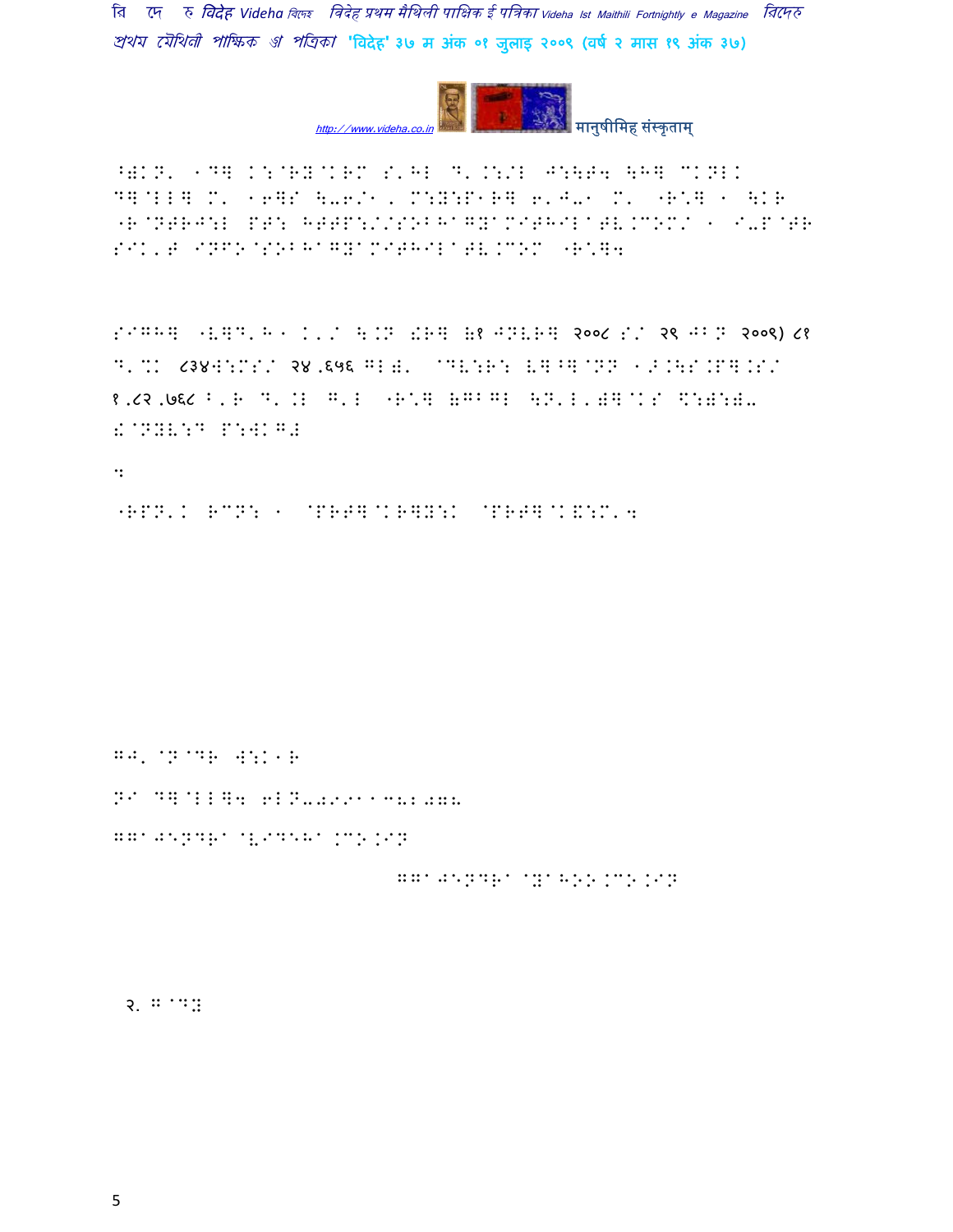

२.१. LLC GRIEVE ZONDER TRIO OPRINTED SINGE

२.२. KIRE SHARE YEAR SHARE YOU

२.३. MPR MEDHEMPER AN FHAM AND AN UNIVERSITY OF THE SERVE

२.४ म.म. 1311मी अधिकारी संघात करते हैं।

 $2.9 \div 3311... \div 3311 \div 33111...$ 

२.६. CONNECTED YOUR CONTROL AND THE ROOM OF THE ROOM

२.७. @^RMR-Y:P: @PRSIGNER-Y:P: @PRSIGNER-Y:P: @PRSIGNER-Y:P: @PRSIGNER-Y:P: @PRSIGNER-Y:P: @PRSIGNER-Y:P: @PRSIGNER-Y:P: @PRSIGNER-Y:P: @PRSIGNER-Y:P: @PRSIGNER-Y:P: @PRSIGNER-Y:P: @PRSIGNER-Y:P: @PRSIGNER-Y:P: @PRSIGNER-

२.८.E: 19.ET 1616 | 11811 E12.##. | 1311 1311 411 1411

\$:. @PR'M%IKR S]IH (१९४२- ) @GR:M+PL@S)- JLG]Y:R:, ?:N:- J:L', J.:- PRE GU. (TR: PORGH) E.H.: RONGER, L': RGEGRAPH (ER 17 PRO) (RESUL ^:GLP1R-812001(B]H:R)4 MK?]L]K VR]@&W SMJN%]L, MNN%]L 1a "R@!YYN%]L @PRT]^:K !N] S:H]@TY-C]@NTK, D]%:-BL!K, SM:LLCK, N:)K / RIGMICK N]@&#:T GV'&K,MK?]L] G@DYK'/ NV-@SVRBP D'N]H:R, K1%L "RN1V:DK, @PRV]# S@MP:DK, MK?BREARY: HAR TOPPA SIGNATION, SIGNATO THOS CONTINUES TO DEPERT SERVICE OF SEPIED B:+L: \VI "RI@GR'J] S:H]@TYK "R@!YYN-"R@NV'&#M' N]RT @PRL6'SR \$:. @PR'M%IKR S]IH ( २० JNVR] १९४२ )K V]L@K&#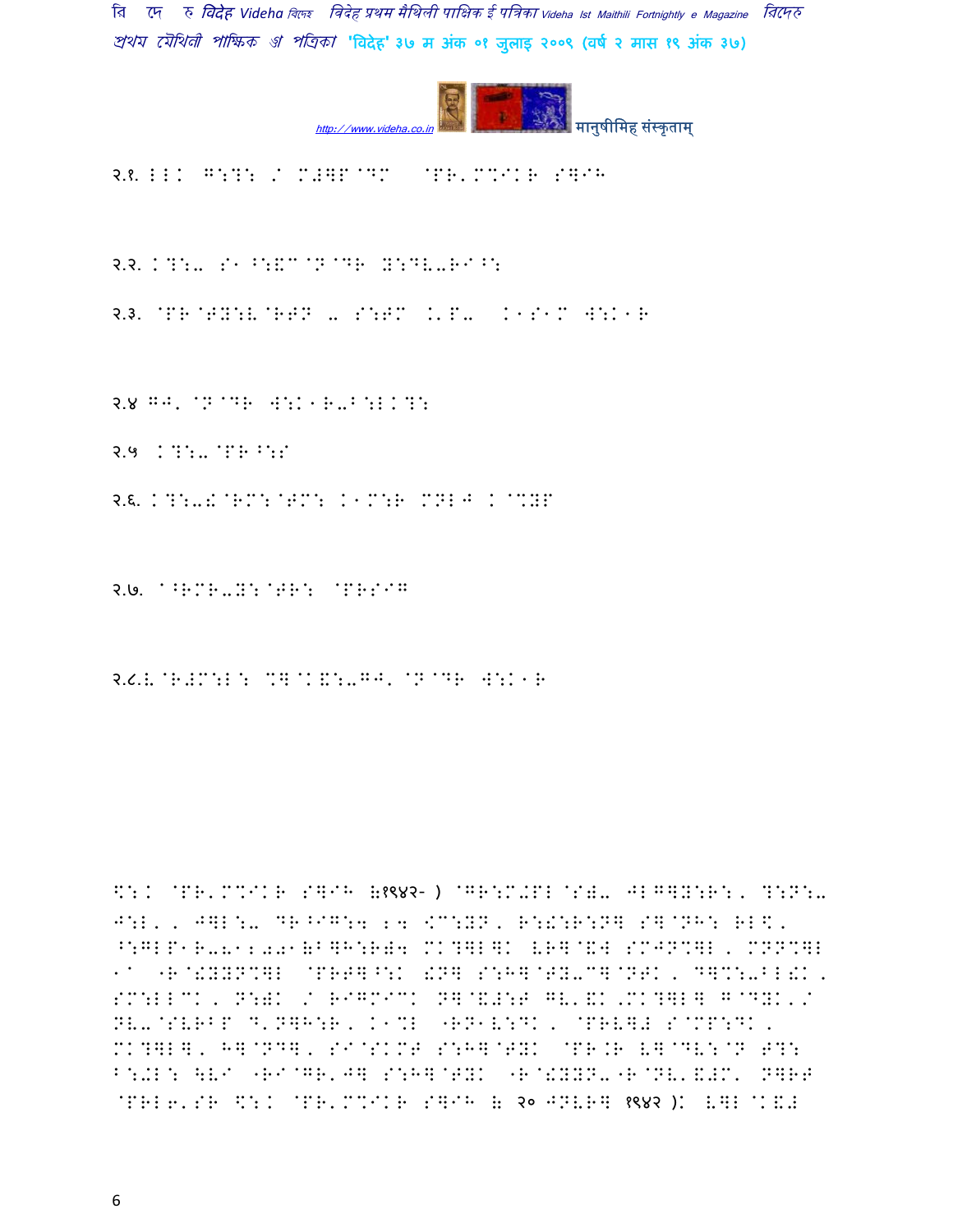

L'.N]S/ \KPR \K "R@K&Y KMT] ^'L "R\*] N],SMT4 H]NK BH1MB: THE CONSTRUCTION OF THE SAME REPORTED A SAME REPORTED A SAME REPORTED A SAME REPORTED A SAME REPORTED A RHL "R\*] "RV]RL C@RC]T-"R@RC]T4 /a "RD@MY 9@TS:H, !K@RY, LGN 1a SI<@R& Ka T@NMYT:K SIG MK?]L]K BH1MB@LY !RLR:D]K "R@NV'&# Ka D'LN] P1@STK:K:R RBP4 H]NK "RONA EACH PROBA" (PROPER OF CONSIDERATION DESCRIPTION) CA CARA LONG CARD CAN CONTROL AND CONTROL CONTROL CONTROL. H]NK SMJN%]LT:S/ "RN1@PR:#]T ^a C'TN: SM]T], P)N: M]?]L: V]^BT] S@MM:N (T:@MR-P@TR) \VI M]?]L:- DORPHISM ON RESIDENCE IN AN INSTITUTION CONTROL THE COMMON S@M@PRT] C:R] D%K !R] ^:GLP1R V]@%VV]@DY:LYK @PRL6'SR \VI MK?]L] V]^:G:@!Y@K&K GR]M:PB@R# PDS/  $R$  . Reconstruction  $R$  . The problem is a set of  $R$  and  $R$  and  $R$  are  $\mathcal{R}$  and  $\mathcal{R}$  are  $\mathcal{R}$ POSA/ "RVK: NORT POSA/ "POSA "ROKALE MAY "DO "RRETE "ROKALE" "ROKALE" ("ROKALE") ("C "RECREATE TRADHECONDERS" TO RECRETE IN A RECORD THE UNITED STATES TO THE S:R@SVT-S:!N:M'4

 $1.79911$ 

MCL]K MK?]L]: १.MK?]L] N:)K / RIGMIC,MK?]L] "RK:DM], PEPS, RN& R.M. THE RUPSEN PRRTH, MK?HE RUPS PRINT , PEPS,  $8$ ९८१ ३.P+ B+ E1: 1971 (1) E4: 1981:PH . [c: "BI | TE: 103, [ F1R, PHET+ B .  $8$ ९८६)  $8.7\pm\textcolor{red}{\textbf{1211}}\pm\textcolor{red}{\textbf{131}}\pm\textcolor{red}{\textbf{1422}}\hspace{0.05cm}\textcolor{red}{\textbf{1423}}\hspace{0.05cm}\textcolor{red}{\textbf{1433}}\hspace{0.05cm}\textcolor{red}{\textbf{145}}\pm\textcolor{red}{\textbf{1313}}\hspace{0.05cm}\textcolor{red}{\textbf{147}}\pm\textcolor{red}{\textbf{1483}}\hspace{0.05cm}\textcolor{red}{\textbf{1475}}\hspace{0.05cm}\textcolor{red}{$ १९८७५.N: YEN: YPENTH . T. IE | YEE: YTH . FENT: २००२ ६.1 2111 MARRIE S:HEPARY, B: MARRIE MARRIE H: H: HIVE, PAPY, २००४ ७. PRPP: HE: N.H. KOR#HE: ME: KOR#, KOR#, K.A.NE.H. (2004), K.A.N.K.E., [C: C: C: C: C: C: C: C  $\mathcal{A}(\mathbb{P}_\mathcal{D},\mathbb{P}_\mathcal{D}(\mathcal{D}))$  . Then the property of  $\mathcal{B}(\mathcal{D},\mathbb{P})$  and  $\mathcal{B}(\mathcal{D},\mathbb{P})$  . Then the property of  $\mathcal{B}(\mathcal{D},\mathbb{P})$  $G:G\to G$  . So  $G$  (see the small contains  $G$  ,  $G$  is small contained and  $G$  is small contained and  $G$  $P: P: P: P \cup P$ 

MCL]K H]@ND]: १.V]@DY:PT] "RN1%]LN OR MB@LY:IKN, @PR?M.@#\$, B]H:R H]@ND] @GR@N? "RK:DM], P)N: १९७१ २.V]@DY:PT] "RN1%]LN OR MB@LY:IKN, @DV]T]Y .@#\$, B]H:R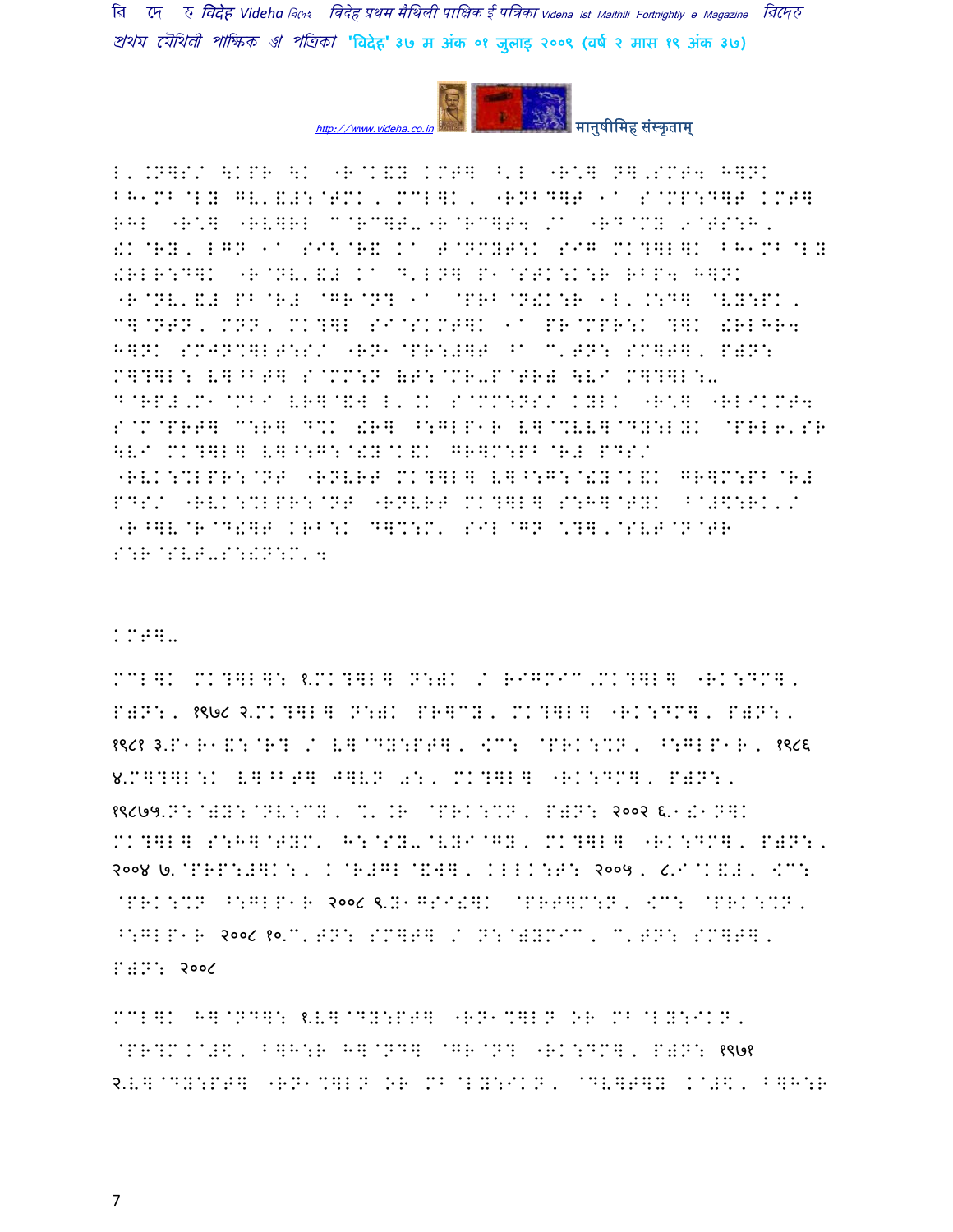िव दिप रु विदेह Videha *वि*लरु *विदेह प्रथम मैथिली पाक्षिक ई पत्रिका videha Ist Maithili Fortnightly e Magazine विदमरु* õथम मैिथली पािक्षक ई पिñका **'**िवदेह**'** ३७ म अंक ०१ जुलाइ २००९ (वष र् २ मास १९ अंक ३७)



H]@ND] @GR@N? "RK:DM], P)N: १९७२, ३.H]@ND] N:)K KL%, N'%NL P@BL]K'%N H:9S, D]@LL] १९७६.

"RN1V:D: H]@ND] \VI MK?]L]- १.@%R]P:DKM@&# KL@LH)KR, S: "ERFIELD "RESCRIPTE", LODENT "PRINTER BIKKS", IRL (PRINCIPALE), SIGNED FROM "RK:D'M], NI D]@LL] २००१ ३.P:GL D1N]Y:, S:H]@TY "RK:D'M], NI D]@LL] २००१, ४.GLV]@NDD:S, S:H]@TY "RK:D'M], NI D]@LL] २००७ ५.R@KT:NL, [C: @PRK:%N, ^:GLP1R २००८.

L]@PY:@NTR#-१. "R@+K]Y:N:), MNLJ @PRK:%N, ^:GLP1R, १९६७4  $S$  SMP  $S$  SMP  $\sim$ 

GOVORNIE GRAND, MHY WALLER, MARIE CHRISTIAN, 1986, 2. NEW HOMESTIC MH, NO TRESINING OF PHRIRY BO, 1980, 19.P.TRELINY TREVIS OF TRESINING . ^:GLP1R, १९७०, ४.PDLT]K:,MH'% @PRK:%N, ^:GLP1R, १९८७, ५. "RNM]L 1.R, K@R#GL@&W], KLLK:T:, २००० ६.M#]K#,  $K^{\text{H}}$  (Fig.  $K^{\text{H}}$ ),  $K^{\text{H}}$  (Fig.  $K^{\text{H}}$ ),  $K^{\text{H}}$  (Poos ,  $\Theta$ ,  $\Theta$ ,  $\Theta$ ,  $\Theta$ ,  $\Theta$ ,  $\Theta$ ,  $\Theta$ ,  $\Theta$ ,  $\Theta$ ,  $\Theta$  $\mathcal{M}$  . The contract of the contract  $\mathcal{M}$  . The contract of the contract of the contract of  $\mathcal{M}$ K@R#GR#GL@&W], K.H&#H, Panalish, K.RT; PART BEGREE KLLK:T: 2003, 10.TH:-PHALLHTH:PHAL, MICHAH, MEHH, KLLK:T:PHA २००३, ११. STERR TAGO TEL (1982), 298381 E. STERNTON, DARIATOR, IN  $k: \mathbb{R}^n \times \mathbb{R}^n \times \mathbb{R}^n$  . Replacing the set  $\mathbb{R}^n$  is the function  $\mathbb{R}^n$  and  $\mathbb{R}^n$  is the function of  $\mathbb{R}^n$ @PRK:%N,^:GLP1R २००८, १३.MK?]L] LLKL@KT] KL%, ^:RT]Y ^:&: SI@S?:N, MKSBR, २००८, १४.RBP: SLN: H]R:,  $K: \mathbb{R}^n \to \mathbb{R}^n$  is the contribution of  $\mathbb{R}^n$  ,  $K$  . The contribution  $\mathbb{R}^n$ 

PATRES POSSESSES REPORTS 2002

 $\frac{1}{2}$  ,  $\frac{1}{2}$  ,  $\frac{1}{2}$  ,  $\frac{1}{2}$  ,  $\frac{1}{2}$  ,  $\frac{1}{2}$  ,  $\frac{1}{2}$  ,  $\frac{1}{2}$  ,  $\frac{1}{2}$  ,  $\frac{1}{2}$  ,  $\frac{1}{2}$  ,  $\frac{1}{2}$  ,  $\frac{1}{2}$  ,  $\frac{1}{2}$  ,  $\frac{1}{2}$  ,  $\frac{1}{2}$  ,  $\frac{1}{2}$  ,  $\frac{1}{2}$  ,  $\frac{1$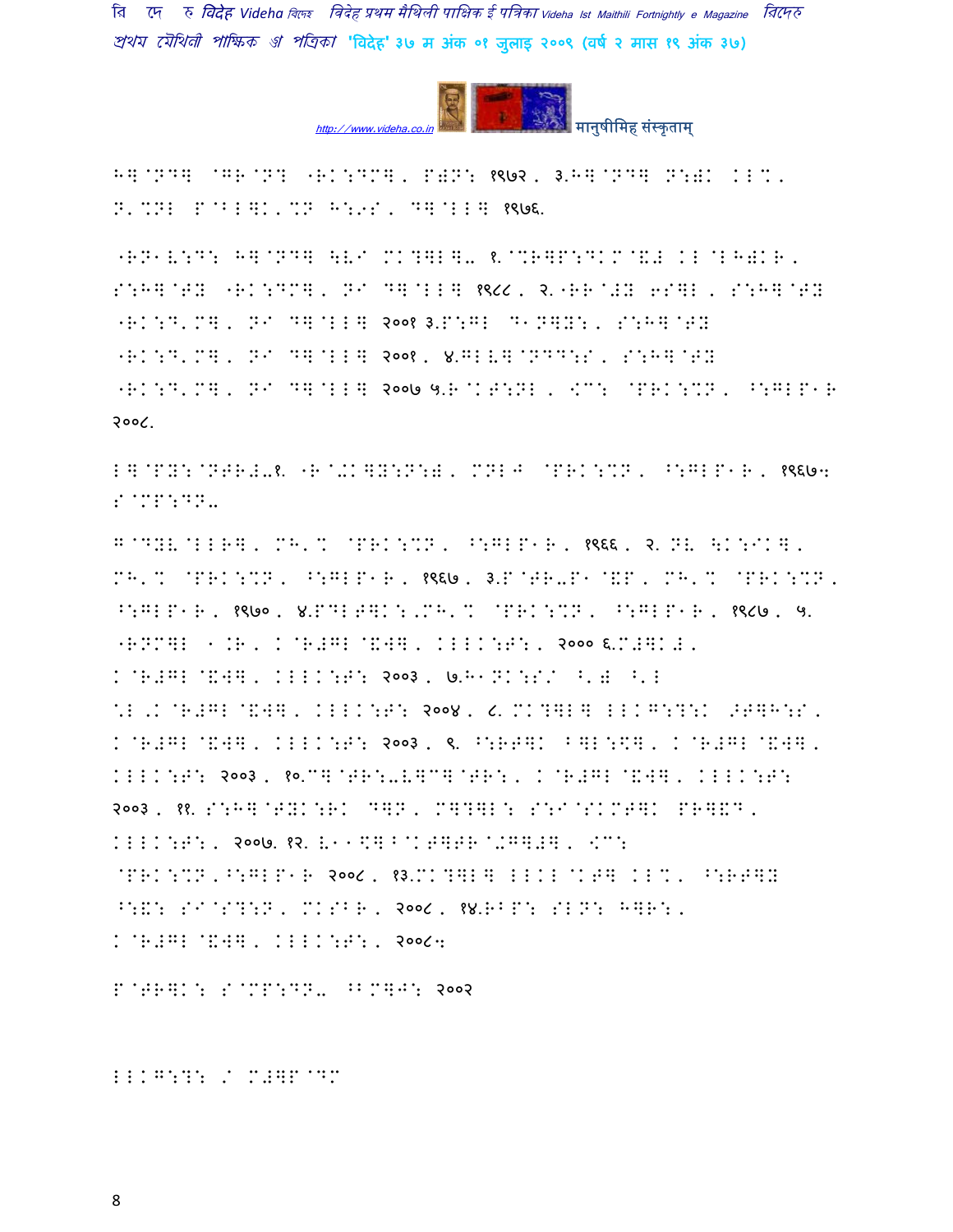

 "R@K&RK 1V]@&K:R S/ D]@R<K:L:V!] !:R] M]?]L:ICL M' MC. THE REAL SECTION OF THE REAL PROPERTY AND A REAL PROPERTY AND A RANGER OF THE UNIVERSITY OF THE UNIVERSITY OF THE UNIVERSITY OF THE UNIVERSITY OF THE UNIVERSITY OF THE UNIVERSITY OF THE UNIVERSITY OF THE UNIVERSITY OF SAND ROOMS IN THE ROOMS OF THE ROOMS OF TREES IN THE RESIDENCE OF TRACKERS OF TRACKERS OF TRACKERS OF THE ROOM HE, C:R# C:R MIRLA BEC S:HHIGH, FROESCO BH1L:TH F.B J: RHL "RH]4 T?:P] S1SI@SKMT RBP M' L]P]V@D! S:H]@TY K SIG-SIG G]T. KV]T:, K?:, G:?: 9P:@.Y:N, LLKL@KT] \VI M1H:VR:K V]%:L ^@#\$:R V]@DYM:N "RH] 1 I PR@MPR: "RN'K: "RN'K: "RN'K: "RN'K: "RN'K: "RN'K: "RN'K: "RN'K: "RN'K: "RN'K: "RN'K: "RN'K: "RN'K: "RN'K: "RN'K: "RN'K<br>The RN'K: "RN'K: "RN'K: "RN'K: "RN'K: "RN'K: "RN'K: "RN'K: "RN'K: "RN'K: "RN'K: "RN'K: "RN'K: "RN'K: "RN'K: "R RHL,PRHE (11 MINUM APR 2. 1960 PRHL/BHL/H2 A122 BH1 "RHARA" DI GREGI "RISHA 1903" MACRAI "KAL'AK "AHAR" (PER ESISA) SMORTH: K SAMIRINHENIR KIGA OL IGAA NIHA KESKAR OL Y PR@MPR: KT'K SMM@D! "RH] TKR V:@STV]KT:K J:NK:R] H1NK' HLYTN] JN]K: \KR "R@<YYN M' RBC] HN] V: @GR:M]# PR]V'% M' JNS:!:R# K J]VNS/ N]K) S@MP@RK] H?]4 P]=]- DR-P]=] @SMMT]K PR@MPR: M' @PRV:HM:N V]V]! V]!:K LLK S: S: A REPORT OF THE RELEASE OF THE RELEASE OF THE RELEASE OF THE RELEASE OF THE RELEASE OF THE RELEASE OF TH @%RLT:K'/ KNBKT,H/SBKT 1 C'TBKT RHL "RH]4 MK?]L] LLK S: "S: R: TY "RPN 1000 "RENTRIC "RENTRIC "ROOM " "ROOM " DOWN" "ROOM " "RENT " "RENT " TY "RENT " RE SMM PRODECT "RHAN MADANG" "RHITI "RHITA" "PANGALAHAN "SICURANA M'L E CORPAR (ST. CADE) E E DICEMBRARI SERIE E AREAR MENSE (D. L.C. DALCO 1990) D'LI "RHH TUNU N'N BIRD A'N K' D'L'IEL D'A BURG 1@RY ^:&:K R]T]-N]T], K?:, G:?: 1 R:GRIGK J' "RVD:N "RHA S' ARA S'ERABLIC' 'R SMM MERR FRY ALLI "RHA4 @SV^:VT: \H] S:H]@TY M' \HN-\HN B:T KHL G'L "RH] J' DLSR:K'/ "PROSLERICA", ANARE ERICOLI EL CONFERRI ER (MERRNE KRKT "RH], PR@NT1 \H] M' N]@ND: S/ D'%] &R]H:SK P1) 1009 1 JKR: PR KLANDER, KLANDER, KLANDER, KLNL KAN KLANDER, KLNL KINNER, KORNE CL) KRKT "RHOUDER" (SM HINDER STATE STATE STATE STATE STATE STATE STATE STATE STATE STATE STATE STATE STATE S S:H]@TYK S@RV:!]K @PR:C]NTM V]!: LLK S:H]@TY ?]K J:H] MO LLEBES PRE LLEBES DE LLEBES DE LLEBES DE THE TE LLOT DE LLATES DE LLEBES DE LLEBES "RPV:YOS: LLK OSTANOV", LLK PROVINCE I LEK PROVINCE I LLK PROVINCE I LLK PROVINCE I LLK PROVINCE I LLK PROVINC @PRV:H,LLK M:NS, LLK @PRT]M:, LLK V:\$@&MY, LLKV:@RT: >@TY:D] SM:H]T "RH]4 JH]N: ND]K @PRV:H M:N !:R: M' P:?R K \*L)-\*L) )1K\$] S^ <S:K'GLL 1 S1@NDR 1K:R @PR:@PT KRKT "RH] J' KKRL @DV:R: @PR:R@M^ ^'L / LLK KIW M' Y1G-Y1G !R] @PRV:H]T HL>T N]T NV]N RBP !:R# KRKT G'L 1 T::RINGER (ELRO) VARIA PERSENT PERSONER (PERSONER DER MOSCOLOGIE IN DER STOLEN)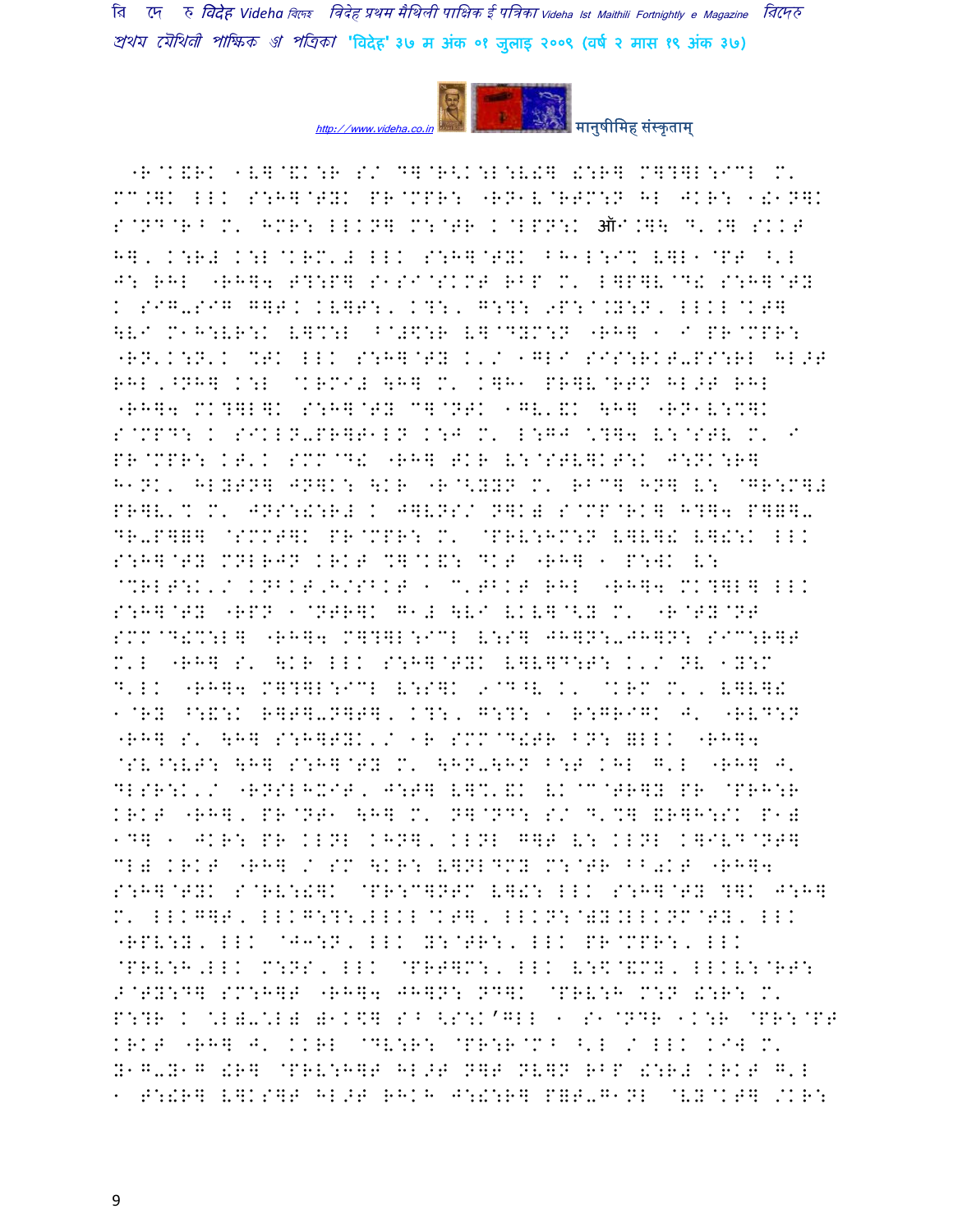http://www.videha.co.in स्ट्रीया स्ट्रेलिया मानुषीमिह संस्कृताम्

SIKLER: KONSTRUIK AND BEROGNIER DAR I KONSTRUIK GER LLAN 1 VI SET TRE SHIKA NG TAHUNG ANG ANG ANG ANG ANG TAONG TRE RR PULEMENTA (D. 2014) A CONSTRUCTION CONTROL CONTROL PARTIES AND PROPE J:H] M' G]T:@TMKT: (J]R]KL @KV:L])]) 1R K?:@TMKT: D1NBK M]@%R# HL>H JKR @PRC:R JNS:!:R# M' MC.]K RBP S/ \K P]=] DLSR P]=] M' HL>T "RH]4 LLKG:?: M:NV SM:JK 1H]M S:H]@TY]K RBP "RH]4 \KR 9@TP@TT] T.N ^'L J.N SM:J "RESOR "RI RIG" I RT M. RESORTE @PR:R@M^ M' S@MPB@R# SM:JK S@MP@TT] HL, SB \KR: GBKT HE 1 SHEPS THE POSITION PROTHECOMERING HEATHER @PRK:R'/ \K @S?:N S/ DLSR @S?:N 1 \K P1@%T S/ DLSR PHOTOR: CARBORY CAR OBSIGES (CERSIC COSPER, 2002) EXCREME PR]V@RT]T HL>T G'L4 LLKG:?:K 9@TP@TT] K S@MB@N! M' LLK S:HIMATHIS: LANDARY LLKNING SHIMATHIS: LLKNING: LLKNING: LLKNING: LLKNING: LLKNING: LLKNING: LLKNING: LLKNING: L  $K$   $\mathbb{R}$   $\mathbb{R}$   $\mathbb{R}$   $\mathbb{R}$   $\mathbb{R}$   $\mathbb{R}$   $\mathbb{R}$   $\mathbb{R}$   $\mathbb{R}$   $\mathbb{R}$   $\mathbb{R}$   $\mathbb{R}$   $\mathbb{R}$   $\mathbb{R}$   $\mathbb{R}$   $\mathbb{R}$   $\mathbb{R}$   $\mathbb{R}$   $\mathbb{R}$   $\mathbb{R}$   $\mathbb{R}$   $\mathbb{R}$   $\mathbb{R}$   $\mathbb{R}$  ऑVRGYAPA ( BALGAR GATE) 276 I TV VI AGE TAL ALG @PRC:R-@PRS:R M1@.YT- @GR:@M@YJ]VN K "R^:V 1 "RNIPELS TROENL" ELTERETY ("TEOPTSPIL" GY TROL" (ER) (P) REFRIGION PEED (" @PRM1.T: HL>T "RH] T?: @%RM S:HY KL:@TM:KT: NH], @PR@TY11T Y?:@R? C]@TR#K @PRVMT]K @PR!:NT: RHKH4 \H] M. "RESERVE I FROM RESERVED AND MESSENGERS. SHAD VENGARY. SYEN YANG KARA KARENG YE DA SARL KOMA MARENG KAREN HI:HA JANA T:, K@LPWEERS, I MERIPHERS & CORT PSCHIN KL: NHIMMKI: KALI MARA (AHR) M. CONANANISAN MARI (KALAN ANG NKS@RG]KT: \HN RHKH J' 1RI^]K SM:J M' 9PL@B!T HL>H4 \H] RB=,"R@SV::^:V]K 1 @%RMS:@<Y: "RLIK:RK1 %@BDMK "RESTAIN THE MANUTING OF THE CONSTRUCTION OF THE CONSTRUCTION OF THE REPORT OF THE REPORT OF THE REPORT OF THE REPORT OF THE REPORT OF THE REPORT OF THE REPORT OF THE REPORT OF THE REPORT OF THE REPORT OF THE REPORT OF THE M1H:VR:K B:R@MB:YR 1VMT HL>H4 H@ND"R V]@NY: S SRL T?: TH AN INFORMATION OF THE REPORT OF THE CONTROL OF THE GENERAL CONTROL OF THE GENERAL CONTROL OF THE GENERAL CO SIGHT SIGE SOMETIGE SIGNED SIGNED SIGNED SIGNED STATES LLCASTED ESTERVHED EXTIGEL CALD APPROPED MARKET DU N]@RV]V:D RBP'/ K]H1 KHB V@RTM:N S@NDL@R^ M' "REPRINSIPATED "PRINTER "PRIDE, DIARIE DU "BIJ" DETERATIONE "POD. LLK S:H]@TY K V]%'&@%R LLKT] \H] S@NDT@R^ M' S1N]@%C]T 1 N' S1V]C:R]T MNT@VY D'LN] "RH]4 JYK:@NTK M]@%R (1922) INTRODUCTION TO THE FOLK LITERaTURE OF MITHILA (1950) MITHILA (1950) MERECA (1950) MITHILA (1950) MITHILA (1950) MITHILA (1950) MITHILA (1950) MITHILA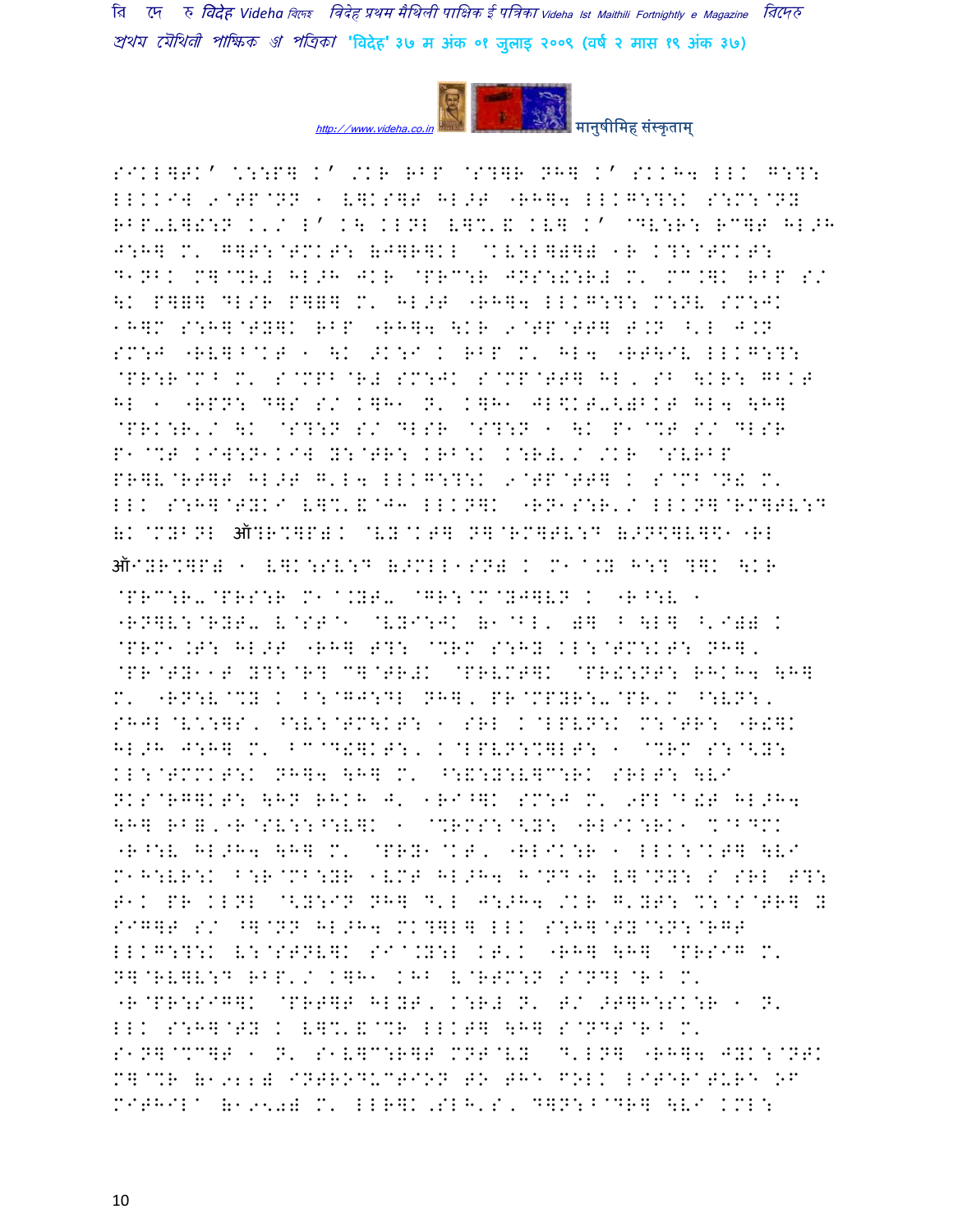

MAKE GREEN MAKING COMPANY OF A LINE CONTROL CONTROL CONTROL OF A SALE OF A V@ST1]T: D1LR: DY:L LLKG:?: ?]K J' N:M S@M^ VT: 9NK: @J3:N NH] ^'LN], K:R# \H] LLKG:?:@NTB@RGT KML: ND] J' M]?]L:K M1@.YJ ND] ?]K T:H] PR K'@N@DR]T "RH] T?: \KR G:?: N:YK H?] MH:N S:HS] V]R D1LR: DY:L4 J'/ KML: ND]K 1@.Y: N 9NK: \H] M' 9PL@B! ^'LN] T'/ / \KR: KML: MARIN: MARIN: MONTHER SING N: MARIN: MARIN: M' I @%R'Y \$:. @VRJK]%LR V@RM:'M#]P@DY' (1918-1986) K'/ HN] J' LLKG:? HN] J' LLKG:? HN] J' LLKG:? HN] J' LLKG:? HN] J' LLKG: HN] J' LLKG: HN] J' LLKG: HN] J' LLKG ^:V'I \$1@BB]VM:R]K' \H] D1L@R^ MLT] S^K SI@GRH KYL N] TR: 9NK: "RNIS: PARA EN EN LEGISTE BOLINIA DE L'ALRICA EN PRESENTE L' DERSIONER, DIES DRIE, "ROOM (FIND, RIBERIG ALO LVH/R]K1%HR] "RH]4 PRV@RT] K:L M' KT]PY LLKG:?:K CORC: ^:L RHANT, CONTRACT CONTRACTED AND ALC @PR:M:#]KT: PR @PR@%NM-C]@NHG "RH]4 9P@RY1@KT\ LLKG:?:@NTT@RGT @DV]N'TR J:T] PR K'@N@DR]T RHL:K K:R#'I MK? 'I MK? 'I MK? 'I MK? 'I MK? 'I MK? 'I MK? 'I MK? 'I MK? 'I MK? 'I MK? 'I MK? 'I MK? 'I MK? 'I MK? ' SIKLI:@R: 9@NM1 . NH] SIKLN:@R: 9@NM1 . NH] S: 9@NM1 . NH] S: 9@NM1 . NH] S: 9@NM1 . NH] S: 9@NM1 . NH] S: 9@NM "R!]@&W:LT: LLKT]K M:@NY?T: HLN] J' MK?]L] M:@TR @BR:HM# ^:&: ?]K4 K]@NT1\ MK?]L] 1> J]V]T "RH] /H] @GR:M]# PR]V'% M' RHV]H:R @DV]L'TR J:T] M' JN]K BLL]- C:L] M' P1@&@%TK-DR-P1@%TK \KR: "RPN: HDY M' "R@DY:P] SYGEPHI R.N. "RHHA" RENDISIS IN HER R.N. MHOS D. ISBN G'L E RHKT4 BY TYR HALLAR CANAR (STOCK) SR FHOTEN GER OF E RHKT CHNORN M. GLP SMALL, SAH.S GATE M. G. SANG SMALL G. MERTANI G:?: M' ML:H SM:LK, D]L:^@DR]G:?: M' DL]T M1SHR SM:JK NK:BRIG: G:R: BAJ: MA: MY SM: MY SM: MY SM: MY SM: MY SM:JK, R:YR#P:L \VI LVHJR] K1%HR] G:?: M' @K&@TR]Y SP:JA: "MB"BEJ (BHBH) BHB "PEBHJSTB" (EBITKBB) BEI DRB). J @PRK:% M' 1N] M#]P@DY MK?]L] ^:&: 1 S:H]@TYRK 1 M]?]L:ICLK S:M:J]K J]VNK SIGH] ^:RT]Y S:H]@TY \VI SM:JK ARIE MELSI MEN MUR (11188) IN KURA (11982) I JADI NAK "PR-PARANG "RANG" DI PRESENSI DI RANG "PR-PARA DI REPERTEN RENGI MARAH:K:K K LELK MARI ROLERI MASA ONIH MARAHI LELANGRY I  $R$  . The second the second second second second second second second second second second second second second second second second second second second second second second second second second second second second secon S:NHR:MORIN: ALCORARING (2) PRIPRESSENTING NEWS (2) (PEER EDRI "RH]4 I N]@RV]V:D S@TY: ?]K J' @VRJK]%LR V@RM: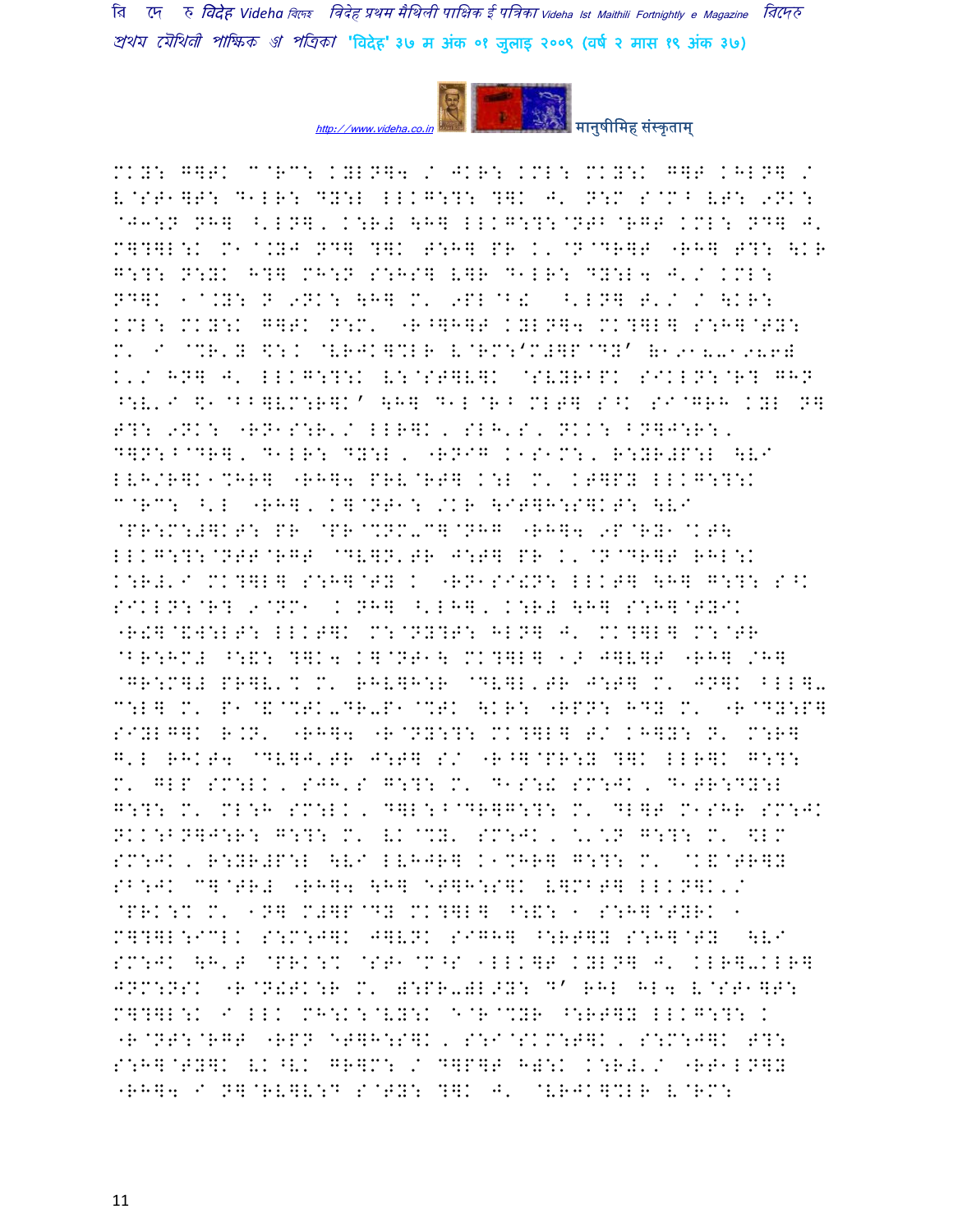

YMINPORY ARIS ARRAY HEY PORNHER I FYA IIIARIR "R@NT#N\_MANAHATAN | R@NT#N\_MANAHATAN | R@NT#NAHATAN | R@NT#NAHATAN | R@NT#NAHATAN | R@NT#N-MNN 1 SICYNK | R@NT<br>LN, C\_ANAHATAN | R@NT#N-MNN | R@NT#N-MNN | R@NT#NAHATAN | R@NT#NAHATAN | R@NT#NAHATAN | R@NT#NAHATAN | R@NT#NA H'R:YL ^1T]1YL M#] M:#]KY K'/ JNS:!:R# P:WKK H'T1 S@RV S1L^ KRCLN] TKR @%R'Y / @PR'Y H1NKH] HN]4 H1NK MY MOREALE HORE ALS ANAGER OO DANNEY WORKERS ON ME MORE BY OUR MARIN CONTROL CONTROL CONTROLS OF TRANSPORTANCE OF TRANSPORTANCE OF TRANSPORTANCE OF TRANSPORTANCE  $R$  The sixted states of the states of  $R$  . The state  $R$ HI: RI:H:R:R] MATH: NATE: IE: (ANLE: "RANAMI": "RTP: "REAT": "RHARA ON BALA E LORRABA O "TOPAR O DIAROTAD" (PPO) ARD "ARLO" (UN SM@RRVERSON RH?] R.V. MARVARYL PANDR LANGARY BISROP BE SALE OF HER PARTY ON A CONSTRUCTION OF A SOCIAL SALE OF THE SALE OF THE SALE OF THE SALE OF THE SALE SSIM: MARI (I. Z. SVIER (1971-1994) / ADLAD (E91) (TES ) (P. F9 ) AR G:?: S^K'/ T:K] H'R]K' J]V@NT\ KYLN]4 T:H]S/ "RN1M:N KYL J: HI: H1NK H1NK HI MI J. H1NK HI: MELI H S1&M:K R:M: K:BO: HINH HING RONE, TORIN A ROOM (HINA) MIREARING PROGRESS OF STREET SCONDING HIS CONDITION K'@N@DR: M' "R!]@&W]T HL PRM-P1RB&:@R?], LLK PR:Y#. NARIAN ING KACAMATAN ING PINAGPALAN PINANG PARA 1 STAGE 1 ST LLKS'V]K:,@PR'R#: 1 GR]M:MY] 1D@R% N:R]4 Y@DYP] SCOME RYK @PRT\_PRINTS & PRINTS OF REAL PROPERTY AND INCOME AND INTERFERENCE HANK KONSTRUKT KONSTRUKTER PROGRESSEN ALLE DER STRUKT DER PROGRESSEN MED ALLE DER KONSTRUKTER NEUE ALLE DER KO KYLKA MAJARI YA SHIRKA MATUKAT YA KUTOKA MATUKAT YA SHIRKA MATUKAT YA SHIRKA MATUKAT YA SHIRKA MATUKAT YA SHI "R@NT]: P1R RH@SYKMY 1VR# K'/ "RN:VMTK' V]@%@V @PR'M K 9@NM1R@KTR V:T:YN K'/ .LL] D'LN]4 H]NK RCN:D] M' L]VTK Y?:@R? PR]@PR'@K@&YT M' M:NV @PR'MK  $R$  (RN) (RN)  $R$  and  $R$  is the state of  $R$  and  $R$  and  $R$  and  $R$  and  $R$  and  $R$  and  $R$  and  $R$ @PR'M 1 V]PLV M' %:@NT]K R@%M] V]K]@R# KRB: M' / S6L RH?]4 @PRV1@D! C'TN:, KLML ^:VN:, C]@TRMY] K@LPTN:K SIGH] JNN] J@NM1^BM]K M@RY:D:,@PRT]@&W:', \VI GR]M: T?: MH]M:K @PRT] STT J:GRBKT: H1NK: M' V@RTM:N HLN]4 HER: NORTH VEHICLE AND HOLD THE VEHICLE AND LOCATED AT A REAL MODEL OF THE VEHICLE AND RELEASED AT A REAL MODEL OF THE VEHICLE AND RELEASED AT  $\mathcal{R}$ B: B: VAN DE REAL MORE AND HEN HEN DE SHARKER ME ^@GN::V%'&, D'V@S?\$L, MB@RT] C]@TR, NM@TYK, SIG]T, TAN TRANSIS TRANSPORTED TO THE TRANSPORTED TO A SERVE TRANSPORTED TO A LANCHER. ^1T]1YL "R@NY'S&#, S%@KT: V@KTY, V]SRL 9P'@K&]T M]?]L:ICLK JN-J]VN T?: S:M:J]K / S:I@SKM]T]K PR@MP R:K'/ YING-YIGS-YEV: HERENHAR (PRVE) HITCH-HARRITHN: PNOTHERICK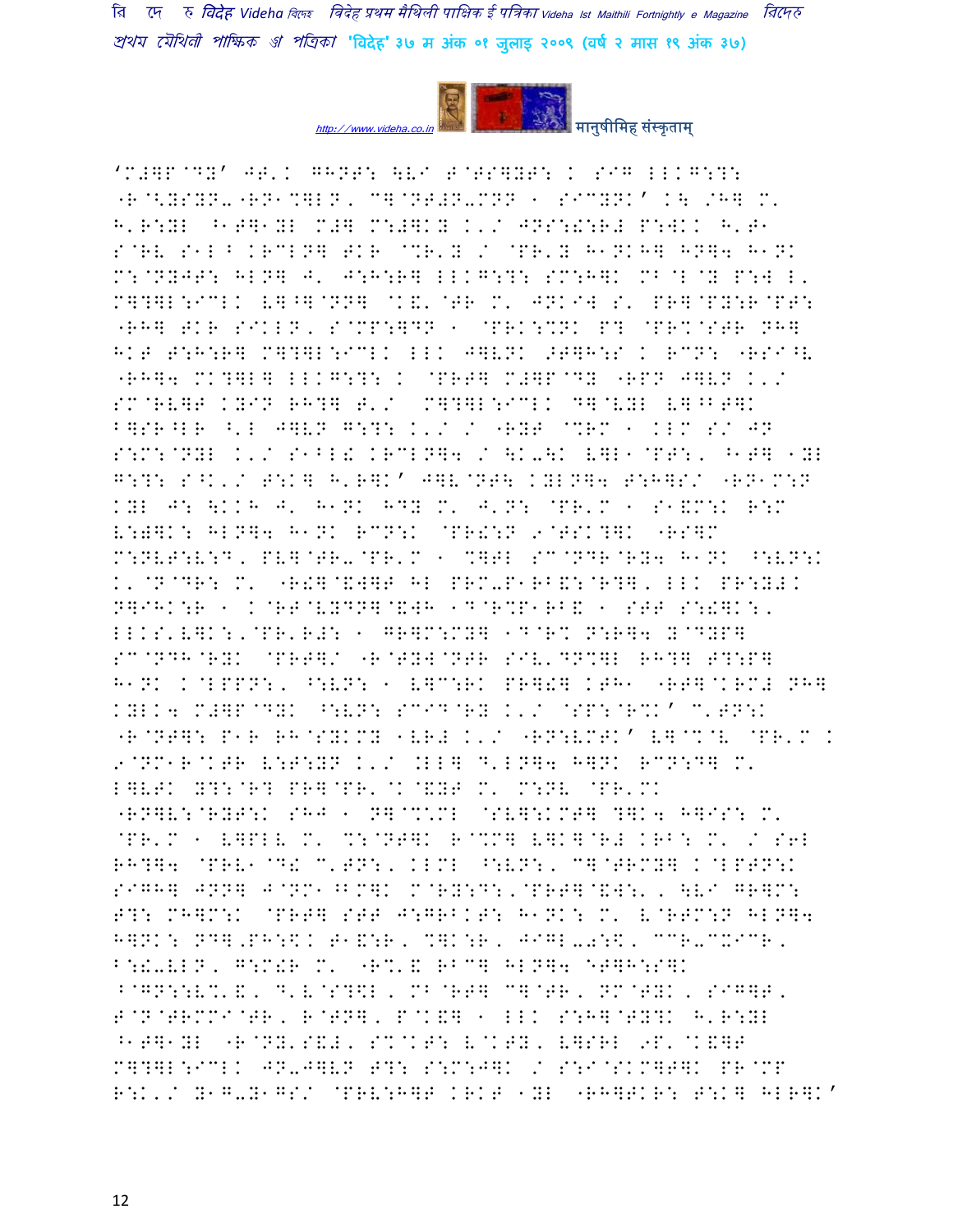http://www.videha.co.in स्ट्रीया स्ट्रेलिया मानुषीमिह संस्कृताम्

"RPN SRS, S]L/ @PRV:HMY %KL] M' L]P] V@D! K' MK?]L] ^:&: 1 S:H]@TY]K @%RIG:R KYLN]4 I @%R'Y V@ST1/T: M#]P@DY K'/ HN] J' M]?]L:K KIWS:H]@TY M' Y1GY1G:@N@TR S/ RCL-VSL G:?: SBK'/ JGJ]Y:R KRB:K @ST1#@TYN @PRY:S KMLN]4 M:NVT:K M#] 1 LLKG:?:K PYLEUMEN: POWER: MONARTOW MUSEUM ELIMINE LLA GENE ROBER: MEDS O. J. R. RHP. DRIER BRE BREE ROBER. MEEMBEIDE N:ऍI I V]!: V]NY PLR-PLR M' ^RL HLN]4 / JHR:>T GXI!]V:D], 9@D^) S:H]@TYC-C]@NT K 1 CT1R C]K]@TSLK RH?]4 H]NK "R@NV':&] @PRVMT] LLK-^:&:, LLK-KLAG:::PRISUE:PAR(IP (PR)YR)/ (RHI) 2008 2018 (2 ^B.P]Y:S @TY: G], VN @PR:@NTGK JTY-TTY LCH LKT, BNKY: JANTI JA JOHA JAN JANG 1 JAN 1989 (NEGERI SI NAMA DI KRATTA SI DI KRATTA SI NAMA DI KRATTA SI NAMA DI KRATTA N  $\pm$  for a sympath of the sign of the field of  $\mu$  is defined by  $\mu$  and  $\mu$  is  $\mu$  and  $\mu$ 9NK: M' \T'K V'%] LGN%]LT: HLN] JKR PR]#:M ^'L J' / "RPN" OP MAARTEEN OPDER EN DIE SAKELING MET DIE VOLGEN IN MODE LLCAMA APR (PRSIG M) 2NK PAANS COR NEWRO VORCHPING NEW @R? SLC] RHL:H "R\*]4 YH] / S'V: B1@D!Y: KR?] T/ B. T. STO ORAT Y PROTOK 'RALPERA EL' HTRO HOLLA (S. L.C. C]@NT: NH] KR?1, \T'K PR]@%RM 1 S:HSS/ LLK S:H]@TY]K S:M@GR] / L' \KKW: KYLN] "R\*], TKR S@RJN:@TM'K K:@RY KR?1 J' "RY1R@&#H RH] JYTN]4' \H]S/ @PRT]^:B]M HL>\* J' DANE MARIE LEGISHAN DI KENING DI SERIE DI SERIE DI SERIE SI SERIE DI SERIE DI SERIE DI SERIE DI SERIE DI SERIE B-1V1/PTBP82/ PR9788 PPT8 B.Z.Z RIB (BRIER SYTHP) KYLN)4 HENNES AN DER STRAND HENNES HENNES AN DER STRAND HENNES HENNES HENNES HENNES HENNES HENNES HENNES HENNE ^@#\$:'R \*KK 9P'@K&]T JNJ:T]K KIW S'4 W'IW MK?]L] /H] CCR CCCR MY, V@NY JOHN JR, P. C. PALAR (11) A VPA ER PH:\$K )LL:-)@PP RK @S@TR]/ SM:J M', N]@RG@MYB @S?:1N M' I NAME OF STREET STREET AND STREET SOME OF POST BHARPLICH BLOV I ROB DA CRISTA CHERRA BY REBN BLOV (HERR DERNI DIARE TROOP ROOF RANK IN STARK TAOR IN MARINITY OF THE TOOL TAKE IN A NARRY MAKRED PILLER BY DE MILLER MIN BROWN PORTION PORT R:G K'/ @PR61@LLGD VYLOGE SERVER SERVER SIGNES SER THE GUINT CHEFF HILES IN BUILDING S:H]@TYKK,K]@NT1K J' H]NK: SIG V:@RT:L:P KYN' HLYT:H THIN K: APP BO ABOTING ALGEBRAN IN BANKITHE THRU @PRC1RT:K SIG @PRYLG KR?]; K]@NT1: JRVL / KLM !R?] T/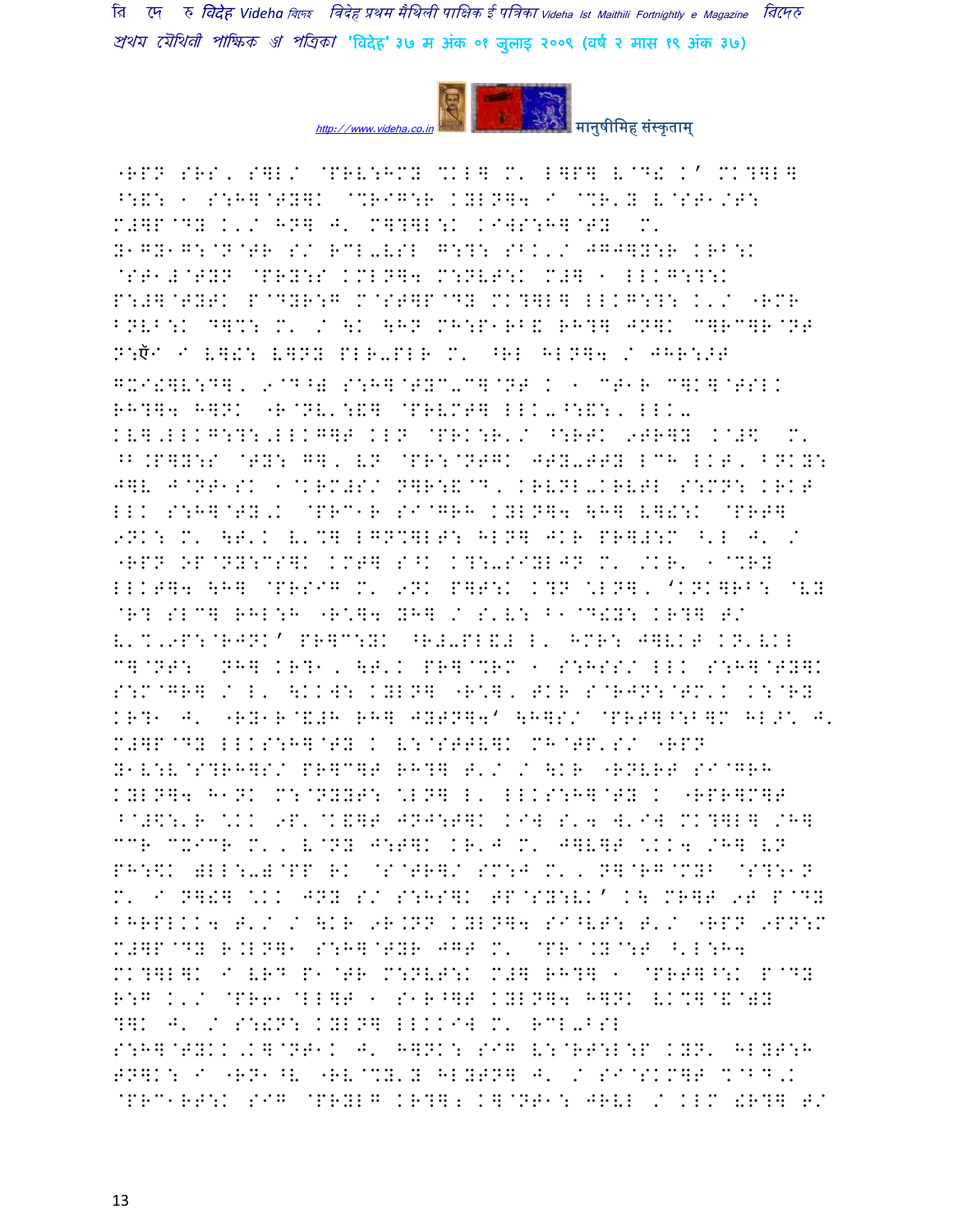

LLCCCKIA MODISTRA MERING "RIGHT "PRYLGER" (PRYLGRAN Y: A ROTE OF THE ROOM HARD SOMETH SAN WARRANT MARK THE SUMMER 1R ^'L RH]T?] T/ \KR ^@#\$:CR1RPB@R# 1 SMM@D!%:L] BNKT4

MARP TRD: HISHRI MO SYNCHAL LIGI, HISPARAS LIGIT THITGHES C T@NM:Y:T: K SIG MK?]L] LLKG:?: /K:R SI@SKMYT], /KR S@^@YT: K "R@<@YYN KYLN] T:H] G@M^]TRT:K SIG MK?]L]K @KYLI "RN1S@N!:T: "R@DY:P] NH] K' PCLN]4 @PR@ST1NT @PRK:@%YT @GR@N?I \H] V]&YK P1@&)N @PRM:# @PR@ST1KT KRK A. HAN KORNE SPANNIN SZ SEPNIN S/ PAZY A. MONTH IS A REPORT OF A SAME OF THE SAME OF A SAME OF A SAME OF A SAME OF A SAME OF A SAME OF A SAME OF A SAME MH:@PR:# R:H1L S:IKM@TY:PYN(1969) SDM% H]NKL AN DISCORDE DO IN RESERVED THE THIS LEARED HOTEL THAT HE IN STEP DAY 9PL@B!M HL>\* H1NK @PR]Y S]R]J '/H]W:M G'L \*LH1/' JKR: S^K'/ Z` AI MARAR (17 ^ 18 AT 'HR SI') SI S/ (2004) All (2004) ME Aard (2) @PR@ST1:T KYB "R\*] J:H] M' H1NK \H] @PRVMT]K PR]C:YK ?]K J' / JN-J]VNK'/ "R@TYI^T SM]P J:Y LLK J]VN M' @VY: @PT S:H]@TY/ K'/ SIKL]T K' "RMB@LY: N]!]K RH@SYL MADGE IK IN KGHARA MELIM ILI JAIH KENGHATI RS: MORTHS CROLOGE KARLEY WAR MORTHS CONDUCTS MK?]L] ^:&: S:H]@TY1 K'/ \K NV V]%'&# ^')LKK4 M#]P@DY MK?]L] JNKIW S:H]@TYK "R@NT]@RGT L'.]K:>N, NKK:BN] J:R:, D1LR: DY:L \VI LVHR]-K1%HR] K "RN1SI!:N VMH@T RBP'/ KYLN)4 / LAND AND AN ARTICLE AND A STRONG AND A STRONG AND A STRONG AND A STRONG AND A STRONG AND A STRONG D]V:R:@TR] L:GL RHL:H JKR 6L@SVMRBP / "RPN "R@NV':&] @PRVMT]K PR]CY D'LN]4 @PR@ST1]T LLKG:?: K >T]H:SK  $R$  . The set of  $R$  is the set of  $R$  in the set of  $R$  is the set of  $R$ S: S: HIT \ RIGHT \ RV \ RIGHT \ RIGHT \ RIGHT \ RIGHT \ RIGHT \ RIGHT \ RIGHT \ RIGHT \ RIGHT \ RIGHT \ RIGHT 6L@S@VRBP / "R@NYT G:?:D]K @PRSIG M' NH] L].] 6KLN]4 LLK-SI@SKM T]K S1V]@.Y:4T %]@LP]4 BLK]%LR V@RM: 'M#]P@DY' "RPN M!1@SR:V]#] ^:&: M' MK?]L]K \H] "RMR G::K S1MNK'/ LLEAG: CHING: SANDY "RESIDE AND " M#]^:&: M' KT]PY P1@&P -G1@C\*GK @SVTRBP 1 MCL]KT:K PM@&W\*^BM] / K?:K @PRGT]K 1@%R::S P:WKK'/ "RN:Y:SH] 9PL@B! HLYTN]4 @PRT]P:@DY] KMT] H1NK MXIJL KLMK CM@TK:\*R ?]K J:H] DM@&)]KL# S/ V]V'CN KYL J:Y T/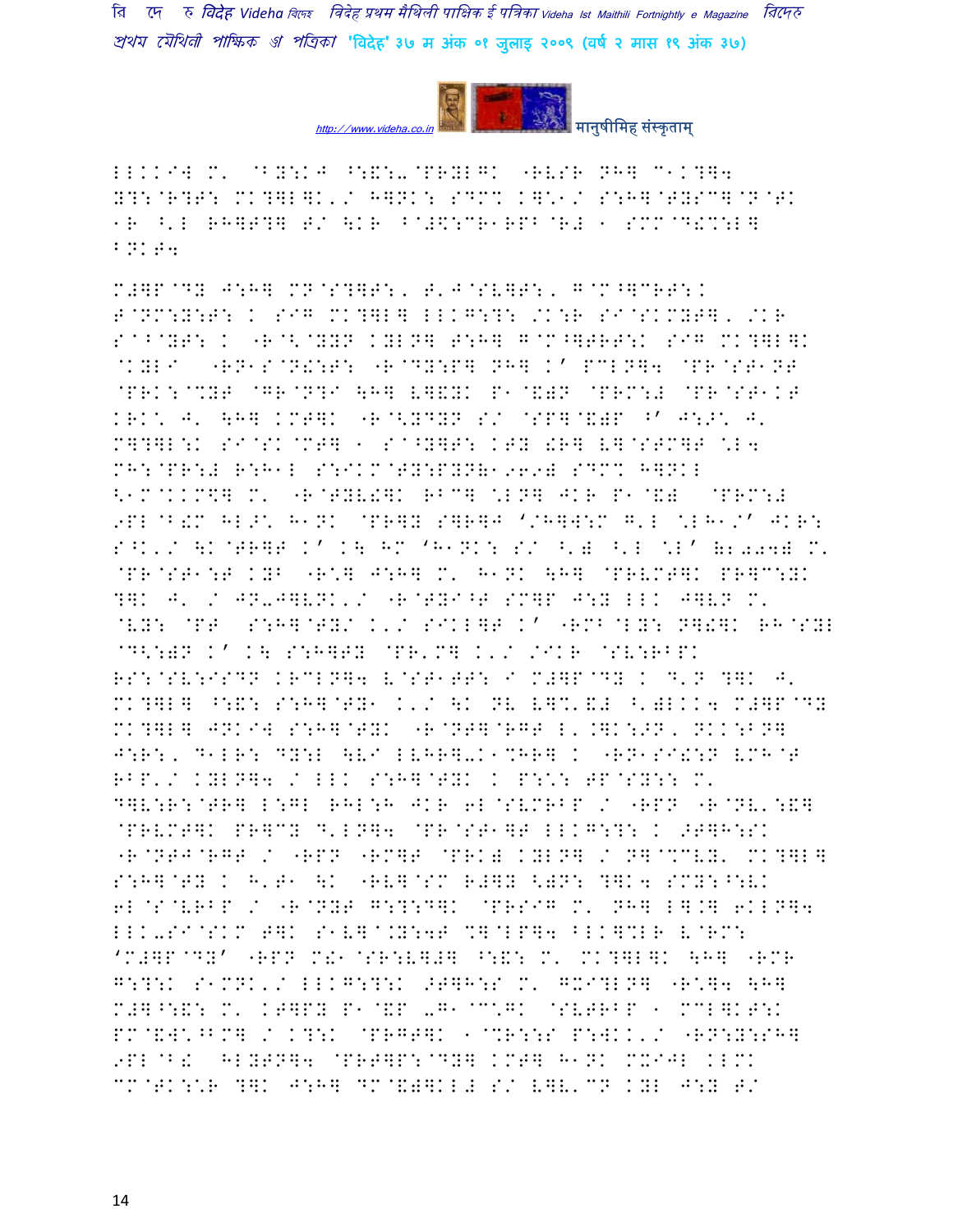http://www.videha.co.in स्ट्रीय कार्या मानुषीमिह संस्कृताम्

MACHER RESERVED AND MACHINE SHOW HOW THIS MACHINE THIS @PRT]P:@DY LLKG:?:K >T]H:S M' L'R]K G:?: PR SLLH, D1LR: DY:L G:?: PR DS, NKK: BN]J:R: G:?: PRS:T \VI LLAND: TAND ANTH PR PICT LLOANTH COZADHNIC PROTHUCTOR K "RNNISIE:N:MI SI DE LI SHE T. IN'THANN A. LEAN OND P@TR]K:D] M' 1> S/ T]N D%K PB@RV @PRK:%]T ^'. \*L4 \H] G:?: S^K VK%]@&@)Y \*KK J' M]?]L: M' PR@MPRR: S/  $R$  . The construction of the latter  $R$  and  $R$  is the construction of the construction of the construction of the construction of the construction of the construction of the construction of the construction of the constr @%RV#. RS:RV:DN Y1G-Y1G:@N@TR S/ KRKT 1V] RHL \*?] TKR  $\mathcal{L} \in \mathbb{R}$  , which is a set of the set of the set of the set of the set of the set of the set of the set of the set of the set of the set of the set of the set of the set of the set of the set of the set of the set "RMB" PER "PLOT" PRESIDENT PROPERTY TO A REPORT OF THE REPORT OF THE REPORT OF THE REPORT OF THE REPORT OF THE M. HANBURANE EMBERT, SYGHARA PAR BREAMAN

LLR]K:>N KIW MH:K:@VYYK'/ LLK J:GR# K @PR?M LLKG:?: KHB "PENIS KUN MUR PENES "KIR EG'IPHEN. IN MENGIN K TCT' SAMPLE TO SAMPLE OF SAMPLE IN THE CONTROL  $\pm$  1 bit is the sign of the sign of the sign of the sign of the sign of the sign of the sign of the sign of the sign of the sign of the sign of the sign of the sign of the sign of the sign of the sign of the sign of the M' NHE M' NHE MARKET AN DIE SOME V]K:S @KRM M' D'.B:K 9P@KRM KYL J:Y TC:N S:@&)M @PRT]^:&]T HKT J' I G:?: LLK @KR:@NT]K @PR?M 9@NM'G&K  $K$  S S  $K$  (  $K$  )  $K$  and  $K$  are  $K$  . The  $K$  and  $K$  is the  $K$  denoted in  $K$ MH@TVT \*KK4 \H] MH:@PR:# KIW K:@VY M' &@&WMSPMM %T:@BDNK M]?]L:K \HN S@PR:# V@R#N "R@NYV@TR KNH1 NH] 9PL@B!Y ^' RHL "R\*]4 \H] M' M]?]L:K 1@<Y:K@TM]K, ^CGL]K,ET]H:S]K, R:JN]T]K, SM:J]K @S?]T]K "R@TYT@NTD S% ON THE VALUE OF THE STATE OF THE SERVE OF THE STATE OF THE STATE OF THE STATE OF THE STATE OF THE STATE OF THE STATE OF THE STATE OF THE STATE OF THE STATE OF THE STATE OF THE STATE OF THE STATE OF THE STATE OF THE STAT

\H] MH:@PR:# KIW-MH:G:?: M' S:H]@TY\*K RIG 1 ^:SK "RN1PM 1YLJN \*KK JKR: V]@%L':&# KYL:S/ SHJ'/ @SP?@&@)  $:$  J: J: H J: H J: H: W H I K H I A H H I  $:$  H I  $:$  H I  $:$  H I  $:$  H I  $:$  H  $:$  H  $:$   $:$ MALAHIR POR (BAANTI) (ANTAK AAR DO VINAR MIRIK), EDMARAD (K N: STORY A STORY AND A SAN A SAN A SAN A SAN A SAN A SAN A SAN A SAN A SAN AIR SAN A SAN AIR SAN AIR SAN AIR S<br>Na san air san air an air an t-Air an air air an air air air an air air an air air an air air air air air air 1!:R^BT SIV'DN:K'/ T:TLY S/ "RLIKMT KRKT 1B] RHL  $\sim$  4  $\sim$  4  $\sim$  6  $\sim$  5  $\sim$  4  $\sim$  4  $\sim$  4  $\sim$  5  $\sim$  0  $\sim$  0  $\sim$  0  $\sim$  0  $\sim$  0  $\sim$  0  $\sim$  0  $\sim$  0  $\sim$  0  $\sim$  0  $\sim$  0  $\sim$  0  $\sim$  0  $\sim$  0  $\sim$  0  $\sim$  0  $\sim$  0  $\sim$  0  $\sim$  0  $\sim$  0  $\sim$  0  $\sim$  0  $\sim$  0  $\sim$ \KR ^:&: MK?]N]K 9&:K:L]N RBP ?]KKK4 \KR RCN: K:R# RIER (DICHELRIC) NEIL EF BOARD. DONNE FAN HIJE OILE FANAR (DIC) AI BI S%@KT:, PRODUCED: THE WAT: REFUSE THE SPIRIT CONDITI MH:K:@VYYY RVL J: SKLKK J: SKLK J: SKLK J: SKLK J: SKLK DI: R & SKLK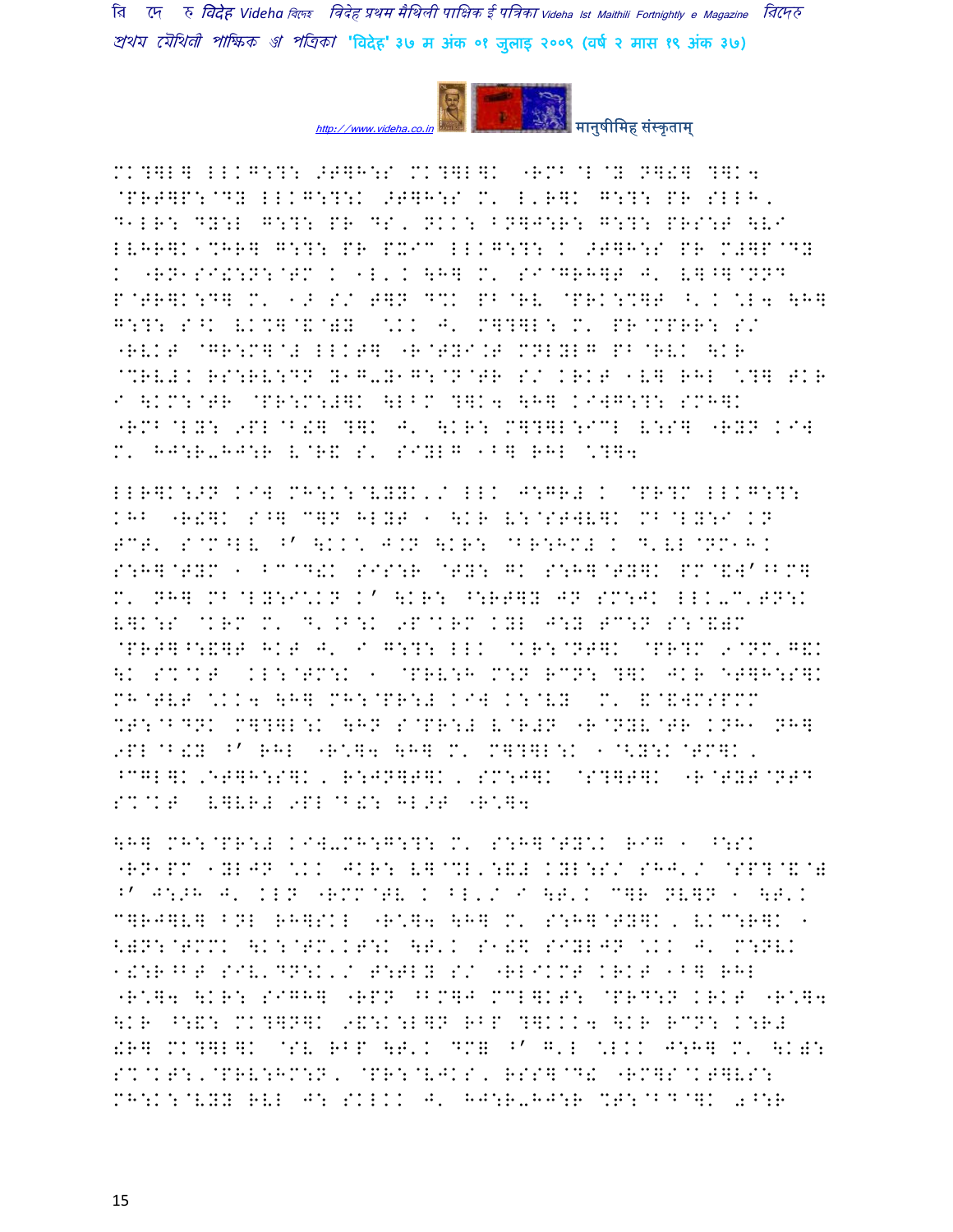http://www.videha.co.in स्ट्रीलिया मानुषीमिह संस्कृताम्

SHART "ROOM: ROOM: SOME AND START " SOME ALL A LARGE . SOME . SOME . SOME \.NL LHKLH K' KHL \*KK4 @PRT]P:@DY MH:G:?: M' ST] M:IJR], CNKN, S1NYN:, R#C@#\$]L, L1RK], YLG]N] KLSM:LASSAN:LASSAN:LIN,MH:S1MH:D'VISTOR:LASSAN:LASSAN R:JK1M:RICH:RICH:RICH:RICH:RICH:RICH:RICH: PR]@S?]T]K ^LGN]H:R] \*?] TTY CNKN PR]@S?]T SMJNN]H:R]  $\Lambda$  THA  $\sim$  HPS. The Milkin Milkin Milkin  $\sim$  to the Milkin  $\sim$  The Milkin  $\sim$ PR]@S?]T SMJNN]H:R] \*?]4 KRB#:MY] M:IJR] ^@KT], %@KT] 1 1@TM DM@&)] V:L] \*?] TTY ^GVT] CNKN @PR'R#:, W: THE R LANGER THE TRANS HER SHULL TANKS ST M@#\$]T \*?] T/ CNKN "RPN SC@NDV@RY-GR]M: S/ /T@PRLT4 NKR:@%YTK @K&# M' M:IJR] ^GVT] S/ .@#\$:] K Y:CN: KRKT \*?] T/ CNKN R@TN::BN]J:R]NK SIG &@\$YI@TR M' SH:YT: @PRD:N KRKT \*?]4 \KR RCY]T: "RPN N:YK K'/ @PR@TY' K @S?]T] M' M:NV' R.LN] JKR S1<\$T: K 6L@SV RBP I MH:G:?: JNKIW M' "RSR, "RMR \VI "R%1@&# RH] SKB:H4 LLRAK GRY BE FR GHER MY KLRR BUR AN I KRY (GENERAL) PP-PG (PRB): ECHI PU (CECHI) PREGLIEG (EGRO CRB) PRB): ECHI PUP (CR) C: B "RECORD BICENTAL STOL CONTOUR TO BND PORTY . IN LARGE BLACK ON SV:LD BLACK OF STRAIN .IL: SOME .IL: MH:G:?: K P:@TR'CR]@TR "RPN:-"RPN: @S?:KN PR S1DM=T:, SCOMPTIBE SCIENCERTIC RAPIDS STANDED SPINE RAD RICER K SMONVIER IN HERTYPER OF ROOK HOLGE HOW TO A CONTROL IT EEN S:HIMAGIN PRINTING MENSION KANALIKAN KENTURI  $R$  -P 10 LLP FOR 200 P IS A P 10 LP 200 P IS THE LATE TO A REPORT OF LATE THE LATE TO A VEHICLE IN THE LATE TO A VEHICLE IN THE LATE TO A VEHICLE IN THE LATE TO A VEHICLE IN THE LATE TO A VEHICLE IN THE LATE TO A VEHICLE K:LS/ MANING S:NI MI MONT PHILAND 1991 MH:G:PR:N: MOH: ME:G: A: G:PR:N: (AD: ALY) 1 R:P: (AD: P: HE: A C: B: B: A: G: G SN H:: 1 B+'\$B: S@N S@N S@N SON SN SN SAN SN SN S POMISH S/ MYSPE M: NV (RETHER SP) HIS YETHI F & SYSTEM FREQUES. "R\*) 1 MN1. 1 MN1. 1 MN1. 1 MN1. 1 MN1. 1 MN1. 1 MN1. 1 MN1. 1 MN1. 1 MN1. 1 MN1. 1 MN1. 1 MN1. 1 MN1. 1 MN1. SKS "R\*DHA" ROF KONFINIAL (18) "PO" RAH OO "IR" "PO" R. "R. O. R. K VARIT VAN AF DE KAN NEWER VOOR DE KONTROLLE IN DIE VAN DIE VAN DIE VAN DIE VAN DIE VAN DIE VAN DIE VAN DIE V K'MI R'. (PANGHA) E L'IGHI D'O COGNIA (CORLIN PACH) A COGNE CORLEGIO POR ESPIGNIENT ANN R@K@T D'4 D'4 D'4 RAB D'4 RAF D'1981 (21 F ) AN 48 MN K' CK]T, V]M1@G!] 1 V]MLR K' D'N]H:R MNLVK@J3:N]K T@?Y\* Shimi Shimi Shimi Shimi Shimi Shimi Shimi Shimi Shimi Shimi Shimi Shimi Shimi Shimi Shimi Shimi Shimi Sh SIYOB PODU "PANJAR" ADA DI RABI 190 "DY 1941, 1998. DYDAL" PANDA PA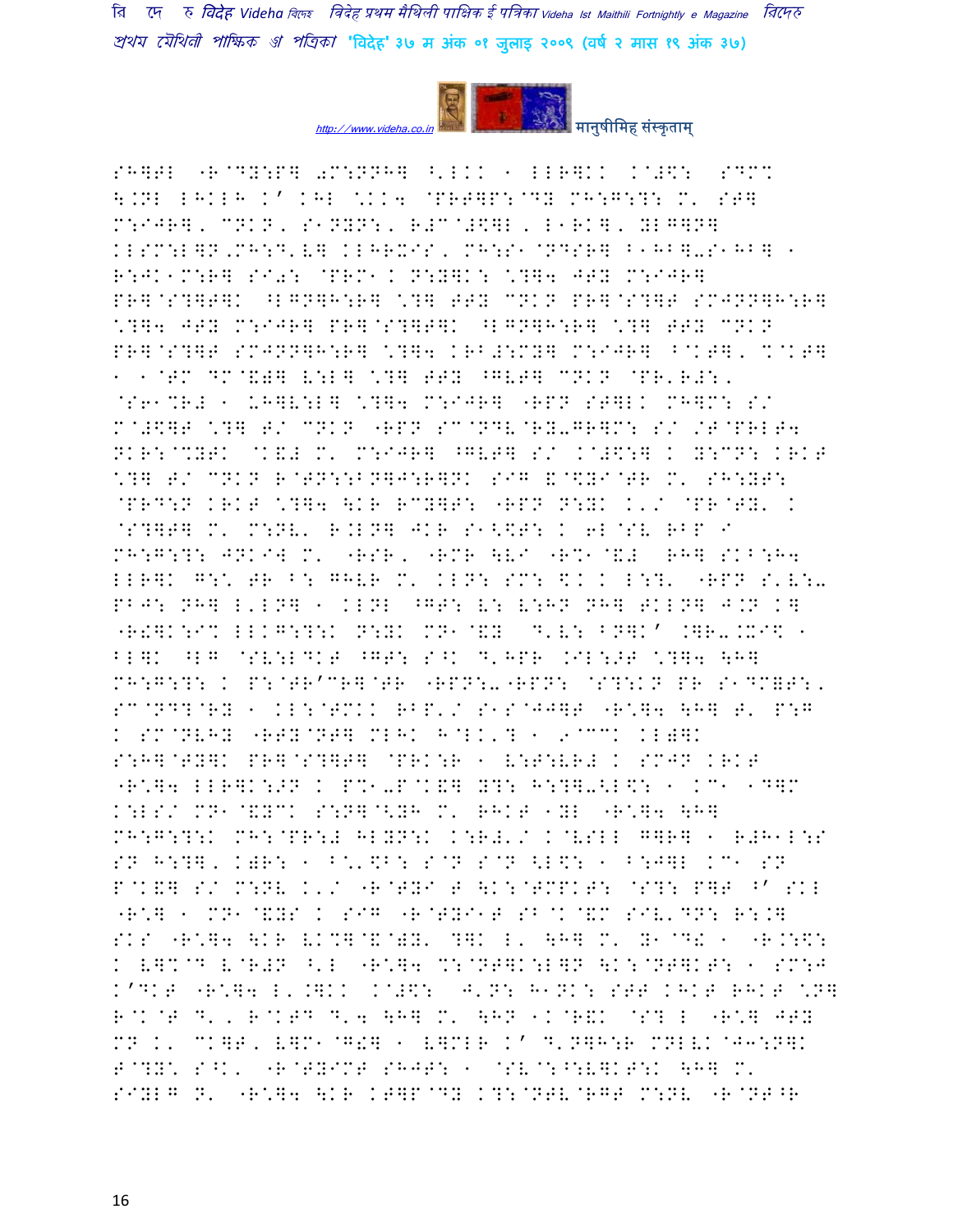

M' at the second state of the second state of the second state of the second state of the second state of the<br>As a constant of the second state of the second state of the second state of the second state of the second st B1@D!] K SIG RM# KRKT V]L:S 1 Y1@D! \VI HDY SIG RM# KRKT %:@NT], P:%M1@KT] K K?: "R\*] JKR: SHJ LLKV:T:VR#  $\mathcal{P}$  , and the proposition of the proposition of the proposition of the proposition of the proposition of the proposition of the proposition of the proposition of the proposition of the proposition of the proposition o %KL] M' >@N@DRH!N1&] T:@N@TR]K RIG S/ C]@TR]T KYL G'L "RATH ARE TO EMBLE TO GEN TERETA YANG MENGHALI ADIS V]^]@NNN V@R#K 9@T61T@LLG KML S/ SRLBR4 LLR]K:>N MK?]L] KIW G:?:K \K "RMB@LYN 9PL@B!]K JKR: M]?]L:K LLK "PROPI (PR) MY HI:R ROBERT SAMY SOM SAMY SYLWEST (PR)  $R$  -produce the probability of the control of the state of the control of the control of the control of the control of the control of the control of the control of the control of the control of the control of the control PP@R# "R\*PR" 1 \HPP = 1 \HPP" @DR#: "PRM: "PRPM: " \#\#" 4. MK?]L]JN S:H]@TYT KT'K S@PR:#, S%@KTJ 1 SMM@D!%:L]  $R$  +  $R$  i means that the state of  $R$  is the state  $\sim$  . The state  $\sim$ MH:K: NABAY B:TV&B: E/ STVB "RANH" (PRBER) ARE FARI "RAN J' HI BOTT 'N HANDELH MODELH MODELH MAD SIG KOMPONING ME I P1ND KORT KORT I STANDARD I STANDARD I STANDARD @PRK:%L HL4 M]?]L:K 9@JJIVL "RT]TK \K @JYLRT]@STJ@M^ , %C@RY, %]L 1 @TY: GK @PRT]MB@RT] \K JN@PR]Y N:YK LLRAK (SAMRAGHEN)K KARA ARTE MER (MIRENTEN (PP): M. S6L (PYDE) (BNAW MATAL) D. PROMPIR: S/ CL "ROKELF LLRA K?: @GR:M]# JN SM1D:Y "R@TY\*@NT% MNLYLG PB@RVK RBC] S/ MMHLA CHOF NAHA Y AD ARM BEO DATAB (AHD 4. LLRAK: N:M S/ S:T . MA:M W. LAMRT "R:A " (RN'K R:T) M' J: K' SM:@PT: HL>T "R\*]4 \H] LLK G:?:K VK%]@&@)Y: ?]K J'I \G:RH V]^]@NNR ^:&: M' LLKKIW S/ G:/L J:>N  $H^4$  . And the structure of the structure of  $H^4$  is the structure  $\mathcal{A}$  ,  $\mathcal{B}$ CONCRITER (P. P. R. P. R. S. S. R. P. P. R. S. S. R. P. C. B:V. B:J. B: J. B: J. B: .@#\$ 1 S0CT] R:J: .@#\$ K C@RC: .@#\$\$, R#-.@#\$, S:V@S.&@#\$, B:JL]-.@#\$ 1 S0CT] R:J: .@#\$D K C@RC: KYL J:>\*4 N'P:L]-MK?]L] @SV RBP M' 1WS .@#\$ 9PL@B!S HL>\* JKR: ^KRV]-.@#\$B KHL J:>\*4 \H] LLK G:?: M' \K ^:G V]R RSK H@V):C \*KK T/ DLSR ^:G @%RMIG:R RSK >@N@DR>!N1& S'HL DM@&)]GT HL>T "R\*]4 \KR @%RMIG:R]K V:T:VR# M!1MY S1&M: S/ PR]PB@R# "R\*]4 \H] M' N:R] \VI G:YK "RPHR#K VMT:@NTLS/ /T@PRLT "R\*]4 \KR S^ P:@TR "RPN-"RPN @K&'@TR M' "R@DV]T]Y "R\*] T?: MBK P:@TR S^ S'HL MN1@&Y\*K V:#] M' NH] BJ:/L G'L "R\*] T?:P] \KR: SMK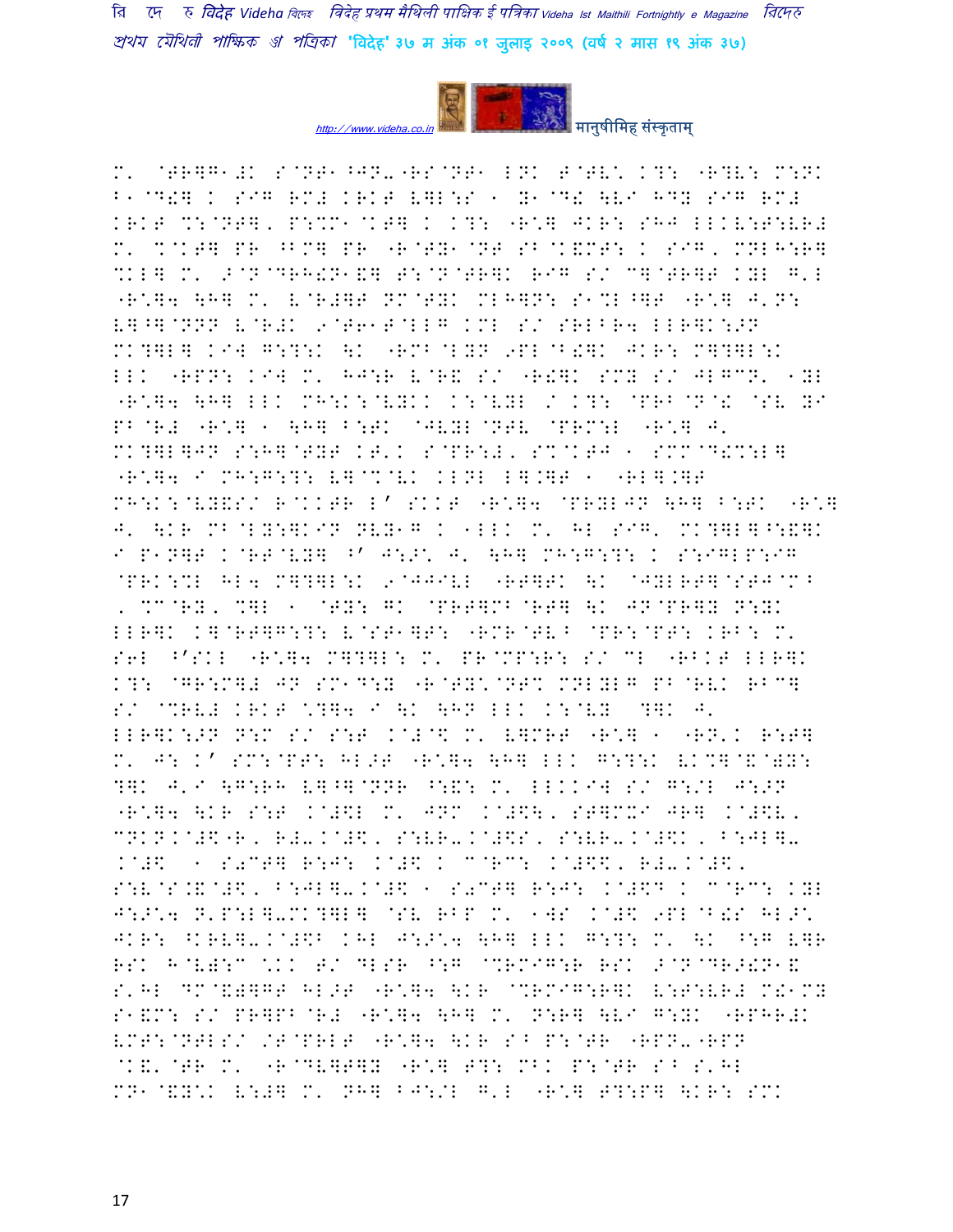

1C:R, "RPNKT] 1 "R^]@VY'@KT] "R@TY @NTM MNLVK@J3:N]K SCOMBRIEGH "RYSCOME "RYSCOME "RYSCOME "RYSCOME "RYSCOME "RYSCOME "RYSCOME "RYSCOME "RYSCOME "RYSCOME "RYSCOME " S:H]@TYTK GIG: 1 K:@VYS-SC@NDL@RYK YM1N: H]SLR L' RHL  $N_{\rm eff}$  ) with  $N_{\rm eff}$  and  $N_{\rm eff}$  the results in the results of  $N_{\rm eff}$  . See the results in the results in the results in the results in the results in the results in the results in the results in the results in the S.H. MPRV:HE B.E. GRAH MATHIC BIOGRADE M. MIBS MODE  $\kappa$  . The set of the control control control control control  $\kappa$ (J&P) A REPORT OF STREET SOME PROPERTY AS A STREET SOME PROPERTY AS A STREET @NY4 S:H]@TY:H@NT4@RGT NH] 9PL@B!! HL>\*4 \H] LLKG:?: M' JL-JA JL-JA JA JA JU JL-JA JA JA JA JA JA JA JU JL-JA JA JU JL-JA JA JU JL-JA JA JU JL-JA JA JA JA JA JA JA LLK G:?:K VK%]@&@)Y: ?]K J' M]?]L:S/ K:MRBP 1 BIG:LK T:@N@TR]K S:!N: K'/ 9J:GR KRKT "R\*]4 I MH:G:?: M:NV K \K D1@RL^ 1@NTBR]K %@KT] K MH]M: K 1@.Y:!N KRKT "R\*]4 \KR N:YK R:J: V: YL@D!: NH]; @PR@TY1 T S]@D! N@RTK 1 S:NH:HI: S:N:P:RINH PH?RH AHR PN?N: KEPN:N: N: SP.LE. CP.L %T:@BD]T ^. SKK\*,K]@NT1 RCN:K:L "RN1M:NT: \*@&MY-S:TM %THE TO PROVE THREE ASSOCIATED BE THE RELEASED ON THE RELEASED ON THE RELEASED ON THE RELEASED ON THE RELEASED "R\*D#" / "Parties" / Province "R\*D#" (R\*) Journal #10 (Province DELABR KOLONO SUMAGARA (1914) HENRA GEL PORTE KREDIRITIK K:LAN MKRAIN STAN MALAHIN KANG MANAHIN KALENDAR  $\kappa$ : Production and  $\kappa$  is production and  $\kappa$  and  $\kappa$  is production and  $\kappa$ 1@<Y::@TM]K YH ^BM] PR BC@D! MH:Y:N K V'%] @PR^:V4 \H] M' V@R#]T NM@TY: S^ W:M-W:M G@M^]M T:@N@TR]K RBP L)1 LKT "R\*]4 \H] MH:G:?:K V]%'& VK&]@&@)Y \*KK \KR @PRKMT] V@R#N4 H]M:G]R] S/ L' K\ GIG: 1 GIG:S/ L' K\  $S\backslash\{0\}$  . So the state  $\{0\}$  of  $\{0\}$  and  $\{0\}$  are stated as  $\{0\}$ MARANA MARA ARAKA MARANGAN SA SA SA SA SA RAYA YA S PR]@S?]T] M' \HN MLHK 1 \T'K SB@K@&MI V@R#N-V]@NY:RS \KR: 9@CCVKL)]K VR#:S]KK @PR^: @PRD:N KRKT \*KK

\H] MH:G:?:K K?:-@PRV:H: "R@TY:K!]K @KRMB@D! "R\*] J' T@TK: L]N NCK:@%RY, <:)-B:) 1 BJ:RK V@R#N S/ \KR \*):  $R$ PRB@RK (PRB) FOR THE CHAPATE IS POSSED FOR CHINESE JL-J]VN \*KK JKR N:^] ^BM] M' @PRV:H]T HL>T \*?] DH:K:N: BOOI ESPE , HPS (FROM D. ) (PEELSHAW AFJAR OPRY:HIT (DIDAG) KSL: 1 MOSTLE OF THE MOSTLE OF THE SAME CONSTRUCTS THE STRAIN SET B:GMT:HH SH KML: MI:H AND AND CONTROL AND AND AND ANIMAL PRATO ARA D'L G'L E RI HAIRA ARA DRIARITI D'ESO COR NM@TYN-P]N1# D1LR: DY:L J' \K D]@VY# N@RTK, B\$-B\$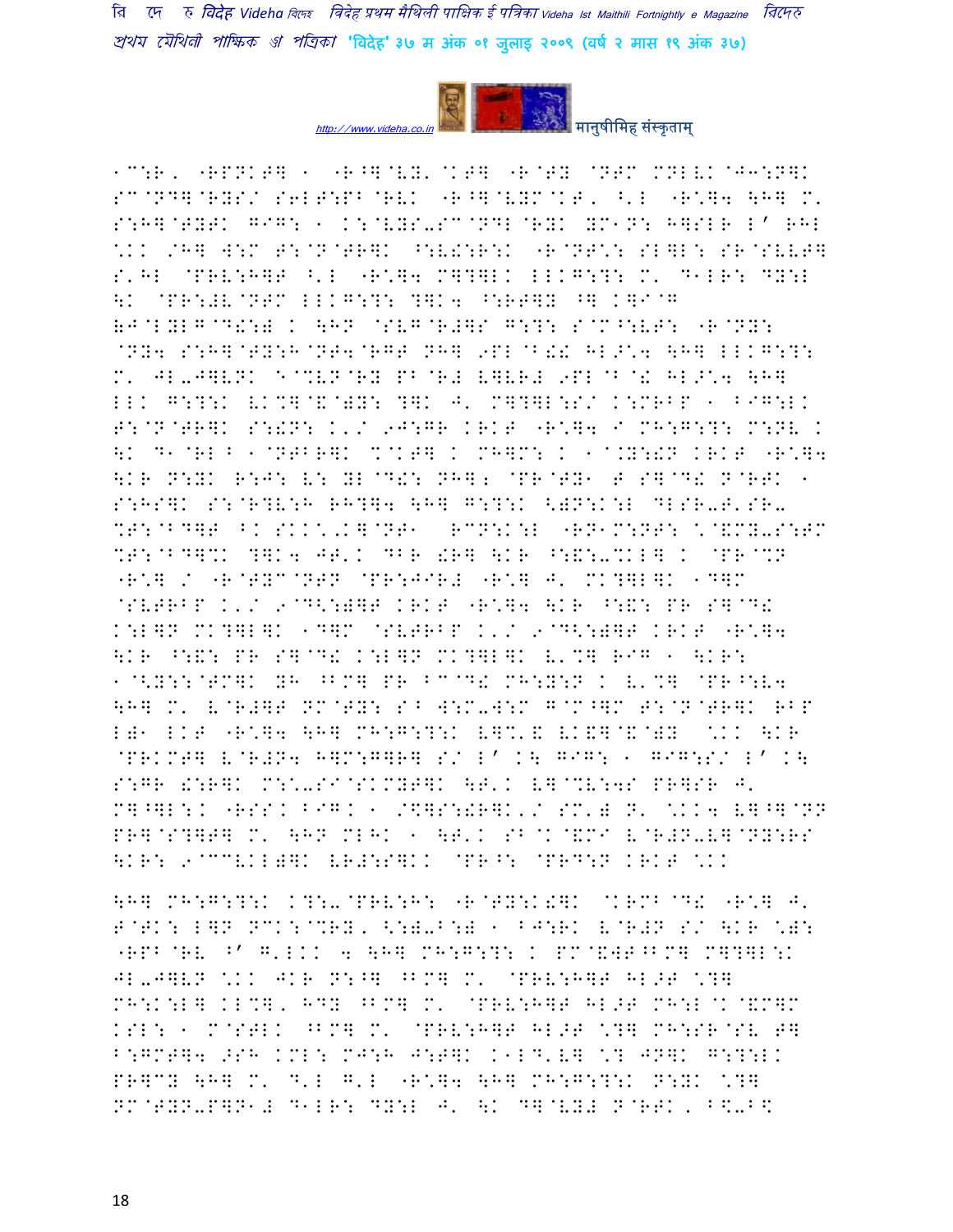

TP@J3Y: KPLN] JKR PR]#:M M'L J' H1NK Y%PT:K: HIS:L): "RESTACTORIES HAD TO DIE LIGUATION DE TOETA TOE DIE DIE TOETAE ALS GEVOLGIEK OOK MH:%I.:LY "R@R?:@T S:GR !R] @DVDP-D]P:@NT R !R] PHR: G'LN]4 \H] M' M]?]L:K SIGH] ^:RT K /H] K:LK DM@&Y:I KN "R\*] JI AN "R\*] JI AN "R\*] JI AN "R\*] JI AN "R\*] JI AN "R\*] JI AN "R\*] JI AN "R\*] JI AN "R\*] JI AN "R\*] JI S1M@TR: S/ S:GR @PY:]P:R CLKT \*L TKR MS:H] %C@RY 1 S: S: MELL 19 H SERIES IN THE CONSTRUCTION OF THE CONSTRUCTION OF THE CONSTRUCTION OF THE CONSTRUCTION OF THE C P:R]K "RN1PM V@R#N \H] M' M'L "RH]4 I MH:G:?: M:NVK \K D1@RL^, "RJ'P 1@NT R]K %@KT]K MH]M:K 1@.Y:NN KRKT  $R$  and an expected the solution of the solution of  $R$  and  $R$ HIJFLPEJE (PENE B) TEEL OM BENED (PNDE)

D1LR: DY:L MH:G:?: K \K-\K P:@TR JHN J]V] SM:IJK \K-  $\tilde{H}$  , and the set of  $\tilde{H}$  is the significant of  $\tilde{H}$  and  $\tilde{H}$  is the significant of  $\tilde{H}$  and  $\tilde{H}$ T@TK:JL]N Y1G!:R: K'/ K:@VYVK RS !:R: M' PR]#T K' K\ Y1G-Y1G S/ TKR: LLK M:NS M' @PRV:H]T KRB: M' S6L RHT "R\*]4 \H] G:?: M' JLJ]V]. JLP?,<:), JL%:SL / S1R@K&:K C: MARIN CONSTRUCTION OF THE CONSTRUCTION OF THE SIGNED SIGNAL SIGNAL SIGNAL SIGNAL SIGNAL SIGNAL SUBSCRIPTION BACKER VAN VAN VOOR HET DIE NAAMGESTE VAN DIE SOME "RETHRESE SOMME SOMETHING SHEET CL 1980 AND THE SAME CLUBS >T]H:SK:R K'/ SC@ND"R@RY:N@NDHK V]P1L "RVSR @PRD:N KRKT "R\*D: MODELLAG: MODELLAG: MARIA MENGELLAG: MANGELLAG: MANGELLAG: MANGELLAG: M BLEN, CCR-CCROME, GRYDLAR I BOKAB I DER KORPLINING KL:@TMMK 1 SC@NDT@RYMY \*V] HIS %].R S/ L' K\ ^:G]R?] RAN CHEC I BOOCK ORD BALABA BIJGEN BARBA VAN CHING LLKJ ARELIA (L. 1988) VERSKE MONT DE SAME OVER DE SAME DE SAME DE SAME OVER DE SAME DE SAME DE SAME DE SAME D @SPJ@&) @PRM:# \H] G:?: M' 9PL@B!: "R\*]4 HIS:LY H]M:LY.KML:LY M]?]L:1 %IRP:L S:GR K "RN1PM 1 KL:@TMJK SSER SERRO SCORE NE DE RESERVED OF NE HE CENERAL CO MARIN MILANER (11) VILLAR CORNELL EN COLOR CONNENT MH:K:@VY] K NM@TYVMY] MH:YLG]N] 9:>N BH1R: WH1R:>NK @PY:@KT]@TVK C@N@DR L'.:,"R^]V:@RT:. MIGL:. %'B:R:N]R 1 "RPN: V@K&LJ M' S@RPDI% L' K\ MM@TY 1L]IGN KYN]H:R V]LYL PK@)R:L @VY:@KT]@TV: S/ BH1T "R!]K %@KT]%:L], RLOW:IN: I) RH@SYLMY "RRADISTYNY "POST "RADISTYNY "RYSTYNY "RADISTYNY" "R MH:G:?:K N:R] P:@TR S^ \$::K]N] S/ L' K\ Y:K]NR !:R]K YLGRING (TRIGR) A 1999 PROTEER DER MY "RPORT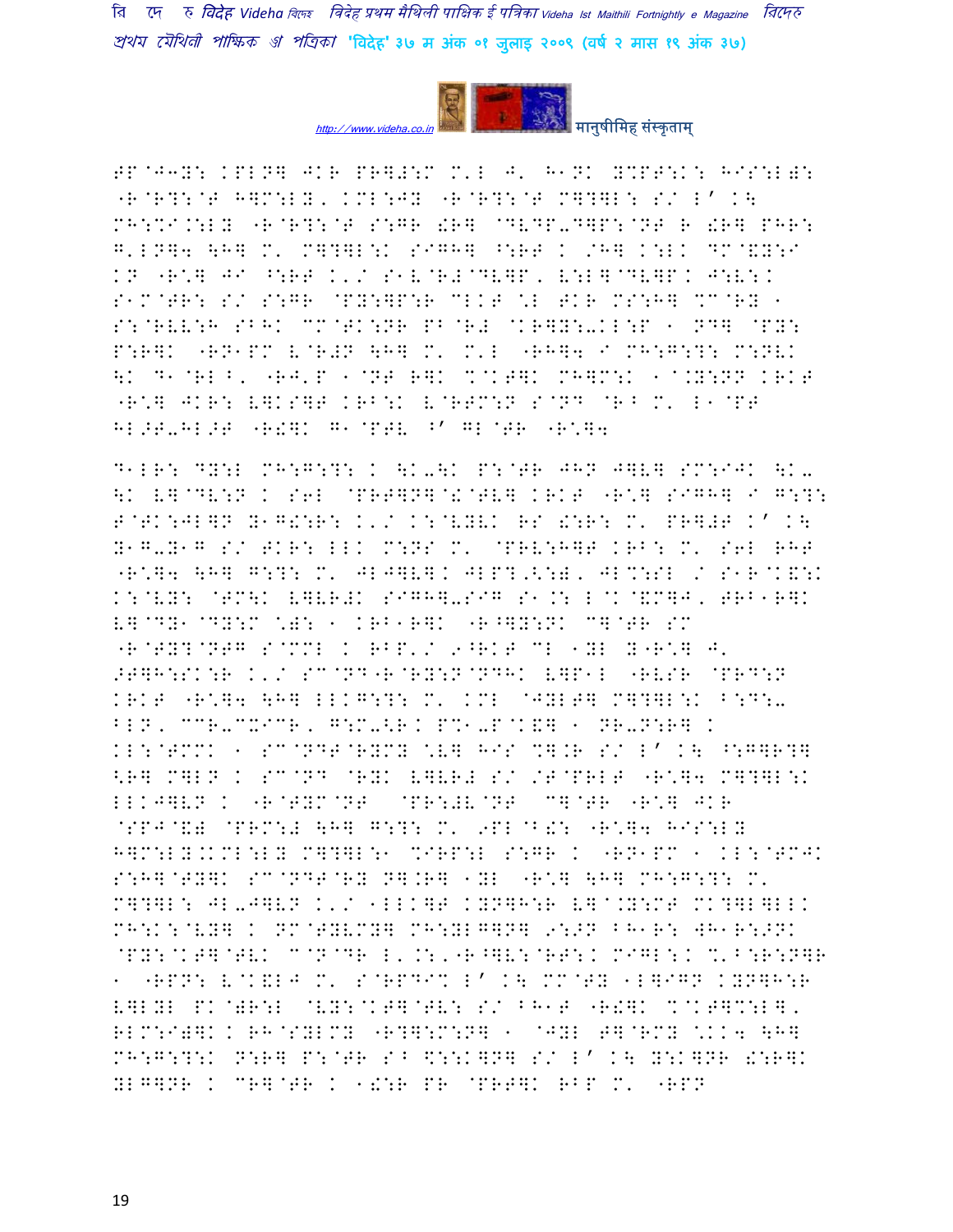

S@MPBL@R# \*V]-\*): K SIG 9P@S?]T "R\*]4 \H] JLKG:?: MH:K: N: YES: B: O: Y: S: Y: HE NE NH DI 3 E DI AT DI 2010 A SE E LINI DI 2010 A SE E PI BIN 9 DY:L, V]&YM@LLS. GLH]LM@LL ,KLYL:P]R. R@NNBLP]R K SIK) AND IN SIKI WARDER ON THE SAME SANDWARE SERIES. MH:K:@VY:K S:H]@TY]K SC@N@D@RY J: KL:@TM\*K %]@LP: RH]-RH]K J'N: SLR P:\$K'T \*KK MK?]L]K S:I@SK@MT]K ROCHER VAN HERRE HERRE ELLA HOBER HOCHER HIS CHECHO "RT]@%Y: K@KT] NH]4 HIS:LY S/ GIG:!:R]K KML:K !:R:- @PRV:H K Y:@TR: K \K "R@T@Y@N@T ^@VYY 1 KL:@TMMK S:HIMAGIN 991 991

\H] MH:G:?: M' S:@R? %@BD1K @PRYLG TM"R@R?K "R\*]- JLPLTK B\$:, ?LP?K @VY::P:R]K G:\$]-B\$@D 1LLKK >'J/K "RORE "RORE" RORE "RORE" ("STERN" TO SHARP "RORE" ("STERN" TO SHARP") "R@R? M'4 S:@R? S@RVT@N@TRK @SVKT@N@TR: HL>T RH?] J' %@KT], S:HS, %C@RY, SH]@&#1]T: 1 %]LK 1GR HL>T \*L:H4 \H] MH:G:?: M' S:@?R 1 S:@R?V:HK LLKN]K S:HSK "R@TY]@NT] MNLH:R] V]VR# 9PL@B!R HL>T "R\*]4 ^:RT]Y JALYLON @SVH@R#G:X \HN @SVH@R#C: "R#NY'@TR KTHIN NH] 9PL@B HESTA ARE T. HE HEET CORTER TORTE PRACHURE TEN VE @PRV:HM:N @KR S/ S:@K&:@TK:R HL>T "R\*]4 \KR S:@R?V:H LLKT] M' DY:L, V]&YM:L:, GLH]LS6L KLYL: V]R 1 RLB V]R K SIK) # (Z: S:HSK) / MEA SIK WE MAHKVIH HKV MHKV (SK) WH WY /\$KS]K MH:N:YK Y1L]YSK \K KL:@T@MK 9@LL@:S MK?]L] PRALIC MY PORTY ANDERSONER IN AN ALLE SENAR REPORTED. K'/ S:GR K SIMBO (SIMBO) (SIMBO) (SIMBO) (SIMBO) (SIMBO) (SIMBO) (SIMBO) (SIMBO) (SIMBO) (SIMBO) G:?: PRESCIPE RECEPTED TO THE CONTROL OF PROPERTY ON A SERVEY CR]@TR,CXIK], @PR'R#: 1 V]@%@V D' K\ /KR: "RPN: @VY @KT]@TV K'/ G=]K' J]VNK D]%: N]@RD'% KRB: M' SH:YK HL>T \*KK4 D1LR: DY:L MH]M:V:N, %C@RY%:L], N]@RD'% KRB: M. SH:YK HLPR: MIN DHIR: DHENHLING: MOOR %:L'A, The Sover Simon Sover Simon State State (1999), The State State State State State State State State Sta D'%:@NTNRK V]&Y KYLN]4 D'%:@NT^R M' / M]?]L'K NH], @PR@TY1 T ^:RT K V]&Y "R@!Y@:@TM]K V]&Y @<V J LHRCLN] 1 "RPN D'% M]?]L:K Y%@SV] S:@R?V:H RH?]4 / D'% D'%:@NT RK V]&Y KYLN]4 D'%:@NT R M' / M]?]L'K NH], MPR MADHI E A CANBAR (1) CEADD CHAMLAIN MACH (1) EADD CONDINATION MACH  $\sigma$ 1 "PRED' T. M. METHEN D' GIM RITE FOURFINE (E PRA) BEFORE: R EN LABOR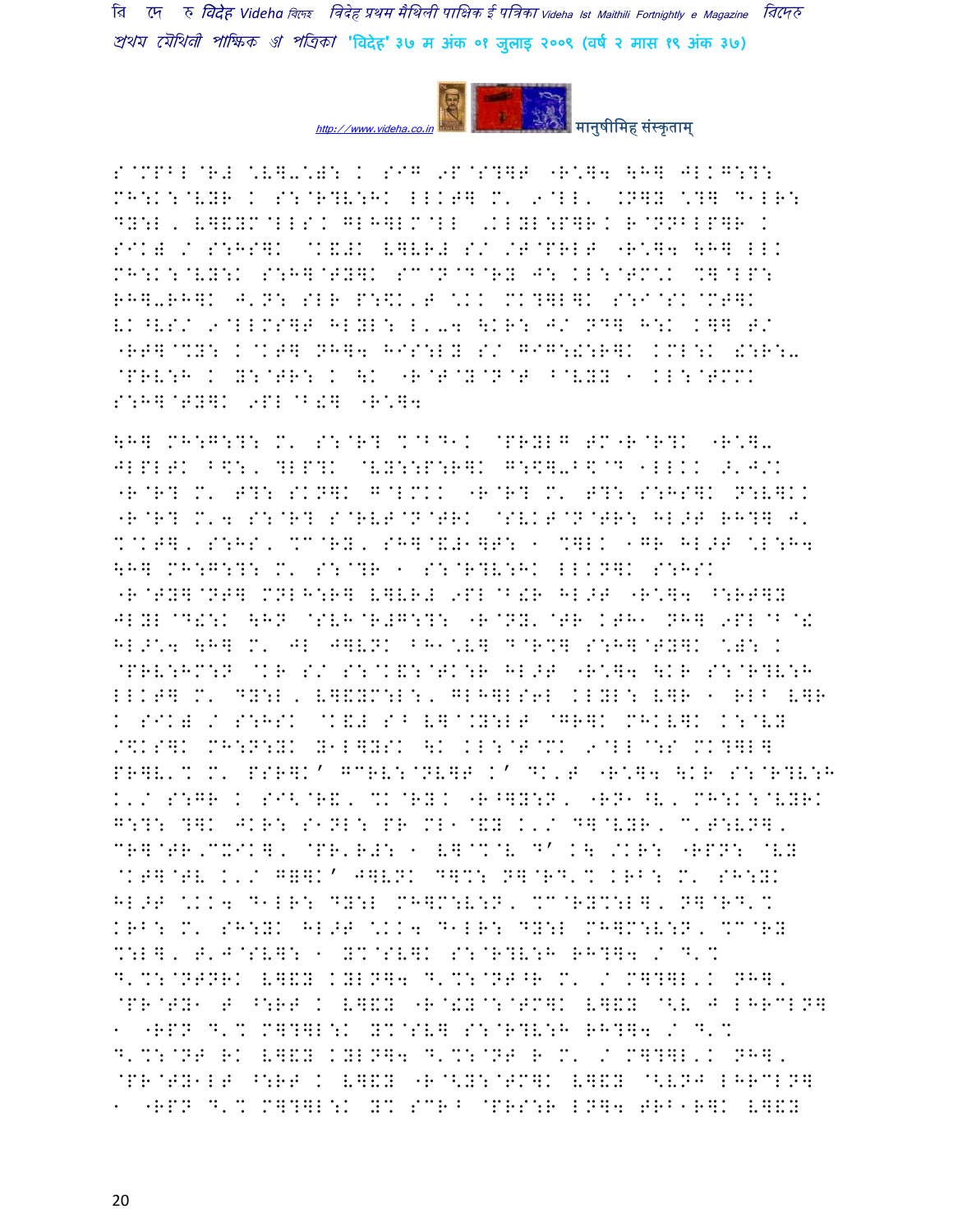

KLNL KARR VAN HLIV VAND ANGER FANG FOR KARR KNING @K&#]K HL>]\*4 D1LR: DY:L MH:G:?: "R@TY:@NT1 KL:@TMK RBP': 2008 PEVIL (VELO) SPMYLGE PRIPRI (PR 1980) PR 19 (2014-14 DEN 1941 HARD M' M' M' MORT EN L'ANNE MORT EN L'ANNE MORT EN L'ANNE MORT EN L'ANNE MORT EN L'ANNE MORT EN L'ANNE MORT EN L'A MI@TR, R]T]-N]T], SIG]T-NM@TY%, D'V]-D'VT: 1 NR-N:R] \T'K 1LLK]T V]VR# "R@NY @TR NH] 9PL@B!] HL>\*4 I G:?: \K @PRV:H M:N MH:K:@VYR ?]K J' T@N@TRH-V]@DY:K 1!:R N' N' JARA-DER DE NORMAN DE NORMAN DE NORMAN DE NORMAN DE NORMAN DE NORMAN DE NORMAN DE NORMAN DE NORMAN DE NO @PRV:HM:N 1 @DY1TM:N "R\*]4

@PRT]P:@DY LLKG:?: ET]H:S]K RS/ PR]PB@R# "R\*] K:R# D-116: POSI (PRIGG: POVOR GOVORNE KV L'E GVORINGE KRO STOR ON MENTION CONTROLLED TO THE MOVE OF RUN AND THE POST OF A RIGHT  $\chi$ 1@J3:C@KR, SHS KML 1 S@MPBV@R# NMTY K N]M]K N]@RM]T KTLK MARIN MARIN MARIN RADIO VARIA MH:G:: K K S@RVLPRD BINE (R YE) R YE! (A ) APE (N ) METH Y. K:MRBP 1 BIG:MAD:LK T:@N@TREPROWER: LK TRICK SENSE IN THE COMPUTATION OF LIGHT AND MY LATER COMPUTATION OF LIG B.: GRIE A. LIBLAIE I GETHIBP 1916 THE A.: AI AT BA:  $\cdot$  R  $\cdot$  The  $\cdot$  Tanger  $\cdot$  (  $\cdot$  )  $\cdot$  )  $\cdot$  (  $\cdot$  )  $\cdot$  (  $\cdot$  )  $\cdot$  (  $\cdot$  )  $\cdot$  (  $\cdot$  )  $\cdot$  (  $\cdot$  )  $\cdot$  (  $\cdot$  )  $\cdot$  (  $\cdot$  )  $\cdot$  (  $\cdot$  )  $\cdot$  (  $\cdot$  )  $\cdot$  (  $\cdot$  )  $\cdot$  (  $\cdot$  (  $\cdot$  )  $\cdot$  (  $\cdot$  '\$:YN V]@DY:'4 I V]@DY: K L'.N K @KRM M' 1\$@VLL S:H]@TY?K S@RV:!]K @PR^:V%:L] 9P@NY:]S S] (SHE) K L'.K R:>9R \$'G@R\$. V]@%@VK @PR@.Y:DT N:)KK:R .'.SP]YR )1564-1616) K )'SP'@S)% (TEMPEST) (K1611-12) K G#N: KHL AN SKKKA PNE AFRYA I YAZ'NY JR SATIKAZ JAATEN K B' SEARCH IN SERENGE INDIAN IN SERENGER IN SERIES TO DER KRAMMEN TR "R&NV':&#K H'THI YO "RANG": A H'TI VI YO "RANG": "PERSONAL A L'ANG PARTITIONE "RESERVATIONE" T E. M. TANIERLEIGH I (PF KTH) EAGH (THREE) 9P@LY@:S @PRK:%]T \*N]4 @PL:Y> M:9? K \K M]@SC]L K %R]R M' \K T]@BB4T] L:M: @PRV'% K' G'LN], J:H] D'% K ^:&: \VI V]@DY: K N:M / S1NN' \*L:H TKR T]@BBDT, THE TRANSPORTATION OF THE THE UNIT OF THE RADIO BAR TABLE TO PROVIDE THE THING PARTY. K RECRIS I REDRI RISER (THE BEEN ERHORD SENET) IN THIS CONSULT IN DISC \*LKK LLV S:IGR@PP:N4 @PRT]P:@DY G:?: M' K:Y: PRANCORRO K TRIK (PRANCORRO MANA) HAN VI HILAR NA MARK V]L@K&# V@R#N ^'L "R\*]4 @SV'GNH'@&D]N @)R:@NS: H]M:LY: (TRaNS HIMaLaYa) M' \J:H] M:NSRLVR 1 R:@K&S T:LK VARA DE LA VERTIGE DE LA VARIA DE LA VIOLENCE DE LA PROPORTAT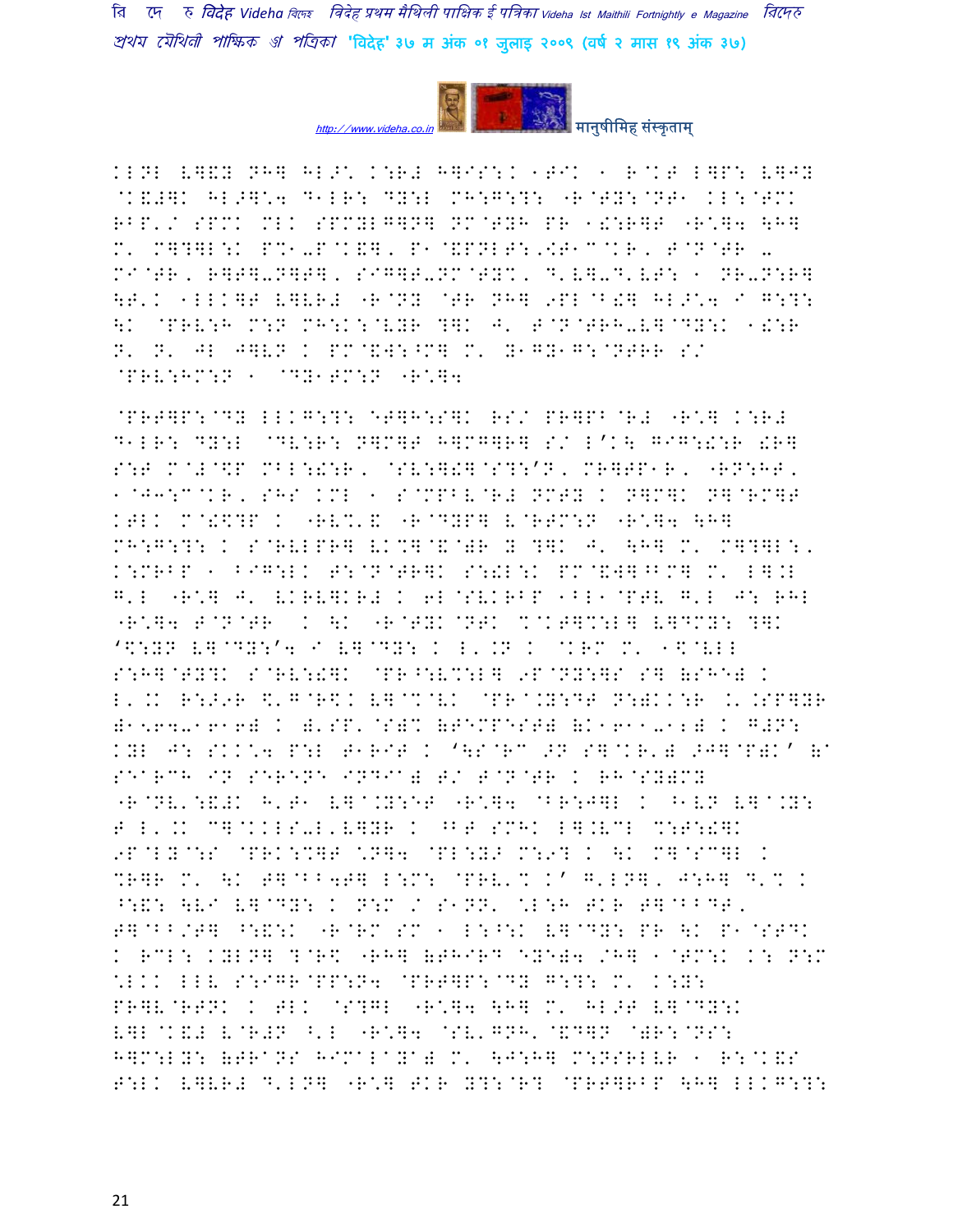

M' >JLR]Y: SRLVR 1 1@NHTR]Y: SRLVR KH] K' S@MBL:!]T KYL GYL GYL GYL GYL GYL "RANA" (RANA TRANSPORTANCY "RANA") @PR@TY@'K P:@TRK C:H' / @S@TR] HL?] V: P1RB& "RPN MED THE CONSTRUCTION TO THE TENNIS MOVED AND THE POSSIBLE TO THE TRANSPORT  $\mathcal{L}$ COMBINES: PROVINCE ARCHIVES OR DISCUSSED IN STAR AND MELTICAL STANDARD TO A RESIDENT ARCHIVE AND START OF THE  $H^1$   $H^1$   $H^1$   $H^1$   $H^1$   $H^1$ 

\H] MHG:?:K "RN1%]LN S/ "RVBL! HL>\* J' D1LR: DY:L K S:HS]K @K&# V]@.Y:\*T @GR]K MH:KV] HLMR K MH:K:@VY / \$'S] (ODYSSEY) K MH:N:YK D1L]YSK "R^]Y:N, 1PT], !K@RY,%C@RY 1 1N@ND K KL:@TMDK 9@LL::S MK?]L] PR]V'% M. MBRS:RU K' AMBEMBER (K' DIR' SKING DER E PSP SKIN LAG. PARLIN SILLO SLULLE SUN SILLO SLOUGHED AALD PR 1:RH 9P 20P 20P S 1: RED \$P\$P\$ D \$P\$P\$P\$P\$P\$ BLASH FLORE SHE TOHA STE SIN LIKELY: SINGLE SOMETIME I %]@LP]6 M:#]K VDLP:@<Y:DY ( 1906-1956) K 'P@DY:ND]R M:I08 (1936)S'HL JONES (1937)S'N MORY CONSTRUCT B: MY TO SHITTER AN WORLD TIRE

MAKPED AND MAKES ON A LIGHT OF A LIGHT OF A LIGHT OF A LIGHT OF A LIGHT OF A LIGHT OF A LIGHT OF A LIGHT OF A MARING SM:JA SERE SM: SPIANER SMER SM: S 1 @WY P:R @VYVV@S?:CK M@RM K'/ 9@D<:)]T KRKT "R\*] NKK: BN]J:R:4 I MOVING THE SIGN OF MELICIES OF SIGNIFICANT SIGNED SIGNED AS A STRIKE SIGNED OF SAME OF SAME OF SAME OF SAME ?]K JKR: "R@NTI@RGT T@TK::N]N M]?]L:K >T]H:S-SIA NO DIREBIO, SNONARO, GIZBERBO, GOLDARINERO, GOLDARINGIAR (D LLK \*:VA:K MA:N MA MI MA MI MA MI MA MI MA MI MA MI MA MI MA MI MA MI MA MI MA MI MA MI MA MI MA MI MA MI MA M M: HA: MH:G::: K ROL: A: HE: A MH:G:: SHI /HE: YA MARINI, REIDAYEN, MERYOR, LIMENSIA, MURELAR, BARINI, AREMI, RE TRACHE SV (ARL "ANA" APA CRNAMINI (FICA GODINA) MAI "AV BC O REAL MARKET REPORT OF A SMILL WAS SERIED AND REAL MODEL IN THE REAL MODEL IN MARKET WAS ARRESTED FOR A SM D. HH:R 1 LLK H:R 1 LLK J. 1 LLK S:HI:R 2001 %:YD' "R@NY:TY ^:RT]Y ^:&: S:H]@TY M' 9PLB! HL4 \H] M. A. MATHE 200 MAR ALSA AND AND THE MANAGEMENT WAS @VY @KT]@TVM MY @KT]@TVM MY @KT]@TVM MY @KT]@TVM MY @KT]@DY: 1 KL: S@NT]HI @KT\_2 MORTLAND @KT\_2 MORTLAND @KT\_2<br>Profile and profile and profile and profile and profile and profile and profile and profile and profile and pr \*JN]4 \K J]VN M' "RN'K J]VN M' "RN'K J]VN J]VKT \*L:H /4 \H] G:?: M' N' T/ RLM:ISK \*): "R\*] 1 N' %@S@TRL "REPORT WORK " NEW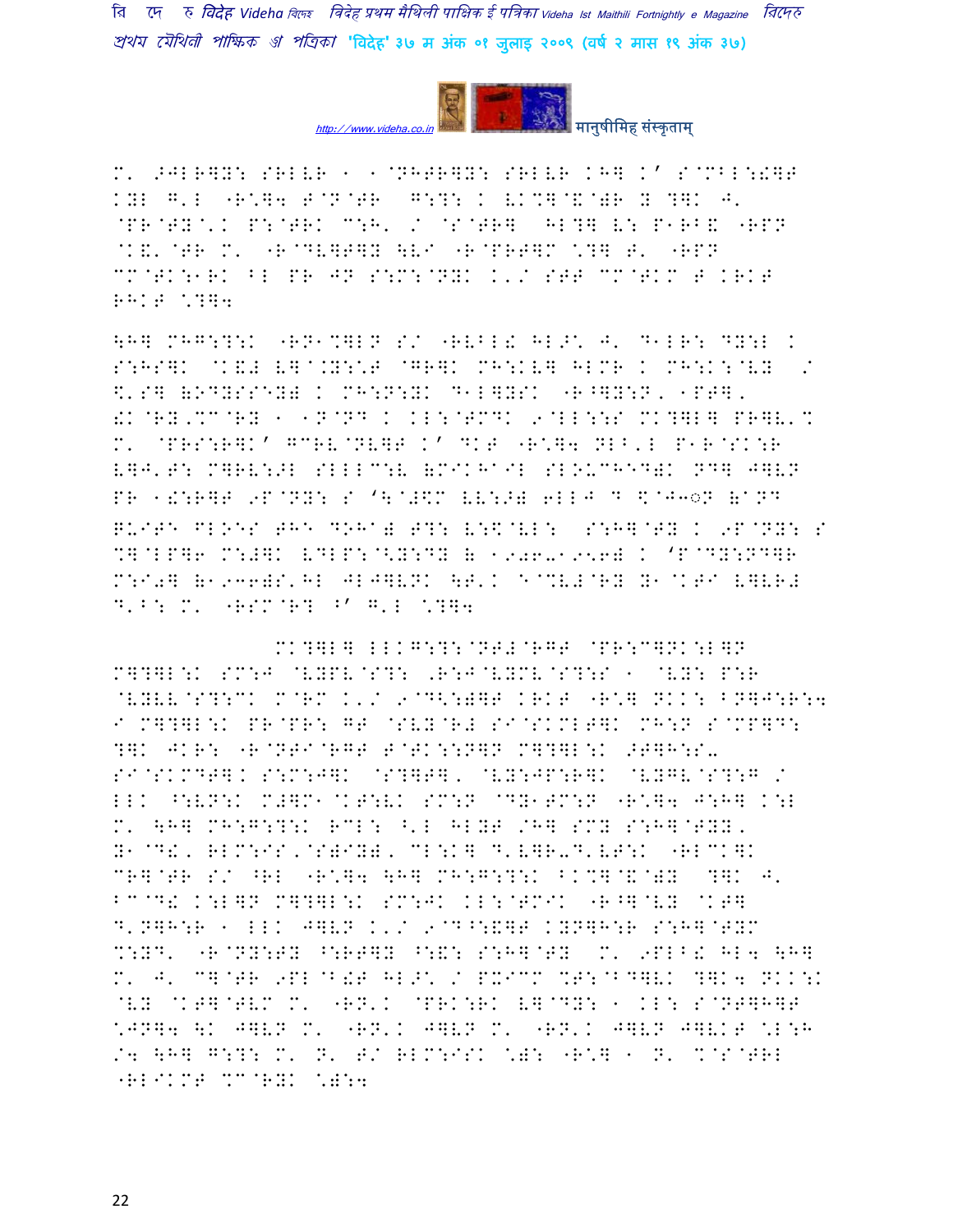

NK: A ROSE SERING PORT AN ANG MANGHANG PANGHANG PANGHANG PANGHANG PANGHANG PANGHANG PANGhANG PANGhANG PANGhANG "ROWSER" ROWSER (MINUTI I STEP 1 SPORTHUS ALL THE STIS COR COOL BEN STELTED EN "PEACH COOPER SHOW ANY IN MH:G:?: M]?]L:ICLK V@R#]K SM:J 1 SI@SKM]T]K \K \HN  $\overline{X}$   $\overline{Y}$   $\overline{Y}$   $\overline{Y}$   $\overline{Y}$   $\overline{Y}$   $\overline{Y}$   $\overline{Y}$   $\overline{Y}$   $\overline{Y}$   $\overline{Y}$   $\overline{Y}$   $\overline{Y}$   $\overline{Y}$   $\overline{Y}$   $\overline{Y}$   $\overline{Y}$   $\overline{Y}$   $\overline{Y}$   $\overline{Y}$   $\overline{Y}$   $\overline{Y}$   $\overline{Y}$   $\overline{Y}$   $\overline{Y$ "R@DY:P] /H]N: @DYTN:N "R\*]4 MK?]L] S:H]@TY K \H] MH:N !RLHR] M' S:T ^:&:K E@%V/@RY K'/ @ML:MN KYN]PH:R 1 S:T MH:K:@VYKK V]^BT] K'/ 0M:N KYN]H:R LLK MH: K: K: K: H: M: Michael And Distribution and Distribution and Distribution and Distribution and Distributio T]LIG:K MNLH:R] CR]@TRK \*): /KR P@J@VV LM:N S1M'RB SDM% @DY1TM:N "R\*]4 GLPNLLK J]VNK "R@TYT@NTR MATED 1980 (REPORT AND VID TVARY (ARROT BRING BAIR) \*LKK T?: "RPN P:LKK @PRT] /KR: "RS]M 1@TM] YT: RHKT  $\Delta$ E: A:: The Table of the Table of the Table of the Table of the Table of the Table of Table of Table of Table  $\cdot \vdots \cdot \vdots \cdot \cdot \cdot$ 

\H] M' \K !]R, V]R 1 S:HS]K @VY: P:R] NKK: BN]J:R:K V@R#N M'L "R\*] J' D'% D'%:@NTYRK M]?]L:K @VY:GP:R @VYVV@S?:P K'/ 9@D<:)]T KRKT "R\*] I M]?]L:K S:M:J]K \VI S:I@SKM]T]K E@%VR@RY S/ PR]PB@R# PM@&W ^BM] K ROBAT: SM: SM: SM: SM: SM: SM: PA: BA: SM: ARB: O. OB: BA: SM: IC  $\mathcal{S}(\mathcal{S})$  . The probability of the probability of the probability of the probability of the probability of SM:LK \K \HT S:M:J]K LLK MH:K:@VYK ?]K JKR RBM:N]YT "R^]Y:N 1 M:NV]Y SIV'DN:K SCR^ K S1G@N!] S/ K: C]R@S?: Y] \*KK4 SIHR: V@R& V@R& S/ "R!]K @PR:C]N RH]T H1/ I MH:K:WIK MHH:KIN: LIH: ITH 1 SIMINEH: H "RN1P:S \*): 9P@S?]T KRKT "R\*] J' MB@LY#V:N M#] SDM% /H]T: @DY1TM:N "R\*]4 I MH:G:?: NKK:K @VY:JP:R]K "R^]Y:NK G:?: ?]K J' MK?]L] S:H]@TYIK \H] MH:N H:RLHR] M' S:T ^:&:K E@%VP@RY K'/ @ML:?N KYN]H:R LLK MH:K:@VYN D]@PY: M#]M:L: ?]K4

\H] M' \K !]R, V]R 1 S:HS]K @VY: P:R] NKK: BN]J:R: K V@R#N M'L "R\*] J' D'% D'%:@NTKR K M]?]L: K @VY:RP:R OVER DE GOSSER (D. 1991). DE COMPARENT 19 AD LINE "RELATION "DE SON DE GOSSER "RELATION  $\overline{1}$  S:  $\overline{1}$  S:  $\overline{1}$  S:  $\overline{1}$  (  $\overline{2}$  )  $\overline{1}$  (  $\overline{2}$  )  $\overline{1}$  (  $\overline{2}$  )  $\overline{1}$  (  $\overline{2}$  )  $\overline{1}$  ( $\overline{2}$  )  $\overline{1}$  ( $\overline{2}$  )  $\overline{1}$  ( $\overline{2}$  )  $\overline{1}$  ( $\overline{2}$  )  $\overline{1}$  ( $\overline$ BSQ: SM: SM: SM: MI: PH: SM: 2016 AP: 2016 MI: 2016 SSEM SOURCE SOURCE SOURCE PRINT SERVICE POSSESSED A PRAISE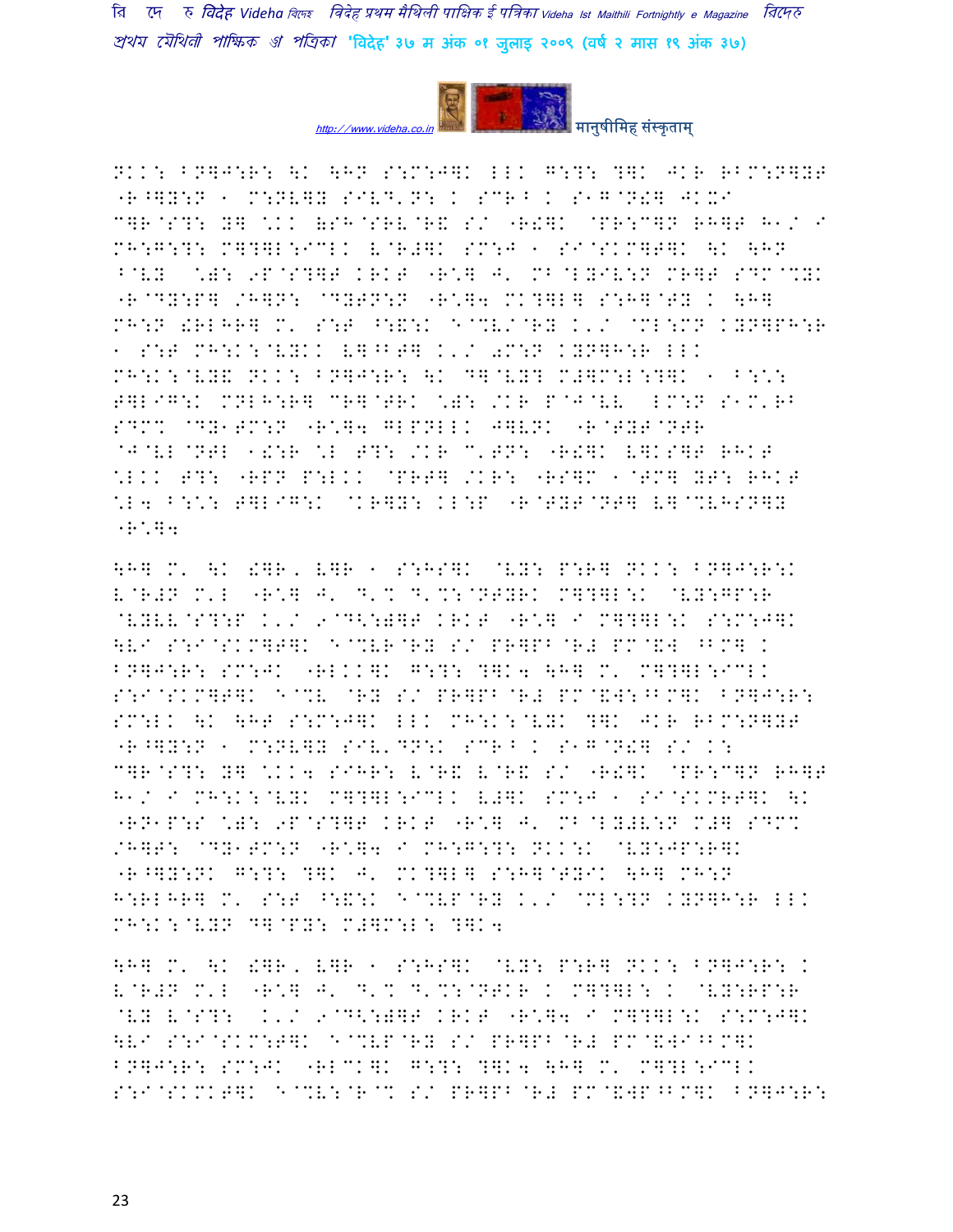

:M:JK \K \HN S:M:J]K LLK MH@TK:%@VYR ?]K JKR RBM:N]YT  $\cdot$ n (1 M:n)  $\cdot$  . The state of the state of the state of the state of the state of the state of the state of the @S?:KY] \*KK4 SHIRW V@R& S/ "R!]K @PR:C]N \H]T H1/ I TH:C: NEB: TANALISM: LIAL STOR (SM:CT) 201 SH: AL  $R$  . PO SO THE SPONDED SPACE IS A SOME TO A SOME SPACE  $R$ /H]N: @DY1ITM:N "R\*]4 I MH:G:?: NKK:K @VY:YP:R]K "R^]Y:NK G:?: ?]K J' MK?]L] S:H]@TY?K \H] MH:N H:RLHR] M' S:T ^:&:K E@%V'@RY K'/ @ML:NN KYN]H:R LLK MH:K:@VYN D]@VY] M#] M:L: ?]K4

NKK: BN), BND; JTY 9@CCO SACTOR AND A SACTOR AND A SACTOR AND A SACTOR OF THE CONTRACT OF THE SACTOR AND A SAC<br>And a sactor of the sactor of the sactor and a sactor of the sactor of the sactor of the sactor of the sactor o K K. K. K. A. K. A. H. B. H. B. H. B. H. B. H. B. H. B. H. B. H. B. H. B. H. B. H. B. H. B. H. B. H. B. H. B. V]@RHLT: P@TN]K 61S'@%V]R] "RPN K1LM@RY:D:.%L]NT: \VI SL]LK R@K&: ST] S]T:-S:V]@TR] SDM% KYLN]4 NKK:K !@NT]@TV% M' "RN'K @PRK:RK P]@DY: 1 KL: S@NN]H]T \*LN]4 H1NK @VYV@KT]@TVT M' \K MH:N MH:Y:@TR], @JYL4T]&], VK@DY, "R^]Y:N], .:N-.LJ], SI!]- V]@GRH@TR:T:T:.S:@R?V:H. V:DK, R@TNM-PRR.] 1 P@K&] K K:HE KULK TH PRINK .:K K .:K K .:K YELI TH .:K FU HOUR @VARIAT WAS DESCRIPTED TO A MORE REPORT OF THE REPORT OF THE REPORT OF THE REPORT OF THE REPORT OF THE RE STRIGHT MERS (NET VENTERE SIT): 9PD (FRANCH: 1981) (R. MAKPED AND STREET MAN SO WINDOWS IN MICHAELER WAS ARRESTED FOR  $H_1$  :  $H_2$   $\rightarrow$   $H_1$   $\rightarrow$   $H_2$ 

\KR M1@.YK N:Y]K: \*?] C:C:D'%K R:J:K \KM:@TR S@NT:VN NKK: B N]J:R: K !@RM-P@TN]1 R:N] 61L'@%V]R] J' "R^:V M' S1^:VH, VART WYDEN M, STILL WORLD & AREAR M, AN THE R.KT # C.KT # HINK: MINK: MINK: MINK: MINK: MINK: MINK: #1 @DV:R: / @DRL# NGRK MH:K1B'RN] S/ @PR:@R?]T ^'L]H4 / @DRL#'.R] K'/ P1@TR @PR:@PT]K D]%: SIK'T KYLN] 4 61N'@%PRR] K'/ @PR:@PT/ K' K\ BN]J:R: K1LTR] G'LKK4 \H] @PRK:R'/ T]LK'@%PVR] SN D1@&): 1 T1L'@%@PR] SN !@RM PR:Y# DB NND] 1 6L'@%P R] SN \K MH]M:MY] M:9JK CA CARA AN IBA YANGIN GARANGA BURU ANG ARAW NAYARA A M. 4 NADIOS NO REPORT OF THE STANDARD REPORT OF THE STANDARD REPORT OF THE NEW REPORT OF THE NEW REPORT OF THE VR]@TR M]?]L:ICL \VI MK?]L] S:H]@TYIJK J:@J@VLYM:N ED1999 3814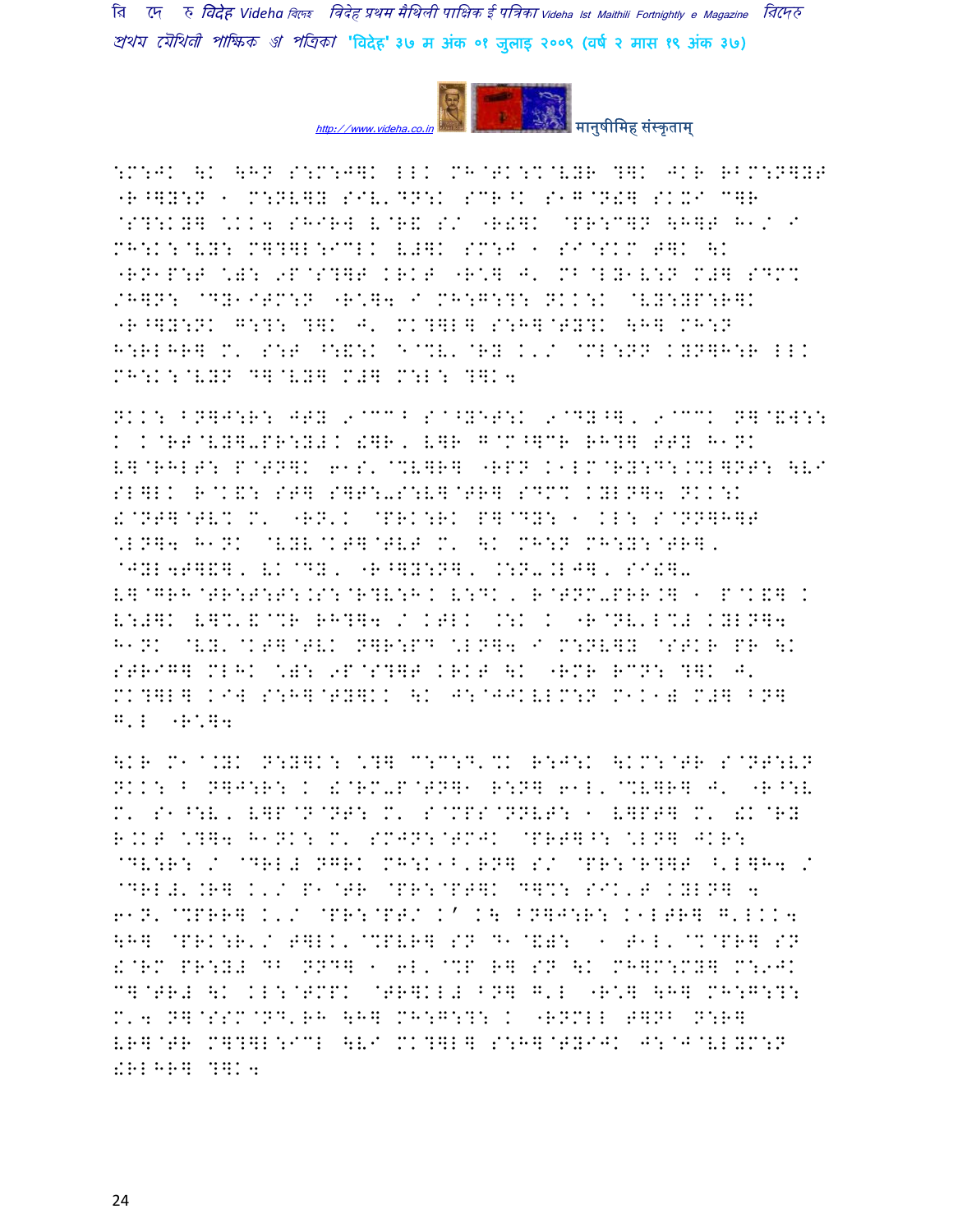

SMAX:NI SMAX: SMAX:NI MORE DRIVER AND DRIVER AND DYNAMIC TO THE DISTANCE OF THE DISTANCE OF THE DISTANCE OF TH M: TRACCHI JAGY: POLITICA SANYA SING SAMA SING PANGARANG SARAH. M M. MHARYK MIRSK MERS MARY PYR "RRYK ARAQÖN" MILE NE VETI N:R]K H:) LGKT \*L JKR: D'@.T]H] LLKK ऑI.]K'/ CONTRACTORY CONTRACTORY AND AN ARRANGEMENT CONTRACTORY OF THE CONTRACTORY OF THE CONTRACTORY OF THE CONTRACTOR @DV:R: S1@NDऑR]-@VY:HP:R T@TK:GL]N ^:RT]Y N:R]K H]N @S?]T] 1 NKR:@%YR PB@R# J]VNK "RT]@VYI?:@R?PB@R# TR GREATER GRADES IN ARTHUR SECRET IN THE STARK AND THEIR BACIFE CEPANIE B. COEIN AND PACRAMENT CANAL CIRCHE SMBH KJV@R@NY , B@RBR 1 P:@%C]K 9PYLG K I \K V]L@K&# D@ST:RV:RV'IR JR:RV'I &ST:D@GO:RFC'I:RRPY:D@GD#CRE@D@G PM MEMBER AN ANING HER HAB M. BARY BELWEL BERRE R:N]. R:JK1M:R], "RPDMT:, 9=RL. HN:. PR]@TY @KT@:,N]@RV:S]T:, @^R@&):. \VI P]\$]T: LLN: S^ RHKT \*N]H4 K1@M^:] 9D@#\$T, "RV@#\$ 1 @PRMMT \*L4 \H] MH: S: M: M' V: M' V: M' V: M' V: M' V: M' V: M' V: M' V: M' V: M' V: M' V: M' V: M' V: M' V: M' V: SI M' V: S  $\overline{X}$  . The probability of the state of the second states  $\overline{X}$ NARA ROMAN DE SAN REGISTER DE SAN DE SAN DE SAN DE SAN DE SAN DE SAN DE SAN DE SAN DE SAN DE SAN DE SAN DE SAN SIG PIRABAK MEREKA DI PIRA SERIKA DI SERIKA DI SERIKA DI SERIKA DI SERIKA DI SERIKA DI SERIKA DI SERIKA DI SE G2: "MORE THE GHE CHAIRS IN HALL IN THE MANAGEMENT IN THE MANAGEMENT IN THE MANAGEMENT IN THE MANAGEMENT IN TH PRAD ABJAK MENGADAN BIK BUK HUMUM DUNUN SENERA SINUNG @PRCLN \*L'KV:S: C:R S]@D!] L'L \$LM]NK 9PYLG K:6L]K KREV WENEN CHE SNIP NEW

 TKXI BN]J:R: K:L]N S:M:J]K PM@&WK^BM] M' /MK "READER "C'EAR STARTER" ALLE SERVIERE SEL READER TE PE \*LKK4 C:@#\$:LL STT "R^:N1&]K K:@RYK L'L V]@.Y:\$T \*L4 / K KRL H@TY:] S1P:R] LK:/ KTR]K' KRKT \*L4 !:\$@#\$: SM Y HL PRINCIP SERVICE "REDUCED "REDUCED "REDUCED "REDUCED "REDUCED "REDUCED "REDUCED "REDUCED "REDUCED "REDUCED SM:JK R:J: LL@KT] "RPN V]P1L !N R:%] D' K \KR: SM %C@RYK 9PYLG KRKT \*L:H4 / S^ D@S@1]P1K K:J KRKT \*L4 /H] K:LK N:GM#] P]\*C): !:\$@#\$^ @PR@.Y@:T \*L4

"REDGER" (1988) S.L. SPRING GO (880) CARL CO. (880-PPRING) (1980-PP) G:: PRCLIPT "RELIGED ARE PRIDE VIEWS ARE LEED PRESENT R:M:Y: Y: H: L'BJH (B:91) (978) (989 999) 7. R T R AND T VAN DIE DIE DIE DIE DIE SOVERE DIE DIE DIE VAN DIE DIE DIE VAN DIE DIE DIE DIE DIE DIE DIE DIE DIE

25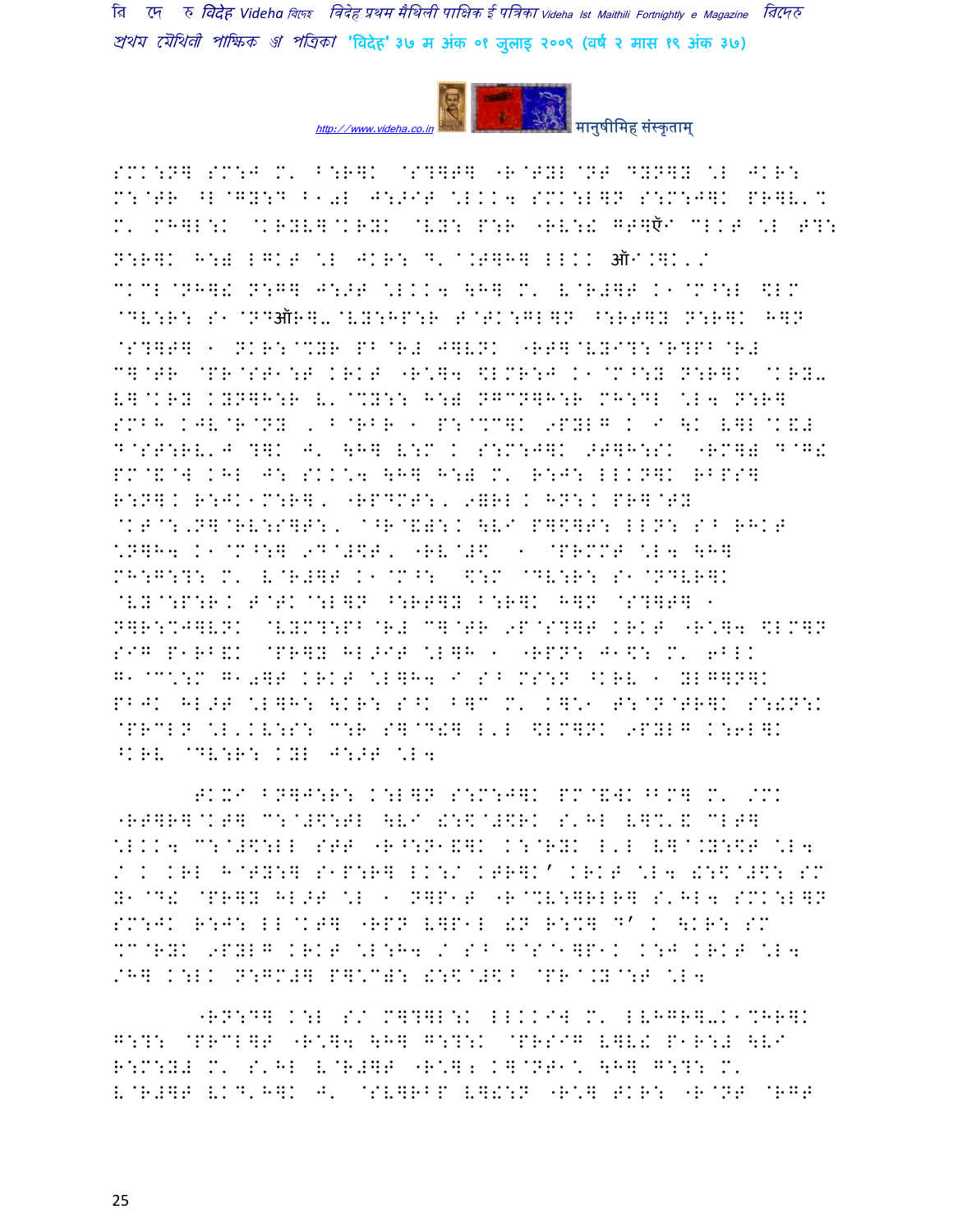

LV-K1%K 9@TPG@TT] K?: K J' @SV RBP V]!:N "R\*], S' MAGARE GO "ARA " (PROFILE DAGGAD) "BY E PG" MO "I BE BILIBOG PA "POAR" ^:RT]Y 1D@R%K @%R'@&WI:TM N:R]K @VYL@KT]@TVKK \HN D]@VY 9@TKK@R& J:H] 9@JJBVLT:K SIG \H] M' D' D]@PY M:N "R\*] /KR @SVKRBPK MCL]KT: "R@NY: @NYR "RNGN]TL >T]H:S V: P1R:# M' NH] 9PL@B!: HL>\*4 \H] JNKIW G:?: M' J' 9 JON 1991 - ROOM IN 1991 - ROOM IN 1992 - ROOM IN 1992 - ROOM IN 1992 - ROOM IN 1992 - ROOM IN 1992 - R "R@NY: @NY' N:\$@VMJY M' D1@RL^ "R\*]4 \H] G:?: K PM@&WG^BM] M' S]M: "RCN M:TM^BM] M]?]L: K @SV:@R#]M STEERS, PROPRIER STRICTIONER ARITES TREAT FILL ANDER I SHA SCORR NA RHI SAN SAN SAN DI SAN ANG DI CANANG MH:N B'RIK "ROMAN", SMARY 187 (1 PREMAR ) 1 PROVE 1@!Y::@TM]K @V@Y@KT]@TVL 1LLK]T M'L "R\*]4 \H] LLKG:?: K @SC@VRBPK MCLARIAN MCLARIAN MCLARIAN SHARARI @PRSIG S]T: K'/ D'L G'L "RD@#\$M.D@#@\$ S'HL \K V]C:R#]Y V]&Y ?]K4 S]T: @DV:R: SH@SRM1. R:V# V! J'N: SATE SHARI KY SHS: MINDER SHIP SATE SING SATE "REPORT FRANCH TO REPORT TO THE REPORT OF THE THE TIME TO THE TO THE STATE THAT IT K J:HI:HI: HI: MENE DI:B (BI:DOM) 1 E@ VT VTOLE MED OVTOR VT EN MICH. HEN @VYS@KT]@TVK V]K:S V:@LM] K] 1@%RM M' M'L, SH@SRM1. RYEARD & ERENY I CHRIST CHR POOL OF IND IN ORIGINAL  $V$  Respectively. The Most Company of the Minimedia of the University of Africa ( S/ 1GB J. L.B. SALINE FROM THE TALL FIRE FROM A SYSTEM KLNL S:H]@TY 1>T]H:S K P@NN: "RN:Y:SH] @SV: @R#]M ^'  $S$  , and the state of the state  $\overline{S}$  , and  $\overline{S}$  is the state of the state of the state of the state  $\overline{S}$ @KRM M' S]T: K L'L B:@LM]KK] 1@%RM K "R@TY:G!]K MHTV  $H^1$ 4 SIMBO (4912.2003) (RECONSIDER (2003.2004) (2004) \H] M' NV-K1% K J@NM K K?:K PR]@PR'@K@&Y] M' JGT JON SING ANG KATIBAL KATI NG KATIBANG KATIBAN NA KATIBAT KOR G'L E G'ARNEBLIGHAN DA G'ARET E SAN ARANG D'L'O STERNO @JY:LT]@RMY 1L@MBKN S/ I M]?]L: K @SVR@R#]M PR@MP:R:K M:H:@T@Y]T: G:?: ?]K4 I LLK G:?: M]?]L:K "RN1SI!:NK  $K$   $\Omega$  . The formulation  $\Omega$  is the contribution of  $\Omega$  and  $\Omega$  are  $\Omega$  and  $\Omega$  are  $\Omega$  . Then  $\Omega$ VKD'H] S:!N:K "R!]K @PRC:R-@PRS:R \*LKK JKR:  $R$  -particles by the same problems of the problems of the problems  $R$ S@M@PR'D:Y \VI ^KRV] S@M@PR:D:Y4 \H] G:?:K @SVYRBP  $R$  . The probability of the control of the control of the control of the control  $R$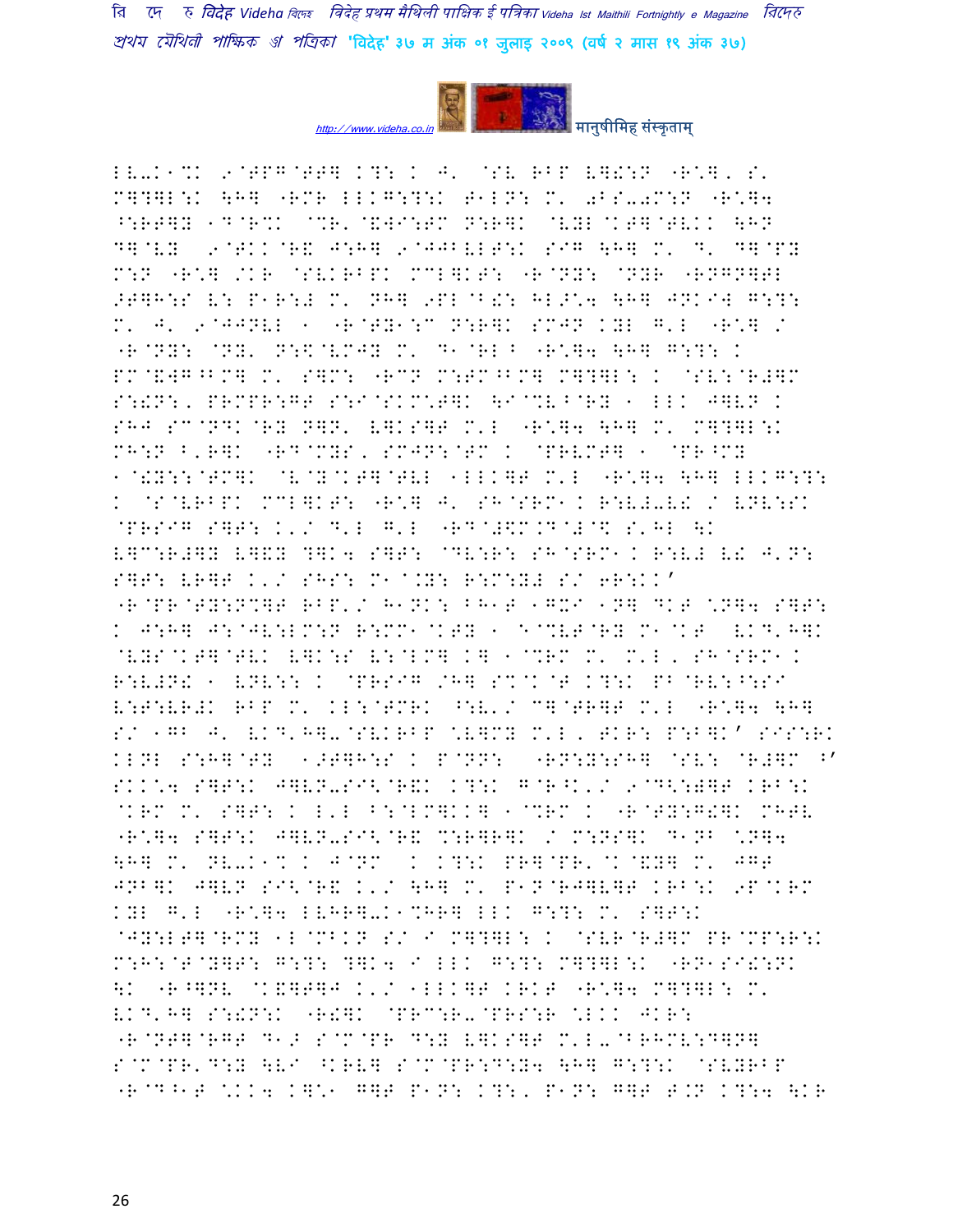http://www.videha.co.in **All in the second of the second of the second of the second of the second of the second of the second of the second of the second of the second of the second of the second of the second of the sec** 

BARA VIET APARLIZEN MIR MARY ANAWANIN NATIONAL S]T: 1 LVHR]-K1%HR] LLKG:?:@%R]T S]T:K MCL]KT: M' "R TRANGE "NICH" ARD GAT CONSTRUCT ROOM ROOM RATE "AN TOGETHE "NOW" TTY @VY] AND AND A SURFACE OF A STRAIGHT AND ASSOCIATED A STRAIGHT AND A STRAIGHT AND A STRAIGHT AND A STRAIGH R:M K?: M' SANTHE THE K?: R:M: MINE "RYS" (800) RHE G:?: M' S]T:@%R]T "R\*]4 I G:?: T]N .@#\$ M' V]^:J]T "R\*]-1YL@<Y: .@#, VN .@#\$] \VI KML .@#\$ 4 LVHR]- K1%HR] M' M]?]L:K LLK M:NS, "RPN M:R]-P:N], 1@<Y:]@TM]K C]@NT'N, PR@MP#R: 1 1C:R K "RN1KBL \K  $\mathcal{P}$  , and the state of the state of the state of the state of the state of the state of the state of the state of GR]M: 1 VKD'H] D@R%NK PB@R# @PRT]N]!]@TVD KRKT %@KT]- S:!N: K'/ 9@D<<:)]T KRKT "R\*]4 \H] M' V@R@#T] SAT:,LL SATH: VAR PIPPIP, VARPA SPAR I GIT: VARALI @SV @R#}M S:: NEW YORK PRODUCED PRODUCED PRODUCED A PRODUCED PRODUCED PRODUCED PRODUCED PRODUCED PRODUCED PROD<br>2000 PRODUCED PRODUCED PRODUCED PRODUCED PRODUCED PRODUCED PRODUCED PRODUCED PRODUCED PRODUCED PRODUCED PRODUC LLC VANDE CONDITIONS ON BUILDING TO BOOK SHIP TO MARRET SERVES OF LEARN MARRIER STRIP AND STRIP SOME SAME SALES SALES SALES SALES SALES SALES SALES SALES SALES SA  $R$  -provides and approximation of the problem  $R$  is the second contribution of  $\mathbb{R}$  and MORTH WAS ARRESTED TO A 2000 A 2000 FOR THE THRIFT OF THE CONTROL AND THE VALUE OF THE CONTROL OF THE CONTROL OF THE CONTROL OF THE CONTROL OF THE CONTROL OF THE CONTROL OF THE CONTROL OF THE CONTROL OF THE CONTROL OF THE SI@SK:^R K "RPB@RV \*V] \H] M' 9PL@B!] "RH]4 M]?]L:K LLK JANELYS JOSEPH SKART SIN START TEL SLEN HAN VON SKILD FRI  $H^1$  - A God of the state of the state of the state of the  $\Gamma$ S:I@SK@MT]K E@%@V@RY 1 LLK J]VN K SHL SC@NDL@RY V]KS]T M'L "R\*]4 V]@%V! S:H]@TYK M' \K S:!:R# N:R], R:J:B: B: RNYK G: B: B: B: RNYK G: 9PL AT LOCAL AND HE RESOURCE R:J: VIRRA K. SHS: BI S:R:R# P:R# PPR/ 1819#. C'T NE DE SOU DE LA SOU DE LA SOU DE LA SOU DE LA SOU DE LA SOU DE LA SOU DE LA SOU DE LA SOU DE LA SOU DE LA<br>Sou de la Sou de la Sou de la Sou de la Sou de la Sou de la Sou de la Sou de la Sou de la Sou de la Sou de la \KM:@TR \H] LLKG:?:K VK%]@&@)YN ?]K4 @PRT]KBL PR]@J3]?T] K'/ !K@RYK SIG "RN1KBL BG:L'B:K @K&MT: \H] LLKG:?:K VK@%@&@)Y] ?]K4 M#]P@DY MK?]L] LLKG:?: KY/ "RMR BNYB: MY MEN WY HYS "PARTIE "RYB" N]@%C]Y' \H] S:H]@TY: M' H1NK: "RMR:@TV: @PRD:N KYLK T:H] M' SID'H NH]4 LLK G:?:K V]VR#:@TM\K V@R#NK B]N1 PR:Y# KYNYL SER PR 1:KMP 1:PR 12:00 YOUR "RP 1.000 AMP "ROP" JGKT Y"RPB@R# HKT4 / J:H] "RI%K N]V'% "RPN 9P@NY::SD] M' NH] K' 6KLN] TKR: / LLKG:?:K >T]H:S M' SMORDHELL WOOD REPRIEVED HIS VEN ART LEARN TE REPRIEVED HIS VEN HIS VEN AND SMH]K S@MY]@K RBP'/ SIKLN,S@MP:HDN 1 TKR @PRK:%N HL4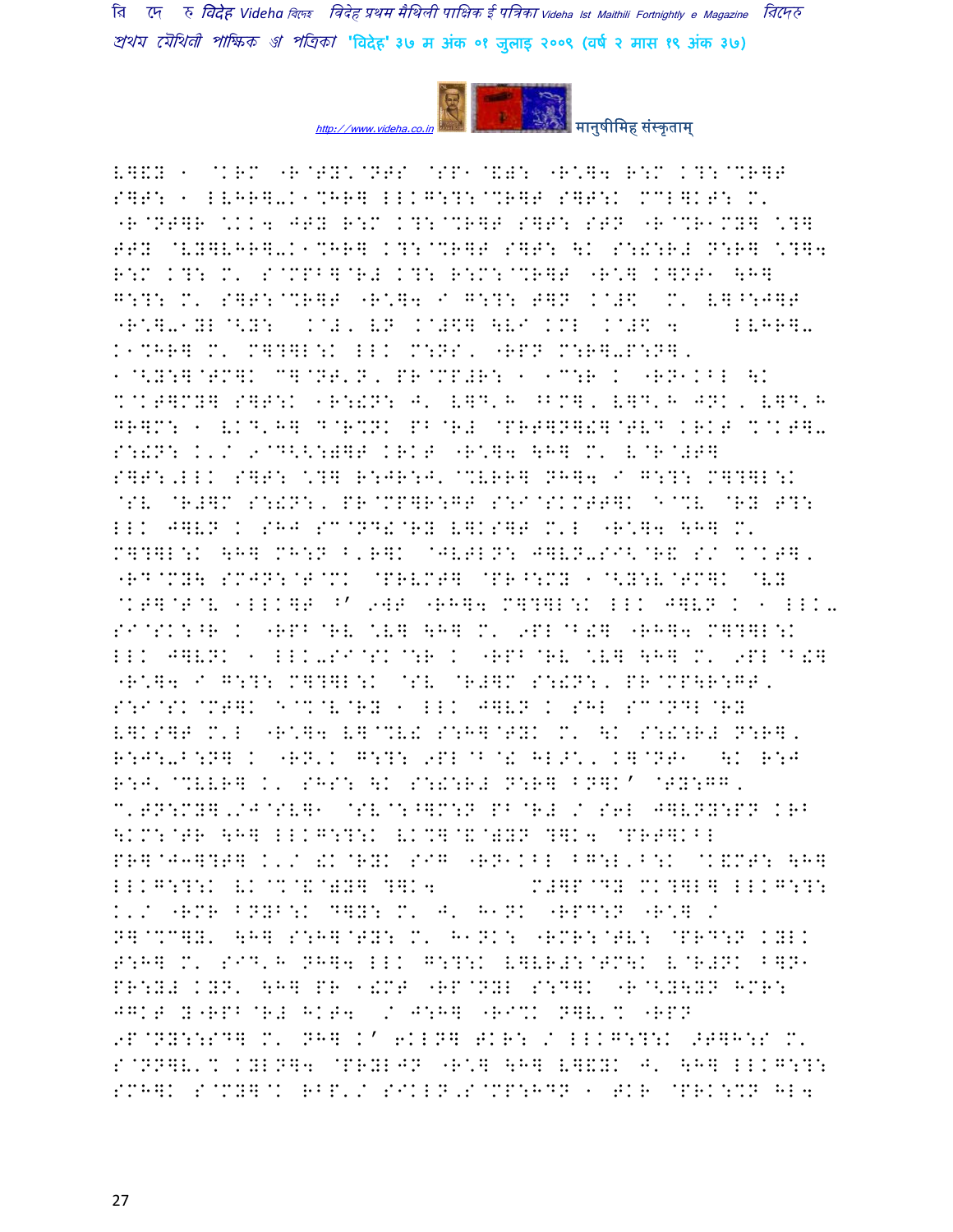

K]@NT1H "R@DYP] MK?]L] M' \H] D]%: M' N' T/ "RNIS" ROMANISMO (M. 1994). ROMANISMO (RNISI) REPORT PRO PROVINCIAL DISTURBANCE PRO PRO 9@NM1]. ^'LH] J' C]@N@TN]Y V]&Y ?]K4 M]?]L:K @SVN@R# PR\_MPPRRS: ML | HARRY RHR] P (PERRSPR) &PE PRRS | (PRERSSER) "RONDON HEADS" (1995)

 $\mathbb{R}^n$  is the  $\mathbb{R}^n$ 

 $\mathbb{R}^n$ :

S1^:&C@N@DR Y:DV-

C]@TR @%R] S1^:&C@N@DR Y:DV \*:Y:K:R: @%R] S:K'T:N@ND

Sixon and an international component of the many and the many and the many states are a stated of the many sta<br>Sixon and the state of the state and the state and the state of the state of the state of the state of the sta ०५ M:@RC १९४८, M:TMK D]V:NGIJ, S1PCLM'4 PKTMK @S?:N: BLB:-M'N:H], S1PCL4 1R@M^]K %]@K&: D]V:NGIJ \VI STACHMY, A:L'OBBANI (1941), AND OBBANI D'AN DAILY NAHA JANA DAN SAN HARA DAN DAN BIRI V]@%VV]@DY:LY, NI D]@LL]S/ H]@ND]M' \M.\. T?: PAIRPINA IS A REAL PROPERTY SOMETHING PROBABING. @SN:TKL@TTR H]@ND] V]^:G, ^BP'@N@DR N:R:Y# MI\$L V]@%VV]@DY:LY, P@%C]M] PR]SR, SHRS:, B]H:R4 MK?]L], HE SPRESS FRAME YOUR STORY OF SIGNED ARE REPORTED A RIGHT AND RELEASED A RIGHT AND RELEASED A RIGHT AND RELEASED  $\mathcal{L}^{\mathcal{L}}$ 

@PRK:%N: <RD'.]Y: (MK?]L] K?:-SI@GRH), MK?]L] "RK:DM], P)N:, १९८३, H:L] ("RI@GR'J]S/ MK?]L] "RN1V:D), STEPH THIS CHOCKTRIN, IN DIRECT HE RICH, 19866, BIFLEY, IS (HR)ME HO CHANGES  $K$ : The contract  $K$  and  $K$  are the contract  $K$  of  $\mathbb{R}^n$  . The contract  $K$  is the contract of  $K$  of  $K$ B]H:\$] 19 (BIGL: S/ MK?]L] "RN1V:D), K]S1N SIK@LP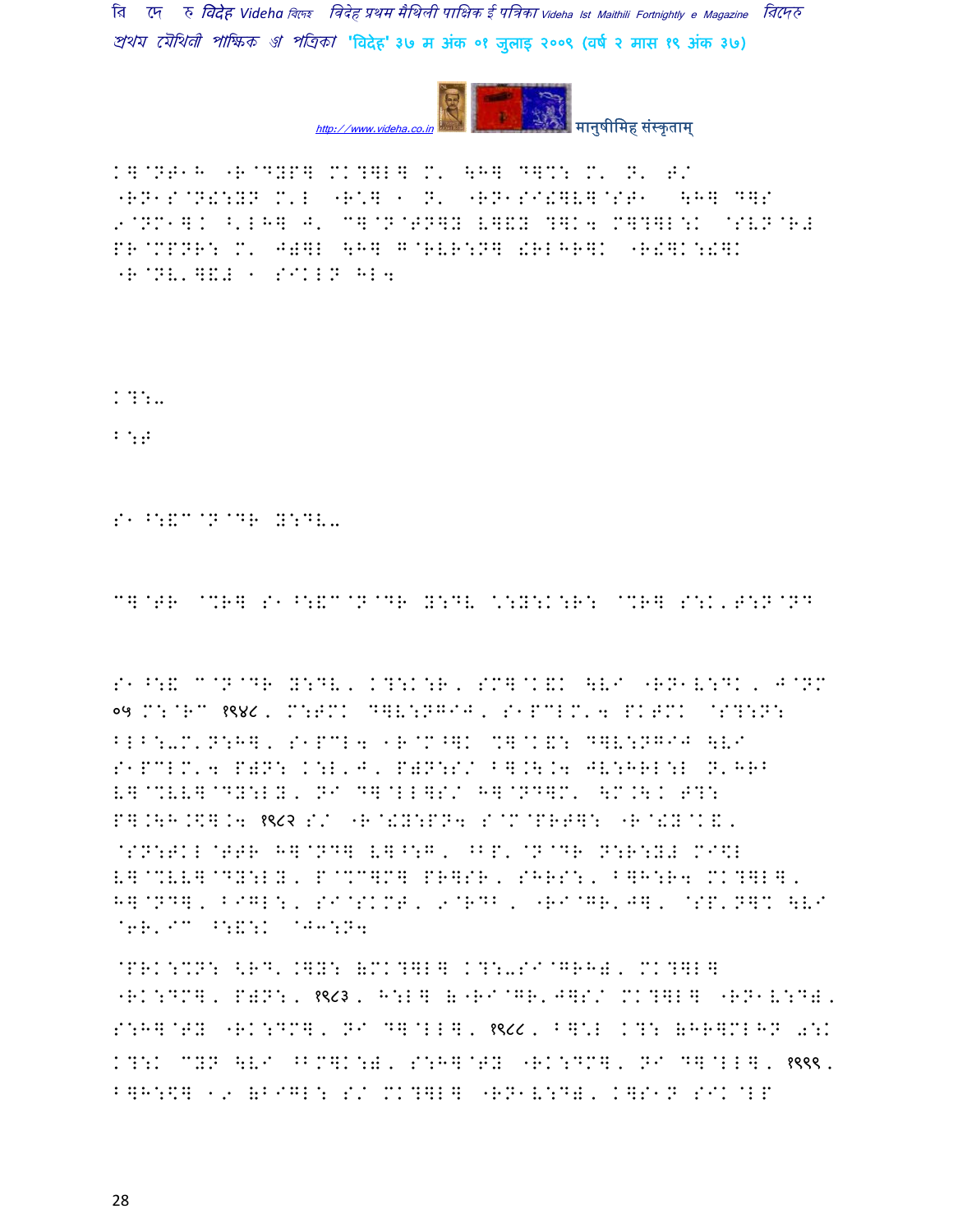

LLI, SHITE, 899, SHEALERSHAR OR HRIPPR OP TRIES ERRIPPR 1LLCN:), B]H:R R:@&@)R^:&: PR]&@D, P)N:, २००१, R:JKML CCREAR (15) Seek (HARI)279 (HRLIPH) Signed (1961) Signed (1970) IP DRIMER SOOR, MIRHER SARRE SARRER BY SARRY SARRY BY SME MODY (PO) HE MERE 2013 ARE NO BEN'T HAN ARE DONE (PER 2013) "RN1V:D @PRK:%]T4

^BTPB@RV SD@SY: S:H]@TY "RK:DM] PR:M@R% MI\$L, MK?]L] "RE:DATCH" COMPERDIATION FRANK: BEDORE CONTROLLING  $H$  : The Small section of  $H$ 

RI^:

\K): S1IDR D]B @S@TR] HMR' D]S 1>B RHL E\* 4 HMR D1NB K:T JGH \*K 10 U TKR' WARD TO THE THE TAIL AND THE TAIL AND TO THE TAIL AND TO THE TAIL AND TO THE TAIL AND TO /KR RIG, /KR KLMLT:, M:!1@RY 1 @SM]T "RD^1T \*K 4 @S@TR] >IDR:SNK PR] L:GK \*K 4 K] N:M H'TK ? 9@RV%], M'NK: Y: RI^: ? PT: NK 4 S1IDRT:K D'V] \HN' HL>T H'TK, JKR: \L: Sa >JLT ^a J:> \*K 1 H/SL: PR 6BL 0ड़K \*K 4 KLN 6BL 0ड़KT H'TK ? C@MP:-CM'L] ? \HN' KLNL 6BL H.B. JAR GAI SA LEG MILE AND AND A

S' \$]@BB: M' BKWL LLG /> RI^:K RBP PR LL^: G'L 4 /KR @SV:GT M' HM \K K:T <1SKK G'LCI 1 H:?K >%:R: Sa BKW J'B: K "RONNERL" KIRK A'L FIAR, INE IN AIR BIN FOUR SINI L\$K: /KR: 1GB M' 1>B KY W:= ^a G'LK 4 U HMR: D]S <1SKK G'L 1 /KR: B:M: K:T BKW: L'LKK 4 /KR S1IDRT:K J:DB T'HN RHK J' /> L\$K: PR OR @!Y:N NK G'L 4 SBHK NJKR /> @S@TR] PR RHK 4

/> S1IDR]K 1GMN Sa CT1@RD]K 9@LL:S PSKR G'L RHK, B10: J'N: VOIC DE SA JORNEY HILL TERLITL DE RENA CARLA CON CARTANIAE 4 HL> /KR: D'.T' RH] 4 9@TSV K.NL .TM NK HL 4 HM JKHN: /KR: D]S T:K]E, U B]H1/S DKT RHY 4 /KR C'HR: PR MID MID MID AND HIS LICENSE RHO MID MID MID MID MID M

T.N]\ K1>\* ^'LK 4 U L\$K: D]S <1ML—/> L\$K: PR 1B 6'R HMR @!Y:N G'L J' /KR SIG L:GL 1YL RHK 1 B:M: K:T BKWL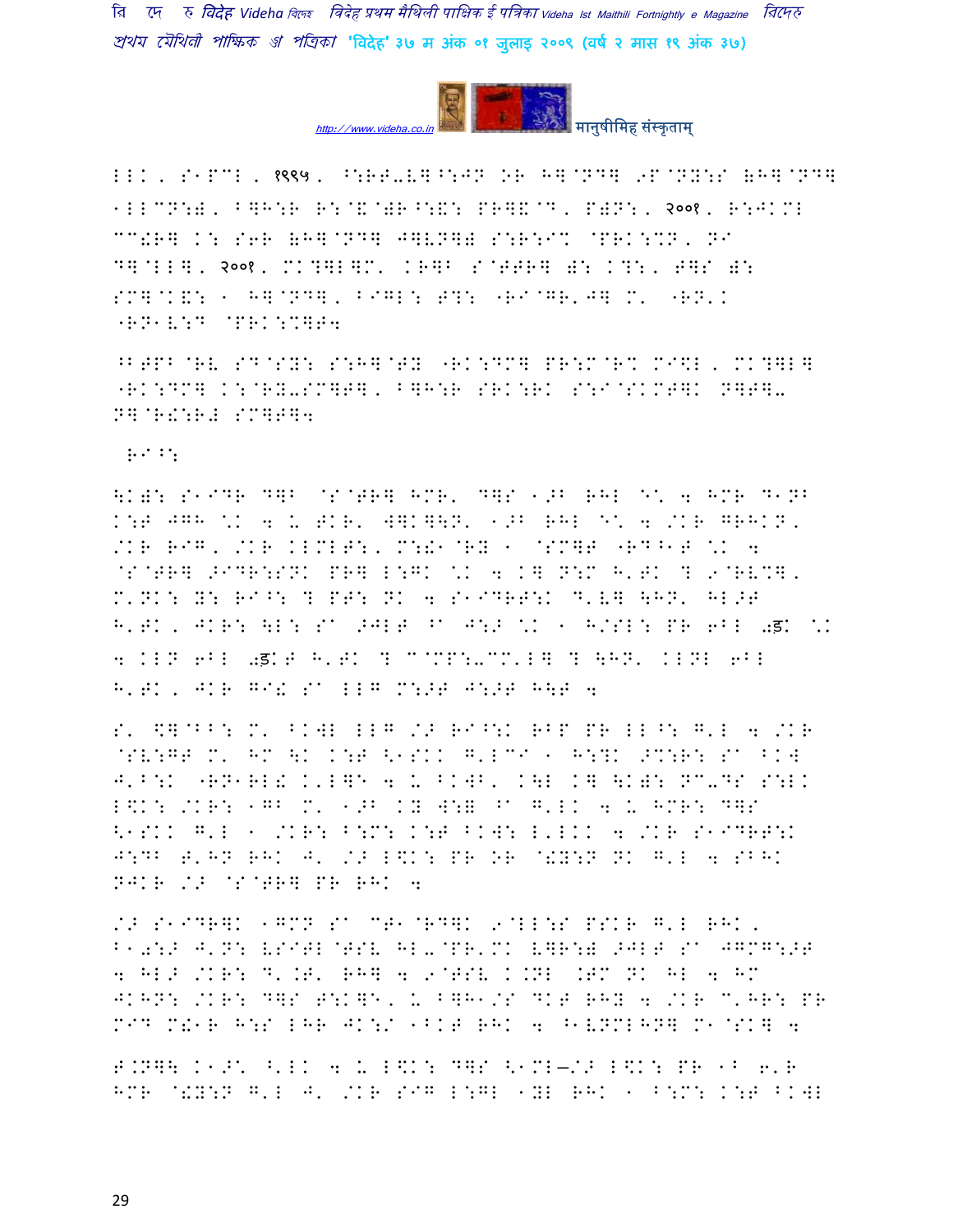

RHK 4 NC-DS S:LK U L\$K: D'.K-S1NK M' \KDM S:!:R# RHK 4 S1.:YL SN 4 CM\$] PR KLNL CMK NK 4 G1MS1M BKWL 4 HMR: ^'L L\$K: /KR NCKR H'TK 4 L'K]N NK4 U /KR B'): RHK 4

HTB: BERIE BIJB: HIJE BHIJB: J. JIB B.E. B.E. A D. B'D' I. KLAND MARK A NG MANGHINA ANG ANG MANGHINA RHK 1 N' D'H'-D%: \K RHK 4

^a SKK\ L\$K: B:P PR G'L HL> 4 J U B:P PR G'L HKTK Ta /KR B:P K'HNL NK H'TK 4 \T'K S1IDR @S@TR] KY \HN REALE NO GO AND THO THERE IS DONE REPORT TO PURSUING IN A SIDE AND RELATION RALGES AN INTERVIERE ARE TO BURN VIR THIR VIRIGE ALL TB' @PR'M HL> \*K 4 KLNL \K): ^')L: PR LLG ^)KKT RHKT E\* 4 9HL ^)KKT H\T ?

/KR: Sa RB>K-RB>K Ka GP HL>T RHL 4 HM P1\*]E 1 U JV:B D]"RY 4 U K1>\* NK P1\*LK 4 I B:T HMR: .)KL 4 ^'L J' /KR: RBP K' <MI\$ \*K 4 L'K]N \K): B:T OR RHK 4 /KR-HMR 9M'R M]L:N] M' NK RHK 4 DS-PNRH S:L K' 6RK RHL H'TK 4 \N: M' U HMR: K]\ C:HT ?

L'K]N TB /KR /> H/S]K K] MTLB ? 1/>. M' 0]LM]L:>T STRIK: ROSSIS EN EL EN IR AD ONDER DY DROTHER EEN ERE GROEP ON HIS DOOR. C'HR: SB): ^'D N1K'N' HL 4 HMR: PR NJKR PK\$T' M1@SK] Sa (Karang Karang Karang Karang Karang Karang Karang Karang Karang Karang Karang Karang Karang Karang Karang K LY HOUSE AND HOUSE AND HOUSE AND HOUSE AND HOUSE AND HOUSE AND HOUSE AND HOUSE AND HOUSE AND HOUSE AND HOUSE A N' /KR C'HR: Sa 6B)KT MLHN] M1@SK]K KLNL S]M: 4

KATI SYMPH (RPN RBPAN T. RICH NO CONTACT KY DI HESPHIM AT A BRITANNI MODELINE DI HES AN A PARTY HTAN SIG VAH . LI SAN DI . LIN AH . NN N PAN DI . LA AH NY \*K ! KT'K BOS IN BELIEVE "REGIONALE "ROLLER" (PARTIES AND DESCRIPTION BELIEVE  $\ddots$  4

 S1IDR] M:Y Sa ^'I) KRY H:J]P1R G'L RHY 4 1B K)HARAH AN HAI SK A KUAAN PUTENJA KI A KHININ MILNY **KRK** \* K + 4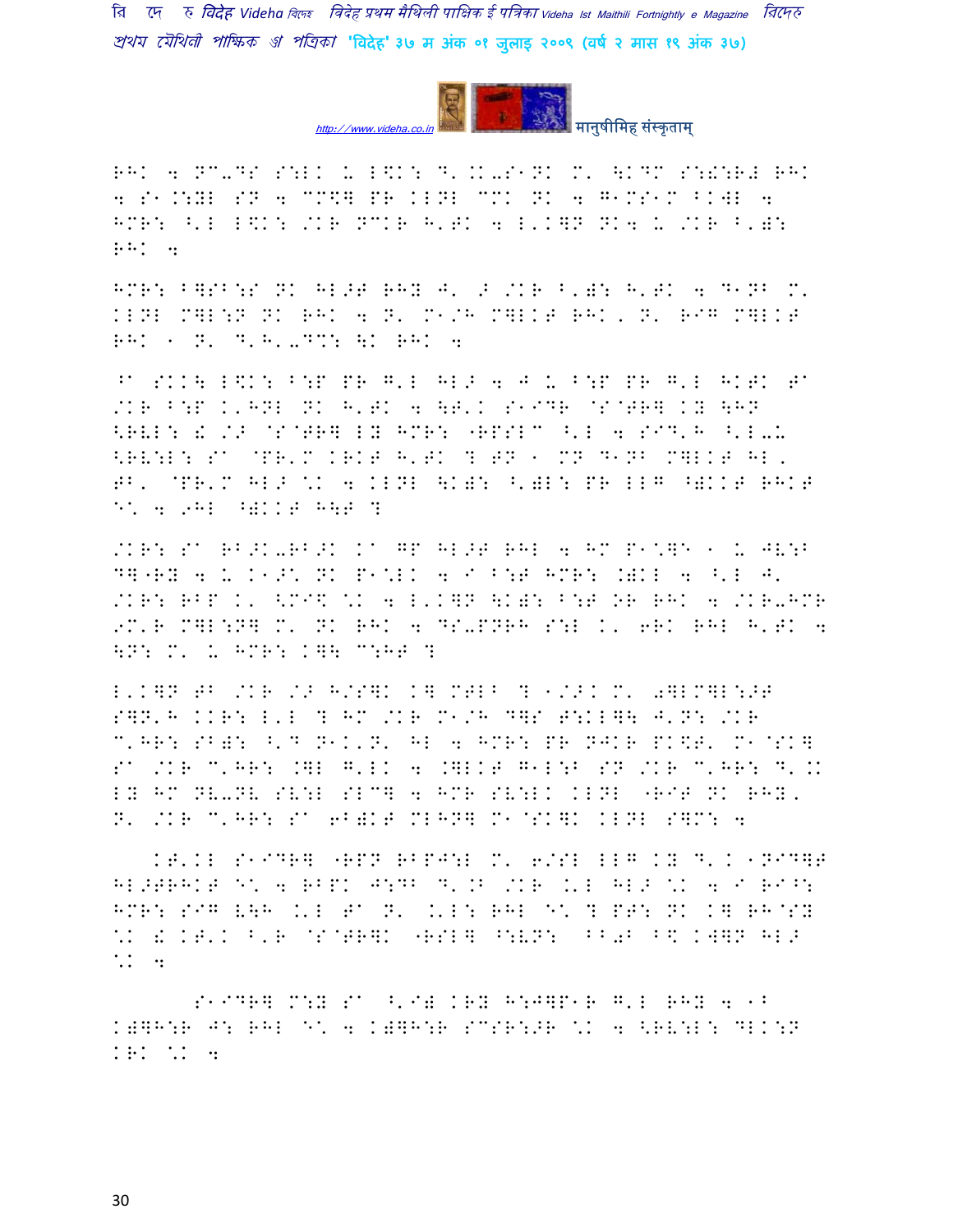

 ''K)]H:R M' OR K'-K' E\* ?''- P1\*L]E 4 KHLK – ''BS SS1R E\*, "RH] SN 4 6CJ M' RHY 4 1B R]):YR Ka  $H_1$   $H_2$   $H_3$   $H_4$   $H_5$ 

 /KR JV:B Sa HMR: !@KK: L:GL 4 HM /KR SS1R NK H1"RY C:HKT RH] 4 I B:T U K]\ KHLK ? HM D'.K M' /KR SSP ROOF AND TO A SSP ROOF STREET IN THE CALCHER FAN ST  $\frac{1}{2}$  , and  $\frac{1}{2}$  , and  $\frac{1}{2}$  , and  $\frac{1}{2}$  , and  $\frac{1}{2}$  , and  $\frac{1}{2}$  , and  $\frac{1}{2}$  , and  $\frac{1}{2}$  , and  $\frac{1}{2}$ 

 /KR \GL OR GP Sa HMR: N]R:%: ^'L 4 U KHLK – ''HM KTER BIR BIR "RESTLIK BY HE REFLIGHTED AT A "LIGHTED" I STATE A STRIKT A STRIKT A STRIKT OF DESCRIPTION OF THE 4 PT: VI NK CLA PT: KTH AND THE R.

 HMR B'GRT: BS S6R' !KR \*K 4 TKR B:D U HMR: B]SKR JANSA HMR: MY KLATER MEH NY V HIN U HESNI CHAT U BELLE E\*, 9>\$ Ka \TY, 9>\$ Ka /TY 4 RBPVT] K N]@&W:\* /H1N: SIDE THE WELF TEST

D'. LI 88 (1) SH B'EK B'Y: KI FI 83 (10) IS (10) IN KHI RHK 4 B'Y: BY  $P(X,H;Y)$  (i.e.  $P(Y,H;Y)$  ) and  $P(Y,H;Y)$  are  $X$  if  $Y$  ,  $Y$  if  $Y$  . If  $Y$  is a summer  $Y$ B:HR K' K' KINL CHA K' KI KI SIG M' "KI K' K' K' K' K' K' K' K' SIG M' " .:Y NK C:HK-\ 4''

''B:HR K' Ta HMHBI K' TA HAT HI KH .:Y \* D:N: M1/H M' NK G'L E\* 4 1B <R' J: Ka .:YB4'' – HM  $k = \frac{1}{2}$ 

"HTR: LA .THE LES .H.PH THA NI A PHISH IS TO NE ALL  $-$  U B:JAE: A (MPILPI) A CHEADAIR ? THO ABSAME PARAMETER K'LE 90 MGR U NGRESI NG MATILIT – 'YANG U NGRESI HILANG BAGI ING BAG ^')L RHY 4''

U UPR Sa 0Lड़: 9T:RLK 1 "R.B:R PR PB\$], ^1J]Y: 1 "R/C:R SJBY L:GL 4 U TT'K PB\$] D'N' J:>T RHK J' HM /KR H:? PKK\$ L'L]E 4 U PB\$] D'N:Y \*L>\$ D'LK 1 PLK) KY HMR: DH: B:Clie e.B P:R DR: CHI (= "): EH+ e.

''B:D M' .: L'B:D M' .: L'B:D AN "R.B:B:R LP' .: L'B:D .: L'B R:>. D'L]\ 4 /KR S]N'H Sa MN ^]J G'L 4 B')] ! /H ! J When the state of the state of the state of the state of the state of the state of the state of the state of t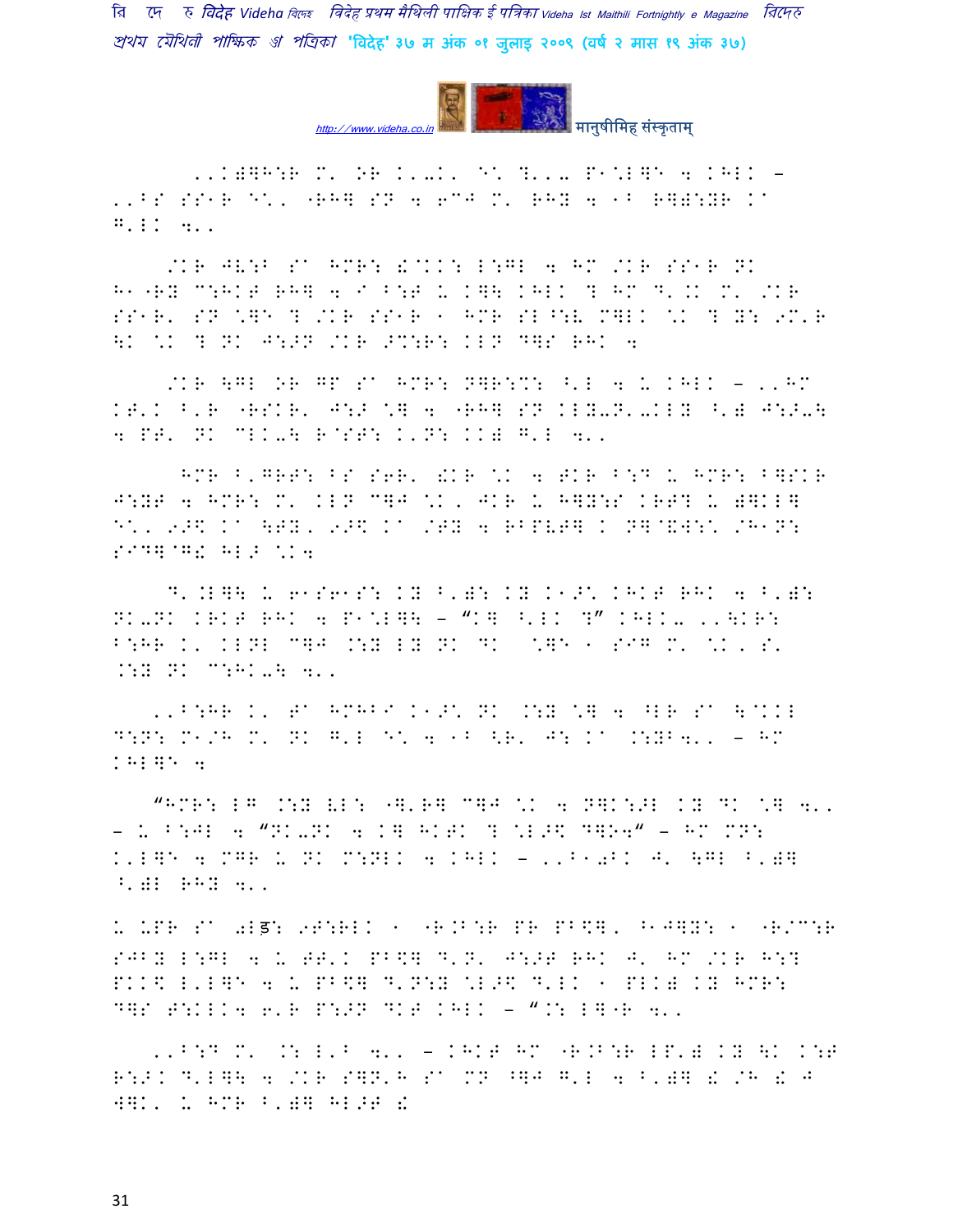

 1B U 9TKR J:YT 4 BRCN] 1>B RHL \*K 4 UPR Sa S:M:N 9T:RY L:GL-\4 /KR \K): S:M:N HM 9W: LK \*]E 4 9TRKT K:L KHKLA – "KHAIL KAARAB (19 B) TA TA JRBR 191 AL

HOBS: CHUS, PSUP, DO HEULBY HIGH CENTRE ON THINGS 9WK-\4 KHK \*]E- "PT: NK "RH:/ KY 1B D'. SKB K] NK 4''

U HMR: 1@%C:@RY Sa D'.K-\4 HM SB @PL' ) 6:@RM PR 9TKR G'L \*]4

PAR (1991) FOR ZOID, ARIILA A AN KIR DI PAGDO IBA (PRODU KY RLAN REPORT OF THE RESIDENCE OF THE REPORT OF THE REPORT OF THE REPORT OF THE REPORT OF THE REPORT OF THE R

/KR I B'BH:R HAM BH: BIBH: DE SHANDI BIBH: HI BIBH: A BIBH: D'AD BH: BE TAILED BE THE TRINI ? 1K] HMR: PR "R@%R@D!: ^a G'LK TKI GL\$ NK L:GLK ? L'EN HM TA NHP ILEN FAR RI IHEN, RI AHP IS KILIER J', "APREAGLE AL 4 FR U APR CHA CLECT "AL ALFER CHA /KR GL] NK L:GB \K TRH'I N]KL L:GL 4

HM /KR S:M:N PKS: PKS: PKS: PHOTO AIR DIRECTION OF HIS UP AN ONE HA J:B D.KT RHID 4 SHID FRING NIN HID 4 D.KT <1>M KY HMR: D'.LK 4 HM H:? H]L'L]E 4 9HL H]L'LK 4

## 9P@NY:S

 -K1S1M W:K1R,S:M:J]K K:@RYM' (@S@TR]-B@CC:S/ V]%'&) , 6L)L@GR:6] 1 N:)KM' R1C] 4 "R@NT@RJ:L PT::- HTTP://SaNSMaRaN-KUSUM.BLOGSPOT.COM/

@PR@TY:V@RTN - (S:TM .'P)

## १३

\*L)K: B'):K J@NMK B:D > )]@SKL S' SIB! ^S G'L:H4 B]K: B'): ^:@SKR(P1@TT1 )/H] SMY M' SV: DB BR.K \*L:H 1 \*L)K: B'): MY1R (V]@KK]) M:@TR T]N M:SK4 H]NK: "RYL:K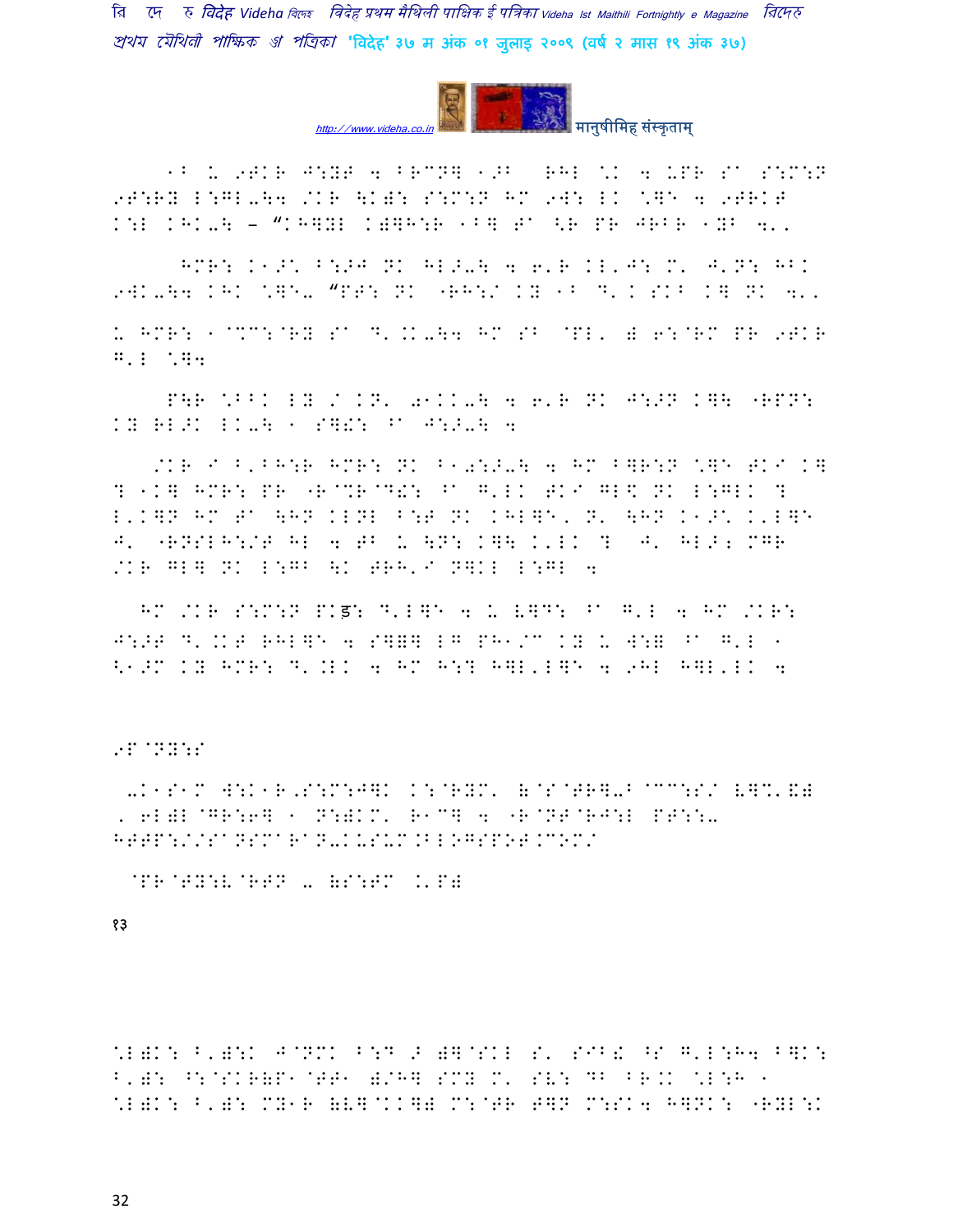

KALAM SI MILI KATA BERADA KERANGAN DI REGIONAL REGIONAL REGIONAL REGIONAL REGIONAL REGIONAL REGIONAL REGIONAL SB JADOL REKA SIZ JOHA (HISAHA JOHA SOCH DIL SAHAY (EL) KAR ^')Y M' K]\*1 D]@KKT \*LKK 1 VR]@&)T: K' 1!:R PR <R ^')KT \*LKK4 HM SB \K): \*L) \*]N <R LS KS RHY LGLH1/4

KESISA DI KURA MENJUKI BKS SKE I TI DI SAKE SK L@LLN J] SN KL:K:R4 "RPN @VY@STT:K B:VJBD / )]@SKL K' NCCRE MY "PRESS" (RYLE: KMY PART OF SPACE NEWSLE SSKMTD CHARLER CONSTRUCT HOUSE OF THE CHENCE )]@SKL K'R PD:!]K:R] 1 K@RMC:R] SB K' @DV:R: K@RMC:R] SB K' L'UL SI EN SERVET AT L'EST A TERRET A L'ANNONC I ANNO 1979. ILLES PART AUTORE DE L'ANNONC I L'ARCHE DE L BYEN SP PR .MRT SLAP FAGE .D .HE ANDER NEIGH . SPEED SP  $K$  DM NPS 1 SIDE (DESPECT ) AND FROM NEUTRAL DESCRIPTION OF  $\mathbb{R}$ M: TR "RPN VERTHE VISITED VISITED IN VISITED TO THE MY  $\,$  Fig. For the light of the control of the control of the second state  $\,$ B:D "RPN LEDER STRING" DIE VAN DIE EERSTE STRING 6'R BDL KS /H] M' S@RV@%R'@&) "R^]N'T:K P1R@SK:R @PR:@PT K'L:H4 DLSR BR. J/I H1NK: N:)K L'L KHL G'L'ES SON PERSONA SON D'AN D'ALLEGADE (PL) (D'ANIEL D'ENN DR OVER 1992). ALDES AN K] JM%'DP1R K'R SBS N]K @PR'@K&:GMH \*LKK /H] M' KRT:H4 /H] BR.K N:)K RV]@N@DR ^VN M' ^'LKK 1 D@R%K K' /HB DABE KARDE PR (DE) AL SVE PORT DIN DIADO DI POPPA (LECC 1 @%R] W:K1RK JM%'@DP1RK N:@)Y Y:@TR: \H] W:M S/ @PR:R@M^ ^S G'LK@NH4

SB D]N MK?]L] K'R S'V: KRY L'L @PRT]B@D! @%R] W:K1R JO KATER AND STRIP A RHIB NI ND MAN I KRANING IN DHE MKREB POSSE K' KSARDSPILL, "PER COOLK KLM SAN SAHYLGED" KR]\ SKKT \*LK?4 JM%'@DP1RK MK?]L] SI@S?: "M]?L: START TO DARK CORRECT KOLL AT THOUGHT CARD ARE TO DO TO HIS ALCOHOL. P@%C:T > SLC] L L'L:H K] MK?]L] K'R S'V: KRT:H4 SN १९८१ I M' \K): 1@NDLLN %1RB ^'L \*LKK 1 G:M G:M 1 SB %HR S/ S'HL @PR!:NMI@TR] K' N:M PL@S) K:@R\$ PR MK?]L] ^:&: K'R "R@&WM SBC" MORE OF THE SACTOR AND A CHARGE AND A CHARGE AND ARRAY AND A CHARGE AND ARRAY AND A CHARGE AND \*LK@NH4 JM%'DP1R M' \K): S:I@SKMT]K K:@RY@KRMK 1YLJN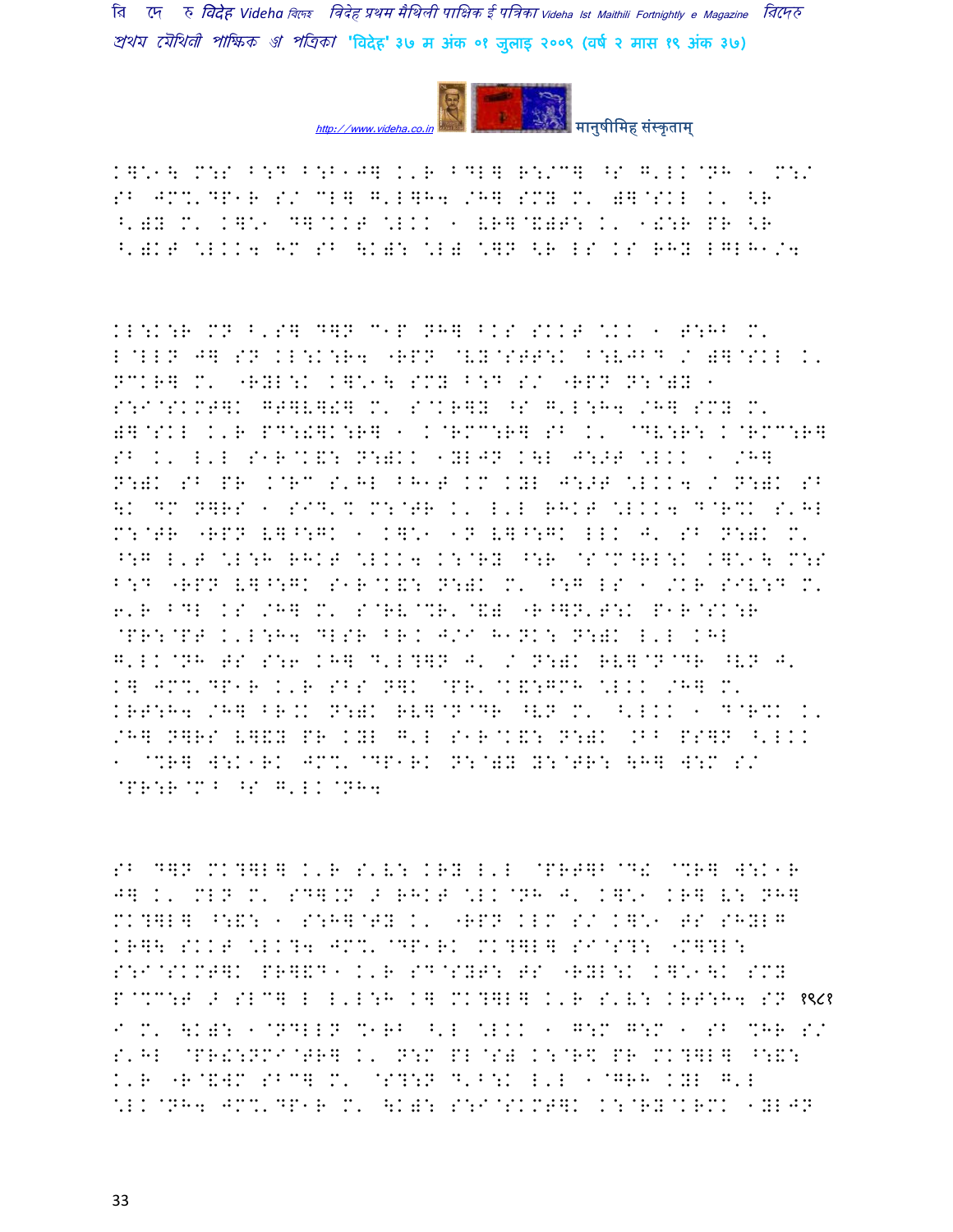

S' CORPOS SETTING RISES AND RESOURCE THE STORE HIS FROM HIS CO. D'L G'LK@NH4 @%R] W:K1R J] TY K'L:H K] \K): SG]T SI@!Y: KYL J:Y 1 /H] K:@RY@KRMK N:M D'L G'LKK SIK@LP D]VS4 /H] K:@RY@KRM K' L'L SB): G]T MK?]L] M' "RPNH] LAN DE LAN DE LAN DE LAN DE LAN DE LAN DE LAN DE LAN DE LAN DE LAN DE LAN DE LAN DE LAN DE LAN DE LAN DE LAN D M' H1NK > PH]L K:@RY@KRM \*LK@NH 1 K:@RY@KRM M' M1@.Y G:YK S'HL "RPNH] \*L?]4 K:@RY@KRMK 9D<:)N G]TK N:M S' "SIK@LP G]T"PRLKK4

 $\mathbb{R}^n$  SIK GREEN

SIK@LP LAY SIK@LP LAY

SIK WALLET LEEPING

B:JB MK?]LI: MARY MARK ME ......

SIK LP LANCELLICION COMPANY

%:IT]MY @PRY:S HMR I S1N] L]Y D'%K N'T:.....३  $S$  "Read of Minimids"  $R$  , and  $R$  are set  $R$ 181 H. 1911 181 H. 111 SIK: THE LAW LOCAL CONTROL

L:.K L:. P@TR J:>T "R\*] 1/.] .L>L K D'.B .....३ album ang pang-pangkalang ang pangkalang ang pangkalang ang pangkalang ang pangkalang ang pangkalang ang pangk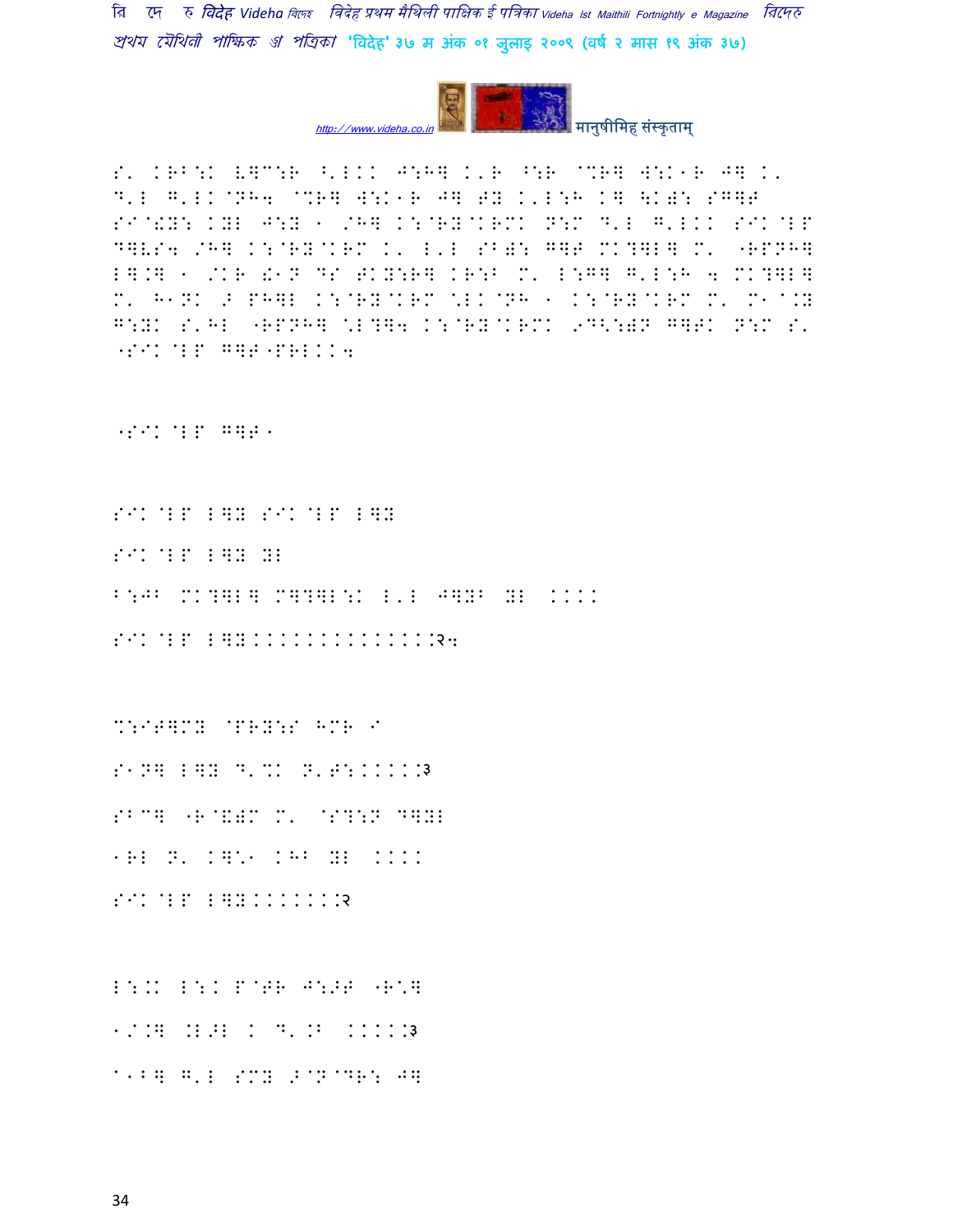

M]?]L:K M:N R:.B ......३ SILINE BE WAS BEEN TO THE 1919 - 1920 - 1920 - 1920 - 1920 - 1920 - 1920 - 1920 - 1920 - 1920 - 1920 - 1920 - 1920 - 1920 - 1920 - 1920<br>1920 - 1920 - 1920 - 1920 - 1920 - 1920 - 1920 - 1920 - 1920 - 1920 - 1920 - 1920 - 1920 - 1920 - 1920 - 1920 SIK@LP L]Y ...........३4

-L@LLN @PRS:D W:K1R -

"RH] K:@RY@KRMK .BB @PR%IS: ^'LKK 1 @%R] W:K1R J] K'  $\#$ H: C:arden Krm Ky (President: Album Pahy C.B. Prygat @SVR1P / \K): N:)K KRB:K W:N] L'LK@NH4 JM%'DP1RK M]?]L: S:I@SKMT]K PR]&D K'R MH]L: %:.:K @S?:PN: ^'LKK 1 /KR SD@SY: LLKN] "RPN \K): M1@.Y K:@RY@KRM KRB:K L'L @%R] W:K1R J] K' 1@GRH K'L?]4 W:K1R J] H1NK SBHK 10 TREA (2018) ESSENY (1980) KIER (4) (2018) AEGAL (1940) KEVAR JI K PH]L N:)K" B]K: S:H'B" /KR' D'N \*KK4 /H] N:)K K'R L].KT HM D'.N' \*]YK@NH B10:>\ M' NH] 1YL J' N:)K L].N:> \KL RT] KW]N \*KK4 TT'K S:M:@NY 1 SRL ^:V S/ L].KT \*L:H \K \K ): SIV:D K' HMR: PH]NH] KKY'K B'R S1NBKT \*L:H4 HMR: TS N:)KK PB@RV:@^Y:S S/ PH]NH] SB): SIV:D Y:D Y:D Y:D Y:

\K B'R J' W:N] LKT \*L:H /KR: PBR: KRB: M' "RPN J] J:N LG: DKT \*L:H4 B]K: S:H'B K'R PB@RV:@^Y:S MH]L: %:.: K'L B'R GLO SOM SY K'A'R GLO SY HAD AG AN SAN SA HAD SA SHI WE SHA HAD SA SH TSSPR]V:R SB D]N 9P@S?]T RHKT \*LH1/4 \K TS "RPN' MANN MANN KOMA KE MANN KU KU SA MARA KA MARA SA MARA KA MARA KA MARA KA MARA KA MARA KA MARA KA MARA KA MARA K B:LICK: THE CONSTRUCTION OF BHIT COMPOSITION CONTROLS AN AGE \*LKK J' HMR: ^:R D'N' \*L:H 1 C:HKT \*L:H J' HM SB D]N N:)KK "R@^Y:S D'.] J:H] S/ HM BH1T K]\*1 D'.] KS B10] RHIMAN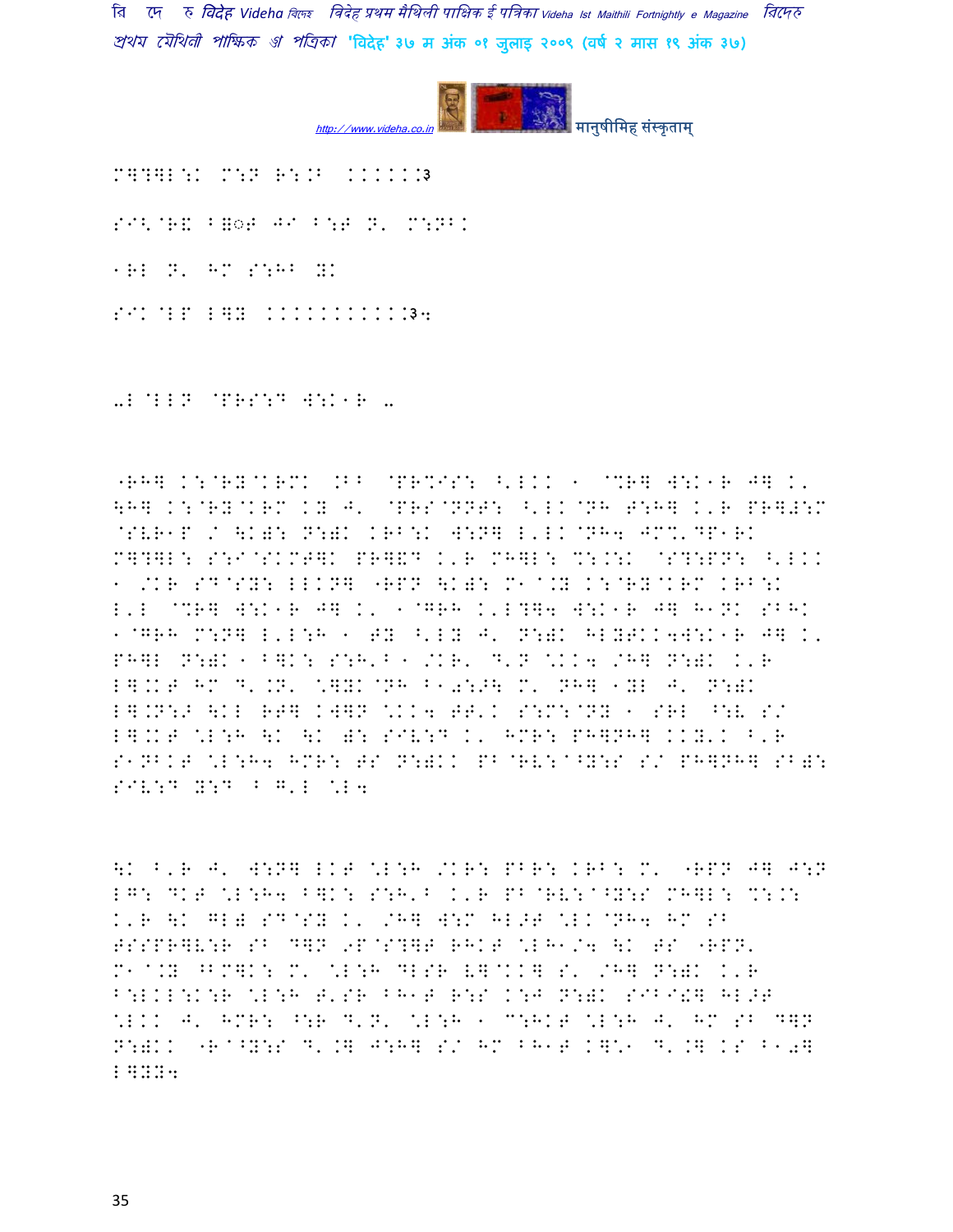

BH: S:H'B K'R PP HE: SHIR K'R PHP PHE: "KIN SOM ON STRING AND AN ANGELE ANG ANG ANG ANG SA K' I VAN SUR TOELSEN (DAR) TOELSEN HULYT DAGEN JOHN JAAR DE LANDSE KLAMENHEIM SOM SY BINDEL SI RALINI, NI ZO ZABEDI NI LIHA KURIBI NI NI HASARI NA BINDEL \*?], M1D: @PR@TY'K N:)K M' N]@RD'% K'R "RPN K@LPN: 1 SLC HLYT FAKAK SLOVEN SA DIN SA DIN SA DIN SA DIN SA DIN SA DIN SA DIN SA DIN SA DIN SA DIN SA DIN SA DIN SA D "RH:A N: SB NIC DE TOTHER HIS HIS NING OF HIS NICH AS DEN MINOR ON THE MINOR OF HIS NIC SB KOL (1998) DARA ALD, KAHK DI SB DRID AD A PHO DO DAIDY DI RARE 1 "RITHE "RIT" IN HE DRIE HE LI NI KRB . MCGB SB LI HI DHUN HA SB DUD HM 1 BID LA DD DU HER: STANDARD (PHATA: AN ANTAL ): NITS PENTION PHB (PHP) DESR HR KYA T. MEDIKINI SAHK HYDRIK HADA HANK DA NH] L:GK@NH M1D: J.K@NH K:@RYK ^:R LS L'N' RH?] T PBR: KRB:K \*LK@NH4

\K T SB D]N N:)KK PB@RV:@^Y:S M' K]\*1 NH] K]\*1 HL>T RHIF MILL FIRM TR PIBL TYTEL FIRMIC F FAR TIRM THE PH]N' >ID]R: G:/!] K' H@TY: ^ G'LKK 1 @PR%:SN D]S S SB): K:@RY@KRM R@DD KRB:K 1D'% 1B] G'LKK4 DLSR T]?] THE STRIP STORE AND I REAL STRIP IN THE STRIP STATE OF A REAL STRIP IN THE STRIP IN THE STRIP IN THE STRIP IN B. B.C. M. M. H. H. MID: H. H. M:NLKIH 1 J:H. H. H. H. H. M. M:H. MICH HEYE ROOMED DIGHT THE SHEEP HEYE FILE DIGIT THE SHEEP OF DIGIT KI:K:R LIVE K' LI HETT MAN KIR KI HETT HIG V G'L:H > SLC (1990) - SLC (1990) - SLC (1991) - SLC (1991)

२० PE NTPE (१९८३ KBC PHEE (F. B. HINK, PP) BYZK, IND MIRE BY MARI "BIN SING K'R S: SOME BIN K'R MICH AND A LA SGE MICH  $\mathcal{S}$  ,  $\mathcal{S}$  ,  $\mathcal{S}$  ,  $\mathcal{S}$  ,  $\mathcal{S}$  ,  $\mathcal{S}$  and  $\mathcal{S}$  and  $\mathcal{S}$  .  $\mathcal{S}$  and  $\mathcal{S}$  and  $\mathcal{S}$  ,  $\mathcal{S}$  ,  $\mathcal{S}$  ,  $\mathcal{S}$  ,  $\mathcal{S}$  ,  $\mathcal{S}$  ,  $\mathcal{S}$  ,  $\mathcal{S}$  ,  $\mathcal{S}$  ,  $\mathcal$ PHIL B.B (1991 MIND BACKLING) AND AN INCLUDED S:H'B " N:)KK "RN1^V H1NK: DLSR N:)K L].Y L'L 1 /KR MANIA KRY L'EST ANNO 1999 DE L'ANNE DE L'ANNE DE L'ANNE DE L'ANNE DE L'ANNE DE L'ANNE DE L'ANNE DE L'ANNE DE L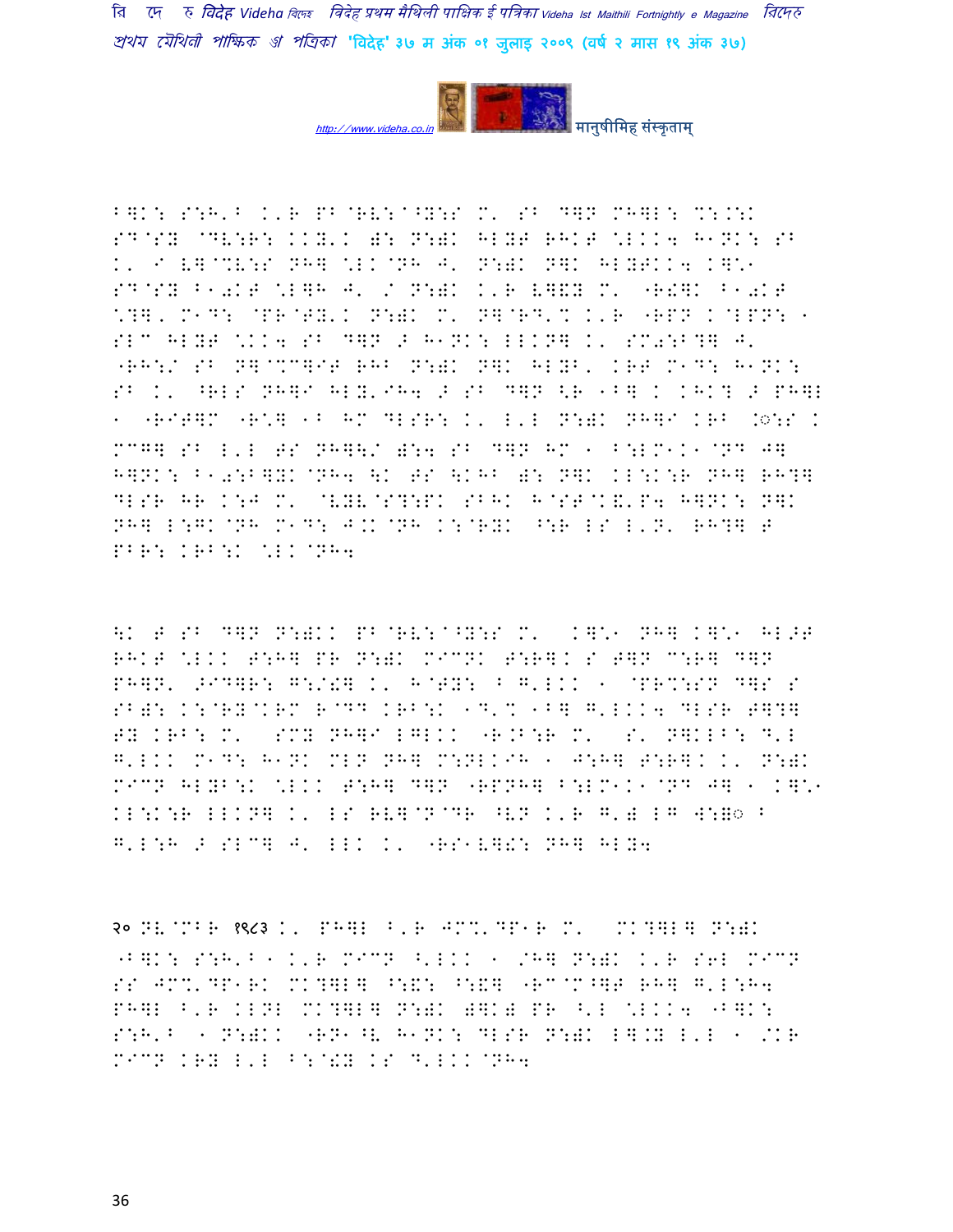

HMR M:@TR]K SHRS: "R\*]4 HMR P]T]OT BH]N J' K] HMR MS]OT S'HL \*?] H1NK V]V:H SHRS: M' \*LK@NH HM SB /H]  $\langle V_{\rm eff} \rangle$ H M' JAC DO JAMENT SS G'L RHIA HA SS G'A S A G'L RHIA M' SA M' SA CHOIREACH AIR SA CHUIREACH AG AN SAOL AIR SA GLAOIREACH AG  $K$  SS  $\{K \mid T \in \mathbb{R} \mid T \leq T \}$  and  $K$  is the solution of  $\{K \mid T \leq T \}$  and  $\{K \mid T \leq T \}$ Y@J3 .TM ^'L:K B:D PBR: PR]V:R DL:N PR BKS] J:>T \*?] 1 G:N: BJ:N: HL>T RHKT \*KK4 /H]YL D]N HM SB B:HR BKSL RH] 1 G:N: BJ:N: HL>T \*LKK /H] B]C M' \K): VM@D! @VY@KT] "RYL:H4 M:M: SB HMR: SB K' BJ: H1NK: SS PR]CY KR'LK MANN I KHLIR KING ALALI I KINNY SHI KI SHI SHI SINI RH]YK@NH M1D: ^'I) H1NK: SS PH]L B'R ^S RHL \*L4 PX/C DS M]N) H1NK: SS HM SB G@PP KYLH1/ T:H] K' B:D / CL] B.BY:H4 /HFHB (SB) M' DB (B) BY:BY H-SB (BBB) M. SAY H B10LH1/ PHQ: 4, 6-02 EXP S B\$ \$P\$ \$P\$ \$P\$ \$P\$ \$P\$ \$P\$ \$P\$ \$P\$ H1NK: K]YL B1= KHK@NH S' PS]N NH] \*LK@NH4 H1NK: G'L:K B:D T1IRT > HMR: KHL:H HMR DLSR N:)KK N:M ^'I) G'L "L]LL K:K:"4

"B]K: S:H'B" N:)K M' MH]L: %:.: K'R H@ST@K&'P 1 N:)K K'R PROBLAGENARISK (\* 1957) M. PARK IN: HEJE MED FARS SS TIGGEN (FRIGHT) DE L'OLS DE BRITAN (PILSE) DE L'ANS SIDE L'ELLES N:)K NH] KRB4 "M]?]L: S:I@SKMT]K" PR]&D N:)K K' P:\*B P:I .@RC KRY L'L S'HL TKY:R NH] RHKK4 > SB SLC] "RPN  $R$  Robert Biography (Robert Barnet Barnet Barnet Barnet Barnet Barnet Barnet Barnet Barnet Barnet Barnet Barnet Barnet Barnet Barnet Barnet Barnet Barnet Barnet Barnet Barnet Barnet Barnet Barnet Barnet Barnet Barnet Barn PROBASE :NID JOURNAL SEE SHYLG SHYLG SHIP SO BOARD SHOW SK' GOOD AND SIDE OF AN AND AND AND AND HIS MULLER "WHIS SOURCE SIGN (NO SIGN SIGNED SIGNED SIGNED SIGNED SIGNED SIGNED SIGNAL AND MELTIC SIGNAL AND MALL AND MALL BYE LAWS MY GREEKE D'AN IN MENGELAHE SAMAN SIMPLE ^S SKKT "R\*] J' KLNL TRHK KL:K:R HL V KL: S' @PR'M R:.KT HL M1D: SD@SYT:K L'L KLNL %1@LK NH] \*LKK4

HARDER 1974 (NEDER 1975): NICH ZEINER DER NEUE IN ANGEL \*L:H4 M]?]L:@K&RK @S?:PN:K B:D TY ^'LKK J' %]@<R \K): N:)K K:YL J:Y4 KL:K:R SB K'R \K): BKWK BJ:YL G'LY 1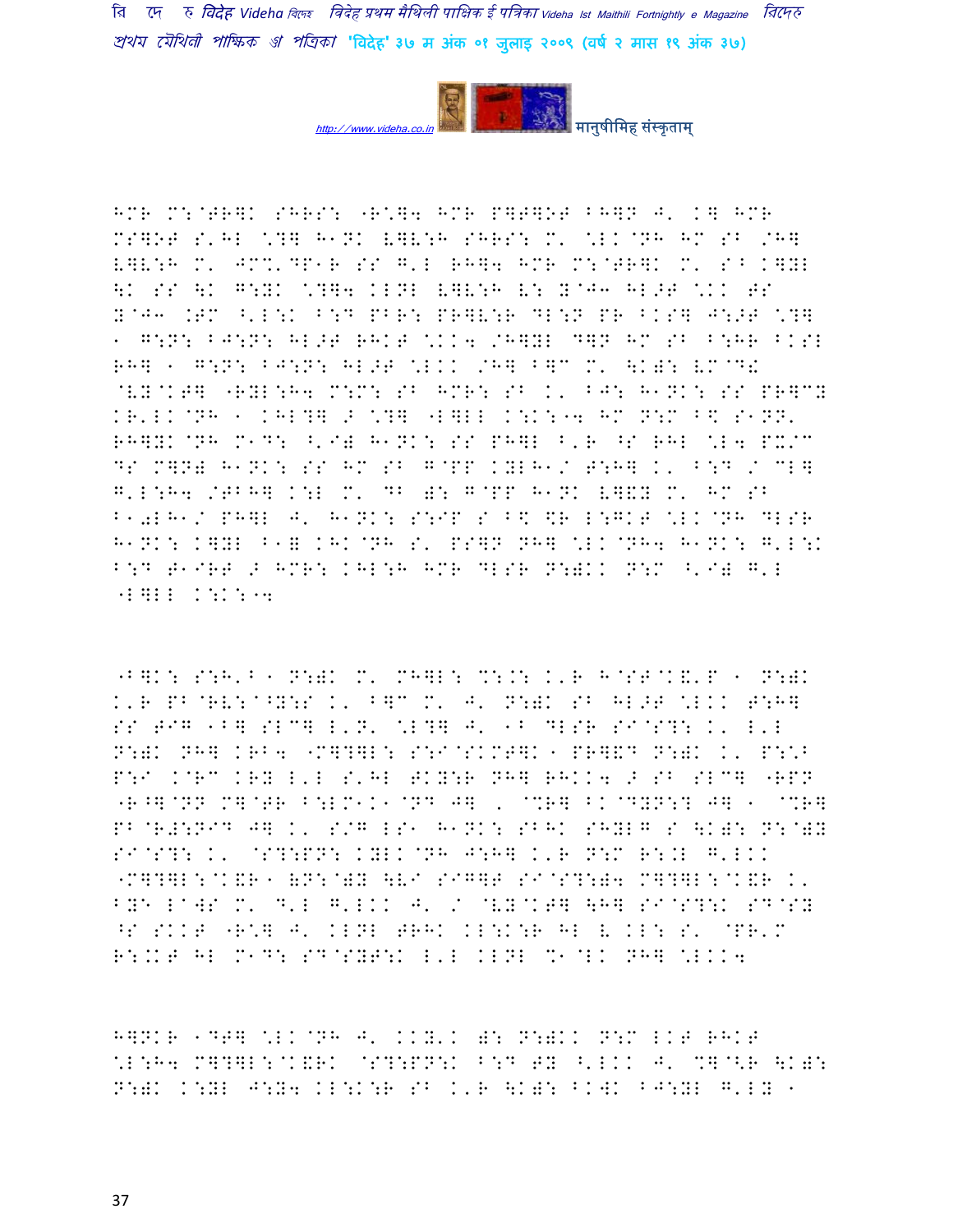

/H] M' TY ^'LKK J' N:)K HLYT 1 DB D]N N:)K HLYT4 \K): HA 1978 (K): AD BAC DI AREACON AC DE ADABC KYLCI MODAL CONSTRUCTION BT: D'L G'LY MK?]L] M' "L]LL K:K:"4 J.K@NH H]@ND] K'R N:)K K' N:M KL:K:R SB P1\*L?]N TS KH] D'L?]N"\$M \$M \$]G: \$]G: "4 MK?]L] N:)KK N:M TS HMR: B10L \*L H]@ND] V:L: S1N] HMRL 1@%C@RY ^'L4 / N:M H1NK: T@TK:L @!Y:N M' "RYLK@NH 1 KH] D'N' RH?]4

"LE HE EN CONSON (P. P. HE HE HE HOURS AND HE HOURS ARE COMPUTED AND HE HE DAR: HOBS: /KR SIVEST KHL:H LA SIV: KATH: H LILL KONSTRUKT. HM M:RE PLAINTRY SI & PABILICE PAM AM SLOW PAR SAL NW EWEL K:K: SS "M]@S)R N]LL K:K: " KS D]Y' 1 /H] D]N S/ L]LL K: S: S/ N: S/ S/ N: S/ N: S/ N: S/ N: S/ N: S/ N: S/ N: S/ N: S/ N: S/ N: S/ S/ N: S/ N: S/ N: S/ S/ N: S/ N:

MINIMUM SON REAL AND AN \$PART \$PART \$PART \$PART \$PART \$PART \$PART \$PART \$PART \$PART \$PART \$PART \$PART \$PART \$P PB@RV:@^Y:S (R]H@LSL) J:H] SMY HL>T \*LKK /H] SMY HM SPR]V:R SB D]N R]H@LSL M' J:I4 "RPN' N]LL K:K: K'R M1@.Y ^BM]K: K RHL \*L:H V]@KK] S' /H] M' B:LKL:K:R K' AMI KE KE KE KI MALA KE KE KE KE HIJI HATI KE KE KE KE KE KOLONIA HIJI HANDI KE KU B:NECESINE NE NE BROK (FOR HOLOGEN HIM KINE) IN BROKE ERE (NE ORI) IN S D]N RT] M' <R 1B] /H] D]NK: PB@RV@^Y:SK SM]@K&: K'N: D'AR' (MESTE) D'ARE (M. D.S.), D'ARI (M. D'ART) (B. D'ACH) D'AR NA B'S D'AREA LG'B:K' "R\*] T:H] H'T1 / HMR' S@MH:R' K' \*L4 HM SB, SB D]N S:/0 ६BJ' R]H@LSL L'L J:I 1 R:T] ९ BJ' S/ PH]N' KH) NHI LOI NI LOI NI LOI NI LOI NI LOI NI LOI NI LOI NI LOI NI LOI NI LOI NI LOI NI LOI NI LOI NI LOI NI LOI 1 /HE STO MANAGER CORSINA KHTGE ANTIFICIT PEDAGORNE SKKT \* JOHN \* JOHN \* JOHN # JOHN # JOHN # JOHN # JOHN # JOHN # JOHN # JOHN # JOHN # JOHN # JOHN # JOHN # JOHN # SOM KALL AT THE RACING STRUCK HE AND AND AND LOCAL  $\mathcal{L}: \mathcal{L}: \mathcal{L}: \mathcal{L}: \mathcal{L}: \mathcal{L}: \mathcal{L}: \mathcal{L}: \mathcal{L}: \mathcal{L}: \mathcal{L}: \mathcal{L}: \mathcal{L}: \mathcal{L}: \mathcal{L}: \mathcal{L}: \mathcal{L}: \mathcal{L}: \mathcal{L}: \mathcal{L}: \mathcal{L}: \mathcal{L}: \mathcal{L}: \mathcal{L}: \mathcal{L}: \mathcal{L}: \mathcal{L}: \mathcal{L}: \mathcal{L}: \mathcal{L}: \mathcal{L}: \mathcal{L}: \mathcal{L}: \mathcal{L}: \mathcal{L}: \mathcal{L}: \mathcal{$ 

N:)K SS PH]NH] SB): )]K) B]K: G'L \*LKK D1N1 N:)KK S6L MICN ^'LKK 1 MK?]L] K' SIG SIG H]@ND] @PR'M] SB K' S'HL N:)K M' \K): NV]NT: ^')LKK4 R:TLI R:T]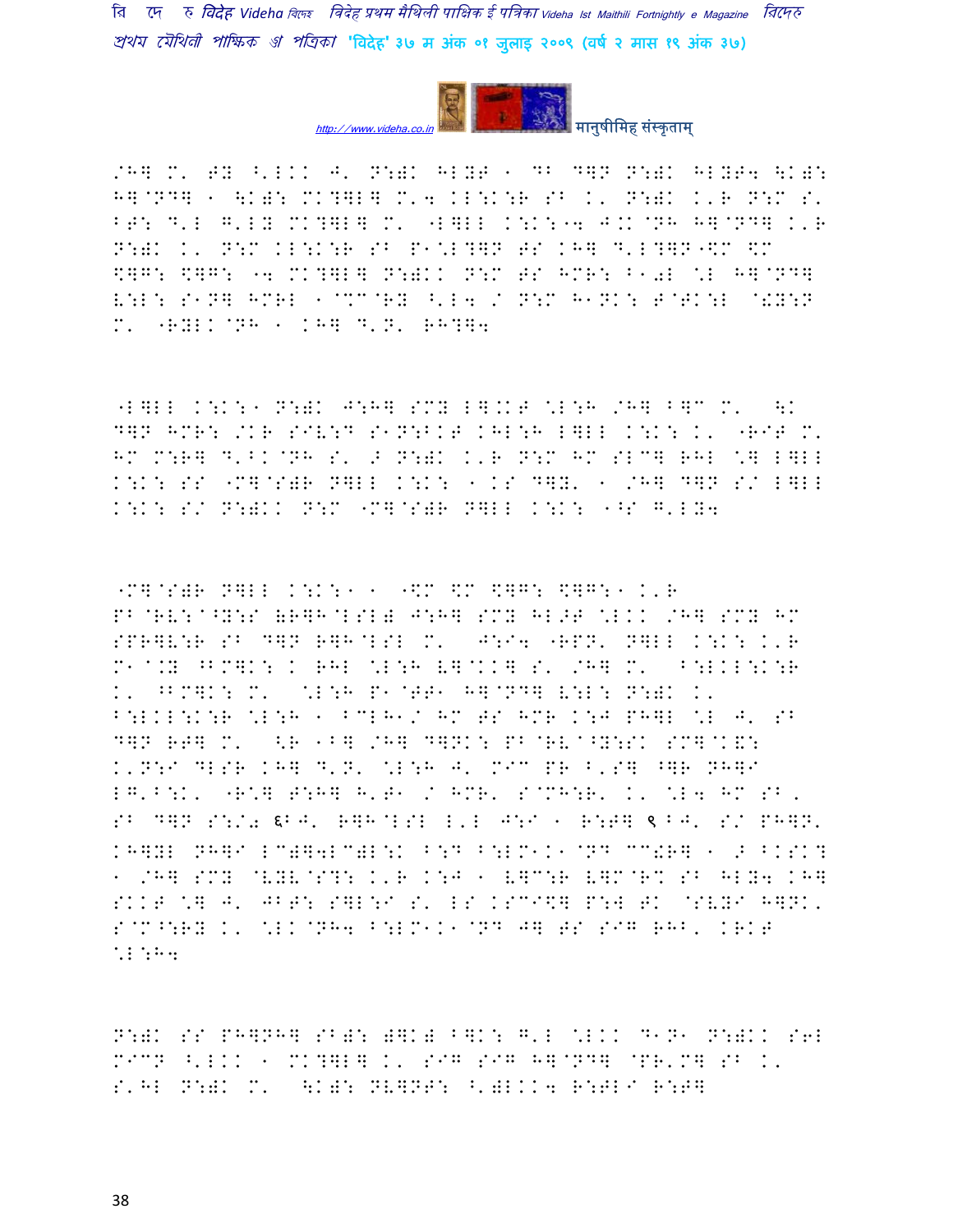

JM%'DP1RK MIC 1 JM%'DP1R K'R N:@)Y @PR'M] K' B]C @%R] L@LLN @PRS:D W:K1R K'R N:M 1B] G'LK@NH4

"M]@S)R N]LL K:K:" 1 "\$M \$M \$]G: \$]G:" K'R S6L MICNK KA) MHIN: B:PH:PH:PH:PH:PH:PH:PH:PN:PH:PH:PH:PH:PN:PH:PN:PN:PN:PN " "RANTREAS TO TEARROL DA TEORIAREAS", DRICK TEARCHIER, D. C. AND C. HARRY K' & SPERINE I ELENAR IENIE PROFORME GLEEN BY TKY:R \*L:H4 SMY BH1T KM \*LKK M1D: N:)K K'R S6L MICN 1 KL: A: Marchart K. San 9atar 1999 - Or 9atar 1999 - Or 9atar 1999 - Or 9atar 1999 - Or 9atar 1999 - Or 1999 -R]H@LSL W]K W:K CLKT \*LKK "RC:NK \K D]N \K): KL:K:R JANSE SKO ET TEONIKA NE TOKA AL SONORE DA ON DE S \*L:H "RYL:H 1 KHL:H H1NK G:M G'N:> B] 1V@%YK \*K@NH M1D: / C:R] PX/C D]N M' 1B] JYT:H4 H]NKR MLN TS NH] MARED AN UNITED BOOK SEPTEMBER OF BISKLEY AND A MONOGROUP.  $\Lambda$  the set of the subsequent to the set of the set of the set of the parameter  $\Lambda$ SS:I0 MY HM SB REPORT OF THE CORPORATION OF THE S K:K:R J' K:R J' K:R J' K:R J' K: M' A:R J' H H H H SM:D "RYLK" (BILL MIN J' / P)N: NH] J: SKKT \*?] H1NK: KLNL 1V@%YK K:J S %HR S B:HR J:Y PRO RHL \*K@NH4 & SPRAGE & COMPANY \$ G.DR /H] D]N RH@LSL K] H'TKK SB K]YL V]K@LP K' V]&Y M' SLCY LIGHT HILLANIN ILGEN STATE (1998) HILL HILL AR HISTI L'L, E. L, P. P. C. L'AITERT (2005) 1912 (2007) 1912 (2007) 1912 (2007) 1914 J'TKK KL:K:R SB K' G'L:K B:D HM C:RB GL)' 1 B:LM1K1@ND J] B:C] G'LH1/ M1D: HMR: SB K' K]\*1 NH] 61RKT \*L4 > D1N1 GL)' HMR: SS S'HL V]K@LP K'R V]&Y M' P1\*L:H M1D: HMH1 N]R1TR RH], K] KH]T]YK@NH4 1B T >@JJT K' SV:L ^S G'L \*LKK4

B:LIMIK 1 DE SAN JERK KILD I. B:HR G'LE:HR G'LE:HR 1B] HMR: KHL:H, "1B > "RH]IK' KRY P\$T"4 > S1NTH] HMR: H/S] L:G] G'L, >HL H/SY LGL:H4 K]\*1 SMY B:D > GI^]R ^S KHL:H "1B HM MJ:K NH] K RHL \*]"4 1B > HMR SBHK >@JJT K'R SV:L \*KK 1 HMR: SB K' DLSR @S@TR] P:@TR \T'K KM SMY M' ^'@N)N:> BH1T KW]N "R\*] DLSR HMR: "RH: S Y PR VIEW YOU SAN ARHEAD OF THIS REPORT OF THE SAN AND THE SAN STATE.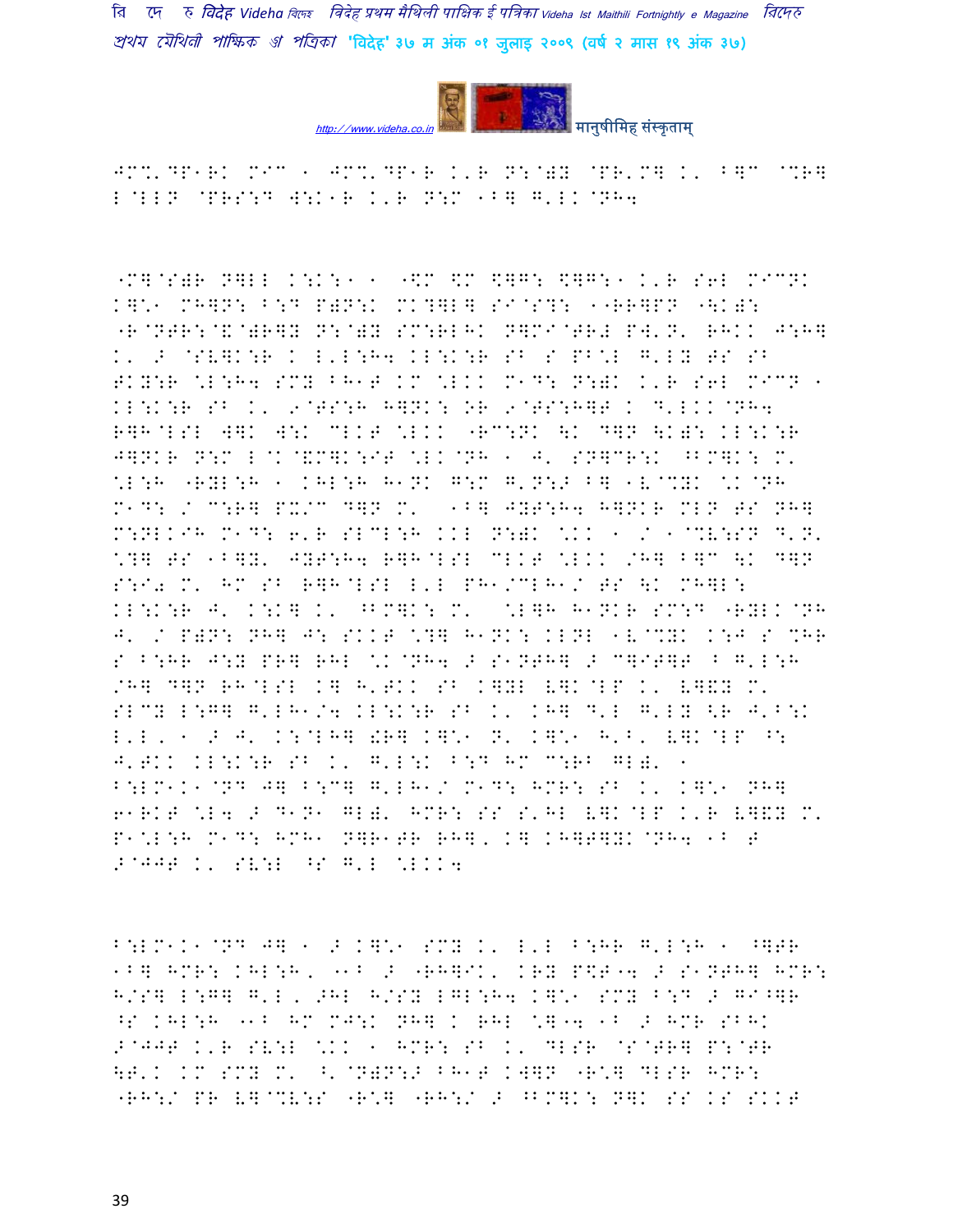ৱি দে হ*বিदेह Videha ৰিভে ৰিবলৈ স্থम मैथिली पाक्षिक ई पत्रिका Videha Ist Maithili Fortnightly e Magazine <i>ৱিদে*হ õथम मैिथली पािक्षक ई पिñका **'**िवदेह**'** ३७ म अंक ०१ जुलाइ २००९ (वष र् २ मास १९ अंक ३७)



\*]4" HM N]R1@TTR ^ G'LH1I KH]T]YK@NH K], >@JJT K' SV:L \*LAKKA TY LY JOHN AN KING HARAHAI SS HAI KI KI KI KOMA KI KI KI MIKI KI MIK RHB 1 RHB 1 RHB

DE SAN DRAM HAM SPARALEAN ARANGEEN (11) (E1) EN PHIL/ODROPH, EAPING IPA D]N TS HM TRH TRH K' )]@PP#] DKT \*LH1/ M1D: /H] D]N \K): KL:K:R K' RBP M' PH1/CL RH]4 KL:K:R SB K' KH] D'L G'LKIH J' 1Y S K:K] K' ^BM]K: M' HM RHB4 HMR SB SPEAR RADIO SPRESHIVE: HERRIK INTE IS SIGNED SPEAR K:K: K: SIG \*LK \*UH J. HTB: LI BH (HU) NIH AN DE AR. NIK KERATIFIKAN PRODUKTI DI REPUBLIKAN DI PORTUGALISMO DI PORTUGALISMO DI PORTUGALISMO DI PORTUGALISMO DI PORTU RAH MIRI "MARB" MIRI MUR SHARB SING SHARB SHARB SHIVISHE KS MILH MAR ALIAS CRUI AAARI ADE SKIIN SOO SOO SOO HM JH]N: H]NK: D]S D'.L]YK@NH HMR: H/S] \*1)] G'L HMR: S/G COCER HE S. HE R/SR R. BARY II BO HAR RO LIGIO I A. B @PRY:S K'LH1/ M1D: JH]N: H]NK: D]S NJR] J:Y K] HMR: H/STO NHOUR SAN SIGNE DATA AN SIGNE DATO TO THE SHIFT. M' COLORED AN I: Y L'ANN ANN BILL CAR ALLICAN MANY MI INN BILL HTR H/ST R1KT4 /HT THR 12 SP KL:K:R "RPN "RPN PYR IS" A:B: G'A:B: H', E'A:R (G) (2) SER (SEA) A: SA K' SON D'EASAIR (F), E' THIR (G). <BR'V: K' NH] \*Y K:K] V:L: ^BM]K: N]K HLYB' KRT4

DE SAN DE BLOG DE SAN SLOCH HAD HAN HOLD FOR DE BLOG BENGING RAB MISL KRB MINDS HARBER AMB ALB A FLORING AM DAR BIRE P:B]4 > "RIT]M D]N R]H@LSL TK CLLY M1D: <R M' K.NH1 K.NH1 > HMR: K]\*1 K]\*1 BT:BKT RHKT \*L:H4 HMR: "RPNH] BE CENER BIC H. IE HIGE CYTR JOIN ACEN DE PROBL'HEID \*LK@NH 1 SB K' KHK? "C]IT: J1N] KRY J:Y J:U > @S)'J PR (AD), P. B. C.E. E. BARK: PDBG, PP. PRE (EA) VEGGY (ARCHIVE) AD (B) HARD: BANCHING RUSS OF THE RHANDS OF SHIPS AND SHIP L:GKT \*L4

L@K@&M]K:IT NH] "RYL:H 1 SM:D PWCLK@NH J' / S]!' P)N: PH1/CA POBRAH HM SB PARA C. B.B PARA R.BH1/ BATEBA M.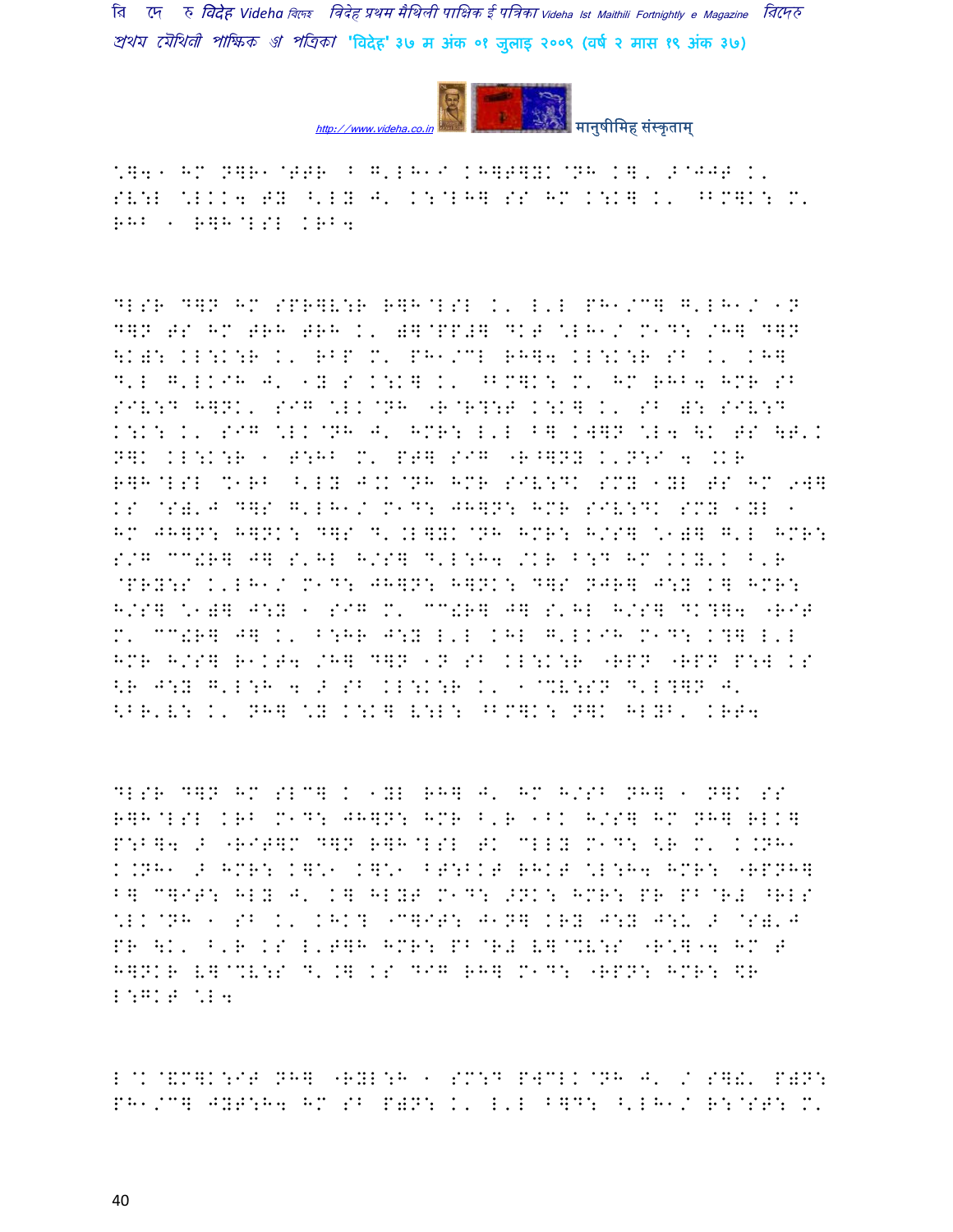

> HMR B]K: B'): ^:@SKR K' K]\*1 K]\*1 B10:BKT J:>T \*L:H P)N: PH1/CLH1/ /H]/ W:M L@K@&M]K:IT NH] PH1/CL:H4 HM SB J:H] D]N PH1/CL RH] T:H] D]N S:/0 M' HMR SBHK @S)'J R]H@LSL \*L4 ^LR S > ^:@SKR K' SN]C:RK P:W Y:D KRY LE KORY L'ERTH RYTH RYTH (PETH) BROAD MEGHE PEGEL TO DB BLACK RIGH BERICH I SING IN STRUCK 1 SERVISING DISP DAR MORA WIN AR SPRAKIN CENCIN SY SOR DIARO ELE SORIA RH?]4 N:)K P)N: 1 PBR: M]?]L: M' !BM MC: D'LK4

MAR) RAND ROOM IS NOT A REAL AND REAL AND REAL AND REAL AND REAL AND REAL AND REAL ADDITIONAL AND REAL ADDITIONAL AND REAL ADDITIONAL AND REAL ADDITIONAL AND REAL ADDITIONAL ADDITIONAL ADDITIONAL ADDITIONAL ADDITIONAL ADDI W:K1R K. MOR. ME CENTRA , MOR. ME AE. D'AMA (MA. ME MHAL: KL:K:R KO L'L HOL: HMR: HMR: NI B: FGE (10) AND AN AIR AT B:LKL:K:R K' L'L S'HL P1R@&KMT K:YL G'LK@NH4

 $\mathbb{R}$  ( $\mathbb{R}$   $\mathbb{R}$   $\mathbb{R}$   $\mathbb{R}$   $\mathbb{R}$   $\mathbb{R}$   $\mathbb{R}$   $\mathbb{R}$   $\mathbb{R}$   $\mathbb{R}$   $\mathbb{R}$   $\mathbb{R}$   $\mathbb{R}$   $\mathbb{R}$   $\mathbb{R}$   $\mathbb{R}$   $\mathbb{R}$   $\mathbb{R}$   $\mathbb{R}$   $\mathbb{R}$   $\mathbb{R}$   $\mathbb{R}$   $\mathbb{R}$   $\mathbb$ 

GJ'@N@DR W:K1R

B:LTP:

@BR:@HM# 1 W:K1RK K?:

D'B]GIJ \K): NGR \*L 1 /H] NGRM' \K): @BR:@HM# RHKT \*L4 H1NK: ^GV:N @%R] S@TYN:R:Y#K PBJ:K N]MI@TR# DBRS/  $1.4\pm 0.01$  . The results of  $\mu$  is the  $\mu$  in  $\mu$  in  $\mu$  is the probability of  $\mu$  is the state of  $\mu$ / "RPN NGRK \K): W:K1RK B@CC:K'/ SIG K\LK4 W:K1RK B@CCC: B:JL, J. PI\$PHE RT BJ (BRIJ: PI# ANB), TV#N \K): GP "R\*]4 JT\ KTH1 HMR: KLNL GP GLT B10:\T,/T\ "RH:/K'/ HMR: B10: D'M\ P\$T, NH] T/ HM "RH:/K SIG NH] J:B4 PIBB48 IN CHI A. THLANA BI

@BR:@HM# 1 W:K1R CLL4 CLKT-CLKT / D1NB GL)' \K): !:RK LA PHI/CL4 /KR: SOKI/ SOKIERS SPRING PHI SI /TH AND CHI SO KORE: .LLE FURNE OLE FLORING BIOGRAPH BY:REL TV:LL TV: \K): LH:S !:RM' MRL-P\$L \*K 1 ^:/S] RHL \*K4 / @S@TR] \*L], / ^/SN: B:L1-R'TK \*L 1 / /JNS/ ^:/S] RHL \*L]4 W:K1RK B', I: I D'.] HI: I D'.H: I D'.H:JL - PI\$T / D'. ^:/S] RHL "R\*], / T]N J:N BH1T 1@%C@RY "R\*]4 PI\$]TJ]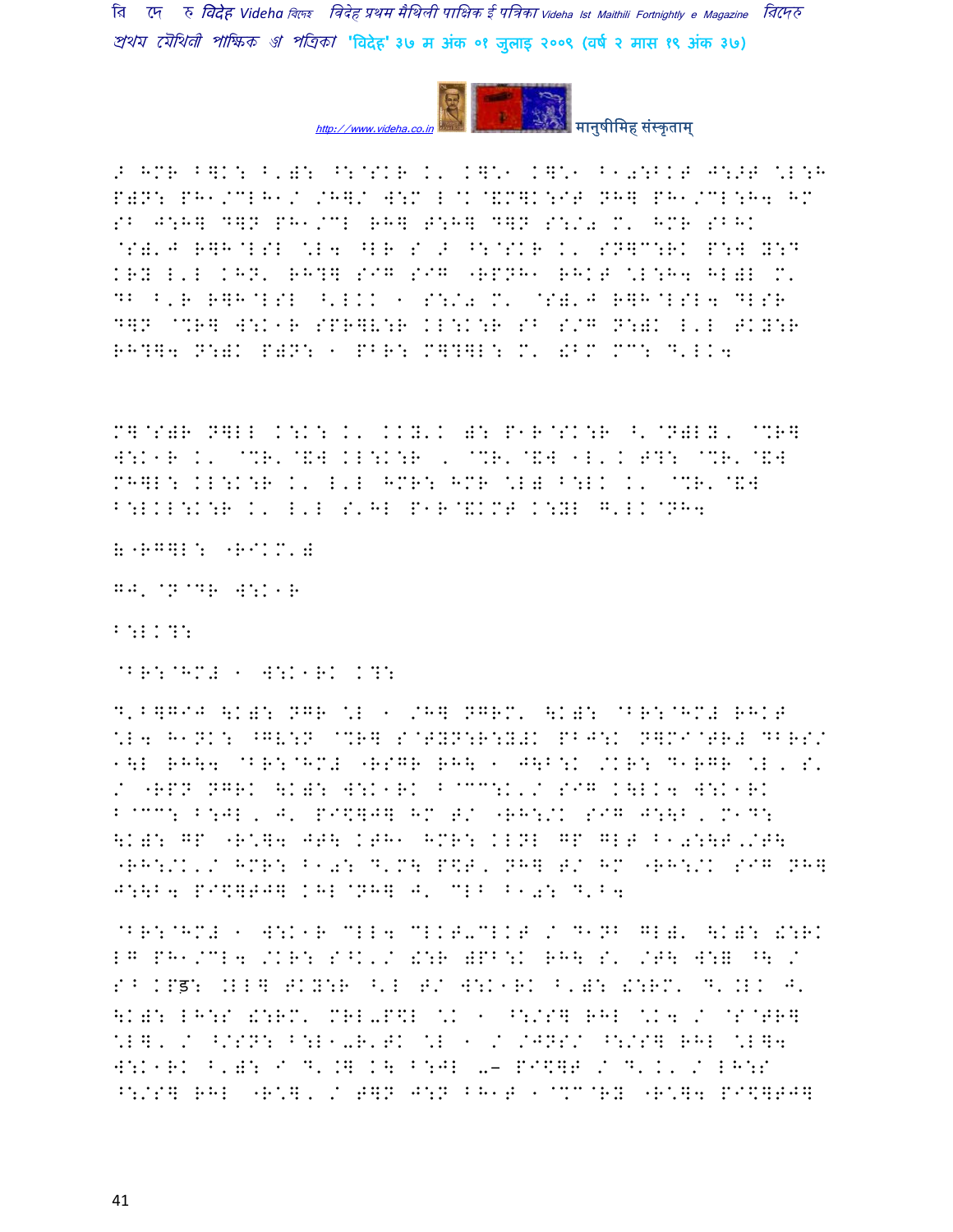

 $R$  . The second second the second second second second second second second second second second second second second second second second second second second second second second second second second second second secon PI\$]TJ] .]@SS: KH\ LGL:H4

D'. B@CC:4 "RPN G:M LG K'.NGRK R:J: \*L 4 /H] R:J:K  $K$ : B'): B'): RH $K$  /KR BENA /HE /HINE  $K$ : A:  $K$  due so  $K$ CLB RHL CHA

B:DM' "RPN NGRK R:J: MR] G'L 4 /KR B'): R:JK'/ S@MH:R] NH] SKL 1 R:JK'/ B@NHK LG: D'LK4 /KR S:S1RM' PT: LGLKK, J' R:J: R:JP:) B@NHK LG: D'N' "R\*] 1 1B @DV]R:GMN KR'B: L'L /KR: LG P:> NH] \*K, T/ B@\$\$  $\mathbb{M}$  ML  $\mathbb{H}$  ,  $\mathbb{H}$  ,  $\mathbb{H}$  ,  $\mathbb{H}$  ,  $\mathbb{H}$  ,  $\mathbb{H}$ 

 $K$  - Department in the state  $\lambda$  -single  $\lambda$  and  $\lambda$  is the particle of  $\lambda$  . The state  $\lambda$  is the particle of  $\lambda$ BRUE RICH: SILON PHILIP BI: PHILIP BH YIN CL TI /THL #L TA 1988 /KR .LJ-AP 1989 1999 1981 - ZAHR / KIBKS] BIZ B. EA PRAN STORTE REACTED CHEEF THE STORTED ARTS RE ALL 1 RESERVE EN ELA CELTAR DE ENFRAGIA END B'C'HE:RLA' MAN SHE PHILA' A A' AH MATHAIR SBAR G'LE R:T]K J.N B:RH B:JL T/ /KR @S@TR] 9W] G'L 1 "RPN <L\$SN]Y:/ LG G'L4 /T\ S1TB:K KLNL @BYB@S?: NH] \*L4  $\Lambda$ : .:) And  $\Lambda$  is the contract of  $\Lambda$  and  $\Lambda$  and  $\Lambda$  is the contract of  $\Lambda$  . In the contract of  $\Lambda$ LG:/T4 L\$K] 1\L 1 /H] L\$K:S/ P1\*LK J' TB/ K]\*1 .'N' \*H4 L\$K: KHLK NH]4 B'C:R: ^B.K M:RL BCL ^LJN .\LK4 /HB SMY L\$K] "RPN PT]K'/ NH] C]@NHLK4 /KR: KHLK J' CL 1 J:HE .:)B: B:B: B:29 B:B: 11 /HE .:BE: |B: |9B: 19: D'LK 1 D1NB <L\$SN]Y:/ 1 / L\$K] SBT] G'L4 /KR S1TL:K BSP ERDSOLA DRIE (SOKORD PDF) HSVAN A BSHSOLADI. BRA "RPN <R JL, /T\ TLHR P]T:K KLCK N]C:/ CR] <:ड़: @DRB \*H14 /H]M'S/ \K <:ड़: B'C] K\ "RPN R:J \*Lड़: L]"R4 I SPIN: S1NPH R1H12 F.EG. (STHR.S.), IGE R13P. 1987 (RP) (PS 1B] G'L]4 / "RPN R:J B@NHK]S/ \*Lड़: L'LK4 PH]N' J'K:/ ^\ G'L4 J.N /KR S:S1RM' I PT: CLL, J' R:J: PH]N' S/  $B$  , NH  $\,$  (Fig. ) H,  $\,$  (Fig. ) S  $\,$  (Fig. ) ,  $\,$  ,  $\,$  ,  $\,$  ,  $\,$  ,  $\,$  ,  $\,$  ,  $\,$  ,  $\,$  ,  $\,$  ,  $\,$  ,  $\,$  ,  $\,$  ,  $\,$  ,  $\,$  ,  $\,$  ,  $\,$  ,  $\,$  ,  $\,$  ,  $\,$  ,  $\,$  ,  $\,$  ,  $\,$  ,  $\,$  ,  $\,$   $R$  -parameter  $R$  . The first parameter  $R$  is defined by the parameter  $R$  and  $R$  and  $R$  is defined by  $R$  $\mathcal{I}$ HB) E KI BIO LY (HTPS). I BS (I A: I: A: ) (HPE) I A: (HS-AS) (III: BS: (AI: BS: .B:SN]K SIG' .'N:>K S^ SM:N D\ \K): KLWL]M' B@NN K\ D'LA LA VI . D'L'OREA (1994) NA L'ANG (1994) NA HOL 1991 A L'OREA E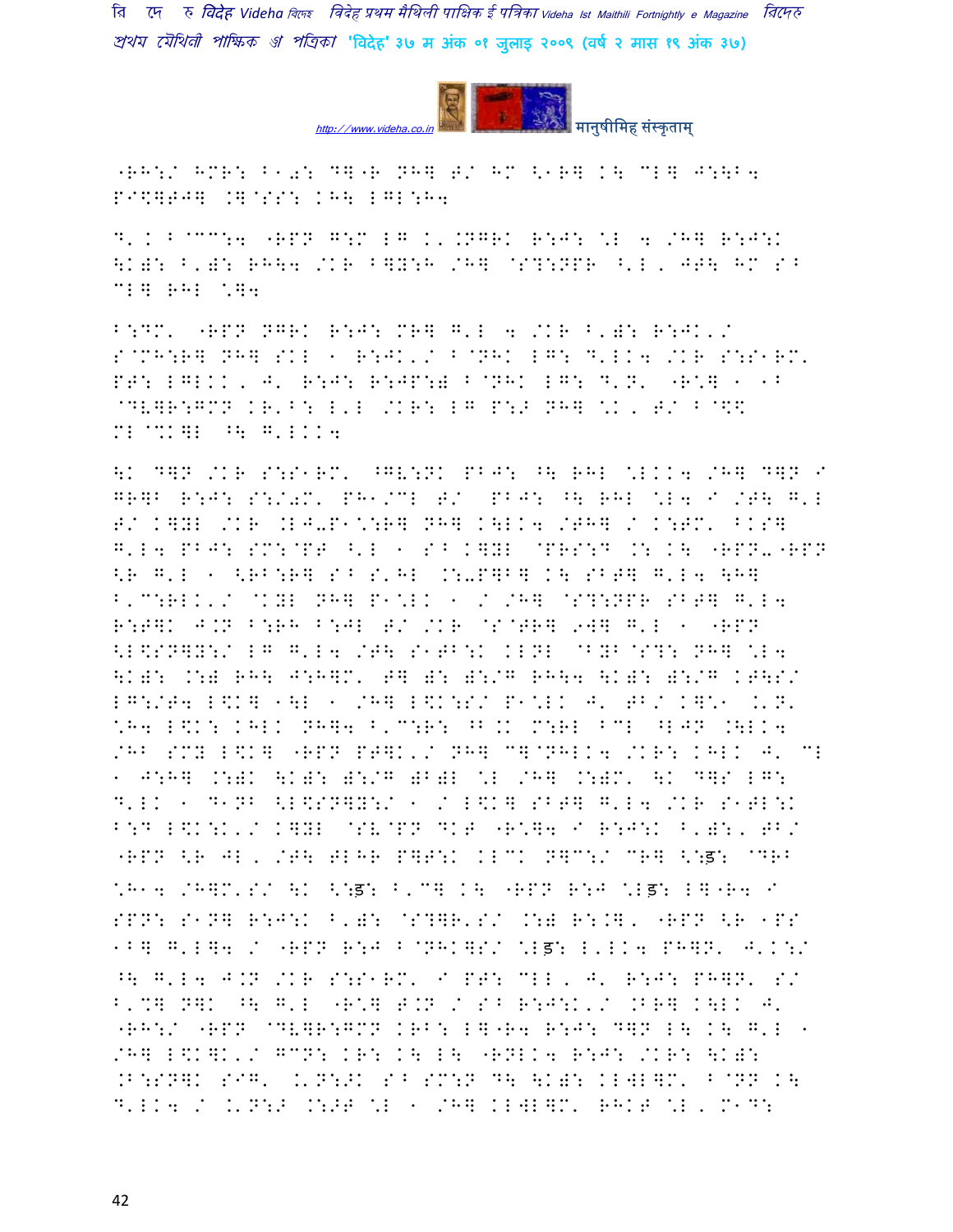ৱি দে *হ विदेह Videha बिल्ह विदेह प्रथम मैथिली पाक्षिक ई पत्रिका Videha Ist Maithili Fortnightly e Magazine <i>बि*फ्टि õथम मैिथली पािक्षक ई पिñका **'**िवदेह**'** ३७ म अंक ०१ जुलाइ २००९ (वष र् २ मास १९ अंक ३७)



R:H: /H: PHE H:J: /I: H: F: /H: | MHP | H:H M.I | J: | H: | MHP R:N] .B:SN]K'/ PW/LK,R:J:K'/ BJ'B:K L'L4 R:J: 1\L T/ R:NE CALL J. (RH:/ RTB: GTE: CB: CA (REDA)/ 1 AMB KLWERT AND CHARL NH. RHINN RHIEL DA NA RAIN KHIK J. / RECOCIN OF NO , J. BIL YE . ON OR PH WA RHA 1 B:CL B:CL B: CHI, RHH 1 6. B:CL N/4 CH EI HMR: KHLH1/4

I SING LAJA BHIT LAGU DA GUN LAGU DA LAGU DA LA .B:SN]S/ KHLK J' TB/ RH, HMR @VRTK D]N "R\*] 1 HM !:RS/ NH: K\ "RBKT \*]4 / S^): KPड़: .LL] !:RM' 6:/G] B. EAST FIRE CONSTRUCTION OF A SKIT I WE ARREST THE RESIDENCE IN THE RESIDENCE IN INC. III WE ALL IN IN THE UN  $R$  +  $R$  (  $R$  )  $R$  and  $R$  is the solution of  $R$  is the solution of  $R$ 

## DRSR ST

@BR:@HM# 1 W:K1R /> !:RK K:TS/ B]D: ^'L4 !:RK'/ P:R CROB + MICBUMICB / STACHER POR MANN. PHI/MIGHA /HE BYZZ, FIRE HBY EYNE RHAN HYSPY EXIX HYSPY IS A CHILE EYN The state of the control of the control of the control of the control of the control of the control of the control of the control of the control of the control of the control of the control of the control of the control of K]YL "RBKT RH\ S' /H] BK\$]K B@CC:K'/ DB L:T M:RKT \*L4 W:K1RK B@CC: SLCLK JERNES DE SERVER DE SERVER DE SERVER DE SERVER DE SERVER DE SERVER DE SERVER DE SERVER DE S 6S]L .: L'N' HL\T, M1D: T.N S^ M]L] K\ K]\K /KR: M:R] RHL "R\*]4 / @BR:@HM#S/ P1\*LK J' I GP B10: K\ KH, T.N HO SO 1GB B=B4 @BR: PHOLOGER PHENO I GENE AND I GEORGE ON THE /KR: B10: K\ KHT4 /H] @S?:NPR BKS] K\ @BR:@HM# .]@SS: THE PRESS

SN DOGEN HOW: KING THE NEW LOADS ONE ALL DISPENSE ON HOW DERIVATE /H] NGRK R:J: @PRT:P S]IH RH\4 H1NKR \K): L\$K: \*L 1 /H] G:MM' \K): W:K1RK L\$K: S'HL RH\4 D1NBM' .BB DLST]Y:R] CLKT RH\4 K]\*1 D]N1K: B:D D1NB DL@ST B]C:R KALK JA, JY DI DI DIE RIST KON DA JYJE JELTE ELE JYTH WIE B:D D D D DE STE SLEDE SLOE (PR PIDES) PLE SV:R BID: PR PID PHILME RIE STRIE LIEGE PEL PE RIE I DAT DI TE V]C:R K\LK J' 1B HM S^ <R NH] J: SKB, S' "RH] BLNM' R:TA: R: The Company of the Company of the Company of the Company of the George Company of the George Company o RH\, TKR' N]C:/M' / S^ R1K] G'L 1 <Lड़:K'/ /T\ B:@NH]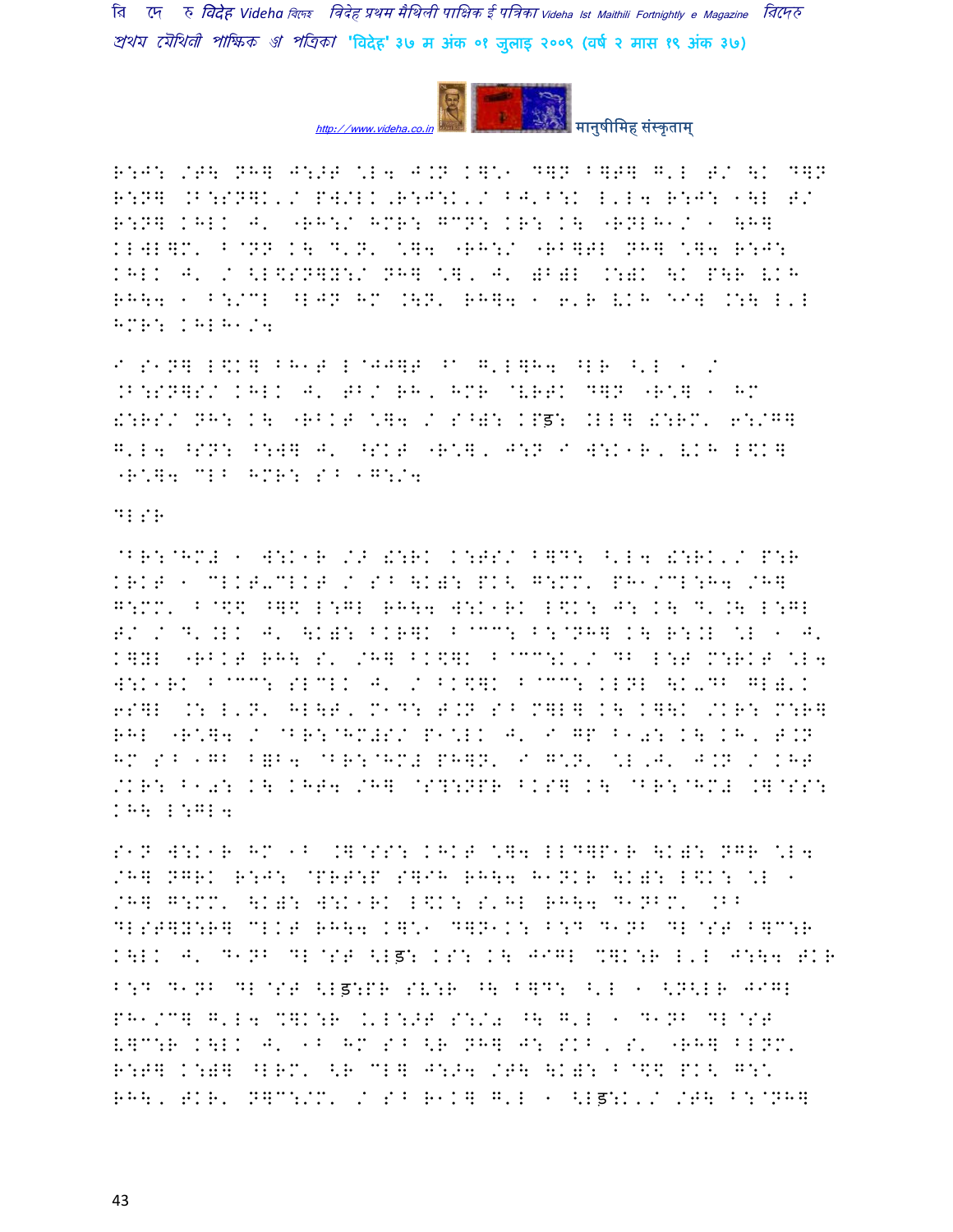

D-DI DI GE SIER PLEA S-BEED FER BEBEFER FAN HI AEST B]!-B]!]N /H] G:\*K UPR BKS] G'L4 B]!]N MB\$] 9W: K\ J' N]C:/ D'.LK T/ /H] D1NB DL@STPR /KR NJR] P\$LKK4 B]!]N KHIL A. M. B KIE. BY MAR "RYE BYAN FIRE FER PER DAI JT'K S1@NDR I R:J:K B'): "R\*], TTB' S1@NDR L:LPR] K@NY: "R\*DR HL\T+ D1NBK JL\$P\$\$ S1@NDR HL\T4 B&\$\$ S1@NDR HL\T4 B "RH:/ T/ @SVYI V]!:T: \*]4 D1NBK JL\$] LG'N:> "RH:/K K:J \*]4 B]!:T: /H] D1NBK'/ /T\S/ S1TL'M' 9W: K\ /H] L:LPR] K@NY: LG PH1/C: D'LK4 R:J: 1 K@NY: \K PLIGPR 1 W:K1R DESPITE PLANE PLIGE DE DE DE LA LAN EN PR BGLM' R:J:K L\$K:K'/ D'.LK, T/ .BB @PRS@NN ^'L4 /KR: PLIGPR \K): S]@NDBRK P1\$]1 R:.L \*L4 PR] KHLK J' UPRBL: HMR 1 "RH:/K JL\$] M]L: D'N' "R\*]4 1B D'R] KLNL B:TA B:TK DIRA R:J:K R:THE AR: THE R:TH BY: THE DIRACT IN THE DIRACT IN BEING ARE IN A BEING ARE IN A BY: ^\ G'L4 K]\*1 D]N !R] / /T\ RHL 1 TKR B:D R:J:K B'): "RPN SSTRIRGEN BID" RETERS AN INDUSTRIAL AND THE RESIDENCE OF STRIP. K@NY:K'/ \K): GP MLN P\$LKK4 / "RPN PT]S/ KHLK- HMR PAPELL: MILE TER, AND PAPELL TO ME ARISE TO THAN ARALY HH DI GENTAG I DA SER IR DE BAHI NER TALDA DA DI BI DI DE SALLA TALDA. DE STE VIE TEENSPELE FOR JE SOOP IN DIE LOFE SOKKER IN SOK CLL: BOLG: BDLB: DIRECHE (ERLIG), PROFESSION, DIRECTION DES DES STRATES DES TRAINS DES TRAINS DES DES DES DES S].] L'LK M1D: MI@TR S].L:K B:D W:K1RK B'):K MLNM' .L) 1B] G'LKK4 TKR B:D \K \$LL]PR R:J:K B'): 1 PR] 1 DLSR \$LL]PR W:K1RK B'): B]D: ^'L:H4 L:LPR] PT]S/ P1\*LK J' "RH:/ CLL: BDLB:K MI@TR S].] L'LH1/4 T/ R:J:K B'): KHLK-H/4 T/ PR] KHLK J' \KR PR]@K&: KRB4 R:J:K B'): KHLK J' 1G:/ CLB4 CLKT-CLKT / S^ KN] 1G:/ FBFSH4 1GS2 ACBS P1000 PHP PHP PHP AND MAGING WINDOW STOR AN BAL MEA APARN BNANC FLAN STAND THER BOSH. /H] SMY W:K1R MI@TR P=] R:J:K P]IJR:M' PKS] G'L4 I S^ PR] D'.LK4 \K \$LL]PR M:@TR W:K1RK LH:% P\$L \*K 1 \K PR PR] 1 / W:K1R R:J: BN] J: RHL "R\*] 1 R:J:K J]V S1@GG: BN] 9\$] G'L4 W:K1RK LH:% 6'K] / W:K1R R:J: BN] GROBER GOLD I: MERCHENT, COMPANY DE LIGERE ENERGY LOCALITY OF LEGISLATING L:LPR] K@NY: I B10] G'L, J' I HMR PT] NH] "R\*]4 W:K1R R:J: "REPORT ME DI LE PHE BIH A SHE BEEN DIRECT AN NH] RHKK4 W:K1R R:J: K@NY:S/ KHLK J' 1B HM S^ S1.]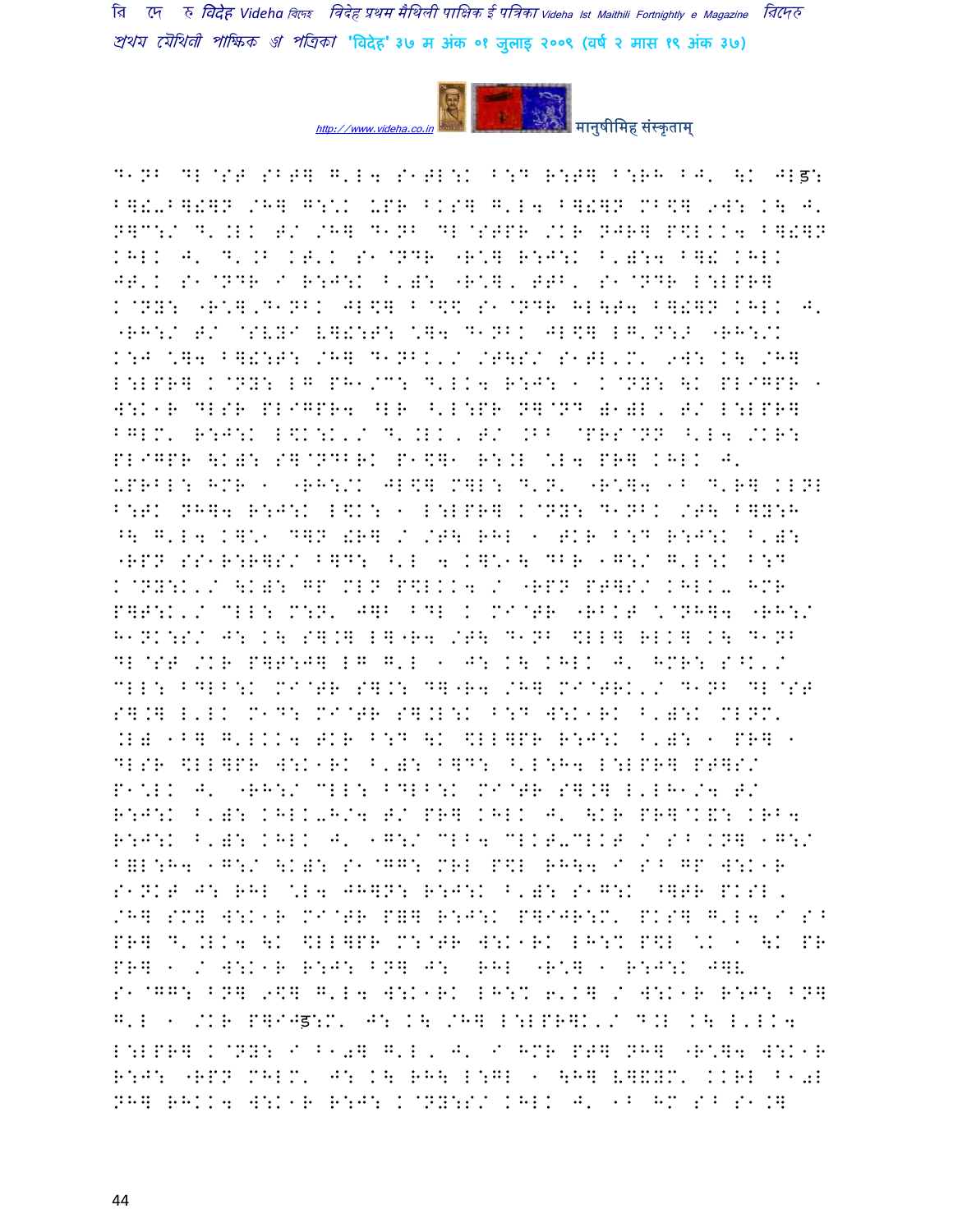

NA CHI BI: BARA REAL BEAT AN AN AIR DAAH AN HOR AN BI KCL B:: FACCOR (1985) "RECORDS AND RELEASED AT THE RECORD PARTY. HE RECORDS A RECORD PARTY BETWEEN DISCUSSION KHI A KI KI KALAMI AHI AHI PA KHI KA PA KHI KHI KA HMR: \K): M@ND]R BNB: D]"R JB1N:K T)PR4 HM B:RH BR. SOM: WRT B:SLC B:D R:D R:J: SLC B: SLC B: SLC B: SLC B: SLC B: SLC B: SLC B: SLC KKRL I NIH HLA FAM LI HT SKEL HAD LEIF TO NO. 19 AM BLAND, HEND SPARE MARKET RING THE AND AN HENDER R:J: I SLC (1999) WE SHE I SLC (1999) WE SHE I REFERENCE IT IS A LIGHT OF THE INTERFERENCE IN THE INTERFERENCE JAGHET, JARIT RYANG (ANGL. ITEN ITAG TA 1970-AT RIEN AT  $\frac{1}{2}$  ,  $\frac{1}{2}$  ,  $\frac{1}{2}$  ,  $\frac{1}{2}$  ,  $\frac{1}{2}$  ,  $\frac{1}{2}$  ,  $\frac{1}{2}$  ,  $\frac{1}{2}$  ,  $\frac{1}{2}$  ,  $\frac{1}{2}$  ,  $\frac{1}{2}$  ,  $\frac{1}{2}$  ,  $\frac{1}{2}$  ,  $\frac{1}{2}$  ,  $\frac{1}{2}$  ,  $\frac{1}{2}$  ,  $\frac{1}{2}$  ,  $\frac{1}{2}$  ,  $\frac{1$ R:J:K'/ D'M\ L:GL4 R:J: S^ S1G:K'/ M:R] K\ 6'IK] DKT  $\lambda$  Decreases the problem of the state  $\lambda$  , the state  $\lambda$  and  $\lambda$  and  $\lambda$  and  $\lambda$  and  $\lambda$ RHL \*L, T/ PR]K NJR] /H] %]K:R]PR P\$L4 /KR: M:?M' / GP MLN P\$LKK,T/ / %]K:R]K'/ BJ'LK 1 P1\*LK J' "RH:/ I STACHER: DO BIS ORDER IN DIE BEDOCHT IN STACHER IN DER HAT GEFER. R:H'A'L J' DELA DIA PER PHOLIC AL BIARY ACT AIR KRACHIAI "AFNAA" NADARA (PAD) (A. S. ADARA SALI, S. SARA (A. S. B. S. A. M. B  $H^1$  PRESS IN STRING CONTROL CONTROL CONSTRUCTION P:1: J: A. BYAY A. P. MAY LE. DA PYS TIB "RINA "POSTA" KHI A SK PHILK PRI BIN SIG THAT PRESH IF (HILA) 1>S/ S^ S1G: HMR: D'L KR, HM \K S1G:K DS ):K: D'L KRB4 /HI DARK/ ST MALSRA PRIKZ/ ST SK/MAS D.MA EAESA PROVINCE PRODUCED AND STRING STRING SOME AND R  $\Lambda$ H),  $\Lambda$ HH),  $\Lambda$   $\Gamma$   $\Lambda$  is the place of the H1T  $\Lambda$  . In the H1T state  $\Lambda$  and  $\Lambda$  is the G'L]H4 /H]M' S/ \K): S1@GG: B:JL- H/, HM CLL: BDLB:K MATHE AND BONNE (198 SPALL) THAT SHINK TAPPAN, BONNE CA L'L@NH] 1 \K): \*L) BK\$]K B@CC: K]N] K\ R:.] L'L@NH]4 KNYK DINK: B:D B:RH BR.K SMY PROFILE BY PROFILE A GOLFE R: "RPN \$LLIGHT" RESEARCH \$PAIL AN ALLIER AND A FROM MESSEN MARCH MANUEL 1PS "RNLK4 PR] JT\ RHKT \*L, /T\ / BKR]K B@CC: R:.] LILK 6 SHEN 18 JAN BIRN BOOK KISH RILA DINA !R] NH] .\LK 1 K:N\ L:GL]4 R:J:K'/ \H] GPK PT: L:GL J' R:N] . N:N: .RH THE .HI. (19 K . 1979 BH \*.T99 BH)  $\cdot$  4:  $\cdot$  P $\cdot$  1:  $\cdot$  4.  $\cdot$  +041 . The: (14: PH:/ 14:  $\cdot$  KH:/ THI/  $\cdot$  KH: .\N' \*]4 PR] W:K1R R:J:S/ KHLK- HM KLN:K'/ .:\B, I J' BKR]K B@CC: MR] G'L, T/ HM 1B J]V]T NH] RHB4 J:!R] I R DARD IR TOOR (PAR OCEAN OLE), ASSAM AD (PAR OCEAN OLEAN OH) KI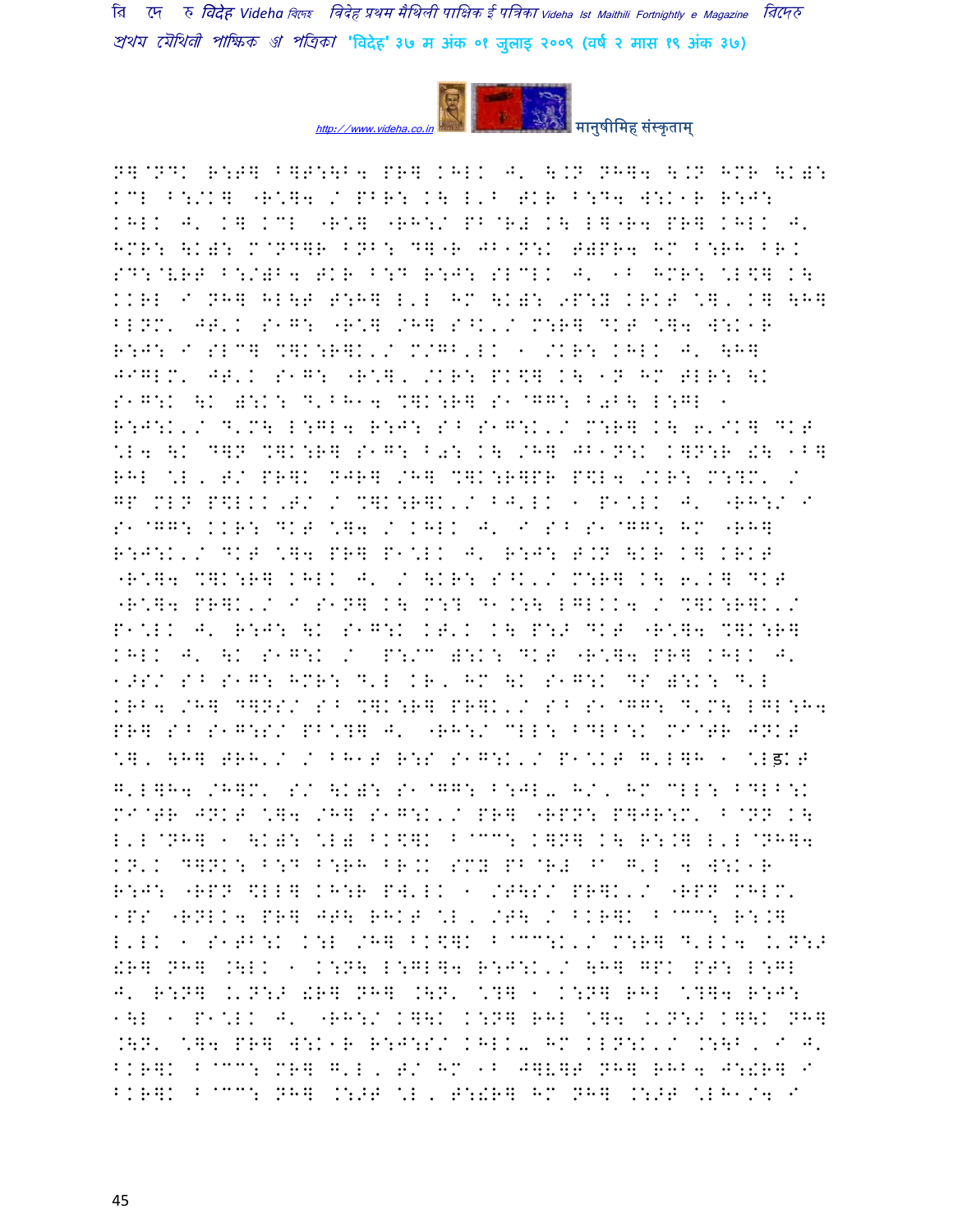

MR] G'L S' 1B HMHB/ MR] J:\B4 /@MHR S1G: D'.] RHL \*L, \@MHR W:K1R R:J: V]CL]T ^a RHL \*L4 R:J: SLC] K\ KHLK JE, "ARM:/ TVP RHB, BI:RH:/B@TT1 AH:HB, HE A1488 AR.: KHL:PR PR] C1P ^\ G'L] 1 JH]N: R:J: "RPN CLL: BDL] /H] BK\$]M' PKSL T.N' S1G: "RPN: R:J:K P]IJR:M' CL] G'L4 SIG: J'H'N'-T'HN' DEL LAN RID, I'HDI CHRI RID, E C'HOL 14 NICH B'ARRI CORR BK\$]K P]IJR:M' CL] G'L4

SNDHAM AND RICHT FOR THE REPORT PRESS HERE IN SECTION AND THE "RBKT "R\*D#" (M:RKT "R\*D#") (PSBKT") (PSBKT") (PSBKT") (PSBKT "R\*D#") (PSBKT") (PSBKT "R\*D#") (PSBKT "R\*D#") (

SR SP

@BR:@HM# 1 W:K1RK L\$K: /T\S/ CLL4 CLKT-CLKT K]\*1 DBR G'L T/ \K): NGRM' PH1/CL4 /H] NGRK B]C CCB)]Y:PR B@\$\$ ^]\$ RH\4 LLKK I ^]\$ D'.] K\ W:K1RK L\$K: DCG] K\ G'L 1 D. LK J' /H CCB: RESSER BLEN HOME FROM PRESSURE 6:/S] D'L J: RHL "R\*]4 W:K1RK L\$K: SLCLK J' / B1=]Y: KKRL <RM' J: K\ ^B.M' KLNL "RN:J V: ^:T RL)] .\N' HL\T, S' /KR: 6:/S]K SJ: ^a RHL \*K4 W:K1RK L\$K: PHISOL PHRAGGE ARE MELLY ANDRE CAR CA FRING MARGE PI\$]TJ] KHLK J' CLB R@ST:M' "RH:/K'/ B10: D'B4 B@CC: KHIK J' NHE, BRANIN, ATES KAN KA BASA TUAN, TAN BI "RH:/K SIG HM NH] J:\B4 @BR:@HM# KHLK W]K "R\*]4 S1NB W:K1RK B@CC:, BKSB, HM B10BKT \*]4

-BIR:)NGRK BIRSI RISA BIRA DI PASA TRANSA MANGHI ANG TRANG ANG TRANG A R:J:K L\$K: 1 M@N@TR]K L\$K:KM' DL@ST]Y:R] CL] RHL \*L4  $K$  D) of the D1N of the controlstance of the control  $\mathcal{E}_\mathcal{X}$  . The control  $\mathcal{E}_\mathcal{X}$  is a set TKY:R ^'L 1 <Lड़: KS'LK4 BLNM' %]K:R .'L:>T-.'L:>T S:/0  $\mathcal{G} \oplus \mathcal{G} \oplus \mathcal{G}$  , and  $\mathcal{G} \oplus \mathcal{G} \oplus \mathcal{G}$  and  $\mathcal{G} \oplus \mathcal{G} \oplus \mathcal{G}$  . The distribution of  $\mathcal{G} \oplus \mathcal{G} \oplus \mathcal{G}$ /H] G:\*PR C=] K\ SBT] G'L4 MI@TR]K B'): SLCLK J' I R:J:K B'): "R\*]4 KH]YL G:\*PR NH] SBTL "R\*], S' / KTH1  $\mathcal{L}(\mathcal{S}(\mathbb{R}^n),\mathbb{R}^n)$  ,  $\mathcal{S}(\mathbb{R}^n),\mathcal{S}(\mathbb{R}^n),\mathcal{S}(\mathbb{R}^n),\mathcal{S}(\mathbb{R}^n))$  ,  $\mathcal{S}(\mathbb{R}^n),\mathcal{S}(\mathbb{R}^n),\mathcal{S}(\mathbb{R}^n),\mathcal{S}(\mathbb{R}^n))$ DRSR WARREN OR RORIS ACLAMATIE BARA DE SAN DIE DE SAN DIE BISDE VAN PK< S:/P N]KLL 1 /H] G:\*K LG 1B] "RPN M#] N]K:L] Ka R:.] D'LK 1 T:H]S/ >JLT HLM\ L:GL4 S@RP CR\ L:GL4 /H]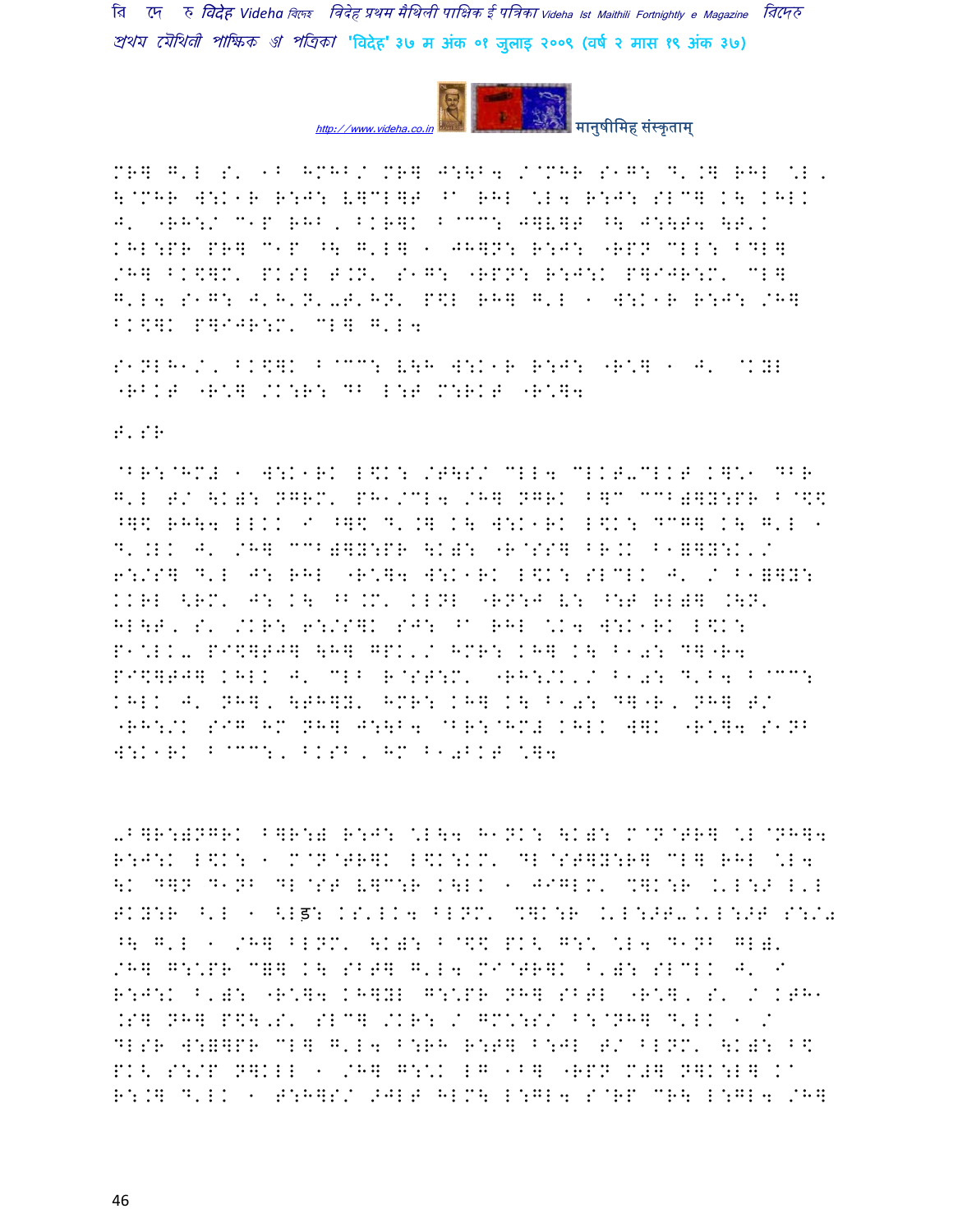

>JLTK'/ M@N@TR]K B'): D'.LK 1 TKR B:D / 1@ST' S/ G:\*K J\$R#D. (1985) BEEN HOBOUR DE ROED (1986) BEEN NEED THE ROED HOSPE W:M M:M M:M M:M M:M / M:M / M:M / M:M / M:M / M:M / W:H / KA 2008 M#HE .S: D'AILA M#B 22P: GLE 3 "RENT-R MH:R ^ GLE SO:/P @VY:KIL OR: G: FOR AN AN ANNO APPROXIMATION POINT  $P$  . In the set of the set of  $\mathbb{R}$  in the set of  $\mathbb{R}$  of  $\mathbb{R}$   $\mathbb{R}$  of  $\mathbb{R}$   $\mathbb{R}$   $\mathbb{R}$   $\mathbb{R}$   $\mathbb{R}$   $\mathbb{R}$   $\mathbb{R}$   $\mathbb{R}$   $\mathbb{R}$   $\mathbb{R}$   $\mathbb{R}$   $\mathbb{R}$   $\mathbb{R}$   $\mathbb{R}$   $\mathbb{R}$ R:J:K B'):K'/ JG'LK 1 KHLK J' DLS "RH:/ T/ SBT] G'L RH]4 N]C:/ D'.B K] ^'L "R\*]4 N]C:/M' GM\*: 9<:R] M#]  $\pm$  0  $\pm$  0  $\pm$  0  $\pm$  0  $\pm$  0  $\pm$  0  $\pm$  0  $\pm$  0  $\pm$  0  $\pm$  0  $\pm$  0  $\pm$  0  $\pm$  0  $\pm$  0  $\pm$  0  $\pm$  0  $\pm$  0  $\pm$ D-D1 DI GE LATGEL A. APA DI GAD. SIBG SIFA LA FG. KA BAG BYAY, KLAY PATYZ AYA BYJEL 2 MATY MBAG KLAY UPRMY HIS RICH (A VIET PIR (GR 11984 / M#8 #10. DV) DLSK'/ .'IC] L'LK 1 /T\ La G'L JT\ N:GV@TT] K@NY: RH\4 N:GV@TT] K@NY: /KR: S^K'/ D'.LK T/ KHLK J' "RH:/ Source and the property of the property of the property of the property of the property of the property of the RHB4 KONYSIN (RHI) AN CAPANY RUBING PHONE CHOIRAGH M@N@TR]K B'): R:J:K B'):K B]Y:H /H] K@NY:S/ KR'B:K NA Y HAN Y KALK THAN YOU HAN THE HAND HAN DO DO DU LA NHA 1NB, BAYAN 1985 HING, MUNING BAY, LAN BILU B:A:LEGEOR (BRP): ELE BRP) (LEA PEER PRP 82 BJ) PRRD. N:GVT] K@NY:/ PL.R]M' NH: RHL \*L]H, T.N' WGP1R NGRK R:J:K L\$K: %]K:R .'L'B: L'L JIGLM' 1\L RH\4 GRM]K M:S \*L, /KR: B\$ JLRS/ P]Y:S LGLKK T/ / /H] PL.R]M' G'L4 J.N' / /H] K@NY:K'/ D'.LK T/ MB@R@C\*: .: K\ .S] P\$L 1 K@NY: PL.R]K ^]TR CL] G'L]4 J.N /KR: HL% "R\LKK T/ /HB C MPGG1.2 / 2009 RHB P. IE DA (258 - SOGE): "RGYG1" F. BG (268 P. <R J: K\ P:GL ^\ G'L4 I SM:C:R WGP1RK R:J:K'/ PT: CLLANK T/ / BOOK T/ / POST PRODUCED AND ALL MANUFACTURE OF THE CONTRACT OF THE CONTRACT OF THE CONTRACT OF THE  $E$ .  $E$   $E$   $E$   $\sim$ 

R:GA\$ DO AM SE CHE CHE BOOK ROLL DO A GENERAL AREA RESIDIO ELLA RE PABLICATION DONE ON BY BILL AND CAPACITY OF THE CORP. R: MAIL AN AND MY M. E ANNE A MINI (BRE BIGG) PAN APPR F), ARD (START /T) BY FROGHT SO, HET / TO DEGITAL PHYTOGE POSSED ON BGS.  $\texttt{H1}\subset \texttt{H1}\subset \texttt{H1}\subset \texttt{H1}$  ,  $\texttt{H1}\subset \texttt{H1}\subset \texttt{H1}\subset \texttt{H1}\subset \texttt{H1}\subset \texttt{H1}\subset \texttt{H1}\subset \texttt{H1}\subset \texttt{H1}\subset \texttt{H1}\subset \texttt{H1}\subset \texttt{H1}\subset \texttt{H1}\subset \texttt{H1}\subset \texttt{H1}\subset \texttt{H1}\subset \texttt{H1}\subset \texttt{H1}\subset \texttt{H1}\subset \texttt{H1}\subset \texttt{H1}\subset \texttt{H1}\subset \texttt{H1}\subset$ RHKT \*L], MH:GR]B4 / KR]B-KR]B "R@SS] BR].K RH\4 /H] B1=]Y:K \K): BT:H B'): RH\4 / B1=]Y: /H] R:J:K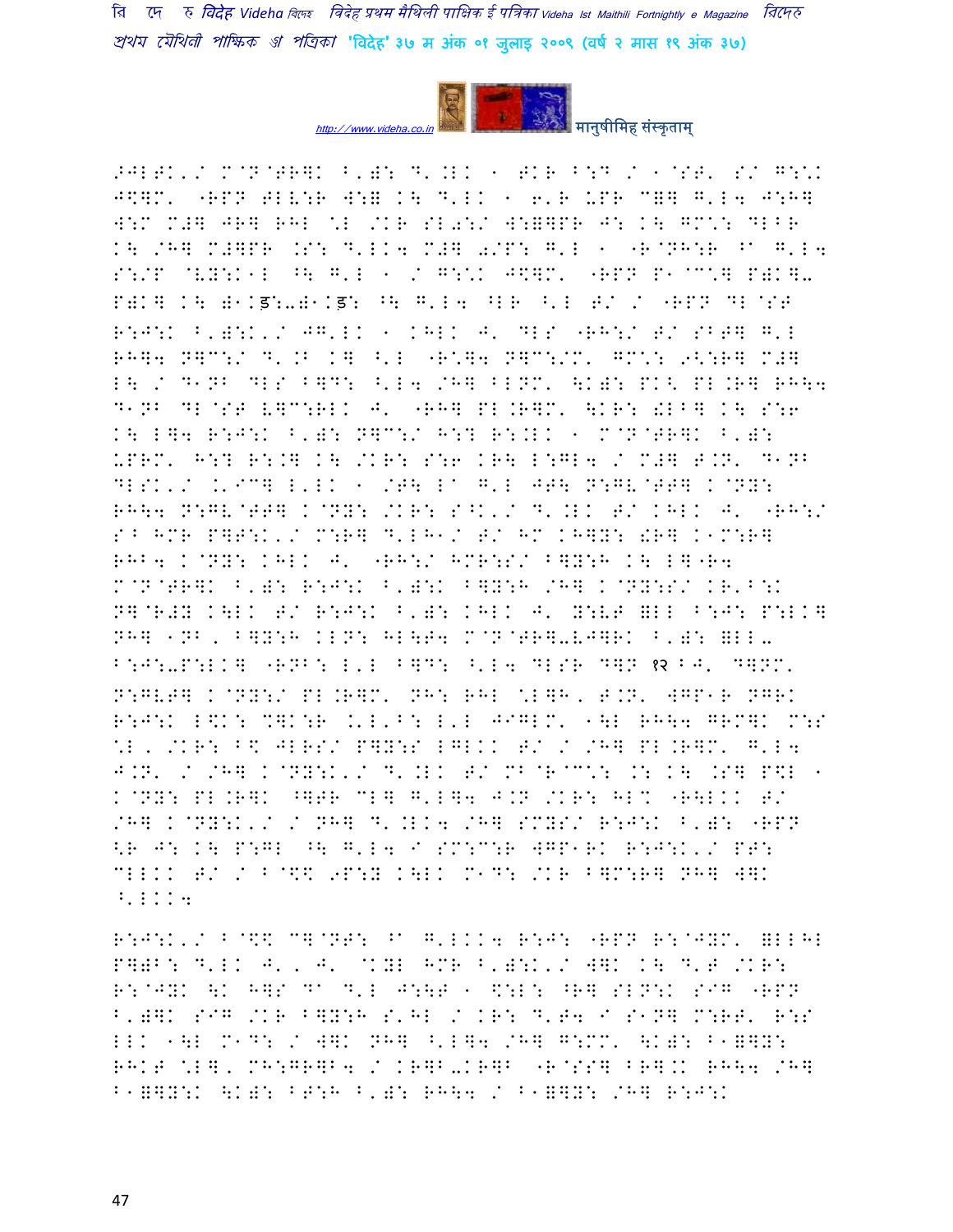

B'):K'/ W]K KRB: L'L TKY:R ^'L]4 R:J: /KR: 1D'% D'LK JA, JAE), K'YA DE JA LAG1 LIN ABI, NGA AYA YA GA IRI BE AL DIRGIN YI AE ^')TCK 1 "RPN B')]K SIG HM TLHR B'):K B]Y:H S'HL KRB: D'BCK4 B1=]Y: G'L 1 R:J:K L\$K:K'/ \K): KLW:M' B@NN K\ D'LK 1 "RPN' S'HL /H] KLW:M' CL] G'L4 B1=]Y: R:J:K B'):S/ P1\*LK, M1D: / KLNL 9@TTR NH] D'LK4 T.N B1=]Y: /KR D1NB G:LM' DB CM'): M:RLK 1 TKR B:D / B:JL, J' HM JIGLM' %]K:R .'L:> L'L G'L \*LH1/4 /T\ \K): PL.R]M' P:N] P]B: L'L G'LH1/, T/ \K): B@\$\$ S1@NDR] @S@TR]K'/ D'.LH1/ 1 HM B'HL% ^\ G'LH1/4 HL% "R\L:PR D'.LH1/ J' / L\$K] B]L: G'L]4 T.N'S/ HMR MLN BT:H ^a G'L, J' KH]Y: / L\$K] HMR: ^')] J:\4 / B1=]Y: KHLK J' /H] L\$K]K'/ HM 1NB4 \.NS/ TB/ W]K RH, /KR: 1NB HMR K:J \*]4 B1=]Y:K KHL:PR / C1P ^a G'L 1 B1=]Y: R:J:K'/ KHLK J' HMR SIG P:/C ): S.]-SH'L] C:H] 1 /H] B]M:R]K'/ HM WHI CERA RYAN BYZT WI KIM T.E. S. PAMMAN ZIRY KRIZZ ET KA BURN BILA Z BIR PUN PLI 2000 BURN DA BAN 8 /KR C:RB DISN PERSON ON STATISTICS OF THE RECORD OF THE DISNEY BECAUSE IN DISNEY BECAUSE IN DISNEY IN DISNEY BECAUS PL.R]S/ N]KLL 1 /H] PL.R]K MH:RPR BKS] K\ NH:Y L:GL4 B1+ BH:R Y: JIAN-R Y: JIGLS- AND AN INDIANAL OF PHONE (ENHINH: A) B) BREAK LIST ON THE STREET SLOW ON THE SPECIFIC PRESENT AND RELEASED BROKEN DESCRIPTION OF A RELEASED BROKEN DESCRIPTION OF A RELEASED OF A RELEASED OF A RELEASED OF A RELEASED OF A RELEASED OF A RELEASED OF A RELEASED OF "R\*], /KR S'V: K'N:> JRBR] "R\*]4 / /H] B1=]Y: LG J: K\ /KR SC/S' D'HK'/ S:6 KR\ L:GL4 KHLK M:/ 1B 6'R NH: LA BHACA BANN LI BEIN LI BEING BHACK CHO STUAING AN STARCIO DKT \*]4 B1=]Y: K@NY:K D'H S:6 KR\ L:GL4 S:6 KRKT B1=BH1 TREDE FRIED RINING ROBERT THROUGHDAY PES RAE (EEL) 1 HOME PES GEARDS DIS DAART AG DIS BADDEL WARDEN DIS BIDS BADDEL ALLE \*L4 WG R:J: P: N: P: L'AI D'B: L'AI D'A: L'AI D'A: L'AI D'A: L'AI D'A: L'AI D'A: L'AI D'A: L'AI D'A: L'AI D'A: BUILE IN A REPORT OF THE LIGHT OF LIGHT OF THE LIGHT OF THE LIGHT OF THE LIGHT OF THE LIGHT OF THE LIGHT OF TH "RPN: G:MM' JT'K B:J: 1 P:M" JT'K B:J: 1 P:M" JT'K B:J: 1 P:M" JT'K B:J: 1 P:M" JT'K B:J: 1 P:M" JT'K B:J: 1 P<br>"RPN: /H]W:M JT'K B:J: 1 P:M" JT'K B:J: 1 P:M" JT'K B:J: 1 P:M" JT'K B:J: 1 P:M" JT'K B:J: 1 P:M" JT'K B:J: 1 L'L AGINE L'AU (CAREL MAD) (S. CARACTER SO): P:LAGEN SON (P:LK), SON ESERGEN SON ( LG CL G'L4

1B M@N@TR]K B'): G:M-G:MM' P1\*KT "R\*] T/ S^ KHLK J' S^): B:J: 1 P:LK] R:J: /H]W:M CL] G'L4 /T\S/ "R\L:K B:D' B: D' B: J: D' B: D' B: D' B: D' D' D' D' B: D' D' D' B: D' ALK (ABI) (ABI): R HM KN'K D]N R1K] J:>T \*]4 /T\ \@MHR B1=]Y:K BT:H B'):K B]Y:HK D]N P\$] G'LKK4 M@N@TR]K B'): /H] G:MK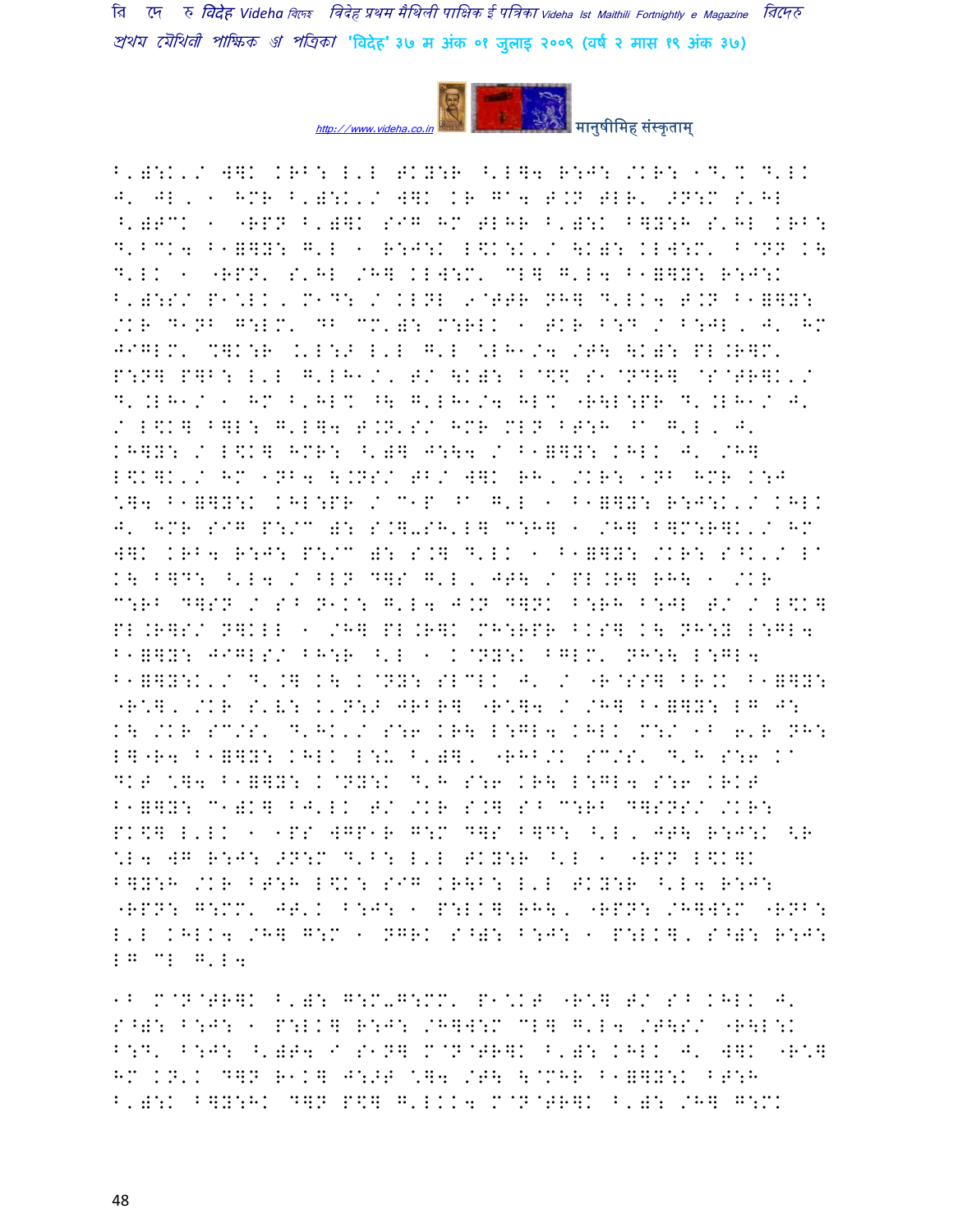

B@CC:S/ P1\*LE J' AL SY | FARINAR | LAN SANAH | FOCC: B: B:NAE SAL FOR SHIP ROW THE HOSPIT STORE SERIES SHIPS AND ROW PL.R]S/ \K): K@NY:K'/ PK\$] Ka "RNN' "R\*]4 M@N@TR]K B', HALL IN COMPARY BOSCH HALLOW AN I VOLBE I ROCH HIN CHAR I RENEW M@N@TR]K B'): "RPN S^): PL%:K .LL]Ka R:.] D'LK 1 \K): ^].MIG:K RBP !a K\ R:J:K 1/GNM' G'L 1 /H] L\$K]K'/ D'.LK 1 >%:R: Ka D'LK J' S:/0 !R] HM 1\B4 /H] W:MS/ BJ]RK B'): N]KL] Ka B:HR 1\L 1 /H] B1=]Y: 1 /KR BT:H B'):K PT: LG/LK4 T/ D'.LK J' / BT:H B@CC: S^K SIG G:\-MH]S CR'B:K L'L BLN G'L "R\*]4 M@N@TR]K B'): S'HL BLN CLEARS COMPARED PRESIDENT SYNCHOLOGICAL ENERGY B@CC: S^K'/ J.N ^B. LGC: S^K'/ J.N & TAGE TRANSPORTED TO A COMPARISHE TRANSPORTED TO A 20 /HD IS 1 /H /H & 1 /H B@CC:K'/ \*L\$] K\ CL] G'L4 M@N@TR]K B'): /H] BT:H B@CC:K'/ BLNMY & CONTROLLER PORT OF THE LOCAL CONTROL CONTROL

 $\pm$  L'EXAMPLE CONTROL  $\pm$  L'EXAMPLE CONTROL  $\pm$  L'ARGENT CONTROL  $\pm$  L'ARGENT CONTROL  $\pm$ L:GREN, GL, DICRIGEREN, KL, BG, GL, HE, KEGE, HUL GON DEL BIJK: KRKT (KRE 1 <RM' J: K\ /H] L\$K]K C:RB D]S <1R]1\ L:GL, JKR: SIG /KR B]Y:H HLM\ BL: \*LKK4 /H]N: / /H] <RM' S'HL CL] G'L IT (APR) (2) GRAHEPH (1 /GGG) (BRR) A (29R) AR (1 RH): KRI 1 / KHLK KEHRY  $\#$  H (FS): K' B' H (F) H  $\#$  R  $\#$  Pl)  $\#$  and  $\#$  (F)  $\#$  and  $\#$  and  $\#$  $\sim$  16 R:A:C: FIRE REPORTED TO THE REPORT OF THE REPORT OF THE REPORT OF THE THREE IN  $\sim$  10  $\sim$  10  $\sim$  10  $\sim$ J:>T \*]4 K@NY: 1G:/ N]KLL], P:\*:/ M@N@TR]K B'): BT:H J'K:/ KRKT, D1NB B:HR N]KL] G'L4 D1NB /T\S/ B]D: ^'L 1 JT\ PL.R] \*L /T\ PH1/C] G'L4

S1NLH1/ W:K1RK B'):4 "RH] GPPR "R@SS] BR.K B1=]Y:K'/ 6:/S] D'L J: RHL "R\*], R:J: KHLK J' I B1=]Y: HMR R:@JYK H]@SS: L'B:K L'L I &\$Y@N@TR RCN' RH\ 1 T'/ /KR: 6:/S] D\ RHL "R\*]4

## ments and the control

 $\sim$  1  $\sim$  10.000  $\mu$  (  $\sim$  10.000  $\mu$  ): The signal system is the signal system in  $\mu$  and  $\mu$ R 2: 6'R (1): EXP, A R (1): P:LA (1): EXP, A R (1): L'E (1): L'A (1): D'A P:L'A (1): L'A (1): L'A (1): L'A (1) B: DATE OF LAND RIS OF PANEL 22 BIS 1 BUT HIS PAIR OF DAY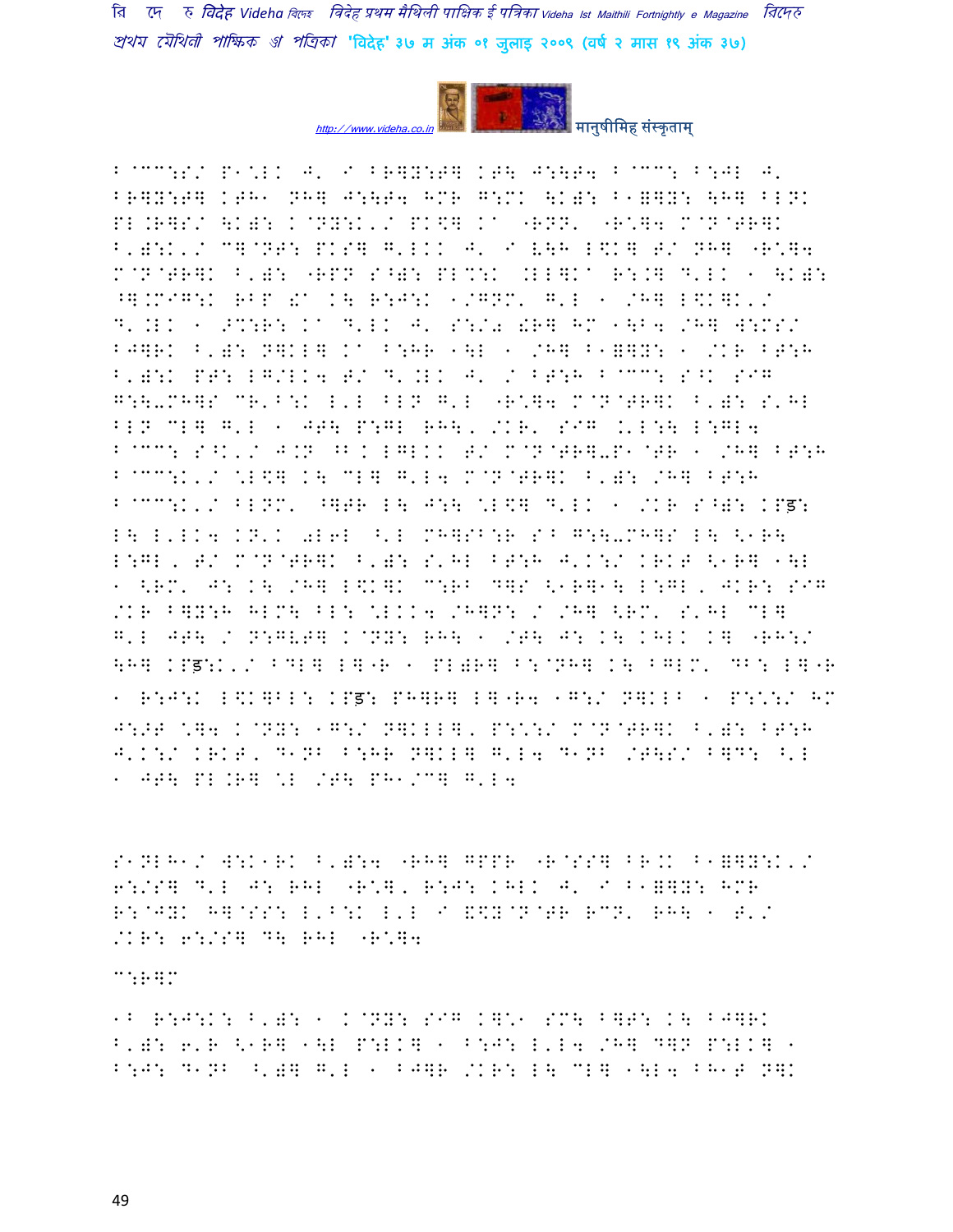

J'K:/ D1N1K B]Y:H ^'L 1 BR]Y:T]K SIG "RPN <RK L'L  $\begin{array}{ccc} \mathbf{1} & \mathbf{1} & \mathbf{1} & \mathbf{1} & \mathbf{1} & \mathbf{1} & \mathbf{1} & \mathbf{1} & \mathbf{1} & \mathbf{1} & \mathbf{1} & \mathbf{1} & \mathbf{1} & \mathbf{1} & \mathbf{1} & \mathbf{1} & \mathbf{1} & \mathbf{1} & \mathbf{1} & \mathbf{1} & \mathbf{1} & \mathbf{1} & \mathbf{1} & \mathbf{1} & \mathbf{1} & \mathbf{1} & \mathbf{1} & \mathbf{1} & \mathbf{1} & \mathbf{1} & \mathbf$ 

CLATIFIC CLATIFIC CLATIFIC CLATIFIC CLATIFIC CLATIFIC CLATIFIC CLATIFIC CLATIFIC CLATIFIC CLATIFIC CLATIFIC CL G:t: EF 2 G:B (5 G:B K) .21 .2 .19: .11 K\ SA KP (98) RPH G'L4 R@ST:K ROST: THE SAN SEARCH SBTL DAY TO THE SAN HOLE RESEARCH 医百里升 医百进封 "进武" 医用试验检用试验使用 医白细胞 "不过不用,用在加里升,可以坚持,用以主持,手用式 B: N.H: L: G. B. TRAD (D.H. B. H. R. T. B. B. B. T. H. B. B. T. G. B. B. T. T. G. T. T. T. T. T. T. T. T. T. T TRO MARCO, A SRRI BADO, MEGAL DYARY BYANYO AO BY DER DANA ANALY ARD P1\*LED –KIABO B: BIZ (FADYBY) FYBE MPD (BIZ) DIFF DY TY HE HP FRANKT SO CAN CAN SYL HER, BO CAN BOOT AND OPE SMY N:GV: 1 BB STRY KONY: 1 BB STRY RHL \*L4 STRY SHL \*L4 S PTAR AS POLETON ): PAS POLE 2 FRICA ALR AI AZ N:GRE NEER (1 SOEG) KOFFER (1 BE), H.K.K J. FREEGER (2 F), J. GEBEN  $\sim$  PS  $\sim$  PH  $\sim$  The Termin Higgs (  $\sim$  10 Here  $\sim$  10 Here  $\sim$ GREAG, 'FARRY' ROLE OF THE DAY THE BOARD CARDY. ROLE OF THE GENERAL BOARD BY K:TM' DB ): G:\* \*L4 M@N@TR]K B'): 1 K@NY: KHLK J' HM T]NB GL)' H:? PK\$] K\ CL]4 R:J:K B'):K'/ B]CM' L\ D1NB GL)' D1NB D]SS/ H:? PK\$LK 1 LG G'L 1 KHLK J' HM FARP GREE ARANG STAR IN TERM CONFIDENT CONTRIGE %1RB K\LK 1 JH]N: DCG] K\ 1G:/ G'L T/ D1NB D]SK: G:\*  $\begin{split} \mathbb{E}\left\{ \mathbf{H} \right\} & \mathbb{E}\left\{ \mathbf{H} \right\} = \mathbb{E}\left\{ \mathbf{H} \right\} \left\{ \mathbf{H} \right\} \left\{ \mathbf{H} \right\} \left\{ \mathbf{H} \right\} \left\{ \mathbf{H} \right\} \left\{ \mathbf{H} \right\} \left\{ \mathbf{H} \right\} \left\{ \mathbf{H} \right\} \left\{ \mathbf{H} \right\} \left\{ \mathbf{H} \right\} \left\{ \mathbf{H} \right\} \left\{ \mathbf{H} \right\} \left$ DOGG KARA TIM THE THINGS AND SOME .SAID .SIN P\$]T\4 I KH] / S^ 1G:/ B]D: ^'L4 /T\S/ CLKT-CLKT K]\*1 DBR 1G:/ / S^ G'L T/ R@ST:M' \K): !:R ^')] G'L T/ /TH1 /H]N: R:J:K B'):K'/ B]CM' L\ D1NB D]SS/ /KR H:? PK\$] L'LK 1 !:RM' CL\ L:GL4 BH1T T'J]S/ / S^ 1G:/ B=L 1 JHEN: UPR G.E. B. SPORT PRINT PHILE G.E. (1998) IN D'.LK T/ BLCPR NJR] P\$LKK4 / S^ B:JL J' HM S^ T'J]S/ NH] N]KL]TH1/ T/ BLC HMR: S^K'/ PK\$] LKT\, 1 TKR B:D / S^ /T\S/ B]D: ^'L4 "RPN KLM-G:\*] HL>T <R PH1/CKT G'L4 MYER, RYK EID ZAR AMY (G'AL 1 K'RYAY: K'AY) D'.\ L:GL 1 KH\ L:GL J' B@\$\$ N]K JL\$] M]LL "R\*]4 / S^ MHLK FARE ALIGN PHAN (GRAILS) NA ALARG A D'EST BIG B'):K'/ BJ]RK B'): 1 K@NY:PR /H]H:M %K ^'LKK4 R:J: 1 KONY: MARITI BLE HI HI FI BIYAN (BY NEC) (BL) I HOR D'ARIT BIYAN DI DI BIYAN HI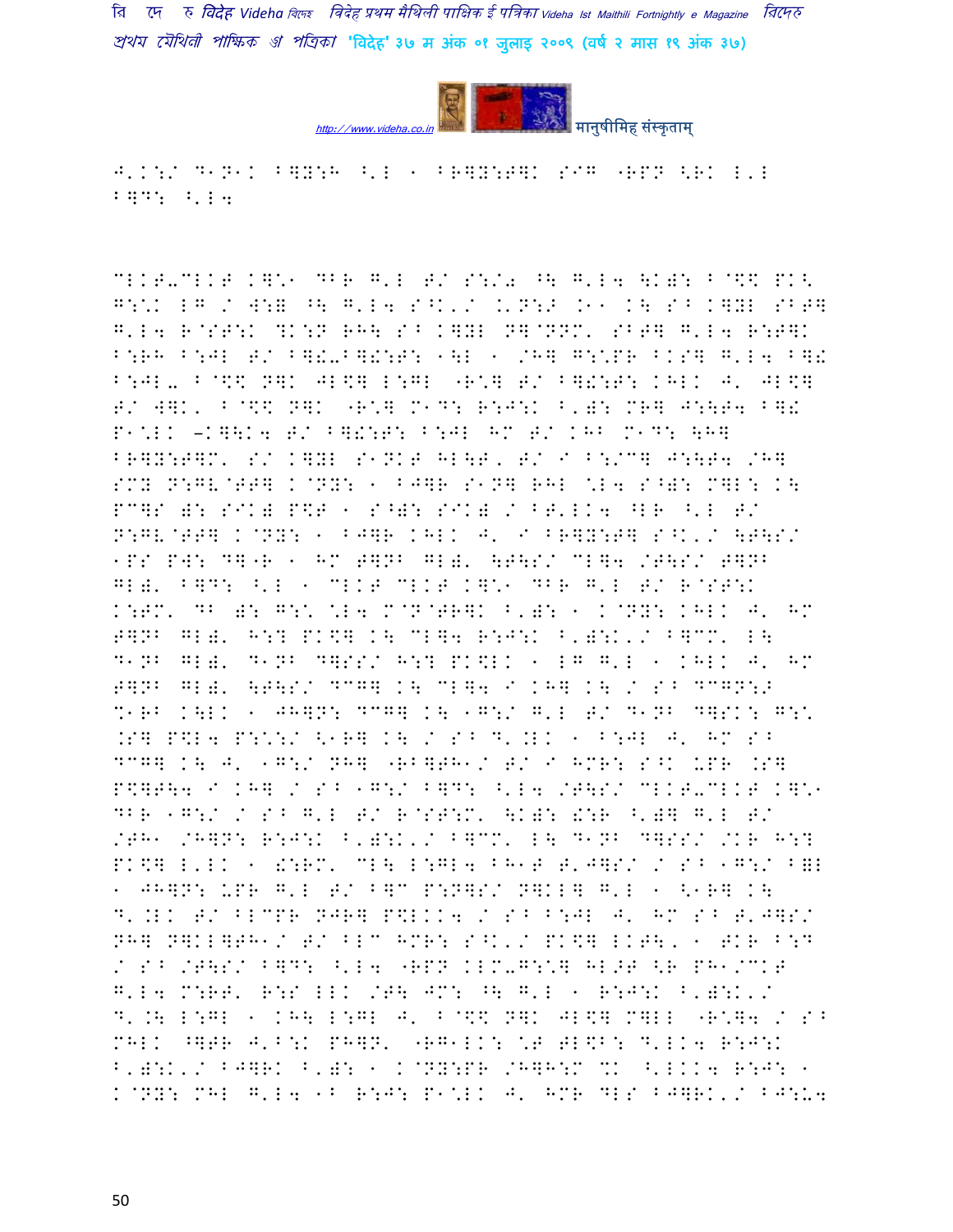

PR\*\B: B\*BB\*\ H:/ -PA\*B\*\ D+PR\ HB:/ B\*FC#1E7\ RB\ 2BB\ B#.1 R:S B:T K'LH1/, S' HMR: B10L NH] ^'L, S' "RH:/ / S^ BP HMR: CHIA BHB: B:B:B:A:H, J. ME: K.E. I SO HI MH NH  $H^1$  . The solution of the solution of the solution of the solution of the solution of  $H^1$ R:J: DCG] SKKT \*?] 1K] NH] , 1 CL] SK\ \*?] 1K] NH]4 T:H] @DV:R' HM S^ H/S] K\ RHL \*LH1/4 \H] GPPR R:J:K'/ BERE BE DAT RICK I MARINE A HUR HOLD DAT KHB TAN TANGKAL TI RHIB TANGKAL DAN BAHASAN KADA S'HL S1N] RHL \*L]H4 H:R] K\ BJ]RK B'): KHLK J' JT\S/ FRANCH FRONI CHE FARGHE AL 1982 CHOZ PROTHE 1911 F R@ST:M' J' B]TL S'HL KHLK4 I S^ KH]T' BJ]RK B'):K  $R$  appears to provide the position of the product of  $R$  so  $R$  and  $R$  and  $R$  and  $R$   $\bar R$   $\bar R$   $\bar R$   $\bar R$   $\bar R$   $\bar R$   $\bar R$   $\bar R$   $\bar R$   $\bar R$   $\bar R$   $\bar R$   $\bar R$   $\bar R$   $\bar R$   $\bar R$   $\bar R$   $\bar R$   $\bar R$   $\bar R$   $\bar R$   $\bar R$  R RABO (PRIGHT): /HISTORY PHONE (PHTER PHONE COMPONENT THINK: THI B:D R:J:K'/ BI:B' R.IN: B:BHT. (4:DT B.BI): 201 (9T../ /HT SMY / PB@R# KR\ L:GL 1 /H] PH:\$PR /H] B:LKK'/ R:.] PRESINC OF BRISH IN SILE 21K BRISH HIPPE FANK BILK 6'RS/ TKY:R ^a G'L 1 KHLK J' HMR: 1B / L\$K: D]"R4 BJ]RK B'): /H] B:LKK'/ L\ "RPN S:S1R G'L4 / B:RH BJ' RGBRO, PH1/CLEA CEDE BRH. ZO BROS CROBBRO ES PHIPHOLE 1 SOC GP KH] B:LKK'/ 1MK G:\*K W:=]PR L)K: D'LK4 R:T]M' "RPN @S@TR]K'/ KLMM' "RNLK 1 B:LKK'/ W:=]PRS/ 9T:R] K\ NATURE I KOLANI JERO I TULI I ANG SHATI ANTI LITORIA 1/G1R K:)] K\ \H] B@CC:PR \*])] D]"R4 J.N' / \*])LK T.N' / B@CC: K:N\ L:GL 1 T.N' / /KR: L\ J: K\ R:J:K'/ D'LA BJA BERGI FUAR GIRAGI (R. 1980): KHLK HARREGI (RAPA DA PAR IRGA DLST]Y:R] SM:@PT ^'L4 I KH] BJ]RK B'): "RPN <R <1R\ L:GL, T/ /H] SMY R:J:K'/ @J3:N @PR:@PT ^'L 1 J: K\ "RPN DE MAILLE GRA ENGGLE IN MEDIA DIGEL" (1981) 4. FRAN  $\#$  GLT GRT  $\#$  The  $\#$  is the  $\#$  in the  $\#$  in the  $\#$  in  $\#$  is the  $\#$  in  $\#$  is the  $\#$ 

@PR^:S K1M:R CC!R]

M@ND:K]N]

STRIKE RICHARD MORE MANAGER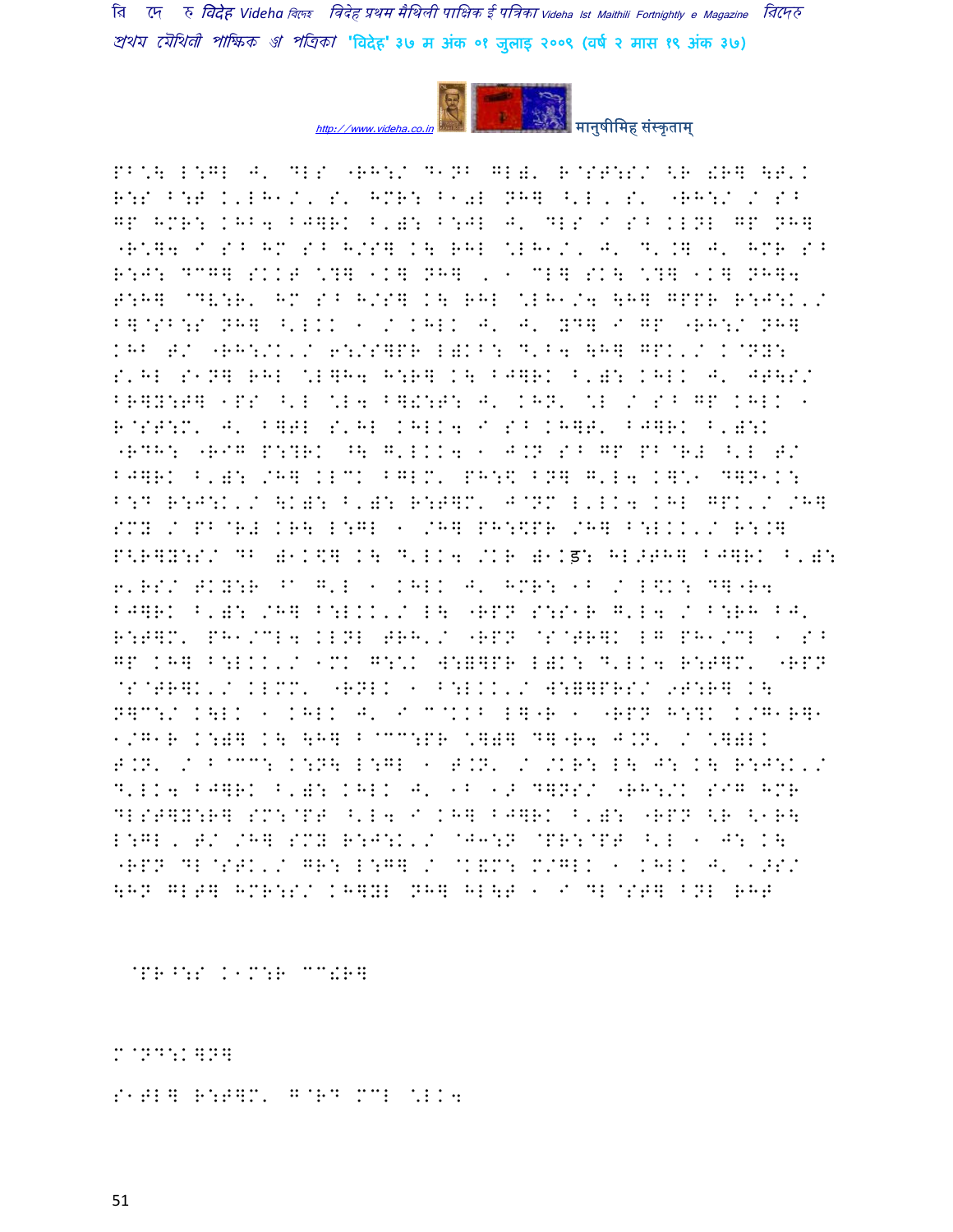

BRB@JJAHR\_JH\_RYCH\_MARY\_BIL\_K\_MARY\_JHILK SHIRLY K:NE C:LA NER (B-NEA) DI DARI NER E GANG LI CILIN MARA I BARA DA HA A LA HENGGING. @SVR S^ C:RB K:T PSRa LGLK4 /H] G@RDMGLL PR MNLJK N' (1991) G'ALL (1992) G'ALL (1993) G'ALL (1993) G'ALL (1993) G'ALL (1994) G'ALL (1994) G'ALL (1994) G'ALL (19<br>D'ALL (1994) G'ALL (1994) G'ALL (1994) G'ALL (1994) G'ALL (1994) G'ALL (1994) G'ALL (1994) G'ALL (1994) G'ALL

BOOK IN THE CALL TO THE CONTROL TO A CHAIR BY A LIMIT AND THE CALL TO A LAND CONTROL TO A LAND CONTROL TO A LA 1/GNM' R:.L CKK]Y' PR M:> B]\*CN KRB: D'N' \*LK4 G1M:RK @DV:R' S^K B]\*CN 1/GN'M' L:GL \*LK4 1/GNK M]B:K 9TRB:R] K:T /KR CKK] \*LK JKR PC?:N LG R:.L CKK] PR /KR M: MYR 1 SYR MYSSER (SIG SIG DI SIG DI SIG DI SIG DI SIG SIG SIG SIG SIG DI SIG SIGNERI DI SIGNI DI SIGNI B'):-B')]4 M]B:K P1B:R] K:T R:.L CKK] PR @PRD]P SBTL \*LK4 P:/C ^:>M' /\H ): G:M RHK \*K 1 G:M'S/ K:L'J J:>T \*K4 \*L)K] BH]N M1@NN]K B]\*CN P1B:R] <RK P\*BR]Y: /S:R: PR \*K 1 MIRS \*K MENNE PR NIK PR PR NIK /KR CRB:HE G'NM:4 9TRBR]Y: <RM' K:K: RHK \*?]N, JKR P\*BR]Y: "RLIG 000 GBC ALL AND COMPARY AND AND ARREST MANUFACTURE AND A SERIES AND ALL ALL AND ALL ALL AND ALL ALL AND ALL ALL DYSERPERS RED VER TIMERT, PER TREESE ERD VREW

1/GNM' >JLR]Y: \*]]]Y: G'L \*K4 MNLJ J.N 1/GN 1\L \*L, NAT SALAY SE MARAHIN ANG ESPISA SA SA SA PALAHET NI LASA .:LI M:B: H:GH \*LEC, M-P: /F:GBB #CH: MIDH FR FORE "CECH" TERM PRSKT KHLKK-B] R:T] ^a G'LC4 KTa \*La "R@NH:RM'?

M:B: /A:T P: M:B /M: /F:/:/... D://#/#/F:/... /A: LGLK4 \*L)... BH1T \*L) HL>T CL G'L /4 "R!]K K:L S:/0 PALL PR 1/FR NORTH DOWN MILL PORT OF THE UNIT OF THE UNIT OF A JILL PLAT 1/GAME: 1991 1 C:HE, "RB'R HE, B'ALLA HLI, 1/GAME MARY LILL J.N B]D: HLBa L:G\... L:L)'M N'N' CRB:H W:=◌RHK4 /KR: D. DE (AP. BI) TVERT TEV EERSE RYKA MBEYR (I:B) TEV: FYR JA: B10] J: A NO A NO. A SERIES AND A REAL AND A CONTROL BOOK OF A SATURD AND A SERIES AND ALL AND MICHAEL AND M:N:PH (RENEW:B) LAHR HE? HE!RM (BORGET) (100  $1.4$  :  $1.4$  :  $1.4$  :

1, T:MS'I MI, T:MS'I MI, T:MS'I MI, T:MS'I MI, T:MS'I MI, T:MS'I MI, T:MS'I MI, T:MS'I MI, T:MS'I MI, T:MS'I M HL"R\, DRB@JJ' PR L:L)'M N'N' )HLKT ^')] J:?]N D:P:H:P#P:4: H(D): P. P. MOCK: O:H:C (++ P#09 P:P: P:P: /K+ MED S: THE SOLE BEEN BILED BY THE BIG BIGGING BIGGING BEEN AND STRI H'Ta? SMY PR N>I <BR] SKKT \*a Ta KM S/ KM ):◌@RC La Ka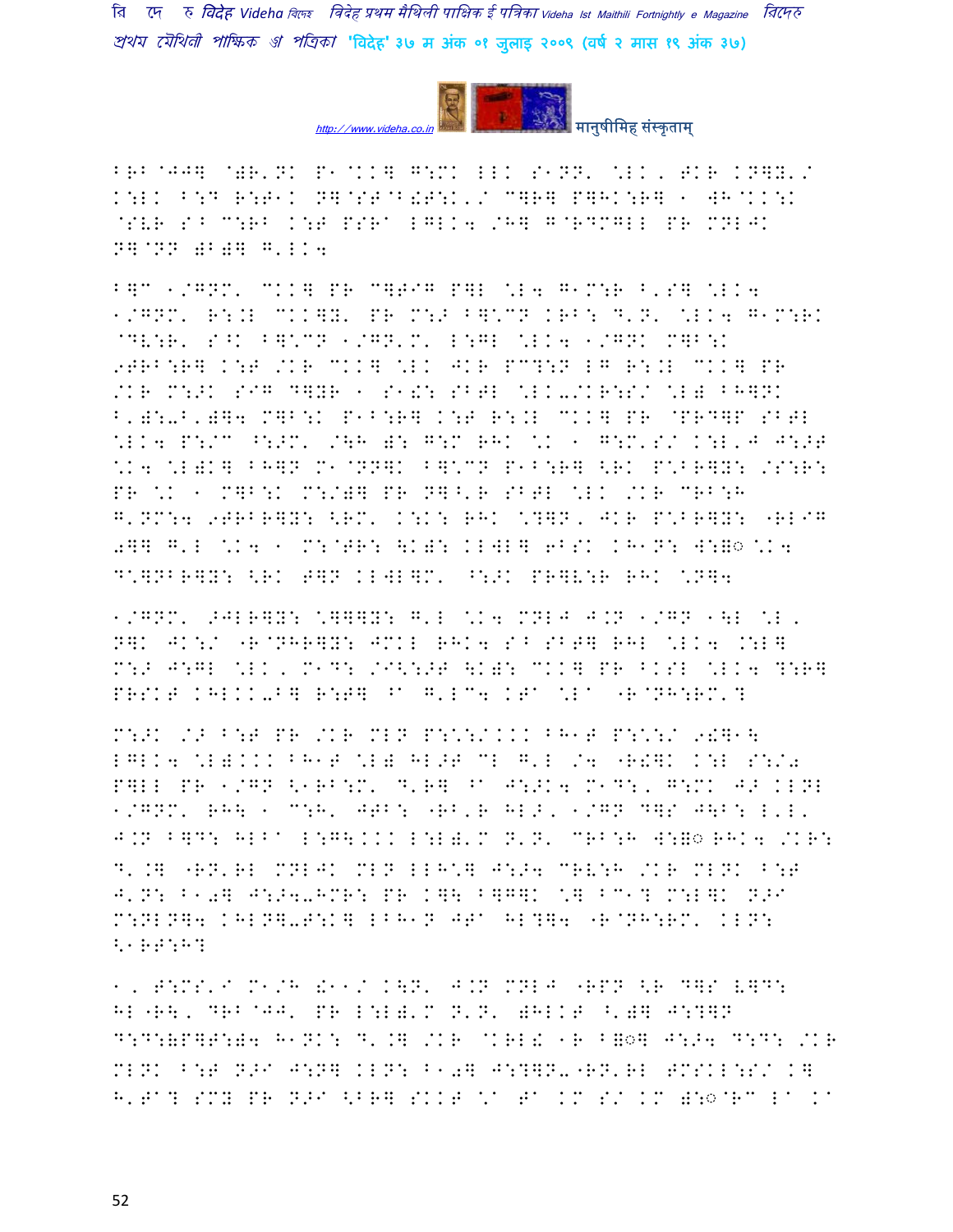

J:4 S'HL N>I HL> \*a Ta KH] Ka J: J' KLN 1/GNM' RHBa? RB:AR BRITISH RATING REG.

"RHE REVIRE POSE TE ZOE SIS IIENE PASA PLSA Z CISE D-ELFUNCE D. DRIE RHAN (TRIE CLIE TE LIE BEIDE FROUGH J:>4 J'@MHR' J:\, S^ PB\*a LGK-R:T] KH:/ CL G'L RH] MNLAR MARL 1/GN TERRITORIA 11

MN PROVINCE AND COMPARING THE TOTAL THROUGH THE CONTROL OF DECISIONS OF THE SAME SERVED OF THE SAME OF THE SAME NO HEAR THROUGH A HOUSE IS THE RESIDENCE OF A SHIP RESIDENCE. P:R P. 4904. PART. J:-BJ:ROPART. J:RIN LORINO PER J: LINE BUY OF DE LOOPS AND RANG IN LACK HAR THOUGHT THAT THE VEHICLE L:L)'M N'N' D:D: )HLKT RHK \*L.]N4 M:>K B:T PR MNLJK'/ / P1RN: B:T MLN P]] G'LK4 1B N' / G:MM' RHK "R\*], N' R'EL LAJE (COLORE) E NE BLOTO DU DE CHARDO E POLICIA CORPORATIVA PARA E S1 THE RHO CONTROL HAN CHR FRANCH SIGN CORTOLER (THE SIGN)  $S^{\rm T}$  S'HL B:HR' RHK \*K, G:MM' RHK \*K-M:MY RHK \*KE-M:  $K$ :  $\Omega$  :  $\Omega$  is a strip  $\Omega$  is the property condition of  $\Omega$ 

1> D]N'M' G:M PH1/CL \*L4 DL:N S1@NN' \*LK4 1/GNM' PKS] B. E : ME : CHEN ABOUR ME THE THE MOVIE OF STANDARE \*LK 1 H:? PK]] %@M^BN:?K'/ ^GVT]K <R La G'L \*LK4 /KR: .:L] H:? @PR#:M KRKT D'.] /KR 1/J1RM' K]\*1 6BL 1 DB): ):K: R:.] D'N' \*LK4 ^GVT]K B:D M:>K'/ @PR#:M Ka 1/GN 1\L T: 9TRBR]Y: <RS/ K:K: BH:R ^'L.]N-K.N "R\La? N' KLAND SM:D, N' CANAITAIN NA MARIA NA MARA NA MARA NA MARA NA MARA NA MARA NA MARA NA MARA NA MARA NA MARA NA M

/ PIR NOON IN DRIVEL OF THE THEIR CONTROL RECOMMENDENT L'E GREEN CONTROLLER

-\@KK' D]N L'L?-K:K:K @SVR 9D:S ^a G'LN]-\T1@KK: H:L  $B'$  T. HE. THE PURTHER FRIE FINO ( ANTER BRAKEN CON BB:S]R \@KKL @K&# CKN N>I L'Ba DKT "R\*]4-\TB: KH] / %L#]TS/ ^]JL !LT] D'.Ba LGL.]N4

T:BT M:> P\*BR]Y: /S:R: PR B]\*CN Ka D'N' \*LK4 CKK] PR 18 B) KA JI HA BOSA (PILIKA LO BUDONIA KANG ING HAMATI MUHA KANG ING HANY H:?PI.:4 /KR: 6'R \K): P1RN: G@PP MLN P]LK4 D:D:K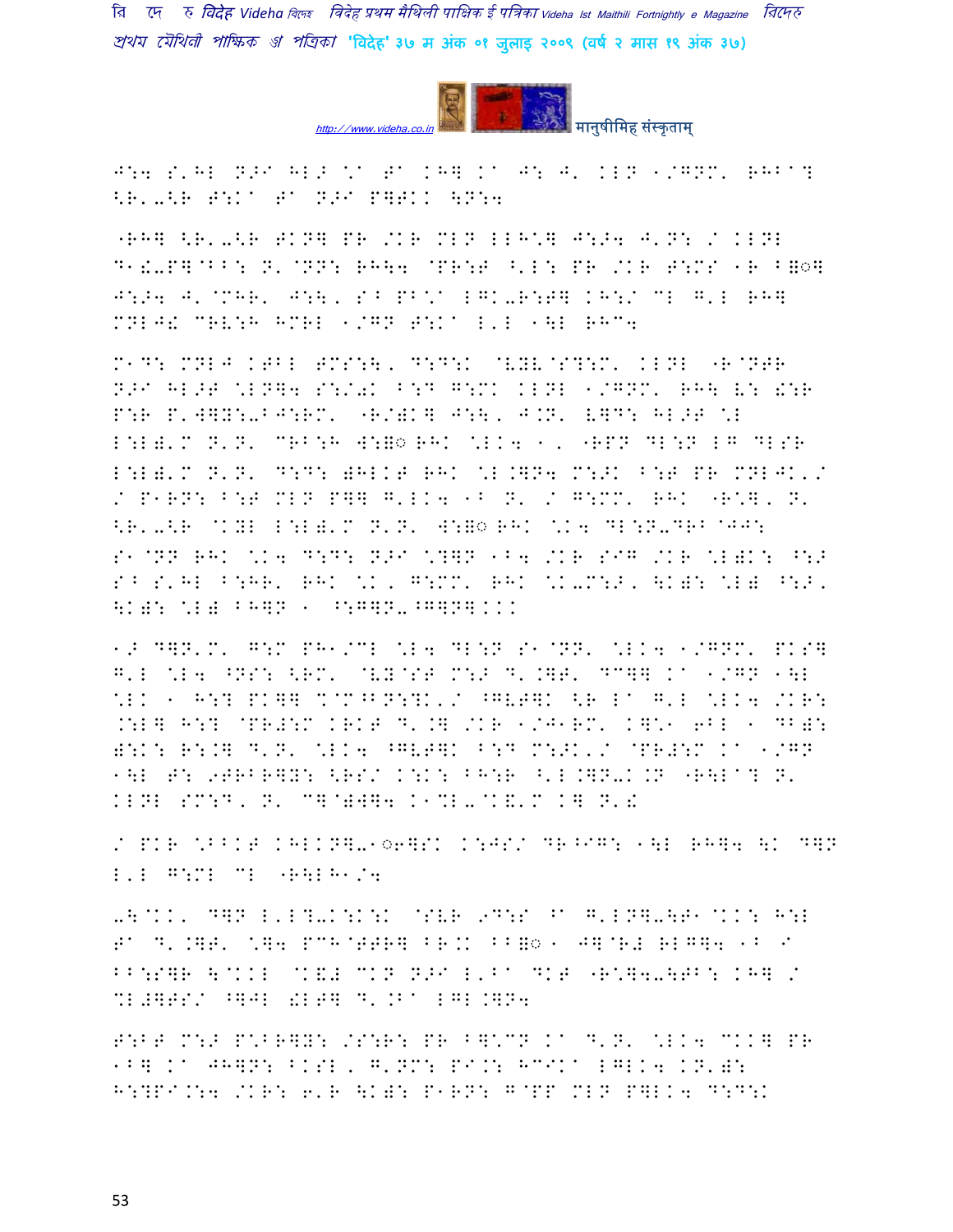

YASA YATE A HASA SHINE HHINE THEIR YANG AN ANG IN KULE PI.: La G'NM:K P]@TT] )1NM: W:=◌^a J:>T \*LK4 "R=◌:> H:?K \$@#): L:GL B]K: PI.:! )1NM:K H:? TKYL LG:T:R CLKT \*LK-<@#)L4

P\*BR]Y: <RK /S:R: PRK CKK] PR J.N C:H P]B], 1 JL.K Ka PAR SHE, BH1T BIRT PISCO PISCO AIR PARTICLE PISCOL PAR \*L.]N4 D@K&]#BR]Y: <R J: ^CJ]K'/ @PR#:M Ka "R\LN]4 EASALER AN SERVIER LINE, AVMEN ALEVANIA MIR VAR HANNEN. ^:NS-^:TM' @VY@ST \*LK4 "RSGR CKK] PR P]L /KR MLN BC1-PH2-BH2

1/GROUND FACH STAR STATION OF THE GOOD ORDINATOR OF CONTINUES. THE HEARING SAN STATEMEN BARNA HILL NED STARROOM PNARNHED CEAL ): NV \*LK, JKR /S:R: PR R:.L CKK] PR / P]L \*L4 M1D:, /KRL D1NB KLWL] 1 SCIS' /S:R:M' \.NL M:/)]\-M:/)] \*LK4 KLWL] /S:R:K SIG ^NS:<RK'/ S'HL S]M'@N) KRB: D'B:K D:D:K B] >@C\*: RHN], 1 /HB S/ PK< >@C\*: RHN] PAR BRIGG RED CERG: PR CHORG E.E. PRHOR FOG C. PAR SON DG. KH]YL K:L D:BL @SVR'/ BJKT \*K-\TBL NK P:R LGKT \*a TLR: S^K'/4 "RPN: N>I K:J \*a, M1D: B:PK 1@TM:K'/ %:@NT] ^')TH,H1NKL L'L Ta \TB: KRB: LKH4 / \KSR \T'K Ka G'ALLAN G'L. 1999 A G'ALLAN D'AIR AN D'AIR AN 1999 AG AIR AN 1999 AG AIR AN 1999 AG AIR AN 1999 AG AIR AN 1

SOTTE, A VIEW FYE, (BIV) CHWY POT HORE IN THE BVEHING RE STANDARD IN STANDARD COMMUNICATIONS IN THE MANUFACTURE OF THE MANUFACTURE OF THE MANUFACTURE OF THE MANUFACTUR P:R N>I L:GL \*K4 C:RB KLWL] BRS:TM' PL.R] BN] J:>T \*K-\@KKL B1@NN B:HR N>I4 /HL P@KK' D'B:L \*K, M1D: \*TM' )]N P:)L \*K4

D:D: S^ V@R& /KR N)-BL@L) BDL], PLL)]S LGB: DKT \*L.]N... B]C-B]CM' KLNL CDR: BDLB: DKT \*L.]N4 1B ROBERT V. PORT IN THE VALUE OF THE REPORT OF THE REPORT OF THE REPORT OF THE REPORT OF THE REPORT OF THE REPORT OF THE REPORT OF THE REPORT OF THE REPORT OF THE REPORT OF THE REPORT OF THE REPORT OF THE REPORT OF THE REPOR D'NORDER BY KLWER DIG DE SAN DIG DE SAN DIG DE SAN DIG DE SAN DIG DE SAN DIG DE SAN DIG DE SAN DIG D D'B:L (B) OF CH, E (C) . SAHIB . SEN BISSE (DIE D) SKYKT SKYKT KLANDER RIGK DER RIGK DER REICHSELLER EINE DER REICHSELLER EINE EINE EINE EINE EINE EIN DER REICHSEN EINE EINE V]C]@TR: R'.:KMT] BN] G'L \*K4 P1B:R] K:TK /S:R: J'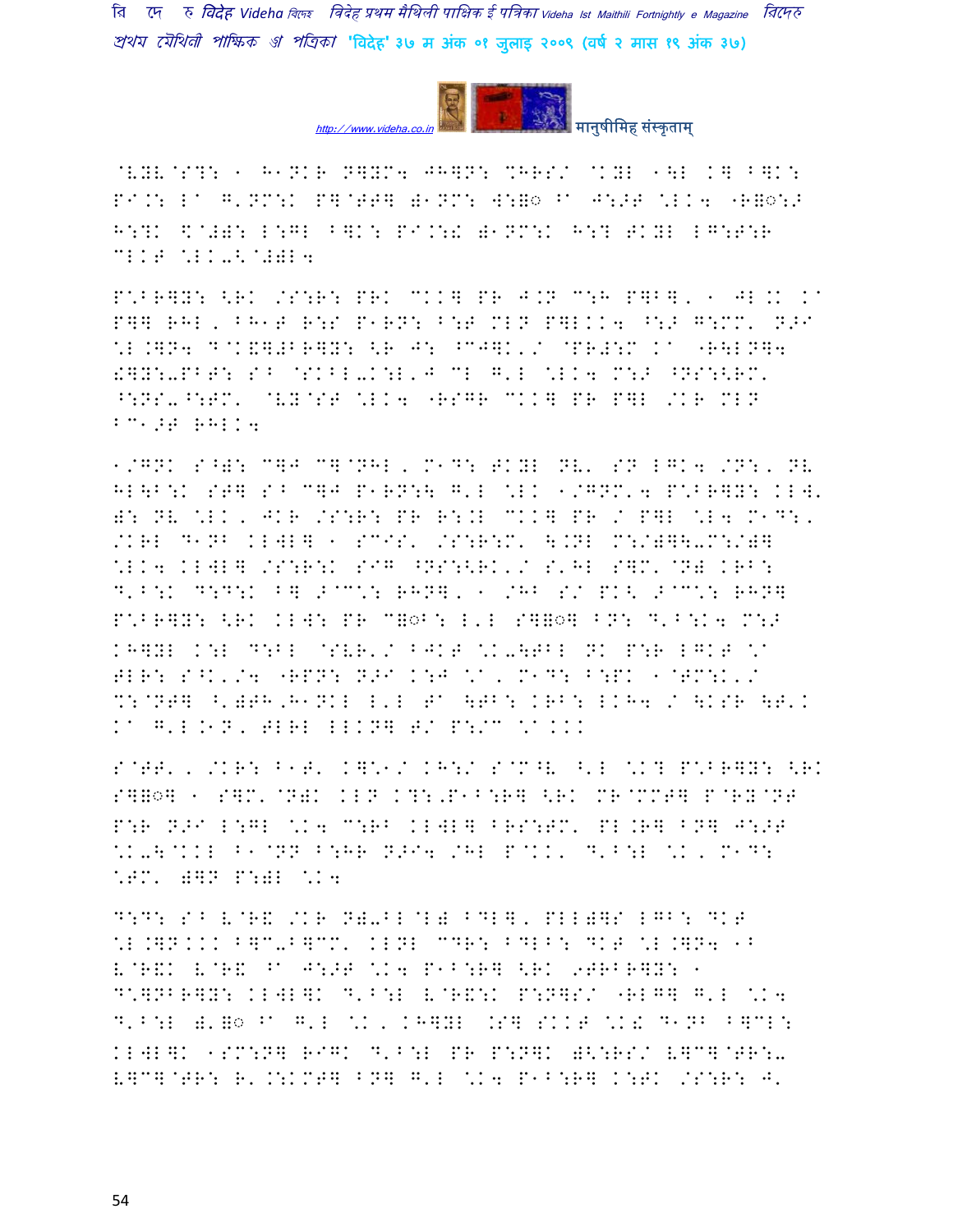

DESERT IS A CORTECT . AND PURSUE RIG ON A CORTECT POR !L.]] G'L \*K 1 6@R% PRK S]M)] W:M-W:M 9.]] G'L \*K4

MORE AN INDUCED AND RELEASED AND MELTIC AND A SERIES AND A SERIES AND MELTIC AND A SERIES AND MELTIC AND A SERIES PR4 PH]N' KRKT \*LK4 /> C@RC: PR / 9@TS:H]T ^a S^): BJAG) BING: LKT ANG BABORI, BAGO, SRINGRI, BAGO, INK MINARI, BAGA 6'R G:MS/ CL J:>T \*L4 "RG]L: B'R 6'R BJ) BNKT \*LK4 MORE AN INDIA MIROR DIN BERAHAM DI DI BERAHAM DI PERSENT \*K-J'HL .'T B:/CL \*a, PRT]\ RHTH4 TLR: LLKN] D'.BH NAZAR (HO 1/GNS/ KEL) DA MIRAN ADEN FAMILIEN (DIEA ^FL E DO (PENDED) PARAMENT "RYLIG" BO (PENDED) BY POST "DO (PADED)" PO (PENDED) BY POST "R D'L: PR 1B HaR L'L @KYL B]D N>I DKT \*K4 D:9N KRB: L'L BAR DIR BEIR MIN ER WESTELDE SEMA FEWNILME

M:>K >HL B:T KKK B'R S1NN' \*L MNLJ 1 /KRL BJ) BNL \*LK4 TKR B:D T]N .'P G:M 1\L "R\*]4 N' M:> C@RC: KRKT \*K, N' / M1/H .LLKT "R\*]4

POSEBBISHI OPER PR PHLPH THANGA AN SLOW EN SLO M:> \K B'R 1RL C:H Da G'LK4 / TKYL /H]N: P]L \*L4 DLSR B'L B'ANN A' D'ANN A' D'ANN AN D'AIRS AN D'ANN AN D'AIRS AN D'AIRS AN D'AIRS AN D'AIRS AN D'AIRS AN D'AIRS AN G:MK LLK SOS/ ALLAN SAS

THO DECISION RELATIONS IN A CONTROLLER OF STRAINING PROPERTY. RHL4 C@MTHRL HHPRL STOCK BRP PLED CHERLTWER PROFIL M:>YL 1B] Ka /H] /S:R: PR P)]Y: B]\*: BKS] G'LK4 /KR: /H]N: P]L D'.] P1\*LKK-NLKRK KLNL >@NTJ:M ^'La K] N>I4

/ MB]] \$LL: D'LKK4 M:> C]@NT]T HL>T KHLKK-T.N Ta B] 020ab (PESA) PLADRA (MREINGA) NIRE, MYDA NI DINAMA NEB NDARY UPRS/ ARIIAN: PRALNED (SYPELSMA) S ANTICO ROCK (ARE 1GA) \*K4 @KYL \*L)K: LLK B:T' N>I S1NKT "R\*]4 @KYL TKY:RL ^'L J\B:K L'L Ta /KR P@))]K M:L]K 0) BHK: DKT \*?]N- .BRD:R JCI G'L'I4 BSB'I HMR JM]NM' 1 K:J 1N P@))]K4 \HN-\HN P@))]D:R S^ \*?1N4 TLHR P@))] Ta S6:C) \*a4 LLAN, ISTORY, / J'HL \*a SY SING BIHA HAR JENA JE LANGARA DAPA (PARRY) ^1.L' RHT, M1D: B:HR N]K-N]K1T N>I J1]TKK4 \K): TKY:R  $^{\prime\prime}$  . This are the model of  $^{\prime\prime}$  takes  $^{\prime\prime}$  . The  $^{\prime\prime}$  superconduction  $^{\prime\prime}$ STA RECIDENT LE LIL BERGERIK TRANSPERSIONEN HANGER ALL BY BERGERIK RHANGER REPORT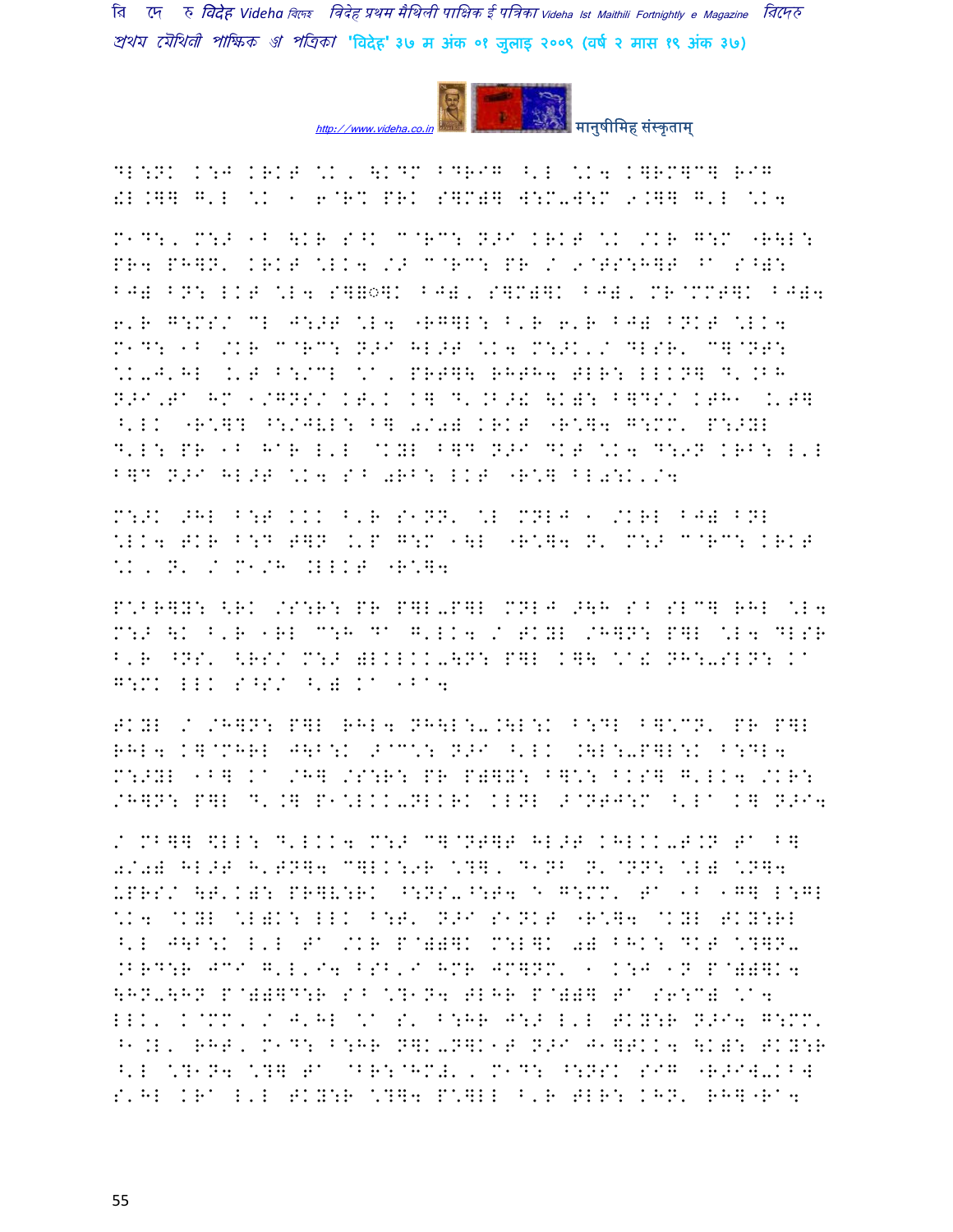

-KKR: Da KHK \*'I?-MNLJ MLN P:]KT P1\*LKK4

-/\H, M@ND:K B'):...4

MNLADK MANLING PILLE PARTIES OF A STANDARD AND CALLE M@ND:K N:M S1N] / CKIKL \*L4 M@ND:K]N] /KR' G:MK \*LK, /KR SIG .'L:\L \*LK4 /KR: B'):K N:M S1N] /KR: 1@%C@RY ^'L \*LK-M@ND:K B'): K]EK ^NS]Y:K K:J KRTK! /KR VR Ta KLK MATHIN (KUNA SI) KATA SI KATA SI KATA SI KA

M:> KN' <M#:S/ KHLKK-S^): "RPN C:L] 1 K@RM4 VR \*L]] D'N' \*K, <RLS/ N]K:L] D'N' \*K4 C:R]): !]Y:-PBT: \*K4 B: DEC PRINCIP RED B: PHONOR BERRY B: PHONOR B: PHONOR B: B: B: SO PORT 1 CONTRART CONTRART PRINCIPLE IN A CHORN (PRINCIPLOM) OF DR J'WK: MJBR] KRKT \*K-"RPNL =HN:\L 6]RKT "R\*], C:L] ST. REAL PROPERTY

SBN] Ka 1@%C@RY 1 D1,. ^'LK4 M@ND: /KR:S/ J'W \*L VYSM'4 KN]Y:/-VRK .'LM' KH]YL K:L / /KRL KN]Y:/ BNKT \*L4 /N: B'S] K:L /KR KN]Y:/ BNKT \*L MLN:4 / J'HN' S1@NNR] \*L, T'HN' %:@NT4 KN]Y:/ BN] .P):K B:SN S^M' K::/C B:L1 1 TRK:RESO: SO RESOURCE AT LEAST COMPANY AND LEAST COMPANY OF LARGE STATE OF LARGE STATE OF LARGE S \*L 1 6'R @SKBLK KLWL]K M:)]M' /KR KN]Y:/ BN] C1PC:P /KR: SIG SBT] RHK \*L4

MONDA SI MARA NAI KI KE BIATUNG KI SARA NAI KARA I, SA KARE ARI NAI KA \*LK4 K'% ^1@LL \*LK JKR: KTBL T'L-KB] DKT \*LK, ^1@LL' RHK \*LK4 1/.] \*L)-\*L) \*LK, M1D: %KT:N]S/ NCKT4 N' B'S] D1@BBR, N' ML)4 C:L] 61@RT]GR \*LK, HRDM B10:> J'N: PI: PI: J: J: J: J: J: P: J: J: J: J: J: J: J: J: P: P: J: B: J: P: J: D: J: D: J: D: J: D: J: D: J: D: J RHK, JKR: "R!]K K:L / B]CK:BKT RHK \*L4 / JH]Y: /KR KNABK, BNKK, HKMKK, KAR LAGHA SA LGHE KRA LGKA SA KANG LAGKA PAL PHIL RHK, TAK YLRICH CHAN (1911) WEIGHT, TAN CHANE KLNL KLN):M' La J:> 1 B10N1K JK:/ BJKK-VR-KN]Y:/ KTC S` S` S` STILKK "R\* BILKK "R\*] SIG'E SIG'E SIG

M1D: SIG S1TKT D'R] / TIG KRa LGKK-\N: K@LL-B@LL K] PHI (N. KENIEREN PHINA) ADN DOOR PHI (PAL NI ON PONPA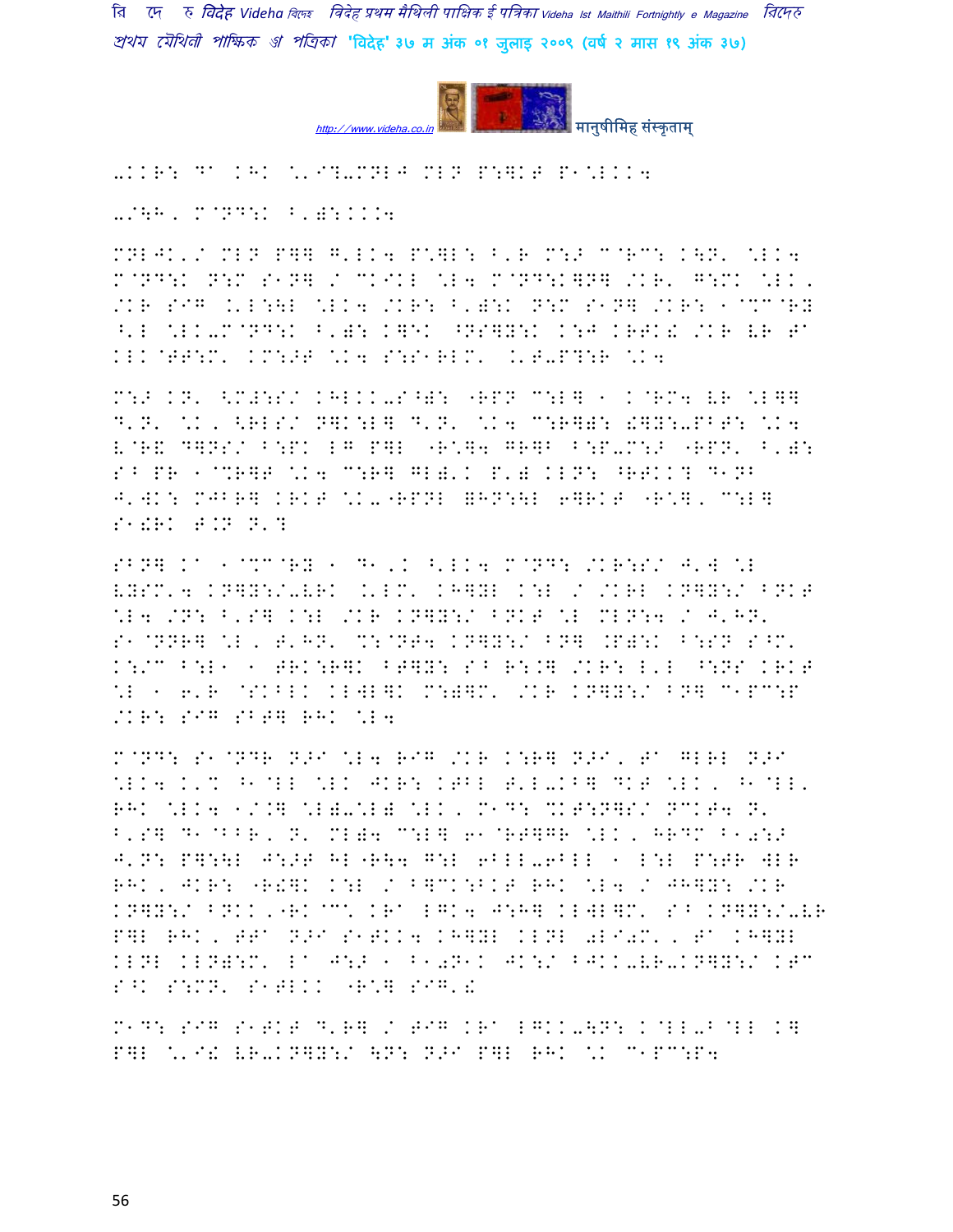

-Ta G@PP KRa N' KLNL! MLN: Ta KT'K R:S G@PP KRKT  $\cdot$  P  $\cdot$  H  $\cdot$ 

-/ BKL'L "R\*]4 VR-KN]Y:/ .:L] G@PP' KRKT RH] J:\T Ta BIH KRONING BILI KIGE I BARI, SIGHA BAGHININ DAGA BAGAI KANG AN  $3.4114$ 

-Ta Turkiya (1989) - Ta Turkiya (1989) - Ta Turkiya (1989) - Ta Turkiya (1989) - Ta Turkiya (1989) - Ta Turkiy<br>- Ta Turkiya (1989) - Ta Turkiya (1989) - Ta Turkiya (1989) - Ta Turkiya (1989) - Ta Turkiya (1989) - Ta Turki

0]@KK:-0LR] HLBa LGK4 KH1N: "RPN PK@#) S@MH:RKT / 9W] Ka PI: Ta Mandari Mandari Historical Mandari Mandari Mandari Mandari Mandari Mandari Mandari Mandari Mandari M

P]:>T MNLJK'/ MLN: ^')KK Ta M1/H KNCN 1 1/.]M' NLR-HM N>I BNBKK KML'%K KN]Y:/! NIGR]Y:Ba LGK "R\*]4 /KR KN]Y:/ M@ND: BNTKK4 HM TLR' KN]Y:/ BNBCK4

M1D: B]C-B]CM' M@ND: %KT:N] KRKK 1 MLN:K'/ KML'% LG PW: DK 1 "RPN' MNLJK SIG L:G] J:>-HM \KR' KN]Y:/ BNBC, MCG:K'/ Lia HLAB (14)

1, \KSR HL>T D'R] / 0) PK@#) .LL], @6RXK 9N)] LKK 1 MNLJ LIK La Ka P]:\4

MOTH, /HI MARXK 9NED: LEB MANUTIC FOR LULES I.E. CGBHAN CORR ANCHR CO CERR AR ES RELEVATOR CRA CHRAN CLIT KA D'ALLES ANNE DE L'ANNE DE L'ESSERT

1, /H] M@ND:K'/ VR <RS/ N]K:L] D'LKK 1 B'): MJBR] KRKT \*K, S' S1N] /> D]N MNLJ @ST@B! RH] G'L \*L4 M:>K'/ T@TK:L KLNL JV:B N>I Da SKL \*L4 S:/0 .N M@ND:  $R$  . The state of the state of the state  $R$  and  $R$  and  $R$  and  $R$  and  $R$  and  $R$   $\geq$   $R$  . The state of the state of the state of the state of the state of the state of the state of the state of the state of the sta RHIC, CHIS PR BCEEC DIAGN ACHE SANH DRACC, ETABLICH, R 0:/PL4 DLSR KLNL V@S@TR: N>I4 1IG]YL N>I4 %R]R STA INARE (2001) IN THE THILL ON HARD CINITAL AT A LARGE HARD HARD FOR A DISTURBANCY MLR PALK AL COMPAINABLE ISLIN PAPE A BIAL BAIA /KRAMAISHI D'.KT D'.] M@ND: KHLKK-K] D'.K \*'I \N:! "RNC]@NH:R  $\mathbb{R}^n$  . The mass of  $\mathbb{R}^n$ 

-N>I... S' B:T N>I! D'.K \*L]YC J' TLHR I H:L K]E  $^{\circ}$  K  $^{\prime}$  (  $^{\prime}$  )  $^{\prime}$  (  $^{\prime}$  )  $^{\prime}$  (  $^{\prime}$  )  $^{\prime}$  (  $^{\prime}$  )  $^{\prime}$  (  $^{\prime}$  )  $^{\prime}$  (  $^{\prime}$  )  $^{\prime}$  (  $^{\prime}$  )  $^{\prime}$  (  $^{\prime}$  )  $^{\prime}$  (  $^{\prime}$  )  $^{\prime}$  (  $^{\prime}$  )  $^{\prime}$  (  $^{\prime}$  )  $^{\prime}$  (  $^{\prime}$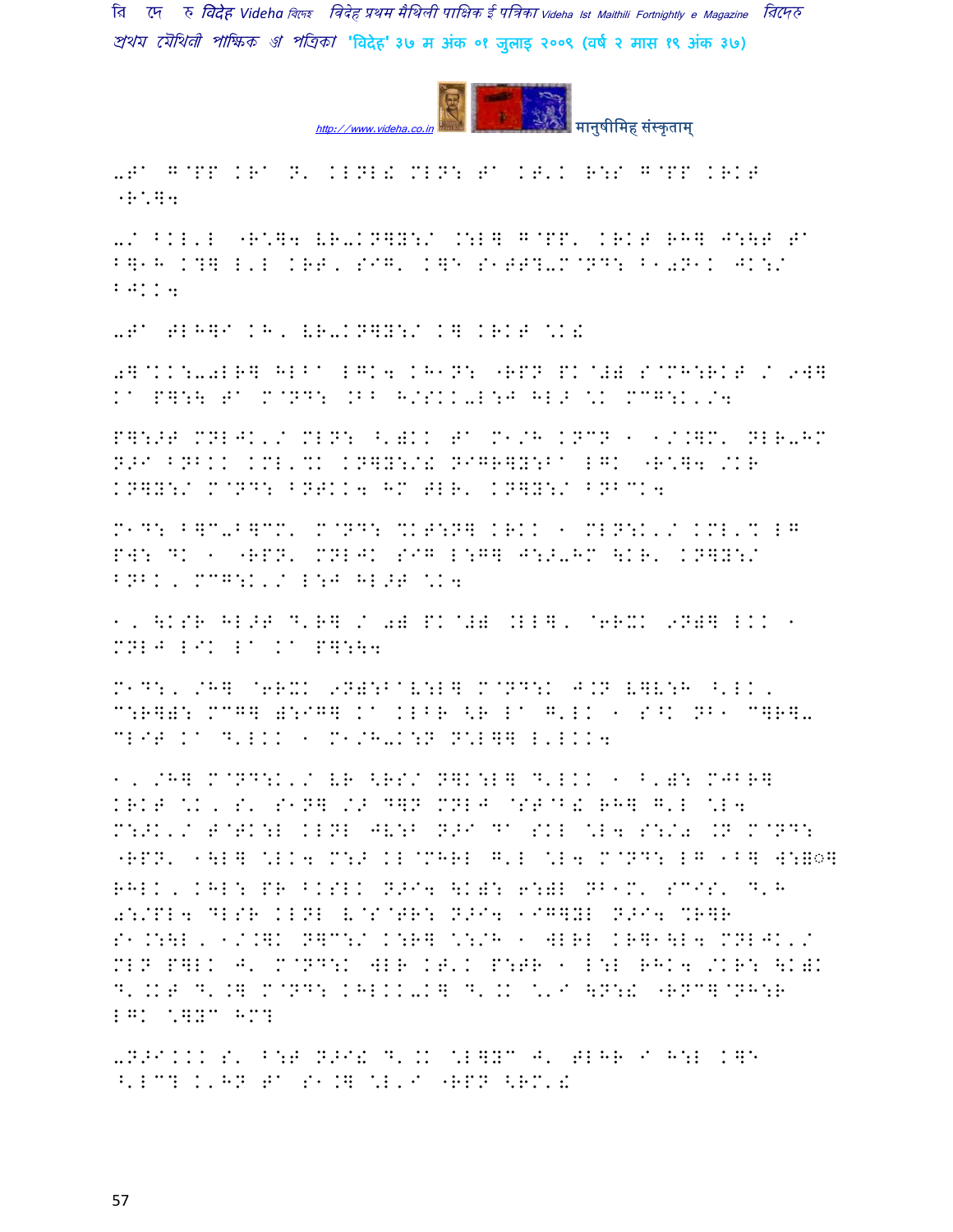

MOND: H/SLKKA-SER (1994-448) P.E.R.A. RHIGH-BHE4 V]V:HK B:D K] PH]NL <1R] Ka KH]YL P1\*L'I J'I KLN: \*'I M@ND:? N'N:M' PK@#) .LL] DKT \*L]YC, T:H] \$R'/ J' POSSE PARTIES AND RELEASED AND RELEASED AND RELEASED AND RELEASED AND RELEASED AT A RELEASED AND RELEASED AT A

MDE ADULO (ESA) (K.E.D.A) MODES (ARD), (D.A.D.A) (KD.A) JODAS (D.A.K. ASDR MOND: SAN SERIES AND STRAIN AND STRAIN AND STRAIN AND STRAIN AND STRAIN AND STRAIN AND STRAIN AND STRAIN AND S ^'LK, /KR C:RB K:T <@#)L BC1>T RHK \*LK4 PL.R]K J:H] RNA PR / PRNJE NEV HAN /NHU PRAFNI SMY STA PRO V P:N]M' PKS] <@#)L C1^KKT RHK \*LK4 MNLJ H'L] Ka J:W] LAGS/ POSSES / /HID: /PHID: //HID: /PHID: /PIE W:=◌] RHK4 J:H] 1/GNM' /KR T:%-KC]]K "R@\$\$: JM\, M@ND: /H] W:M ^')] J:>4 M1D: VR-KN]Y:/K .'LM' J' /KR:S/  $R: B\to B$ : S'  $R: B\to B$ : S'  $B\to B$ : M $B\to B$ 

M@ND: /H] B:T PR H/S] K\LKK 1 MNLJK'/ L:J ^'LK4 "RPN:K'/ @SV^:V]K BN\B:K C'@&): KRKT KHLKK-S' B:T N>I NE DO MONDE HE HE LA BILO FLORE HE LOCE RING OF HIS BERG REMOVA RH]4 1B Ta "RPN' G:M "RNC]@NH:R ^'L J:>\4 KH]YL K:L "RBK \*]4 M1D: TLR: Da S1N] Ka B] D1. ^'L4 M]SRK MT] \N: K]E .R:B ^'LN]? \H] VYSM', !]Y:-PBT:K SIG K]E @TY:G] D'L.1N TLR:?0G]: ^'L \*LC?

MONDER: 6', B. (P. 1918). WE CAR THE RHIT AND IN THE MANY CASH THAT IN THE INSTALL IN THE UNION KLK@TH:, HM G:M4 KHQH K:H: B:PEM, HK P:P. P:/M:M4 DRID 18 FROHENDA NI NEBELI KORA BILI KUROLI KANCO TA BILI KUTORI N

-T.N K] ^'LC?-MNLJK @PR@%N PR / 6'R H/SL, G:MK LLK  $\Lambda$  is the second state of  $\Lambda$  is the second state  $\Lambda$  . The second state  $\Lambda$ SAH (AH) D'EMIRM (SIB) NEL (ADD NAH APA (ESC) SSA ABSV  $\pm$  RIPS of ABL (10) Ta KHIYA AD (20) Ta RIBI (20) AC (20) RARD (40) RND (40) PT: 1 SDC 1 SDC 1 SDC 1 SDC 1 SDC 1 SDC 1 SDC 1 SDC 1 SDC 1 SDC 1 SDC 1 SDC 1 SDC 1 SDC 1 SDC 1 SDC 1 SDC 1 SD

MORE ADOUT " "ABELIES", "ORLOGE BY " "A PARTIE NA HELIBE BIN "D'AR NEDUCTE NA "ORDANIE TLR: LGM' N'@NN'M' "RPN @6RXK 9<:R] LKT RH] 1 TLI P]: J:>T RH'I4 S^ P1R1& TLR' SN N>I HL>T "R\*]4 JH]Y: G:MK SO MONETARE GHE IN ATER IFFEIL ALER TURL IF LARGE MARKY/ BOOK HARRY BOOK HIJ ECHNOLA JAHARI VIA HIJE CELOHE DA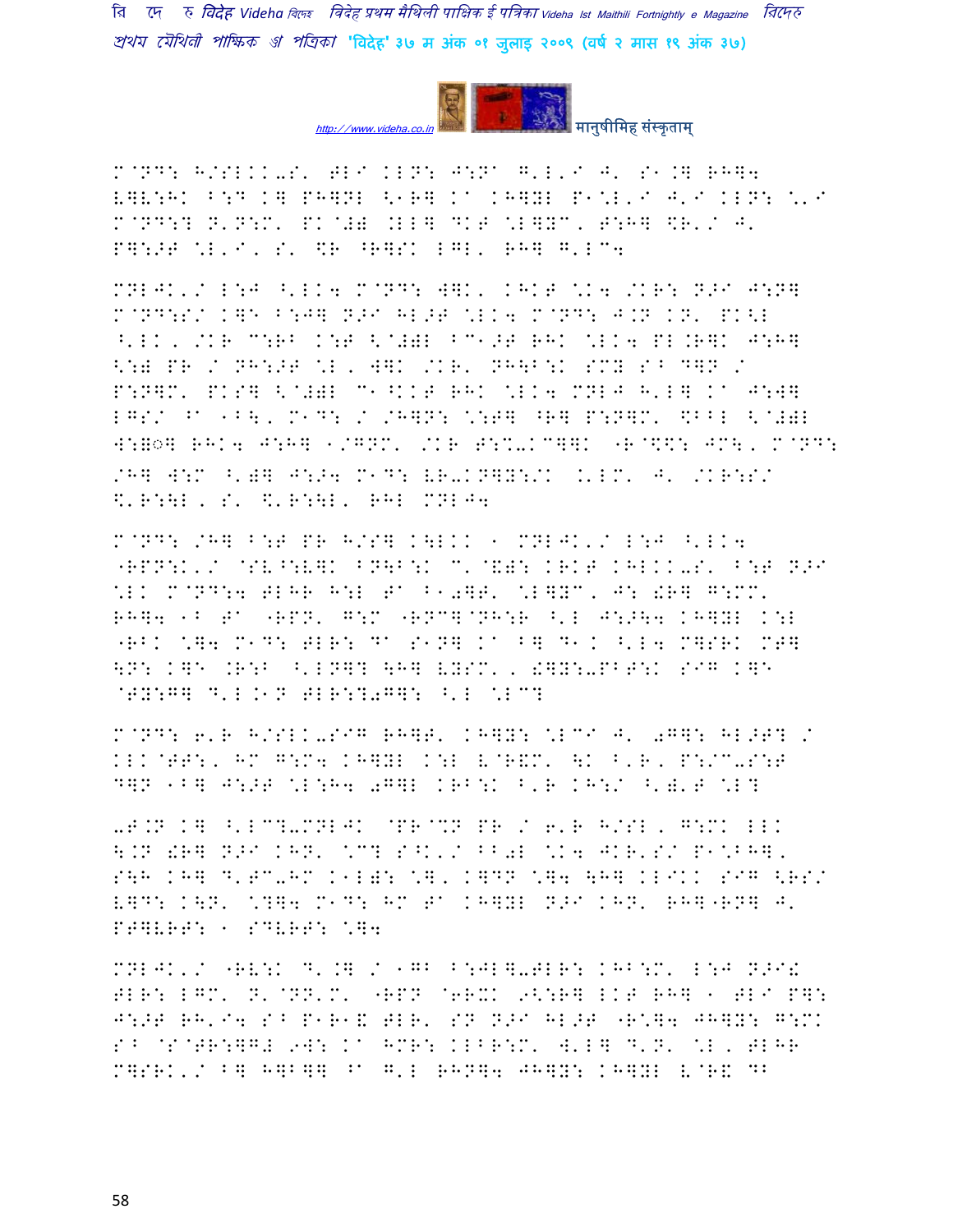

ROBE PR GY (BOIL NING) ROLL (NBHEN GHOUR BH) NIPH. THE BIG BOOK CONTROL IS A 1990 FOR THE BIG BOOK CONTROL IS A 1990 FOR THE BIG BOOK CONTROL IS AN INCIDENT OF T

MNLA BEILE CHILLAM ARADI (ER RJRA NELE SKENDA "READ THAN IS AN ARABY. A READ AND THAN IS A RAIN BILT.

MONDER GELA (ASSERVATAR) B: B:L (FAR), F: ECA (S) SAE (BAR) PASSOLISAE DARRIC, TE ANGRA NENANG KIARKIT, ANGRA HITO NG NAKARAGE IKO STEPHON DU NORDHER (1982), POLIFICA BYRGHI BORDHER (1992), LA CLB, CLB, LA CLB, L MAND: NO RELEASE REPORT OF THE REPORT OF THE REPORT OF THE MINUTES OF THE MINUTES OF THE MINUTES OF THE MINUTE  $\Lambda$ E HINDER (1989). DRIMA SEERIC ETE DER ORT NICH (1980). PCLNICH (1980). 1◌6]SM' DRB:N4 <R RHN] T.N N' La JKT?] KLK@TT:! M:S-DB M:S PR MNH MAR PHR MAN THE MORE OF ALL MINE

MNLA 6. B (BOOK) CHAIRS ON TA PURS ON TA PURS ON TA PURS ON TA PWINS ON TAXABLE VISITS ON TA PWINS ON TA PWINS DKT \*L.1N, T.N 6'R K.

MOND: K HI - F HOT B: MAND: W | PHI B | MAN SI H | MI B  $\sim$  2002)  $\sim$  51/6 BeV (11000) (1100) 1300 FBB (3100) 1300 BT  $\sim$  1200 BT  $\sim$ D. DEATHIN: BANDIN: FHOIF B.IIA PHER. (PHINE RING PHPERS D.BEA (MAR.POAR LEIB AI "AR DIR NED NEDA ALA PALA G'L:4 HMHB/ PRK] G'LH1/4 M1D: H1NK: RLKLKN] "RPN' @S@TR:]4 T.N 1\L G:MK S@MB@N!' \K): J:9T4 K:K]-K:K] KRKT / HL / HNY...4

MNLA PAMM. BILA MILL, ABRICAN DA LANG ALIMI PRAN G'L'IA L'IA (G'L'IA) EL NAPER L'IL DEEL D'ALLE D'L'IA D'AILE D'AN TLANC PIR EN ENCOLONIA EL D'ANNE SKH KRKT!

/KR 1/.] @KRL!S/ ^^K] 9WLK-W]K' KHK \*'I! S^ P1R1& \H]N: KRKT "R\*]4 /KR: DBR] Ka K]@MHRL CL] DKT "R\*], 1 MCG] \KSR /KR B:) D'.C, "RPN:K'/ 0:/P]-TLP] Ka R:.C4 HMHB/ 0:/P]-TLP] Ka RHK RH]4 M1D: C:RB K:TS/ H:? LPKL4 M1972 KKL SKREVHLANDER IS NORTH PRODUCTION  $R$  , and the state of the state of the state of the state of the state of the state of the state of the state of the state of the state of the state of the state of the state of the state of the state of the state of the SIG RHB: K / TLA BRE MRIEL / TLI HLIB AT A MI S RE T RS:18 B.B. N'ABB, III MAR.D. B'ID'NABE (FBOR "P.E. NIPRA (FF) FDF K:J N: N:LISK VIS P:R P:R OR: H: N: Y: N: P:P: N: H: N: B'):K M:> BNL:K B:D HM \*]N:R] BN] G'L \*]4 1B C:RBM'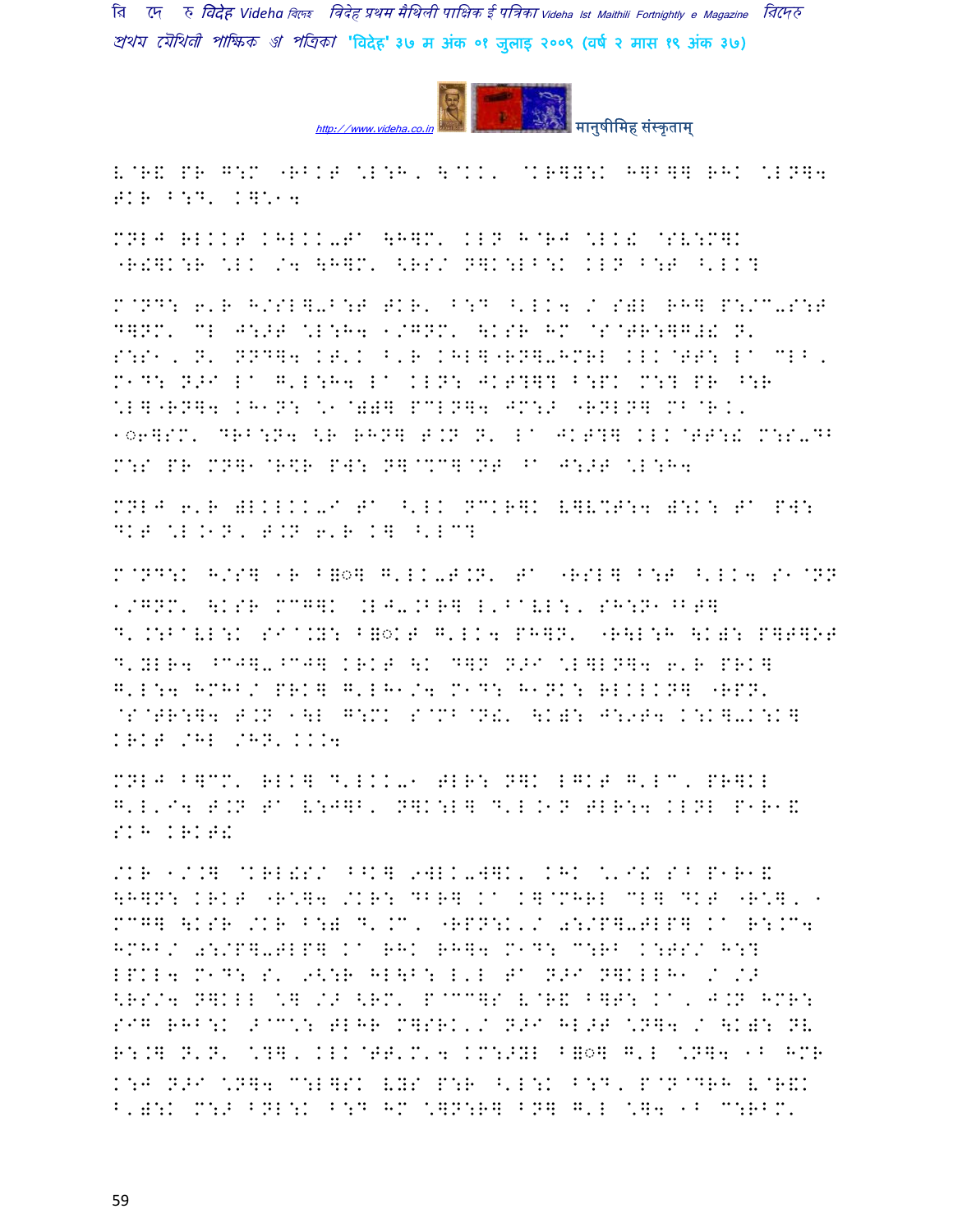

KLNL SONTH BILL SANTING IN THE SANTING ST "RNDADER EIN AD PORTE 1 IN 1919 HET REICHTE IN DIE STIJL IN DE STIJL IN DE REICHTE IN DER EINER DIE REICHTUNG K:J KA D'TC4 N' TA D'TC4 N' TA HA D'AIRE ANN AN D'AIRE ANN AN D'AIRE ANN AN D'AIRE ANN AN D'AIRE ANN AN D'AIR SO KA D'ALLER NE DI DER SON LI LINE NA DI TEST  $\mathcal{B}_1$  and  $\mathcal{B}_2$ 

MNLA (191 VIAN SUR NI DILA ANLA MIKING MILIA D M:>YLK'/ \K B'R 6'R V]NT] K\LKK 1 CL G'L4 M:> /KR J:>T' P1\*LK-K] KHKT \*La TLR:?

LOAR (RESPONSER DO NORTH FROM RICH AND CROB SEA ^:NS-^:T, )HL-)]KLR: S^ G\*KT \*L4

M:> \KD@MM N]&'! K\LKK-\HN K:J K]@NNH1 N' KR]Ha! B'):K'/ R.BH Ta R:.] LKH4 M1D: "RPN: N>I4 @PRMLD La G'L \*L.]N "RPN: SIG !NB:D4 ^:R] K:@#\$ MC] G'LN]4 B]K:  $R$  -B ( COLORS )  $R$  ( FOR 0.1 AND 1.1  $R$  (  $R$  )  $R$  (  $R$  )  $R$  (  $R$  )  $R$  )  $R$  (  $R$  )  $R$  (  $R$  )  $R$  (  $R$  )  $R$  (  $R$  )  $R$  (  $R$  )  $R$  (  $R$  )  $R$  (  $R$  )  $R$  (  $R$  )  $R$  (  $R$  )  $R$  (  $R$  )  $R$  (  $R$  )  $R$  (  $R$ 19199 H:R Ka Pw: D'A

 $1 - \frac{1}{2}$  ,  $2 + \frac{1}{2}$  ,  $\frac{1}{2}$  ,  $\frac{1}{2}$  ,  $\frac{1}{2}$  ,  $\frac{1}{2}$  ,  $\frac{1}{2}$  ,  $\frac{1}{2}$  ,  $\frac{1}{2}$  ,  $\frac{1}{2}$  ,  $\frac{1}{2}$  ,  $\frac{1}{2}$  ,  $\frac{1}{2}$  ,  $\frac{1}{2}$  ,  $\frac{1}{2}$  ,  $\frac{1}{2}$  ,  $\frac{1}{2}$  ,  $\frac{1}{2}$  , /\H M@ND:K B'):4

M:>K'/ T.NL KLNL JV:B N>I Da SKLK4 S:/0 !R] /H]N: PTO BRIGG OURLAIN PRINS IN PERSONAL IMPOUNDED IN PARTICULAR IN POST MSKBLSV SKBH #1#18 1#1004

1/GNS/ B:HR 1\L T.N "R@NH:R N>I ^'L RHK4 9TRBR]Y: <RK DRA JAAN SER (1919) SLATA SING LINA GUNA LISA (1918) ASA BERGIA DA Ta 1%] December 1983, December 1983, December 1983, December 1983, December 1983, December 1983, December 1983

-N>I K:K:4 K:@LH]\ CL J:\B4 \*1@))] N>I "R\*]4

MNLJK JV:B PR L:L K:K: PK< S:/S LKT KHL.]N-N]K' KRKT  $\mathbb{R}^n$  is the positive of the state of the state  $\mathbb{R}^n$  is the state  $\mathbb{R}^n$ "R?VL, JKR: KLNL 9P:Y N>I "R\*], P]L RHK \*]4 La CLa HORE SOKI/ DB STEVEN DAE FOOT BAARDELATE PEL LOT OL EF DET AT BIJ RHBH4 KARRHAHAN HA RHBH4 KA PHE PHE PHE P

MNLA ANGLA LABINALI TA CLIB NI LIGING APIN AT STORIA \H]N: KHKT \*], M1D: M:Y: \*L]KT "R\*]? "RB]TL \*] KH]YL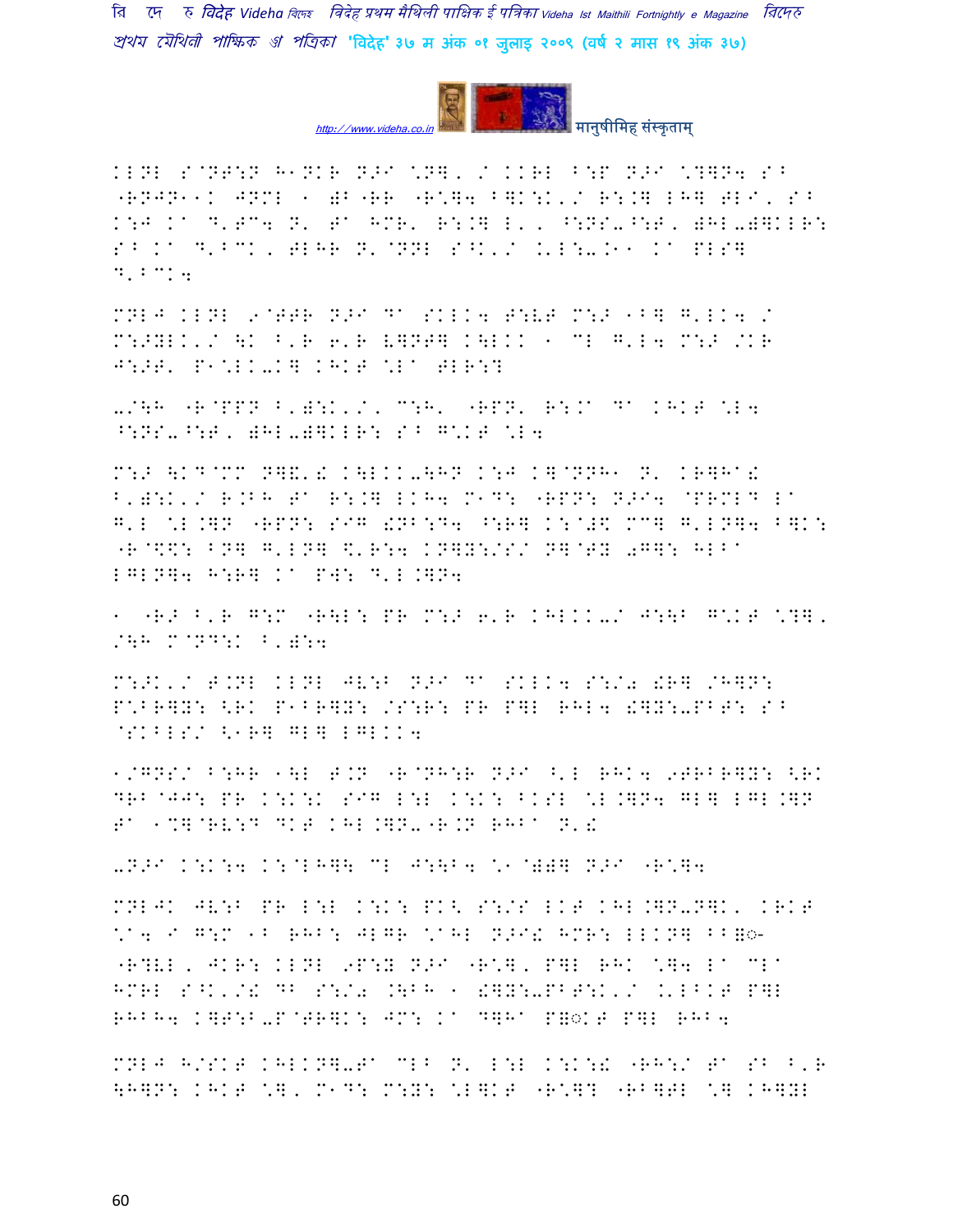

K:L, Ta Dunia (1993), Ta Dunia (1993), Ta Dunia (1993), Ta Dunia (1993), Ta Dunia (1993), Ta Dunia (1993), Ta G:M' KLN: KLN: KLN: KLN: HET HKT \* HKT \* HET \*

L:L K:K: /H]N: PK< S:/S LKT KHL.]N-W]K' KHK \*a HC! KH:/ tigla (btg sydig / gys bh:) alger (btg (btg N@RKS/ B@TTR4 N' S@^YT:, N' %]@&):C:R4 NVK: \*CI]: S^K 9@DD@#\$T:K K?' KLN, B1=◌BL LLKN]K 1CR# D'.] DIG RHK  $\Lambda$  Herois ( ) and the state of the state  $\Lambda$  tags of the state  $\Lambda$  is a state  $\Lambda$  in  $\Lambda$  is a state  $\Lambda$ KTHI JI: HI: ATE (POE) D'ATE (POE) NE D'ATE (POE) DE POEIE L'ILL POEIE

L:L K:K:K B:T PR MNLJ CKIKL N>I \*L4 /KR: P\*]LL B'R I B:T SECIES (PRESS) PROTO THE STRAIN SECIES (PRESS) PROTO THE STRAIN SECIES (PRESS) IN RELATIONS THE STRAIN SEC JMKT FAN STAAT IN DIE REITSTE DIE STAATSTE DIE REITSTE IN DIE REITSTE SAN NET HEID HET HEID HET HET HET HET HE G:MY RHK \*\* REFORM THE RECOVERY OF THE REPORT OF THE NORTH  $\alpha$  is the second term of the  $\alpha$ 0:K V]!V: B')] H1NK: @SV:M] M:N] N'N' \*?]N, G:ML M:N] N'N' MARIE N'ALLE A BOULLE AN CALENDARY AND A CHERO CON NO I REFERENT SOMETIGE STRUKT FOR STRUKT SOM G:MA NO SERVICE EN LONG (AN ANGEL ) NA NATION (AN ANGEL ) ANG ANG ANG ESTADO ANG ANG ANG ANG ANG ANG ANG ANG A K:K:K'/ B@RD:@%T N>I HL>T \*N]4

MANIA MID: BIILAY: SAHI BANIB MID: RAHO EAN SIG MANH EA /> BKS:R S^M' H1LK] DKT "R\*]4 S^ ^LRK: @)R'NS/ DR^IG: J:>T "R\*] K:L'J, 1 KH]YL STB@JJ], Ta KH]YL BRB@JJ] G:BBKT BYN (BFIB (BNBH N) MARB ( TYPRABERIAN BYN.T. HOL: ALIEN (1981) IS A B: CONCRETE CONTROLLING IN A RESERVATION IN RELATIONSHIP OF THE RELATIONSHIP OF THE REL C:HR 1 \* NRPN KRAINER KONGER KOMMUNISTIERT IN DER KOMMUNISTER EIN DER KOMMUNISTER EIN DER KOMMUNISTER EIN DER B'R KHN' \*L.

/KR: KL@MHRL J\B:K MLN N>I ^'LK4 B'S] W:M \HN' G@PP, N' Tany of Persons and Persons and Persons and Persons and Persons and Persons and Persons and Persons and Per B.14 /Ta' Silary Tempo 1.1598 PP Predig (Prim P'@)RLM'@KS JR: K\,N' Ta L:L)'ML L'S] Ka /HL B:J] PR B:J:J:J:J: T: U: H

J.N <1RL, SCIS' G:M N]SBD \*LK4 1/GNLM' KLNL S1GB1G] N>I4 .:L] \KSR' J:GL] M:> /I<:>T BKSL \*LK! PRS] Ka ?:R] 1GBM' DKT KHLKK-B] "RB'R ^'La4 KTa CL G'L \*La "R@NH:RM'?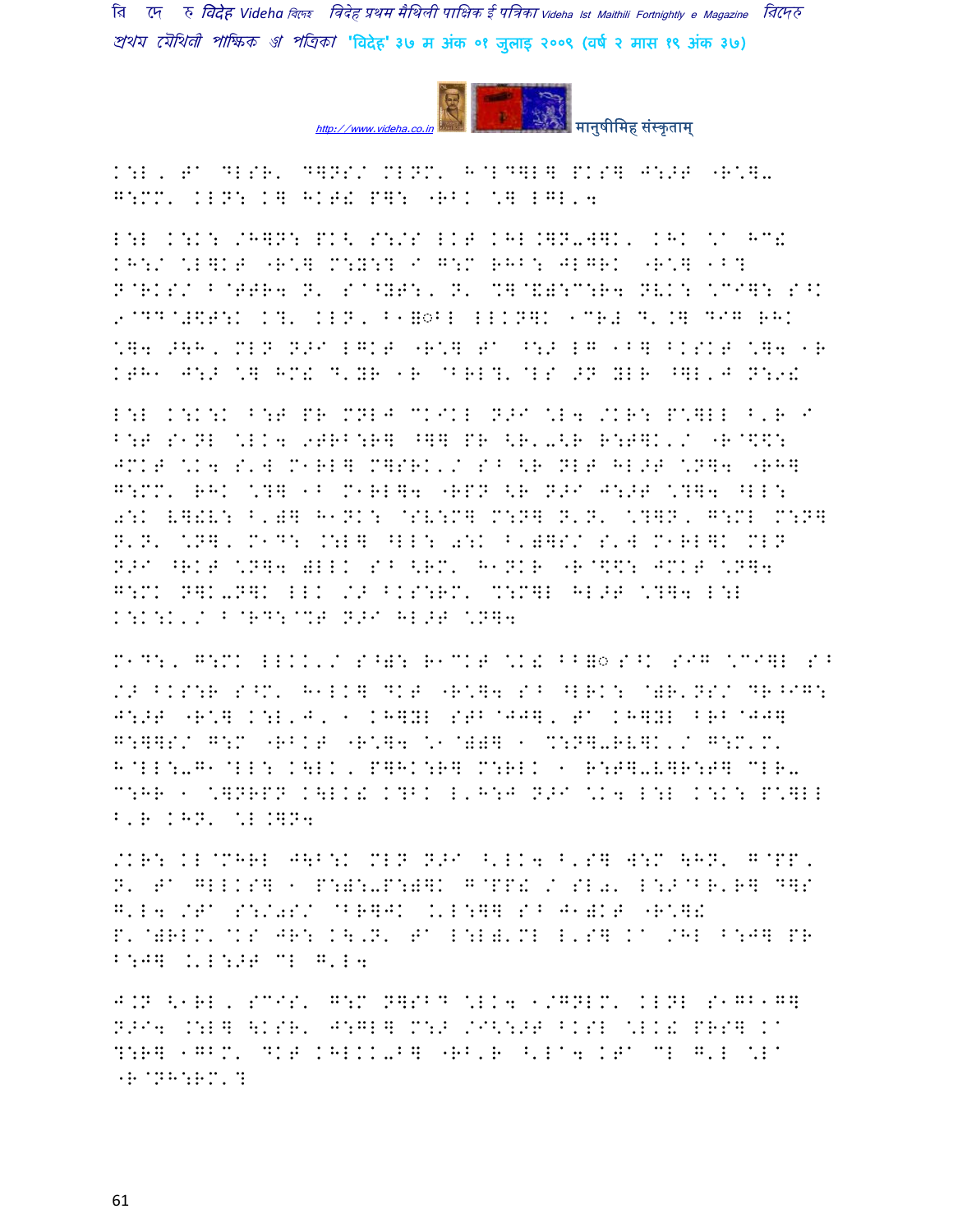

1, /KR: BH1T R:S B:T MLN P]LK4 D:D: MLN P]LK 1 MLN PHILK 1991 LA CHROIGE THE THING IN A THE THE CARD MONTH, CHARLEY CONTROLL

BRB@JJ] )'ªNK P1@KK]K K]\*1\ K:LK B:D G:MM' KCBC-KCBC HLBa LGLK4 /KR N]@NN N]K JK:/ )B)] G'LK4 B]C 1/GNM' COLOR PR CHAPP PHI NEW 1980 RELEASE PROVINCE CHICK B10UH1T R:S LANG BH2T BIT RITH THE STORE BH1T RESUL UH KA 1992 SHR 194

 $\left\{ \frac{1}{2},\frac{1}{2},\frac{1}{2},\frac{1}{2},\ldots,\frac{1}{2},\frac{1}{2},\frac{1}{2},\frac{1}{2},\frac{1}{2},\frac{1}{2},\frac{1}{2},\frac{1}{2},\frac{1}{2},\frac{1}{2},\frac{1}{2},\frac{1}{2},\frac{1}{2},\frac{1}{2},\frac{1}{2},\frac{1}{2},\frac{1}{2},\frac{1}{2},\frac{1}{2},\frac{1}{2},\frac{1}{2},\frac{1}{2},\frac{1}{2},\frac{1}{2},\frac{1}{2},\frac{1}{2},\frac{1$ RHL \*LK \* PHTL HTTL FHA:RHHL THAN LIGHT IN PHONE.  $H_1 \oplus H_2$ 

^]] LGL' N>I PH1/CLK /KR DL:N PR4 S^ 1/GNM' G'LK 1  $R$  (P. 1980) / (R)  $R$  ,  $R$  ,  $R$  and  $R$  and  $R$  is defined by  $R$  . Then  $R$  defined by  $R$  and  $R$  $\mathbb{G}$ ,  $\mathbb{G}$   $\mathbb{G}$ 

DB ): \*CI]: D1NB D]SS/ M@ND:K B:/H] ML]] PK]N' \*LK4 / /KR: !K]Y:-!K]Y: 1GB W'L] RHL \*LK4 M@ND:K 1/.]M' N' NLR \*LK, N' Y:CN:4 \K): V]C]@TR: SN P?R:\L DM@&)], JR: J'A: J' A RHL \*LY (1984) - NA RHL \*LA RHL \*LA KARA AND TAR KLANL \*LA \*LY NO BAG KLAIDE SE TRECHTEL HALLEY HE GO OF HHE SIG PORT HIM HE SIGNED TO LAT \*CI]: S^K SI@.Y: GL] DS'K4 TKR: P:\*:/ K]\*1 G:M'K LLK ^]]K TM:%: D'.B: L'L SIG ^'L4

MOND: MAND : MOND : MOND \$/) MOND : MOND : MOND \$/) DHK H:?! \N: @KYL @S@TR]:G#K SIG @VYVH:R KRKT "R\*]! LYA TAK REJA NY ALEY ELITRILIT

DRIE ZIE RIE NIE DRIE DIE LANG HE KREINE DER SPIELENIE SOME LIGHT REPORT OF TANKING AND THE LIGHT SIGNED G:MA DO L'ANGERO A PAREZO DI PERSONO EL SERVA EL SOCIA I PORTE EL ROCO DI STB@JJ] @)R'N \*B)] G'L4 BRB@JJ]K 1S:M' RH] K] D'.KT  $\Lambda$ History (The Saby (B2): Provider (Te  $\Lambda$ Hies )Hospital (Provider ) Bar DO HIS REAL TIME AND PICKING IN SALES IN THE L'E ADY (ADYDAN) (THANGEL I CONTROL AN INDIANA GENERAL SERVE IN MEDIAN MENGE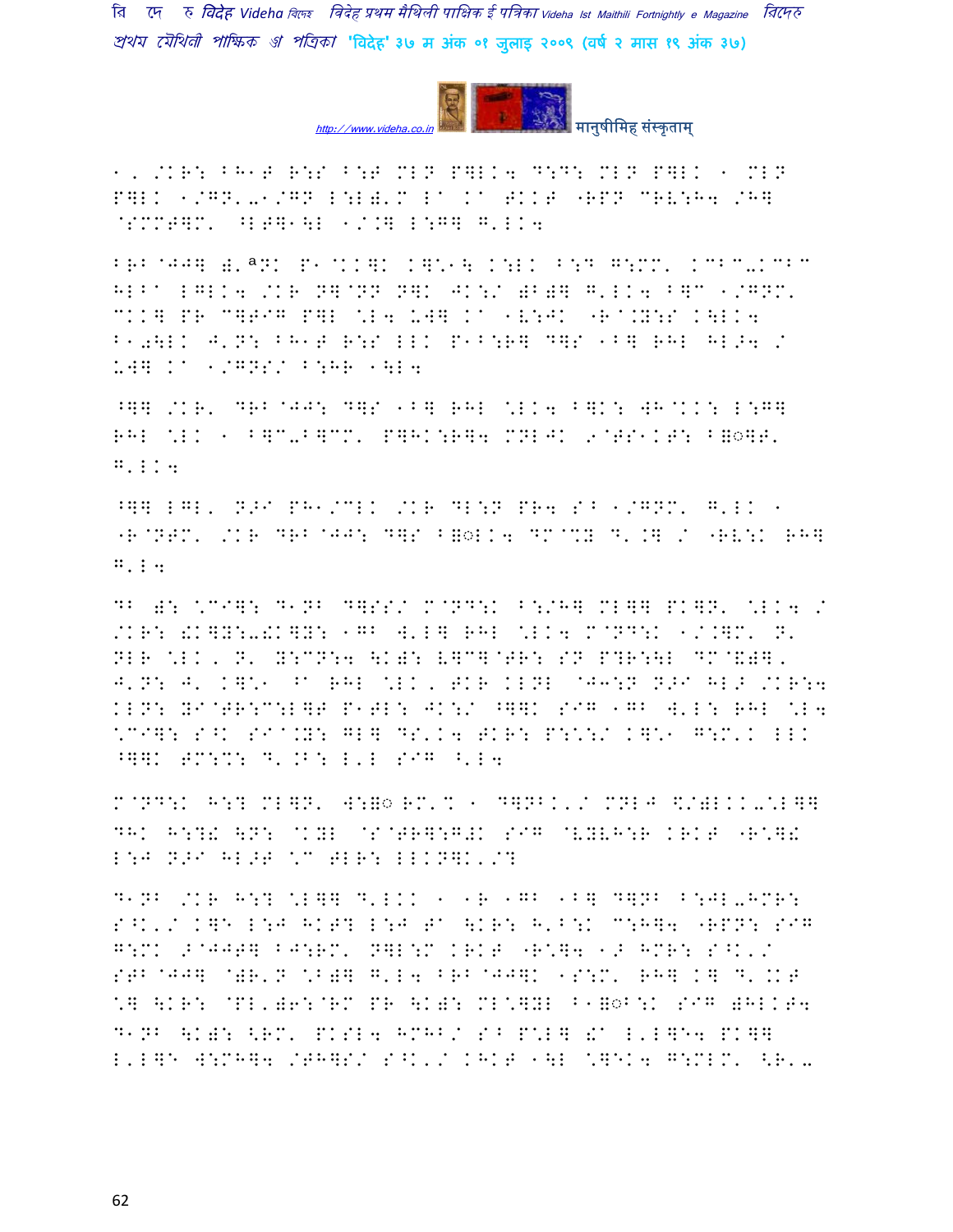

RE SO WEST IN AN IN LAIRES THRICK ON DECISING INAUG KLAND G@TR:MAND AT ALL AND THE MANDED NAMES OF A PARTIES.

SOTTE, S' S' NORTH D'EST SOTTE EN MANIFER AN DIE MIDSTER DE MANIFE \$'R: G'L4 / S@RD... ^:VN:H]N 1/.] D]S D'.KT / S]HR] G'L4 TKYL S:HS Ka KHLKK-K]E KRK \*'I \N: M@ND:? TLR: KN]YL L:J N>I HL> \*C S@TT'?

/KR B:T PR M@ND:K @S?]R 1/.]K P1TL] KN' H]LLK! SL0' MNLJK 1/.]M' TKKT KHLKK-S@TT KH]YC! W]K' HMR: KN]YL L:J N>I HL>\4 / Ta KH]Y: N' MR] G'L4 MR] G'L D'HK ^B.! S^): S1.: G'L4 M1D: P')K ^B. N>I MRL4 / "R.NL LAGE "PRIN EIR KORD "RYEN "REEL IN DON'T BELONG ML\*]YL "R\*] K] N]M1@C\*: \*CI]:? N>I HL> \*C V]@%V:S TLR:? HM KR: D'BC V]@%V:S TLR:, L:J HMR: KN]YL N>I HIJA "ANTA APR NTVRI FIT. T. N' D. N. N' D'R BTA BRING. KNAIL (WE TIL ANDER THAT AND AND SON SHOW BAR NURS ^B. HMR: "R.NL L:GL "R\*]4 P:> 1 "R@NN HMR: C:H]4 JKR:S/ I HMP: A HAM: M H (MI)T, THR: MINITE I D'.KTR N: M NO D'.KTR N: M NO D'. \*]E HM4 W:M-K1W:MK @!Y:N N>I RHK "R\*]4 HMR: L'L B@NN KLWL] 1 G:MK \H] B:)M' KLNL "R@NTR N>I4 1B] JL, JKR: MLN HL9!

1, S^K'/ 1@%C@RYS/ V]@SM]T KRKT M@ND: /H] W:M M:/)] PR CTH THE LICENSE BH:DIRECT PACTE BOOSTERS OF CONTROL OF SHEAR OF SHEA G'L! M1D: M@ND: /H]N: P]L] \*L, S1@NN "RK:%K N]C:/, BY: PH B GUNG JHENG NO PEAR PUBLIC N]@RV]K:R! /KR 1/.]M' KLNL ^:V N>I \*LK! N' V:SN:, N' 1MI@TR:#, N' K:TR-Y:CN:4 S@MPB@R# ^:VV]H]N \*LK /KR 1KMT] 1 1/.]K P1TL] @S?]R \*LK-UPR 1K:% D]S 9WL4

MNLJK MLN KLN:DN Ka 9WLK4 W'H1N]Y:/ Da /KR M1/H LG BKSKT KONSKTRED SKRIFTER (FRANCH) SOM STRED BLEV .:L] HMH] ): \*]YC4

MONDS:K'/ J'A: DIE JAE NOOR EE EN GEBEUR 1 HET HABE NOOR HEE DOOR DIE H J:N] KH:/S/ B:=◌] 1B] G'LK />M'?"RPN D'H 0/PKT 9W] BKSL4 MALLIN SPORT AND LINN SPORT AND DESCRIPTION OF THE REPORT OF THE REPORT OF THE REPORT OF THE REPORT OF T<br>In the report of the report of the report of the report of the report of the report of the report of the report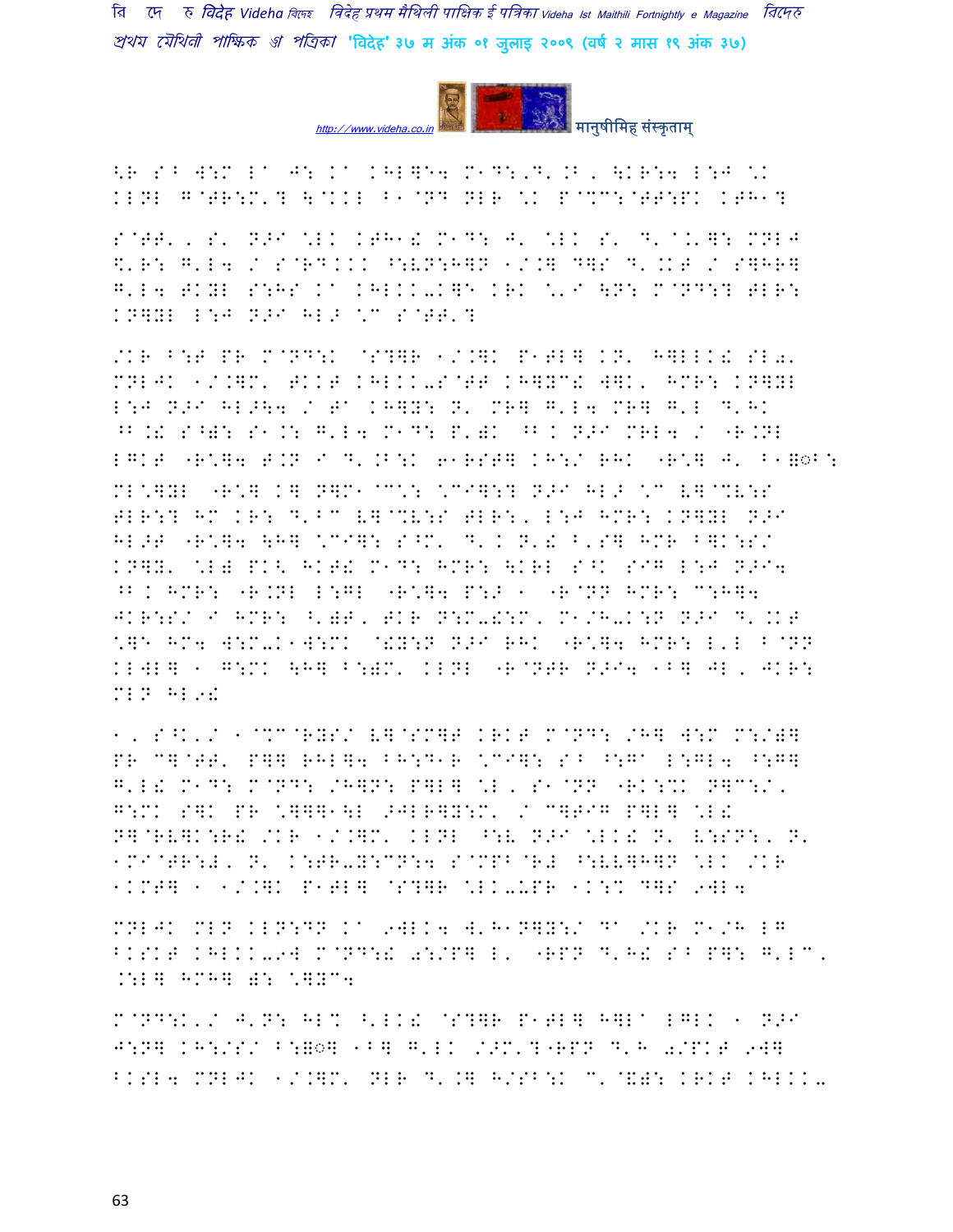

THI KILDS AND A THE RILL KINN HIR AN ANDNA HON ON DE LI N' Printer (1988) - Paris (1988) - Paris (1988) - Paris (1988) - Paris (1988) - Paris (1988) - Paris (1988) -

MNLA CICH ALGE CAN SILLE CAN CHI SHE STRINGTHIO \*L-N],%@BD! T.N MNLJ KHLKK-TLI "RPN 1/GN JL M@ND:!  $H$  By  $\mathbb{R}$  and  $\mathbb{R}$  is defined by  $\mathbb{R}$  . The point  $\mathbb{R}$  is the point  $\mathbb{R}$ 

 $\ddotsc$  , and  $\ddotsc$  is the mass of  $\ddotsc$  , and  $\ddotsc$ 

J@NM M!1BN] J]L:IT@RGT SL'MP1R G:M M'4 B:@LY K:L' S/ L'.N M' 1^R1C]4 KKK GL) RCN: 1K:%V:N] S/ @PRS:R]T 1 V]^]@NN P@TR-P@TR]K: M' @PRK:%]T4 S@M@PRT] K'I@DR]Y SCHEEMS AND MANUAL PROPERTY PROPERTY

!@RM:@TM:

/KR: !RM-KRM M' B\$ N]@&W: \*KK---^LR'-^LR "R@NHR-GR' 9W] , NH: -!L, 9<:R' D'H' ^]JL TCN] PH]R] Ka MID]R K' N]K JK/ KKK B'R !LIT 1\* T.N ^R] MLN PBJ: Ka Ka / DS BJ' REFUSE (REFUSED 1999) IN THE REFUSED OF THE REFUSED OF THE REFUSED OF THE REFUSED OF THE REFUSED OF THE  $R$  -PSPL-91 (IV) CH (IV) (STEP 3  $N$  -LL MAPS (1912) (3919)  $R$  41 B)  $R$ K.HNL BHLDAL ATH HLUK LUK ROBER GYMAN A CHRIFENS P:?R; K] H:\$ K/PBKT KNKN] -- /KR \H] D]NC@RY: M' KLNL ): 6@RK NH]I P\$LKK --- S:LK-S:L B:DL4 LLK KTBL KHKT RHLKK J' .:L] D'H M' W@#"]: M:R] D'TKK ---PH]N' J:N; F.N ARIS AAN TYTK BREAT FIRE I: NI BE ARIER TREA P\$LKK /KR: PR 4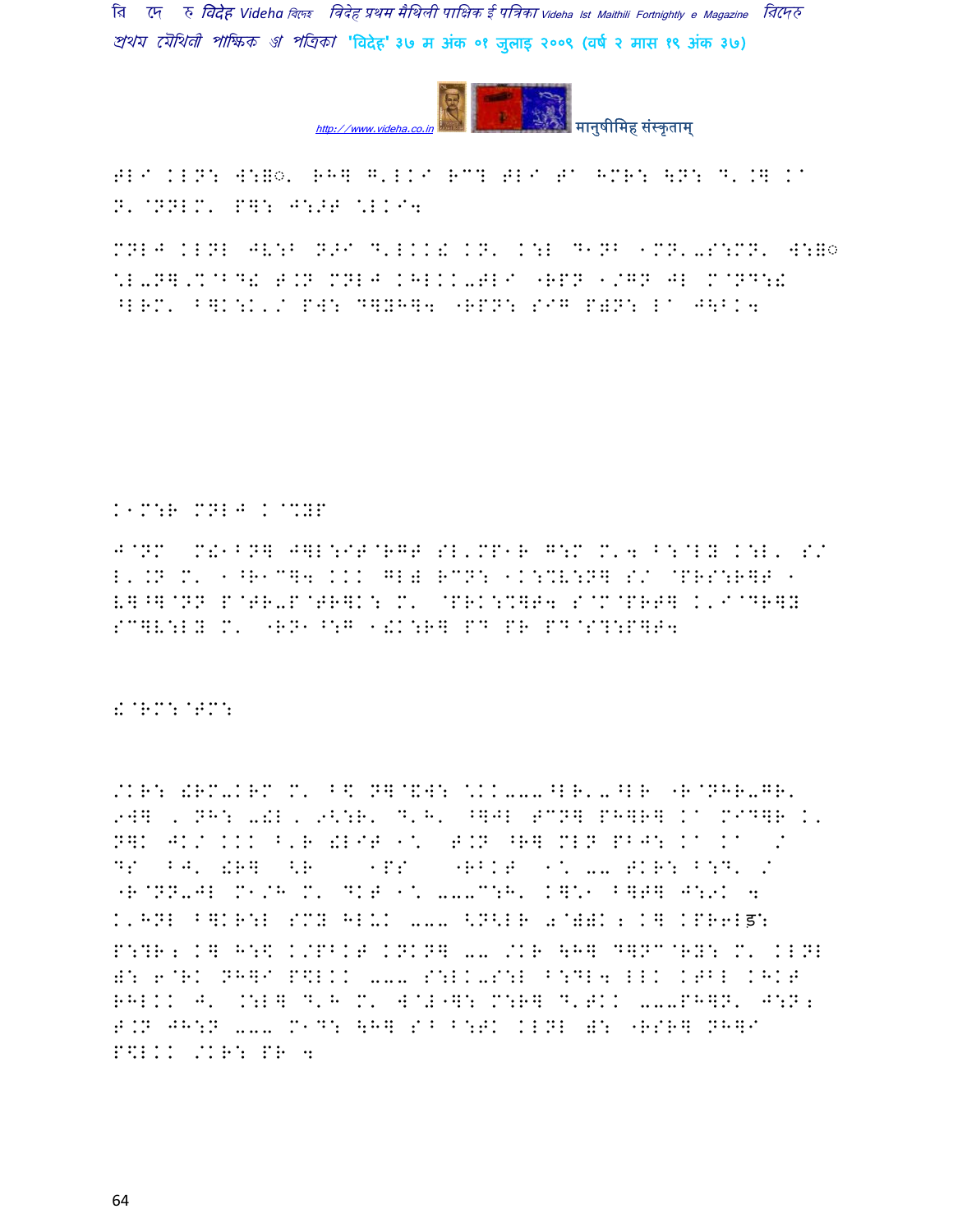

D:N]-DY:L1 S'HL / T'HN'---D11R] PR 1YL KLNL ^].MIG: K' / BIN' / BOOK / BIN' I BIN' AN AN AN AN AN AN A BRB "RPN' KARAMI KAN KANA KATA TANG PADA NA PARA KATA PERDIANAN PERDIANAN PERDIAN PERDIAN PERDIAN PERDIAN PERDIAN D1NB PR "R)1) @%R@D!: \*KK /KR: 4 SGRL B\$ G1#G:N HLIT \*KK /KR ^@TT]ᆬK -- /KR SHMDYT:K 4

^N' Ta K'YL BJKT \*L J' /KR B:P B]N1 S'V: -S1@%RB&:, "R@NN-DV:I K' K:H] K:)] Ka MRL \*LKK

R:MORRIS K: MORRIS WICKERS K:PHORRES K:PHORRES K: 0:0:0:

Y:@TR: @PRSIG

HMR KORNEL HAMR KONG KORNEL HAR KORNEL HA

BH1T PHINT RY CAREL OR OR ALAY CONTRACTOR (PHOR – HET STORE RESERVED AND ROMAN BHOME RESERVED AND ROMAN HANK: SINN YNK: SYN RHNA'A RHY 1 T.N I HE RHY 4 JNKP1RM' RHN]H:R \$:. !]R'@N@DRK'I HMDYK' 0K0L]] D'B B:L] ND] S'T]M' 1.]R K] V]%'&T: RHL HYTKK – HM TH]Y:  $\mathcal{B}$  . Best the result of the subset of  $\mathcal{B}$  the subset of  $\mathcal{B}$  ,  $\mathcal{B}$  ,  $\mathcal{B}$  ,  $\mathcal{B}$  ,  $\mathcal{B}$  ,  $\mathcal{B}$  ,  $\mathcal{B}$  ,  $\mathcal{B}$  ,  $\mathcal{B}$  ,  $\mathcal{B}$  ,  $\mathcal{B}$  ,  $\mathcal{B}$  ,  $\mathcal{B}$  ,  $\mathcal{B}$  , THE SYNCH ST

 SMY \@MHR K:6] SSR] G'L "R\*] 4 \$:. !]R'@N@DR S'HL 1B NH] \*?] 4 JH]Y: / PL.R: G'L \*L:H S' PL.R: 1B DHA "PENA" A DAI "LAI YE" PENGERA DI PENGERA LAI DANG CONTERNATION CO PORXIK HOW CHARY AND HIS CONTROL TO HIS CHARGE AT A GOOD AND A CHARGE AND A VEHIC  $B$  (Fig. 8 ),  $B$  ,  $C$  and  $C$  of  $B$  is the state  $\mathcal{L}$  times  $\mathcal{L}$  and  $\mathcal{L}$  and  $\mathcal{L}$  and  $\mathcal{L}$  and  $\mathcal{L}$  and  $\mathcal{L}$  and  $\mathcal{L}$  and  $\mathcal{L}$  and  $\mathcal{L}$  and  $\mathcal{L}$  and  $\mathcal{L}$  and  $\mathcal{L}$  a @VY?:–K?: S1NN]H:R K'/ NH] ^'LK 4 S'T]K K]@NH'R PR BSL PH:\$] G:M S^M' G:/L J:>T LLKG]T S^M' S'T]K K?: "RPAL TEEL" 10 HAT 4 HAMRY AND THE STATE OF THE TEACHERS IN A THOUGHT IN NH] "R\*] 4 M1D: ND] S^K @PR^:V J'N: LLKG]T S^M' "RBKT RHL "RHNHLARH, "ND, "BRI" "TERTH "YL DYA "SLAH" (PRS) "PID SY "PAD  $H\ddot{H}$  4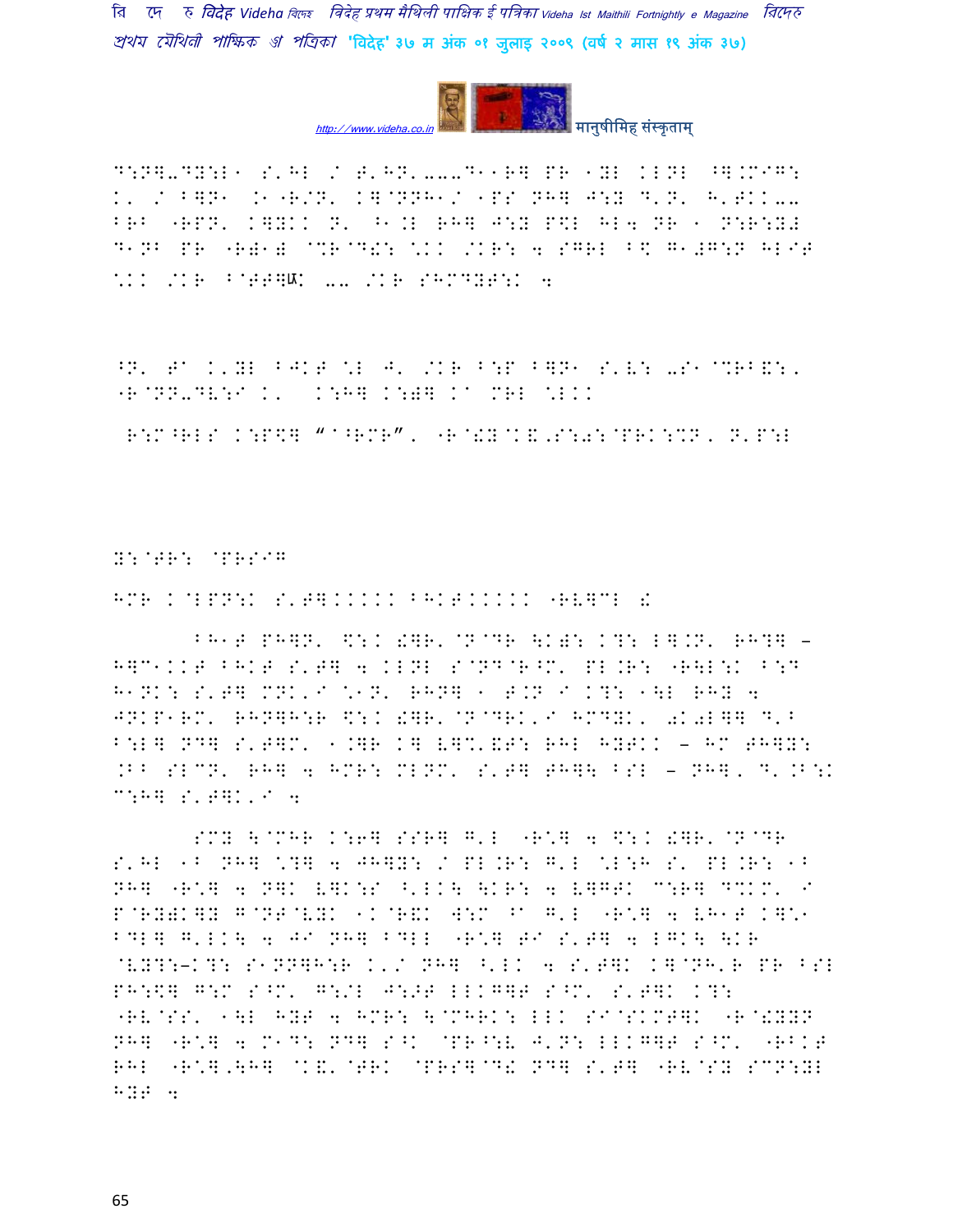http://www.videha.co.in स्ट्रीया स्ट्रेलिया मानुषीमिह संस्कृताम्

 PL.R:M' D'.B: L:YK BH1T K]\*1 \*KK 4 <1MB:K H'T1 J' K'/ K:WM:@#\$B "RBKT "R\*] P:IC–\*V <I):K VS Y:@TR:SI PL.R: "RV@%Y 1B] J:>T "R\*] 4 \@TT D'.B: YLG BH1T K]\*1 \*KK – "R@NNPB@R#H]M:L @%RMI.L:, M:\*:P1@C@\*R' (M:\*K N:IGR] SN) H]M:L, C@RC]T 6'V: T:L, MH'@N@DR G16:,  $v$ , and the social contraction is started by the signal signal signal  $\overline{v}$ ^@DRK:L] MID]R, V]@%V%:IT]@STBP, T]@VVT]Y G:M, P1RN: B: 100 100 100 100 100 100

P: HY TI #L) NEW HEY FANGE AN INDICATE THE RESID LGKT "R\*], M' CHR] PL.R: NGR, 6'V: T:L, H]M:L] @%RMI.L: S^K'I 1N@ND La SKKT \*] 4 S:>K]LSI PH:] PR CLA SKAT A VAN SKATT FRAME OVER 1999 VAN DIE VERSTELIGE VAN DIE VERSTELIGE VAN DIE VERSTELIGE VAN DIE VERSTELI  $\left\{ \frac{1}{2}, \frac{1}{2}, \frac{1}{2}, \frac{1}{2}, \frac{1}{2}, \frac{1}{2}, \frac{1}{2}, \frac{1}{2}, \frac{1}{2}, \frac{1}{2}, \frac{1}{2}, \frac{1}{2}, \frac{1}{2}, \frac{1}{2}, \frac{1}{2}, \frac{1}{2}, \frac{1}{2}, \frac{1}{2}, \frac{1}{2}, \frac{1}{2}, \frac{1}{2}, \frac{1}{2}, \frac{1}{2}, \frac{1}{2}, \frac{1}{2}, \frac{1}{2}, \frac{1}{2}, \frac{1}{2}, \frac{1}{2}, \frac{1}{2}, \frac{1}{2},$ SI@.Y:M' "RBKT "R\*] 4 V@R&:T] MCSM S^SI N]K HL>\* "RK:SM' 9\$B:K L'L /N: JNBR]SI JBN 9@TTM M:NL J:>\* 4

M100: HMR: LL PH: PHP (96 PR) MINI (99 PR) DM STORE EN STREET STAND SOMETIME SERVICE SERVICE !]R'@N@DRK S'T]K .:S]YT .LJB:K L'L MNM' "RN'KLI TRIG 9WKT RHL "R\*] 4 S'T] M:N' N'P:L]M' HL>\* 9@JJR 4 9@JJR !P–!P ND] 4 HI,W]K' S'T] 9@JJR' P:N]K SIG BHKT "R\*] 4 PE.R:K HOTE MERDY POINT REFERENCES PER SERIES @S1@NDR, K1R1P @PRSIG S^K \K:IT S:@K@&/4] 4 K@R#:L] @PRD'%M' BHa B:L] @PRS]@D! H]M:L] ND] S'T] J' B0:+, \$L)], \$\$'L!1R: !NG=] HL>T ^:RTK' 9@TTR @PRD'%M' SOMHING HIS SEND, A CONSIN MORE ADVISENTS ON SURF HL>T "RPN: SIG' CBN: L'N' PL.R: 9P@TYK:M' @PRV'% KRKT DOCKBER, CARACTER ( PIRTHER M, MADR 4100 (PNP) 4

 T]N D]NK H'T1 M:@TR HM PL.R:M' \*] 4 S:0: @PRK:%NK K:@RY:LY N]R]@K&#K @KRMM' \@TT 1\L HL>TL HMR @PR:?M]KT: S'T] D@R%N "R\*] 4 @K&'.%:. @PRV@N!K RALICAT SIG HOME OF THIS PHILICAL CALL AND LOCATED A DOCERT DATA CHE PROTH GREEN CHAN KEY PRESS.  $R$  (Product the Property of Section Control of the Section Control of the New York  $\overline{C}$ LAND VIRTUS STAAR PART AND LAND PROPERTIES DNABK:TK KALENDAR SA SA SA SA SA BAGILIK SA SA SA BAGILIK SA SA BAGILIK NILIK NE SA BAGILIK NE MASA BAGILIK NE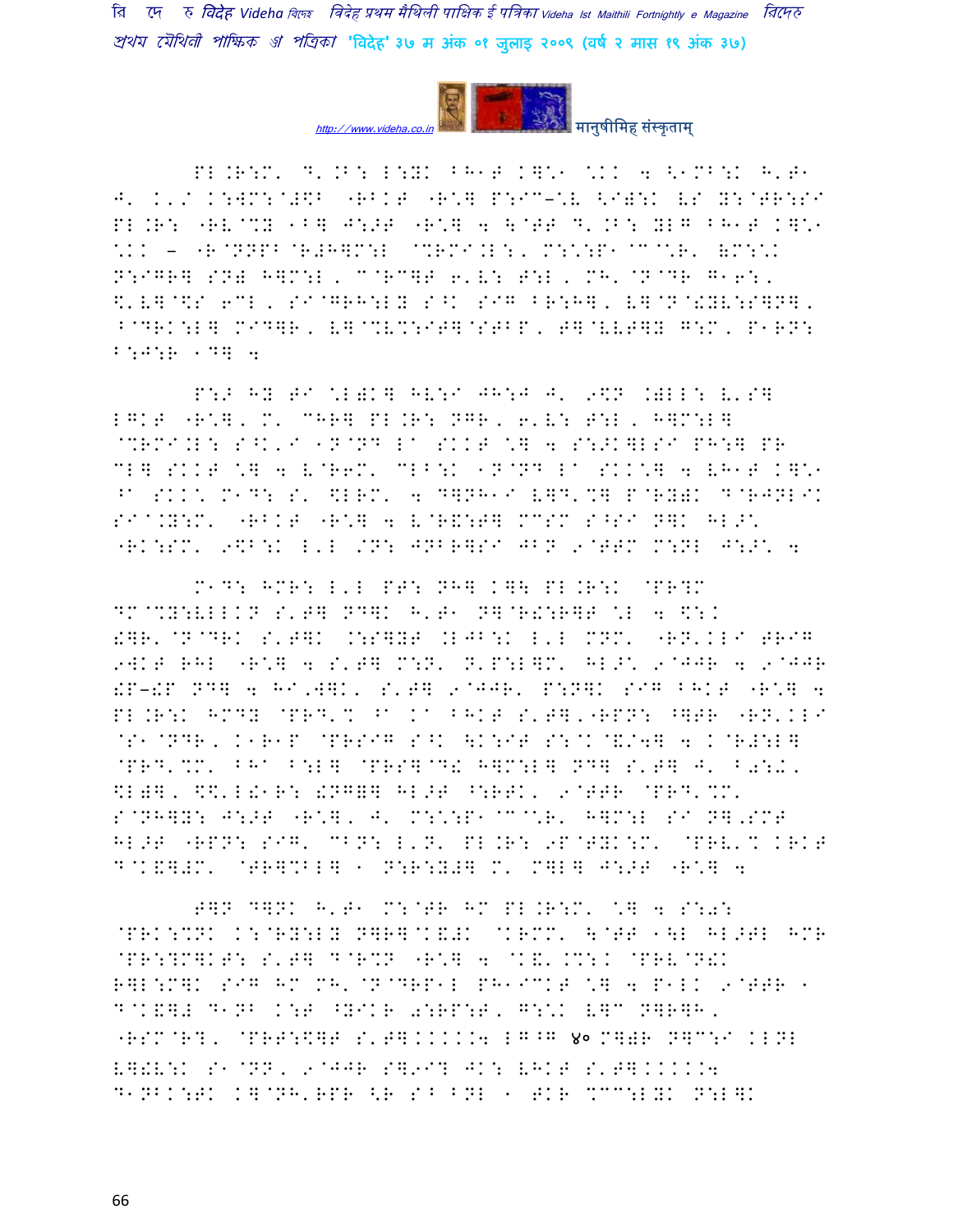

D1@RG@N! 1 G@NDG] 9@DYKT S'T]....4 NGRK G@NDG]K'I 1 POTECT V SHOURES SEE (EVELT) SOURCH (A) PERTESSE SOK (C) CONTRECT (P) S'HL "RPN \*:THER LLING" ( ) NIN E. PH"N . THIN . \$'R:/N, D'.]T' D'HM' S]HK] PSR] J\B:!R]K K1R1P SO AND CONTROLLER SPICE SPICE SPICE SPICE SPICE SPICE SERVICE SPICE SERVICE SPICE SERVICE

 NH], HMR: NH] LGKT "R\*] \$:. !]R'@N@DR TH]Y: \H] S'T]K'I D'.N' HL?]@NH 4 M!'%M' RHN]H:R, ND]K SIMIRAS SIMIRA TERRAH PERANGGAN PADA PERANGGAN PERANGGAN PERANGGAN PERANGGAN PERANGGAN PERANGGAN PERANGGAN PER \HN K1R1P S'T]K'I KLN: SH] SKKT \*L:H HL>T 4

 HM T P1R' N]R:% ^a J:>T \*] 4 HMR M:@NYT: 1 !:R#: S^ .@#\$]T HL>T J: RHL "R\*] 4 HM "RG1T: Ka R]L:M] J] K'I P1\*KT \*]EK – K] >\H R1P \*K S'T]K'I ? / HTR 1ST ENGLAG 1RTH 1 HBB 10 HAD 1 HKR HIR, SR E NH],HJBR ! NGRM' @PRV'% KRKT K:L 1 N]KLKT K:L I "RPN @SV^:V]K R1PM' RHKT "R\*] 4

HMR: KN. W:HOP HISE (BNS) A DOCESS DENIN (SECOND 9@JJR P:N] D'.N' \*] 4 M1IGL]N–K:WM:@#\$B B:)M' N]C:I BHC 8 JANARY SONN BRAYN MONTHLIN MAN DIN MINISTER R:@6)]IG K\N]H:R S^ \H] @SV@C\* P:N]M' RML RHKT "R\*] 4 ND]K BHKT @KRM S'T]– @TR]%BL]–N:R:Y#] 4

HO HIM THR BHO FHIM A BHFO Y BHHEING T J:>T "R\*] 4 PL.R: NGRK' 9@TTR P@%C]M ^:G J@TT %HRK  $R$  . The state  $R$  is the state of the state  $R$  is the state  $R$ S1@NDR, KLKL, @SV@C\*, 9@JJR @SVR1P D'.L J: SKK\* 4 I 6'R NGRK V]CM' "RV@S?]T R:M<:) PR D'.:R HL>T "R\*] 4 6KLGR M1D: P:N]K M:@TR: KM 4 /@TT S NGRM' V:L1K  $+$  PR (1998) (1991)  $+$  4  $\mathrm{N}$  (491), P(1996) (2  $+$  R)  $+$  R)  $+$  R1  $\mathrm{N}$  MiD  $\mathrm{N}$  MPIDE "R\*] 1 VGLM' @%M%:N <:) 4 NGRSI N]C:I ND] D]% @PRV'% KRKT K:L \K): @DV:R BNL \*KK – VKK1@#W@DV:R 4 ND] 1G:I J: 6'RSI 9\H SY M])R GH]IR:I BL: @SVR1PM' BDL] J:>T "R\*], JKR: PM@?V] CCK S N]K JK:I D'.L J: SKK\* 4 TKR: KN'K' DOMAN A G'A' DA DA SHE' DA SHE' DA SHE' A SHE' A SHE' A SHE' A SHE' DA SHE' DA SHE' A SHE' A SHE' A SHE'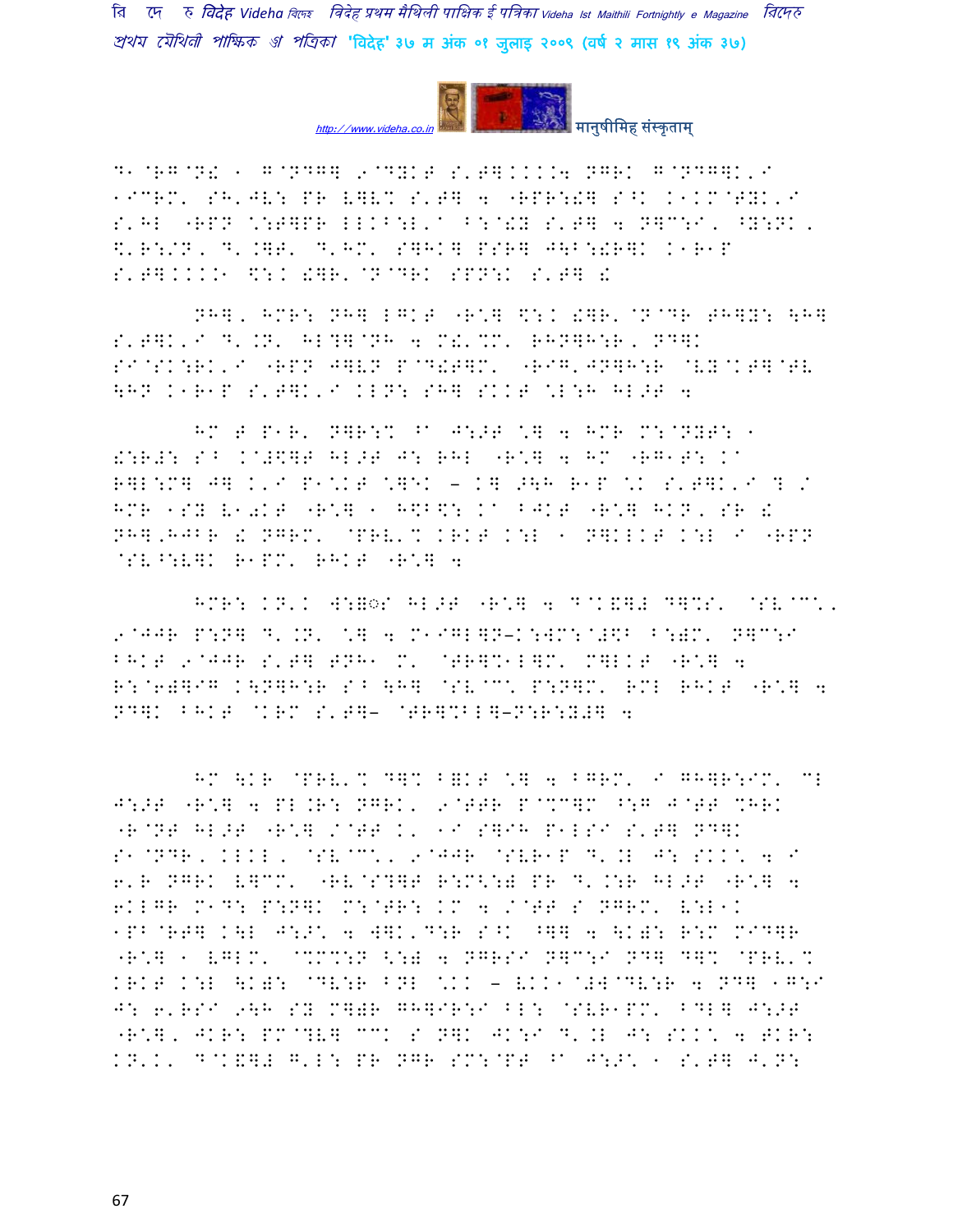

SO PARAGO TO ME POSSER TO MARK SHEP SEEMED IS ARAT. SO P J:>T "R\*] 4

ST. AN POST OF THE RYSON OF STRAIN CONTROL CONTROL GENERAL CONTROL GENERAL GENERAL GENERAL GENERAL GENERAL GEN "RENN A ROGHENA RO EN DOUGLOREN A DO PA DAN PHEORED. ^Y:VH 1 K1R1P R1PM' VHKT S'T]K'I @SV@C\*,1K@R&K 1 STRIAR OLOGICAL A DARAS SOMERIGAN AR DALO ARGEO AL GROPEL E CRANDI HOD.L SRE: NR HOVE : MEDIAN SON A HOVE ON DE L'ASCONDIANT HENGRE HENGER (A LEGISLATION) HYTKK T HYTKK TAAN TAAL AND ALINE HYTKK ROD IN HYTKA ^R] \*:P NH] D'.] PCLH1I "R\*] 4

 HM S'T]K NGR @PRV'% @S?L PR \*].....MI@TRM1@G!, @ST@V! 1 RLM:IC]T S'HL 4 V:@STV]K S'T] "RPN S@MPB@R# SCORE SCORE SERVICE SERVICE SERVICE SERVICE SERVICE SERVICE SERVICE SERVICE SERVICE SERVICE SERVICE S'T] KL–KL N]N:DK SIG G@NT@VY D]% BHKT 4 "RPN: ^]TR RHL S^ G@NDG], P]]:, @PR'M, @SN'H, M]LN 1 V]\*L\$K S`S`: S`S`S` SH`, SH`)N' SM')

 S'T]K \H] @SV@C\*@ND, %:IT BH:BM' KTH1 9P'@K&:, THE NO SE A CONDITION PHESTICAL ADVISACE OF DECEMBER AT A 19 OF KATC RECORDS AND AN INCORPORATION BEFORE AN INCORPORATION AND INCORPORATION IN AN 1K: SAPIDE THE STATE OF THE STATE OF SPECIES SECTIONS TO A JOINT THE STATE OF THE STATE  $\mathcal{R}$ S'V: D'A' (PERNAHE) S'V: B'EL (HI (P) (B'A'HE) S'YSNAHE, S' PSKT (PDC) O'C D'A' (PPKT BK "R\*), "R\*), "R\*), "R\*), "R\*), "R\*), "R\*), "R\*), "R\*), "R\*), "R\*), "R\*), "R\*), "R\*), "R\*), "R\*), "R\*), "R\*), "R  $S$  of the state of the part of the past of the part of the part of the part of the part of the part of the part of the part of the part of the part of the part of the part of the part of the part of the part of the part o MHITS KAN THE REAL HOLD AND HOLD AND HOLD AND HOLD AND HOLD AND HOLD AND HOLD AND HOLD AND HOLD AND HOLD AND H

THE PASSES OF PASSES IN THE REPORT OF THE REPORT OF THE REPORT OF THE PASSES OF THE RPN K@LPN:K @SV@C\*,S1@NDR S6: 1 @SV@C\*,S1@NDR S6: 1 @SV V]KMT R1P D'.B:K S:HS HMR:M' NH] "R\*] 4 HM T \@TTH] BKS) "RPN KAMERIK STORE "REPORT STORE REPORT FOR STREET AND REPORT FOR STREET AND INVOLVED AT  $\mathcal{R}$ N]@DVID, S:6, @PR61@LL]T BHKT D'. C:HKT \*] 4 VS.  $\ddot{\phantom{0}}$  because  $\ddot{\phantom{0}}$  because  $\ddot{\phantom{0}}$ .

GJ'@N@DR W:K1R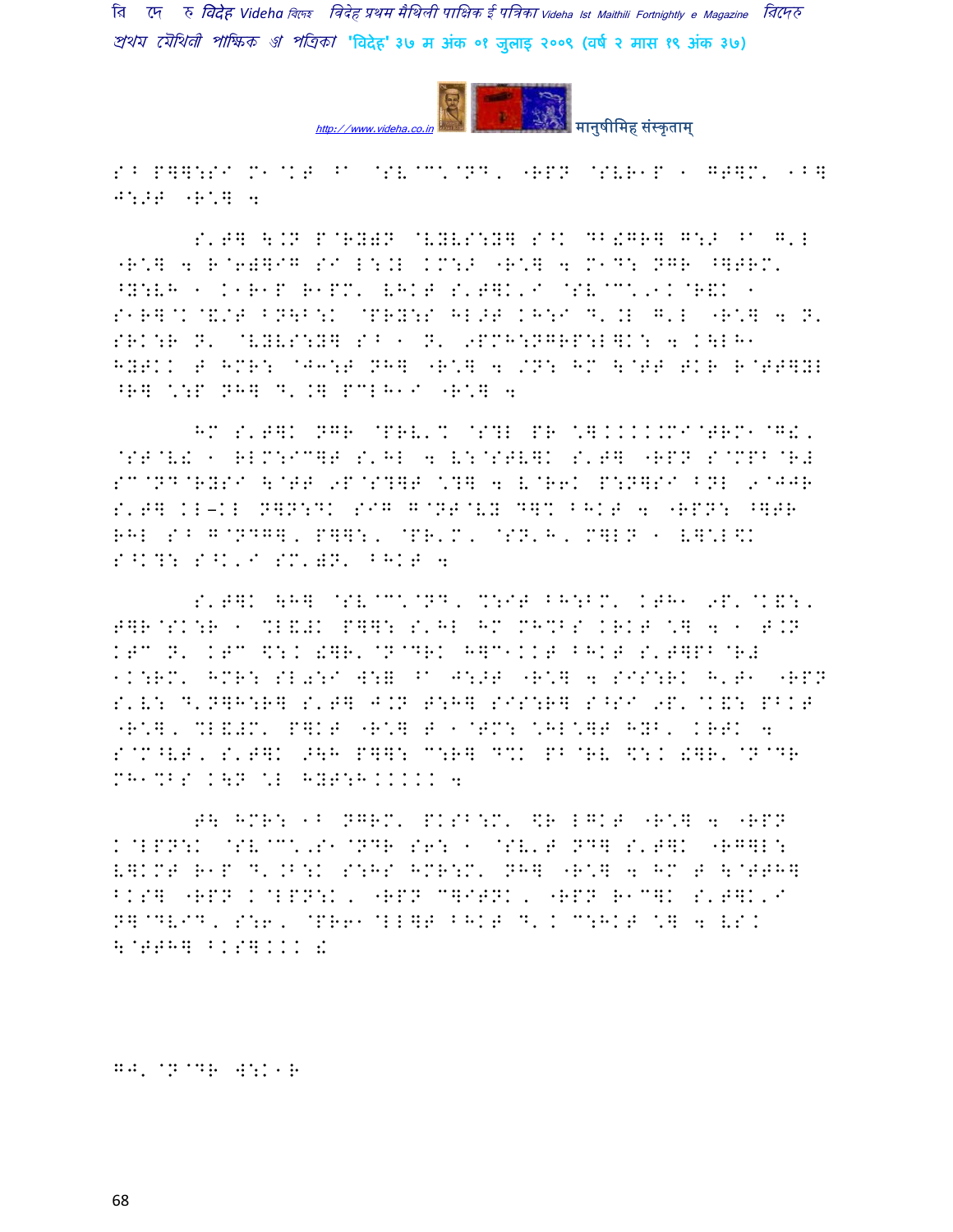िव दिन हैं *विदेह Videha विलर विदेह प्रथम मैथिली पाक्षिक ई पत्रिका Videha Ist Maithili Fortnightly e Magazine <i>विC*FE õथम मैिथली पािक्षक ई पिñका **'**िवदेह**'** ३७ म अंक ०१ जुलाइ २००९ (वष र् २ मास १९ अंक ३७)



 $\ddot{u}$  ,  $\ddot{u}$  ,  $\ddot{u}$  ,  $\ddot{u}$  ,  $\ddot{u}$  ,  $\ddot{u}$  ,  $\ddot{u}$  ,  $\ddot{u}$  ,  $\ddot{u}$  ,  $\ddot{u}$  ,  $\ddot{u}$  ,  $\ddot{u}$  ,  $\ddot{u}$  ,  $\ddot{u}$  ,  $\ddot{u}$ 

"RK:D:R1# SMY \*L 4 "RIK]T: "R+KW]ML\$ K\LK4 /KR P]T: KHL@NH]-

"HARRIE KRANDER "THE KARD SPECIES"

"RIK" RIK | RIK | RIK | RIK | RIK | RIK | RIK | RIK | RIK | RIK | RIK | RIK | RIK | RIK | RIK | RIK | RIK | RI R@ST:M' / \K): L:L\*\$] BL:K'/ D'.LK4 "HMR: L:L\*\$] K]N] D]"R"4 ""RIKT: "RIKE- ELECTRIC STERNE  $"$ HH $4$  HMR:  $7$  C:HB:  $1$  PHF"4 " RHB/ "REMOVE NEE ROS" ROOF DE PROTEE OES, PRE"E P]T: TKYL /KR: L:L\*\$] K]N] D'L@NH]4 R@ST:M' "RG]NV:N D'.] "RIK]T: B:JL]-  $"I$   $\cdot$   $"I$   $\vdots$   $"I$   $\vdots$   $"I$   $\vdots$   $"I$   $\vdots$   $"I$   $\vdots$   $"I$   $"I$   $"I$ "BLN-0:00" NEW SHORE REAL REAL  $"$  . And the solution of  $R$  of  $T$  and  $T$  is solved to  $\mathbb{R}^n$  and  $\mathbb{R}^n$  and  $\mathbb{R}^n$  and  $\mathbb{R}^n$  and  $\mathbb{R}^n$  and  $\mathbb{R}^n$  and  $T$  is a solved to  $\mathbb{R}^n$  and  $\mathbb{R}^n$  and  $\mathbb{R}^n$  and  $\mathbb{R}^n$ 

@PR@%N: BC]Y:K N:M K] \*]? 9@TTR: "RIK]T:4 @PR@%N: SMY K'HN \*L? 9@TTR: "RK:D:R1#4 @PR@%N: "RIK]T: CLKT-CLKT.......^a G'L \*L]4 9@TTR: "RK@C\*4 @PR@%N: PORT # 2000 PRODUCED # 2000 PRODUCED # 2000 PRODUCED # 2000 PRODUCED # 2000 PRODUCED # 2000 PRODUCED #<br>^ 2000 PRODUCED # 2000 PRODUCED # 2000 PRODUCED # 2000 PRODUCED # 2000 PRODUCED # 2000 PRODUCED # 2000 PRODUCE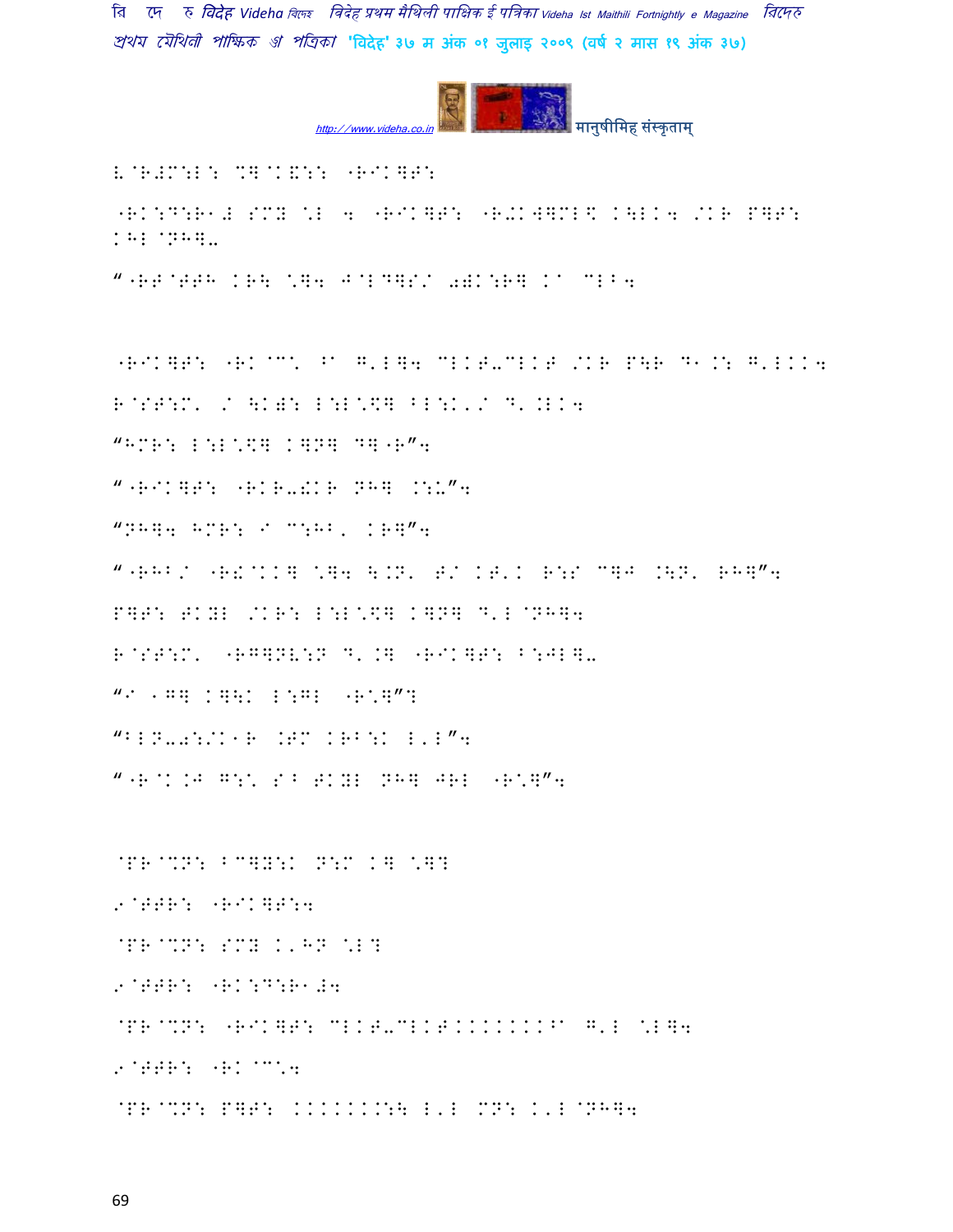

9@TTR: "RKR-!KR4

@PR@%N: R@ST:M' BLN-0:K1/\$K'/ 1G]S/ JR:/L J:>T RH\4 /H] 1G]K L'L @PRY1@KT %@BD RH\...4

9@TTR: "RG]NV:N4

@PR@%N: "RG]NV:NM' K'HN BLN-0:/K1\$ NH] JRL?

9. THR: "ROOM PRODUCED AT A 200 PRODUCED AT A 200 PRODUCED AT A 200 PRODUCED AT A 200 PRODUCED AT A 200 PRODUCE

 $16:7:11$ 

KN] K:L D1NB B:P B')] G:\*K \*:HM' BKS] J:> G'L:H4  $\mathcal{A}\oplus\mathcal{C}$  (  $\mathcal{B}\oplus\mathcal{C}$  ) and the contribution of  $\mathcal{B}$  , and  $\mathcal{C}$  are contributions of  $\mathcal{C}$ 

 $\begin{split} \mathbf{W}=\begin{bmatrix} \mathbf{1} & \mathbf{1} & \mathbf{1} & \mathbf{1} & \mathbf{1} & \mathbf{1} & \mathbf{1} & \mathbf{1} & \mathbf{1} & \mathbf{1} & \mathbf{1} & \mathbf{1} & \mathbf{1} & \mathbf{1} & \mathbf{1} & \mathbf{1} & \mathbf{1} & \mathbf{1} & \mathbf{1} & \mathbf{1} & \mathbf{1} & \mathbf{1} & \mathbf{1} & \mathbf{1} & \mathbf{1} & \mathbf{1} & \mathbf{1} & \mathbf{1} & \mathbf{1} &$  $R$  . The contribution of the contribution of the contribution of the contribution of the contribution of the contribution of the contribution of the contribution of the contribution of the contribution of the contribution

T.N. "RESERVED DE LA PORTUGALE DE LA PORTUGALE DE LA PORTUGALE DE LA PORTUGALE DE LA PORTUGALE DE LA PORTUGALE

"\K 9.R:H: CLL:K B:DL G:MPR NH] PH1/CLH1/"\

"THA TEACHINE STORE IN THE PART AN ANY STORE RUNN, ESPA  $\ldots$   $\ldots$   $\ldots$ 

 $"$ "HI"  $P$ HH $H$ H:  $H$ . ... $H$ I". ...

"KLMM' /GRB:H S^ 1B] G'L4 Kड़'KM:N "R\*], "RPN-"RPN  $\mathbb{C}^m$ : $\mathbb{C}$ : $\mathbb{C}$ : $\mathbb{C}^m$ :

"VON BRIDGE " D'ANNE D'ARITE D'ARIT D'AN BRAINE D'ANN SA .' BRAIN SA .' BRAIN KDB: K'N' "R\*]"4

"KOMBER 1999 H.E. 1 SHER SOK AB S.HE"4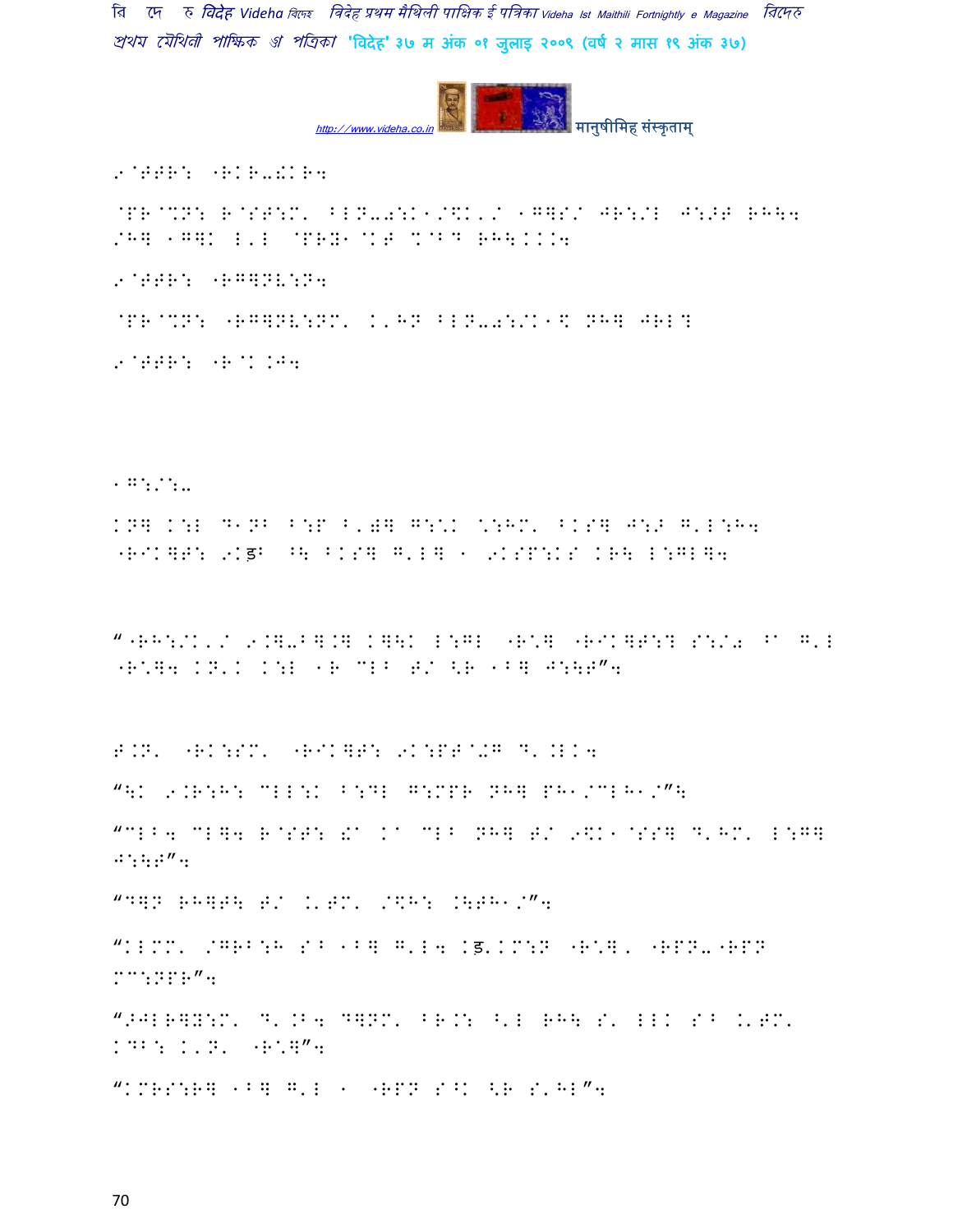

)]@PP#]: PH]L ^:GM' "R 9@TTRBL: @PR@%N PB\*L G'L \*L4  $\#H$  (Find ( )  $\mathbb{R}^n$  (  $\mathbb{R}^n$  )  $\mathbb{R}^n$  is the space of  $\mathbb{R}^n$  in  $\mathbb{R}^n$  in  $\mathbb{R}^n$ L'L @PR@%N BN:U4

 $\,$  APPPS of the PPC but the BD SEC (  $\,$  M)  $\,$  ,  $\,$  (  $\,$  )  $\,$  ,  $\,$  (  $\,$  )  $\,$  ,  $\,$  (  $\,$  )  $\,$  ,  $\,$  (  $\,$  )  $\,$  (  $\,$  )  $\,$  (  $\,$  )  $\,$  (  $\,$  )  $\,$  (  $\,$  )  $\,$  (  $\,$  )  $\,$  (  $\,$  )  $\,$  ( BOR:U 1 B@CC:K'/ SHOW: SHIP /KR:S/ MPR@ PR@ .]@SS: KT:K B'R B@CC:K'/ S1N:/L J:\, S' B@CC:K @K&MT: 1 K?:M' @PRY1@KT %@BD:VL]K SI@.Y:K H]S:BS/ N]@R!:R]T  $\mathbb{R}^n$  is the set

GA, YE MER GENER WAS TED 30 MER WAS ARRESTED IN THE RESERVE 0I0:RP1R,J]L:-M!1BN],"V]D'H" I-P@TR]K: HTTP://WWW.VIDEHa.CO.IN/ ,K S@MP:DK J' 1B @PR]I)M' S'HL MK?]L] S:H]@TY 1@NDLLNK @PR:R@M^ K\N' "R\*]4१.\*]]]1YL N]B@N!-@PRB@N!-SM]@K&:, २.9P@NY:S (SH@SRB:=◌N]) ,३. P@DY-SI@GRH (SH@SR:@BD]K CCPRP), 4.K.COP, GPORE CREDIT (GALP-GOOD (SICR), GALPERT (SIKE SIKE ), ६.MH:K:@VY (@TV@3C:H@3C 1 "RS@3J:T] MN)

1 ७.B:L-K]%LR S:H]@TY (B:L MI\$L]/ K]%LR JGT ) KIRN TEL TARTO "PRIA TROPIC BILTAR (...) O ) PEOLIA HARI RITITIL. SIMGREFIC: SIMGREFIC: SIMGREFIC: SIMGREFIC: SIMGREFIC (SH@SRB:=◌N]) K "RN1V:D "RI@GR'J] ( D K:M') N:MS/) 1 SIMTMO KAL GRI GI GRIME TITHIN ARTHELAN GRI GRIMME, AND MK?]L] %@BDKL% 1 P@3J]-@PRB@N!K S@MM]L]T RBP'/ L'.N- %L!-S@MP:DN 1 M]?]L:@K&RS/ D'VN:GR] L]@PYITR#4 "RITM" RITH: YAN'S L'AN HITMLE RITHS IN THE RITH OF RITHS IN THE RITHS IN THE RITHS IN THE RITHS IN THE RITHS MARSHIR: MARSHIR: MARSHIR: MARSHIR: MARSHIR: MARSHIR: MARSHIR: MARSHIR: MARSHIR: MARSHIR: MARSHIR: MARSHIR: MA  $\langle \mathrm{E}(\mathrm{H})\mathrm{E}(\mathrm{H})\mathrm{E}(\mathrm{H})\mathrm{E}(\mathrm{H})\mathrm{E}(\mathrm{H})\mathrm{E}(\mathrm{H})\mathrm{E}(\mathrm{H})\mathrm{E}(\mathrm{H})\mathrm{E}(\mathrm{H})\mathrm{E}(\mathrm{H})\mathrm{E}(\mathrm{H})\mathrm{E}(\mathrm{H})\mathrm{E}(\mathrm{H})\mathrm{E}(\mathrm{H})\mathrm{E}(\mathrm{H})\mathrm{E}(\mathrm{H})\mathrm{E}(\mathrm{H})\mathrm{E}(\mathrm{H})\mathrm{E}(\mathrm{H})\mathrm{E}(\mathrm{H})\mathrm{E}(\mathrm{H})\mathrm{E}(\mathrm{H$ K@NN], T'L1G1, G1JR:T] 1 /]]Y:S/ "RI@GR'J]K M:@!YMS/ K\K): K?:-KV]T:K MK?]L]M' "RN1V:D4 I-P@TR SIK'T-GGaJENDRa@GMaIL.COM

 $3.$   $?$   $"$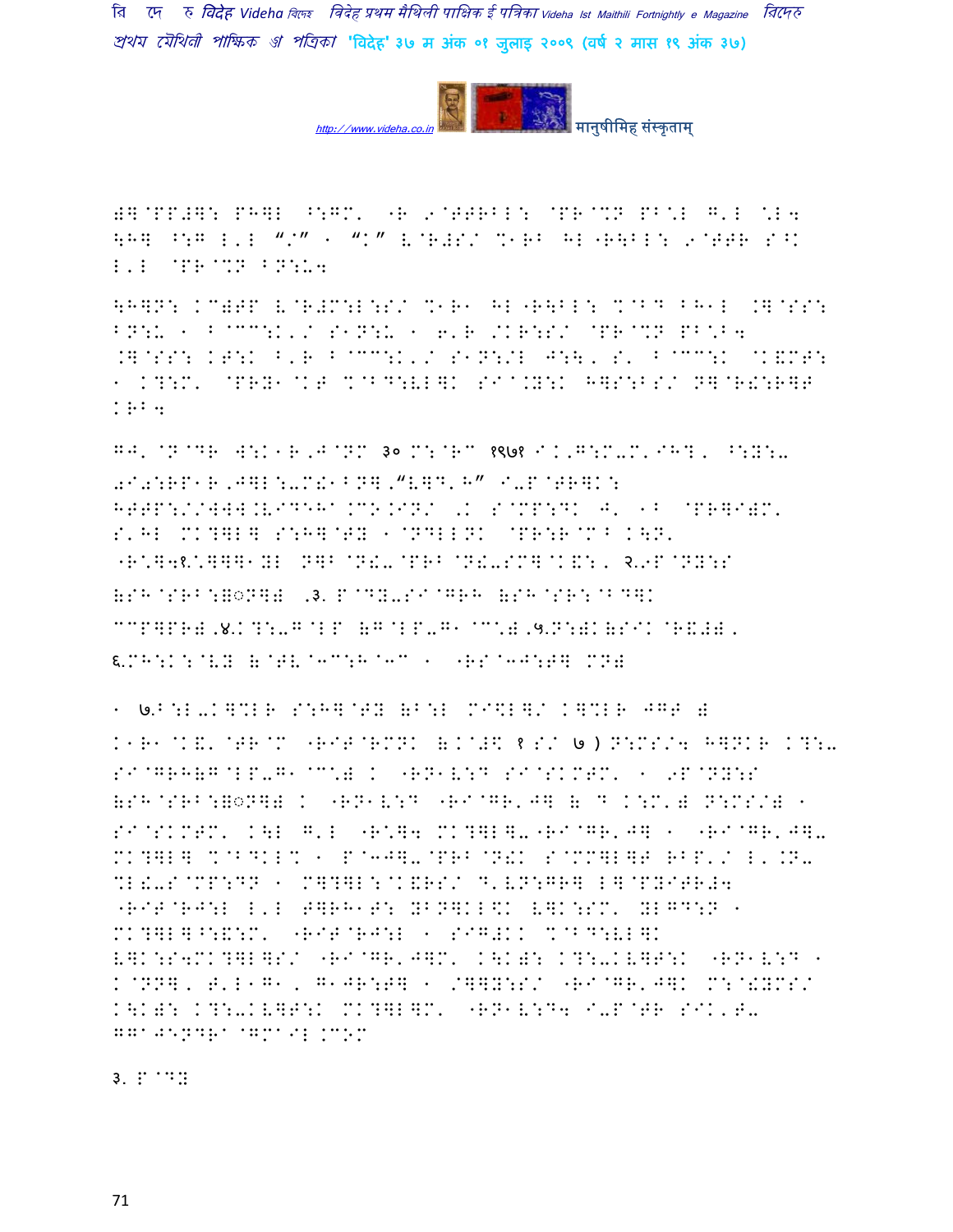

 $3.8. + 7.900 + 9.9009 + 1.9009 + 1.000$ 

३.२.PIKJ PR:%R - J.N NH] RHB

 $3.3.$  SNA BLE WELL-BUL WELL-PRESS WHICH WE RETAIN

३.४. EARLING NOW STEERING NATIONAL REPORT OF THE RIVER OF THE RIVER

३.५. START CONDINATE STEEL CONDINATE

3.6. \$::::RJP### 2#218.29##### 2#2

३.७. : 999 : 1999 : 1999 : 1999 : 1999 : 1999 : 1999 : 1999 : 1999 : 1999 : 1999 : 1999 : 1999 : 199

3.6. <sup>2</sup> (1991) #PH(LP)-PHE (1991) #PH(LP)

1%]& "RNC]@NH:R

 $\cdots$   $\qquad$ 

D'% C1@LH: M' G'L SISD M' H@LL: MC] RHL RYSCHE RE .TREN RIE RYKSCH D. MYBEN DYSCHER

HE:L, B:B0H, BEIPF 1BH TE HEID \.P]K ^@TT: L'L SISD M' H@LL: MC] RHL

72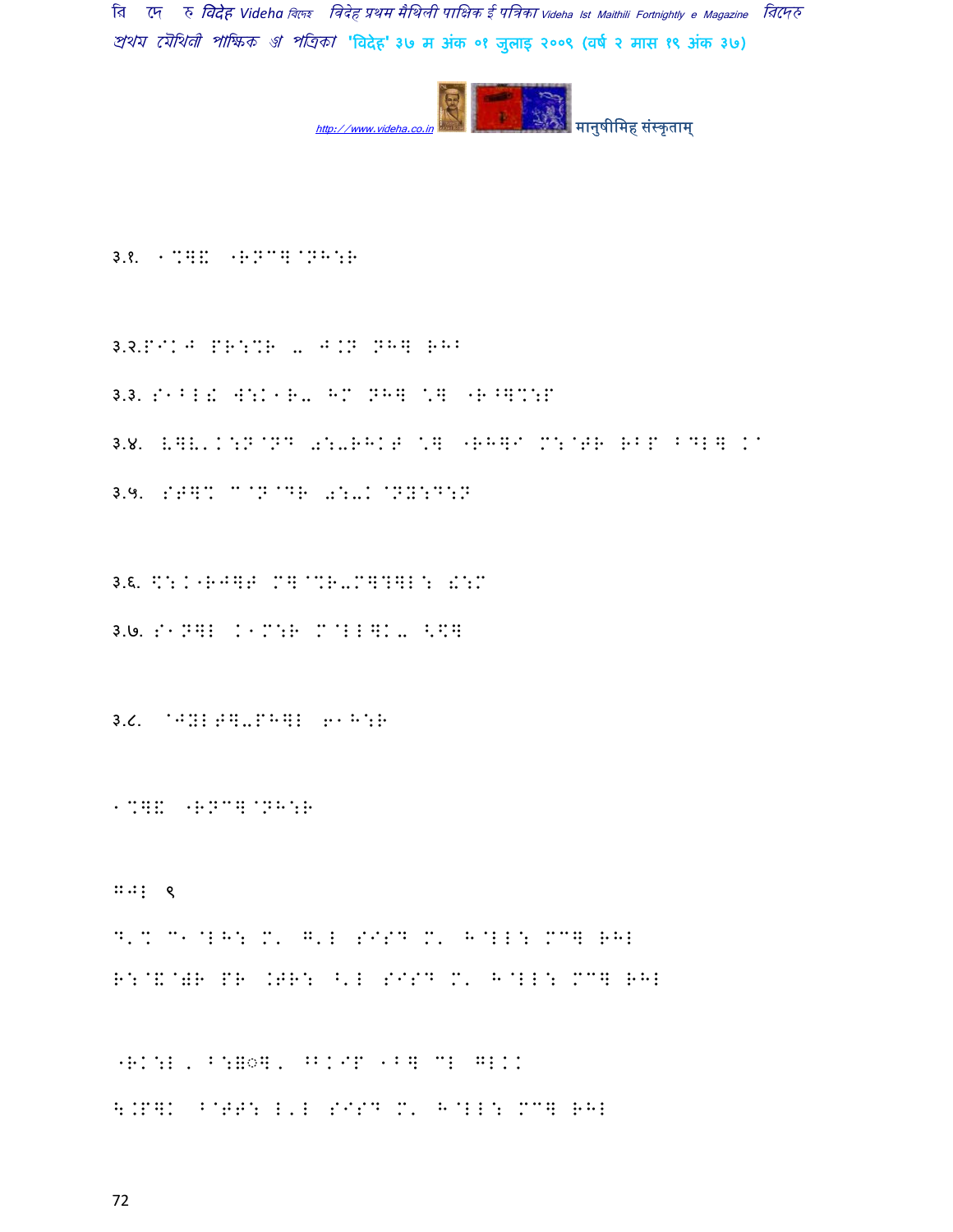

<L):L: PR <L):L: BKSL KM]%N J:/CK R]@RPL)K OC]@TY L'L SISD M' H@LL: MC] RHL

)B)] G'L SPN: M')] G'L 1J:D]K "R@R? N]@CC: K:/) 9PR B'L SISD M' H@LL: MC] RHL

\K): L:% ^')L B:) PR "RNC]@NH:R /KR J:T] L'L SISD M' H@LL: MC] RHL

 $::::$   $\circ$ \H] R1P'I S^ M' KR:R H'TKK .:\ L'L MN1.' JLG:] H'TKK

BND GRIEGER BROWN CONTROL  $15$  ST  $\overline{R}$  ,  $\overline{R}$  ,  $\overline{R}$  H  $\overline{R}$  HENR  $\overline{R}$  ,  $\overline{R}$  (

ST, MIST, BLE: MENTHE RHD "READERED" LLK MY BHINLK NORTH HOMES

KHP PA PHEROM POTTH WEND "ROPER' ROUTE ' PIC. REALIZE A.R.

73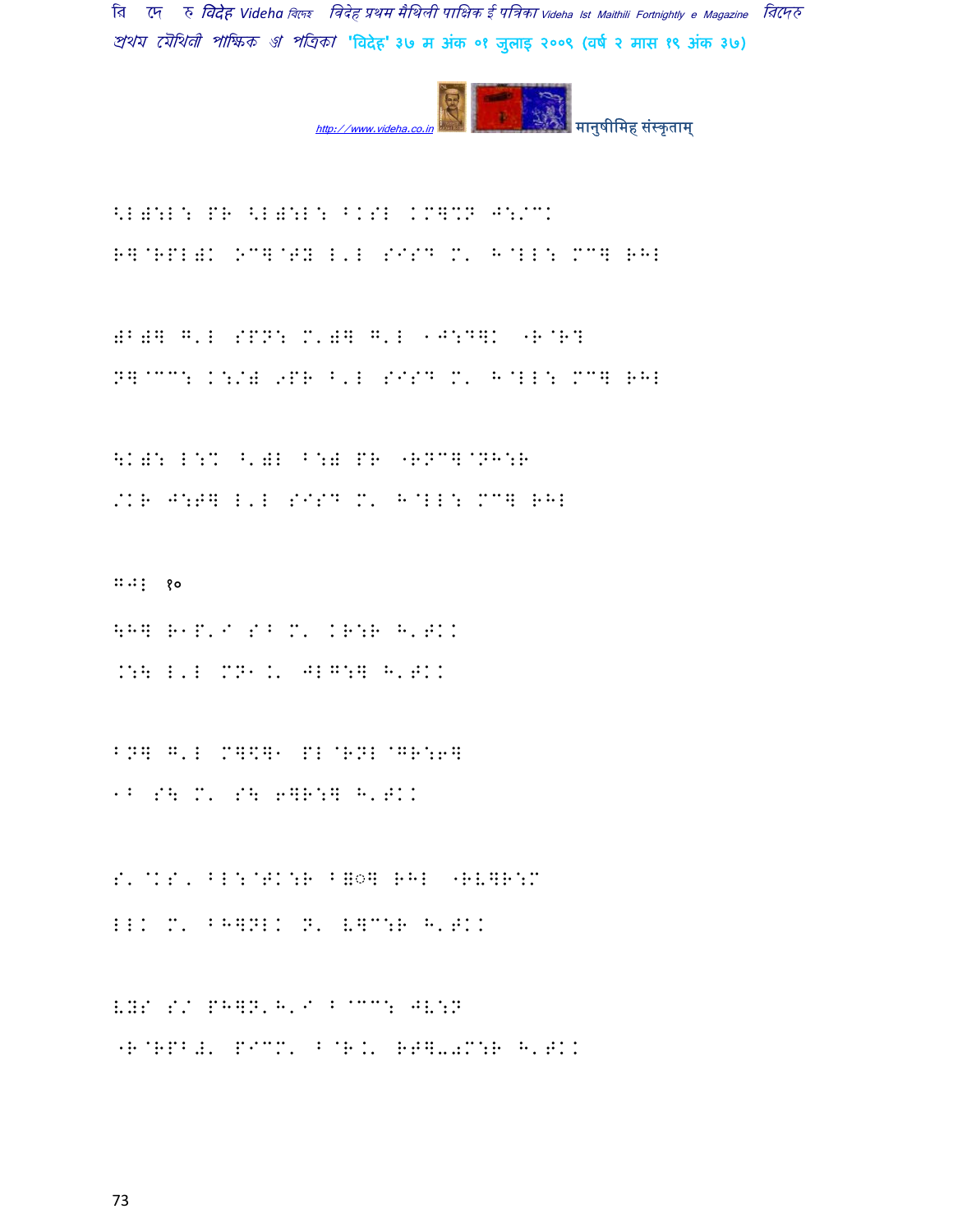

T. BR "RETENDED IS. FUNCH AND .N' M' LLK B'S@MH:R H'TKK  $\cdots$  ?? THAN THE GRAPH WHAN IN THE L:GL ^B. KHB M]T K] KRB

JAGHE (BAR) BORDHIGH LETENH K'.NL KONSK KONSK MERGE KAR

@PR'M BDL] RHL SMYL S/ B'S] K'.NL 1G] K'.NL %]T K] KRB

MNN1. PHETHE BORN ISS K. DH FROMA K. DH FRB 18 197

THE COUNTS OF SALES AND START  $L$  Al DNAME NHI MANAGEMENT NHAMA NH MANAGEMENT MANAGEMENT MANAGEMENT OF A LIGHT MANAGEMENT MANAGEMENT MANAGEM

## $\cdots$   $\cdots$

K]NL .1%] PR HSB/ KT'K PERSONAL PROPERTY SAN SALE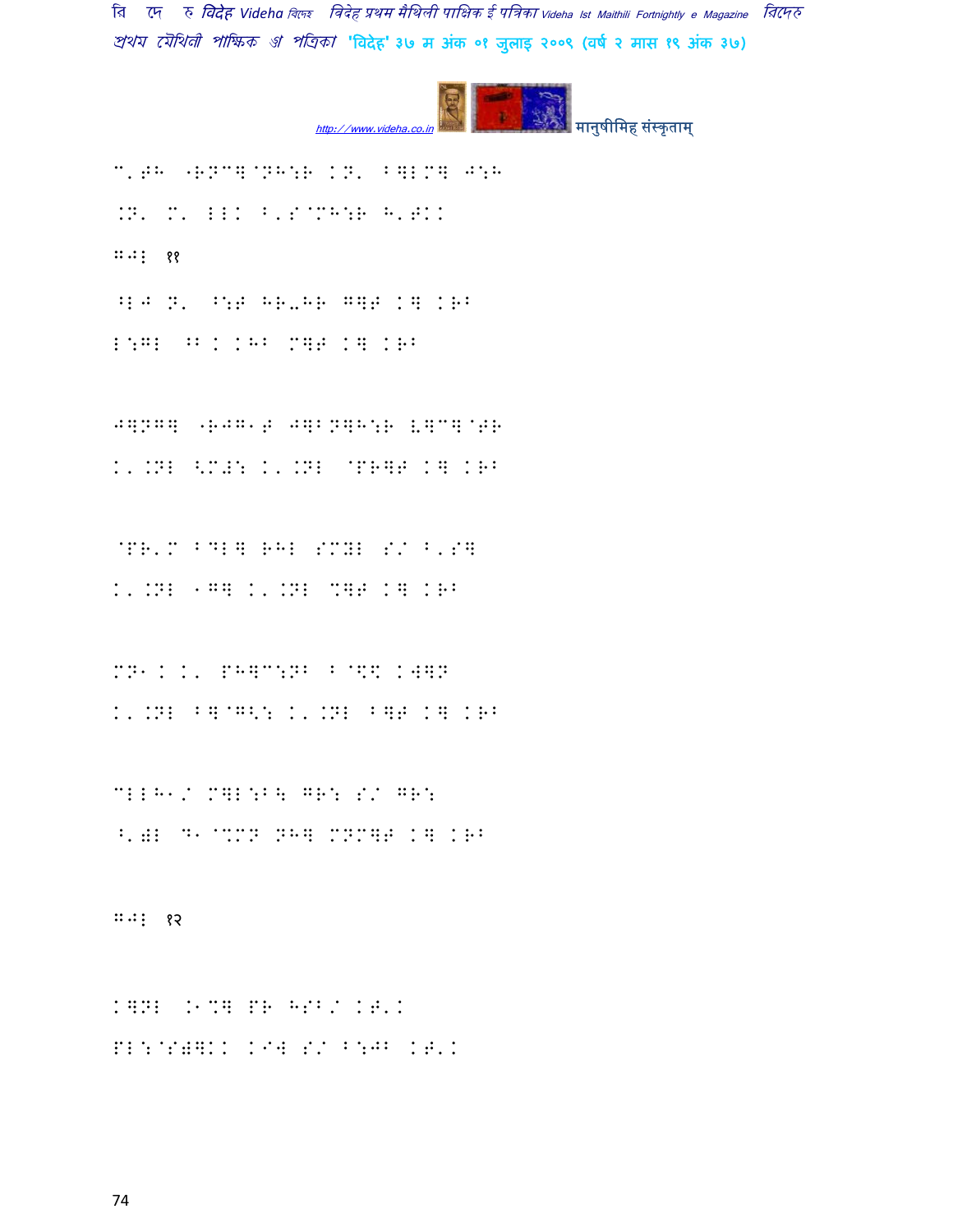

RH@SY B'P:RK B10BK NH1/-NH1/ D'.B KMJLR H:? M' TR:JB KT'K

1!1N]KL NH] 9@TTR 1!1N]K J1G BOOTS BOOTS AND A GARDEN MANIFEST

BANK THE SAME REAL PROPERTY KHB KRISTING KALENDARY

"RNC]@NH:RK C@%M: L:GL 1.]/ PR KHB DLSR LG HM BKSB KT'K ("RG]L: "RIKM' J:R])

PIKJ PR:%R

J.N NH] RHB

"RH:/ 9WBKT RH] J:YB

"RH:/ C]KRKT RH] J:YB B'R-B'R D'H \$LLBKT ?:K] J:YB  $R$ 

J.N NH] 9WB HM C]RN]@DR: S/

"RH:/ K'/ MLN P]KT RHT "RPN @KRL! MLN P]KT RHT SB): V]RL! 1 HM @KRL!-V]RL! S/ DBR TKKT RHB "RH:/ K'/ HEL: PRESS RE JEB JNB "RHNI" MBERNTUR K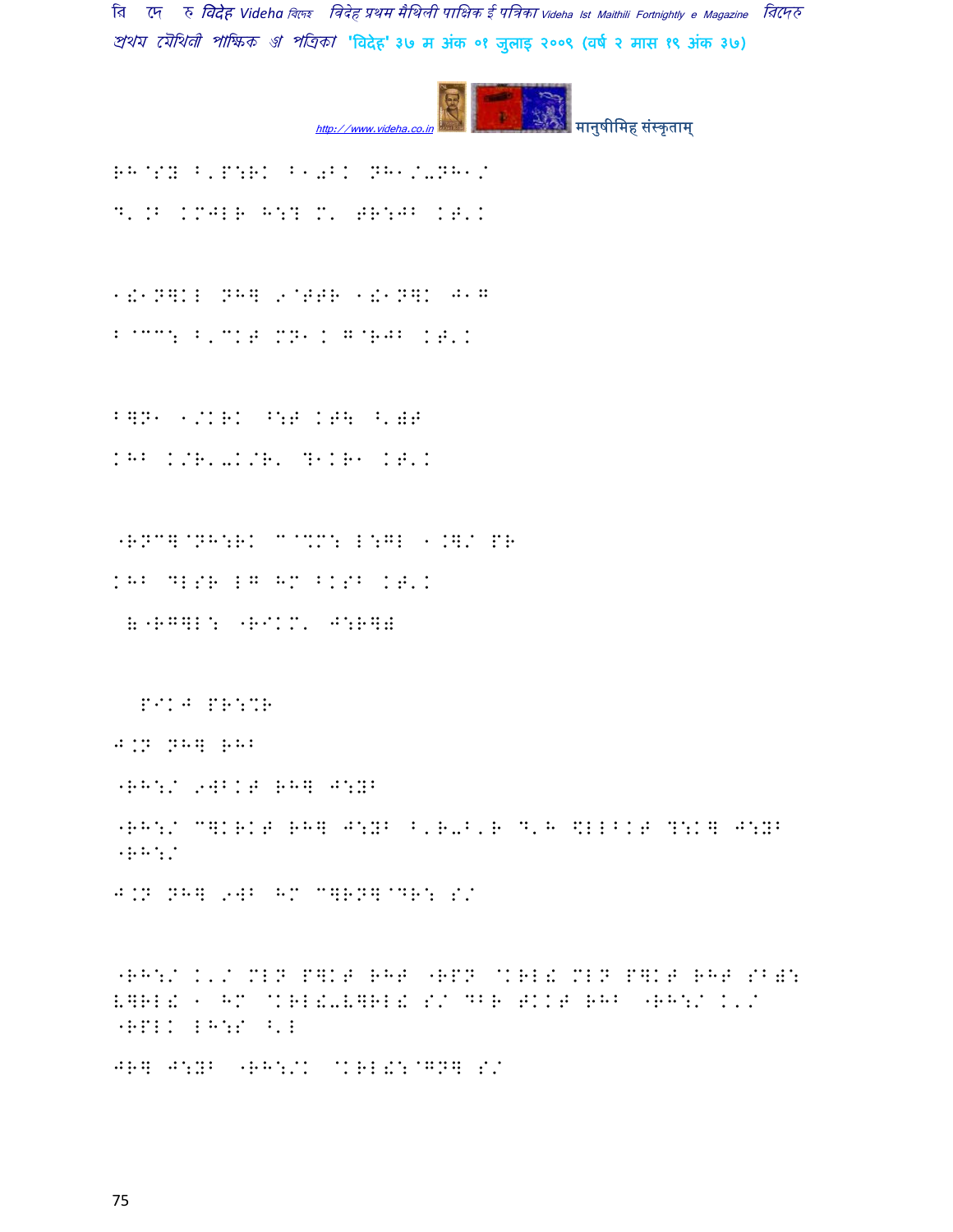

\*:9R HL>T M:)] ^' J:YB

1 SMY K'R B]H:]] M' 9]] J:YB !

STORE WHEN HE STORE CONTROL OF A STATE OF THE GIT ALL STATES OF THE UNION OF THE UNION OF THE UNION OF THE UNIO

 $H_1^*$   $H_2^*$   $H_3^*$   $H_4^*$   $H_5^*$   $H_6^*$   $H_7^*$   $H_8^*$ HM NH] \*] "R^]%:P SM:JK, HM THO THE SMITH

J1N] HMR: D'. WLR B]JK:U, HMR B:TPR @!Y:N LG:U

SLCB J' HO B') NH BHL HLANH Z (HAO) P1R1D (PHIL) (RPBRH) JGMT, . TART GRIBB ABLE TIL THUR HEAR END.

HMR:S/ "R\*] @%RMIG:R SM:JK, HM NH NH SHINH SM:HIK

BC1 J' KALL HEST NGRANGER SERI AND L HISH F.SH BY PF EPH (PHIN) CHE (PHER THE,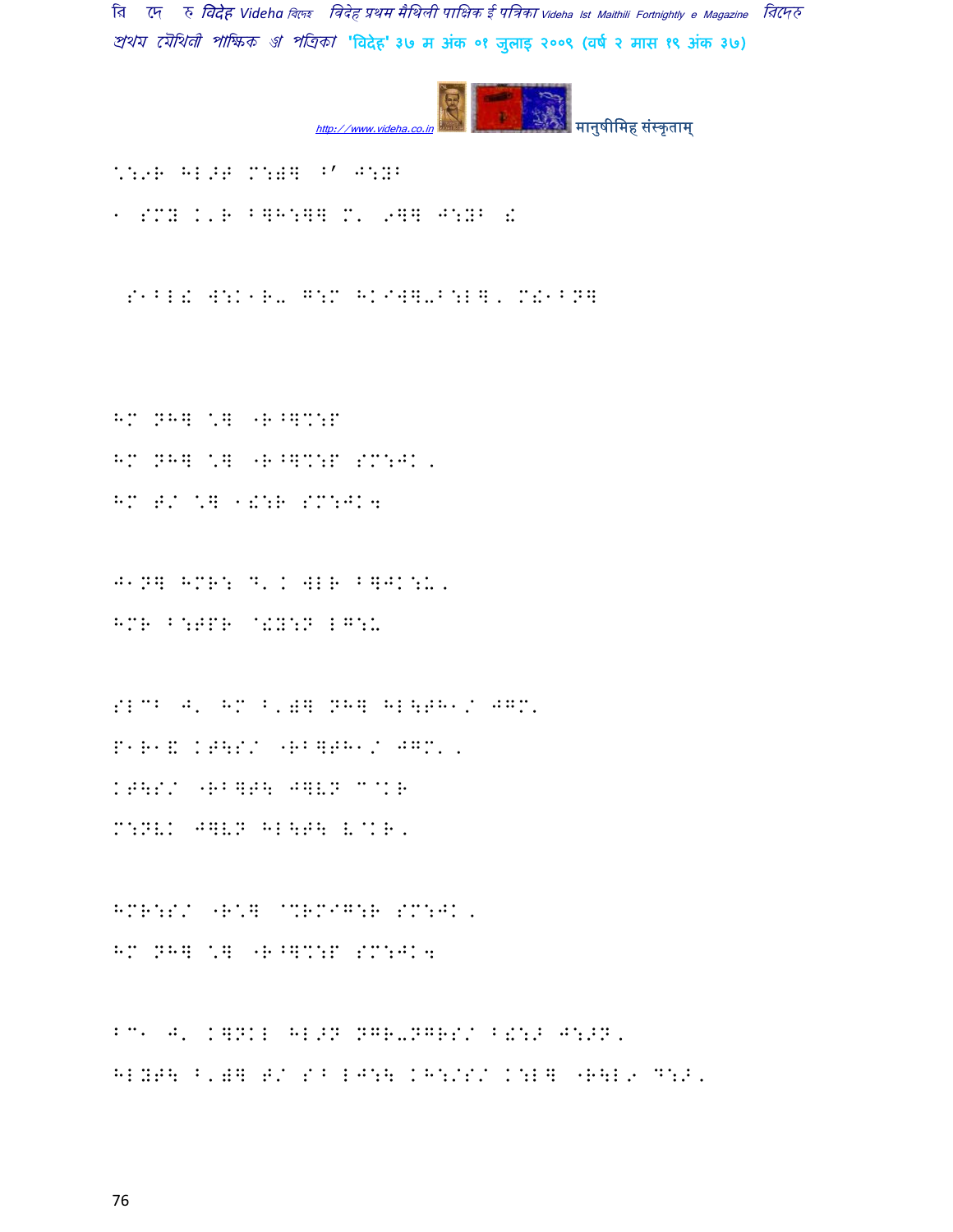

PSE RT PENS PERSONAL SETTING HM NH NH SHUNE FUNC.

HMR PRAINTARA FOR HIZ FOR LADA. YI@TR SB@K@&MD@R\$\$@K@&MD@R%}

D1N]Y:/M' 1GMNS/ PH]L', M1N]Y:/K'/ M:R\ \*] PH]L', / B:BB- MY C@#\$:L SM:JK, HM NH NH SHINHI SMIRIN

BND NAMHANI SI HARRES (BBLING NAM HMR CMKS/ STREET LJEN CHR CHINES D: FE (F) (BNH 1198 137384 TKYL B]Y:HM' L:G\ HJ:R], KH:/ G'L: SM:J SN:J SN:J HM NH] \*] "R^]%:P SM:JK,

HTHH BI TIME LINE ON HMH]I JGK K@&) 9WB\ \*],  $K$  , and  $K$  , and  $K$  , and  $K$  , and  $K$  , and  $K$  , and  $K$ K.N. MAGNYNGHYNGHYNGHY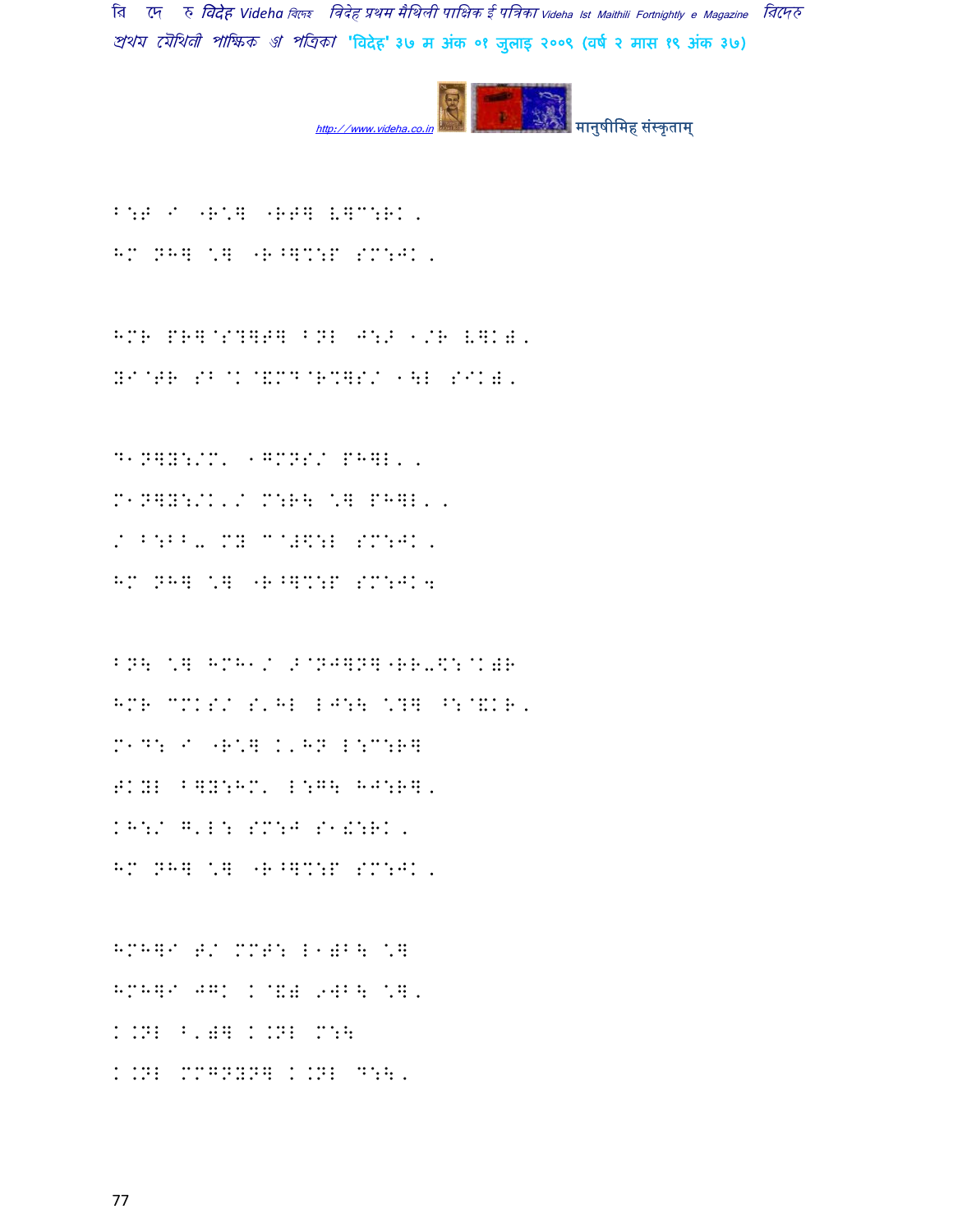N]K J◌ॊK:/ P@RD: S/a <'RL V:T:N1KBL]T \$]@BB: M'

EHE. IND 197-25 RHIB TH SPANN TIME BOR RDIN K

\*] HM "RBL: T:H] K:R#, HTB: C:HE C:HIN STEED HM BY TARE ERTHY SMYSH.  $H$   $\mathcal{H}$   $\mathcal{H}$   $\mathcal{H}$   $\mathcal{H}$   $\mathcal{H}$   $\mathcal{H}$   $\mathcal{H}$   $\mathcal{H}$   $\mathcal{H}$   $\mathcal{H}$   $\mathcal{H}$   $\mathcal{H}$   $\mathcal{H}$   $\mathcal{H}$ HM BANDER STARR

KH:/ G'L SAMIR STEAT. HT THE TH SESHING STIPL.

**NHE C:HE:HIMR: 1ROK** 

KRK THE SMOKE SMOKE THAT HM NH NH SHINH SMISH, 9@GR J.N HM B')] HL\ THIS CARD TO CHRY COLLECHER,  $H$  (F) M1 (FHH) M1 (FH) M1 (FH)  $\sim$ JNK NORTH NORTH STREET

V]V]! ^BM]K:M' 1B] K\,



िव दिन दि<mark>विदेह Videha</mark> <sub>विफर</sub> विदेह प्रथम मैथिली पाक्षिक ई पत्रिका Videha Ist Maithili Fortnightly e Magazine *वि*दिन्द

õथम मैिथली पािक्षक ई पिñका **'**िवदेह**'** ३७ म अंक ०१ जुलाइ २००९ (वष र् २ मास १९ अंक ३७)

78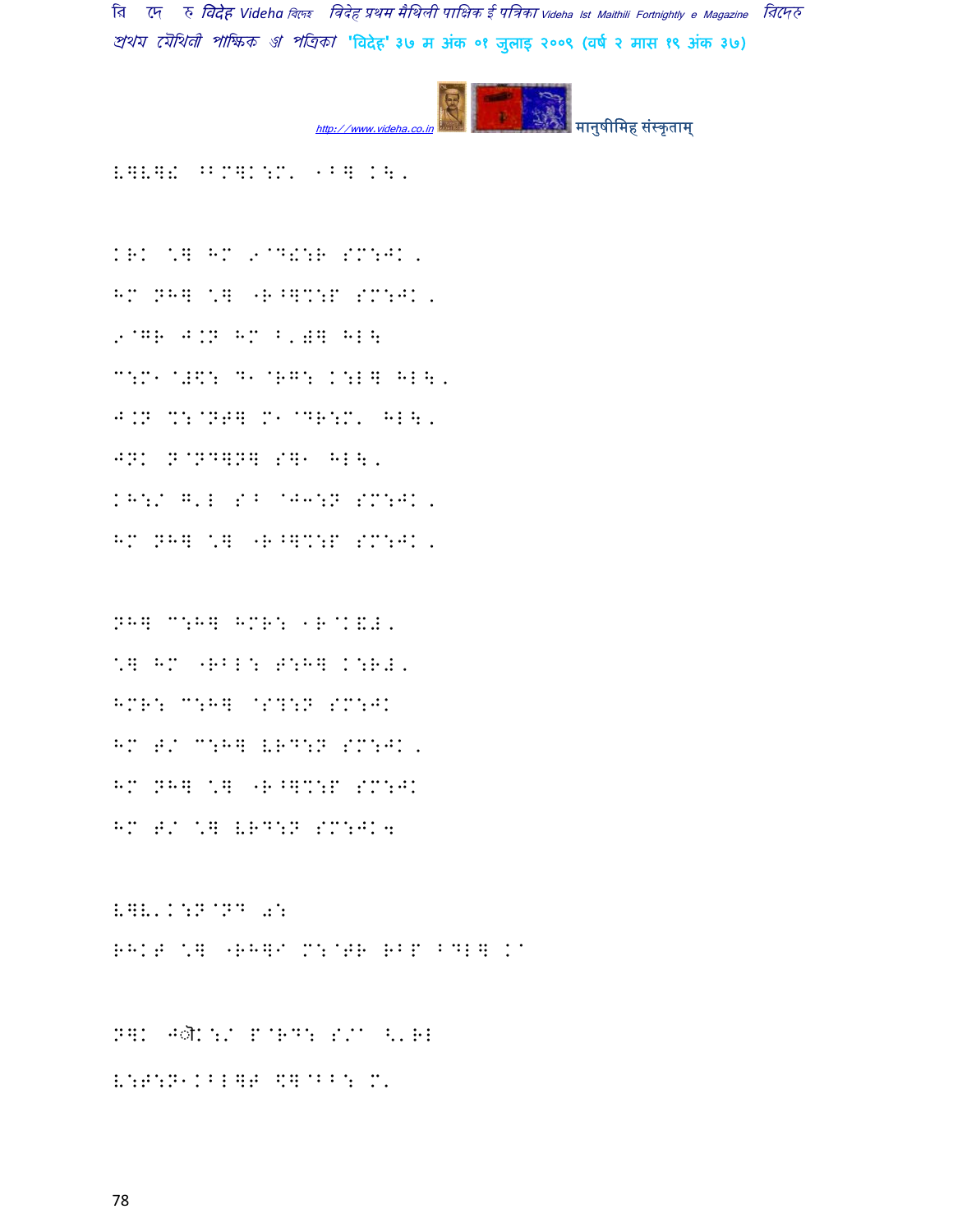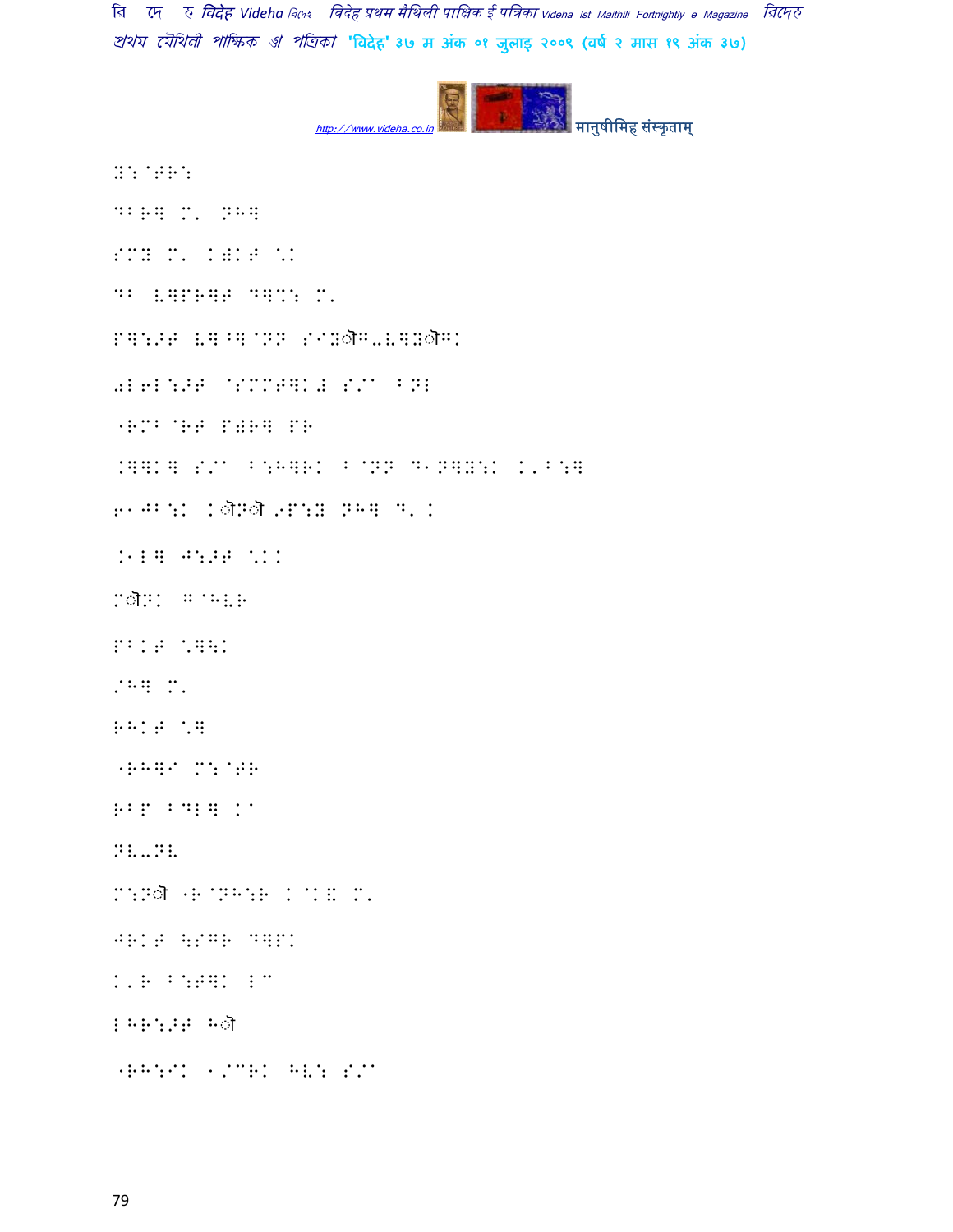

1 "RH:/K @SMMT] M'

?R?R:>T H◌ॊ

PAPEL SHOWE PER

/H] G@HVRK R@KTRIJ]T

D'B:] PR

WE WANTED TO STAND THE STATE OF THE STATE OF THE STATE OF THE STATE OF THE STATE OF THE STATE OF THE STATE OF THE STATE OF THE STATE OF THE STATE OF THE STATE OF THE STATE OF THE STATE OF THE STATE OF THE STATE OF THE STAT

MSTIF "RECTIF" (BROWN: PRIBIC

D. B. CORRECT MONEY AND CONSIDERED AT A REPORT OF A REPORT OF A REPORT OF A REPORT OF A REPORT OF A REPORT OF A

STARD ON DR DR 2: AND CONSTRAINING DR DR DR DR OF DECK, MODEL IS NOT DECK, MODEL IS NOT DECK, MODEL IS NOT DECK

%:@S@TR SM PREPROMERED AND ROUGH (DELAM) CERENCHIER PROPROVE ROBE VOOD GREEF, VARD, SIG VAN HET DE POET ADEL AVAREADA

K ST.H. SICHER

KONSERVE

 $R$  10 HMR  $R$  10 HMR  $R$  (10 HMR  $R$  ) 11 HMR  $\alpha$  WHR  $R$  (10 HMR  $\alpha$  WHR  $R$  ) 11 HMR  $\alpha$  where  $R$  is the set of the set of the set of the set of the set of the set of the set of the set of the set of the set of the JULIE THAT HE REAL THAT IS A LA V]PD: "RP:R, SGRL "R@NH:R "R@NHR B]H:R] SN MLN ^'L4

I SMY HL>T "R\*] S@MM:NK4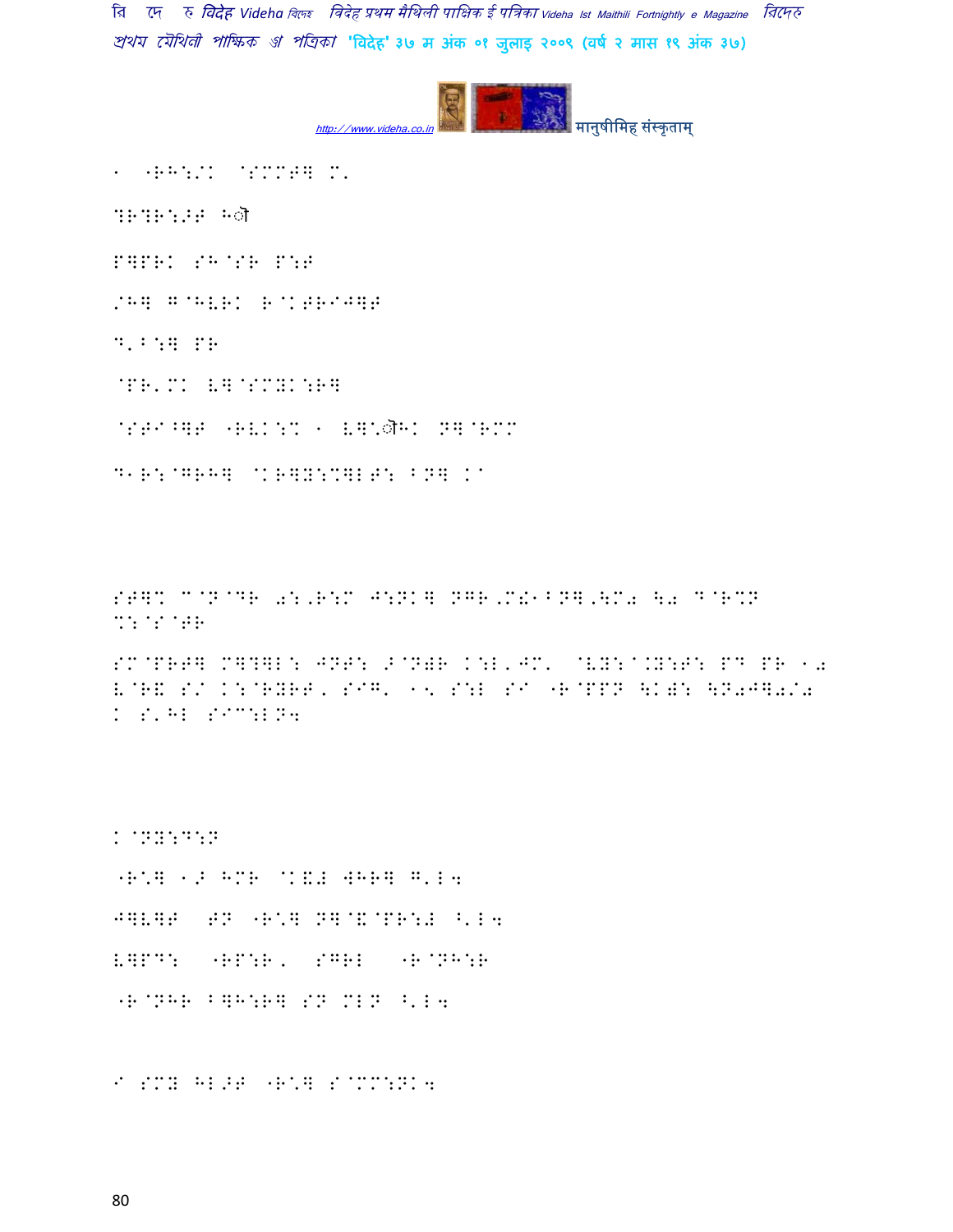

"R\*] ST: RHL ^Y "RPM:NK4 JAN KYA SANG PILI SE "R\*] 1B] G'L K@NY:D:NK4

P:B:# HMDY ROKE ROKE K. POR J.A PERAG P(PAGA PRHATH "BIT" DI RADIO VO "RNK: L'L K:NT 1N K'HN4

13 S/ HLP NI S/ HINE "RORSH" RORSH" RORSH @PRG: K. PRAFT CAN BY BIRS !NH]N RH] HM KTC W:=4

FARE "RED" (RTA "RED") PR]JN S/ \.NL N]K 1N4 KAL MINISTRA DI SERVICI DI STANOVICI DI STANOVICI DI STANOVICI DI STANOVICI DI STANOVICI DI STANOVICI DI STANO 9PH:SK ^LGB @VYI@GY V:# 4

KKR: KKR: SMM:N KRB4 KALLAR SERGE (RAGRAM KRB4) T SHE SHE WAS SINGLED AND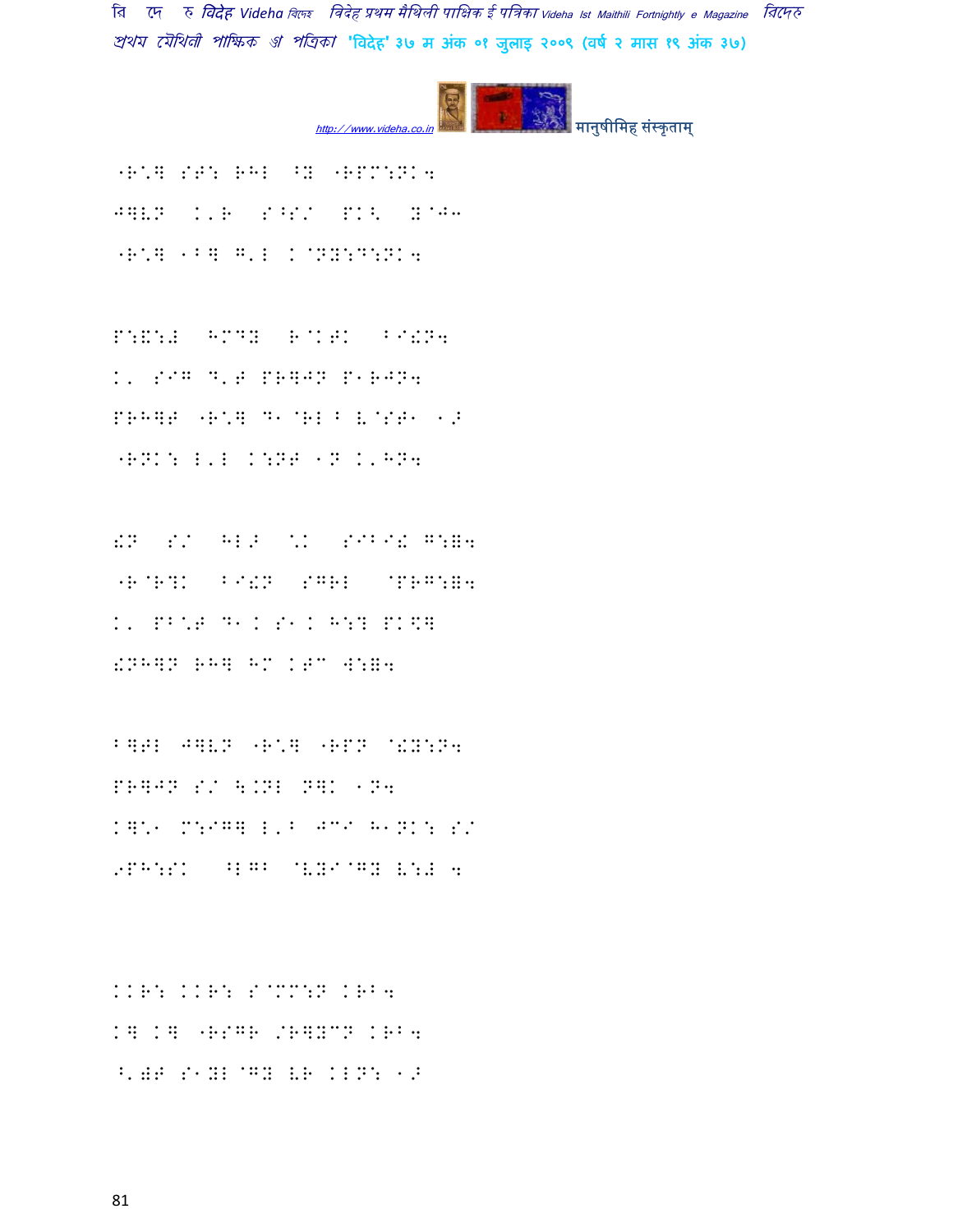

B:NV SM:NV SM:NV SM:NV

 $7.99$  HMD HP MK  $30$  MK  $\mu$ PHIL I. PHE W HIL PAH H' D'AL E SHRI KHABH ISP !NH]N KLN: K]\*1 KRT K:J4

K@NY: K'R JH]Y: J@NM ^'L4 THE YOU SAND ARE THE SALE GHT: GRIES PROVINCE R.LH1/ HM K@NY:D:N L'L4

RH W. M. TKYL BILL SERIE THE K' SKLHIV HM MILL CHA 1/GN MY MODEL OF MAIL S:GR M' KIP]T J'N: N:V4

KA) ORIGINAL ANG PANGANG PANGANG PANGANG PANGANG PANGANG PANGANG PANGANG PANGANG PANGANG PANGANG PANG  $11.11$   $1.11$   $1.11$   $1.11$   $1.11$   $1.11$   $1.11$   $1.11$   $1.11$   $1.11$ "R\*] HMR S1T: K' @J3:N @VY@R? \*N] H1NK P1@TR: SBS/ MH:N4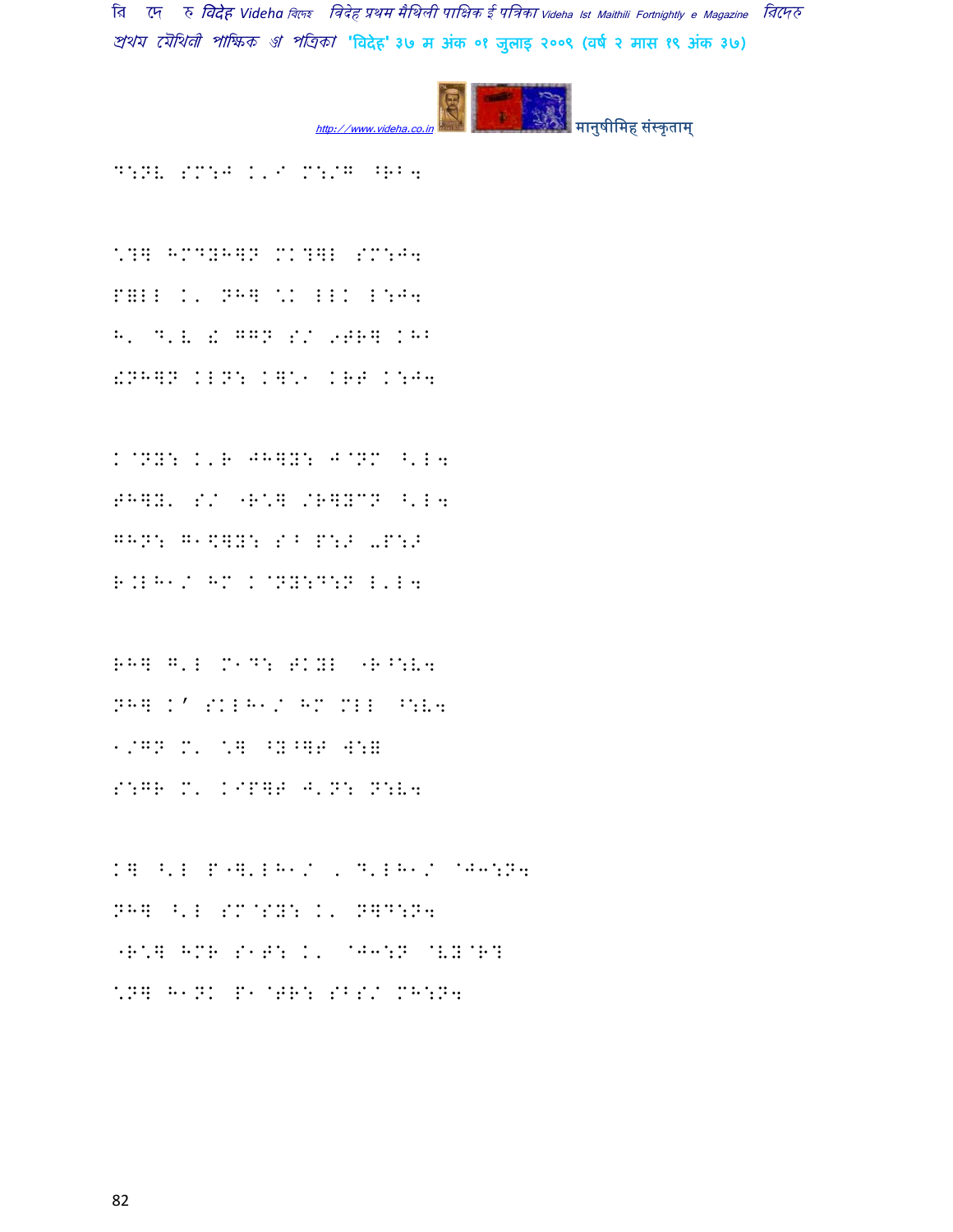

\*?] P]T: P1@TR: K' ^:@GYV:N4 HANK, YNN MA DA DA BHAINN HM KONYEGT \* TA TIL HMR: LILE KA "RPM:N LWYPH"

LCT: SACTOR CHILL BRIDGER  $H(T;Y) = H(T;Y;Y) = H(T;Y) + H(T;Y)$ HM RHB DR MAD RH K:/PT ^Y S/ !K !K \*:T]4

K] HKT K.N 1D'% H1NK4 K] M:IG 9WCT: / D:NK4  $R$  . Denote the state of  $R$  becomes the state of  $R$  and  $R$ I K'HN P@RV K@NY:D:NK4

"RTH T. RF D. KRY I. (1921) HM KRB D:N N'@NN:K @PR:#4 D1. S1. S1. H'TK A. GY. BY S1. HTM JUNE OF REAL REAL PROPERTY

MMT: K'I RH] RH] BHT NLR4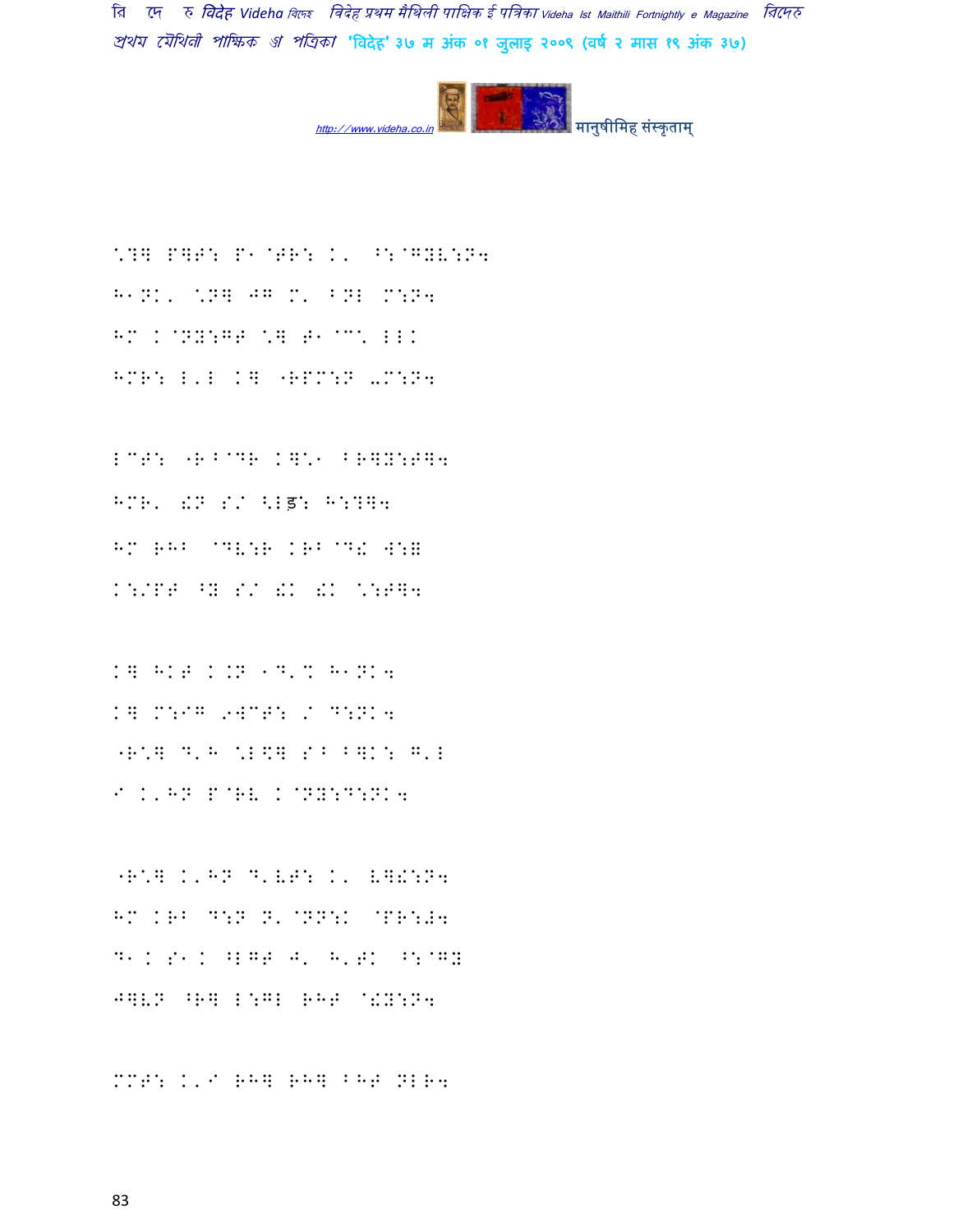

F:CF SWAR AND ALB HER K' KHT N]K K]\*1 SM:C:R THE HORD VAND LEBER

HTBL C.OH 6588 1996.TH RHE WIR MI WIN WIES K@NY:!N S^D]N RHT KLN: 1YT KHIY KHIYA NA KUWA NA KUWA NA KUWA NA KUWA NA KUWA NA KUWA NA KUWA NA KUWA NA KUWA NA KUWA NA KUWA NA KUWA

"R\*] @PR?: DH'JK MH:P:P4 K' KREAT MIR "REAR AFR" WER K. RHL \* RHL \* RHL \* RHL \* RHL \* RHL \* RHL \* RHL \* RHL \* RHL \* RHL \* RHL \* RHL \* RHL \* RHL \* RHL \* RHL \* RHL \* SNRH SHE , SNRH VILLENDE \$: "ROWS" MOVIES WARRENT MOVIES AND SPACE P:H]

 $S \cdot$  . The result is the result of  $R$  is the result in  $R$  is the result in  $R$  is the result in  $R$ S@MB@D!4

( M]?]L:-!:M )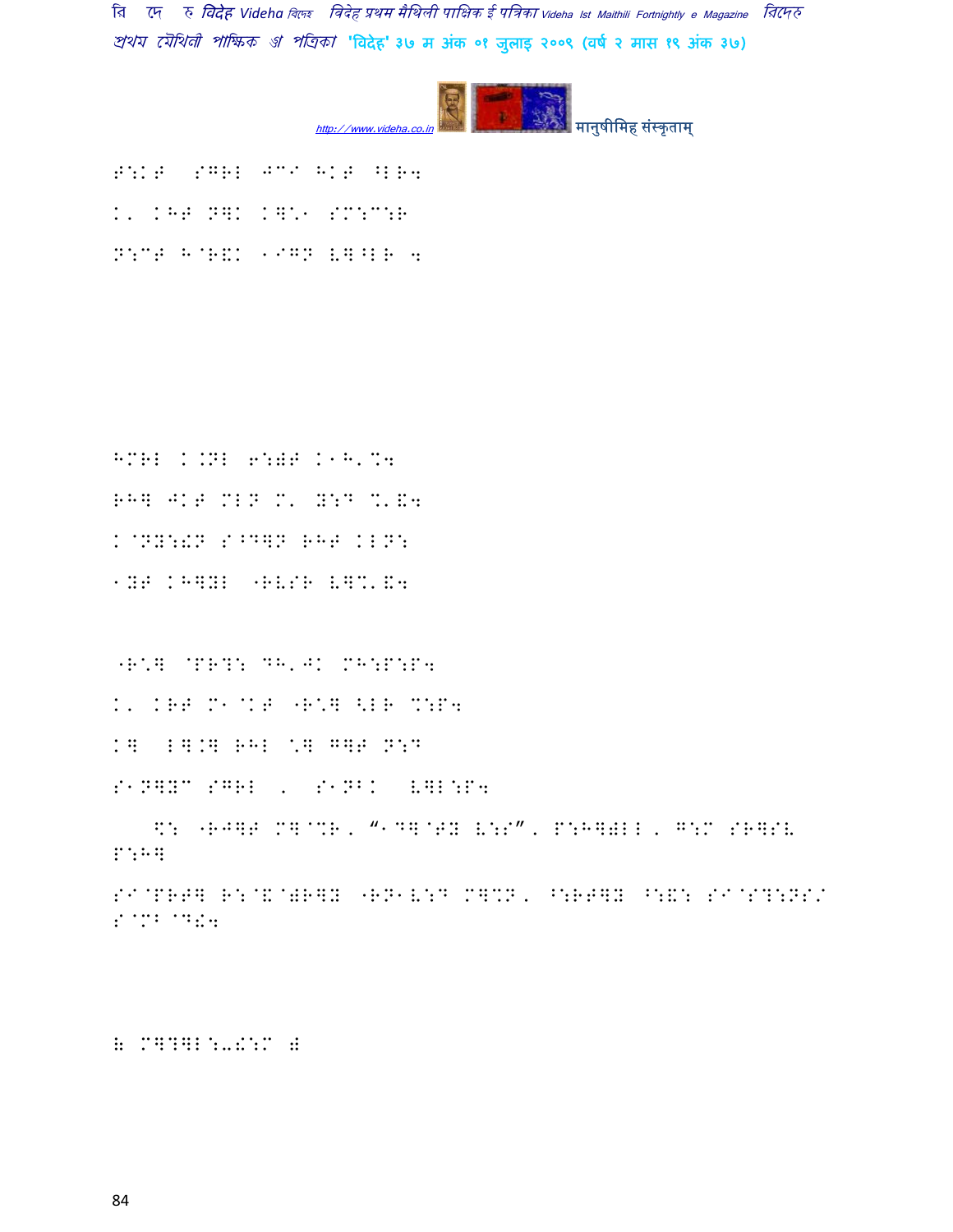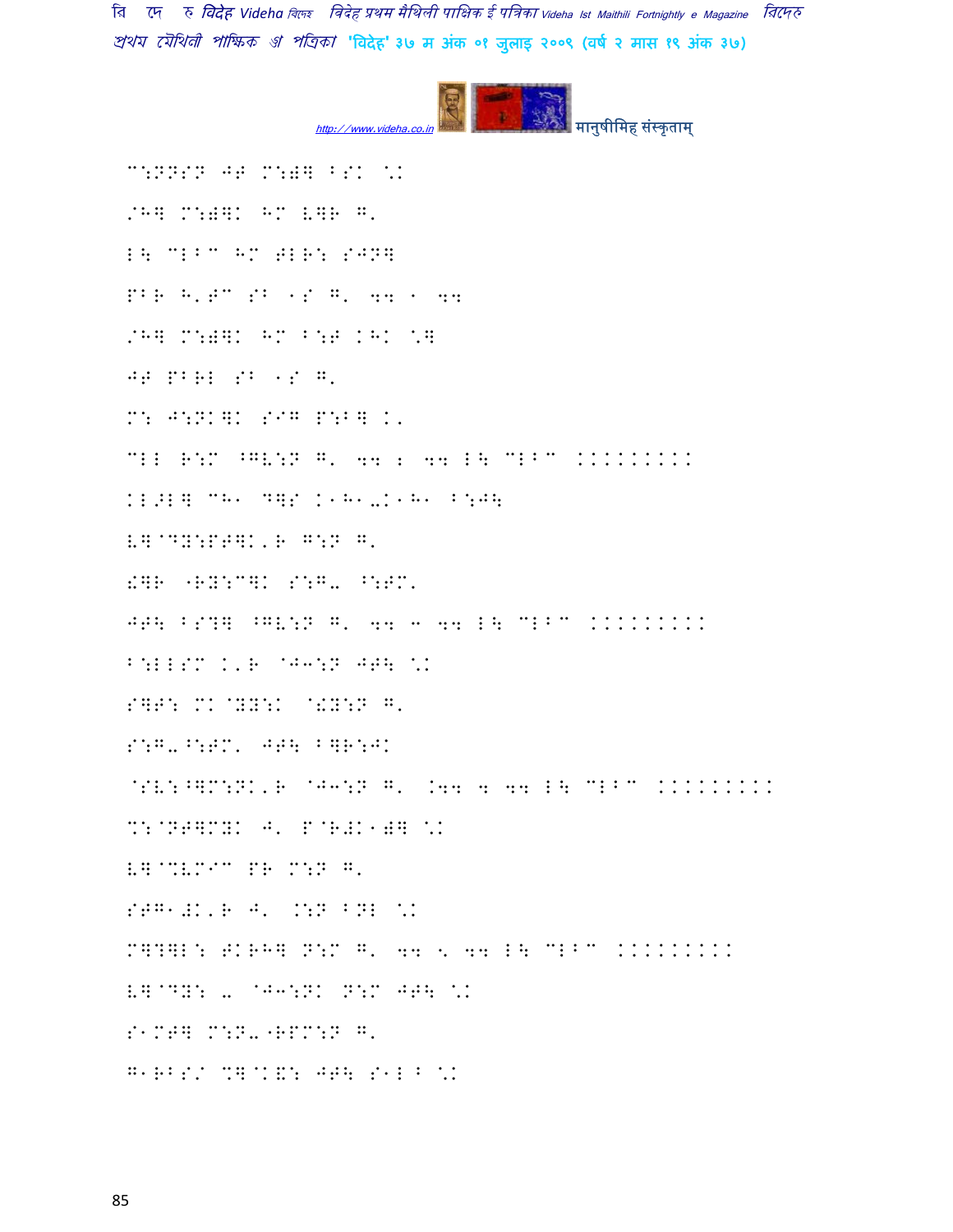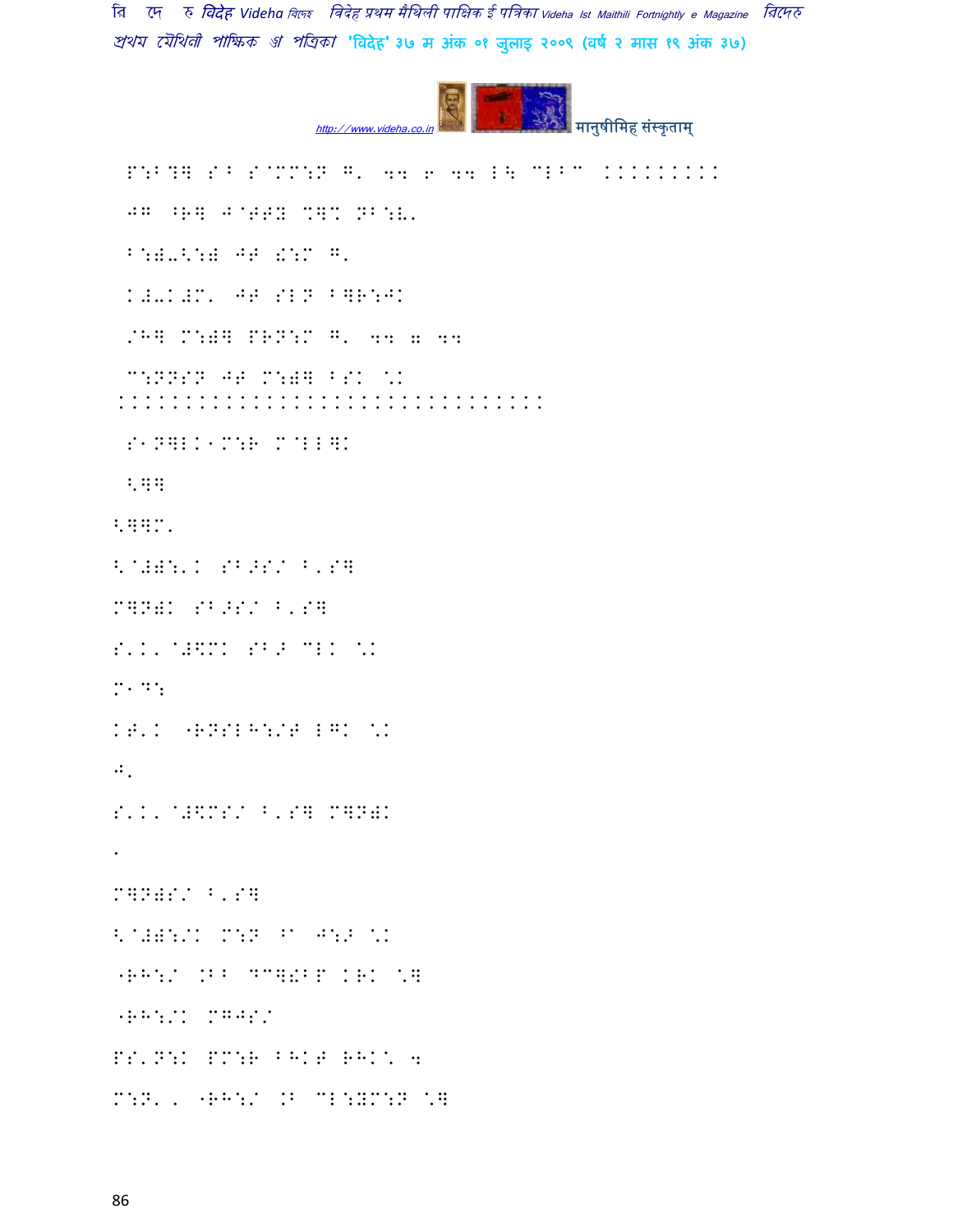

 $\mathbb{C} \cdot \mathbb{R}$ :

K MARIO KARDA PERSONIS

"RH: N: M: M: M: M:

B, PH + H0H + H1P (19H)

\N: K]\K N' HL> \*K

J' CLBL "RH]/ B'S] KR]TC/

 $\ddot{\phantom{0}}$ 

M:N S'HL "RH]/K B'S] RHKT !

1400111

PHE POSSE SB@RYK TREES TO SEE TO A SEE STATES PBR: V:T:VR# \*L 9MS Sa ^RL **1. THER. HE : IS HE SIS IS THE PRODUCT** BR.:K PHIL 61H:R INITE CONTROL **WE SHOW SHOW SHOW SHOWS** J'N: KI: KI: KI: KI: KI: KI: KI: KI: KI: H G:t P: PR J. BRS M PH )]P)]P] Sa WLPK N]%:N BNL G@RM] H):BKL'L KT'K "RP@RY:@PT] \*L D: SBTREET (SBTR) 1981 (SBTR J' 19 NHE SANDARI SA ST.KI SHI SI ANG NAHA FHIRE

87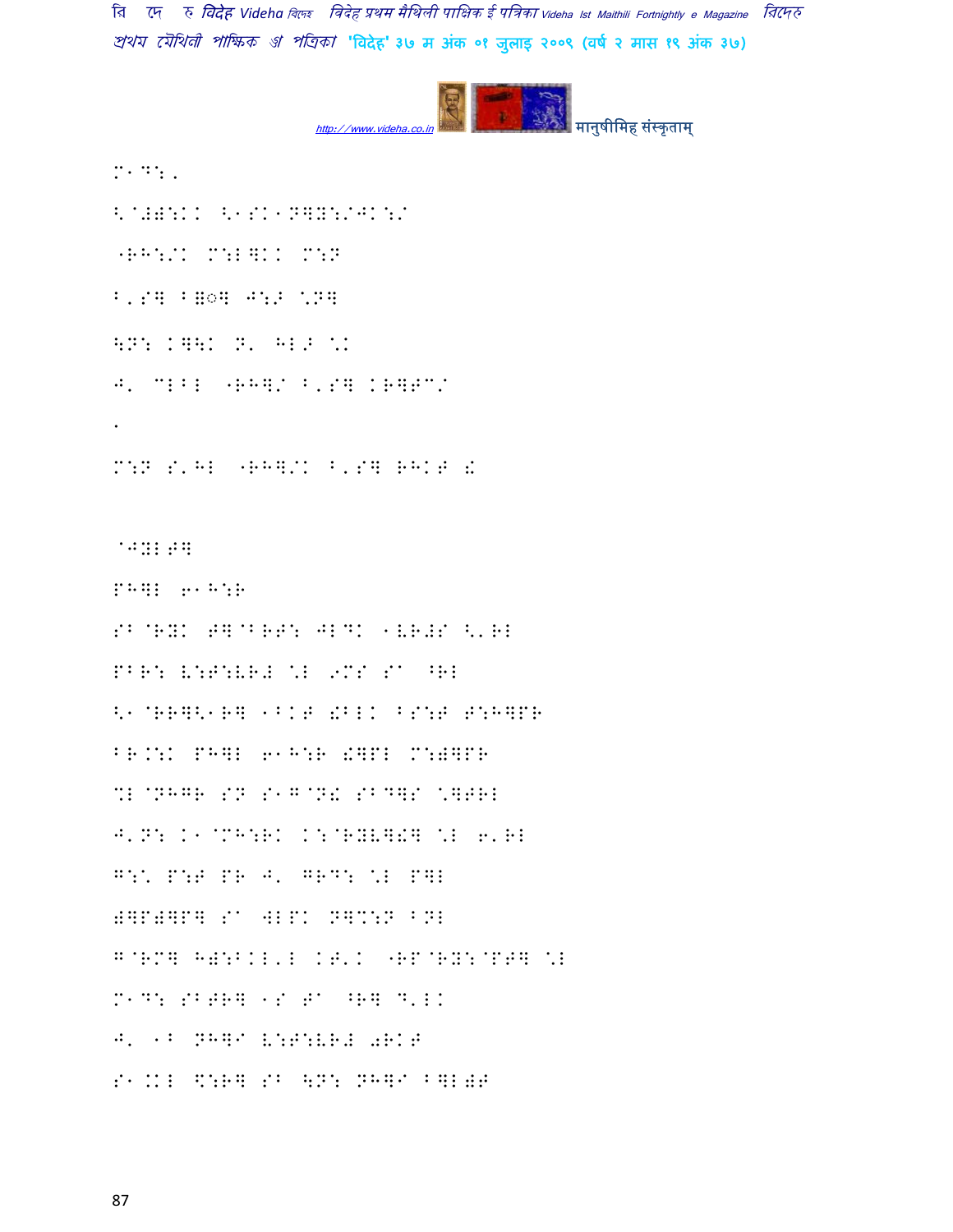88

NT:%:: MK?]L]K PH]L-C]@TR-@%RMI.L: (K:M]@KS) N]C:/K D1NB K:@R)BNK'/ @KL]K KRB 1 P"]B) NT:%: B:RH NT:%: T'RH

V]%'&: G1JR:T R:@JY %:L: P:@WY-P1@STK MI\$L @DV:R: 1WM K@K&:K LOOK LEART WARD & LOOK AND A COMPARY AND A CHILD AND A CHILD AND ARRAY AND ALL ON  $\mathbb{R}^2$ 

D'ISTOR EN THE SANDER THE THEFT STATE OF THE K@MYNING\_AWARTHY, HIMPHI, HEMPHI, HIMPHI, MARY 2007 V]^]@NN P@TR-P@T@RR]K:M' K?:, L<1K?:, V]@J3:N-K?:, C]@TR-K?:, K:@R)BN, C]@TR-@PRH'L]K: >@TY:D]K @PRK:%N4

1.D'V:I%1 V@TSK MK?]L] C]@TR-@%RMI.L: (K:M]@KS)

1.D'V:I%1 V@TSK MK?]L] C]@TR-@%RMI.L: (K:M]@KS); 2. M@!Y-@PRD'% Y:@TR: 1 D'V]J]- @JYLT] 0: CC!R]

B:L:N:I KMT'-

HR]YR STRIJ] SBTR] PSRT

P:N] D]N R:T] 0MR]Ka BRST



िव दिन दि<mark>विदेह Videha</mark> <sub>विफर</sub> विदेह प्रथम मैथिली पाक्षिक ई पत्रिका Videha Ist Maithili Fortnightly e Magazine *वि*दिन्द õथम मैिथली पािक्षक ई पिñका **'**िवदेह**'** ३७ म अंक ०१ जुलाइ २००९ (वष र् २ मास १९ अंक ३७)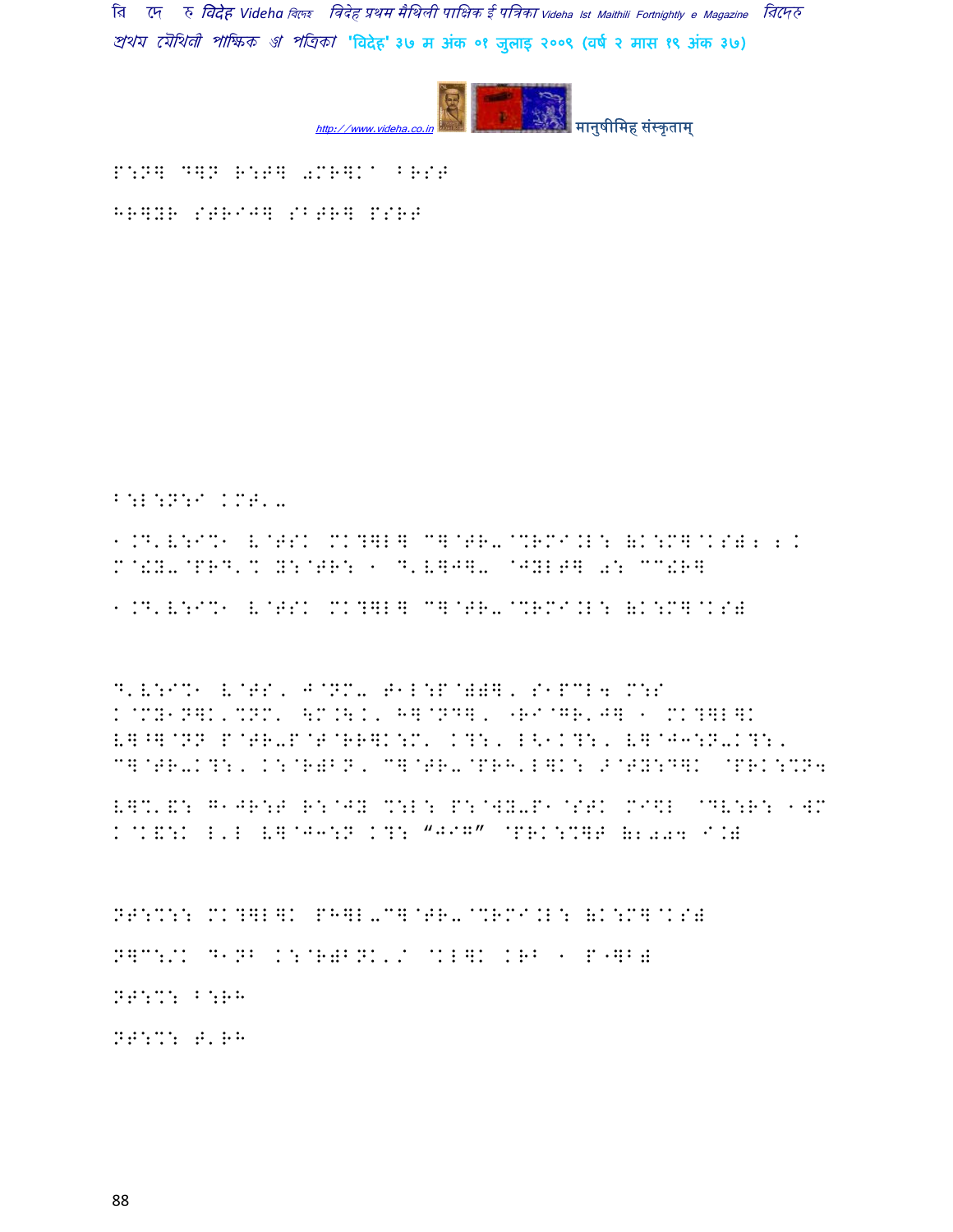89

2,50,000 LLKK MM@TY1 ^'L \*L4

DRIEDRIK BREIN CATRE KI 1900 PR BNORDER BN 1910 CECR N:R:Y#' MID]R G'LH1I4C:RB D]S P1@&PV:)]K: Sa <'RL "RH] MINDER MORE THAN IN THE REPORT OF REAL BIG THAT HE REAL DEPATH OF THAT KRKT RHK4 GHF ST 1952 FROM HISB MILL MAR MAN MAR HMSB TRH-TRHK' M:\* SB D'.LH1I4 M:\*K "RH] SIS:R Sa NADE AD TO A DER OTALIERE EINDOERE ER DIE ERKLIK ALS ALLE ALLE ALLE EINDO N:MK "RH] SI@GRH:LYM' M:\$@RN V: K@#)'MPR'R] 1@R@)S K' ^@#\$:R \*L4 Y@DYP] HMSB "RH] C]@TRK M@RM◌/H]M' N]H]T  $:V$  Sa  $:V$  and  $:V$  is the contribution of  $\mathbb{R}$  . The case of  $\mathbb{R}$  is the case of  $\mathbb{R}$  is the contribution of  $\mathbb{R}$  is the contribution of  $\mathbb{R}$  is the contribution of  $\mathbb{R}$  is the contribution of  $\$ SB@K@&MT: HMR: SBK' BH1T 1K@R&]T K'LK4 KL:K:R KT'K MAHRA KYRI (ME /HANY BRAKKIN 4 1B HMR SBHK Y:@TR: "RPN" 1 "RITH THAT THE TRANSPORT OF THE RELATIONS TO RELATION TO THE TRANSPORT  $\mathcal{L}_{\mathcal{A}}$ KALEDARE E MARS GAL (L. CAPARS SM) SA MRIS SAN SPEECHDEN 9PR:@NT HMSB "RPN HL)L LC)] \LH1I4 R@ST:M' HMSB /H] K:R.:N:K' S'HL D'.LH1I J:H]M' 3 D]S@MBR 1984 Ka JHR]L: GKS M]?:>L 1>SL S:>N') L]K HLY K' K:R# KR]B

HTR SBHK GREECHE, FROUGHT, HITRE INFOURNATIONITY VEHAI HEGE KOL (GROSER-KA: KO) REGE (CYG), OD (GOSER SIGNAPHO (CE) S MO IN THE RED OF A REAL PROPERTY OF THE RED IN THE RED IN THE RED IN THE RED IN A METAL PART OF A MINOR METAL O \*K4 V]JY HL)L Sa KR]B 50 K]LLM])R K' DBR] PR @S?]T SSECTBO SEBURI D'ON DI. HMRS SBIL AUTOR CON SEGUENTS "RECORS HONE SPACE DIRECTORS CONSIST TO THE PROCESS OF SBHK SBHK SBHK SB VL: SBHK SB VL: SB VL: SB VL: SB VL: SB HAT: TH:L A & THE FILL I:YEC' KIN' YTHE I: THILD SB @S?:N]Y 1)L W]K Ka %HRM' <1MKK' N]@R#Y L'LK?4

"REBOR BOSS" SBSA PHILOS BARBIN' (PERSIB) A BEEN ON REGEN

4 JUNE 1992 - 1992 - 1992 - 1992 - 1992 - 1992 - 1992 - 1992 - 1992 - 1992 - 1992 - 1992 - 1992 - 1992 - 1992

F.HM DHP

M@!Y @PRD'% Y:@TR:- @JYLT]

 $\mathbf{1}$ .



िव दिन है विदेह Videha <sub>विलर</sub> विदेह प्रथम मैथिली पाक्षिक ई पत्रिका Videha Ist Maithili Fortnightly e Magazine विदि õथम मैिथली पािक्षक ई पिñका **'**िवदेह**'** ३७ म अंक ०१ जुलाइ २००९ (वष र् २ मास १९ अंक ३७)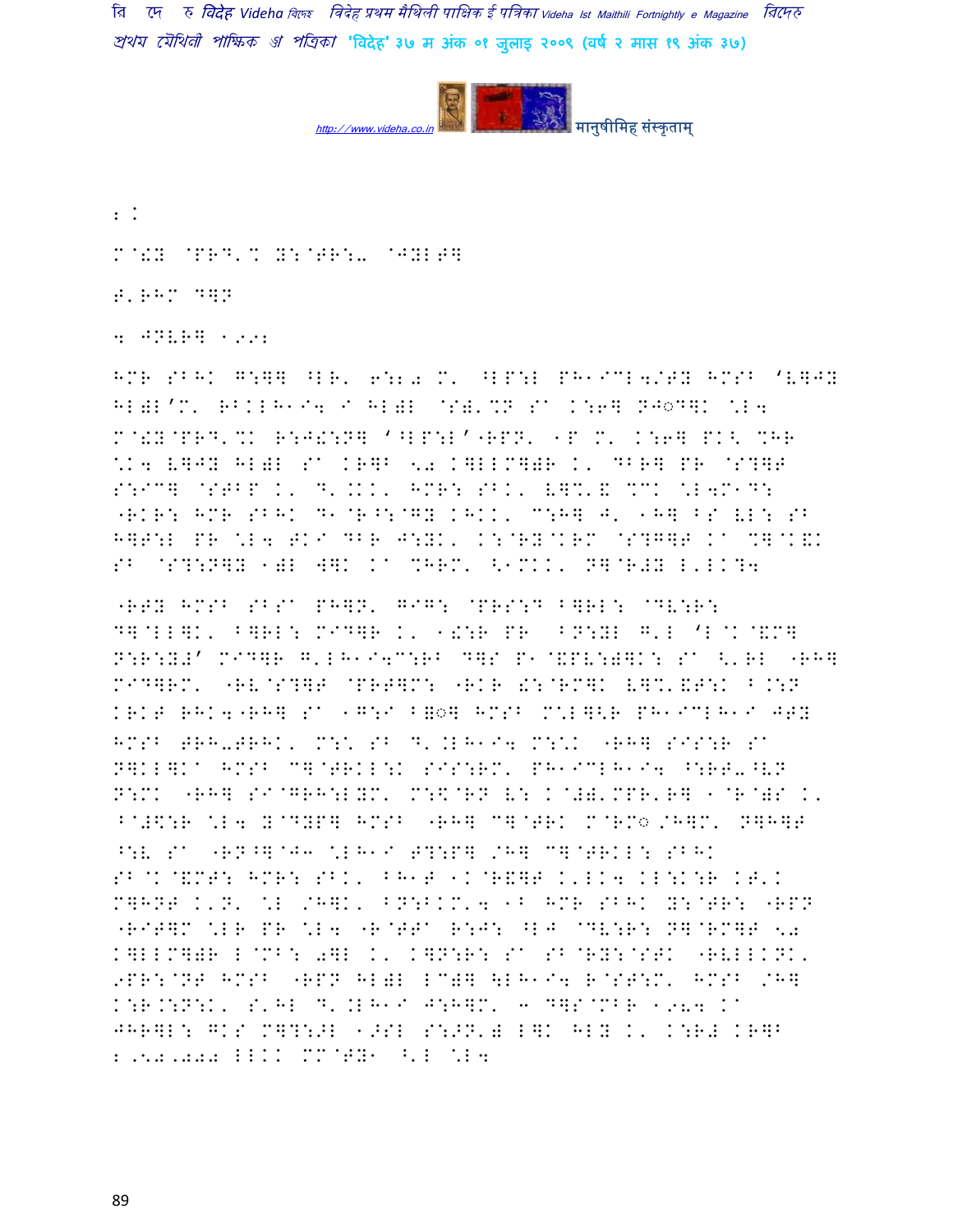

1B HMR: SBK' ):):NGR <1RB:K \*L4 G:]] KR]B 11:30 BJ' @PL')6:@RM PH1ICL4 HMR SBHK V:PS] Y:@TR: @PR:R@M^ ^a THE SERVICE

D'V]J] : @JYLT]

 $9.1949$ 

BRS: TKY:RIS TREAT PRESS

GO RECORDS THE BILL OF NEW LEAST RELEASE. IN HIS COUNTERFIELD HIS 9@TS:H Sa 1YL \*L4 D'V]J]K MLN \*LKN J' B@CC: SBK' I 9@TS:H BNL' RHK4 MCSM PR]V@R@TTN SIG' !BM]L NH]I HEIGHTLE SO STEED MOTER FROM HEIGHT THE SERVER. V]@DY:@R?] SBHK 9P@S?]T] BH1T KM ^a J:YT "R\*]4TKI / JABELBETA HISPOTI JA BIR VERTI PEOPERO JA BERGOTI JA VIRES OJ POSTED BRS:THIS: THIS RESOURCE IN THE BRS: BOARD VIRE ALL PREMIX BTB'L. BTO BELIEVE BRITANISME D'ANNIBILE DE L'ANNIBILE D'ANNIBILE D'ANNIBILE D'ANNIBILE D'ANNIBILE D'ANNIBILE ):Y6XY\$ 1D] B]M:R]K @PRKLP B=] J:>T "R\*]4"RH] SBHK M10.Y K:R# "R#N#" R#PN T#PN TYPN T?: 1SP:SK "R#N B#N.B#9 "RESVENS TO A REAL STATE OF THE DISTURBANCE OF THE UPS. SKKT "R\*D#" IT", F#NL6# 4.01 K# TYN:, & NUB.IT#: 190 K# K' RIGH) TR'SH' RHE YAN'. FAR ANAF NJA 'A' RHIG' RECOCOL ACON 18P:Y PING 9-NATH DYNAR (PENY) CO. TEGENING 97N: PRH'JPB@R# ^LJN4

D. LEAR PORT REST PRESS PAPER AT THIS CHILD BILL \*@TT:, \K GL) BRS:T], \K JL\$] BRS:T L:YK BB), P:N] Sa BC:BK VL: BKG, 10 JON DOM: "RYSTANDER" TA 2008 PERSON ROLL AND STRIKE >ITJ:M "R.N' Sa Ka L]Y4B:HRK' K]NL .:N: .'N:I \KDM B@ND KRB4 <RK BNL ^LJN )]6]N \$@BB:M' 1NL KRB4Y?:S@M^V GRM .:N: .:U4.:N: .:I Sa PH]N' T?: %CCK' B:D 1V@%YK RBP SA S:B1N SA S:B1N SA S:B1N SA S:B1N SA H:B1N S ^R]Ka SIG' R:.L KRB4 JTa TTa K' P:N] NH]I P]BB4 C:P:KL T?: >N:R JT'K GH]IR HLYT \*K P:N] TT'K @SV@C\* HLYT \*K4 %CC:LY T?: P:N]K P@MPK DBR] B'S] H1"Ra K'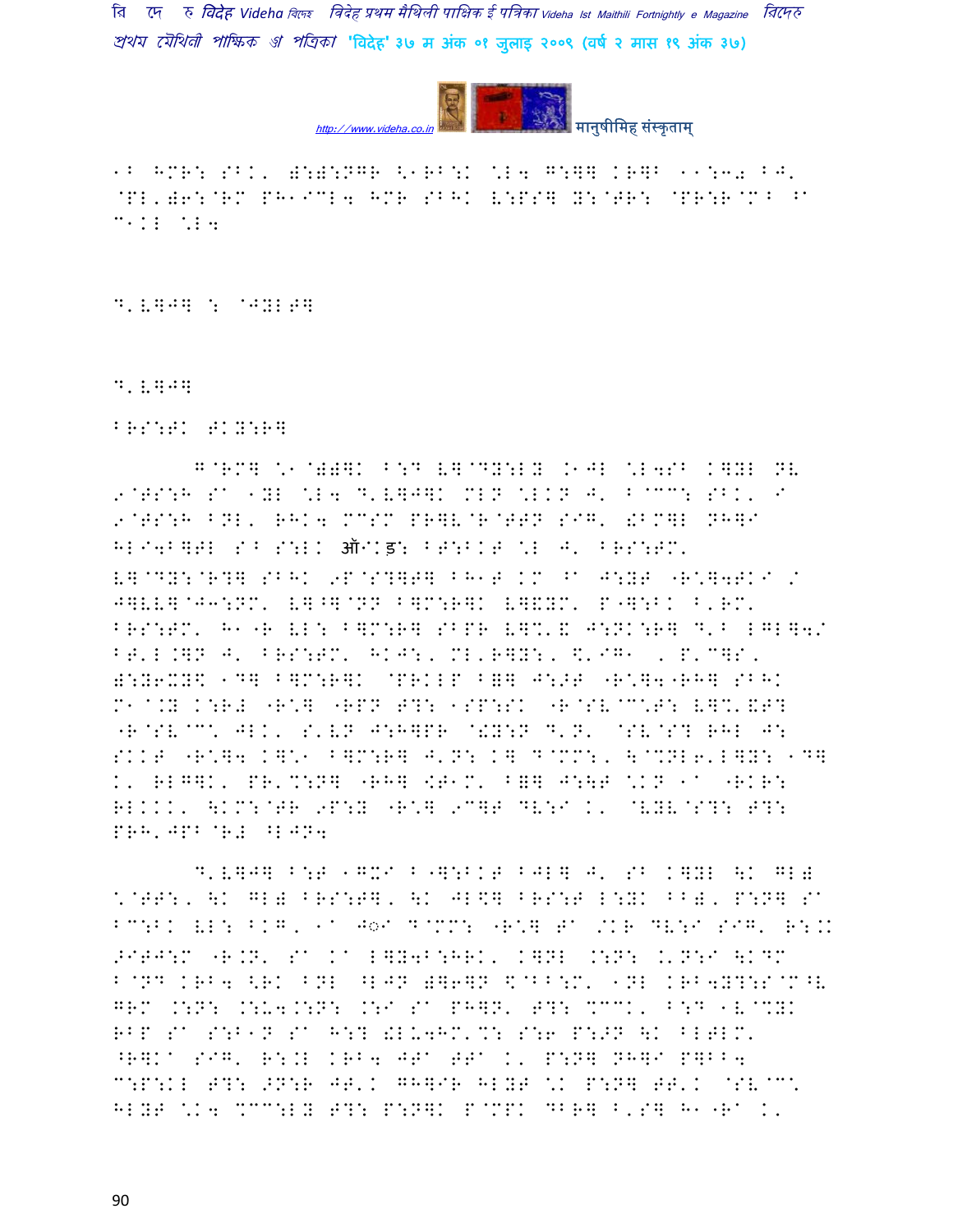

C:H]4P:N] HM'%: 9B:L] Ka V: 6]@L)RK 9PYLGSa %1@D! Ka PARTHERS RESONANCE PROVINCING PERSONS IN PERSONS HINA "R\*DHA" RB:S "STING" AHR YNA BNORGHING SYS BY SYNILL Joi TEST TATIME IN TE WIND THAN THE SERIE M@C\*\$D:N]K @PRYLG KRB4 "RH] SB S:V!:N] Sa BRS:TK K:R# V]@DY:LY 1BKM' RBK:V) NH]I 1YT4

 $R$ HHE SBK: B:DHE JOY PENING B' AND 9PC:RENT 2PTNE KRB4 DAMMIN: 1a NLG 9PC: REGION 1991 POZZONE (1991-1991) NA BXIK] SBM' SBS PHEN, MAHAM, PYRHI (198 PHEN ALB SIA) @!Y:N R:.B4BJ:RM' J]VNR@K&K <LL 1BK\*K S' R:.L KRB4NHL) TA SV GA GALI TA DILA MARAKA NA MARAKA NA MARAKA NA MARAKA NA MARAKA NA MARAKA NA MARAKA NA MARAKA NA  $\kappa$   $K$   $\kappa$   $\kappa$   $\kappa$   $\kappa$   $\kappa$   $\kappa$   $\kappa$   $\kappa$   $\kappa$   $\kappa$   $\kappa$   $\kappa$   $\kappa$   $\kappa$   $\kappa$   $\kappa$   $\kappa$   $\kappa$   $\kappa$   $\kappa$   $\kappa$   $\kappa$   $\kappa$   $\kappa$   $\kappa$   $\kappa$   $\kappa$   $\kappa$   $\kappa$   $\kappa$   $\kappa$   $\kappa$   $\kappa$   $\kappa$   $\kappa$  KNEDIG BERGELAH DENGAN PROPINSI DI PROPINSI DI PROPINSI DI PROPINSI DI PROPINSI DI PROPINSI DI PROPINSI DI PRO

 P]\*L: S:LK D1@RD%: KKR: B]SRL \*L4 TKYL SRK:R K' N]@&W1RT: KHB:K C:H] J' 1Ba VL: SMYM' >T]H:S NH]I D:APS/ BIP IEM (TRSEN) (PEERING PAG/ FV PAE SEGIL) B10L R#10L "R#DIR" R#B II KLD "RPD" B'R RPN B'MIN M "R\*] M1D: KLNL WLS 9P:Y NH]I KKL J:a RHL \*L4 L'K]N D'V]J] "RPN S:M@R@?Y:N1S:R \*L)' PKM:N: PR "RPN @PRY:S NH]I #L\$a C:HK \*L\$a C:HK \*L\$a C:HK \*L\$a C:HK \*L\$a C:HK \*L\$a C:HK \*L\$a C:HK \*L\$a C:HK \*L\$a C:HK \*L\$a C:HK \*L\$a<br>NH \*L\$a C:HK \*L\$a C:HK \*L\$a C:HK \*L\$a C:HK \*L\$a C:HK \*L\$a C:HK \*L\$a C:HK \*L\$a C:HK \*L\$a C:HK \*L\$a C:HK \*L\$a C @S?]T]K TKY:R] L'L KHL.]N J' SBK]YL H'LN:I S].B4"RPN- "RPN ART NRT TROTTE EN PRESEIL PHRISTER, TROTTE SEMPL BENI SBSA LOGA BENEIL NEGNIS IA SEGERERALEN @VYV@S?: T?: "RN:JK SI@GRHK V]C:R D'L.]N4 V]GT V@R&K TB:H] K' S:MN' Ta I SB TKY:R] T1@C\* B10:YT \*L TKYL MARRIS CONSTRUCTION CONTROL PROVIDED AND CONTROL CONTROL CONTROL CONTROL CONTROL CONTROL CONTROL CONTROL CONTR List Bille St Annil (Alban: Prasinific Li Minh Alise

B@CC: LLKN] @DV:R: @SMR#]Y @%LLK

१. 'PR:T, K:L @BR@TT (SBC) (SB@R) (SB@RYLDYK \K \K \K \K \ROWRLDY S@RV@PR?M "RPN D1NB H:? D'.B:K C:H], 1' I @%LLK BJB:K  $\cdots$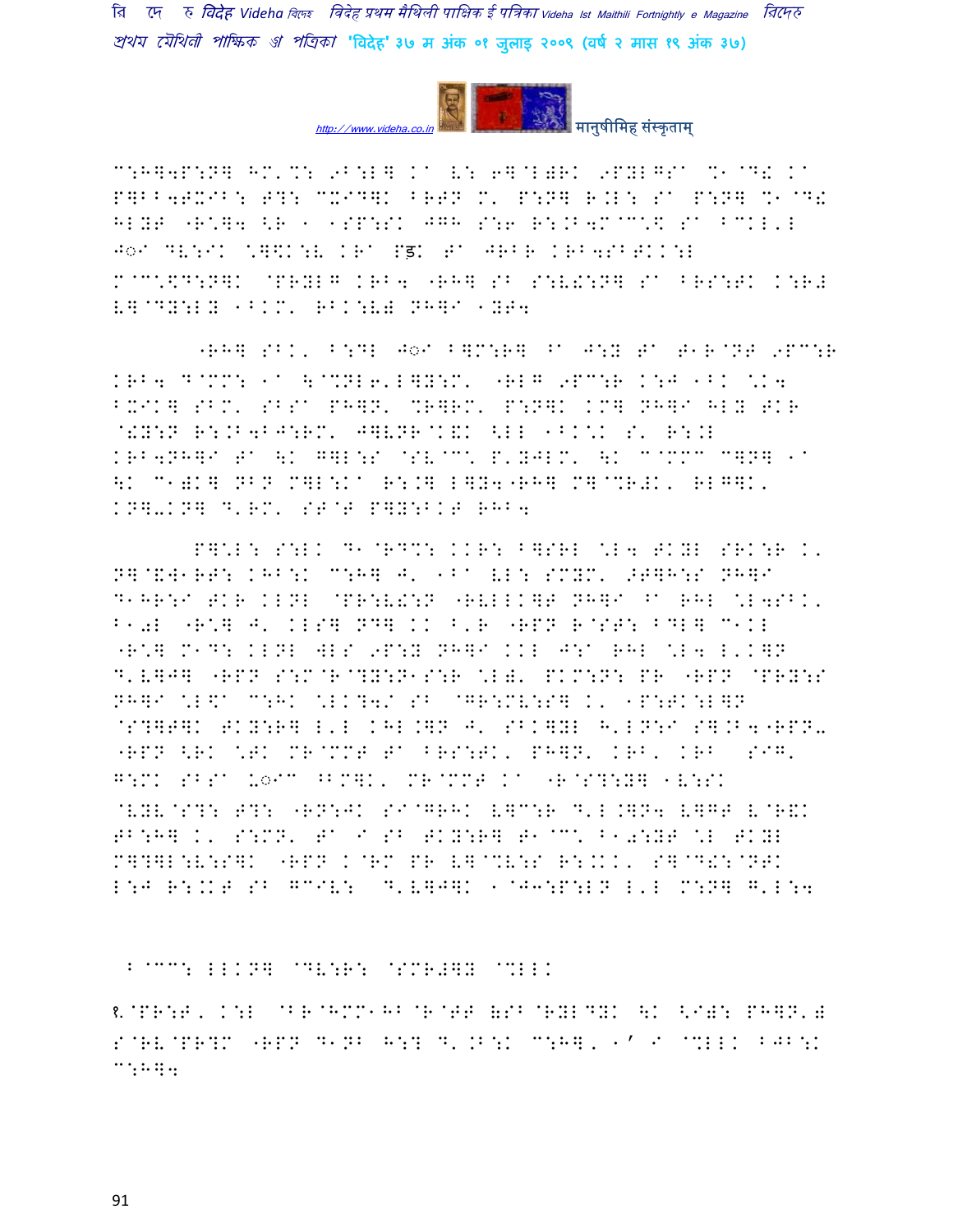

KR: THE VALUE OF THING IN THING ON THE VEHICLE AND INTERFERENCE

KRMBL: @S?PRO: PROPOSITE PREVIOUS ARRANGEMENT

KRK 1G:/ LOVIET FRANCH ARK MAN SRAW SPIRED, AN MBLM' @BR@HM: @S?]T \*?]4 ^LRM' T:H] @DV:R' KRK D@R%N KRB:K ?

२.FX:MEN DORE PRESENTATIONS

DRIVEL MORRIS OF MOS PRIVAGE AND BRACK

DRIPS (REV) & CALL BYL (OPRES) & GROUND (PRESPIRED TO STRIKE, III)

DHIS MBL AND MELTIC MELTIC MANUSCRIP (V]@&#1) 1a D]PK "R@GR ^:GM' %@+KR @S?]T \*?]4 H' SI@!Y:@JYLT]! "RH:/K'/ NM@SK:R4

 $3.51 \div 51.51 \div 1.51.51$ 

RSTA MI MI MI ADA TUREA RI PELIK RAMANI HANDA

%YN' Y, @SMR'@NN]@TYI D1,@SV@PN@ST@SY N@%YT]॥

J' S^ D]N S1TB:S/ PH]N' R:M, K1M:R@SV:M], HNBM:@N, GR1\$ 1a ^ MH2 & SMR# KRKE & DIR WAS MADE TO A ME PARA OF J:>T \*@NH]4

४. NH'B:K SMY-

GOODS CONSIDERED AND CHANNEL SERVICE CONSIDERATION

N@RMD' S]@N!1 K:V'R] JL'a@SM]@N S@NN]!]I K1RB॥

H' GIG:, YM1N:, GLD:VR], SR@SVT], N@RMD:, S]@N!1 1a K:V'R] !:R4 \H] JLM' "RPN S:@NN]@!Y D]"R4

५.9@TTRI Y@TSM1@DR@SY H]M:@DR'@%CKV D@K&]#@M4

V@R&I T@T ^:RTI N:M ^:RT] Y@TR S@NTT],॥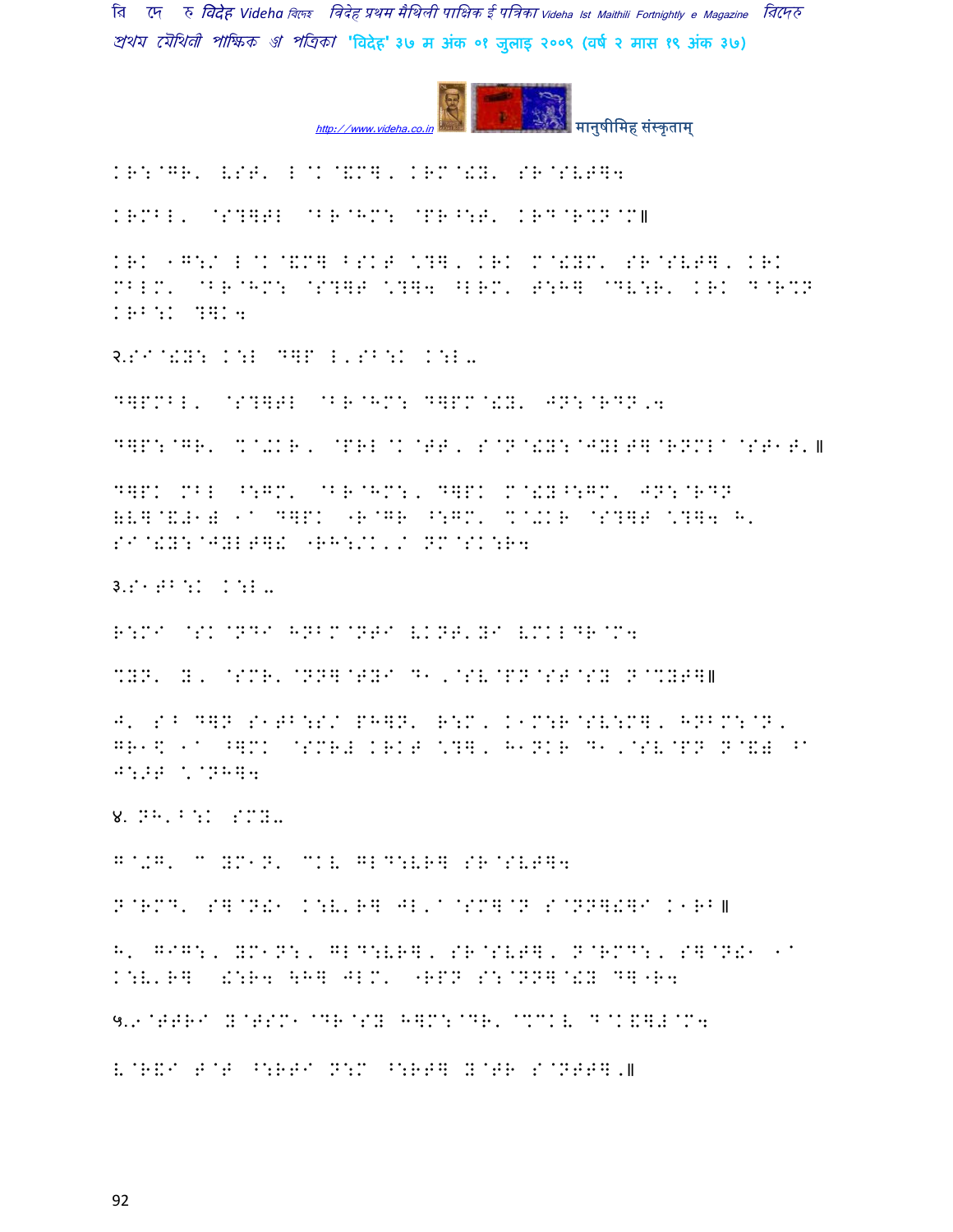

SM1@DRK 9@TTRM: 14 HIM:LY PORTH. 1910 1910 1910 /T1K: S@NTT] ^:RT] KHBKT \*?]4

६."RH@LY: @DRCPD] S]T: T:R: M@#\$LDR] T?:4

P@3CKI N: @SMR'@NN]@TYI MH:P:TKN:%K@M॥

J', SO DAR HE SERVER, ONE THAN SARRY, SHE SO ONE HEAR. \H] P:/C S:@!V]-@S@TR]K @SMR# KRKT \*?], H1NKR S^ P:P N@&) ^a J:>T \*@NH]4

७."R@%V@T?:M: BL]@R@VY:SL HNBM:I@%C V]^]&#,4

KMP, PR%1RSMOW CORPORATIONS OF CHARGE ON

"R@%V@T?:M:, Button Professor Research Professor Research Professor Research Professor Research Professor Research  $1$ a Provinci Sistem Branch (1988): Carlo Compa

८.S:T' ^VT1 S1@PR]T: D'V] %].R V:S]N]

9@GR'N TPS: L@B!L YY: P%1PT], PT],4

S]@D!], S:@!Y' ST:M@ST1 @PRS:D:@NT@SY !B@RJ)',

J:@HNV]6'NL'.'V Y@NYB!] %%]N, KL:॥

९. B:LLaHI JGD:N@ND N M' B:L: SR@SVT]4

 $R$ PIC TELL TECHNOLOGICAL BERTH AND PICHTECT I

१०. DB CHARV: DER YOU CHARVE: DER CHARVES TO HAD CHIAGE 22 , YOU THAN 22)

1 @BR@HM@NN]@TY@SY @PRJ:PT]@Rॠ&],4 L]I^L@K@TT: D'VT:,4 @SVR:\$1@TKMT; DAMES TO SVR, @SVR, @SVR, @SVR, @SVR, @SVR, @SVR, @SVR, @SVR, @SVR, @SVR, @SVR, @SVR, @SVR, @

+ @MRC®HMCORO + PROBOT DE BROSTE DE BROSTE DE BROSTE DE BROSTE DE DE H:Solimate, H:SoHolizat, THE, on Azimus on ARTLatsolat MoH:SEoff ()  $+$ SØHASKO FRUTENIAREN EL ORKURAFESØRO FRANSKOMKUNDER LO F+ Boʻlinding tede dato onno the table of Botanic or Chile (Stevensor Chile of S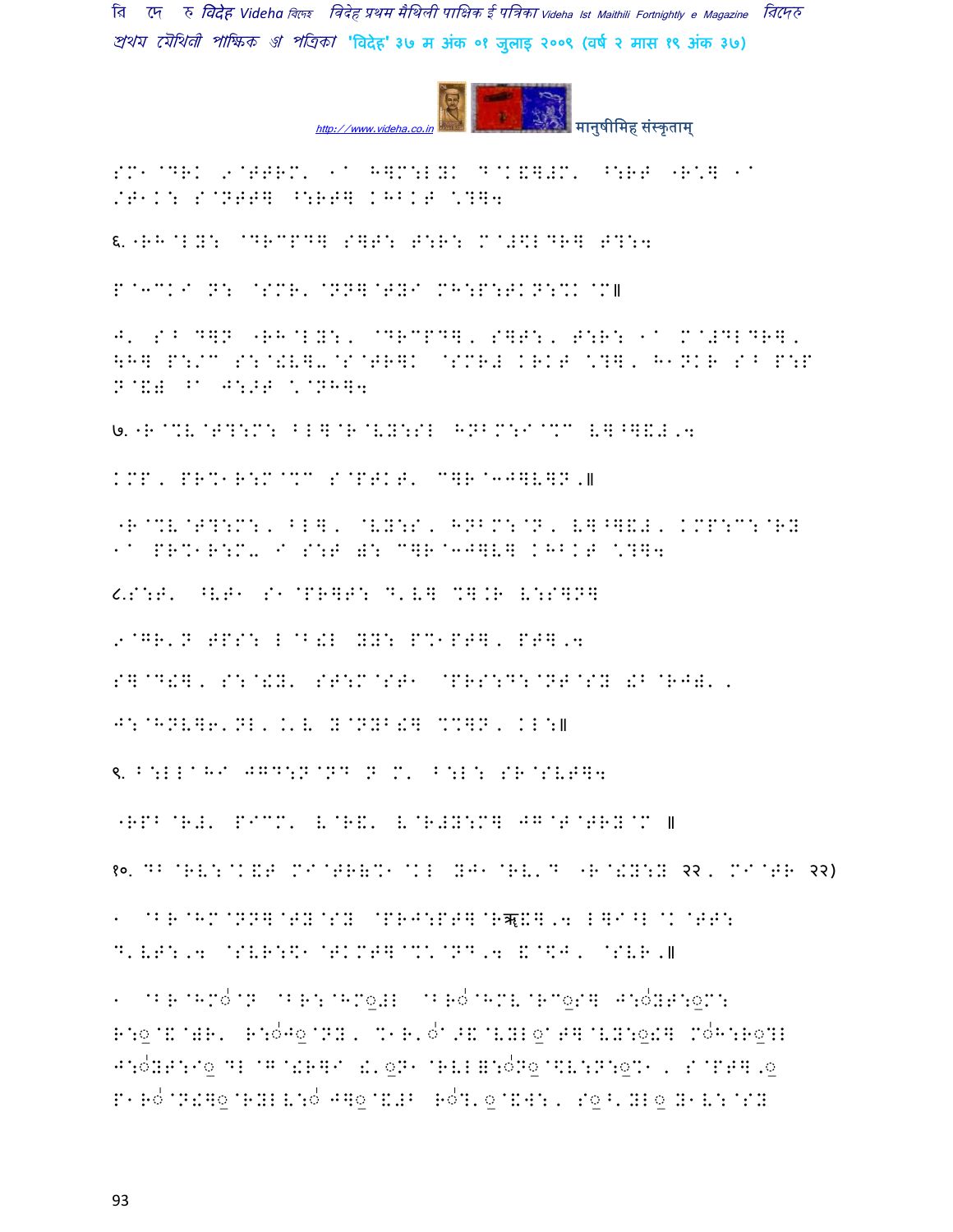

BHÓNGE GOB (RHQH) HGQBHGH (PHIGQN, LPHÓNGIN, (P), PolGHH (PBEH) BOPERHO HIGEORE OP@COEGERO FOUROPRIHO HIP, OCE@NICPOG  $\mathbb{R}^n$   $\mathbb{R}^n$  :  $\mathbb{R}^n$  :  $\mathbb{R}^n$  :  $\mathbb{R}^n$  :  $\mathbb{R}^n$  is a set of  $\mathbb{R}^n$ 

M@N@TR:@R?:, S]@D!Y, S@NT1 PB@R#:, S@NT1 MNLR?:,4 %@TRB#:I B1@D!]N:%La@ST1 M]@TR:#:M1DY@STV4

 $3^{\circ}$  PH THE THE THORROOM  $3^{\circ}$  for PH TH THIN FILE  $\{1, 2, 3, 6\}$ 

H' ^GV:@N4 "RPN D'%M' S1YL@GY 1' S@RV@J3 V]@DY:@R?] 9@TP@NN HL?], 1' %1@TR1K'/ N:% K\N]H:R SKN]K 9@TP@NN HITHE GETS SUIT WHI DIS SUIT SINCE AN AGE OF BILLING THAM SOME HIT ROOMS RESOURDED HIS AND HIS REAR @S@TR]G# NGRK N'TM@TV KRB:M' S@K&M HL?] 1' Y1VK S^:M' /JPB@R# ^:&# D'BYBL: 1' N'TM@TV D'B:M' S@K&M HL?]4 HARP D'YSS HARPY HARRY HALL IN 1981 HARRY OR NEWS ARREST SORECTS: PREPOSE HEVER HER SORECTS HARVES AND SOME K@LY:# HL\4 %@TR1K B1@D!]K N:% HL\ 1' M]@TRK 9DY HL\॥

MN MONITOR STORE AND A COMPACT OF THE RESERVED OF A SERVE AND RESERVED ON  $\mathbb{R}^n$ MICHAEL CHE GEL "BIABA

 $\texttt{H}\texttt{H}\texttt{H}\texttt{W}$ : External states and  $\texttt{H}\texttt{H}\texttt{W}$ 

"RENT ROOM

@BR@HM◌ ॑@N - V]@DY: 1D] G1#S/ PR]PB@R# @BR@HM

ROBINE A T.T.

MOBRO POSTO DE DE DE SERVEDO DE SERVEDO DE SOLOBE

+ H:0dB#N+1@HV-1#PTPP HEAU

hidde 128 Lubich.

%1R'◌ ॑a–B]N: \$R BL: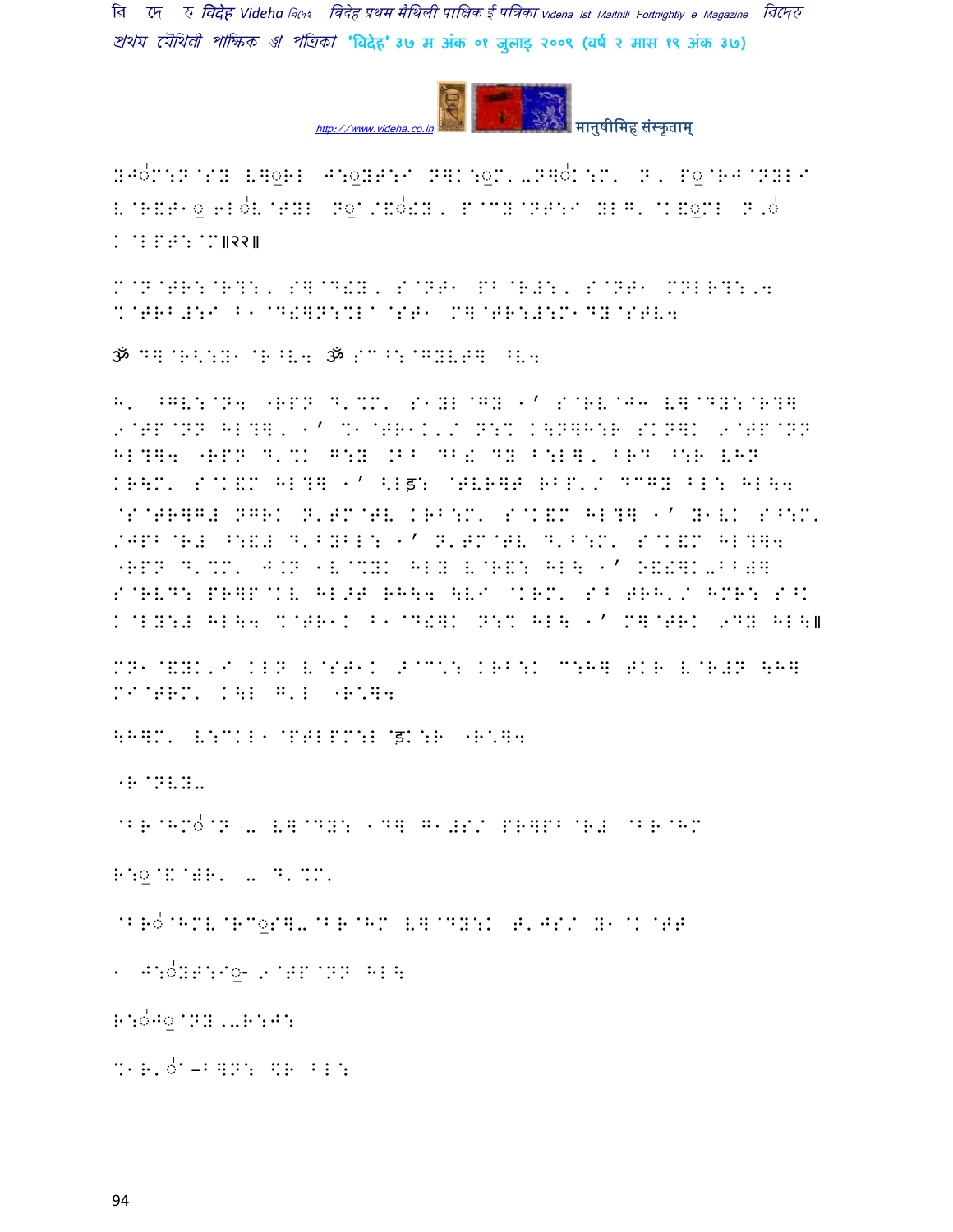

>&@VYL◌॒- B:# CL'B:M' N]P1# **THE MUSICARLY THE DISTURBATION** MÖHDER IKK RAR BERT RED RED RAR D DE DROGEROLDSTRAADE ER OPA CER FOAREA  $\mathbb{R}, \mathbb{Q}^n$ ) (bestime) which we consider  $\mathbb{R}$  and  $\mathbb{Q}^n$  are  $\mathbb{R}^n$  . In the set of  $\mathbb{R}^n$ OREE BA0P@ VELAWY FIRST PROTO DATE ON CATALERE SOPER SOFIES: PHPÓ NPLARO NEAL LOGÍ PHRÓ NACAROÍ NLALPOBLICIO LOGIE LOGIE (FOGLA). MRYLV: CHILL JPD TELES AND THE ROOM OF PERSON FOR B○P.Q'EAR WET PR @PRP @ SSO SUBJECT STATES **WI: WI: WI: J'HN: WI: J'HN: J'HN: J** BA¢TGR(MBGAGG) BG(ABT.) LAQHILTIBRILI PRIHAME IRAFIY PA: N@M. LPA@: NM. LPA (NMBB) (1 (PA) (1 NCABM. ) N,-HMR S^K Po THA TEH PLIT. L EMBRED OR THE HURT el@LJeHurjeeDoel Blir /H01H,...PH1H,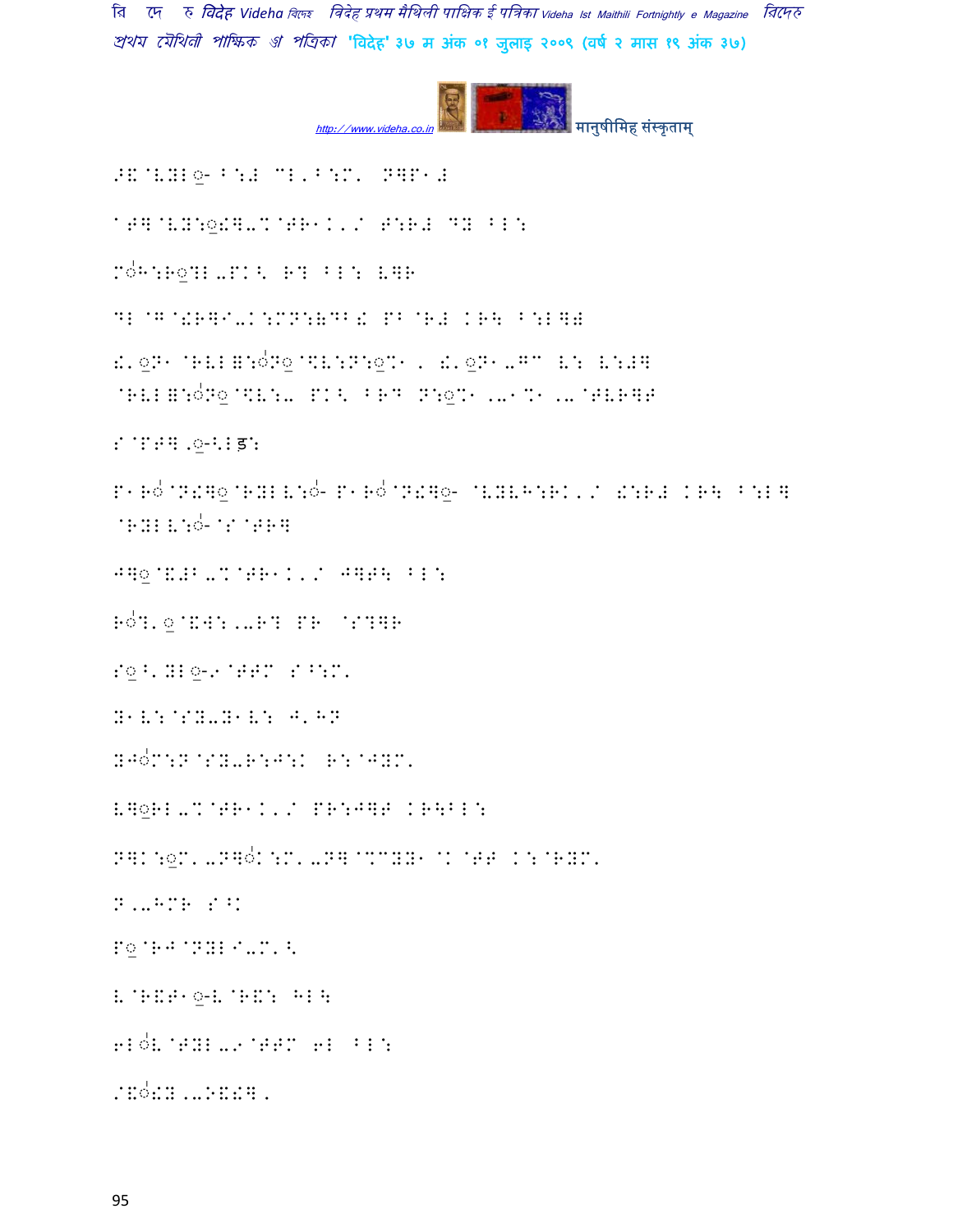

P@CY@NT:I- P:K\

WHAT IN EQUIPLA HE THE EST HE DEVELOP WHAT THE PART WHAT IN MOUNT N,◌ ॑-HMR: S^K H'T1

 $\ddot{\phantom{a}}$  , and the matrix  $\ddot{\phantom{a}}$  , and  $\ddot{\phantom{a}}$  , and  $\ddot{\phantom{a}}$  , and  $\ddot{\phantom{a}}$  , and  $\ddot{\phantom{a}}$  , and  $\ddot{\phantom{a}}$  , and  $\ddot{\phantom{a}}$  , and  $\ddot{\phantom{a}}$  , and  $\ddot{\phantom{a}}$  , and  $\ddot{\phantom{a}}$  , and  $\ddot{\phantom{a}}$ 

@GR]6]?K "RN1V:D- H' @BR@HM#, HMR R:@JYM' @BR:@HM# N]K !:@RM]K V]@DY: BL:, R:J@NY-V]R,T]RID:J, DB! D\ B:L] G:Y, DCGY BL: J@NT1, 9@DYM] N:R] HL?]4 P:@RJ@NY 1V@%YKT: P\$L: PR V@R&: D'?], 6L D'Y BL: G:\* P:K\, HM  $S^{\prime}$  Sipapan (SIP  $\overline{S}$  )  $\overline{S}$  (SIP  $\overline{S}$  )  $\overline{S}$  (SIP  $\overline{S}$  )  $\overline{S}$  (SIP  $\overline{S}$  )  $\overline{S}$ 

^:RT 1 N'P:LK MK?]L] ^:&:-VK@J3:N]K LLKN] @DV:R: BN://L M:NK %KL

MK?]L]K M:NK L'.N-%KL]

1. N'P:LK MK?]L] ^:&: VK@J3:N]K LLKN] @DV:R: BN:/L M:NK 9@CC:R# 1 L'.N %KLE 9 L'.N # 1 L'.N # 1 PH 2. MK **MUSH: NEMARK MARIE AL DRINER** 

1.N'P:LK MK?]L] ^:&: VK@J3:N]K LLKN] @DV:R: BN:/L M:NK 9@CC:R# 1 L'.N %KL]

MK?)

१.P@3CM:@K&R 1 "RN1@SV:R: P@3CM:@K&R:@NT@RGT +, 3, #, N  $\Lambda$  Beautiful Simple and the state of  $\Lambda$  and  $\Lambda$  is the state  $\Lambda$  . The state  $\Lambda$ J:H] V@RGK "R@K&R RHKT "R\*] /H] V@RGK P@3CM:@K&R "RBKT "R\*DH", "R\*DH"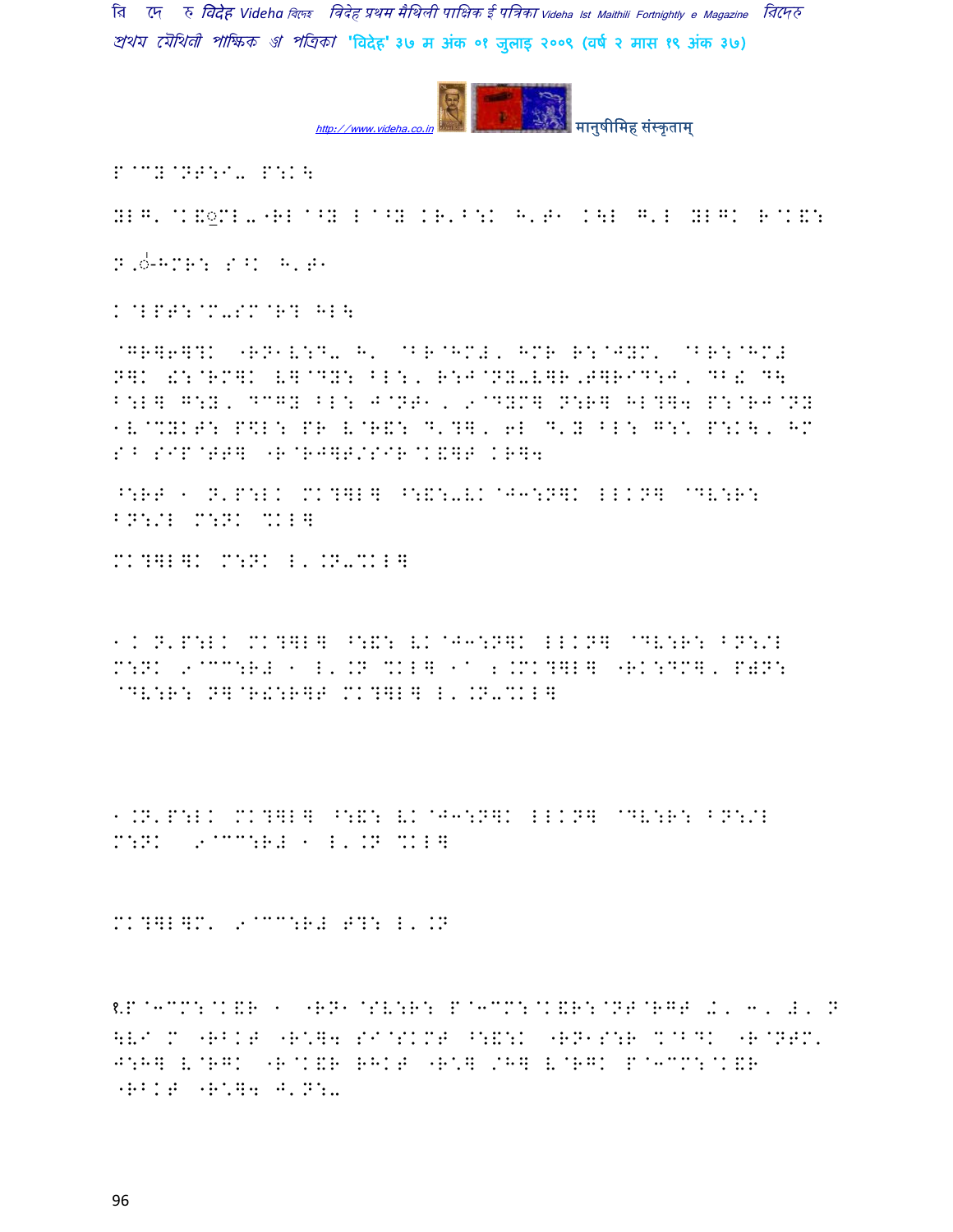

"RETING AN ALTARIA RHETING RETING ANG KALIMAN RETING ANG ARAWAY P@3C (C V@RGK RHB:K K:R#' "R@NTM' @3 1\L "R\*]4)  $.0145$  (data respectively). The respectively  $.01\times 10^{-1}$  (respectively) SOME EF EMPLO PRINCIPEED ARMEED ON FARSAHEI .@M^ (P V@RGK RHB:K K:R#' "R@NTM' @M 1\L "R\*]4)

9P@RY1@KT B:T MK?]L]M' KM D'.L J:>T "R\*]4 P@3CM:@K&RK BOL:M' "REALD" "RUNDER" "RING" DER SOLDER "ROLD DE SAN POST J'N:- "RIK, PIC, .I\$, SI!], .I^ 1D]4 @VY:KR#V]D P@#\$]T GLV]@ND 0:K KHB \*N] J' KV@RG, CV@RG 1 )V@RGS/ PB@RV "RN1@SV:R L].L J:\ T?: TV@RG 1 PV@RGS/ PB@RV P@3CM:@K&R' L].L J:\4 J'N:- "RIK, CICL, "RI\$:, "R@NT T: K@MPN4 M1D: K@MPN4 M1D: HISPANIA MARANA MARANA MARANA MARANA MARANA MARANA MARANA MARANA MARANA MARANA MARA B:THE MINITED AND A MORE TO A MARKET THE SECOND AND A MARKET AND A MONEY OF THE UPSTALL AND RELEASED AND MALK S'HL "RIT 1 KIPN L].KT D'.L J:>T \*?]4

NLAR BYRGAN (AV) (SLAGHAN (ALYON CO) (AN) AN BHR) SMY 1 @S?:NATHER TO THE REPORT OF THE STATE OF THE STATE WITH A MATERIAL AND REPORTED A MANUFACTURE OF THE UNI M1@DR#MI "PROVINCENT" "RODR#" "RODR#" "RESPONDED " PROVINCENT" " "RECORD " REPORT HE AR YOUR "ROLE OF HEARING "REPORT TO LOOK @PRYLGM' 9@CC:R#-DL&K S@M^:VN: S'HL TTB\ D'.L J:>T  $R$  and the set of the state of the state position of the set of the set of the set of the set of the set of the set of the set of the set of the set of the set of the set of the set of the set of the set of the set of the KRB 9C]T "R\*]4 YS/ LaKa @J3!R]K "R@K&RK S@+G  $R$  . The state of the state of the control of the state  $R$  of  $R$  $\{H_1, H_2, H_3\}$ 

२.= 1 = : =K 9@CC:R# "@R H"JK:/ HL>T "R\*]4 "RT, JTa "@R  $W$  , annibe a life of the Head and and at  $X$  . The state  $\mathbb{R}$ JA: T:H; J. T:H; J.

= = =:K], ='K], =]W, ='91, =@+G, ='R], =:KN], =:W  $\cdot$   $\cdot$   $\cdot$   $\cdot$   $\cdot$ 

= = P"]:>, B=B, G=B, M=B, B1=B:, S:/=, G:=, R]=, C:/=, S]=], P]=] 1D]4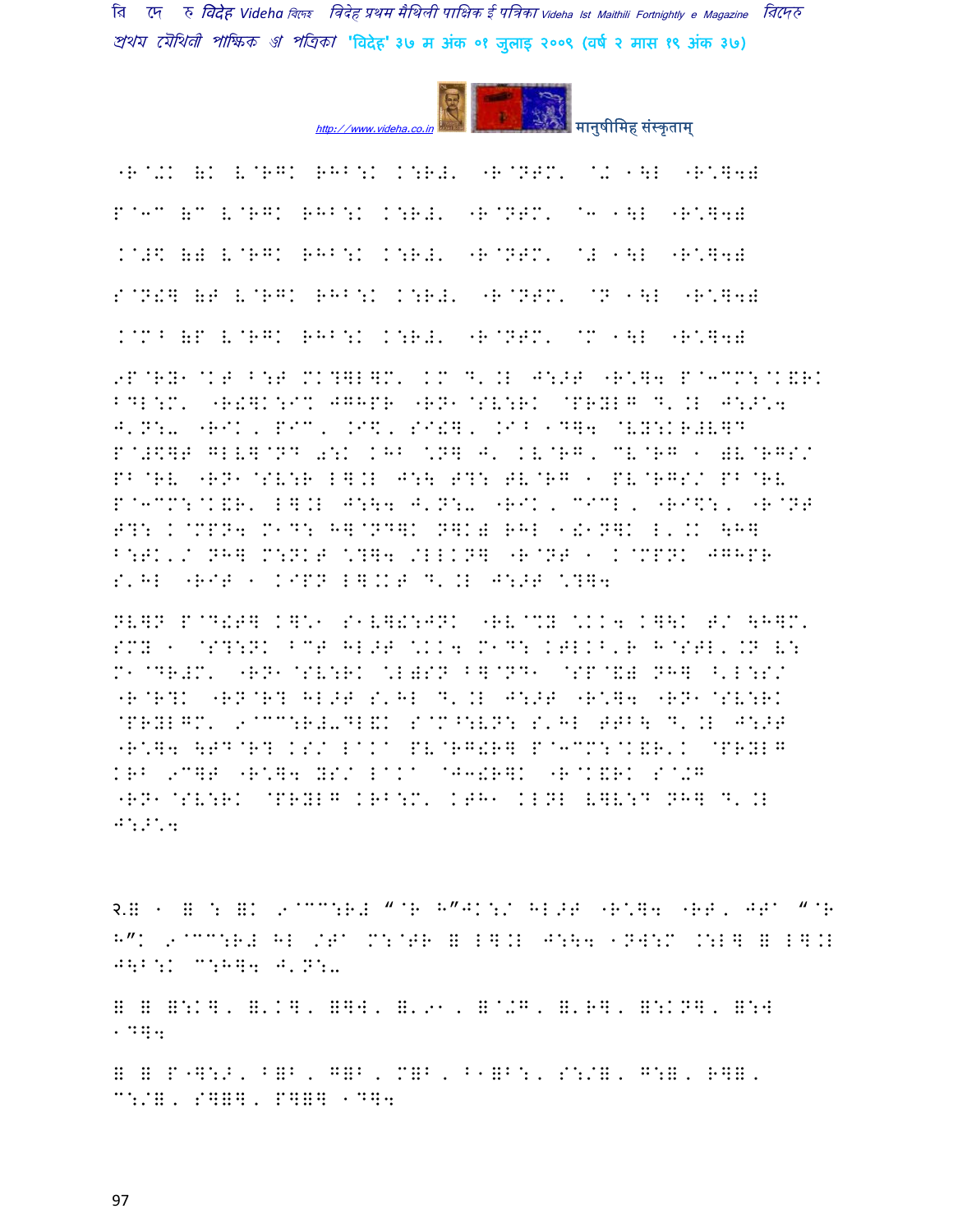

9P@RY1@KT %@BDS^K'/ D'.L:S/ I @SP@&) HL>T "R\*] J' S:!:R#TY: %@BDK %1RBM' = 1 M@!Y T?: "R@NTM' = "RBKT "R\*]4 >\H N]YM \$ 1 \$K S@ND@R^ S'HL L:GB HL>T "R\*]4

3.E + F & TIMHERT, MEWI & TUMES F INE ANSWERSHIP THAT, /KR: B RBPM' NH] L].L J\B:K C:H]4 J'N:- 9@CC:R# : BK@DYN: BHOW:, BK, DY:BI%, BUCH:, BOW: 1DPPN: 1984 \H]S^K @S?:NPR @KRM%, VK@DYN:?, V]@DY:, NV, D'VT:, V]@&#1, VI%, V@NDN: L].B:K C:H]4 S:M:@NYTY: V 9 CCC:R#CH: R L R / CC:R#GE R / DAR / ANGER / ANGER (R L DN RE L ) DAR  $1.99<sub>1.4</sub>$ 

४.Y 1 J : KTH1-KTH1 "Y"K 9@CC:R# "J"JK:/ KRKT D'.L J:>T "R#NH], DRIPA, JOEHA, H. BRH, EH DOAL, MARHH, GOMMAELD, CBOHH, J JADA, JADA, DG, J. JADA, JAGA, J. JADA, J. JADA, J. D. J. D. J. J. J. J. G. G. J. L. I. G. J. L. L. G. %@BDS^K'/ @KRM%, Y@J3, YD], YM1N:, Y1G, Y:BT, YLG], **HANDER HONDER** 

 $9.5 \rightarrow 0.3$  :  $5.71344441$   $\pm 1.34444241$  ,  $5.79$  ,  $1.33443$   $\pm 1.44443$   $\pm 1.44443$ @PR:C]N V@RTN]- K\L, J:\, HL\T, M:\, ^:\, G:\ 1D]4 NARTH A MHARRA, ISBN 1988-1981, HEBRI, ISBN 1988-1988-1988-1

SSING MARKET WITH WORKING & TRIAN (RFIR ) (RSHR "ROTE "RHE.  $\mathcal{H}:\mathbb{R}^n \to \mathbb{R}^n$  ,  $\mathcal{H}:\mathbb{R}^n \to \mathbb{R}^n$  ,  $\mathcal{H}:\mathbb{R}^n \to \mathbb{R}^n$  ,  $\mathcal{H}:\mathbb{R}^n \to \mathbb{R}^n$  ,  $\mathcal{H}:\mathbb{R}^n \to \mathbb{R}^n$ YHN 1991 (YEAH) HONH (AFYL) MAHA SOMHER CONHERING THE CHE CHIS HIMIT. THIN SET IN HIM WAS A CHE 9@CC:R# K\L J:R# K\L J:R#

\ 1 "Y"K @PRYLGK @PRYLGK S@ND@R^M' @PR:C]N' P@D!T]K "RN1SR# KRB 9PY1@KT M:N] \H] P1@STKM' /KR' @PRYLG K\L G'L E COARDINA L'ONES D'ANNES D'ANN SHIL SHIR SHI AN AN AN A-AIR AN AIR AN AIR AN AIR AN AIR AIR AN AIR AN AIR B:T NH] "R\*]4 1 MK?]L]K S@RVS:!:R#K 9@CC:R#-%KL] YK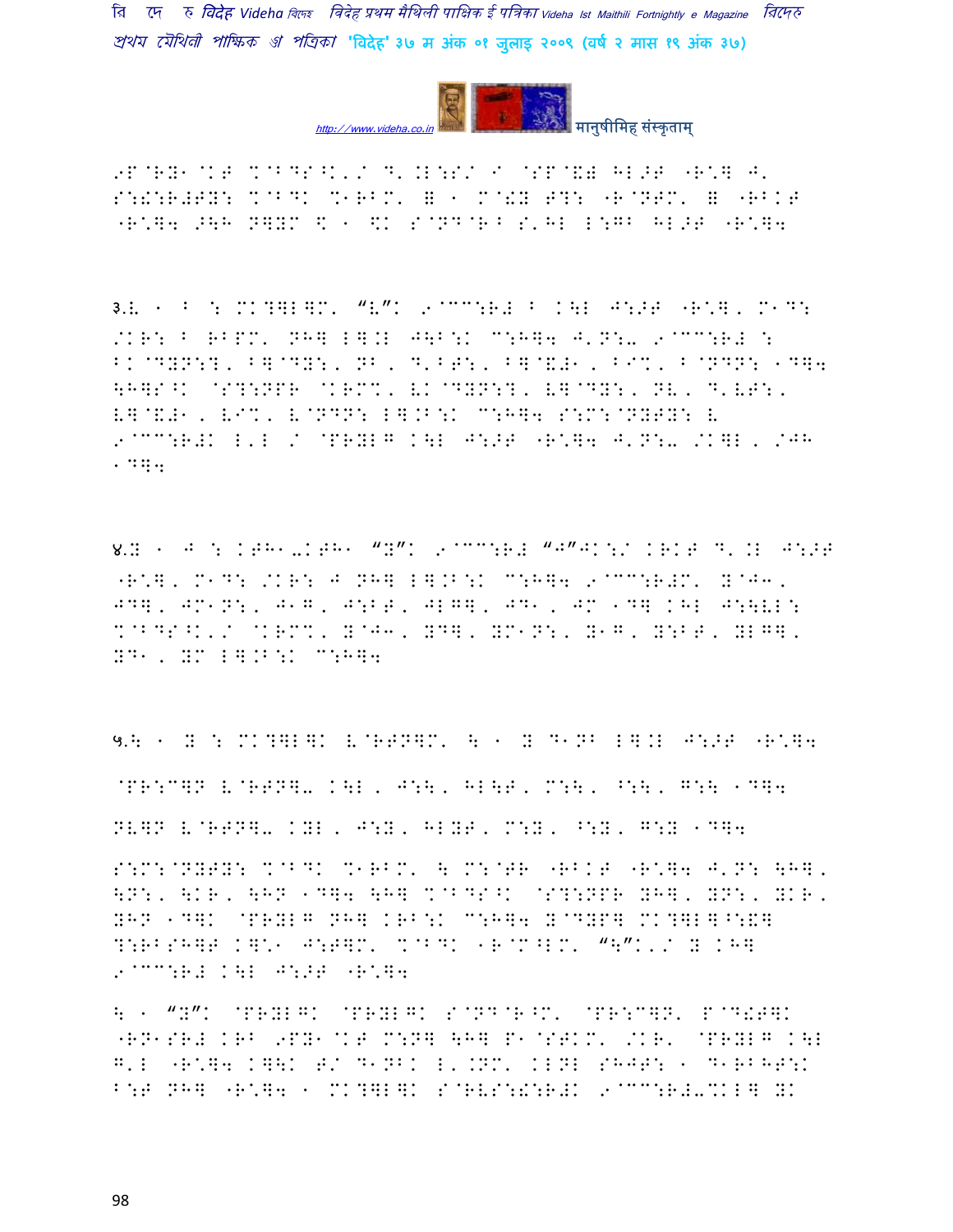

 $R$  . The contribution of the contribution of the contribution of the contribution of the  $R$  and  $R$ %@BDK'/ KKL, HKB 1D] RBPM' KTH1-KTH1 L].L J:\B S'HL "H"C @PRYLECK'/ BYSPECTORY "PRYLEGK'/ BYSPECTOR

६. में साथ अपने अन्य का साथ से प्राप्त के साथ पर से साथ से साथ से साथ से साथ से साथ से साथ से साथ से साथ से सा<br>साथ से साथ से साथ से साथ से साथ से साथ से साथ से साथ से साथ से साथ से साथ से साथ से साथ से साथ से साथ से साथ स PR@MPR:M' KLNL B:TPR BL DKT K:L %@BDK P:\*:/ H], H1 LG:/L J://LAG:/L J://L H1NKH], "RPNH1, J://L H1NKHI, "RPNH1, J://L H1NKHI, J://L H1NKHI, J://L H1NKH T@TK:LH], CL@))H], 1NH1 1D]4 M1D: 1!1N]K L'.NM' H]K @S?:NPR \K:R \VI H1K @S?:NPR /K:RK @PRYLG KRKT D'.L J:>T "R\*]4 J'N:- H1NK', "RPNL, T@TK:L', CL@))', 1NL  $1.994$ 

७.& T?: . : MK?]L] ^:&:M' "R!]K:I%T, &K 9@CC:R# . HL>T "R\*]4 J'N:- &@\$Y@N@TR (.\$Y@N@TR), &L\$%] (.L\$%]), &@)KL# (.)KL#), VM&'% (VM.'%), S@NTL& (S@NTL.) 1D]4

८.@!VN]-LLP : N]@MNL].]T "RV@S?:M' %@BDS/ @!VN]-LLP ^a J:>T "R\*]:

(K)@KR]Y:@NVY] @PR@TYY "RYM' Y V: \ L1@PT ^a J:>T "R\*]4 /H]M'S/ PH]N' "RK 9@CC:R# D]@R< ^a J:>T "R\*]4 /KR 1G:/ LLP-SBCK C]@HN V: V]K:R] (' / a) LG:/L J:>\*4  $\mathcal{F}$ :  $\mathcal{F}$  :  $\mathcal{F}$ 

PB@R# RBP : P=\ (P=Y) G'L:H, K\ (KY) L'L, 9W\ (9WY) PRESS :

"RPB@R# RBP : P=' G'L:H, K' L'L, 9W' P\$TCK4

PBT ANITH, KT INI 2007 PRATCH

(.)PB@RVK:L]K KMT 1Y (1\) @PR@TYYM' Y (\) L1@PT ^a J:: W. M. T. H: LED-SE CO. LANSARI NHA LANG ANG ANG MANGALAN NA MARAMA NA MARAMA NA MARAMA NA MARAMA NA MARAMA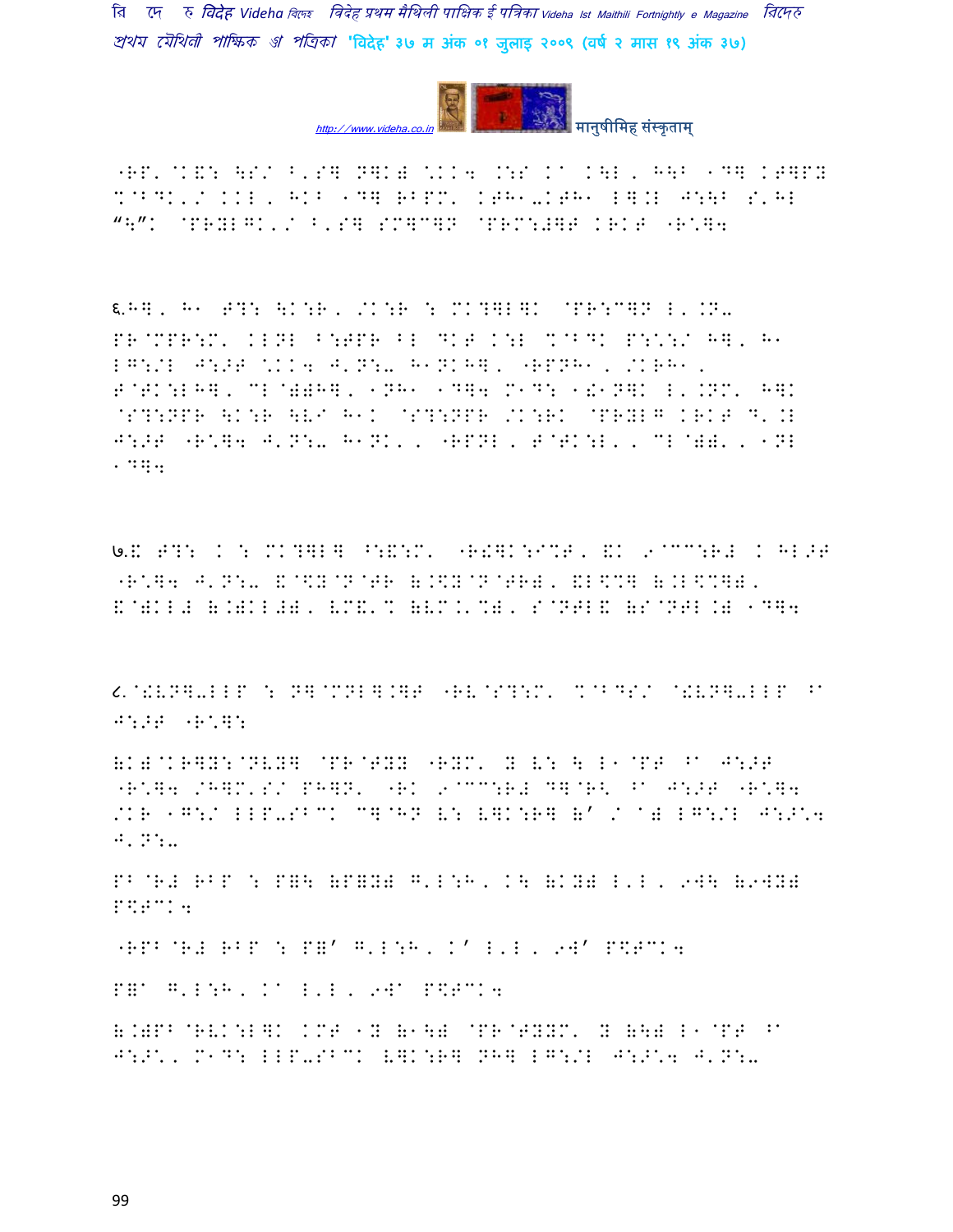

PR YELL BRP YOU CONTINUES IN PURSON BEEN MILL ON THIS GOOD  $R\cdot H\cdot H\cdot H\cdot H\cdot H$ 

"RPB@R# RBP : .: G'L, PW: D'B, NH: "R\L:H4

(G)@S@TR] @PR@TYY >K 9@CC:R# @KR]Y:PD, SI@J3:, / V]%'&# T]NBM' L1@PT ^a J:>T "R\*]4 J'N:-

PB@R# RBP : DLSR] M:L]N] CL] G'L]4

"RPB" REPORT : DESCRIPTION : DRAFT

(<)V@RTM:N KMD@NTK "R@NT]M T L1@PT ^a J:>T "R\*]4  $J:U:U$ 

PROBE RAP : P P (POR) (RAP), B P (P) (RAP), GB (P) (RAP)

"RPB@R# RBP : P"]K "R\*], BJK "R\*], GBK "R\*]4

(+) @KRIGHT "ROWS: HE ROWS: NO LOCAL "PROPERTY "ROWS: NO LINE IS TO THE ROWS: HIS POINT OF THE ROWS:  $H: H \to H: H_0 \to H: H_1 \to H_2$ 

PB@R# RBP: \*]YCK, \*]YKK, \*H]K, \*CK, \*KK, "RB]TKK,  $H: H \rightarrow H$ 

"RPB@R# RBP : \*]YC, \*]YK, \*H], \*C, \*K, "RB]TK, HL>4 (C)@KR]Y:PD]Y @PR@TYY @NH, H1 T?: HK:RK LLP ^a J:>\*4

PB@R# RBP : \*@NH], KHL@NH], KHLH1/, G'LH, NH]4

"RPB@R# RBP : \*N], KHLN], KHLC/, G'La, N>, N3], NK4

९.@!VN] @S?:N:@NTR# : KLNL-KLNL @SVR-@!VN] "RPN: JGHS/ H) A RESPONSE DE L'ANGUARDO DE L'ANGUARDO DE L'ANGUARDO DE L'ANGUARDO DE L'ANGUARDO DE L'ANGUARDO DE L'ANGUARD SMOT MEN MY ISS ESPIRATOR RENEW NOTHERLED MATCHER %@BOX MONTH: "ROWS" AND PEOPLIC PIRTY OF THE SAME ARE ARRESTED FOR THE SERVICE  $\mathcal{N}$  and the studies of the state  $\mathcal{N}$  and  $\mathcal{N}$  is the state  $\mathcal{N}$  and  $\mathcal{N}$  are the state  $\mathcal{N}$  and  $\mathcal{N}$ J'N:- %N] (%>N), P:N] (P:>N), D:L] ( D:>L), M:)] (M:S2), M:S1(M:S2), M:S1(M:S1), M:S1(M:S1) 100-201-00-201-00-201-00-201-00-201-00-201-00-201-00-201-00-201-00-

 $\mathcal{F}$ :  $\mathcal{F}$  :  $\mathcal{F}$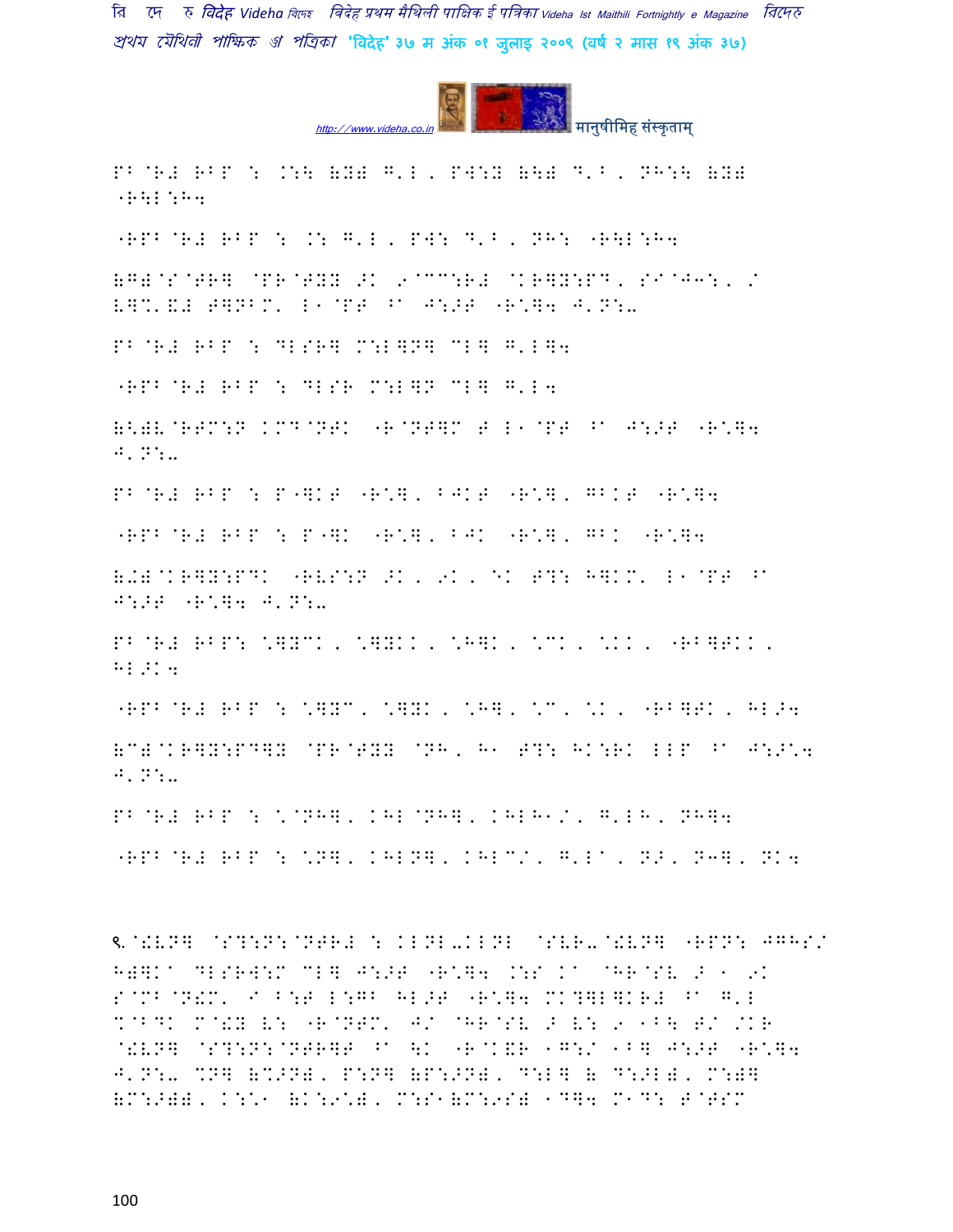

%@BDS^M' I N]YM L:GB NH] HL>T "R\*]4 J'N:- R@%M]K'/ R>@%M 1 S1!:I%1K'/ S1!:9IS NH] KHL J: SKKT "R\*]4

१०.HL@NT@()K @PRYLG : MK?]L] ^:&:M' S:M:@NYTY: HL@NT @()K 1V@%YKT: NH] HL>T "R\*]4 K:R# J' %@BDK "R@NTM' "R 9@CC:R# NH] HL>T "R\*]4 M1D: SI@SKMT ^:&:S/ JH]N:K FARRY MIRROR (THE BEGRIEG COORDING) WE CHE CHARACTER J:>T "R\*]4 \H] PL?]M' S:M:@NYTY: S@MPB@R# %@BDK'/ MK 1993 9: ANDNE MAR MADE DADE HER EN EN HE MARKED HER SE COURT. BY  $R$  . The contract of the same problems are the second problem when  $R$  and  $R$  and  $R$  and  $R$  and  $R$  and  $R$  and  $R$  and  $R$  and  $R$  and  $R$  and  $R$  and  $R$  and  $R$  and  $R$  and  $R$  and  $R$  and  $R$  and  $R$  and  $R$  and  $R$ @S?:NPR KTH1-KTH1 HL@NT D'L G'L "R\*]4 @PR@ST1T PL?]M' MORE RICE LICE COMPANY SO DERES ON DICERTING AN INVESTIGATION P@K&S^K'/ SM')]Ka V@R#-V]@NY:S K\L G'L "R\*]4 @S?:N 1 SMYM' BCTK S@+GH] H@ST-L'.N T?: TKN]K] DM@&)]S/ S'HL SRL HIPSLEY HANDIVISING MALE MANIFORMATION AND GENER V@RTM:N SMYM' MK?]L] M:TM^:&]P@RY@NTK'/ 1N ^:&:K M: N: YASI MARI PARTICO ADALE PARTICO PROVINCIA DE PRESENTA A MESSINA E PRESENTA A MESSINA PROVINCIA E PROVINCIA L'.NM' SHAPY POR BIRTENE MURR AI AI SHVAR PI MK?] THE REST PART OF THE SERVE REPORT OF THE REPORT OF THE PART OF THE UNIT OF THE PART OF THE UNIT L'.K-M@#\$L SC'T "R\*]4 @PRS]@D! ^:&:%:@S@TR] \$:. R:M:VT:R Y:DVK KHB \*N] J' SRLT:K "RN1S@N!:NM' \HN "RV@S?: K@NNH1 N' 1Ba D'B: BELLO (1891) | JON D'ALLES (1891) | D'ALLES (1891) | D'ALLES (1891) | D'ALLES (1891 \*:/\*\*:/\*\*:///HTML //HTML //HTML //HTML //HTML //HTML //HTML //HTML //HTML //HTML //HTML //HTML //HTML //HTML /  $\mathcal{L} = \mathcal{L} = \mathcal{L} = \mathcal{L} = \mathcal{L} = \mathcal{L} = \mathcal{L} = \mathcal{L} = \mathcal{L} = \mathcal{L} = \mathcal{L} = \mathcal{L} = \mathcal{L} = \mathcal{L} = \mathcal{L} = \mathcal{L} = \mathcal{L} = \mathcal{L} = \mathcal{L} = \mathcal{L} = \mathcal{L} = \mathcal{L} = \mathcal{L} = \mathcal{L} = \mathcal{L} = \mathcal{L} = \mathcal{L} = \mathcal{L} = \mathcal{L} = \mathcal{L} = \mathcal{L} = \mathcal$ 

PL?BI K VEWER VAN KONGER SOM PLYPERS OP IN STEP HIS MARKET ME VAR "R\*]4 N]R@NTR "R@!YYN, "RN1S@N!:N 1 V]@%L'&#K K:R#' I  $\sim$  state that the contract of the contract of the contract of the contract of the contract of the contract of PREDS GREEK DER WOOREN PS GEEK GOED. BORJEN VARAGE PB@R#RBP'# \KRBPT: "RNB:K HMR:S^K @PRY@TN RHT4

KANA: 19 MARS 20 MARS 20 MARS 20 MARS 20 MARS 20 MARS 20 MARS 20 MARS 20 MARS 20 MARS 20 MARS 20 MARS 20 MARS 20  $R$ GRA) (DR 1986) (PRANA) SIYOR GADI, A GI, D 1986169 (PRSER GAD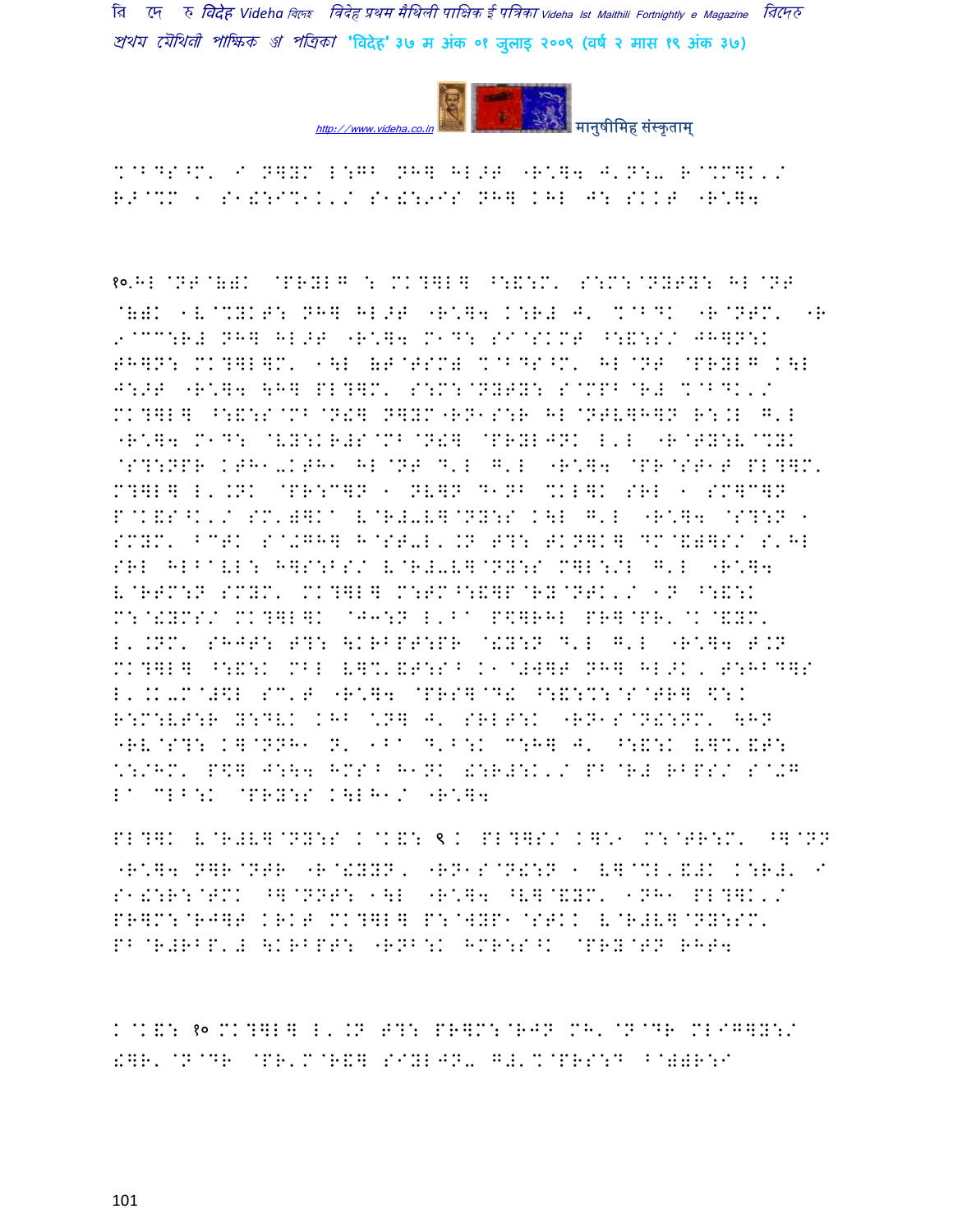

@PRK:%K %]@K&: T?: .'LKBD M@N@TR:LY, P:@WY@KRM V]K:S K'@NODR, S:NLWD, S:NLWD, S

S@RV:!]K:R P:@WY@KRM V]K:S K'@N@DR \VI JNK %]@K&: S:MOGRE KONG MEN S:NLWIGHT KONG MEN BY

 $P^{\text{H}}$ PH  $P^{\text{H}}$  ,  $P^{\text{H}}$  ,  $P^{\text{H}}$  ,  $P^{\text{H}}$  ,  $P^{\text{H}}$  ,  $P^{\text{H}}$  ,  $P^{\text{H}}$  ,  $P^{\text{H}}$  ,  $P^{\text{H}}$  ,  $P^{\text{H}}$  ,  $P^{\text{H}}$  ,  $P^{\text{H}}$  ,  $P^{\text{H}}$  ,  $P^{\text{H}}$  ,  $P^{\text{H}}$  ,  $P^{\text{H}}$  ,  $P^{\text{H}}$  ,  $P^{\text$ 

WE HANDEL THE SERVE SO SHORE , HAN TORSET , HEN IS THE DEATH ROLL. Simple the same of the state of the same of the theory). In the same of the same of the same of the same of th<br>In the same of the same of the same of the same of the same of the same of the same of the same of the same of R:J'@N@DR V]ML, \$:. R:MDY:L R:K'%, !@RM'@N@DR V]@HVL, RBP: 2001

^:&: S@MP:DN- N]RJ K@R#, RBP: 0:

2. MK?]L] "RK:DM], P)N: @DV:R: N]@R!:R]T MK?]L] L'.N-  $M \times N$ 

1. J' %@BD MK?]L]-S:H]@TYK @PR:C]N K:LS/ 1> !R] J:H]  $\mathbb{R}$  of the state  $\mathbb{R}$  . The state  $\mathbb{R}$  is the state  $\mathbb{R}$  is the state  $\mathbb{R}$  of the state  $\mathbb{R}$ La Jacques de La Jacques de La Jacques de La Jacques de La Jacques de La Jacques de La Jacques de La Jacques d<br>1909: La Jacques de La Jacques de La Jacques de La Jacques de La Jacques de La Jacques de La Jacques de La Ja

@GR:@HY

 $\ddot{\mathbf{u}}$  :  $\ddot{\mathbf{v}}$ 

 $\oplus$   $\oplus$   $\oplus$ 

JKR,TKR

**BOSH** 

 $\mathcal{R}$  :  $\mathcal{R}$  :  $\mathcal{R}$  :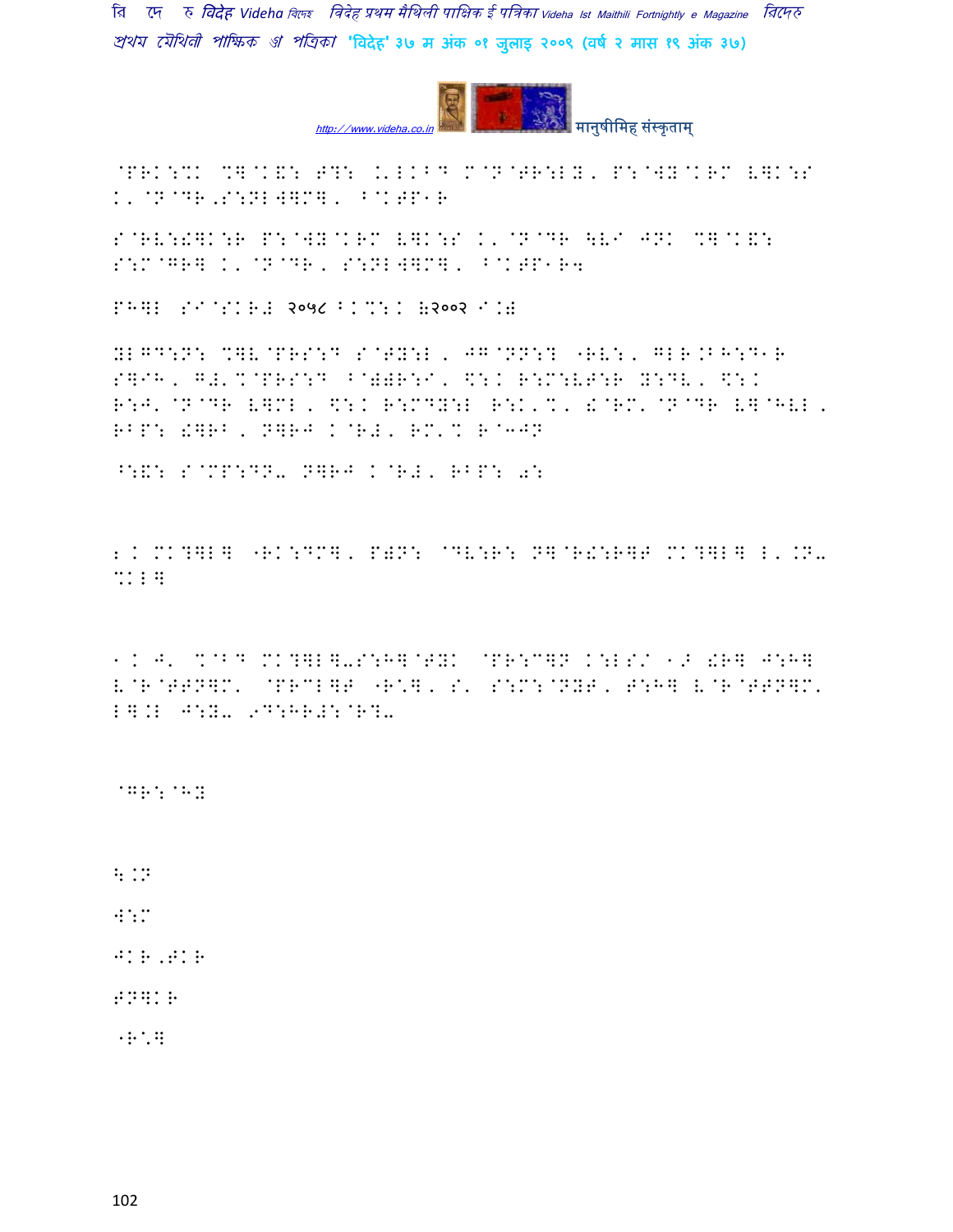

 $R$  and  $R$  and  $R$ "R.N,"R.N],\.'N,"R.N]  $M:$  , which is a set of the set of the set of the set of the set of the set of the set of the set of the set of the set of the set of the set of the set of the set of the set of the set of the set of the set of the set o J'KR, T'KR FARD RABBOY MEAN RABOT WARD WARE  $E_{\rm tot} = 0.444$ ,  $E_{\rm H}$ 

2. N]@MNL].]T T]N @PRK:RK RBP VK@KLP]KTY: "RPN:/L J:Y:^ G'L, ^Y G'L V: ^\ G'L4 J: RHL "R\*], J:Y RHL "R\*], J:\ RHL "R\*]4 KR' G'L:H, V: KRY G'L:H V: KR\  $H_1$ : H $H_2$ 

3. @PR:C]N MK?]L]K '@NH' @!VN]K @S?:NM' 'N' L].L J:Y SKKER "R\*DE" WERE THE WORLD VEHLAGE

4. 'E' T?: 'O' TTY L].L J:Y JT' @SP@&)T, '"R>' T?: '"R9' SDM% 9@CC:R# >@&) HL4 Y?:- D'.KT, \*LKK, BC1, \*CK >@TY:D]4

5. MK?]L]K N]@MNL].]T %@BD \H] RBP' @PRY1@KT HISH:BANA,HA,SH,,YKH,IIIH,HII T?: DH

6. @H@R@SV >K:R:IT %@BDM' '>' K' L1@PT KRB S:M:@NYT,  $R$  . The contract of the contract of the contract of the contract of the contract of the contract of the contract of the contract of the contract of the contract of the contract of the contract of the contract of the cont (MN1@&Y M:@TRM')4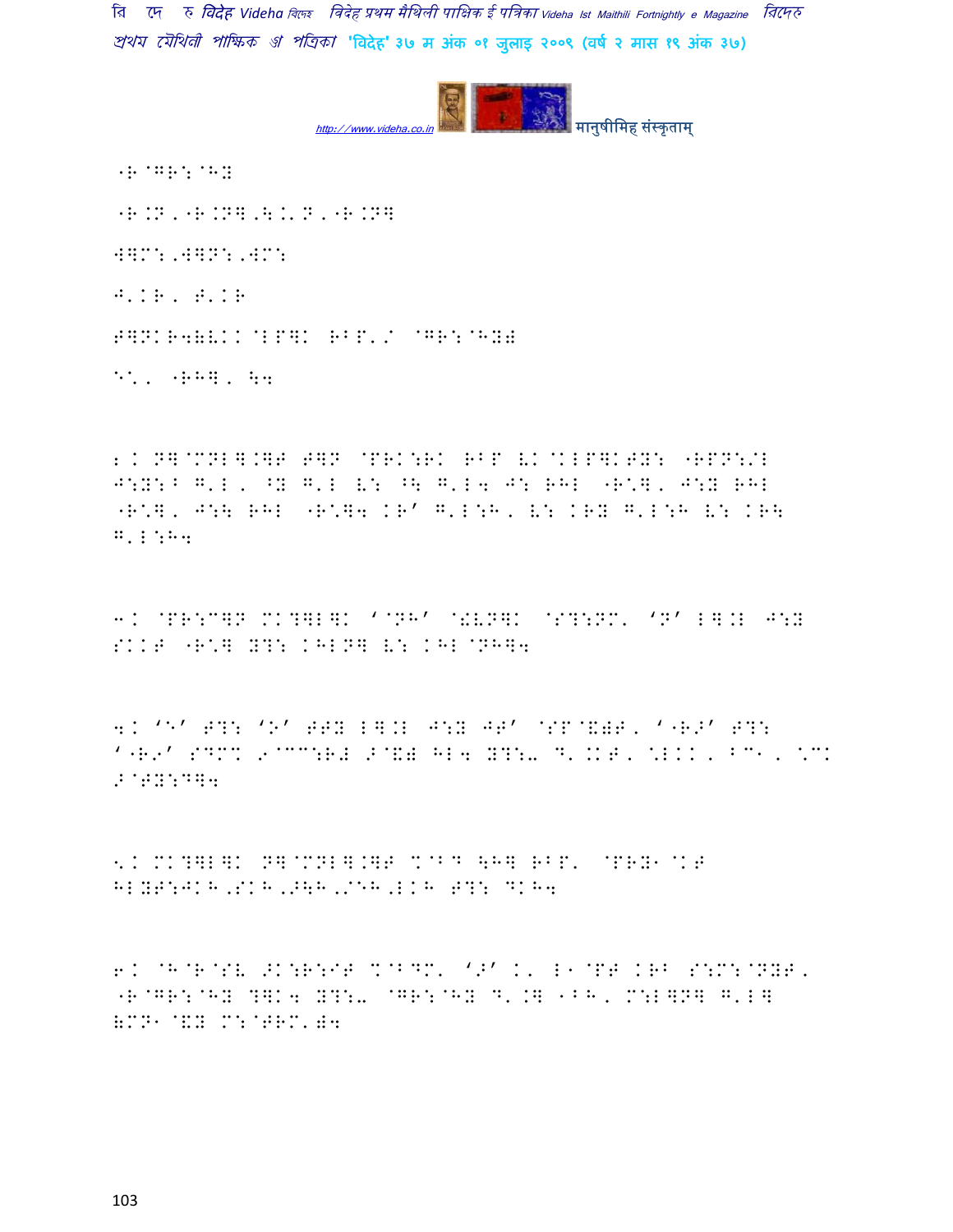

7. @SVTI@TR @HR@SV '\' V: 'Y' @PR:C]N MK?]L]K 9@D!R# 10982. B. GRALE EA H. J. AAR. CARREL 11. H. PRYLIERD. KOLPER PRIZYME KAN REAL PRISHING IN LIEU KYLNE "RYL:H V: "RYL:H V: "PHONE" AND THE VISIT PRESS

8. 9@CC:R#M' DB @SVR B}C:R#M' DB @SVR B}C:R#M' DB @SVR B}C:R#M' DB @SVR B}C:R#M' DB @SVR "RAN ROBA EL COL" (STAR ELL'IERE) BRELL' NIE (PANA NORD. !]1, "R"]K1, V]1H, V: !]Y:, "R"]KY:, B]Y:H4

9. S:N1N:S]K @SVTI@TR @SVRK @S?:N Y?:SI^V '3' L].L J:Y V: S:N1N:S]K @SVR4 Y?::- MK3:, KN]3:, K]RTN]3: V: MK1/, KNI. MK1/, KNI. MK1/1

10. K:RK:RK V) | 10. K:RKK V) | 10. K:RKK V) | 10. K:RKK V) | 10. K:RKK V) | 10. K:RKK V) | 10. K:RKK V) | 10.<br>T RBP @GR: H:-K'/, H:-K'/, H:-K'/, H:-K'/, H:-K'/, H:-K'/, H:-K'/, H:-K'/, H:-K'/, H:-K'/, H:-K'/, H:-K'/, H:-H:?S/, H:?./, H:?:, H:??4 'M'/ M, HP-'PAGE P'BE?? @TY:@JY ?]K4 'K' K VKK@LP]K RBP 'K'R' R:.L J: SKKT  $R$  and  $R$  and  $R$ 

11. PB@RK:NERV@KERRFK:PNT V:BK EN VINK B:NER VKK@LP]K RBP'/ LG:/L J: SKKT "R\*]4 Y?::- D'.] KY V: D'.] K\4

 $12.1$  M:10. M:/G,  $12.1$  M:/F,  $12.1$  M:/,  $12.1$  M:/,  $12.1$  M:/,  $12.1$  M:/,  $12.1$  $4.5\%$ 

13. "R@R@D! 'N' / "R@R@D! 'M' K BDL: "RN1S:R NH] L].L J:P:Y, K. K. S. T. Y. K. S. T. Y. Y. R. T. S. "R. "P. T. Y. T. Y. T. Y. L. Y. Y. Y. Y. H. H. Y. H. Y K BOL: "RN1@SV:RL LIGH: "RN1@SV:RL LIGH: "RN1@SV:RL LIGH: "RN1@SV:RL LIGH: "RN1@+K, V:RL LIGH: "RN1@+K, V:RL L  $R$ IK, "RIK, "RICL, KONSTRUCT, KONSTRUCT, KORPORATION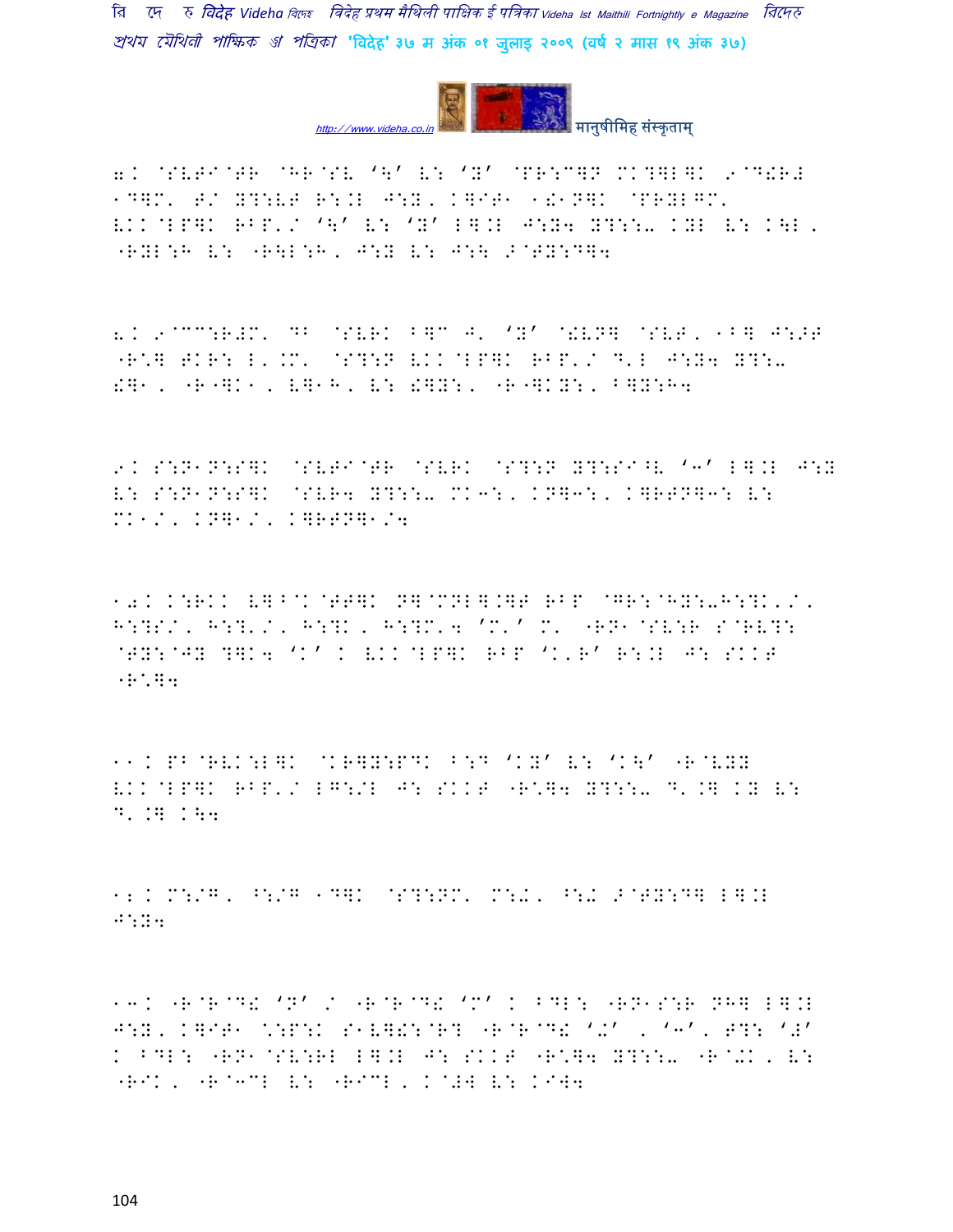

14. HLIT CHO NO SHINE, LAG: 1911, ISBN 1979, LESTIAN SIG "RESPECT TO BE A SOME BUILD COMPUTER (1979) @%R]M:NK4

 $15.5 \times 10^{-1}$  RI R (1981) MH (RP) N (FRI). Keny I:Y, HH (R): F9B ( Ref). L Y: NH], SIY1@KT V]^@KT]K H'T1 6R:K L].L J:Y, Y?: <R PRK4

16. "RN1N:S]KK'/ C@N@DRB]@ND1 @DV:R: @VY@KT KYL J:Y4 PRIT1 M1@DR#K S1V]!:@R? H] SM:N J)]L M:@TR: PR  $R$  . The state of the control control control control control control  $R$  and  $R$  is stated and  $R$  and  $R$  and  $R$  and  $R$  and  $R$  and  $R$  and  $R$  and  $R$  and  $R$  and  $R$  and  $R$  and  $R$  and  $R$  and  $R$  and  $R$  and  $R$  a  $H: H_4 \times H_1 \times H_2 \times H_3 \times H_4 \times H_5$ 

17. PB: 17. PB: 17. PB: 17. PB: 17. PB: 17. PB: 17. PB: 17. PB: 17. PB: 17. PB: 17. PB: 17. PB: 17. PB: 17. PB

18. SM ST PORT REPORT OF THE SECTION OF A SAME POST WELFARE OF THE H: W NHE

19. L]"R T?: D]"R %@BDM' B]K:R] (a) NH] LG:/L J:Y4

20. "RIK D'VN:GR] RBPM' R:.L J:Y4

21.K]\*1 @!VN]K L'L NV]N C]@NH BNB:/L J:Y4 J:' I NH] BNL "R\*] T:BT \H] D1NB @!VN]K BDL: PB@RVV@T "RY/ 1Y/ "REAL" (REC. 1/20") REC. DRI DE 1950A. (PDF) @ BOY: ON SOLUTION COND.  $\mathbb{Z}$  is  $\mathbb{Z}$  in the set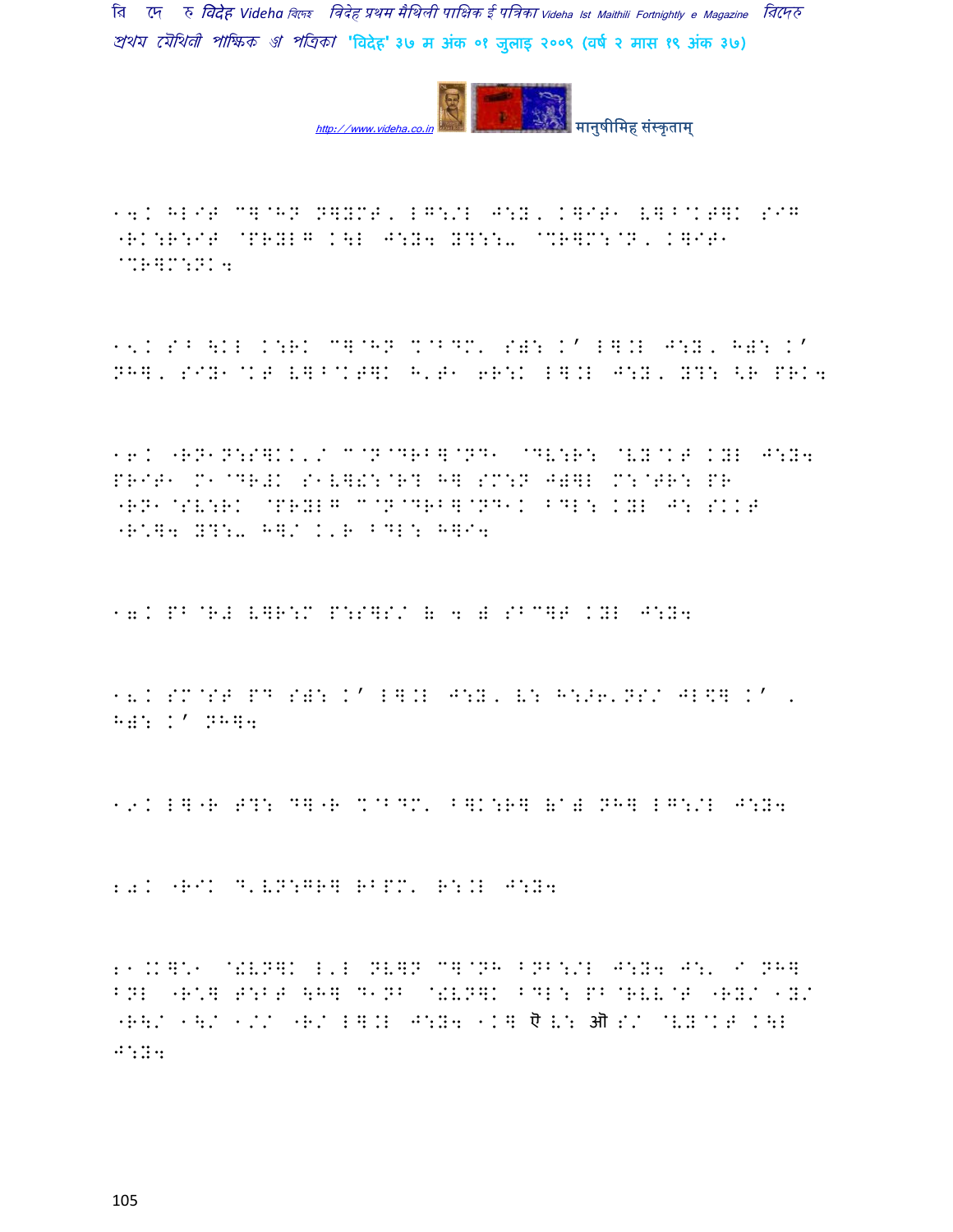

H.I.A. GLUAG 1977 G.N. 88/6/06 AMERIC: 1978 G.N. R.K. 88/6/06 STE. 1979 B. 0: "S1MN" ११/०८/७६

VIDEHa FOR NON-RESIDENT MaITHILS

DaTE-LIST (POSSESS) (POSSESS)

 $\therefore$  8889  $\therefore$   $\therefore$  3889

MaRRIaGE DaYS:

Nov. 2009-2009-2010-2010-2010

MaY 2010- 28, 30

JUNE 2010- 2, 3, 6, 7, 9, 13, 17, 18, 20, 21,23, 24, 25, 27, 28, 30

JULY 2010- 1, 8, 9, 14

UPaNaYaNa DaYS: JUNE 2010- 21,22

DVIRaGaMaN DIN: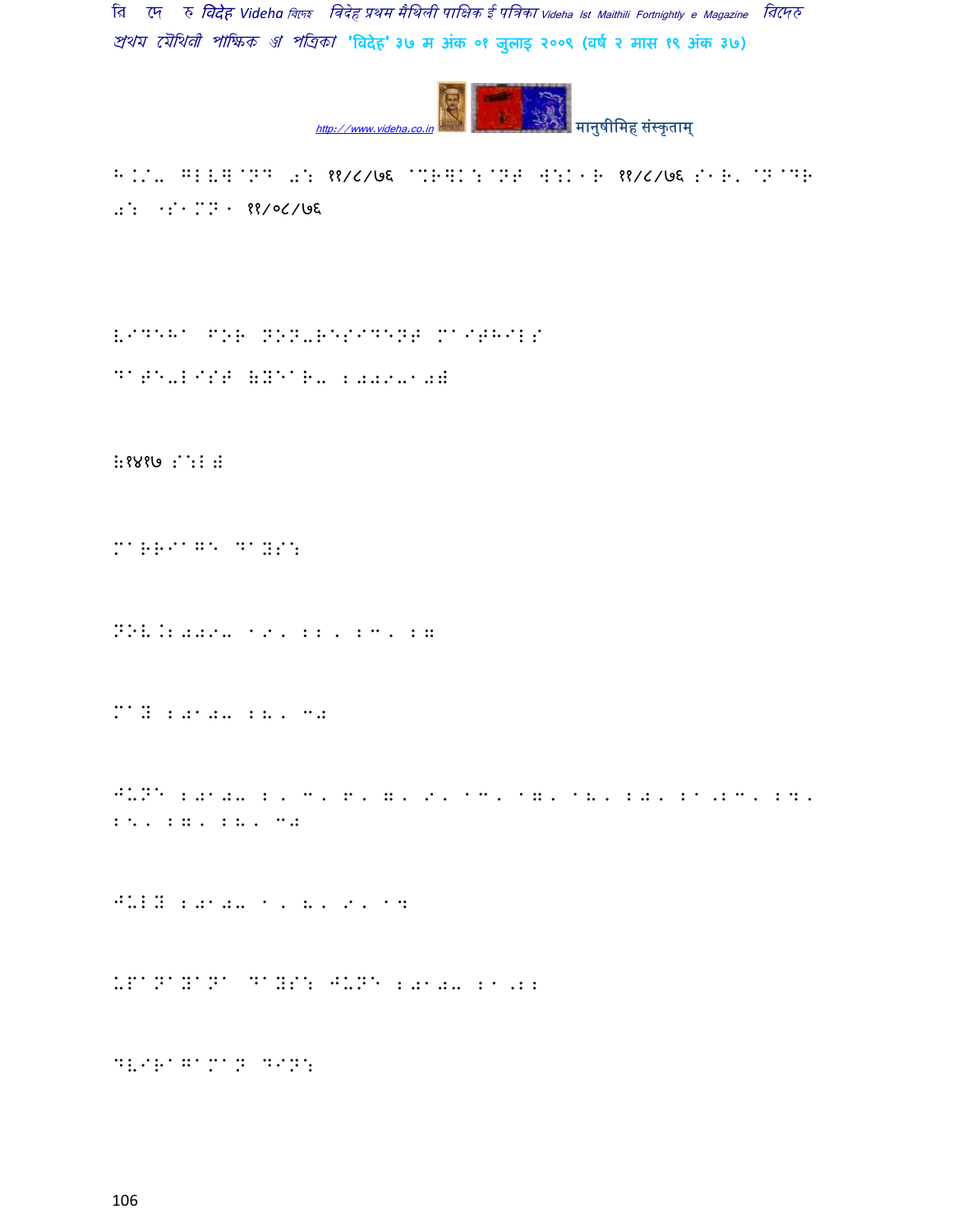

NOVEMBER 2009-2010-19, 29, 29, 29, 29, 29, 29, 27, 29, 29, 29, 27, 29, 27, 29, 29, 29, 29, 29, 29, 29, 29, 29,

DECEMBER 2009- 2, 4, 6

FEB 2010-15, 18, 19, 21, 21, 21, 21, 21, 21, 23,

MaRCH 2010- 1, 4, 5

MUNDaN DIN:

NOVEMBER 2009- 18, 19, 23

DECEMBER 2009- 3

 $\mathcal{F}(\mathcal{P})$  is defined by a constant

FFB 2010-3, 15, 25, 26, 26, 26

MaRCH 2010- 3, 5

JUNE 2010-2010 2010

JULY 2010- 1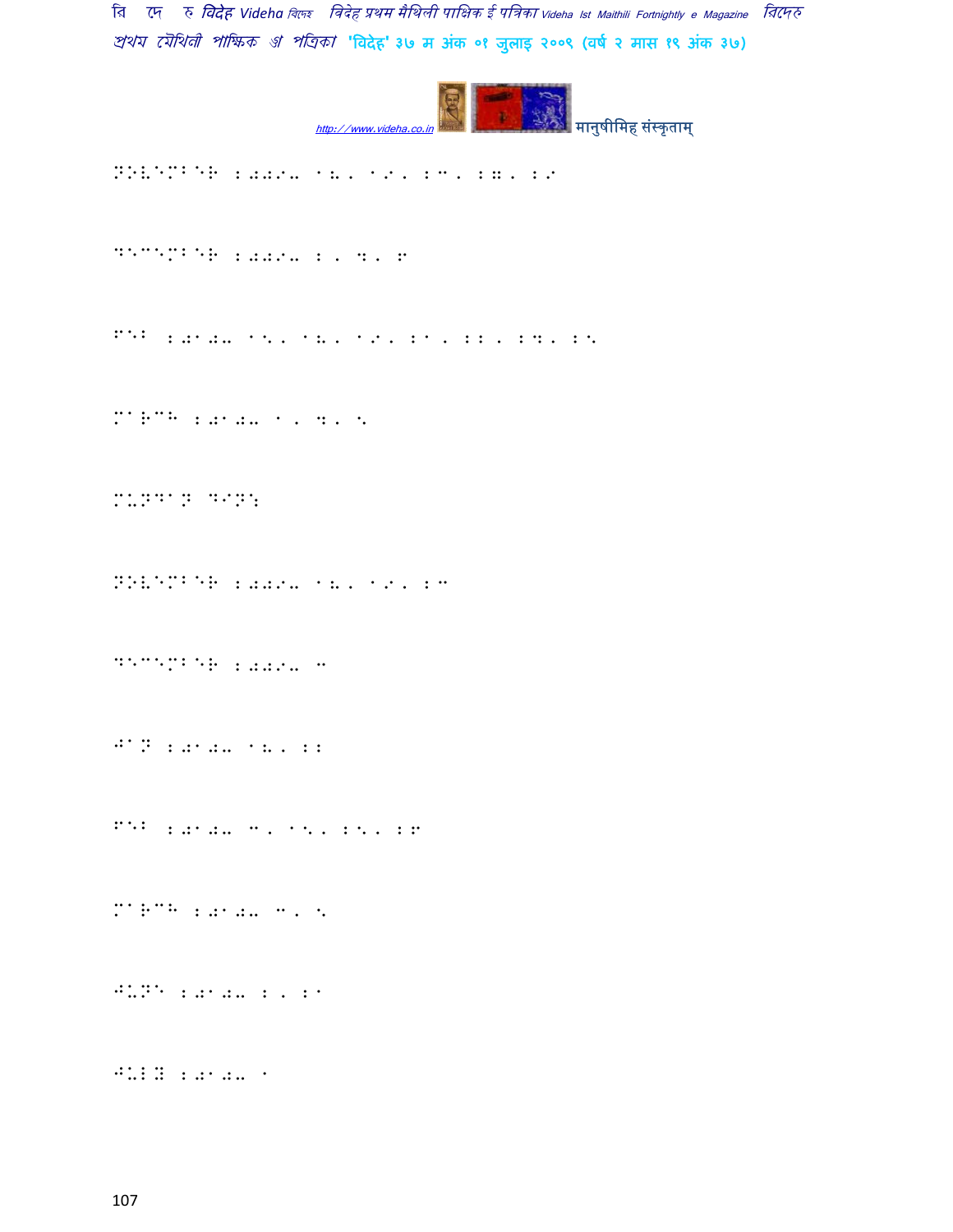

FESTIVALS OF MITHILA

MaUNa PaNCHaMI-12 JULY

Madhushavani, 1980

NaG PaNCHaMI-26 JUL

Raksha Bandhan Bandar

KRISHNaSTaMI-13-14 aUG

KUSHI aMaVASHI aMaYU 20 aUGUST

Hartalika Teel- 23 august 23 august 23 august 23 august 23 august 23 august 23 august 23 august 23 august 23 a

CHAUTHCHANDRA-23 aUG

KaRMa DHaRMa EKaDaSHI-31 aUGUST

INDRa POOJa aaRaMBH- 1 SEPTEMBER

108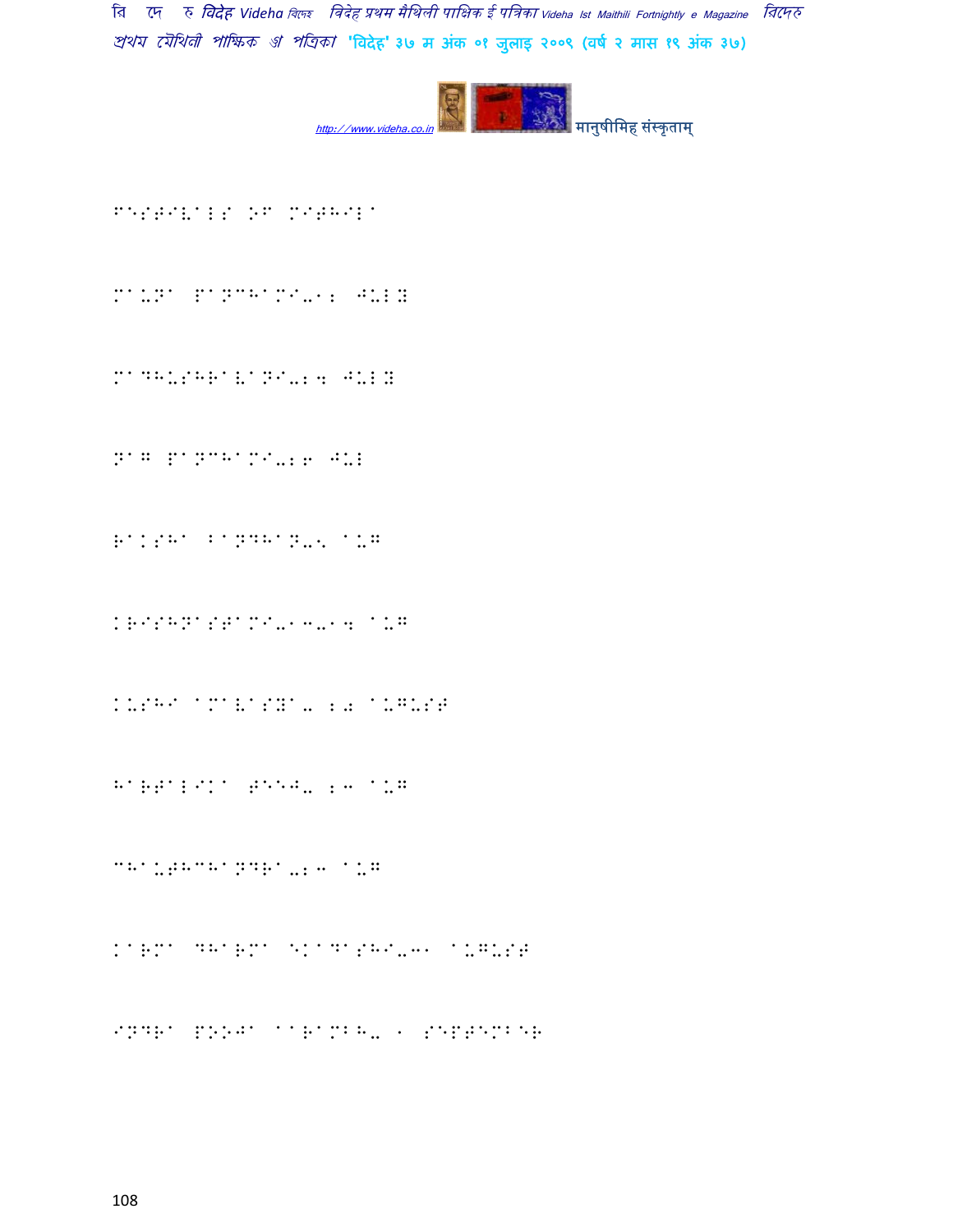िव दिन है <mark>विदेह Videha</mark> बिलर विदेह प्रथम मैथिली पाक्षिक ई पत्रिका Videha Ist Maithili Fortnightly e Magazine विदमह õथम मैिथली पािक्षक ई पिñका **'**िवदेह**'** ३७ म अंक ०१ जुलाइ २००९ (वष र् २ मास १९ अंक ३७)



aNaNT CaTURDaSHI- 3 SEP

PITRI PAKSHA BEGINS

JAMOOTAMAHAN VAHAN VAHAN VAHAN VAHAN VAHAN VAHAN VAHAN VAHAN VAHAN VAHAN VAHAN VAHAN VAHAN VAHAN VAHAN VAHAN V

MaTRI NaVaMI- 13 SEP

VISHWaKaRMa POOJa-17SEP

Kalashstan - Separat Separat

BELTIME IN STREET

MaHaSTaMI- 26 SEP

MaHa NaVaMI - 27 SEPTEMBER

VIJaYa DaSHaMI- 28 SEPTEMBER

DHaNTERaS- 15 OCT

KOJa Gara- 3 OCTOB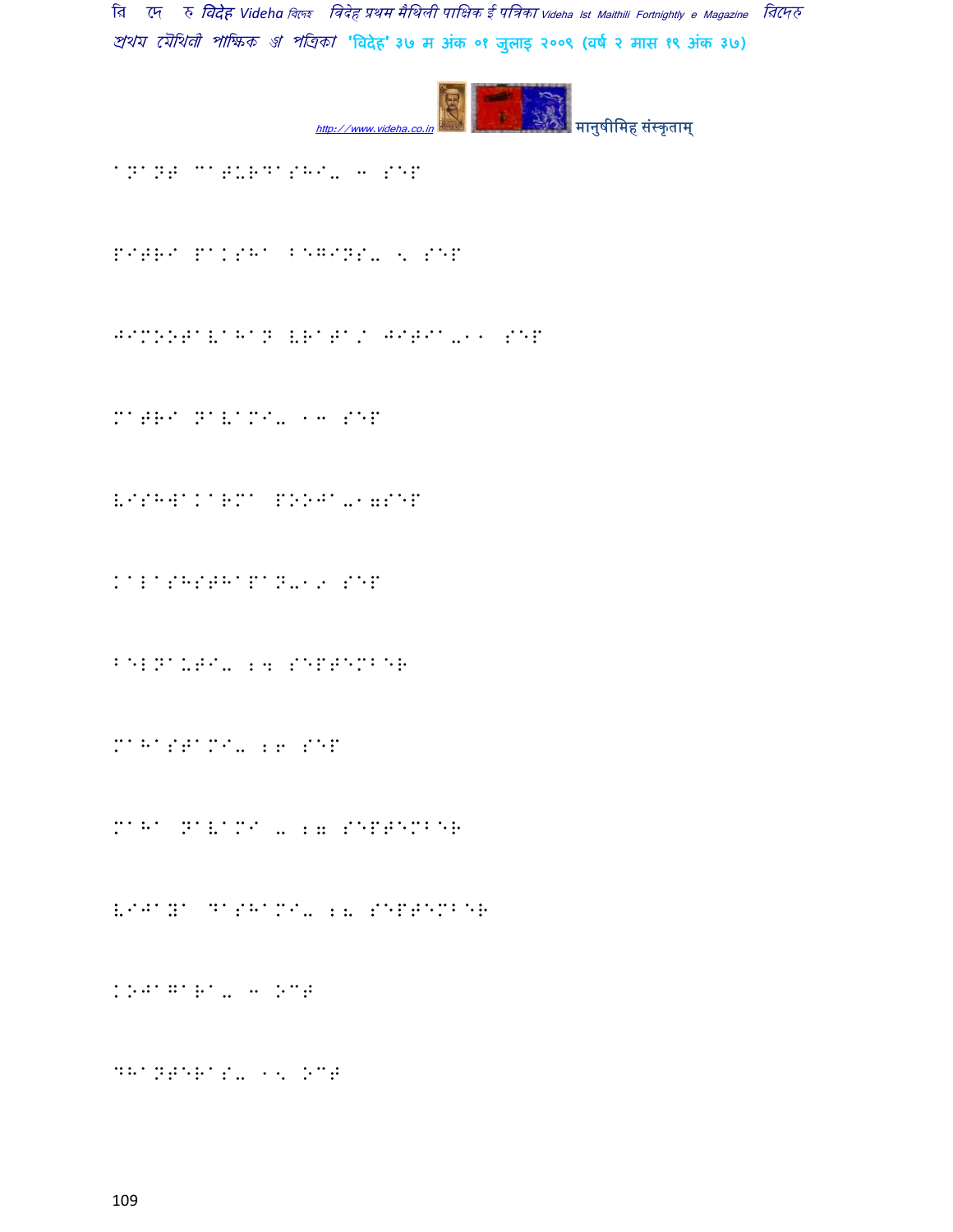िव दिन दि<mark>विदेह Videha</mark> बिलर विदेह प्रथम मैथिली पाक्षिक ई पत्रिका Videha Ist Maithili Fortnightly e Magazine विदि õथम मैिथली पािक्षक ई पिñका **'**िवदेह**'** ३७ म अंक ०१ जुलाइ २००९ (वष र् २ मास १९ अंक ३७)



CHaTURDaSHI-27 OCT

DIYaBaTI/DEEPaVaLI/SHYaMa POOJa-17 OCT

aNNaKOOTa/ GOVaRDHaNa POOJa-18 OCT

BHRaTRIDWITIYa/ CHITRaGUPTa POOJa-20 OCT

CHHATHI- -24 OCT

akawa na wana wa

DELEMAN EXAMPLE EXAMPLE EXAMPLE

SOM AMARINA AMARINA AMARINA AMARINA AMARINA A

KaRTIK POORNIMa/ SaMa BISaRJaN- 2 NOV

RALAMBAH ARAMA ARAMA ARAH

VIVaHa PaNCHaMI- 21 NOV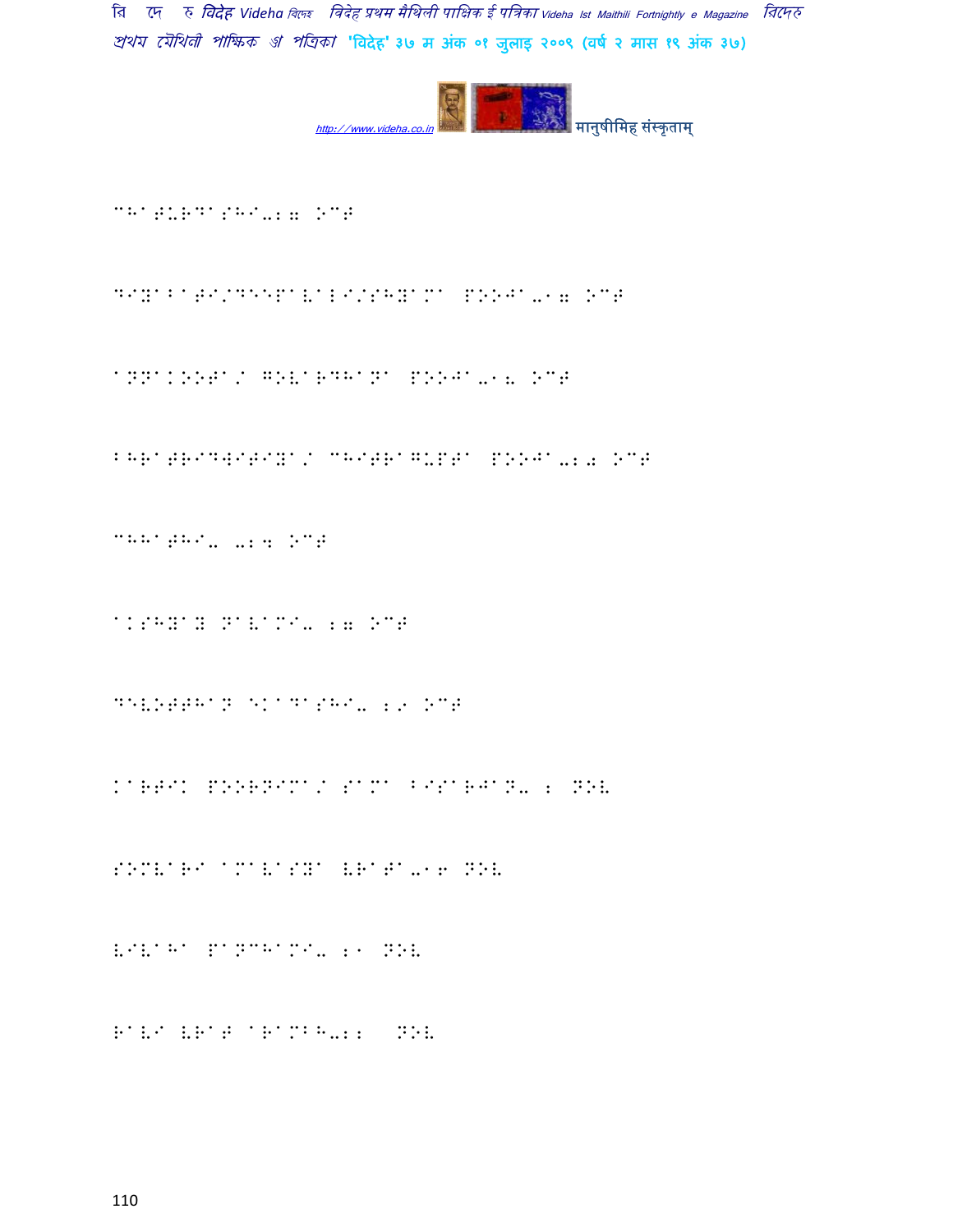िव दिन है विदेह Videha <sub>विलर</sub> विदेह प्रथम मैथिली पाक्षिक ई पत्रिका Videha Ist Maithili Fortnightly e Magazine विदि õथम मैिथली पािक्षक ई पिñका **'**िवदेह**'** ३७ म अंक ०१ जुलाइ २००९ (वष र् २ मास १९ अंक ३७)



NaVaNNa PaRVaNa-25 NOV

NaRaKNIVaRaN CHaTURDaSHI-13 JaN

MaKaRa/ TEELa SaNKRaNTI-14 JaN

BaSanT Panchami/ Santa Swambol Pooland 20 January 20 January 20 January 20 January 20 January 20 January 20 January 20 January 20 January 20 January 20 January 20 January 20 January 20 January 20 January 20 January 20 Janu

MaHaSHIVaRaTRI-12 FEB

FaGUa-28 FEB

HOLI-1 MAR

RaM NaVaMI-24 MaRCH

MESHa SaNKRaNTI-SaTUaNI-14 aPRIL

JURISHITAL-15 aPRIL

Ravis Ravis Ravis Ravis Ravis Ravis

aKSHaYa TRITIYa-16 MaY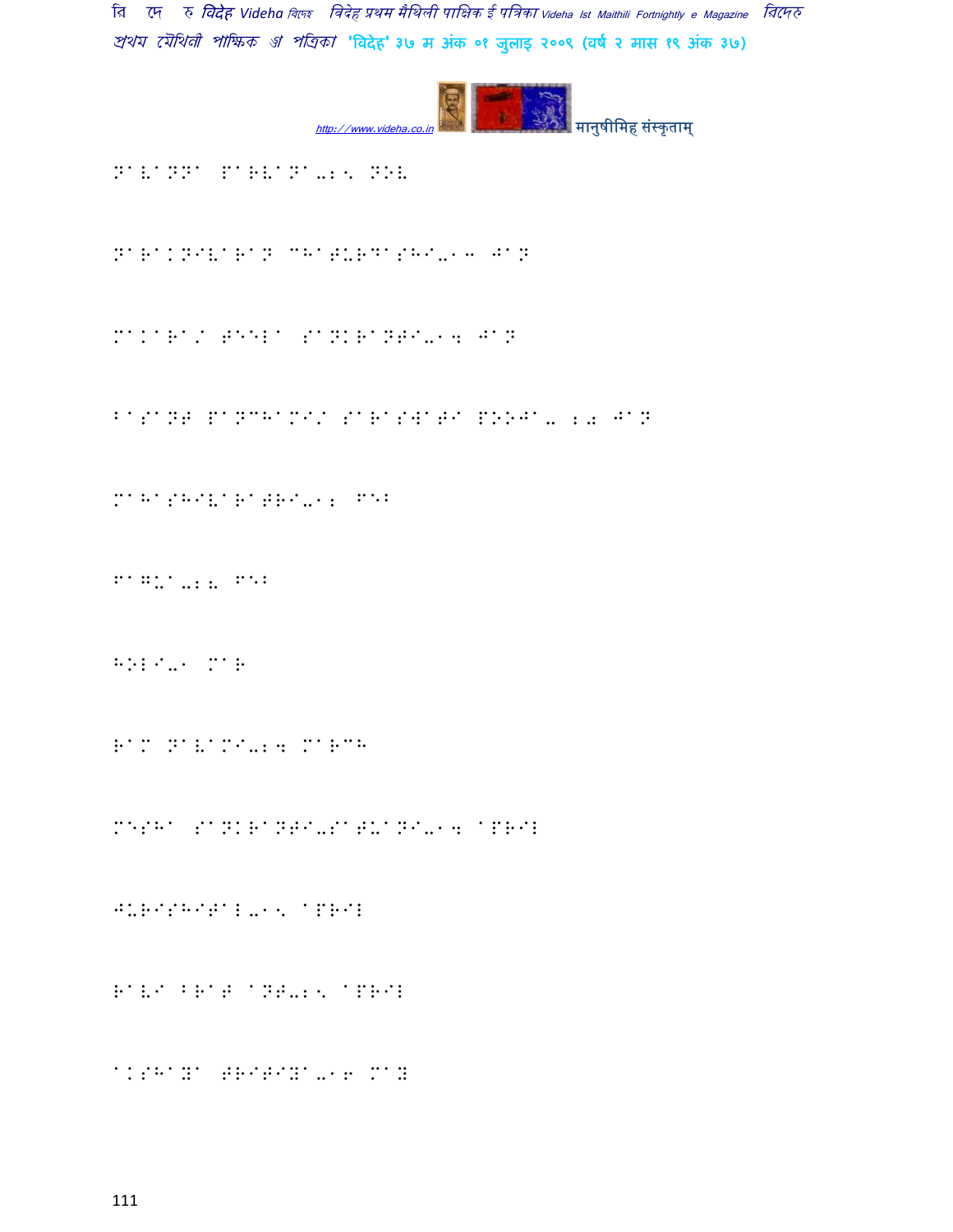JOOTI JA CHAUDHARY, DATE OF BIRTH: DATE OF BIRTH 1978,PLaCE OF BIRTH- BELHVaR (MaDHUBaNI DISTRICT), EDUCaTION: SWaMI VIVEKaNaNDa MIDDLE SCHOOL, TISCO SAKCHI GIRLS HIGH SCHOOL, MRS KOMPO INTER COLLEGE, IGNOU, ICWaI (COST aCCOUNTaNCY); RESIDENCE- LONDON,

ENGLISH TRaNSLaTION OF GaJENDRa THaKUR'S MaITHILI NOVEL SAHASPES SAHADHANI TRANSLATED INTO ENGLISH BY SMERI TRANSLATED INTO ENGLISH BY SM JOOTI JA CHAUDHARY GAJENDRA THAKUR (B. 1971) IS THACUR (B. 1971) EDITOR OF MAINTED SANCHER "VIDEHA" FRANCH "THAT VIEWED aTHTTP://WWW.VIDEHa.CO.IN/ . HIS POEM, STORY, NOVEL, RESEaRCH aRTICLES, EPIC – aLL IN MaITHILI LaNGUaGE aRE LYING SCaTTERED aND IS IN PRINT IN SINGLE VOLUME BY THE TITLE"KURUKSHETRaM." HE CaN BE REaCHED aT HIS EMaIL: GGaJENDRa@aIRTELMaIL.IN

GURU POORNIMA-25 JULI

Hari Sayan Ekademiya Saya

GaNGa DaSHHaRa-21 JUNE

EVAT STEPHENDE IN SAVITAN 1922

JaNaKI NaVaMI- 22 MaY



िव दिन दि<mark>विदेह Videha</mark> <sub>विफर</sub> विदेह प्रथम मैथिली पाक्षिक ई पत्रिका Videha Ist Maithili Fortnightly e Magazine विदिन्ह õथम मैिथली पािक्षक ई पिñका **'**िवदेह**'** ३७ म अंक ०१ जुलाइ २००९ (वष र् २ मास १९ अंक ३७)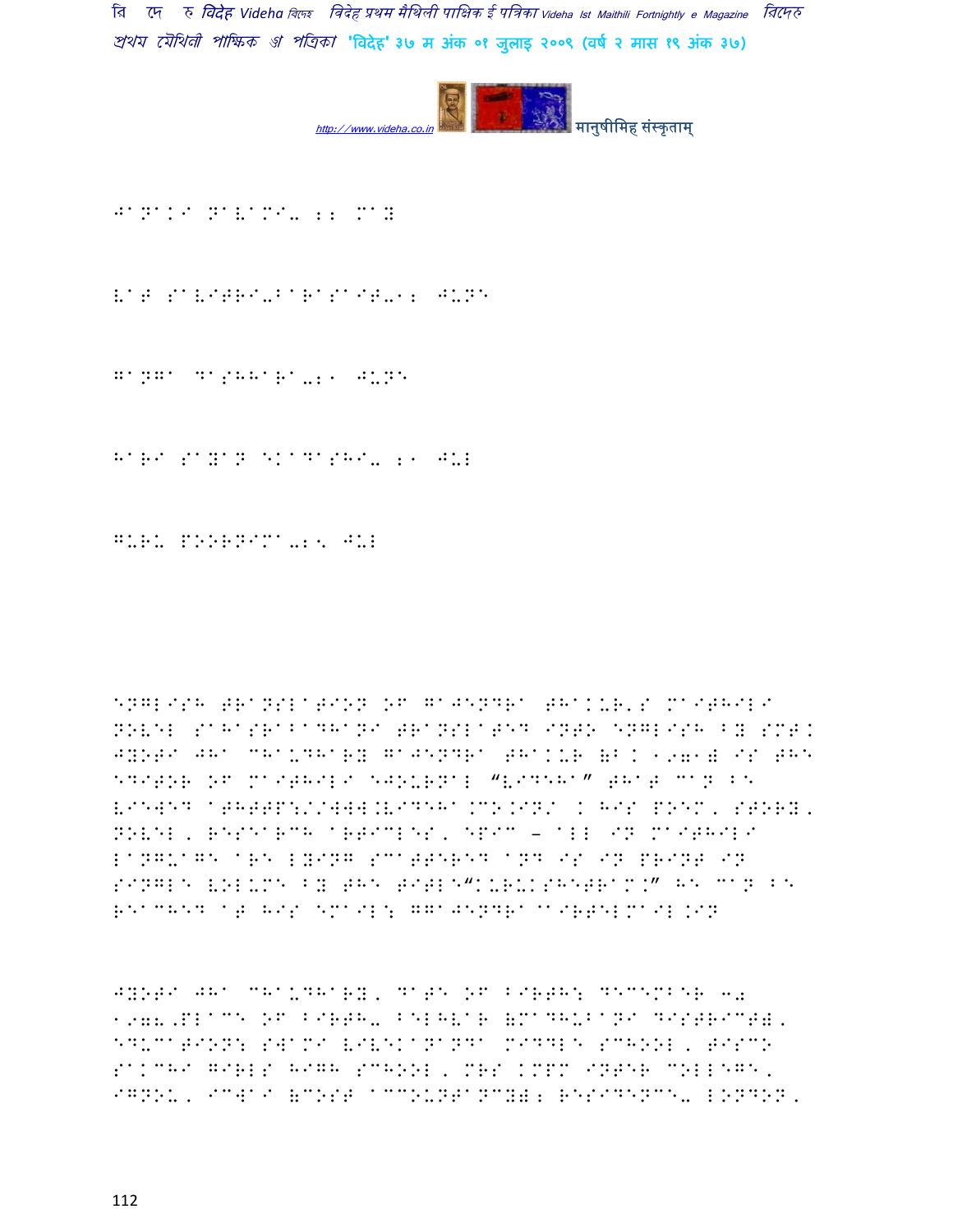THE COMB SELLER, PEN SELLER, SCREW-SELLER ETC. VISITED THE BUS aND LEFT aS WELL. IT WaS ONLY KNOWN WHEN ASKED THAT THE BUSINESS WAS TO BUSINESS OF A 111 MILLION CONTINUES. O'CLOCK INSTEaD OF 10 O'CLOCK aS aNNOUNCED BY THE CONDUCTOR. THE PREVIOUS BUS HaD NOT FOUND ENOUGH PaSSENGERS SO THE DRIVER PLaYED THaT TRICK aS a Marketing tool. By the Business Was Not very was not very LaTE aND GOT ENOUGH PaSSENGERS TOO. THE BUS WaS TO START aT 11 O'CLOCK BUT IT TOOK 5 MINUTES AFTER 11 O'CLOCK BUT IT TOOK 5 MINUTES AFTER 11 O O'CLOCK TO CONFIRM THaT TIME MaRK OF 11 WaS PaST. LaTER ON aT 10 PaST 11 WHEN THE CONDUCTOR OF NEXT BUS and the start of the would start fighting in the start fighting in the business of the business of the business WOULD BE LATE AND FOR THAT HE GAVE ANY MORE AND FOR THAT HE GAVE REFERENCE

ENGLISH TRaNSLaTION OF GaJENDRa THaKUR'S MaITHILI NOVEL SAHASPES AHADHANI TRANSLATED INTO ENGLISH BY SMERI TRANSLATED INTO ENGLISH BY SM JYOTI JYOTI JALAN SAARA SAARA SAARA SAARA SAARA SAARA SAARA SAARA SAARA SAARA SAARA SAARA SAARA SAARA SAARA SA<br>JYOTI JYOTI JYOTI JYOTI JYOTI JYOTI JYOTI JYOTI JYOTI JYOTI JYOTI JYOTI JYOTI JYOTI JYOTI JYOTI JYOTI JYOTI JY

THE COMET

UK; FaTHER- SH. SHUBHaNKaR JHa, JaMSHEDPUR; MOTHER-SMT. SUDHa JHa- SHIVIPaTTI. JYOTI RECEIVED EDITOR'S CHOICE aWaRD FROM WWW.POETRY.COMaND HER POEMS WERE FEaTURED IN FRONT PaGE OF WWW.POETRYSOUP.COM FOR SOME PERIOD.SHE LEaRNT MITHILa PaINTING UNDER MS. SHVETa JHa, BaSERa INSTITUTE, JaMSHEDPUR aND FINE aRTS FROM TOOLIKa, SaKCHI, JaMSHEDPUR (INDIa). HER MITHILa PaINTINGS HaVE BEEN DISPLaYED BY EaLING aRT GROUP aT EaLING BROaDWaY, LONDON.



िव दिन दि विदेह Videha <sub>विष्ट</sub> विदेह प्रथम मैथिली पाक्षिक ई पत्रिका <sub>Videha</sub> Ist Maithili Fortnightly e Magazine *विद*फ्ट õथम मैिथली पािक्षक ई पिñका **'**िवदेह**'** ३७ म अंक ०१ जुलाइ २००९ (वष र् २ मास १९ अंक ३७)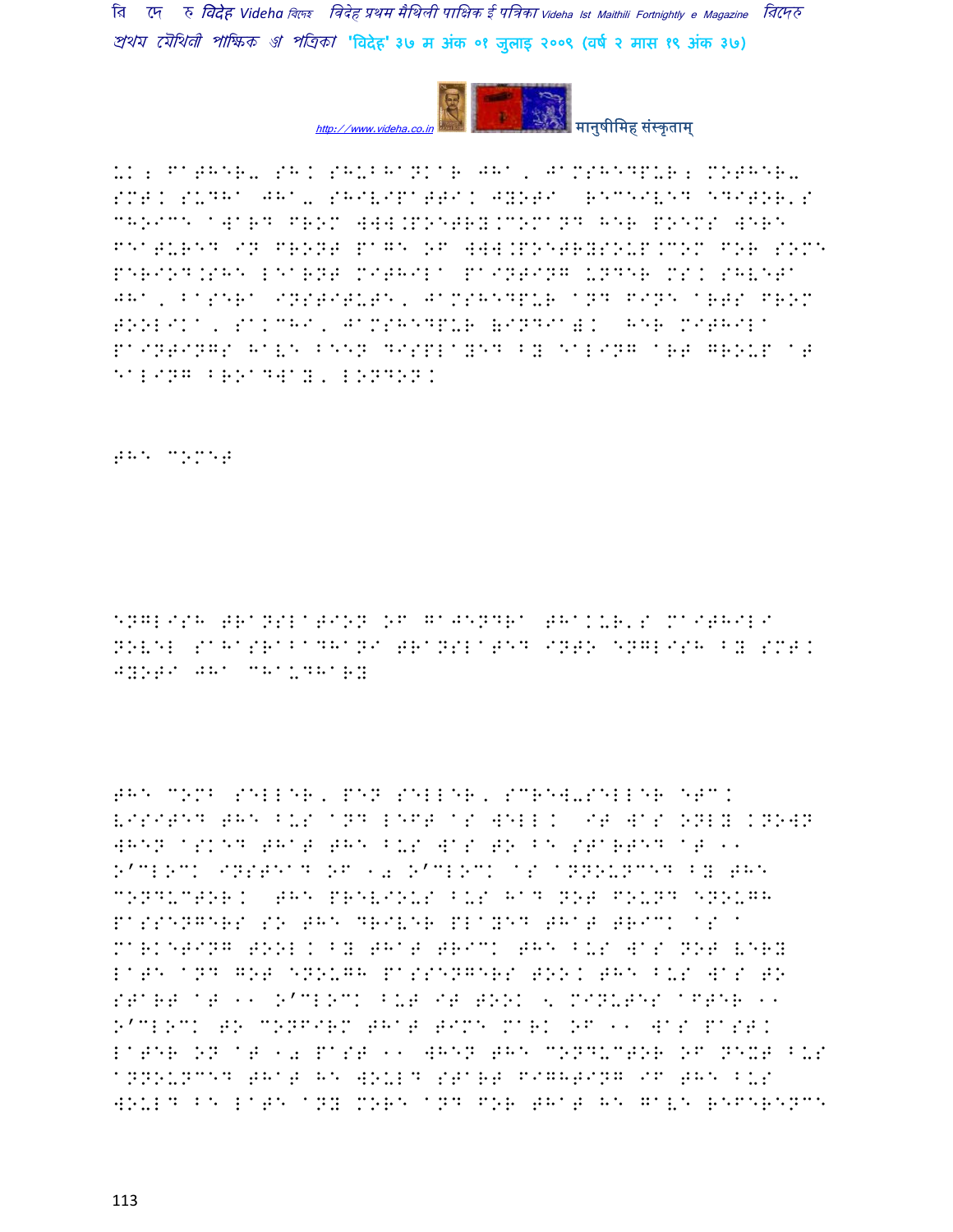OF FIGHT BETWEEN aSHOK MISHRa aND SHaHI. THEN THE DRIVER STaRTED SOUNDING THE HORN CONTINUOUSLY. THE OLD LaDY IN THE aDJaCENT SEaT STaRTED CaLLING HER SON. EVERYTHING HaD BEEN DISTURBED FOR NEXT FIVE MINUTES. NO SOONER aLL PaSSENGERS CaME INSIDE THE BUS. a FEW PEOPLE HaD JUST CaME OUT OF RICKSHaW THE CONDUCTOR OF NEXT BUS TRIED TO LOaD HIS LUGGaGE ON HIS BUS BUT THEY WERE EDUCaTED PEOPLE aND THEY WERE INTENDED TO CaTCH THE CURRENT BUS. THOSE PaSSENGERS HaD GIVEN THEM REFERENCE OF SOME CHaUDHaRY GUYS THEN THE CONDUCTOR WaS CONVINCED THaT THEY WERE POWERFUL PEOPLE SO HE ONLY SaID THaT IF THEY WaNTED TO GO BY STaNDING IN a THREE BY TWO SEaTER OVERCROWDED BUS INSTEaD OF TWO BY TWO EMPTY ONE EVEN THOUGH THERE WOULD NOT BE ANY CONCESSION IN CHARGES THE ANY CONCESSION IN CHARGES THE ANY CONCESSION IN CHARGES THE RESIDENT THEIR CHOICE. aFTER GRaBBING a FEW MORE PaSSENGERS FROM POOPLE COMPUTER BY RICH COMING BY RICHARD BY RICK STARTED ITS JOURNEY OF THE THE WAS ONE OF THE OF THE OF THE OF THE STA LaST MOMENT PaSSENGERS. CO-INCIDENTaLLY a PaSSENGER SITTING BESIDES aaRUNI WaS MURMURING THaT WHY HE HaD NOT COME AND AFTER SOME TIME HE GOT OFF THE SOME TIME  $\mathcal{A}$ NEXT STOP. aND IN THaT WaY THaT ELDERLY MaN GOT SEaT adamage extra to aa

aaRuni was die 19de eeu nie. Dit was 'n die wasneem van die wasneem van die wasneem van die wasneem van die wa OF SPEaKING a LOT. BUT THaT MaN FIRST aPPRECIaTED HIS GOOD LUCK BY LUCK DE GLUCK BY GOT THE SEAT. HE SEAT WOULD BE LATER IN HIS MISSION IN HIS MOULD HAVE MISSION THaT BUS aND WaITED FOR THE NEXT BUS. THEN HE CONTINUED HIS CONVERSaTION BY INTRODUCING HIMSELF aS aN aSSISTaNT DIRECTOR aND HE aLSO INFORMED THaT HE HaD TWO HOUSES ONE IN PaTNa aND aNOTHER IN DaRBHaNGa. HE BUILT HIS BOTH HOUSES BY HIS DISCOVERING AN ALSO MENTIONED THaT BOTH HOUSES WERE DOUBLE STORIES aND FLOORS WERE MaDE UP OF MaRBLES aND GRaNITES. THE CHaTTING PEOPLE aLWaYS LIKE COMPaNY OF a GOOD LISTENER SO HE STaRTED LIKING aaRUNI. HE aSKED

http://www.videha.co.in **मान्यु जिल्लाम्** 

िव दिन दि<mark>विदेह Videha</mark> विक्त्र विदेह प्रथम मैथिली पाक्षिक ई पत्रिका Videha Ist Maithili Fortnightly e Magazine *विC*FE õथम मैिथली पािक्षक ई पिñका **'**िवदेह**'** ३७ म अंक ०१ जुलाइ २००९ (वष र् २ मास १९ अंक ३७)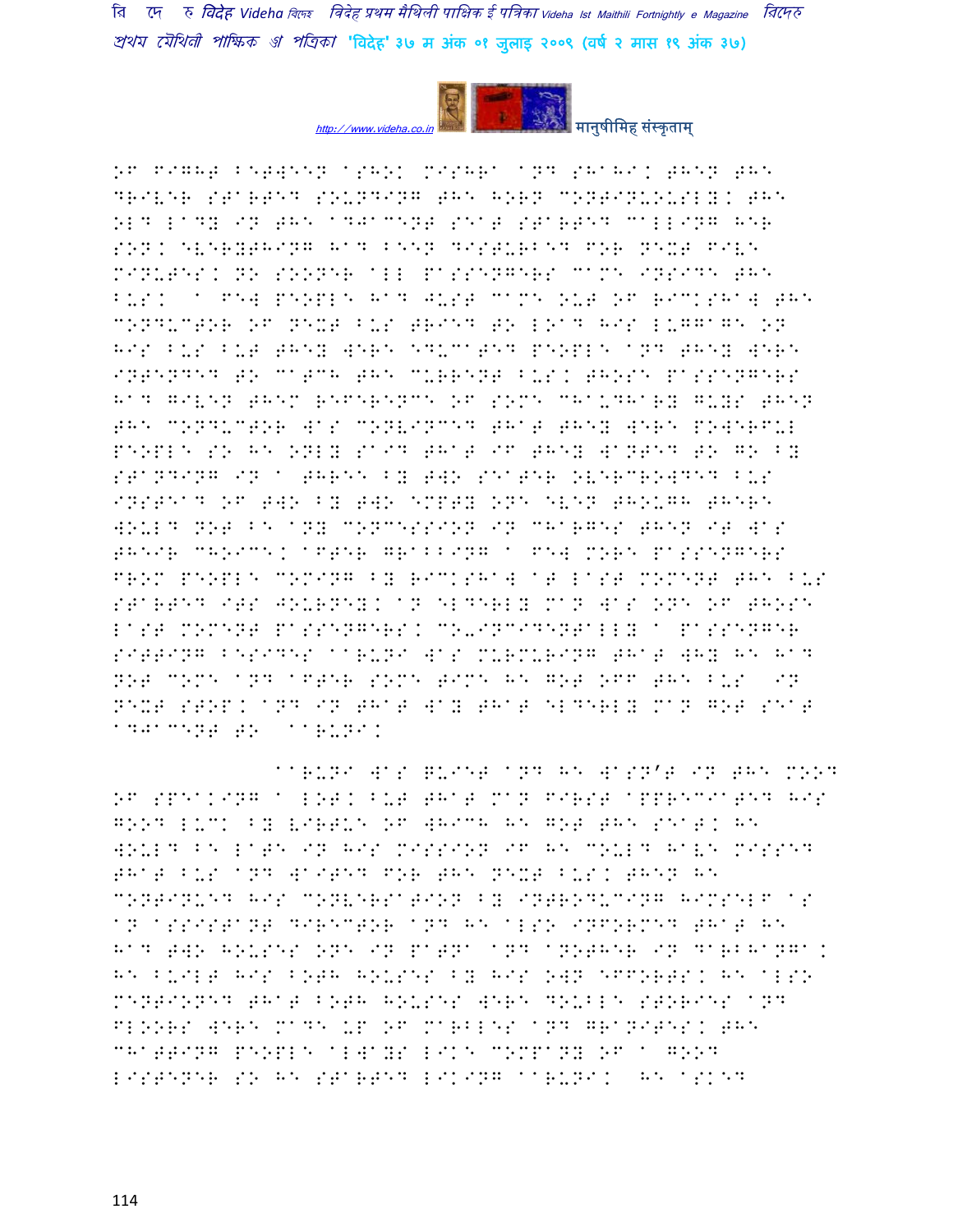िव दिन दि विदेह Videha <sub>विष्ट</sub> विदेह प्रथम मैथिली पाक्षिक ई पत्रिका <sub>Videha</sub> Ist Maithili Fortnightly e Magazine *विद*फ्ट õथम मैिथली पािक्षक ई पिñका **'**िवदेह**'** ३७ म अंक ०१ जुलाइ २००९ (वष र् २ मास १९ अंक ३७)



aaRUNI "WHICH COLONY IN PaTNa IS YOUR HOUSE SITUaTED and  $\mathbb{P}^1$  : The following  $\mathbb{P}^1$ 

aaRuni Replied, "I don't have my own house, in light in

LEaVE OUT OF THE PaaN CaSE aND BROKE THE ICE aGaIN BY

aFER a MOMENT OF SILENCE THAT MAN BROUGHT BEET

"NO", aaRUNI REPLIED PRECISELY according to his

WOOLE BYSHE MITE MADE BOOKS SO EARLIER SO EARLY SO EARLY

aFTER CHEWING BEETLE LEaVES HE STaRTED TaLKING aBOUT IN-LaWS OF HIS DaUGHTERS. HE TaLKED aBOUT HIS SON'S PREPARATION FOR INTERNATION FOR INC. EXAMS AND HE ALSO TALKED ABOUT A SERIES AND HE ALSO TALKED ABOUT A SURFACE a GROUP OF SUCH STUDENTS WHO PREPaRE FOR SUCH EXaMS. HE SaID THaT ONLY TaLENTED PEOPLE GOT aCCEPTED BY THE

GROUP aND aT LaST HE MENTIONED THaT HIS SON WaS a

IN a LINE HOTEL. MaNY PaSSENGERS EXPRESSED THEIR

INDIRECTLY TO THE PaSSENGERS WHO aTE THERE SO

aNGER THaT THE DRIVER aND CONDUCTOR STOPPED IN SUCH a BaD PLaCE FOR THEIR FOOD. IT WaS SUSPECTED THaT THEIR FOOD WaS FREE OF CHaRGE RaTHER THE PRICE WaS CHaRGED

ULTIMaTELY PaSSENGERS USED TO PaY FOR THEIR FOOD. SO THOSE PEOPLE SUGGESTED THaT NO BODY SHOULD GET OFF THE BUS THEN THEY WOULD HaVE TO STaRT THE BUS. BUT aFTER SOME TIME PEOPLE STaRTED GETTING OFF THE BUS ONE BY ONE aND aT LaST THOSE INTELLECTUaLS aLSO CaME

OUT OF BUS BY CHaTTING aBOUT aNaLYTICaL REVIEW OF REaSONS OF BaD CONDITION OF MITHILaNCHaL WHERE THEY

FOUND PEOPLE'S SUCH ATTITUDE TO WHICH THE TO WHICH THE TO WHICH THE TO

aFTER TRaVELLING a WHILE THE BUS STOPPED

aSKING aaRUNI IF HE aTE PaaN OR NOT.

RENTED HOUSE."

PERSONALITY OF PROPERTY AND THE PERSONALITY OF PROPERTY AND INCOME.

MEMBER OF THaT GROUP.

MaN.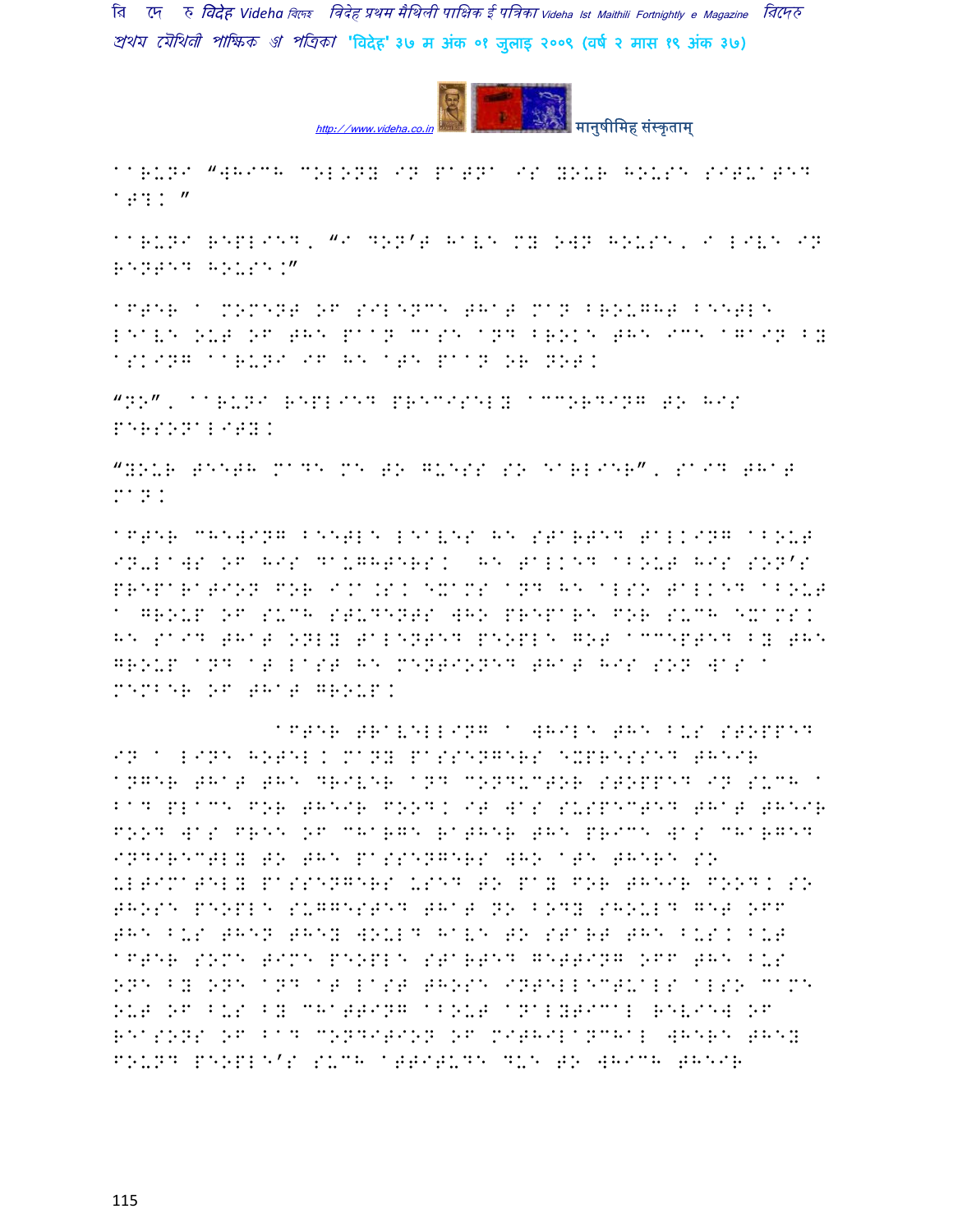ৱি দে হ *বিदेह Videha ৰিদ্*হ *विदेह प्रथम मैथिली पाक्षिक ई पत्रिका Videha Ist Maithili Fortnightly e Magazine বিদেহ* õथम मैिथली पािक्षक ई पिñका **'**िवदेह**'** ३७ म अंक ०१ जुलाइ २००९ (वष र् २ मास १९ अंक ३७)



REDUCEST TO TO GET OF THE BUS WAS SIZE OF THE BUSINESS OF ONE OF THE VITaL REaSONS.

 THE BUS WaS RESTaRTED BUT COULDN'T CONTINUE UNINTERRUPTED VERY LONG. THE CONTINUE UNINTERRUPTED VERY LONG. THE CONDUCTOR OF A STATE OF A STATE OF INSTRUCTED EVERYONE TO GET THE BUS OFF aS TYRE WaS PUNCTURED. THE PERSON WHO DISLIKED STOPPING aT THE LINE HOTEL WaS OF THE OPINION THaT THE JOURNEY WaS DISTURBED BECaUSE OF THaT HaLT. LET'S SEE WHaT HaPPENS NOW. GROUPS OF FOUR-FIVE PEOPLE WERE MaDE aND STaRTED Talking by Standard By Standard In Carlos and PERHaPS SOMEWHERE CLOSE TO VaISHaLI. ONE OF THEM FOUND THE FaRMERS' FIELDS OF THaT VILLaGE IN BIGGER PIECES. THE HOUSES WERE aLSO BIGGER IN HIS OPINION. PROCEEDING IN THE SaME TOPIC PEOPLE aLSO DISCUSSED THaT HOUSES IN THEIR VILLaGES WERE VERY CONGESTED aND CREaTING CaUSES OF DaY-TO-DaY QUaRRELS aMONG THE VILLaGERS. THE ELDERLY PERSON SITTING ON THE aDJaCENT SEaT TO aaRUNI WaS SLEEPY aND HE aWaKE BECaUSE OF THAT TROUBLES IN TROUBLE TROUBLES THAT THE MAN USED TO BE A RUNI EVER TO ENY POSSES OF THE MOMENT OF THE MOMENT OF THE MOMENT OF THE MOMENT OF THE MOMENT OF THE MOMENT OF THE MOMENT OF THE MOMENT OF THE MOMENT OF THE MOMENT OF THE MOMENT OF THE MOMENT OF THE MOMENT OF THE MOMENT OF THE BREaK DOWN. BUT aS SOON aS THE BUS RESTaRTED HE STaRTED HIS CHaTTING aGaIN. HIS MEMORIES BECaME BRIGHTER WHEN HE CaME TO HaZIPUR.

WHEN BUS MOVED FURTHER FOR A WHILE THEN HE SAID TO SAID POINTING TO a COLONY, "THIS IS GaNGa BRIDGE COLONY, WHAT IT WAS EARLIER AND WHAT IT IS NOW. EARLY IT IS NOW WHAT IT IS NOW. EARLY IT IS NOW. IT IS NOW WHAT IT IS USED TO BE QUaRTERS IN ONE SIDE aND MaTERIaLS FOR MaINTENaNCE WORK ON THE OTHER SIDE."

HE POINTED TO SOMETHING IN FRONT, "LOOK aT THERE, NaME

aaRuni Was Shocker ("These Used To Be a School as School as

IS STILL WRITTEN, SOME LETTERS HOWEVER DISaPPEaRED BECAUSE OF RAINER OF RAINER SURPRISINGLY, "HOW DO THE ASKED SURPRISINGLY, "HOW DO THE ASKED SURPRISINGLY, "HOW

HOU KNOW ALL THE HAPPEN

116

WELL".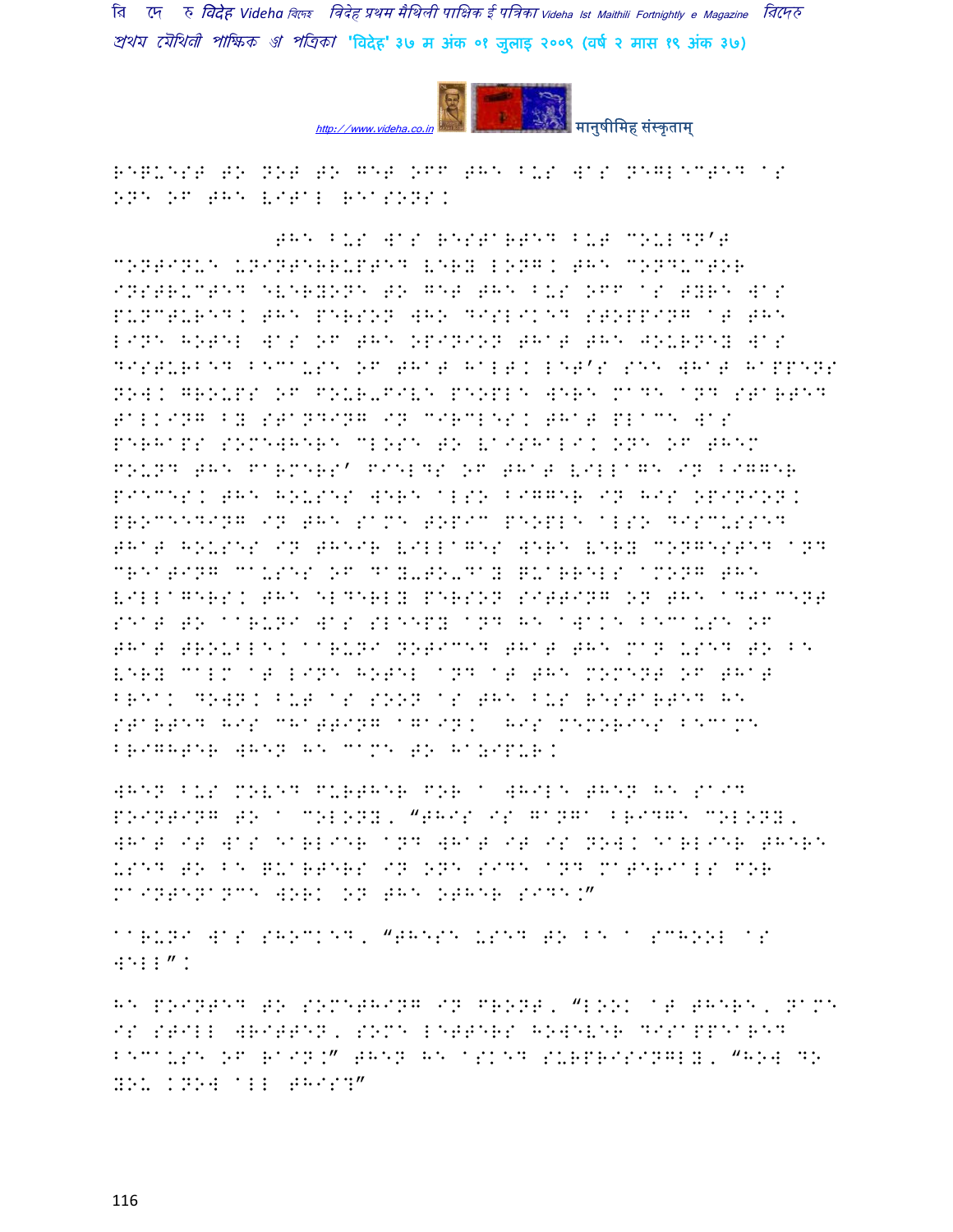"TWO PEOPLE IN THE COLONY WERE VERY RELIGIOUS, ONE WaS PaNDEYJI aND OTHER WaS YOUR FaTHER. PaNDEYJI USED TO EaRN MONEY BY THaT PROFESSION TOO BUT YOUR FaTHER WaS VERY HONEST aND KIND. HE COLLECTED SUBSCRIPTIONS FROM THE RESIDENTS OF THE COLONY TO BRING HOMEOPaTHY MEDICINES aND DISTRIBUTED THOSE aMONG NEEDY RESIDENTS FREE OF COST. DIE TELENASIE HAD A BOIL ON HER HEAD AND AND NO ALLOPATHIC MEDICINE COULD CURE HER. YOUR FATHER Had Cured Her Boiler. Even though he was an engineer by the was an engineer PROFESSION HE HaD DEGREE IN HOMEOPaTHY aS WELL. "

THEN aaRUNI RECITED aLL OF HIS CHILDREN'S NaMES. ONE OF HIS SONS CALLED NEWSFILM IN STUDYING IN STUDYING IN aaRunist 'n die baarunie volker was totalling was totally changed was totally changed was totally changed was aFTER THaT.

 $\mathbf{W} = \left\{ \begin{array}{ll} \mathbf{W} & \mathbf{W} & \mathbf{W} \\ \mathbf{W} & \mathbf{W} & \mathbf{W} \end{array} \right. \quad \text{and} \quad \mathbf{W} = \left\{ \begin{array}{ll} \mathbf{W} & \mathbf{W} & \mathbf{W} \\ \mathbf{W} & \mathbf{W} & \mathbf{W} \end{array} \right. \quad \text{and} \quad \mathbf{W} = \left\{ \begin{array}{ll} \mathbf{W} & \mathbf{W} & \mathbf{W} \\ \mathbf{W} & \mathbf{W} & \mathbf{W} \end{array} \right. \$ 

WHAT IS YOUR GOOD NAMES AND ALL AND CONTROL OF A RUN AND A RUN AND A RUN AND A RUN AND A RUN AND A RUN AND A RUN A

"THA HILL FILE IN THAKING HAM I WHILE ASKING THAT HE WAS ALL FILLED WITH MOTHERLINESS RaTHER THaN MERELY aN aTTaCHMENT.

IT WaS ONLY FIFTEEN DaYS PaST THE DEaTH OF HIS FaTHER SO HE COULDN'T DaRE TO aDD LaTE IN HIS NaME.

 $\mathbf{W} = \begin{bmatrix} \mathbf{W} & \mathbf{W} & \mathbf{W} & \mathbf{W} & \mathbf{W} & \mathbf{W} & \mathbf{W} & \mathbf{W} & \mathbf{W} & \mathbf{W} & \mathbf{W} & \mathbf{W} & \mathbf{W} & \mathbf{W} & \mathbf{W} & \mathbf{W} & \mathbf{W} & \mathbf{W} & \mathbf{W} & \mathbf{W} & \mathbf{W} & \mathbf{W} & \mathbf{W} & \mathbf{W} & \mathbf{W} & \mathbf{W} & \mathbf{W} & \mathbf{W} & \mathbf{W} & \mathbf{$ 

WHAT IS YOUR FATHERS AND PURSUAL

WE USED TO LIVE IN THIS COLONY OF THE STILL  $''$ 

"BUT HERE ONLY ENGINEERS OF THE GANGES BRIDGE PROJECT WERE all of the Superior State and That School was made for the Superior School Was Made For the Superior Superior HEIR CHILDREN."

"I STUDIED IN THIS SCHOOL."



िव दिन दि विदेह Videha <sub>विष्ट</sub> विदेह प्रथम मैथिली पाक्षिक ई पत्रिका <sub>Videha</sub> Ist Maithili Fortnightly e Magazine *विद*फ्ट õथम मैिथली पािक्षक ई पिñका **'**िवदेह**'** ३७ म अंक ०१ जुलाइ २००९ (वष र् २ मास १९ अंक ३७)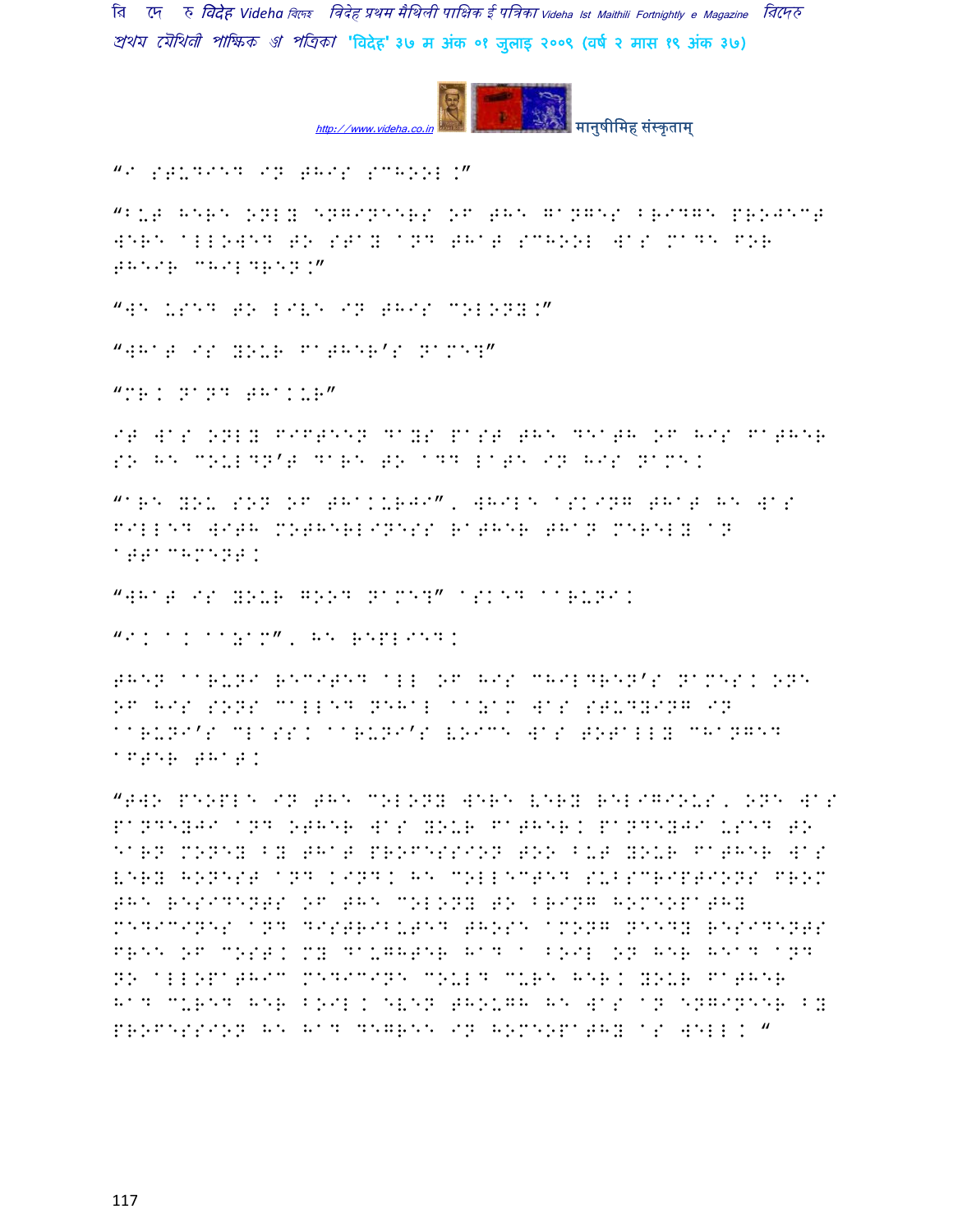िव दिन दि विदेह Videha <sub>विष्ट</sub> विदेह प्रथम मैथिली पाक्षिक ई पत्रिका <sub>Videha</sub> Ist Maithili Fortnightly e Magazine *विद*फ्ट õथम मैिथली पािक्षक ई पिñका **'**िवदेह**'** ३७ म अंक ०१ जुलाइ २००९ (वष र् २ मास १९ अंक ३७)



aaRUNI RECaLLED THE COLOURED SMaLL BOTTLES USED FOR GIVING MEDICINE THAT USED TO DECORATE HIS DRAWING THAT THAT USED TO DECORATE HIS DRAWING  $\mathcal{L}$ ROOM.

"WHERE IS HE POSTED NOWaDaYS? WE GOT DISCONNECTED. WE NEVER GOT TRaNSFERRED TO THE SaME PLaCE aFTER THaT PLaCE. IT HaD BEEN aROUND FIFTEEN YEaRS SINCE WE MET  $\vdots$   $\vdots$   $\vdots$   $\vdots$ 

which diese persons backer back in the 10

"OH! IT IS MY FaULT. I DID NOT aSK YOU EVEN IF YOU HaD HOUR HEAD SHAVED. THAT HEAD SHE HAVE BEEN SO SILENT SO SILENT SO SILENT all Free South

HE CONTINUED, "HE WaS VERY WORRIED aBOUT THE WORKERS."

THE BUS CaME TO THE GaNGa BRIDGE MEaNWHILE. BUS WaS IN a QUEUE aT THE GaTE TO GET TICKET. SOMEONE INFORMED THaT THE TRaFFIC ON THE BRIDGE WaS LIKE ONE WaY aS SOME REPaIRING WORK WaS GOING ON. aaRUNI RECaLLED THE SCENE OF PaST -THE HUGE PILLaRS DURING BUILDING OF THE BRIDGE THE BRIDGE THE SCENARIO OF BROKE WALLS OF THE COLONY COLONY OF THE COLONY OF THE COLONY OF THE COLONY OF THE COLONY OF THE COLONY OF THE COLONY YEAR. Father Said That The Contractor and Contractor and WERE UNITED IN THAT FRAUDULENT ACT. THE REPORT OF THE RECALLED THE BRIBE OF SUITCaSE FILLED WITH NOTES. aaRUNI'S FATHER KICKED THE SUITCASE AND SUITCASE SUITCASE SUITCASE aWaY. ONE COUSIN BROTHER WaS LIVING WITH THEM WHO COLLECTED THaT MONEY aND RETURNED TO THE CONTRaCTOR. MOTHER HAD HIDDEN HER SONS INSIDE THE HOUSE INSIDE

(CONTINUED)

MH@T@T&TPP@TPB@R# SBCN: (10):MH@T@T@T@TPB@R# SPCN: @N### SBCN: NC]K'T:J]K N:)K "NL \I@)R]: M: @PRV]%" K'R 'V]D'H'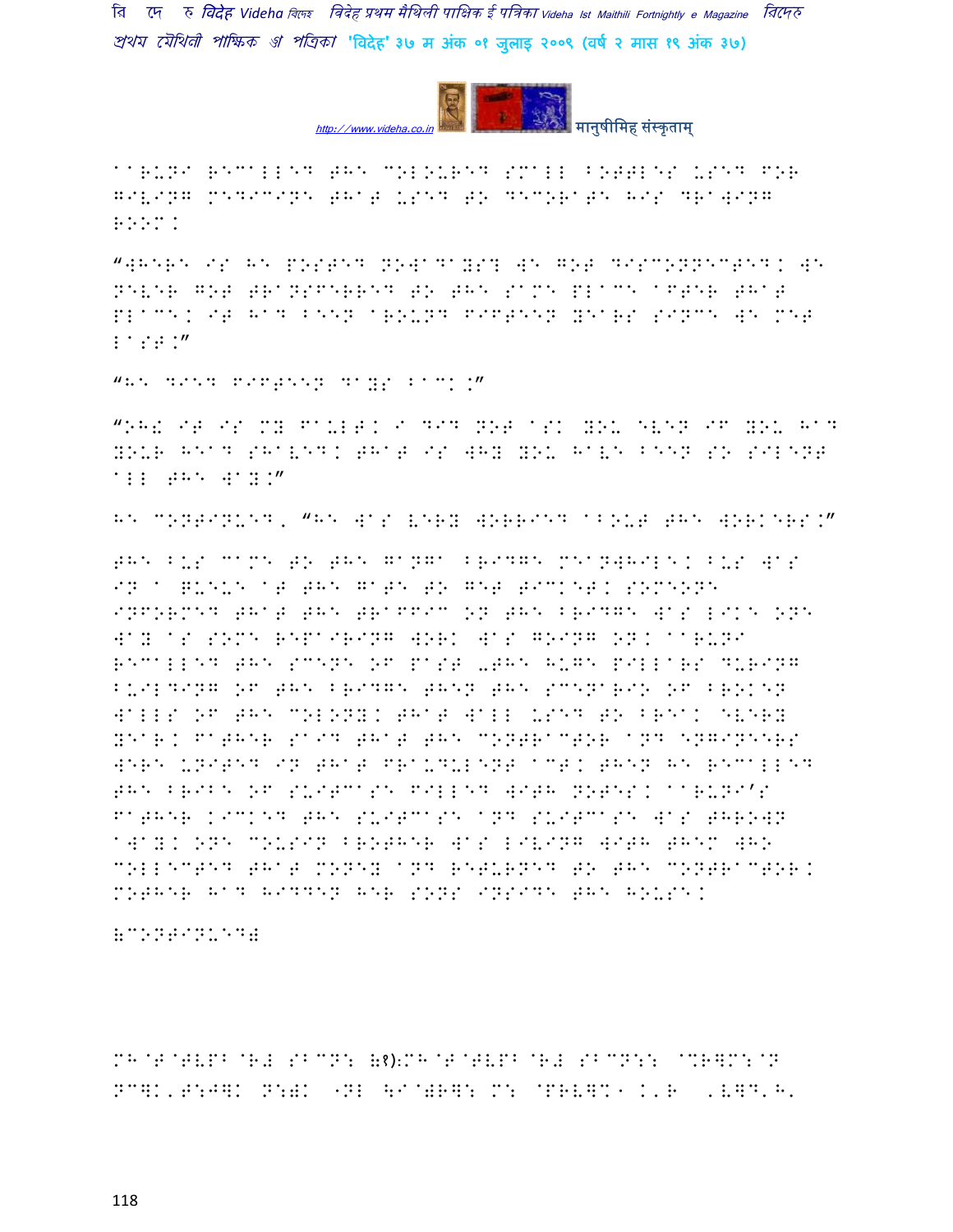िव दिन दि<mark>विदेह Videha</mark> बिल्ह विदेह प्रथम मैथिली पाक्षिक ई पत्रिका Videha Ist Maithili Fortnightly e Magazine विदिन्ह õथम मैिथली पािक्षक ई पिñका **'**िवदेह**'** ३७ म अंक ०१ जुलाइ २००९ (वष र् २ मास १९ अंक ३७)



M. I-A., MERC'STER DRIE DE LOED DA DADA DIE REARIE DRIE EN KORDONA L'L E NORDERLA L'ONDER EN DISTINCTION ANNO 1995 ANNO 1996 ANNO 1996 ANNO 1996 ANNO 1996 ANNO 1997 ANNO 1997 A 1YL \*L4 @%R] NC]K'T: J] \KR @PR]I) RBP KRB:K @SV]KMT] D\ D'L@NH]4 @PR]I) SI@SKR#K V]VR# \H] PM@&WPR N]C:/M'4

MHOTATA SHE SHA SHOTATI ARD: (1997, H. COTHENHIE CAL CHI, H. C. THE  $1.4718$  (FB  $(8.71.39193, 487.3991, 499.393, 499.393, 499.393, 499.371, 499.393,$  $\mathcal{R}$  , and the positive parameter  $\mathcal{R}$  . The probability  $\mathcal{R}$  and  $\mathcal{R}$  are probability of  $\mathcal{R}$  , and  $\mathcal{R}$ @PRK:%]T KRB:K 1@GRH @SV]K:R K\ L'L G'L "R\*]4 SI@PRT] MK? BRECH & GRANGER, ARE ON OR POLICIO CONDUCTION ON DIRACTION ON THE ONLY A RECOVERED RHL "RENADR": L'.MONAPH, "DESTAR": ADDR KN: DR MAR, "DESTAR": L'A DR R GR (A E K POSSER RECEPT OF STRING PRINCIPS (900/- CPRFE DOMESTIC

COMBINED ISBN 0-81-907-91-907729-2-1 E-MAIL: TO STATE OF THE UPSTALL IN THE UPSTALL IN THE UPSTALL IN THE UPSTALL SHRUTI.PUBLICaTION@SHRUTI-PUBLICaTION.COM WEBSITE:HTTP://WWW.SHRUTI-PUBLICaTION.COM

MH TO TO BE SPECIFE SPONSORES (SIGNED) AND TO A SECOND A SECOND SECOND SECOND SECOND SECOND SECOND SECOND SECOND SECOND SECOND SECOND SECOND SECOND SECOND SECOND SECOND SECOND SECOND SECOND SECOND SECOND SECOND SECOND SECO MARIN REAL AND DESCRIPTION OF AN INCOMERCIAL PROPERTY OF A CONTROL POINT OF A CONTROL AND DEVELOPED A CONTROL O P@BL]K'%N @DV:R: @PR]@N) 6X@RMM' @PRK:%]T KRB:K 1@GRH @SVERED ER (1961) EL E PORT A PROFIN A PORT A COMPANY VIOLENCE IN A RECENT (1970) PLYBE WAS BEN'N SPACED FOR DRIVE WAS SAFEKEEDING: THE MANAGEMENT OF DESCRIPTION OF THE DESCRIPTION OF DESCRIPTION P. THAREL (PER I TORIC BOE BOLY (DOP) POLY (PRAREH) (DON) ARAREN () MARIA EN MORERO DO VALIBIDADE EL EN ENDREGADADO DE PERSONA DE DEL DO VIENDO. SIKLN-S@MP:DN-L]@PY:ITR# GJ'@N@DR W:K1R, N:G'@N@DR KN:R 0: COMBINED ON THE COMBINED ON DESCRIPTION OF A LICENSE OF DV: COMBINED OF D ISBN NO.978-81-907729-6-9

MHOTA SABER SIYA YANG SABO ILIYAN AYA SOMA SA SAGA SAGA SA BILI ARI ING KIL @PRK:%]T K\L J:' RHL GJ'@N@DR W:K1RK N]B@N!-@PRB@N!-  $\frac{1}{2}$  ,  $\frac{1}{2}$  ,  $\frac{1}{2}$  ,  $\frac{1}{2}$  ,  $\frac{1}{2}$  ,  $\frac{1}{2}$  ,  $\frac{1}{2}$  ,  $\frac{1}{2}$  ,  $\frac{1}{2}$  ,  $\frac{1}{2}$  ,  $\frac{1}{2}$  ,  $\frac{1}{2}$  ,  $\frac{1}{2}$  ,  $\frac{1}{2}$  ,  $\frac{1}{2}$  ,  $\frac{1}{2}$  ,  $\frac{1}{2}$  ,  $\frac{1}{2}$  ,  $\frac{1}{$ (SH@SR:@BD]K CCP\$PR), K?:-G@LP (G@LP-G1@C\*), N:A:)K(SIK@3), MH:K:@VX (@TV@3C:H@3C:H@3C:H@3C:H@3C 1 B:L-K]%LR S:H]@TY V]D'HM' SIPB@R# I-@PRK:%NK B:D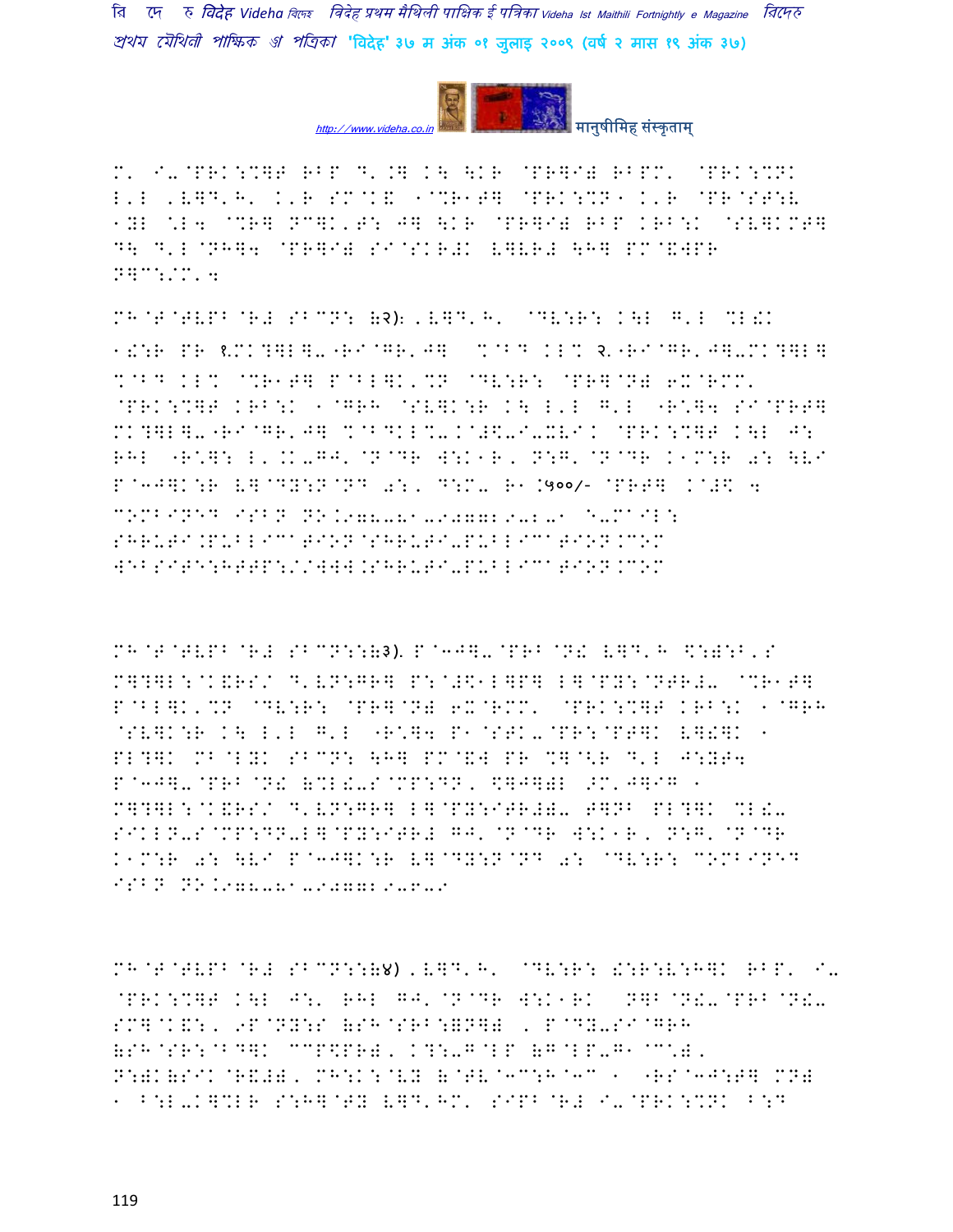िव दिन दि*विदेह Videha वि*क्ट *विदेह प्रथम मैथिली पाक्षिक ई पत्रिका videha Ist Maithili Fortnightly e Magazine विदमह* õथम मैिथली पािक्षक ई पिñका **'**िवदेह**'** ३७ म अंक ०१ जुलाइ २००९ (वष र् २ मास १९ अंक ३७)



@PR]I) 6X@RMM'4K1R1@K&'@TR@M–"R@NT@RMNK, .@#\$-१ S/ ७  $(0.1, 0.1, 0.1, 0.9)$  and  $(0.1, 0.9)$  is the contract of the contract of  $\kappa$  ,  $\kappa$  and  $\kappa$  and  $\kappa$  and  $\kappa$  and  $\kappa$ B:L:N:I KMT', MH:K:@VY, %L!-N]B@N! 1D]K SM@GR SIKLN)- L'.K GJ'@N@DR W:K1R COMBINED ISBN NO.978-81-907729-7-  $\frac{1}{2}$  ,  $\frac{1}{2}$  ,  $\frac{1}{2}$  ,  $\frac{1}{2}$  ,  $\frac{1}{2}$  ,  $\frac{1}{2}$  ,  $\frac{1}{2}$  ,  $\frac{1}{2}$  ,  $\frac{1}{2}$  ,  $\frac{1}{2}$  ,  $\frac{1}{2}$  ,  $\frac{1}{2}$  ,  $\frac{1}{2}$  ,  $\frac{1}{2}$  ,  $\frac{1}{2}$  ,  $\frac{1}{2}$  ,  $\frac{1}{2}$  ,  $\frac{1}{2}$  ,  $\frac{1$ 

MH TO TOE PROPERTY SAND TO THE SACK OF THE RESERVE TO A RELEASE 2008, @PR]I) SI@SKR# V]D'H-I-P@TR]K:K PH]L २५ "RIKK C1NL RCN: SOMETHE LENE HAT TO THIE THOMAS

MH@T@T@TEDFORE SBCN: (6):SBCN:: CONSTRATION: CONTROL MELTIPS  $R$ IRIM MERICI MERICI MARINI MERICI PRINSIPALITI \$]@K%NR]) \M.\S. \S.@KYB.\L. S@RVR 1!:R]T -BaSED ON MS-SAL SERVER MAITHILI-ENGLISH AND ENGLISH AND ENGLISH AND ENGLISH-MAITHILI-ENGLISH-MAITHILI-ENGLISH-MAITHILI-DICTIONaRY. V]D'HK ^:&:P:K- RCN:L'.N @STI^M'

NV "RIK D'AN DIRA DI RIK DI RIK DI RIK DI RIK DI RIK DI RIK DI RIK DI RIK DI RIK DI RIK DI RIK DI RIK DI RIK D aLWaYS REFRESH THE PaGES FOR VIEWING NEW ISSUE OF VIDEHa.

K1R1@K&'@TR@M "R@NT@RMNK- GJ'@N@DR W:K1R

GJ'@N@DR W:K1RK N]B@N!-@PRB@N!-SM]@K&:, 9P@NY:S (SH@SRB:=N]) , P@DY-SI@GRH (SH@SR:@BD]K CCP\$PR), K?:- G@LP (G@LP-G1@C\*), N:)K(SIK@R&#), MH:K:@VY (@TV@3C:H@3C 1 "RS@3J:T] MN) 1 B:L-K]%LR S:H]@TY V]D'HM' SIPB@R# I-@PRK:%NK B:D @PR]I) 6X@RMM'4 KIRIM KOMERCIJA KOMERCIJA I STAROVA KONGREDA

IST EDITION 2009 OF GaJENDRa THaKUR'S KURUKSHETRaMantari antara kata di serial dan bagian dan bagian dan bagian dan pertama pertama di bagian dan beras dan bagi<br>Paper-Criticism, di bagian dan bagian dan bagian dan bagian dalam bagian dalam bagian dan bagian dan bagian da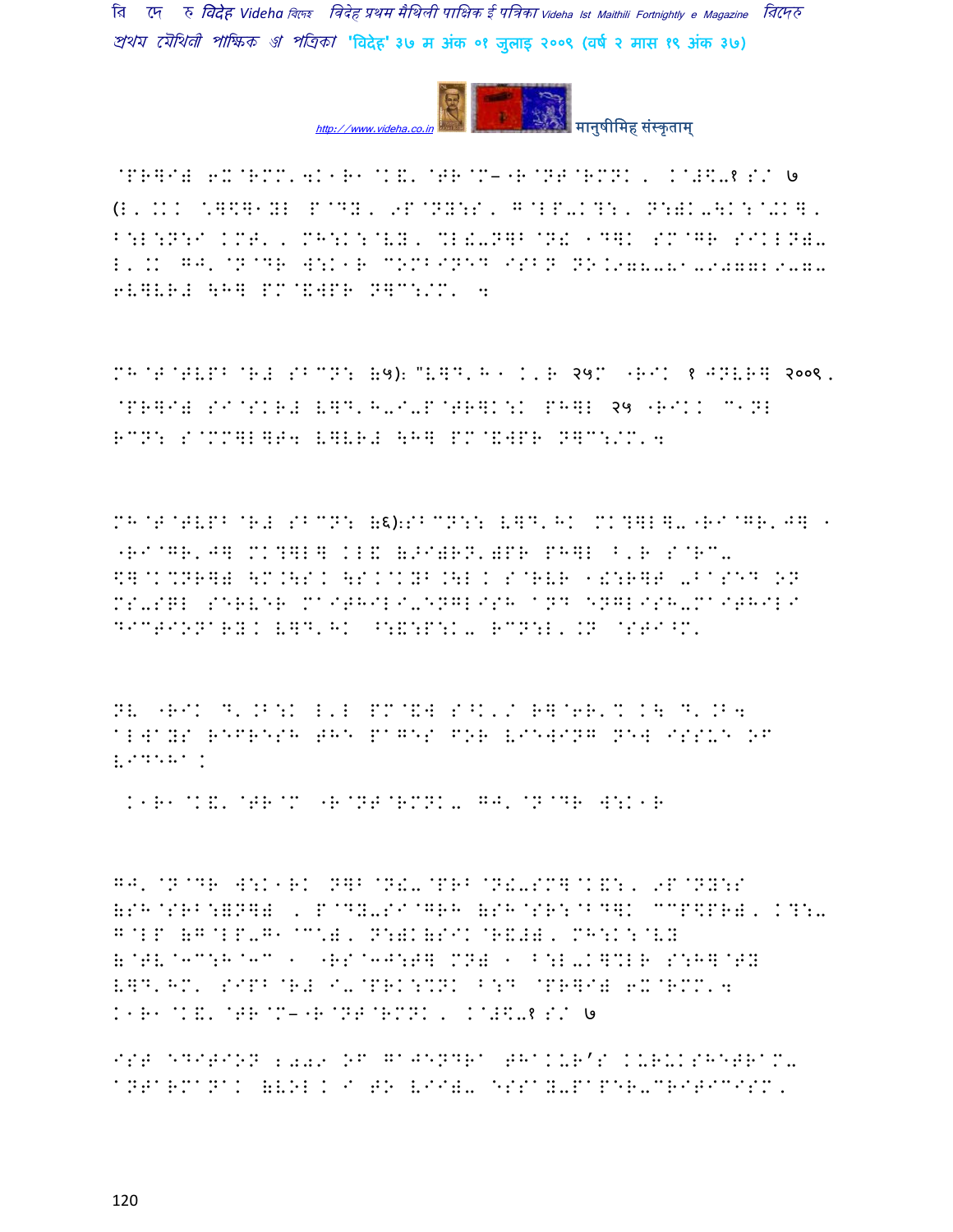िव दिन दि<mark>विदेह Videha</mark> <sub>विफर</sub> विदेह प्रथम मैथिली पाक्षिक ई पत्रिका Videha Ist Maithili Fortnightly e Magazine *वि*दिन्द õथम मैिथली पािक्षक ई पिñका **'**िवदेह**'** ३७ म अंक ०१ जुलाइ २००९ (वष र् २ मास १९ अंक ३७)



NOVEL, POEMS, STORY, PLaY, EPICS aND CHILDREN-GROWN-UPS LITERaTURE IN SINGLE BINDING:

LaNGUaGE:MaITHILI

६९२ PM (He ) : MB (HE ) (HE ) (HE ) - RELATION FOR INDIVIDUAL BUYERS INSIDE INDIa)

aDD COURTS REPORTED A SUBJECT COPY FOR DELIVERATION aND RS.100/- PER COPY FOR OUTSIDE DELEGATE

FOR LIGENES AND OUR DESERVIES BUYERS \$40 UP GROUP US (INCLUDING POSTaGE)

THE BOOK IS aVaILaBLE FOR PDF DOWNLOaD aT

HTTPS://SITES.GOOGLE.COM/a/VIDEHa.COM/VIDEHa/

HTTP://VIDEHa123.WORDPRESS.COM/

(SEND M.O./DD/CHEQUE IN FaVOUR OF aJaY aRTS PaYaBLE at delegation is a proportion of the control of the control of the control of the control of the control of th

DISTRIBUTORS: aJaY aRTS, 4393/4a,

IST FLOOR,aNSaRI ROaD,DaRYaGaNJ.

DELHI-110002 PH.011-23288341, 09968170107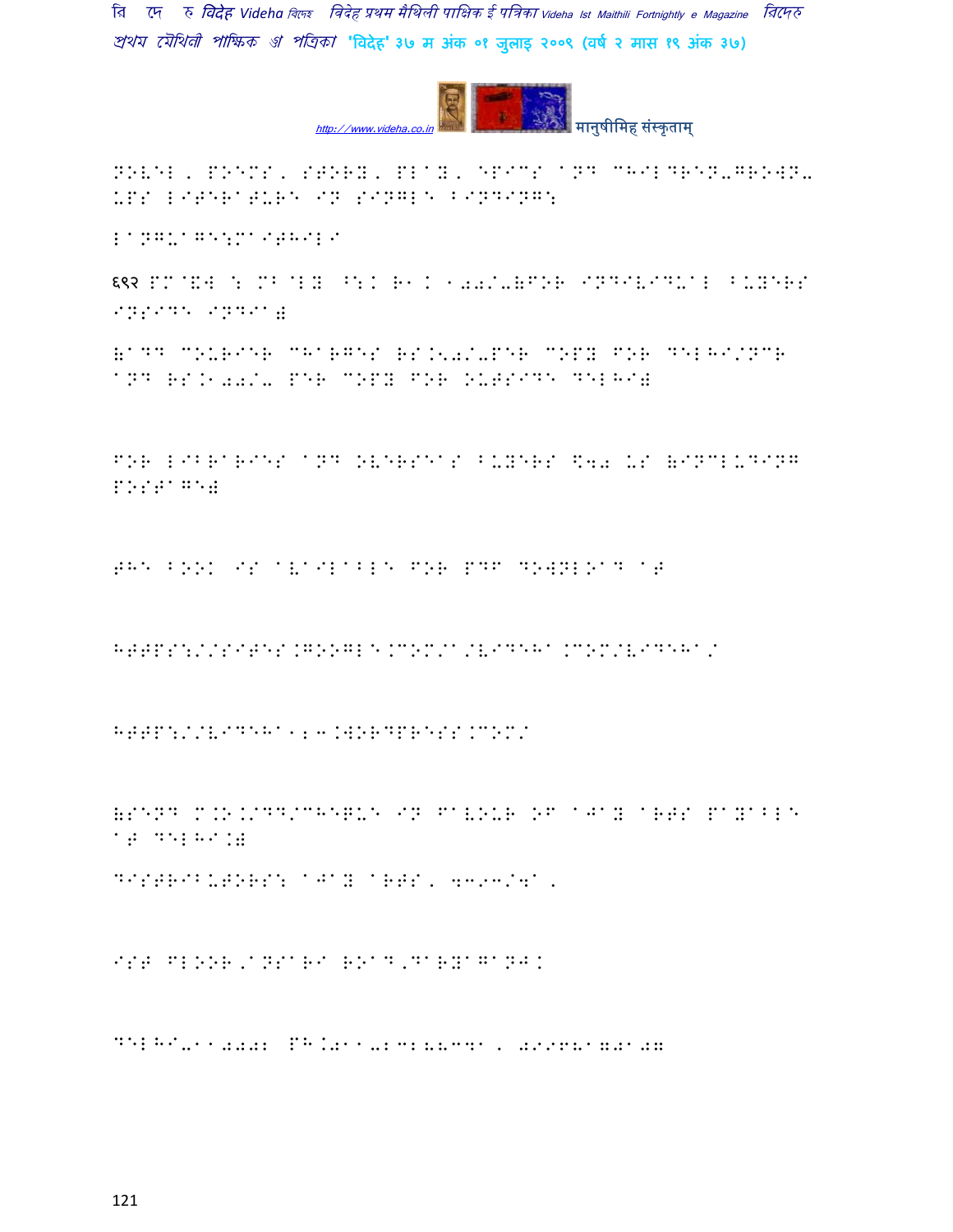SH:YK S@MP:DK: @%R]MT] R@%M] R'.: S]@NH:

BA, 'P'MB (BY) B B ZAR, B (BCB) B (BCB) DE 'DRA'TB! (DR. SM]@K&:, 9P@NY:S (SH@SRB:=N]) ,P@DY-SI@GRH (SH@SR:@BD]K CCP\$PR), K?:-G@LP (G@LP-G1@C\*), N:)K(SIK@R&#),MH:K:@VY (@TV@3C:H@3C 1 "RS@3J:T] MN) 1 B:N:L: HI: E-KINAH "RIT@M "RIT@ROM" E. "RIF@M" (. PRIF "PINE") E. I SINE (. . . . . . . . . . . . . ) N:MS/4 H]NKR K?:-SI@GRH(G@LP-G1@C\*) K "RN1V:D SIMPLE REPORT OF THE SIMPLE STRUCK IN THE SIMPLE STRUCK IN THE SIMPLE STRUCK IN THE SIMPLE STRUCK IN THE SIMPL<br>In the simple struck in the simple struck in the simple struck in the simple struck in the simple struck in th  $R$  (RIGR)  $R$  (D  $R$  (RIGR)  $R$  (D  $R$  (RIGR)  $R$  (D  $R$  )  $R$  and  $R$  and  $R$  and  $R$  and  $R$  and  $R$  $R$  (RIGGREY )  $R$  and  $R$  and  $R$  is the set of the set of the set of the set of the set of the set of the set of the set of the set of the set of the set of the set of the set of the set of the set of the set of the set SMOMPHE RBP': PRESIDENT CONTROL DE COMPORTANCE DI PORTE DE COMPARE D'V. ESPITAR LE RITOS CARROLLI L'ARITA (PAGE EL LE L'ARBARI A D'ORDO E RIT  $K$ HI:SAM', YLGE:N 1 MK? N YLGDE:N 1 MKRYN, YLGOR SHANE (1 SIGHEIL) %@BD:VL]K V]K:S4 I-P@TR SIK'T- GGaJENDRa@GMaIL.COM

S@MP:DK: GJ'@N@DR W:K1R

V]D'H: V@R&:2, M:S:13, "RIK:25 (V]D'H:SD'H:1)

V]D'H: @PR?M MK?]L] P:@K&]K I-P@TR]K: HTTP://WWW.VIDEHa.CO.IN/

V]D'H: SD'H: 1: T]RH1T: : D'VN:GR]

 $V$ DEFINE K 2000 THE RICK REPORTING THE SIDE OF THE SIDE SECTION SIDE IN A single statement of  $V$ I-P@TR]K:K PH]L २५ "RIKK C1NL RCN: S@MM]L]T4

E-MaIL:SHRUTI.PUBLICaTION@SHRUTI-PUBLICaTION.COM



िव दिन दि<mark>विदेह Videha</mark> <sub>विफर</sub> विदेह प्रथम मैथिली पाक्षिक ई पत्रिका Videha Ist Maithili Fortnightly e Magazine *वि*दिन्द õथम मैिथली पािक्षक ई पिñका **'**िवदेह**'** ३७ म अंक ०१ जुलाइ २००९ (वष र् २ मास १९ अंक ३७)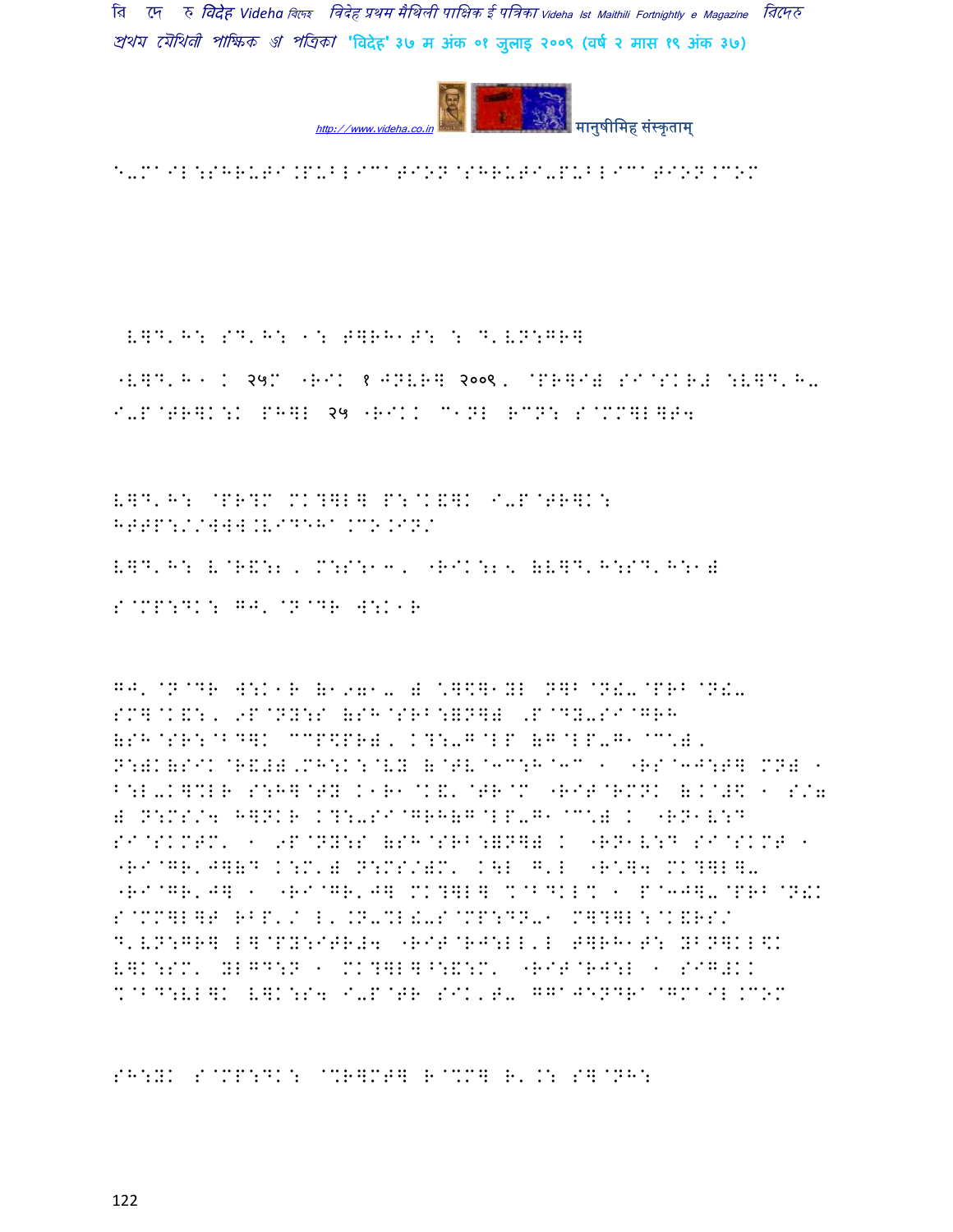िव दिन दि<mark>विदेह Videha</mark> <sub>विफर</sub> विदेह प्रथम मैथिली पाक्षिक ई पत्रिका Videha Ist Maithili Fortnightly e Magazine *वि*दिन्द õथम मैिथली पािक्षक ई पिñका **'**िवदेह**'** ३७ म अंक ०१ जुलाइ २००९ (वष र् २ मास १९ अंक ३७)

 $\begin{bmatrix} 1 & 0 & 0 \\ 0 & 0 & 0 \\ 0 & 0 & 0 \end{bmatrix}$ मानुषीमिह संस्कृताम्

 @%R]MT] R@%M] R'.: S]@NH: (1962- ), P]T: @%R] S1R'@N@DR @PRS:D S]@NH:, PT] @%R] D]PK K1M:R4 @%R]MT] R@%M] R'.: S]@NH: >T]H:S 1 R:JN]T]%:@S@TRM' @SN:TKL@TTR 9P:!]K SIG N:L@ND: 1 BC!!@RMPR P.H. CAN CRIH COMPACTMENT CONTROL AND FROM A SERVICE AND THE CANCEL PARAGE PR 11. L'ERPORE EL PROPERTO L'EBAPON PRAPO "LES PASSA" P@TR]K:(HTTP://WWW.VIDEHa.CO.IN/ ) K SH:YK S@MP:DK  $\sim$   $1444$ 

M1@.Y PM: PM: VIII ON BOOK \$10. DIN CONTROL DIN CONTROL DIN CONTROL DIN CONTROL DIN CONTROL DIN CONTROL DIN CO

MADE AN GENERAL GENERAL METHOD AND MEDIEVIC CONSIDER GENERAL ST \$B@LYB \ 10 (K: A: 10 (K: A: 10); NAS, NDNA, DARLYS @SY:N-2, A (1099); YB.K'.; PI:- @ RICHI, PI:- @ RICHI, MI:- @ RICHI, JON:- @ RICHI, MI:- @ RICHI, MI:- @ RICHI, MI:- @ RICHI, MI: S1!: 0:, %]V]P@))]4@JYLT]K'/ WWW.POETRY.COMS/ SIP:DKK CXYS "RV:@R\$ ("RI@GR'J] P@DYK H'T1) @JYLT]K'/ ^')L \*@NH]4 H1NKR "RI@GR'J] P@DY K]\*1 D]N !R] WWW.POETRYSOUP.COM KYR MIDER HE SYMBOLDER SYMBOLD

V]D'H I-P@TR]K:K S:>)K \$]J:>N M!BL]K: CC!R] (B].)'K, K@M@PYB)R S:>IS), R@%M] @PR]Y: (B].)'K, K@M@PYB)R S:>IS) 1 @PR]T] 0: W:K1R @DV:R:4

(V]D'H I-P@TR]K: P:@K&]K RBP'/ HTTP://WWW.VIDEHa.CO.IN/ PR I-@PRK:%]T HL>T "R\*] 1 \KR S^): P1R:N "RIK M]?]L:@K&R, D'VN:GR] 1 @BR'L V@RSNM' S:>)K 1@RK:>VM' \$:9NLL\$ L'L 9PL@B! RHKT "R\*]4 V]D'H I-P@TR]K: SD'H:1 "RIK I-P@TR]K:K PH]L 25 "RIKK CH: RENGRAD (PRA) PHOPEDADAE (PREDATABL) AE (PARE PARE) (PROBA V]D'H:SD'H:2 JNVR] 2010 M' 1\T I-P@TR]K:K26 S/ 50M HRIK CHE RONEL ROMAN

TIRHUTa : 244 PaGES (a4 BIG MaGaZINE SIZE) V]D'H: SD'H: 1: T]RH1T: : MB@LY ^:.R1.200/- DEVaNaGaRI 244 PaGES (a4 BIG MaGaZINE SIZE)  $\mathbb{E}$ B'H: SD'H: SD'H: GRIH: BD'HBB : D'VA: GRIH: BOG'H: GRIH: L'AGE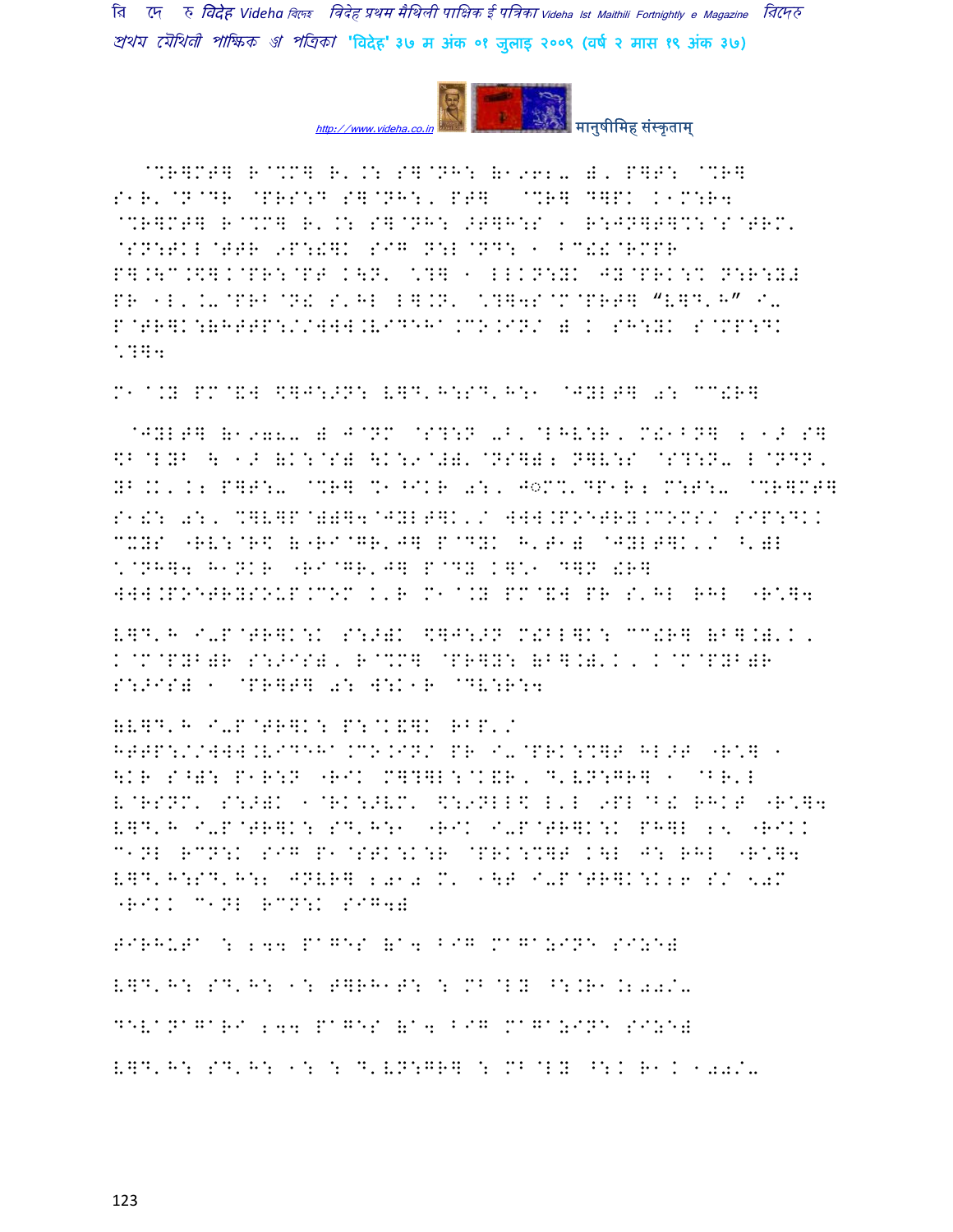िव दिन दि*विदेह Videha वि*क्ट *विदेह प्रथम मैथिली पाक्षिक ई पत्रिका videha Ist Maithili Fortnightly e Magazine विदमह* õथम मैिथली पािक्षक ई पिñका **'**िवदेह**'** ३७ म अंक ०१ जुलाइ २००९ (वष र् २ मास १९ अंक ३७)



(aDD COURIER CHaRGES RS.20/-PER COPY FOR DELHI/NCR aND RS.30/- PER COPY FOR OUTSIDE DELHI)

BOTH VERSIONS aRE aVaILaBLE FOR PDF DOWNLOaD aT

HTTPS://SITES.GOOGLE.COM/a/VIDEHa.COM/VIDEHa/

HTTP://VIDEHa123.WORDPRESS.COM/

BENGT M.O. LITTENHARLN V.E. PIOLELL OF AJAY ALAREA PARTS PAYABLE at del magnesia del

DISTRIBUTORS: aJaY aRTS, 4393/4a,

IST FLOOR,aNSaRI ROaD,DaRYaGaNJ.

DaRSHaN, a - 132, LaKE GaRDENS,

P@TR PW:U J:H]M' "RPN PB@R#

LAN SERVICE SOMETIME SOME

DELHI-110002 PH.011-23288341, 09968170107

WEBSITE:HTTp://www.shruti-publication.com/www.shruti-publication.com/www.shruti-publication.com/www.shruti-pub<br>White:http://www.shruti-publication.com/www.shruti-publication.com/www.shruti-publication.com/www.shruti-publi

E-MaIL:SHRUTI.PUBLICaTION@SHRUTI-PUBLICaTION.COM

"M]?]L: D@R%N"

MAKRED MAKES POSSESSED OF THE RESIDENT REPORTED A REPORT OF THE RESIDENCE OF THE RESIDENCE OF THE RESIDENCE OF

 $R$  . Represented the particle of the second control of the second control of the second control of the second control of the second control of the second control of the second control of the second control of the second c

M:N' 12 "RIK L'ANGERIA"

D@R%N"K'/ D'Y \$].\$]. @DV:R: MITHILa

KOLKATA - 700 045 PT:PR PUNG \$9.59. K SIG

PT:, A. B. PHIL SIK'T "RILL" "RILL" "RILL"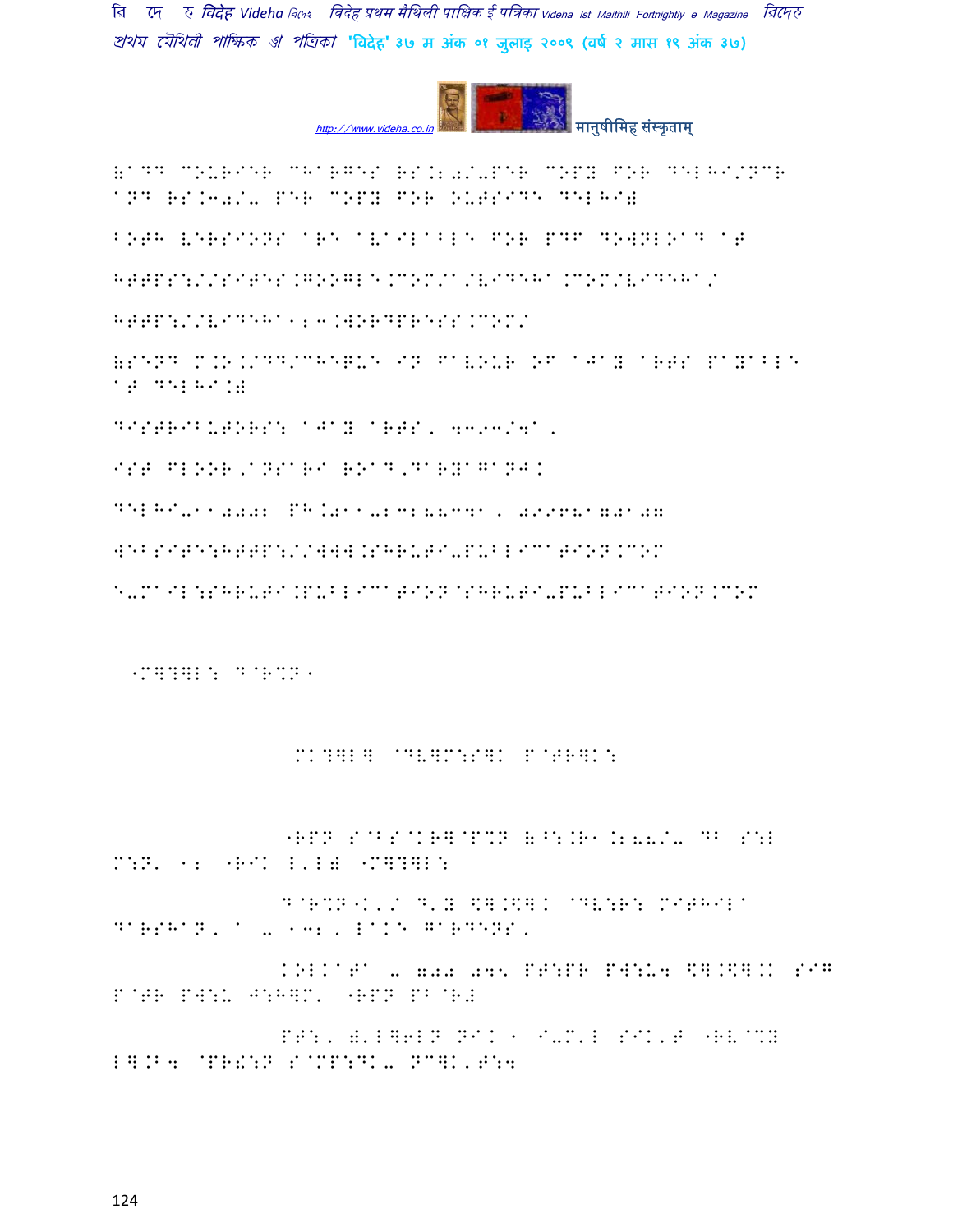िव दिन हैं *विदेह Videha विलर विदेह प्रथम मैथिली पाक्षिक ई पत्रिका Videha Ist Maithili Fortnightly e Magazine <i>विC*FE õथम मैिथली पािक्षक ई पिñका **'**िवदेह**'** ३७ म अंक ०१ जुलाइ २००९ (वष र् २ मास १९ अंक ३७)



 K:@RYK:R] S@MP:DK- R:MLLCN W:K1R4 @PRT]@&W:T:

 S@MP:DK- @PRL6'SR @PRBL! N:R:Y# S]IH 1  $\ddotsc$  . The signal component of  $\ddotsc$ 

SOON:

## HTTP://WWW.MITHILaDaRSHaN.COM/

 $\overline{u}$   $\overline{u}$   $\overline{v}$   $\overline{v}$   $\overline{v}$   $\overline{v}$   $\overline{v}$   $\overline{v}$   $\overline{v}$   $\overline{v}$   $\overline{v}$   $\overline{v}$   $\overline{v}$   $\overline{v}$   $\overline{v}$   $\overline{v}$   $\overline{v}$   $\overline{v}$   $\overline{v}$   $\overline{v}$   $\overline{v}$   $\overline{v}$   $\overline{v}$   $\overline{v}$   $\overline{$ 

"RITH" RITHS AND THE PRESS PROPERTY AND RESIDENT

SHER TEST

M]\$]Y:, SM:J, R:JN]T] OR >T]H:S

\$]J◌:@S)R : M]\$]Y: \@#\$ PXL])]@KS: P1@#Y @PRSBN E:JP:JB : JAN PRODUCT RICHARD

RSPRAH T. PH PST S PHOLE OPPINS WESTER OPPINS WHICH 2008 MB@LY R1.300.00

P:LISIN SIMILING : MIJN SIMIL TERRITORIA **MB** R<sub>1</sub>. 225.000

@S@TR] : SI<@R& OR SMJN : @%R]!RM @PRK:%N V@R&2008 MBOR R1.200.000

"R? N]&:D K?: : ^VD'V P:@#\$'Y @PRK:%N V@R&2007 MB@LY R1.180.00

9P@NY:S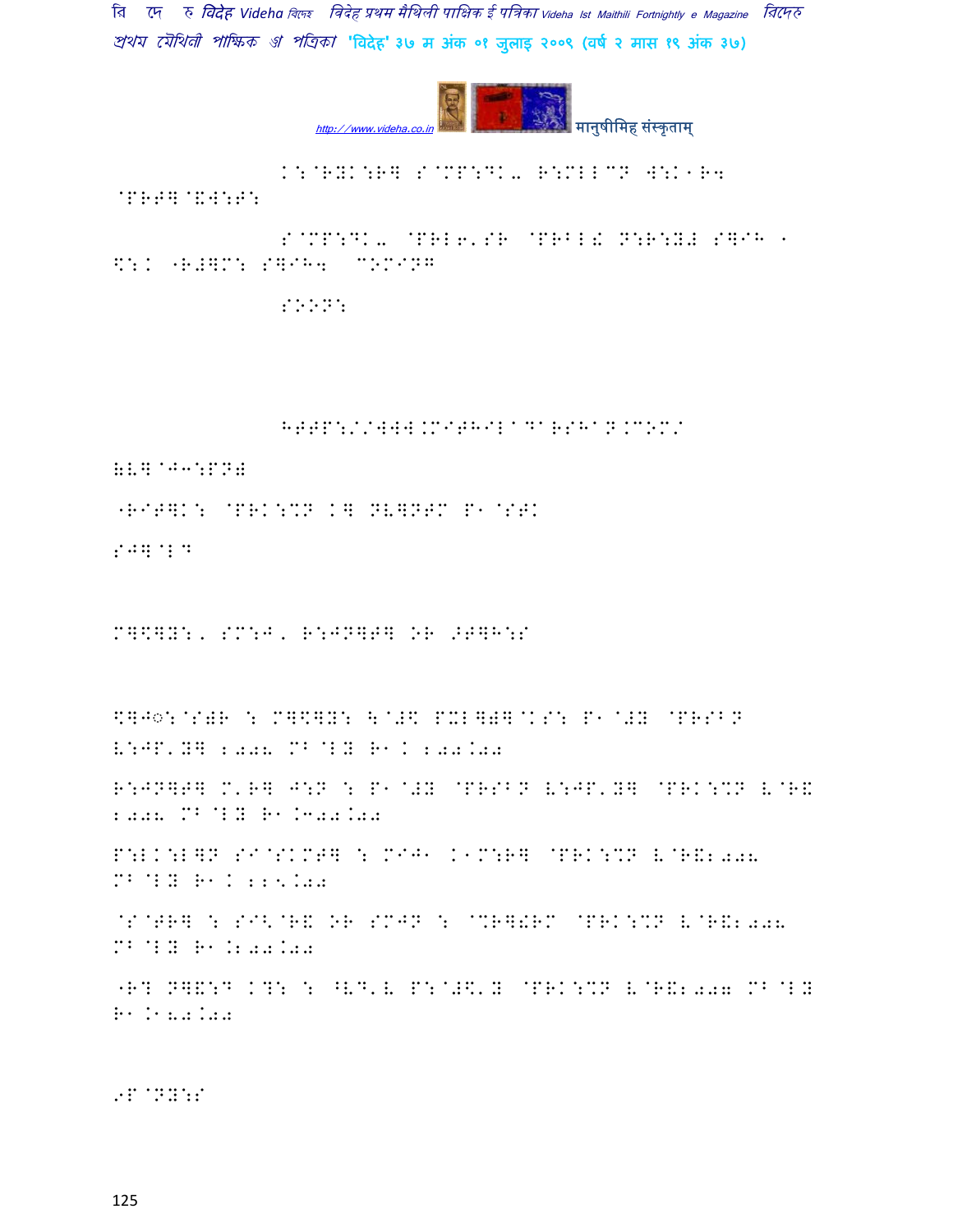िव दिन है *विदेह Videha बिलर विदेह प्रथम मैथिली पाक्षिक ई पत्रिका Videha Ist Maithili Fortnightly e Magazine <i>विC*FE õथम मैिथली पािक्षक ई पिñका **'**िवदेह**'** ३७ म अंक ०१ जुलाइ २००९ (वष र् २ मास १९ अंक ३७)



MLN:L]S: H/S RH] ?] : "R%LK ^CM]K @PRK:%N V@R& 2008  $M$  rate is a construction of the construction of the construction of the construction of the construction of the construction of the construction of the construction of the construction of the construction of the construc

 $t:0$ 

R.L CA P:H : HRIMHN 0: CORCOC ECHD LOOKS CO R1.125.00

\*\*]Y: ^R \*:\* : MH'% K):R' @PRK:%N V@R& 2008MB@LY R1. 200.00

KLHR, MY KIDAIR : "REEN THE THE NORTH BOOK CONTROL R1. 200.00

THE CONSTRUCT TO THE RESERVED ON THE CONTROL CONTROL CONTROL CONTROL CONTROL CONTROL CONTROL CONTROL CONTROL CONTROL CONTROL CONTROL CONTROL CONTROL CONTROL CONTROL CONTROL CONTROL CONTROL CONTROL CONTROL CONTROL CONTROL C WHE R1. 200.000

PHIL' CHRAGIE DARE IN HER 'N COENT SPENER (PECHTS ECHE 2008 MB@LY R1. 200.00

N:C K' B:HR : GCR]N:? @PRK:%N V@R& 2008 MB@LY R1.  $\overline{1}$  .  $\overline{2}$  .  $\overline{2}$  .  $\overline{2}$  .  $\overline{2}$  .  $\overline{2}$ 

1>S-P:>S : "R%LK ^CM]K @PRK:%N V@R& 2008MB@LY R1.  $\cdot$  1.  $\cdot$  1.  $\cdot$  1.  $\cdot$  1.  $\cdot$  1.  $\cdot$  1.  $\cdot$  1.  $\cdot$  1.  $\cdot$  1.  $\cdot$  1.  $\cdot$  1.  $\cdot$  1.  $\cdot$  1.  $\cdot$  1.  $\cdot$  1.  $\cdot$  1.  $\cdot$  1.  $\cdot$  1.  $\cdot$  1.  $\cdot$  1.  $\cdot$  1.  $\cdot$  1.  $\cdot$  1.  $\cdot$  1.  $\cdot$  1.  $\cdot$  1.  $\cdot$  1.  $\cdot$ 

K1\* CHR RBM:NDRBM:NI CHROM:NI SHE SHE SHE SHE RI SHE ramm DV R1. By Doran Lan

B\$K◌B C:C: : S1N]T: JKN @PRK:%N V@R& 2008 MB@LY R1.  $195.000$ 

^'M K: ^'RB M:/GT: K1@LH:]] IM:N : S@TYN:R:Y# P)'L @PRK:%N V@R& 2008 MB@LY R1. 200.00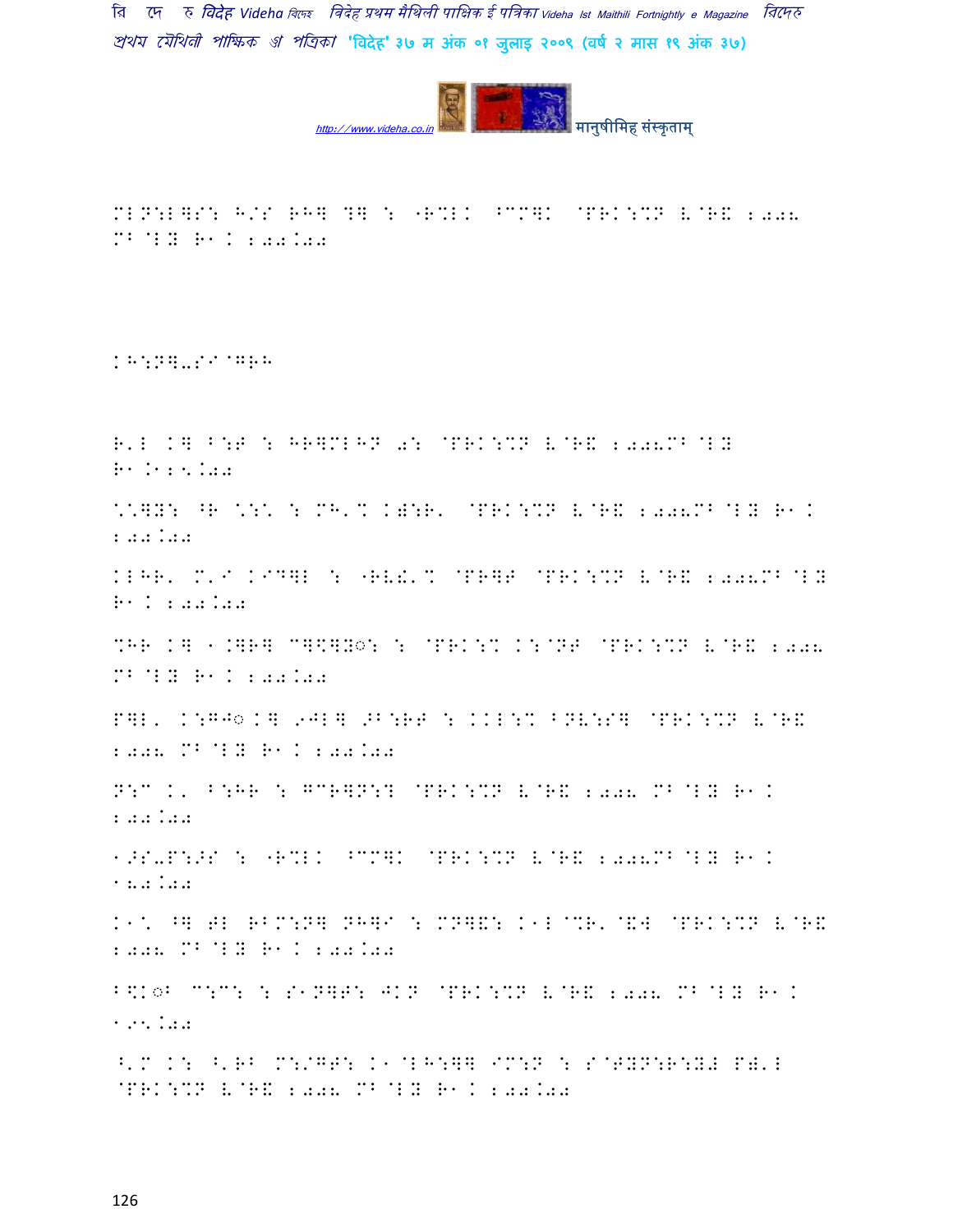िव दिन है *विदेह Videha बिलर विदेह प्रथम मैथिली पाक्षिक ई पत्रिका Videha Ist Maithili Fortnightly e Magazine विदमह* õथम मैिथली पािक्षक ई पिñका **'**िवदेह**'** ३७ म अंक ०१ जुलाइ २००९ (वष र् २ मास १९ अंक ३७)



KV]T:-SI@GRH

W: : XXL'Y @PRESS & YOU ADDED TO THE BOOK WALLET HARY TYPEY PRINTS HEARYT IS TENPY TENNING ENPERION. WHO R1. 300.000 PM KB LC PORT AND THE START FOR A STRAIN STATE OF THE START IS A STRAIN OF THE START OF THE START OF THE START OF @PRK:%N V@R& 2007 MB@LY R1.225.00 L:L REVIEW C:L RICH: SINDER HOW MORISCH ENRIGH  $T$  The R1.190.000 LB/I K' B'H:L D]NLI M'I : S1N]T: JKN @PRK:%N V@R&2008 MB@LY R1. 195.00 6KI)'S] : S1N]T: JKN @PRK:%N V@R& 2008 MB@LY R1.190.00 D1:.MY "RR:KC@KR : @%Y:M CKT@NY @PRK:%N V@R&2008  $M$  R<sub>1</sub>. 190.000  $M$ K100R1N K100R1N KVID: STORE & ROOM AND RESEARCH AND RESEARCH AND RESEARCH AND RESEARCH AND RESEARCH AND RESEARCH 2008 MB@LY R1. 150.00 P'PRBKK SIMPLE

9P@NY:S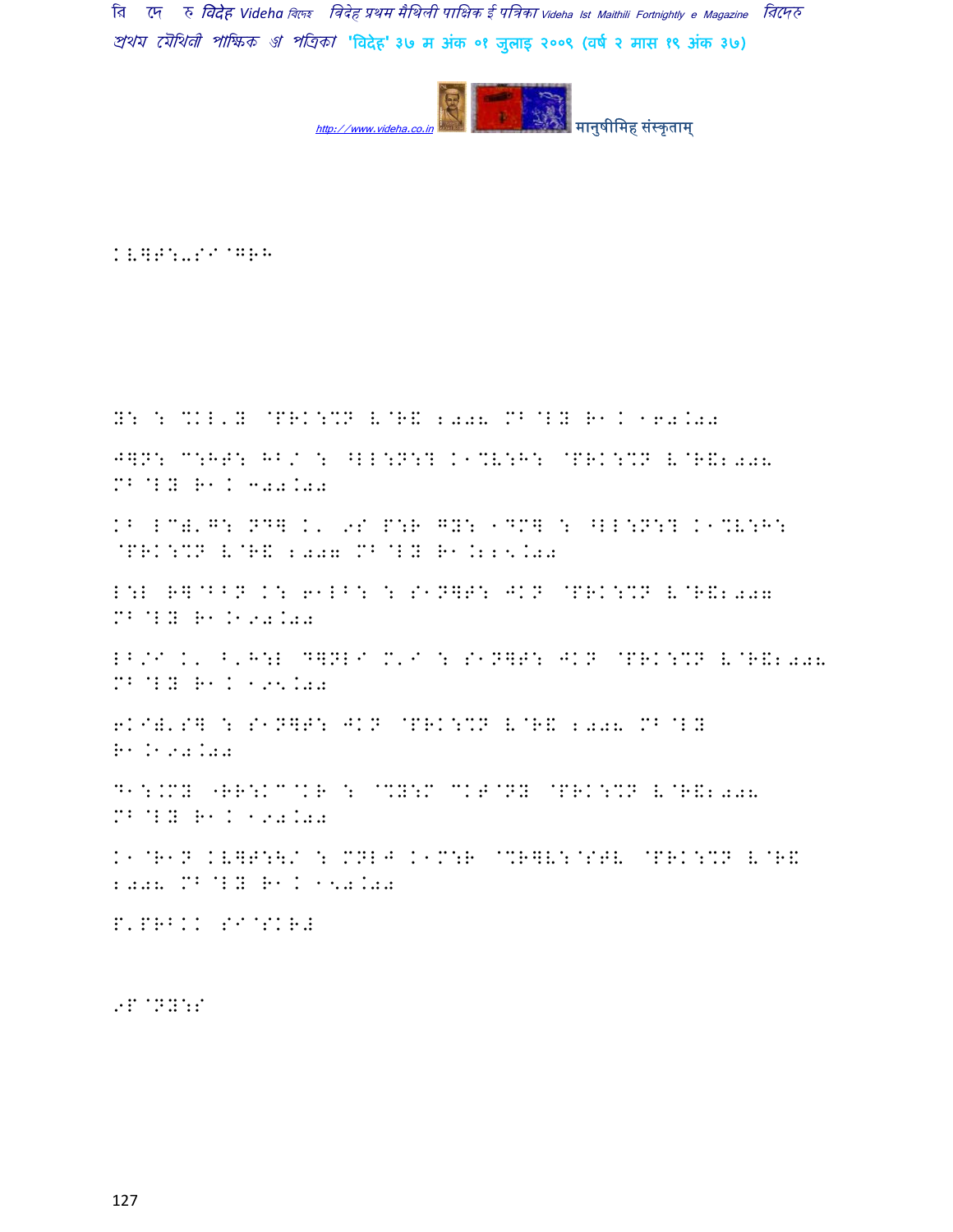िव दिन हैं *विदेह Videha विलर विदेह प्रथम मैथिली पाक्षिक ई पत्रिका Videha Ist Maithili Fortnightly e Magazine <i>विC*FE õथम मैिथली पािक्षक ई पिñका **'**िवदेह**'** ३७ म अंक ०१ जुलाइ २००९ (वष र् २ मास १९ अंक ३७)



MLPH: BML PAR TH N (POIL) POOR COMPANY LORD ESSE  $M$  rate is a construction of the construction of the construction of the construction of the construction of the construction of the construction of the construction of the construction of the construction of the construc

 $t$ : Simple Simple

R'L K] B:T : HR]MLHN 0: @PRK:%N V@R& 2007MB@LY R1. 70.00 \*\*]Y: ^R \*:\* : MH'% K):R' @PRK:%N V@R& 2008MB@LY R1. 100.00 KLHR' MARINE AND DER STRAKE HER DER STRAKE HER DER STRAKE HER DER STRAKE HER DER STRAKE HER DER STRAKE HER DER R1. 100.00  $W$  is the construction of the control of  $W$  and  $W$  is the control  $W$  of  $\mathbb{R}^n$  with  $W$ MB@LY R1. 100.00 P]L' K:GJ◌K] 9JL] >B:RT : KKL:% BNV:S] @PRK:%N V@R& 2008 MB@LY R1. 100.00

N:C K' B:HR : GCR]N:? @PRK:%N V@R& 2007 MB@LY R1. 100.00

1>S-P:>S : "R%LK ^CM]K @PRK:%N V@R& 2008MB@LY R1. 90.00

K1\* ^] TL RBM:N] NH]I : MN]&: K1L@%R'@&W @PRK:%N V@R& 2008 MB@LY R1. 100.00

^'M K: ^'RB M:/GT: K1@LH:]] IM:N : S@TYN:R:Y# P)'L @PRK:%N V@R& 2007 MB@LY R1. 90.00

 $\ldots$  and  $\ldots$  and  $\ldots$ 

KAC:S / SPORTAGE ARTIFA & PRACTIC AND THE NORTH CHE 2008 MB@LY R1. 250.00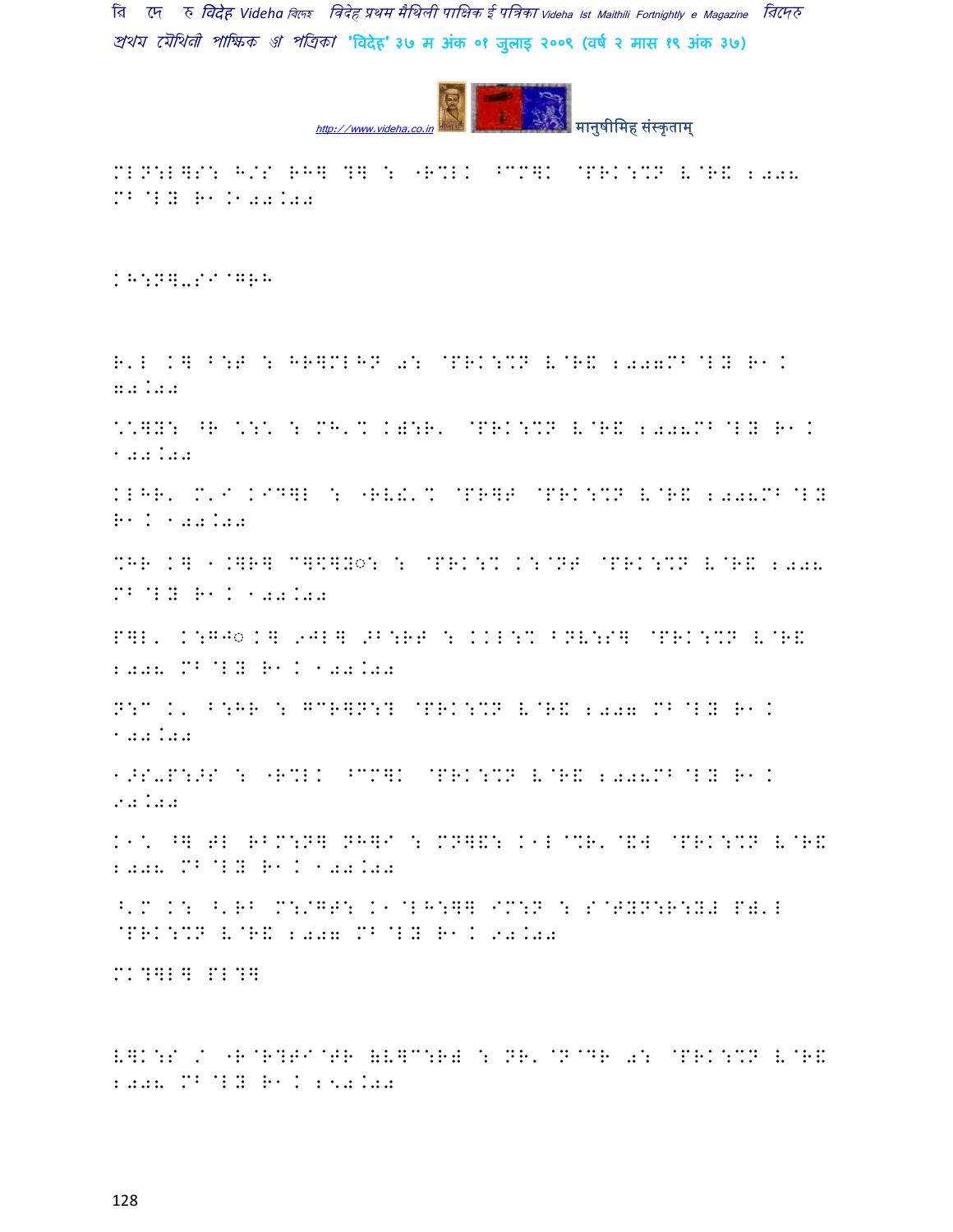िव दिन हैं *विदेह Videha विलर विदेह प्रथम मैथिली पाक्षिक ई पत्रिका Videha Ist Maithili Fortnightly e Magazine <i>विC*FE õथम मैिथली पािक्षक ई पिñका **'**िवदेह**'** ३७ म अंक ०१ जुलाइ २००९ (वष र् २ मास १९ अंक ३७)



SIG STORE SIGNED SIGN STATES IN THE STORE CONTROL STORE IN THE SIGNED SERVED IN THE SIGNED OF REAL ADDRESSED OF THE SIGNED OF REAL ADDRESSED OF THE SIGNED OF REAL ADDRESSED OF THE SIGNED OF THE SIGNED OF THE SIGNED OF THE 2007 MB@LY R1. 100.00

\K ): H'R:YL D1N]Y: (KV]T:-SI@GRH) : KM@&#MLHN 0: @PRK:%N V@R& 2008 MB@LY R1. 60.00

DKCL D'B:L (K?:-SI@GRH) : BLR:M @PRK:%N V@R&2000 **MB** R1. 40.000 PM R1. 40.000

S. S. M. S. M. S. M. S. M. S. M. S. M. S. M. S. M. S. M. S. M. S. M. S. M. S. M. S. M. S. M. S. M. S. M. S. M. MB@LY R1. 165.00 %]@<R @PRK:@%Y

1LLCN:

>T]H:S : SIYLG OR S:@R?KT: : S1R'@N@DR CC!R] SIP:DK : 9DYSIP:DK

HARITA : ROPA : SIRCRE DR CERA COARAR OR PORT OR PRESIDENT SIP:DK : 9DX : 9DX : 9DX : 9DX : 9DX : 9DX : 9DX : 9DX : 9DX : 9DX : 9DX : 9DX : 9DX : 9DX : 9DX : 9DX : 9DX :

S:!:R# K] @PRT]@J3: : "RI!'R' S' S:@K&:@TK:R : S1R'@N@DR CC!R] SIP:DK : 9DYSIP:D

B:DL SRK:R : John Or Rights, Andreas State Company, Andreas State Company, Andreas State Company, Andreas Stat

B:LICKMAD: PORTH ARD 1991 OR 10000 OR 11ND 10 10000 OR 1 "R^]&'K RC%N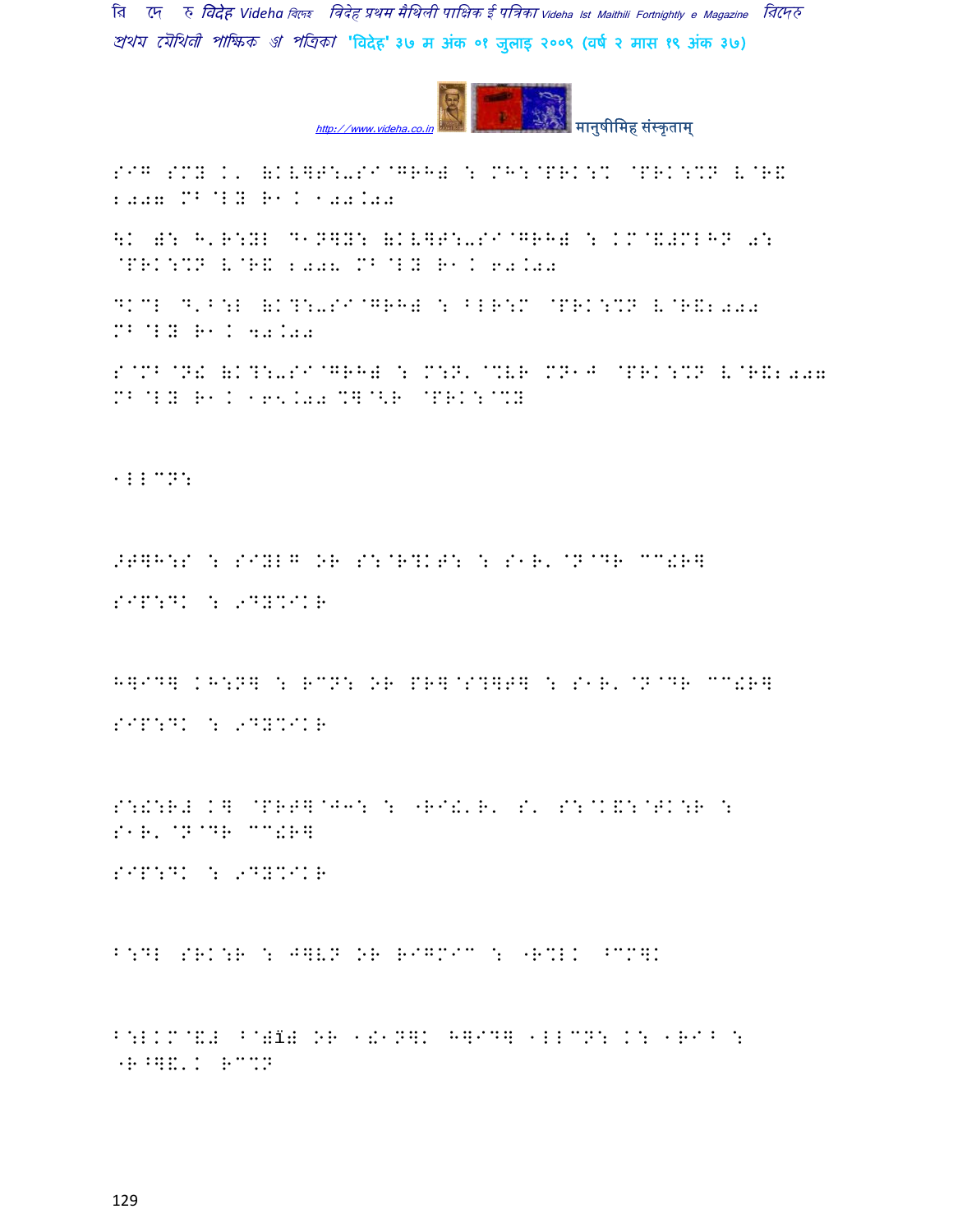िव दिन दि<mark>विदेह Videha</mark> बिल्ह विदेह प्रथम मैथिली पाक्षिक ई पत्रिका Videha Ist Maithili Fortnightly e Magazine विदिन्ह õथम मैिथली पािक्षक ई पिñका **'**िवदेह**'** ३७ म अंक ०१ जुलाइ २००९ (वष र् २ मास १९ अंक ३७)



S:M:W: M:JH

KARA KALIMATI : "RNAMA"

%]@K&K K] \$:YR] : YLG'@N@DR

9P@NY:S

M:>@KRL@SKLP : R:J'@N@DR K1M:R KNCJ]Y: PM TRANSPORTED TO THE SERVICE OF STREET TO STATE THE SERVICE OF THE SERVICE OF THE SERVICE OF THE SERVICE OF THE SERVICE OF THE SERVICE OF THE SERVICE OF THE SERVICE OF THE SERVICE OF THE SERVICE OF THE SERVICE OF THE SERV ML] PR : !BMK'T1 "RN1V:D : @SV@R#: MLL:RBC:PHILE:DOOM:PHOSES:PHOSES

KH:N]-SI@GRH

BRITH WARRY OR SHELF, HOTING SHEMB (HAND JG!R K] @PR'M K?: : HR]/M

"RIT]K:, MK?]L] @TRKM:S]K,S@MP:DK- "RNLK:IT "RITH", "RIT", "STANDARY", "STANDARY", " 4,%:L]M:RG:@R\$N,\KS)'I%N-II,G:J]Y:B:D-201005 (9. OPRIN : 0120-6475212, MLB: 0120-6475212, MLB: 0120-6475212, MLB: 0120-6475212, MLB: 0120-6475212, MLB: 012 NI.986888888888888888888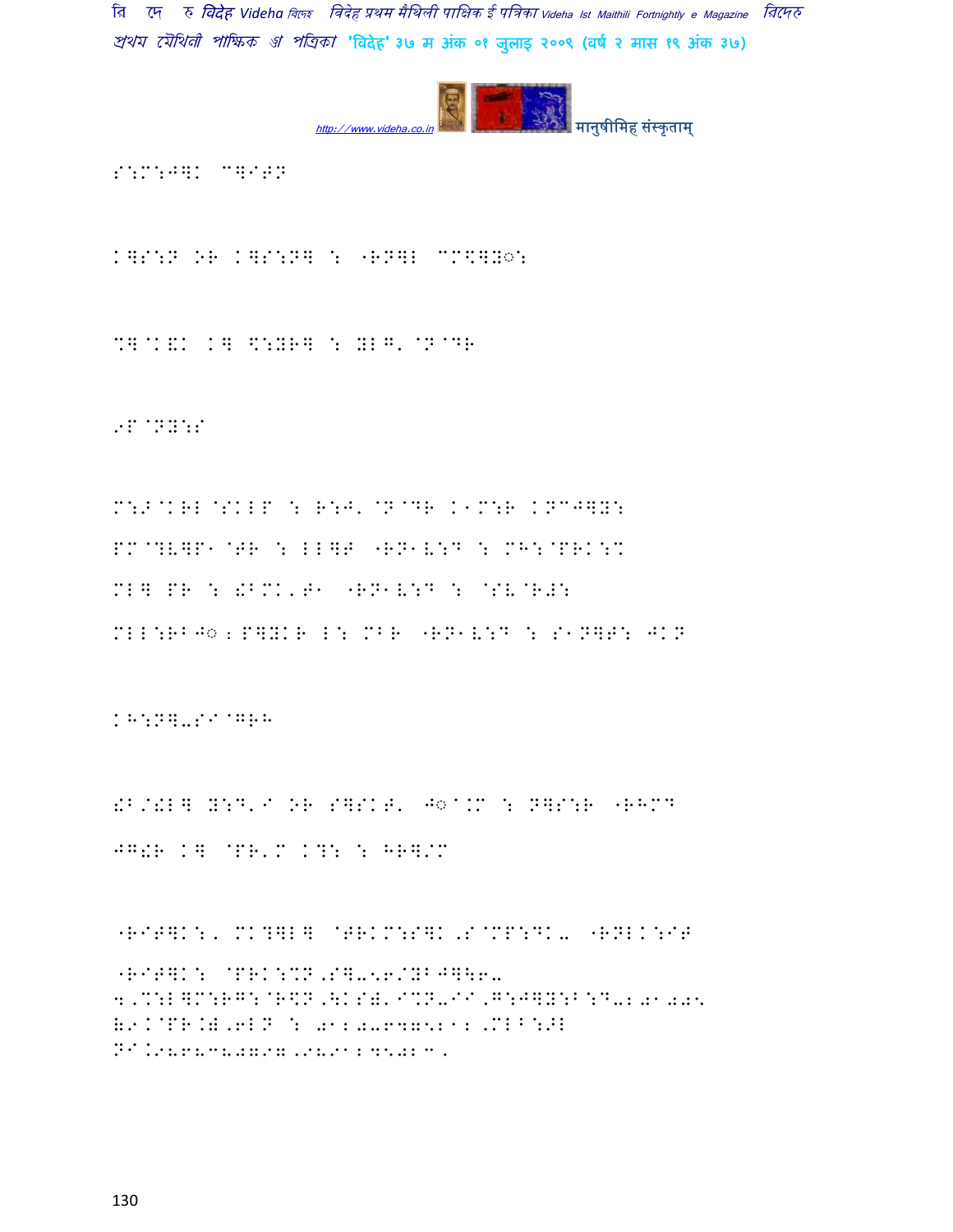िव दिन दि<mark>विदेह Videha</mark> <sub>विफर</sub> विदेह प्रथम मैथिली पाक्षिक ई पत्रिका Videha Ist Maithili Fortnightly e Magazine *वि*दिन्द õथम मैिथली पािक्षक ई पिñका **'**िवदेह**'** ३७ म अंक ०१ जुलाइ २००९ (वष र् २ मास १९ अंक ३७)



1J]VN SD@SYT: %1@LK ^:.R1.2100/-C'K/ @\$R:@6) @DV:R: "HRITH THISKS AND AN PHILE MUSIC BEEN CONSTRUCT.  $T:R:R\rightarrow R$ . And  $R:R$  and  $R:R$  in  $R$ 

BY:, H]@ND] \*M:H] P@TR]K:,S@MP:DK- GCR]N:?

SIP@RK- "RIT"K: @PRK: "RIT"K: "RIT"K: "RIT"K: "RIT"K: "BELLEVISION" 4,%:L]M:RG:@R\$N,\KS)'I%N-II,G:J]Y:B:D-201005 (9.@PR.),6LN : 0120-6475212,MLB:>L NI.9868<br>NI.98683810797,0891245023,0891245023,0991245023,0991245023,0991245023,0991245023,0991245023,0991245023,099124

 1J]VN SD@SYT: %1@LK R1.5000/- C'K/ @\$R:@6)/ MN]1@R\$R @DV:R: " "RIT]K: @PRK:%N" K' N:M ^'J'I4 D]@LL] S' B:HR K' C'H C'H 30 R1PY: "RTER ME PIR A

P1@STK MIGV:N' K' L]\ MN]1@R\$R/ C'K/ @\$R:@6) "RIT]K: @PRK:%N K' N:M S' ^'J'I4 D]@LL] S' B:HR K' \) P:R BEAN BANKING (AT PARTICULAR BANKING) COMPARENT COMPARENT CONTROL CONTROL CONTROL CONTROL CONTROL CONTROL CONTR HAGE BOOK: N K: N A.200 EX SEWEL BOOK: NAMERY CAMPAIRER PR \$:K .@RC HM:R: VHN KR'IG'4 R1.300/- S' R1.500/- TK TH PHOGENER PROVINCING THE STATE STATE RIGHT ROOM IN THE SECOND STATE STATE STATE  $\mathbb{R}^2$ TK 15%OR 9SS' @JY:D: K] K]T:BLI PR 20%K] \*B)  $Y<sub>0</sub>$  . The property of  $\overline{X}_{1}$  and  $\overline{X}_{2}$  are  $\overline{X}_{3}$  and  $\overline{X}_{4}$  are  $\overline{X}_{5}$  and  $\overline{X}_{6}$  are  $\overline{X}_{7}$  and  $\overline{X}_{8}$  are  $\overline{X}_{8}$  and  $\overline{X}_{9}$  are  $\overline{X}_{8}$  and  $\overline{X}_{9}$  are  $\overline{X}_{8}$  a

\K S:? H]@ND], MK?]L] M'I S@KR]Y 1PK: @PRK:%N

"RIT]K: @PRK:%N S]-56/YBJ]\6-4, %:L]M:R G:@R\$N,\KS)'I%N-II S:JOURNALISM CONTROLLER 6LN : 0120-6475212 MLB: LA NI.98683807, 2007. 9891245023 I-M'L: aNTIKa1999@YaHOO.CO.IN,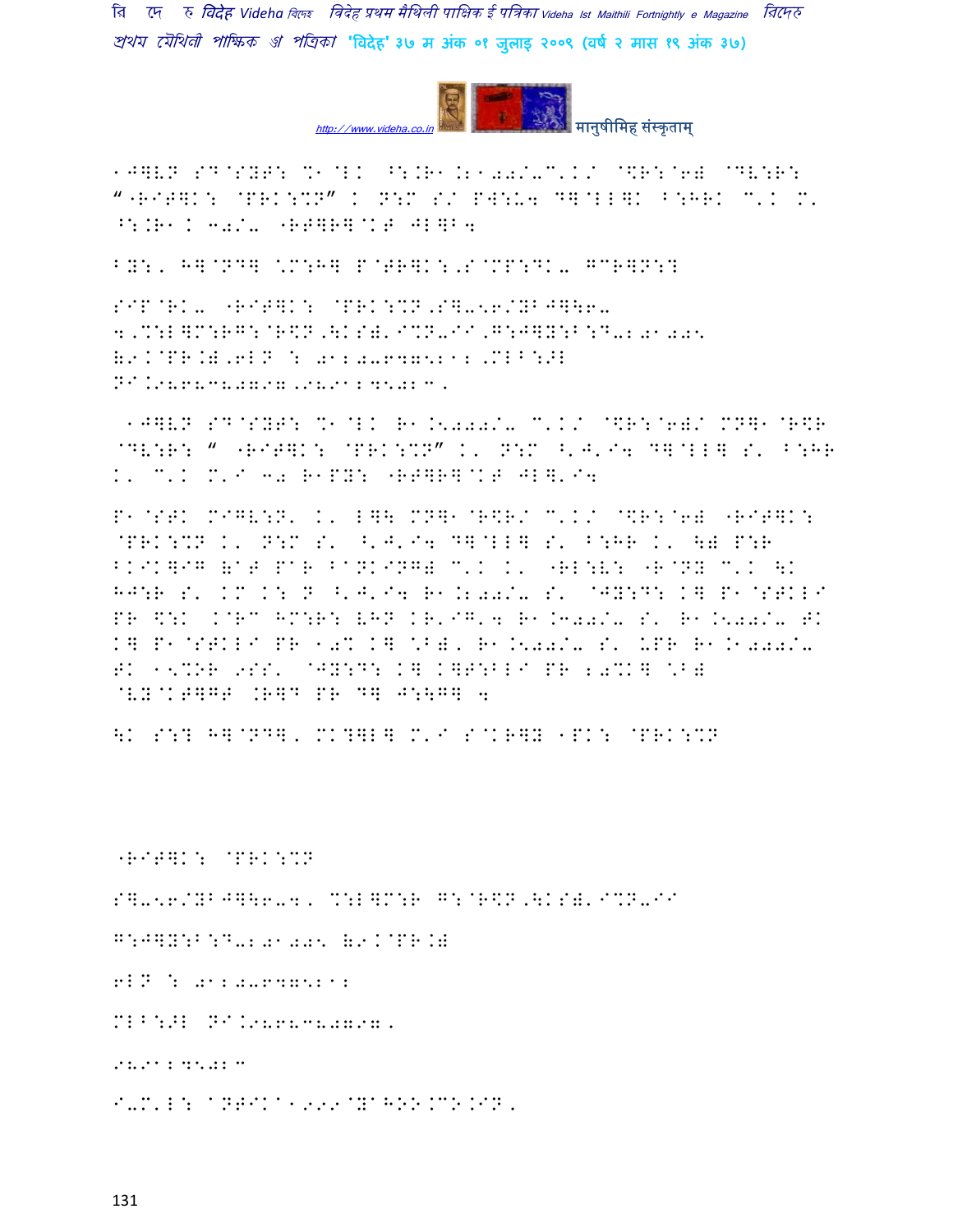िव दिन दि*विदेह Videha वि*क्ट *विदेह प्रथम मैथिली पाक्षिक ई पत्रिका videha Ist Maithili Fortnightly e Magazine विदमह* õथम मैिथली पािक्षक ई पिñका **'**िवदेह**'** ३७ म अंक ०१ जुलाइ २००९ (वष र् २ मास १९ अंक ३७)



antika. Praka maka shi ne kasha na kasha na masha na kasha na masha na kasha na kasha na kasha na kasha na kas HTTP://WWW.aNTIKa-PRaKaSHaN.COM  $H$  $H$   $H$   $H$   $H$   $H$   $H$   $H$   $H$   $H$ 

@%R1T] @PRK:%NS/

1.PICD'S REPORT OF THE PRESS OF THE REPORT OF THE PRESS OF THE REPORT OF THE PRESS OF THE REPORT OF THE REPORT OF THE REPORT OF THE REPORT OF THE REPORT OF THE REPORT OF THE REPORT OF THE REPORT OF THE REPORT OF THE REPORT

२.MM RRP (1980) - S.M. S. MARRIAGE (२०M %TECH) - @PRESS (20M %TECH) - @PRESS (20M %TECH)

३.G1IJN J]K R:!: (G@DY-P@DY-@BRJB1L] M]@%R]T)- GIG'% Halifa (1911)

४.BNKT-B]Gड़KT (K?:-G@LP SI@GRH)-S1^:&C@N@DR Y:DV

 $9.0 + i \cdot 0.001$  . The MPH of the Mentric solution  $\mathbb{R}^2$  (i.k.  $\mathbb{R}^2$ ) . The mass  $\mathbb{R}^2$ P@DY, 9P@NY:S, G@LP-K?:, N:)K-\K:@+K], B:L:N:I KMT', MH:K:B:B: MH:K:B: VX, - HE: HI 1D SAIKER, B4, VP 196 W:K1R1

६.V]L@MB]T K>K Y1GM' N]B@D! (P@DY-SI@GRH)- PIKJ PR:%R

७. HM PHOTO PHOTO BE THE STATE OF THE REPORT OF THE STATE OF THE STATE OF THE STATE OF THE STATE OF THE STATE O

 $\mathcal{L}$ , Personal Media Rimson  $\mathcal{L}$  , Media Singri Singri Singri Singri Singri Singri Singri Singri Singri Singri Singri Singri Singri Singri Singri Singri Singri Singri Singri Singri Singri Singri Singri Singri Sing @PR]I) RBP H:@R\$B:9@N\$ (ISBN NO.978-81-907729-0-7  $M$  PH  $M$  R1.1947-  $M$  .  $M$  and  $M$  and  $M$   $M$  and  $M$  and  $M$  . Then  $M$  is  $M$  is  $M$  and  $M$  is  $M$  and  $M$ 997-1: 997-1-4 MB Ranger Reserved Billian State Street Street Street Street Street Street Street Street Street

९/१०/११ : EBP, R. (19ENBN) : RECORIE (19E) : RENCORPORATION (19E) "RI@GR'J] %@BD KL% २."RI@GR'J]-MK?]L] %@BD KL% @%R1T] P@BL]K'%N @DV:R: @PR]@N) 6X@RMM' @PRK:%]T KRB:K 1@GRH @SV]K:R K\ L'L G'L "R\*]4 SI@PRT] MK?]L]-"RI@GR'J] %@BDKL%-.@#\$-I-XVI. L'.K-GJ'@N@DR W:K1R, N:G'@N@DR KN:R 0: R 0: R 0: P. 0: P. 0: P. DOW:R OR:R V.R 0: P. D. P. P. P. (900/-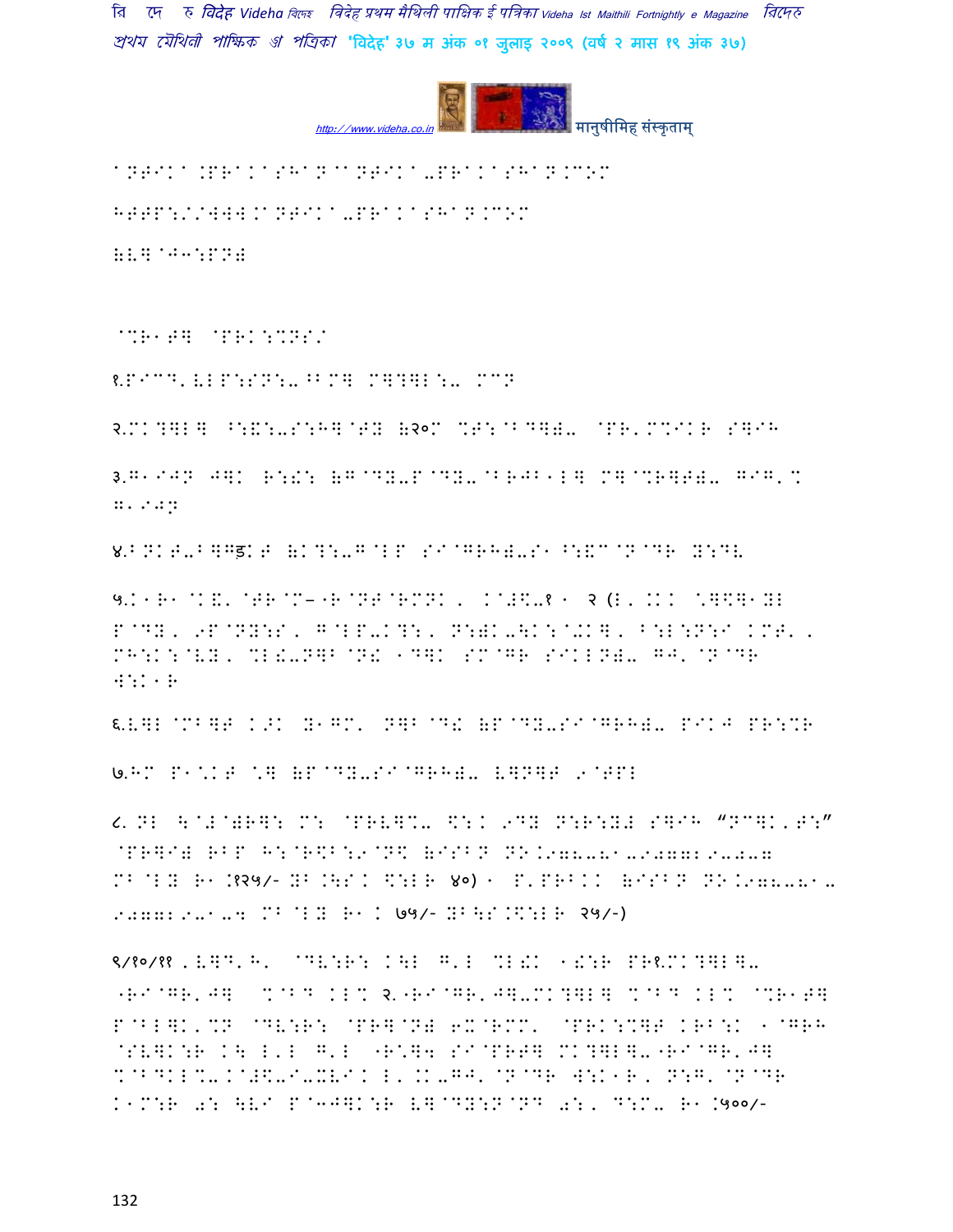िव दिन दि<mark>विदेह Videha</mark> <sub>विफर</sub> विदेह प्रथम मैथिली पाक्षिक ई पत्रिका Videha Ist Maithili Fortnightly e Magazine *वि*दिन्द õथम मैिथली पािक्षक ई पिñका **'**िवदेह**'** ३७ म अंक ०१ जुलाइ २००९ (वष र् २ मास १९ अंक ३७)



@PRT] .@#\$ 4 COMBINED ISBN NO.978-81-907729-2-1 ३.P@3J]-@PRB@N! (\$]J])L >M'J]IG 1 M]?]L:@K&RS/ D'VN:GR] L]@PY:ITR#)- SIKLN-S@MP:DN-L]@PY:ITR# GG, OR MEN GOLFEN, SPORT OR MORE ON DER KENNED KOR V]@DY:N@ND 0: @DV:R: 4

 $\color{blue}{\textbf{37.1.4:}}\begin{array}{l} \color{red}{\textbf{38.1.4:}} \begin{array}{l} \color{red}{\textbf{38.1.4:}} \begin{array}{l} \color{red}{\textbf{38.1.4:}} \end{array} \begin{array}{l} \color{red}{\textbf{38.1.4:}} \begin{array}{l} \color{red}{\textbf{38.1.4:}} \end{array} \begin{array}{l} \color{red}{\textbf{38.1.4:}} \end{array} \begin{array}{l} \color{red}{\textbf{38.1.4:}} \end{array} \begin{array}{l} \color{red}{\textbf$ 

१३. ERIP, PGEP, PGK: P. EPGRPER () | DRIRHIGO () DE () EN GODERIGE PLES : 244 PaGES (a4 BIG MaGaZINE SIZE)V]D'H: SD'H: 1:T]RH1T: : MB@LY ^:.R1.200/-

DEVaNaGaRI 244 PaGES (a4 BIG MaGaZINE SIZE)V]D'H: SOURCE: 1: D'ALEXANDE : D'ORTHE : PARTIE : PARTIE : RAPA

@%R1T] @PRK:%N, DISTRIBUTORS: aJaI aRTS, 4393/4a, IST FLOOR,aNSaRIROaD,DaRYaGaNJ. DELHI-110002 PH.011- 23338841, 099681, 09968170107.WEBSITE: HTTP://WWW.SHRUTI-I-OS PUBLICATION COMPANY

E-MaIL: SHRUTI.PUBLICaTION@SHRUTI-PUBLICaTION.COM

(V)  $\frac{1}{2}$  :  $\frac{1}{2}$  :  $\frac{1}{2}$  :  $\frac{1}{2}$  :  $\frac{1}{2}$  :  $\frac{1}{2}$  :  $\frac{1}{2}$  :  $\frac{1}{2}$  :  $\frac{1}{2}$  :  $\frac{1}{2}$  :  $\frac{1}{2}$  :  $\frac{1}{2}$  :  $\frac{1}{2}$  :  $\frac{1}{2}$  :  $\frac{1}{2}$  :  $\frac{1}{2}$  :  $\frac{1}{2}$  :  $\frac{1}{2}$  :  $\frac$ 

## २.  $\pm 37.7$

१.@%R] GLV]@ND 0:- V]D'HK'/ TRIGJ:LPR 9T:R] V]@%V^R]M' M:TM^:&: MK?]L]K LHR] JG:/L, .'D J' "RPN'K \H] MH:^]Y:NM' HM \.N !R] SIG NH] D\ SKLH1/4 S1NKT \*] "RPN'K'/ S10:/ 1 RCN:@TMK 1LLCN: @PR]Y LGKT "R\*] T'/ KAN KALIM IN LITERA KALIM SHI SHI SHI SHI SHI SHI SHI SONI SDI SOMI 9PL RHT41 RHT41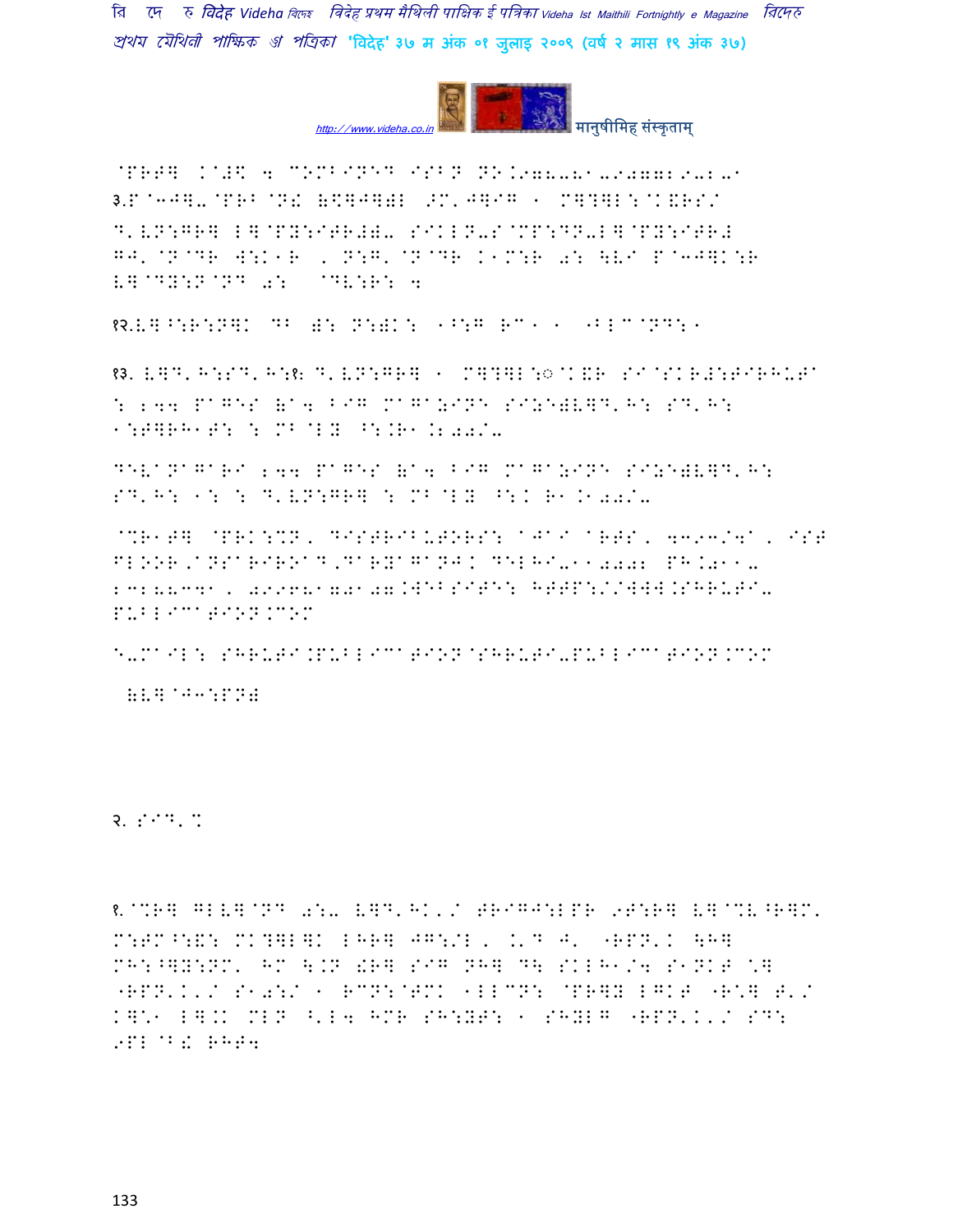िव दिन दि*विदेह Videha वि*क्ट *विदेह प्रथम मैथिली पाक्षिक ई पत्रिका videha Ist Maithili Fortnightly e Magazine विदमह* õथम मैिथली पािक्षक ई पिñका **'**िवदेह**'** ३७ म अंक ०१ जुलाइ २००९ (वष र् २ मास १९ अंक ३७)



२. 016 R | BIND ND R, IR & IN WORREN, SAFNABRING RG NORR, BRR, 2 CL: Ka J' "RPN M: "RPN M: "RPN M: "RPN M: "RPN M: "RPN M: "RPN M: "RPN M: "RPN M: " 4 1G:/ "RPN'K SM@ST MK?]L]K K:@RYK H'T1 HM HMDYS/ %1^K:MN: Da RHL \*]4

३.@%R] V]@DY:N:? 0: "V]D]T"- SIC:R 1 @PRC@DYLG]K]K \H] @PRT]@SP@R!] @GLLBL Y1GM' "RPN MH]M:MY "V]D'H"K'/ "RPORTE "POLITIC" D'ERSONE "POLISIE" (PREPIED "D'ERSONE DE L'ANGIERE D'ALLES). THE RESERVE OF A STREET ON PRESERVED AN INSTALLATION OF A SANPGEN IN NORSK KOMMUNISMED (PRANALIS APROVAS MAR "RIT !R] LLKK NJR]M' 1@%C@RYJNK RBPS/ @PRK) HKT4

४. @PRL. 9DY N:R:Y# S]IH "NC]K'T:"- J' K:J "RH:/ K\ RHL \*] TKR CRC: \K D]N MK?]L] ^:&:K >T]H:SM' HL\T4 1N@ND  $\left\{ \begin{array}{ccc} \mathrm{R} & \mathrm{R} \to \mathrm{R} \ \mathrm{R} & \mathrm{R} \to \mathrm{R} \ \mathrm{R} & \mathrm{R} \to \mathrm{R} \ \mathrm{R} & \mathrm{R} \to \mathrm{R} \ \mathrm{R} & \mathrm{R} \to \mathrm{R} \ \mathrm{R} & \mathrm{R} \to \mathrm{R} \ \mathrm{R} & \mathrm{R} \to \mathrm{R} \ \mathrm{R} & \mathrm{R} \to \mathrm{R} \ \mathrm{R} & \mathrm{R} \to \mathrm{R} \ \mathrm{R} & \mathrm{R} \to \mathrm{R} \ \mathrm{R} & \mathrm{R} \to \mathrm{R} \$ J@RNLK'/ P=] RHL \*?]4

 $9.351$  GPH, T. General APH (1971-521) BPT, (1989) PH://HPH:/ SOM SAMPLE SOME SMARPHISM IN THE MANUSCRIPT OF SMARPHISM IN THE MANUSCRIPT OF THE MINOR OF THE MANUSCRIPT OF T RIG, >T]H:S M' \K ): V]%]@&) 6R:K "R@!Y:Y 1RI^ KRT, HMR: V]@%V:S "R\*]4 "R%'& %1^K:MN: 1 B!:>K S@+G, SMS SN

६. @%R] R:M:@%RY 0: "R:MRIG"(1B @SV@RG]Y)- ""RPN:" M]?]L:S/ SIBI!]T...V]&Y V@ST1S/ "RVGT ^'LH1/4...%'& SO K1%L "RAMANG"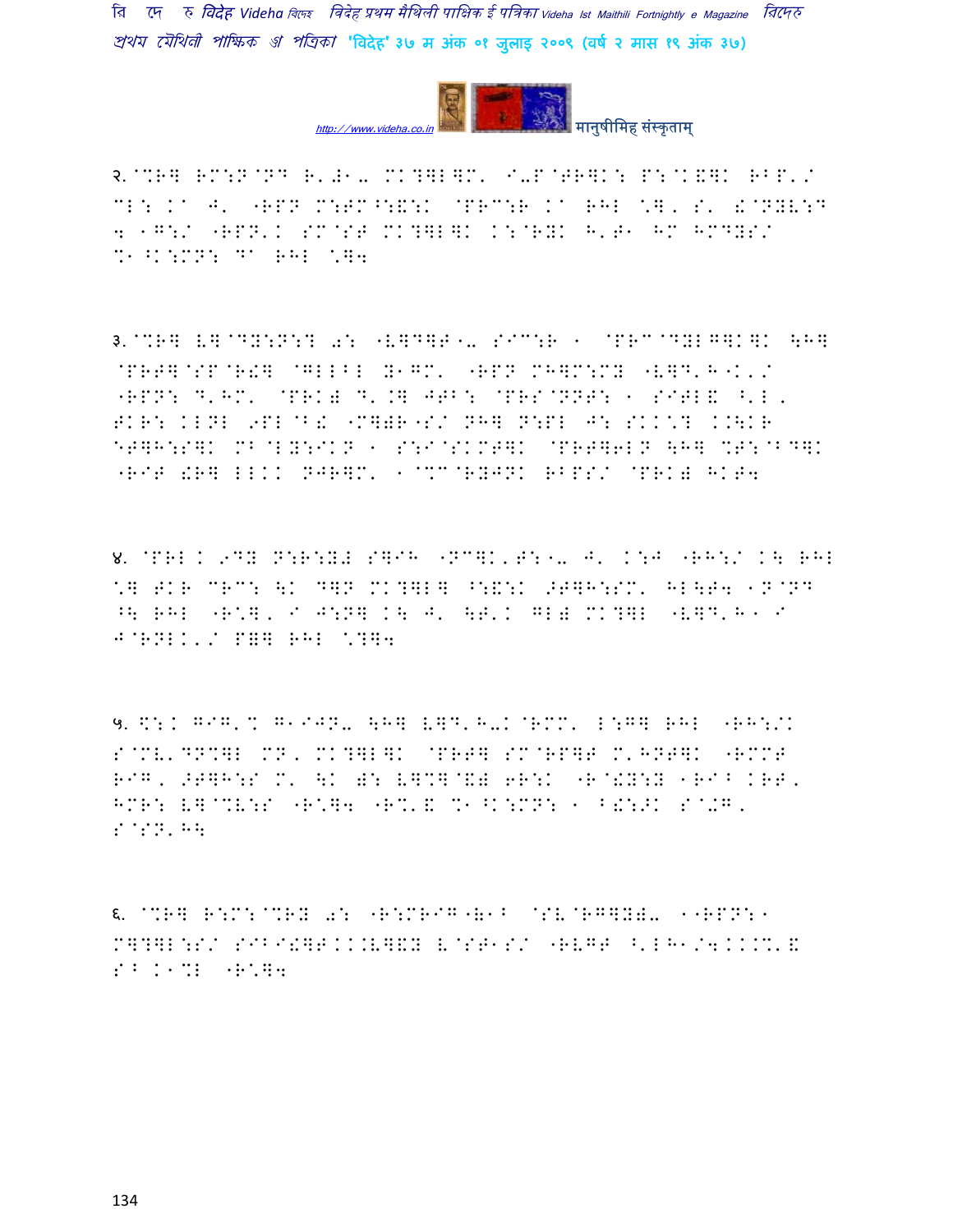िव दिन दि*विदेह Videha वि*क्ट *विदेह प्रथम मैथिली पाक्षिक ई पत्रिका videha Ist Maithili Fortnightly e Magazine विदमह* õथम मैिथली पािक्षक ई पिñका **'**िवदेह**'** ३७ म अंक ०१ जुलाइ २००९ (वष र् २ मास १९ अंक ३७)



७. @%R] @BRJ'@N@DR @TR]P:W]- S:H]@TY "RK:DM]- >I)RN') PR @PR?M MK?]L] P:@K&]K P@TR]K: "V]D'H" K'R L'L B!:I 1 %1^K:MN: @SV]K:R KRB4

८. @%R] @PR61@LLK1M:R S]IH "MCN"- @PR?M MK?]L] P:@K&]K POTREAD NO VELANO, A KODO OTREDNICTIC INCONTRACTAMENT CONCIDENT CONTRACTOR BYZE (19HL:DARK') 10HL:DAKY/ PK\$ 20HL:DARK' PR\$PY BEBY PR]CY D'LH1/, /H] L'L HMR MIGLK:MN:4

९.\$:. %]V@PRS:D Y:DV- I J:N] "RP:R H@R& ^\ RHL "R\*], JA, NOREL SER MORGIL ING AREARED IN NORTH WARD IN DISCOVERENT AT THE RIGHT REPORTED IN @PRV'% D]"R\B:K S:HS]K KDM 9W:/L "R\*]4 P@TRK:R]T:M'  $\frac{1}{2}$  . The probability of the probability of the probability of the probability of the probability of the probability of the probability of the probability of the probability of the probability of the probability of WHITE SALT SHEET IN THE SALTED STATES

१०. @ WERE IN CREATED IDENTIFY REPORT OF FREE REPORTS OF TREDATION THAM MAY MARKED AT THAM'S AN OUTLINE AN INVESTIGATION OF THE RESIDENCE AND A RELEASE. I TA YOUR CHATA I TA YOUR CONSIDERED ON A THAT I HAMP OF THE SAME OF THE CONSIDERED ON RESIDENCE THAT I RANGE \T'K PK< MH:N Y@J3M' HMR @%R@D!:PB@R# 1H1T] @PR:@PT HLYT- Y:VT W]K-W:K \*]/ RHB4

११. @%R] V]JY W:K1R- M]%]GN V]@%VV]@DY:LY- "V]D'H" P@TREELS: "RIK DOWN: K WIRP OR 440 (REPLIES ) PEOPL (RICH) P@TR]K:K MIGL ^V]@&Y H'T1 HMR %1^K:MN: @SV]K:R K\L  $\mathcal{F}:\mathcal{F}\rightarrow\mathcal{F}$ 

१२. @ 11.8-B ~ STA FI-BON Y:DV- I-P = 12.5-B & L & TRIC- I-P & FRIE H & ROOM (10) + N B:R' DOCK J:N] @PRS@NNT: ^'L4 'V]D'H' N]R@NTR P@LLV]T-P1@&P]T HL 1 CT1@RD]K "RPN S1GI! PS:RY S' K:MN: "R\*]4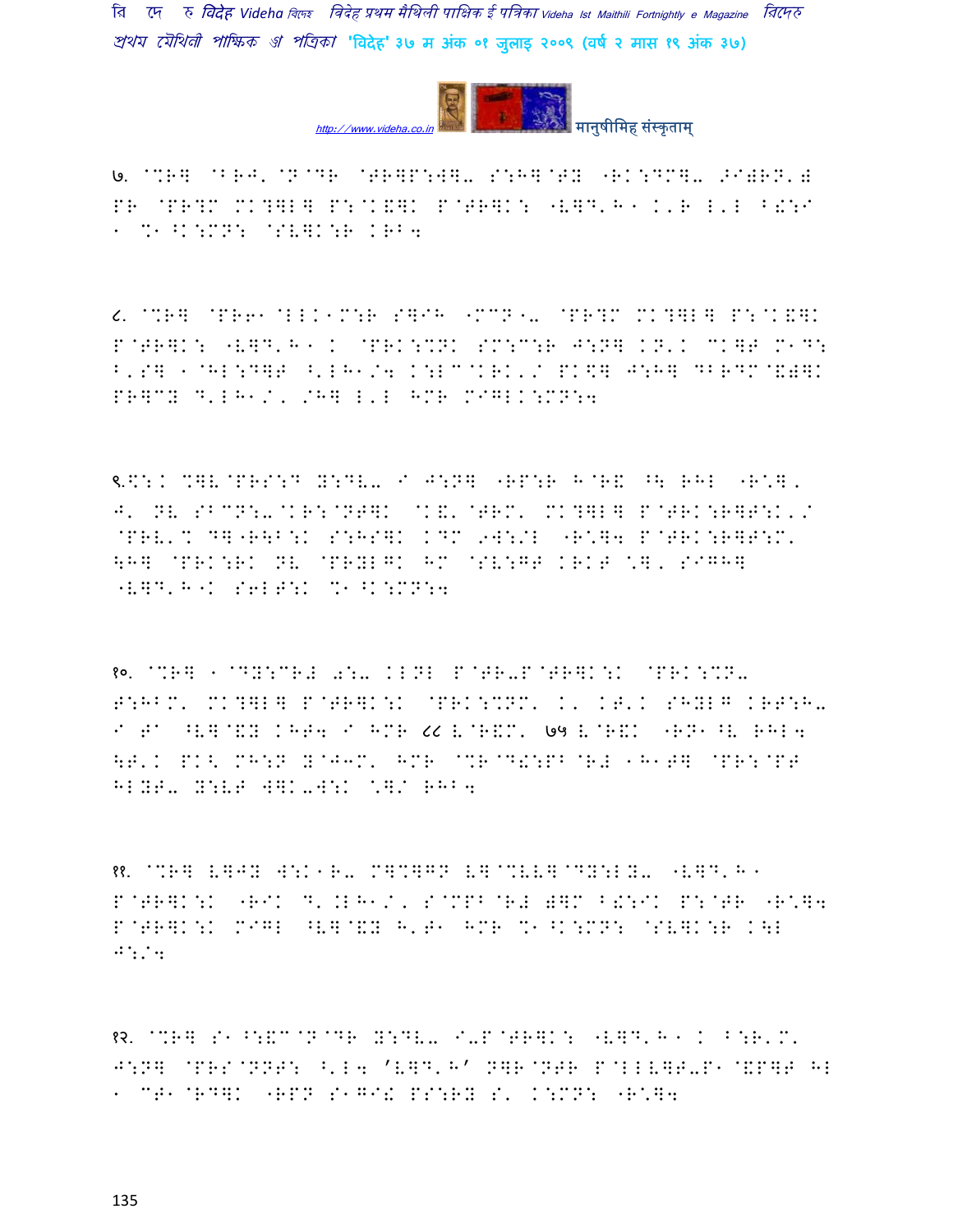िव दिन दि<mark>विदेह Videha</mark> <sub>विफर</sub> विदेह प्रथम मैथिली पाक्षिक ई पत्रिका Videha Ist Maithili Fortnightly e Magazine *वि*दिन्द õथम मैिथली पािक्षक ई पिñका **'**िवदेह**'** ३७ म अंक ०१ जुलाइ २००९ (वष र् २ मास १९ अंक ३७)



१३. MYDHE INC YER PER MERE TRIPPED. MYDD MEREC'H (HURP), PACIO DI B S6LAT: GREAKS CHORA HOR PROBE SHIP RHA.

१४. \$:. @%R] ^]MN:? 0:- "V]D'H" >@N)RN') PR "R\*] T'/ VERTIAN STOR STRENGE CELL BREVY RIB EREBE PRODUCE "R\*]4 1>-K:@LH] MLNM' 9@DV'G RHKT "R\*], M1D: %]@<R PB@R# SHYLG D'B4

१५. @WARD REPORT REPORT - MARINE - JOHN REPORT - REPORT - JAMES AND THE REPORT OF THE PURCHER PLANE ऑNL:2N P. 19 BHL 194 MINHL91.2 HETH THE BERG WHAT. PHY COLEAR CORDEN EVEN AN IRABAL (FRING SAMEREN BORDEN SOK) SIKLA DI RIPER "PENGEROAL" SI VARI PER NE BALI SI SELA TULISI DI PRAG

१६. @ MIRH L: R:JHD NDHD L: LEE HEEL LICHERD, R:H LICE MARIE BILL: D'E MAIE BIDE D  $B$  R) (2001) 1945 104 (2001) 104 (2012) 104 (2012) 104 (2014) 104 (2014) 104 (2014) 104 (2014) 104 ( V:@R&]K "RIK J.N @PR]) N]K:LB T/ HMR: PW:YB4 KLK@TT:M' BH1T GL) COMPT: SYSTEM FFROM BINE (T.F. \*]Y@NH]4 MLN T/ HL>T "R\*] J' D]@LL] 1B] K\ 1%]@RV:D DKTHE-MI, MID: 9MR 1B B'S FOR 1B B'S PHOTOGENE IN DISTURBING TO THE THIRD TO MK?)LHERT PRODUCED A LAND

१७. \$::: @PREYORY: #@PR'M&@H#1KY\_\$PREFERE, #PR'N' #P#E PORTRY NO TRONG TRINING WAS ARRESTED FOR A M:TM^:&:N1R:GK PR]CY D'L "R\*], "RH:/K N],@SV:@R? M:TM^:&:N1R:GS/ @PR'R]T \*], \KR N]M]@TT J' HMR S'V:K @PRYLJN HL, T/ SBC]T KR]4 >I)RN')PR 1@DYLP:IT P@TR]K: D'.L, MN @PR61@LL]T ^a G'L4

V]D'H